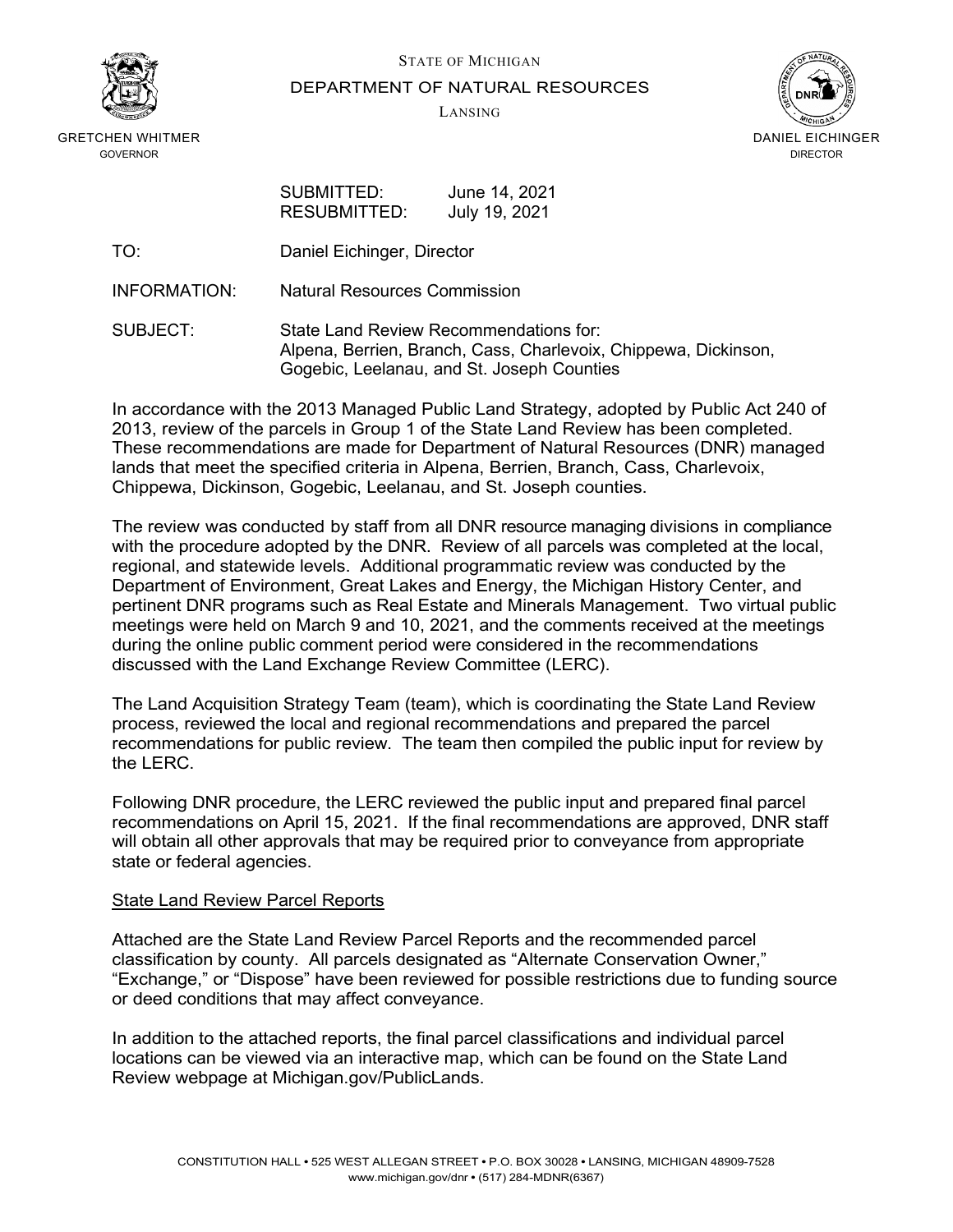DNR State Land Review Recommendations for Alpena, Berrien, Branch, Cass, Charlevoix, Chippewa, Dickinson, Gogebic, Leelanau, and St. Joseph Counties Page 2 of 3 July 19, 2021

#### Recommendations

- 1. That the Director approve of the parcel recommendations as presented in the attached reports.
- 2. That the parcels classified as "Retain" be retained in state ownership and DNR administration, and that the identified land administering divisions be formally designated as the managing division of the parcel.
- 3. That the parcels classified as "Alternate Conservation Organization" be disposed of by exchange, sale, or transfer to alternate units of government or conservation organizations. If parcels are not acquired by Alternate Conservation Organizations, they will be retained by the DNR.
- 4. That the parcels classified as "Exchange" be made available and marketed for land exchange opportunities for a period of two years from the date of approval. Parcels that are not involved in a proposed exchange transaction after two years has expired will be disposed of through the disposal process.
- 5. That the parcels classified as "Dispose" be disposed of by exchange, auction, sale, or transfer. Before being offered to the general public, all parcels will first be offered to local and county government entities. Mineral rights will be reviewed when parcels are prepared for disposition.
- 6. That, unless specifically required by law dictating where sale proceeds are to be deposited, the proceeds from any sale will be deposited into the Land Exchange Facilitation Fund and used to acquire replacement land.

The Group 1 State Land Review Recommendations for the ten identified counties were submitted for information on July 15, 2021, at the Natural Resources Commission meeting. This item appears on the Department's Notices of Public Land Transactions and will be eligible for approval on August 12, 2021.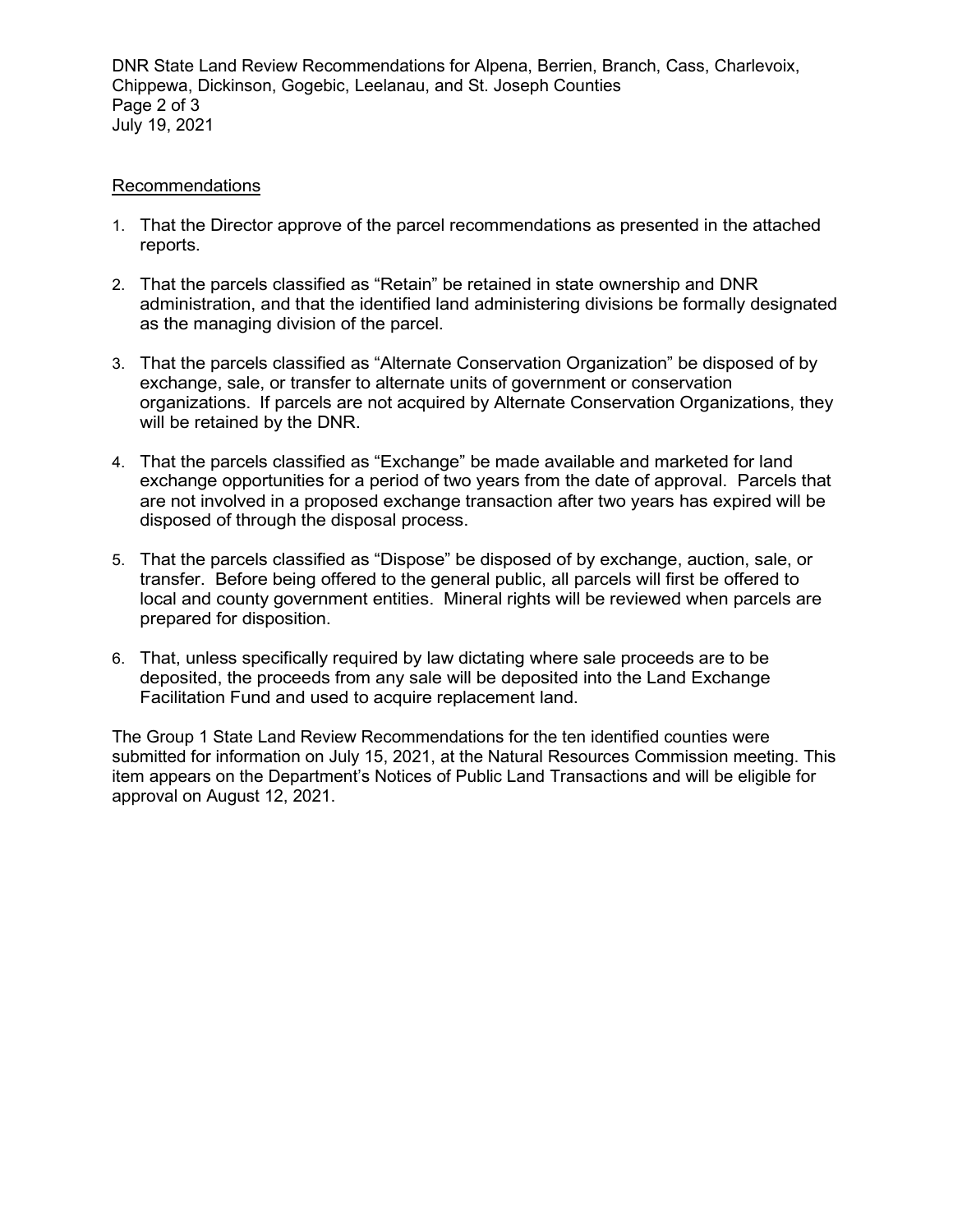DNR State Land Review Recommendations for Alpena, Berrien, Branch, Cass, Charlevoix, Chippewa, Dickinson, Gogebic, Leelanau, and St. Joseph Counties Page 3 of 3 July 19, 2021

Gamer

James L. Dexter, Chief Fisheries Division

Enald Allson

Ronald A. Olson, Chief Parks and Recreation Division

ram

Shannon Lott Natural Resources Deputy

I approve the staff recommendations.

 $\sum_{i=1}^k$ 

Daniel Eichinger **Director** 

Jeff Stampfly, Chief Forest Resources Division

Duquatt ored

Jared Duquette, Chief Wildlife Division

Markman

Mark H. Hoffman Chief Administrative Officer

Date Approved: August 12, 2021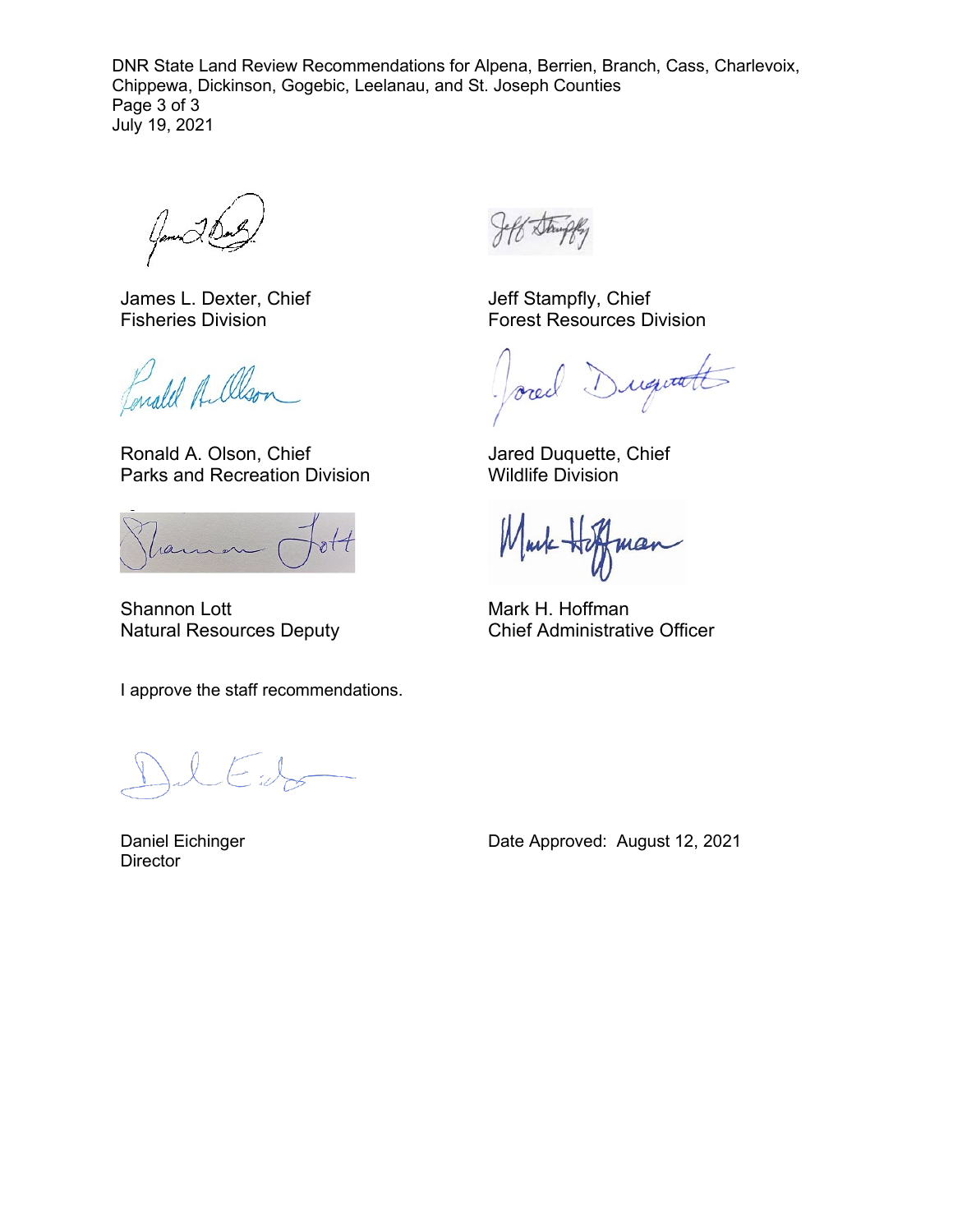# State Land Review Parcels Report Alpena County

Michigan Department of Natural Resources

| <b>Review Decision</b>       | <b>Parcel</b><br><b>Count</b> | <b>Approximate</b><br><b>Acres</b> |
|------------------------------|-------------------------------|------------------------------------|
| Retain                       | 103                           | 1,800.6                            |
| Alternate Conservation Owner |                               | 62.1                               |
| Exchange                     |                               |                                    |
| <b>Dispose</b>               | 17                            | 517.4                              |

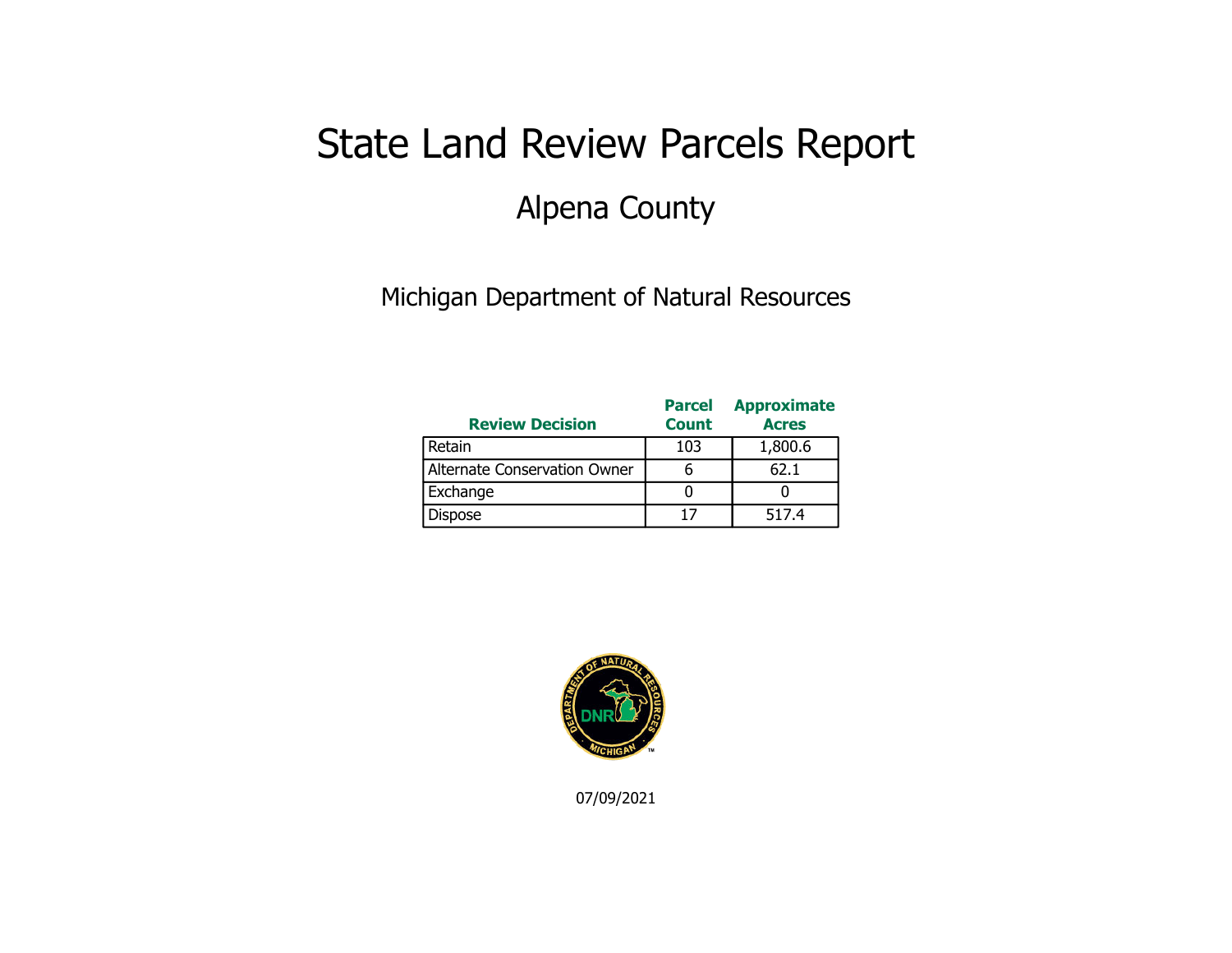| <b>Retain</b>                                                                                                   |             |                |  | <b>Alpena County</b>                                    |                 | Parcel Count: 103             | Acreage: 1,800.6 |              |
|-----------------------------------------------------------------------------------------------------------------|-------------|----------------|--|---------------------------------------------------------|-----------------|-------------------------------|------------------|--------------|
| <b>Parcel ID</b>                                                                                                | <b>Town</b> | Range Sec QQ Q |  | <b>Project Area</b>                                     | <b>Division</b> | <b>Mineral Recommendation</b> |                  | <b>Acres</b> |
| 317374<br><b>Subdivision: Prospect Park</b><br>Description: Block: 16, Lots 1 to 36 incl.                       |             |                |  | Atlanta Forest Management Unit<br><b>LERC Comments:</b> | <b>FRD</b>      |                               |                  | 3.1          |
| 317375<br><b>Subdivision: Prospect Park</b><br><b>Description:</b> Block: 17, Lots 1 to 36 incl.                |             |                |  | Atlanta Forest Management Unit<br><b>LERC Comments:</b> | <b>FRD</b>      |                               |                  | 2.5          |
| 317376<br><b>Subdivision: Prospect Park</b><br>Description: Block: 18, Lots 1 to 36 incl.                       |             |                |  | Atlanta Forest Management Unit<br><b>LERC Comments:</b> | <b>FRD</b>      |                               |                  | 2.5          |
| 317378<br><b>Subdivision: Prospect Park</b><br><b>Description:</b> Block: 19, Lots 1 to 36 incl.                |             |                |  | Atlanta Forest Management Unit<br><b>LERC Comments:</b> | <b>FRD</b>      |                               |                  | 2.6          |
| 317377<br><b>Subdivision: Prospect Park</b><br>Description: Block: 20, Lots 1 to 36 incl.                       |             |                |  | Atlanta Forest Management Unit<br><b>LERC Comments:</b> | <b>FRD</b>      |                               |                  | 2.7          |
| 317379<br><b>Subdivision: Prospect Park</b><br>Description: Block: 21, Lots 1 to 15 incl. & Lots 18 to 36 incl. |             |                |  | Atlanta Forest Management Unit<br><b>LERC Comments:</b> | <b>FRD</b>      |                               |                  | 2.6          |
| 317380<br><b>Subdivision: Prospect Park</b><br>Description: Block: 22, Lots 1 to 36 incl.                       |             |                |  | Atlanta Forest Management Unit<br><b>LERC Comments:</b> | <b>FRD</b>      |                               |                  | 2.7          |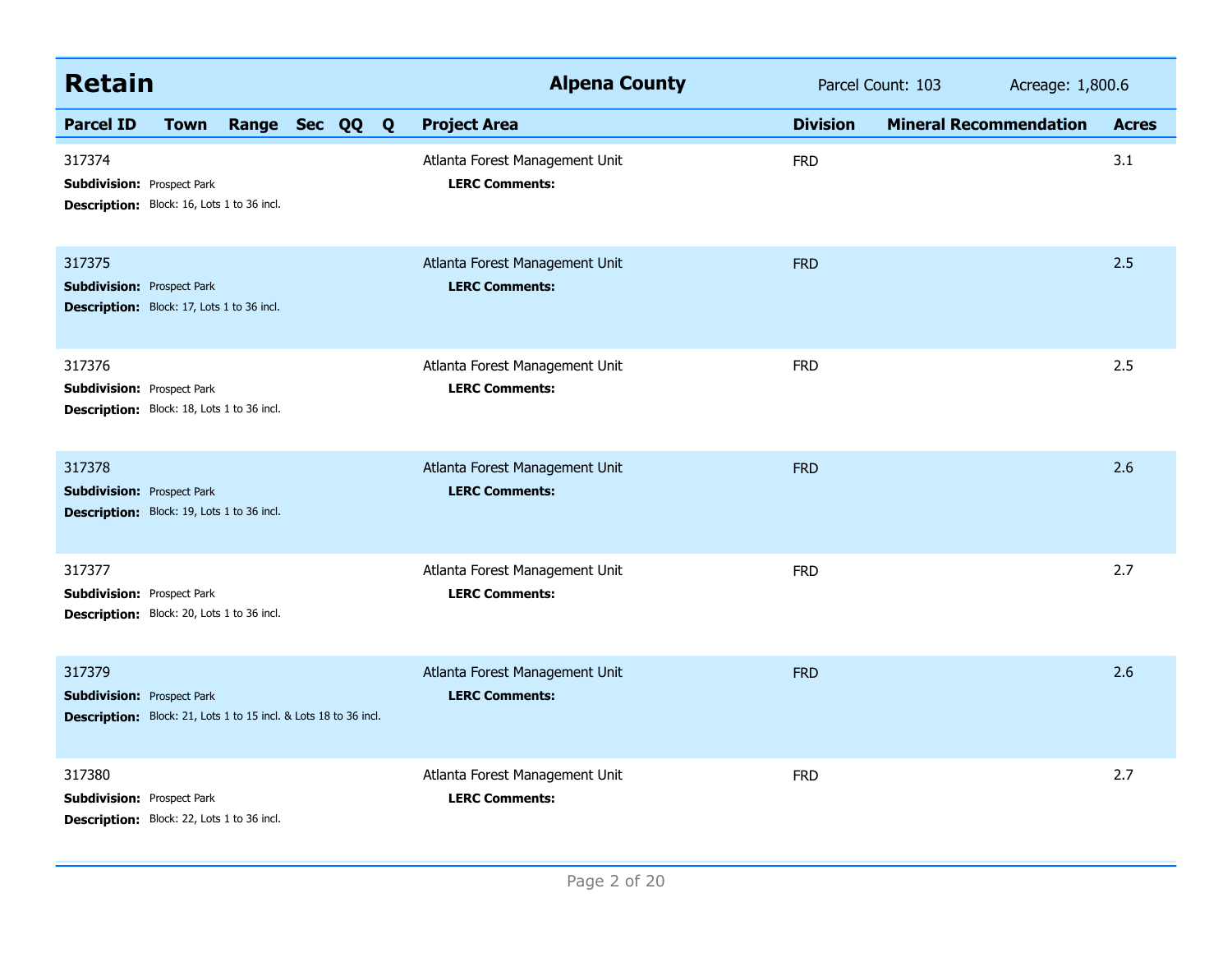| <b>Retain</b>                                                                                                               | <b>Alpena County</b>                                    | Parcel Count: 103                                | Acreage: 1,800.6 |
|-----------------------------------------------------------------------------------------------------------------------------|---------------------------------------------------------|--------------------------------------------------|------------------|
| <b>Parcel ID</b><br>Range Sec QQ<br><b>Town</b>                                                                             | <b>Project Area</b><br>$\mathbf{Q}$                     | <b>Division</b><br><b>Mineral Recommendation</b> | <b>Acres</b>     |
| 317381<br><b>Subdivision: Prospect Park</b><br>Description: Block: 23, Lots 1 to 36 incl.                                   | Atlanta Forest Management Unit<br><b>LERC Comments:</b> | <b>FRD</b>                                       | 2.6              |
| 317382<br><b>Subdivision: Prospect Park</b><br><b>Description:</b> Block: 24, LOT 1, 2, 3, 4, 5, 6                          | Atlanta Forest Management Unit<br><b>LERC Comments:</b> | <b>FRD</b>                                       | 0.2              |
| 317383<br><b>Subdivision: Prospect Park</b><br>Description: Block: 25, Lots 1 to 16 incl.                                   | Atlanta Forest Management Unit<br><b>LERC Comments:</b> | <b>FRD</b>                                       | 0.9              |
| 317384<br><b>Subdivision: Prospect Park</b><br>Description: Block: 26, Lots 1 to 20 incl, N1/2 Lot 21, & 24 to 28, 30 incl. | Atlanta Forest Management Unit<br><b>LERC Comments:</b> | <b>FRD</b>                                       | 2.1              |
| 317386<br><b>Subdivision: Prospect Park</b><br>Description: Block: 27, Lots 1 to 36 incl.                                   | Atlanta Forest Management Unit<br><b>LERC Comments:</b> | <b>FRD</b>                                       | 2.9              |
| 317387<br><b>Subdivision: Prospect Park</b><br>Description: Block: 28, Lots 1 to 36 incl.                                   | Atlanta Forest Management Unit<br><b>LERC Comments:</b> | <b>FRD</b>                                       | 2.8              |
| 317388<br><b>Subdivision: Prospect Park</b><br>Description: Block: 31, Lots 1 to 36 incl.                                   | Atlanta Forest Management Unit<br><b>LERC Comments:</b> | <b>FRD</b>                                       | 2.8              |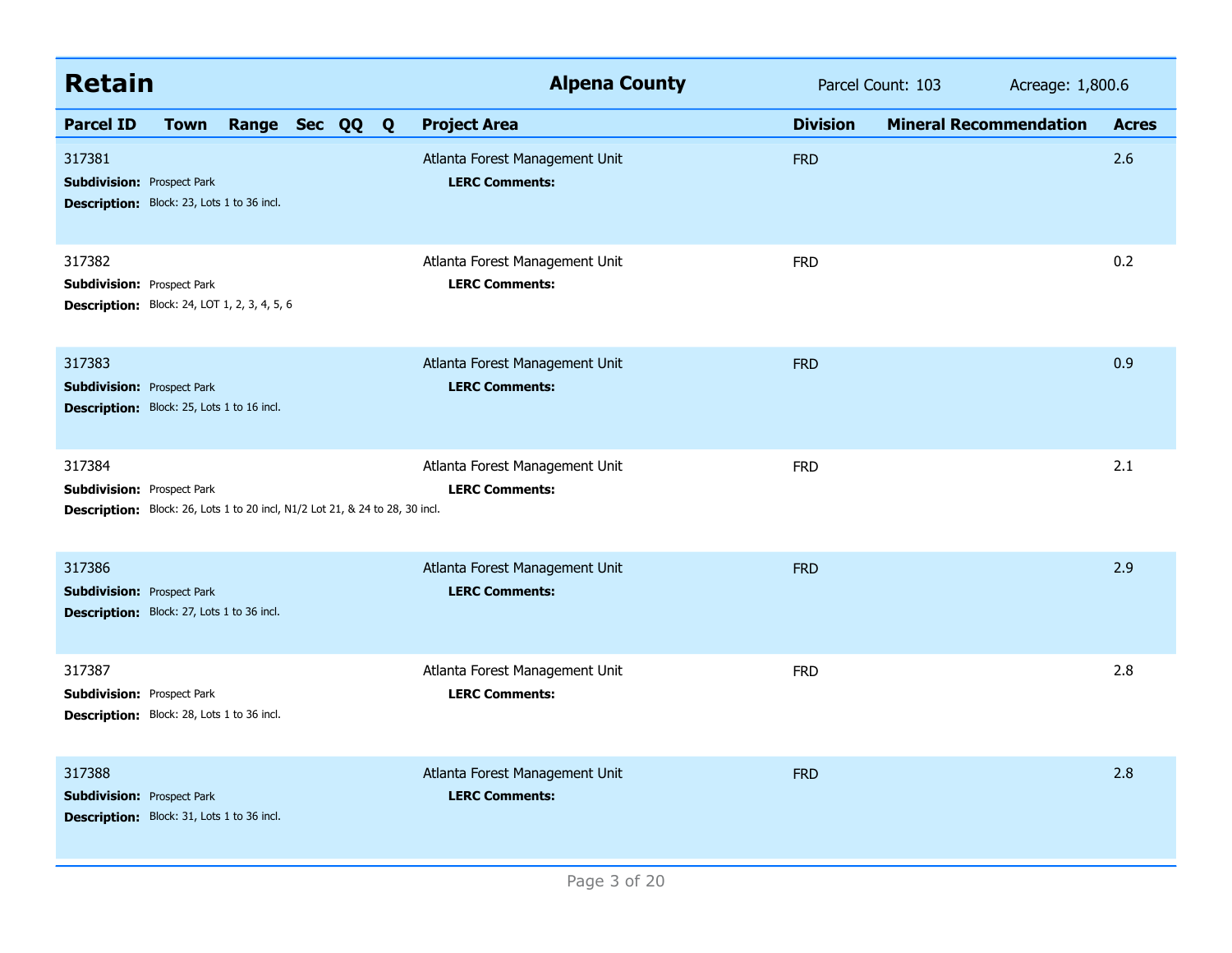| <b>Retain</b>                                                                                                   | <b>Alpena County</b>                                    | Parcel Count: 103                                | Acreage: 1,800.6 |
|-----------------------------------------------------------------------------------------------------------------|---------------------------------------------------------|--------------------------------------------------|------------------|
| Range Sec QQ Q<br><b>Parcel ID</b><br><b>Town</b>                                                               | <b>Project Area</b>                                     | <b>Division</b><br><b>Mineral Recommendation</b> | <b>Acres</b>     |
| 317389<br><b>Subdivision: Prospect Park</b><br>Description: Block: 32, Lots 1 to 36 incl.                       | Atlanta Forest Management Unit<br><b>LERC Comments:</b> | <b>FRD</b>                                       | 2.8              |
| 317390<br><b>Subdivision: Prospect Park</b><br>Description: Block: 33, Lots 1 to 21 incl.                       | Atlanta Forest Management Unit<br><b>LERC Comments:</b> | <b>FRD</b>                                       | 1.5              |
| 317391<br><b>Subdivision: Prospect Park</b><br>Description: Block: 34, Lots 1 to 9 incl. & Lots 11 to 34 incl.  | Atlanta Forest Management Unit<br><b>LERC Comments:</b> | <b>FRD</b>                                       | 2.3              |
| 317392<br><b>Subdivision: Prospect Park</b><br>Description: Block: 34, LOT 10                                   | Atlanta Forest Management Unit<br><b>LERC Comments:</b> | <b>FRD</b>                                       | 0.1              |
| 317393<br><b>Subdivision: Prospect Park</b><br>Description: Block: 35, Lots 1 to 26 incl. & Lots 28 to 36 incl. | Atlanta Forest Management Unit<br><b>LERC Comments:</b> | <b>FRD</b>                                       | 2.8              |
| 317394<br><b>Subdivision: Prospect Park</b><br>Description: Block: 35, LOT 27                                   | Atlanta Forest Management Unit<br><b>LERC Comments:</b> | <b>FRD</b>                                       | 0.1              |
| 317395<br><b>Subdivision: Prospect Park</b><br>Description: Block: 36, Lots 1 to 7 incl. & Lots 9 to 36 incl.   | Atlanta Forest Management Unit<br><b>LERC Comments:</b> | <b>FRD</b>                                       | 2.7              |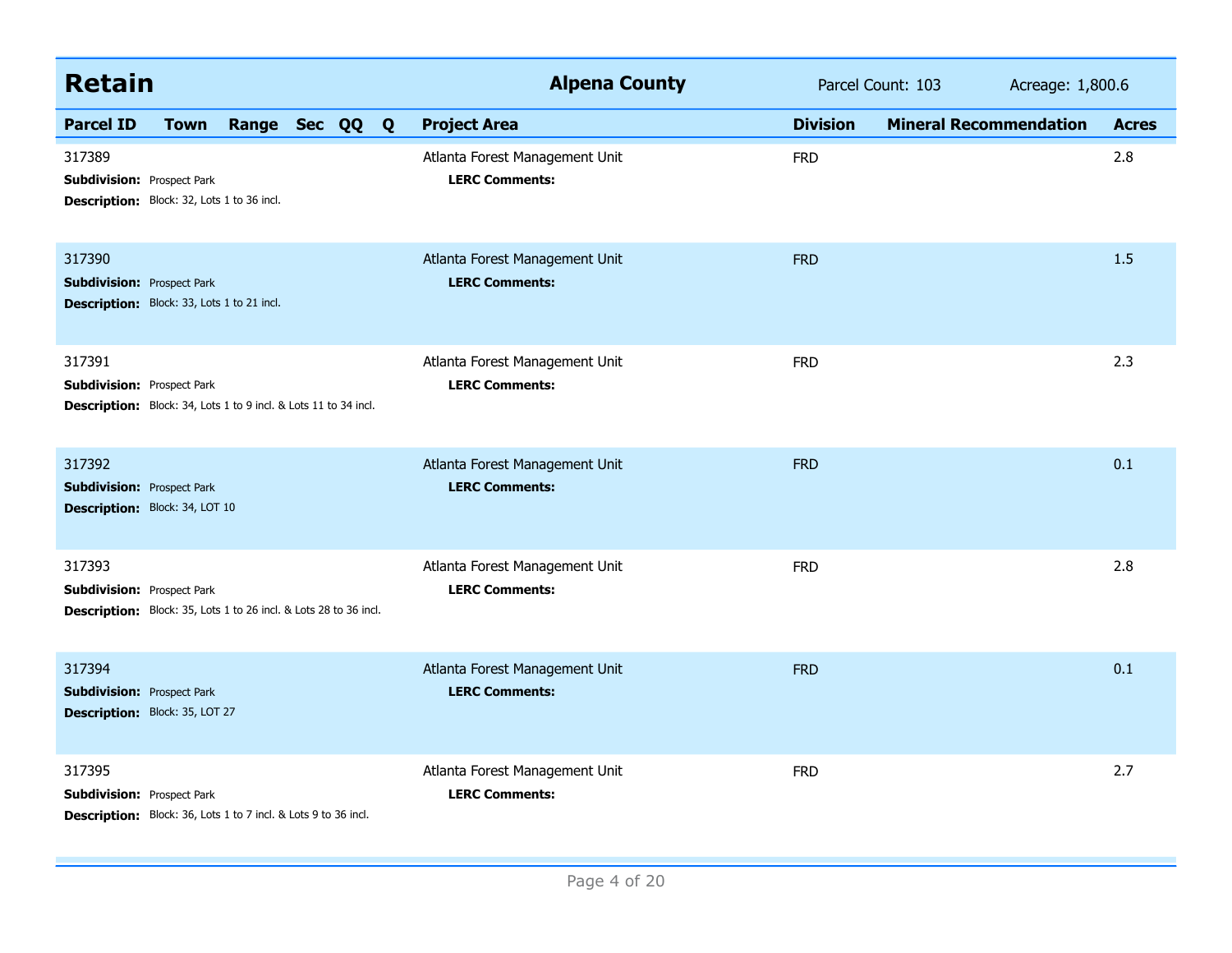| <b>Retain</b>                                                                                    |             |                |  | <b>Alpena County</b>                                    |                 | Parcel Count: 103<br>Acreage: 1,800.6 |              |
|--------------------------------------------------------------------------------------------------|-------------|----------------|--|---------------------------------------------------------|-----------------|---------------------------------------|--------------|
| <b>Parcel ID</b>                                                                                 | <b>Town</b> | Range Sec QQ Q |  | <b>Project Area</b>                                     | <b>Division</b> | <b>Mineral Recommendation</b>         | <b>Acres</b> |
| 317396<br><b>Subdivision: Prospect Park</b><br>Description: Block: 37, Lots 1 to 36 incl.        |             |                |  | Atlanta Forest Management Unit<br><b>LERC Comments:</b> | <b>FRD</b>      |                                       | 3            |
| 317398<br><b>Subdivision: Prospect Park</b><br><b>Description:</b> Block: 39, Lots 1 to 36 incl. |             |                |  | Atlanta Forest Management Unit<br><b>LERC Comments:</b> | <b>FRD</b>      |                                       | 2.8          |
| 317399<br><b>Subdivision: Prospect Park</b><br>Description: Block: 40, LOT 1                     |             |                |  | Atlanta Forest Management Unit<br><b>LERC Comments:</b> | <b>FRD</b>      |                                       | 0.1          |
| 317400<br><b>Subdivision: Prospect Park</b><br>Description: Block: 41, Lots 1 to 16 incl.        |             |                |  | Atlanta Forest Management Unit<br><b>LERC Comments:</b> | <b>FRD</b>      |                                       | $\mathbf{1}$ |
| 317401<br><b>Subdivision: Prospect Park</b><br>Description: Block: 42, Lots 1 to 24 incl.        |             |                |  | Atlanta Forest Management Unit<br><b>LERC Comments:</b> | <b>FRD</b>      |                                       | 1.8          |
| 317402<br><b>Subdivision: Prospect Park</b><br>Description: Block: 43, Lots 1 to 32 incl.        |             |                |  | Atlanta Forest Management Unit<br><b>LERC Comments:</b> | <b>FRD</b>      |                                       | 2.4          |
| 317403<br><b>Subdivision: Prospect Park</b><br>Description: Block: 44, Lots 1 to 36 incl.        |             |                |  | Atlanta Forest Management Unit<br><b>LERC Comments:</b> | <b>FRD</b>      |                                       | 2.8          |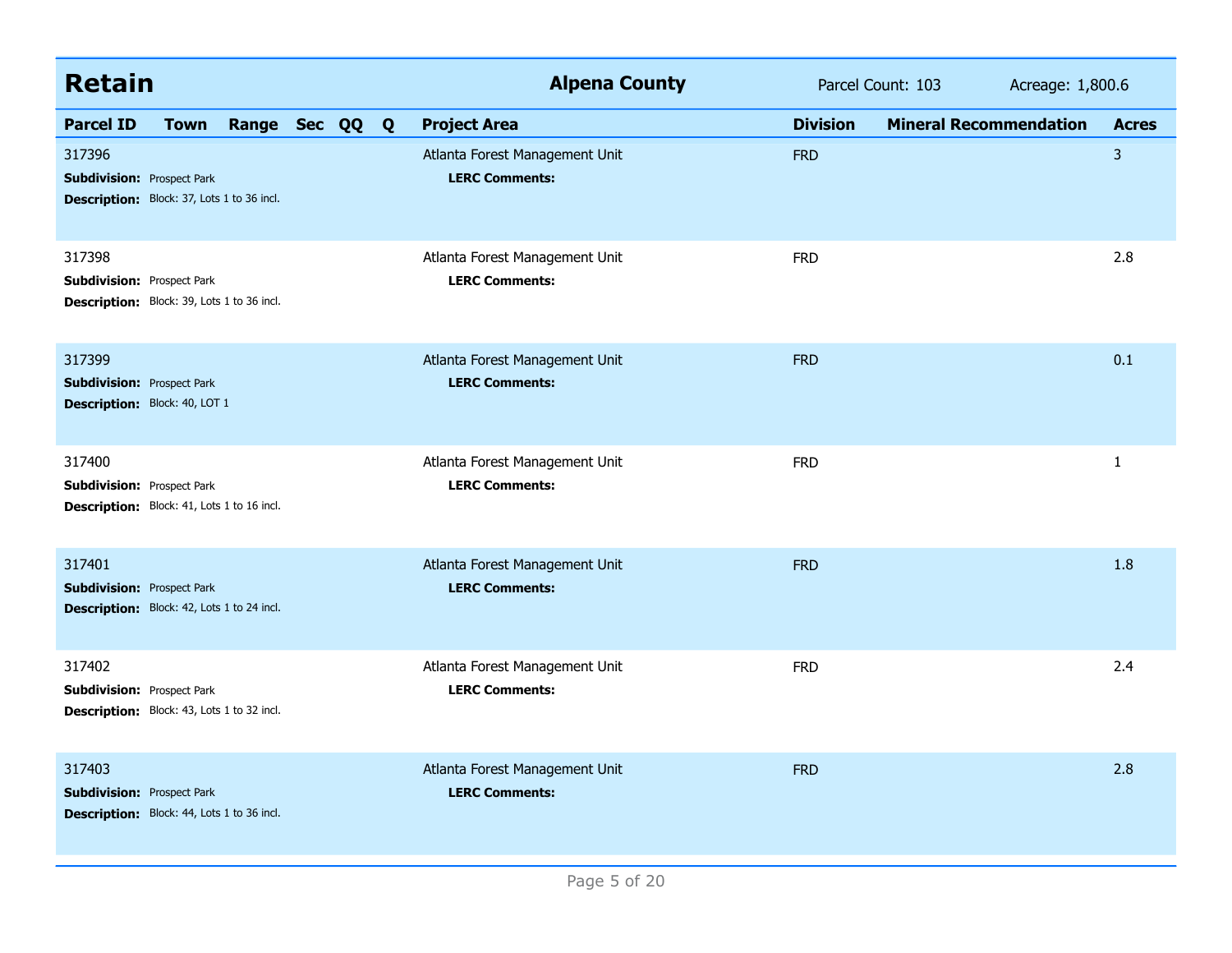| <b>Retain</b>                                                                                      |             |                |  | <b>Alpena County</b>                                    |                 | Parcel Count: 103             | Acreage: 1,800.6 |              |
|----------------------------------------------------------------------------------------------------|-------------|----------------|--|---------------------------------------------------------|-----------------|-------------------------------|------------------|--------------|
| <b>Parcel ID</b>                                                                                   | <b>Town</b> | Range Sec QQ Q |  | <b>Project Area</b>                                     | <b>Division</b> | <b>Mineral Recommendation</b> |                  | <b>Acres</b> |
| 317405<br><b>Subdivision: Prospect Park</b><br>Description: Block: 46, Lots 1 to 27 incl.          |             |                |  | Atlanta Forest Management Unit<br><b>LERC Comments:</b> | <b>FRD</b>      |                               |                  | 1.8          |
| 317406<br><b>Subdivision: Prospect Park</b><br>Description: Block: 47, LOT 1, 2, 3, 4              |             |                |  | Atlanta Forest Management Unit<br><b>LERC Comments:</b> | <b>FRD</b>      |                               |                  | 0.3          |
| 317404<br><b>Subdivision: Prospect Park</b><br>Description: Block: 45, Lots 1 to 12 incl.          |             |                |  | Atlanta Forest Management Unit<br><b>LERC Comments:</b> | <b>FRD</b>      |                               |                  | 0.7          |
| 317407<br><b>Subdivision: Prospect Park</b><br>Description: Block: 48, LOT 1, 2, 3                 |             |                |  | Atlanta Forest Management Unit<br><b>LERC Comments:</b> | <b>FRD</b>      |                               |                  | 0.2          |
| 317408<br><b>Subdivision: Prospect Park</b><br><b>Description:</b> Block: 49, LOT 1, 2, 3, 4, 5, 6 |             |                |  | Atlanta Forest Management Unit<br><b>LERC Comments:</b> | <b>FRD</b>      |                               |                  | 0.4          |
| 317409<br><b>Subdivision: Prospect Park</b><br>Description: Block: 50, Lot 1 to 13 incl.           |             |                |  | Atlanta Forest Management Unit<br><b>LERC Comments:</b> | <b>FRD</b>      |                               |                  | 0.9          |
| 317410<br><b>Subdivision: Prospect Park</b><br>Description: Block: 51, Lots 1 to 36 incl.          |             |                |  | Atlanta Forest Management Unit<br><b>LERC Comments:</b> | <b>FRD</b>      |                               |                  | 2.8          |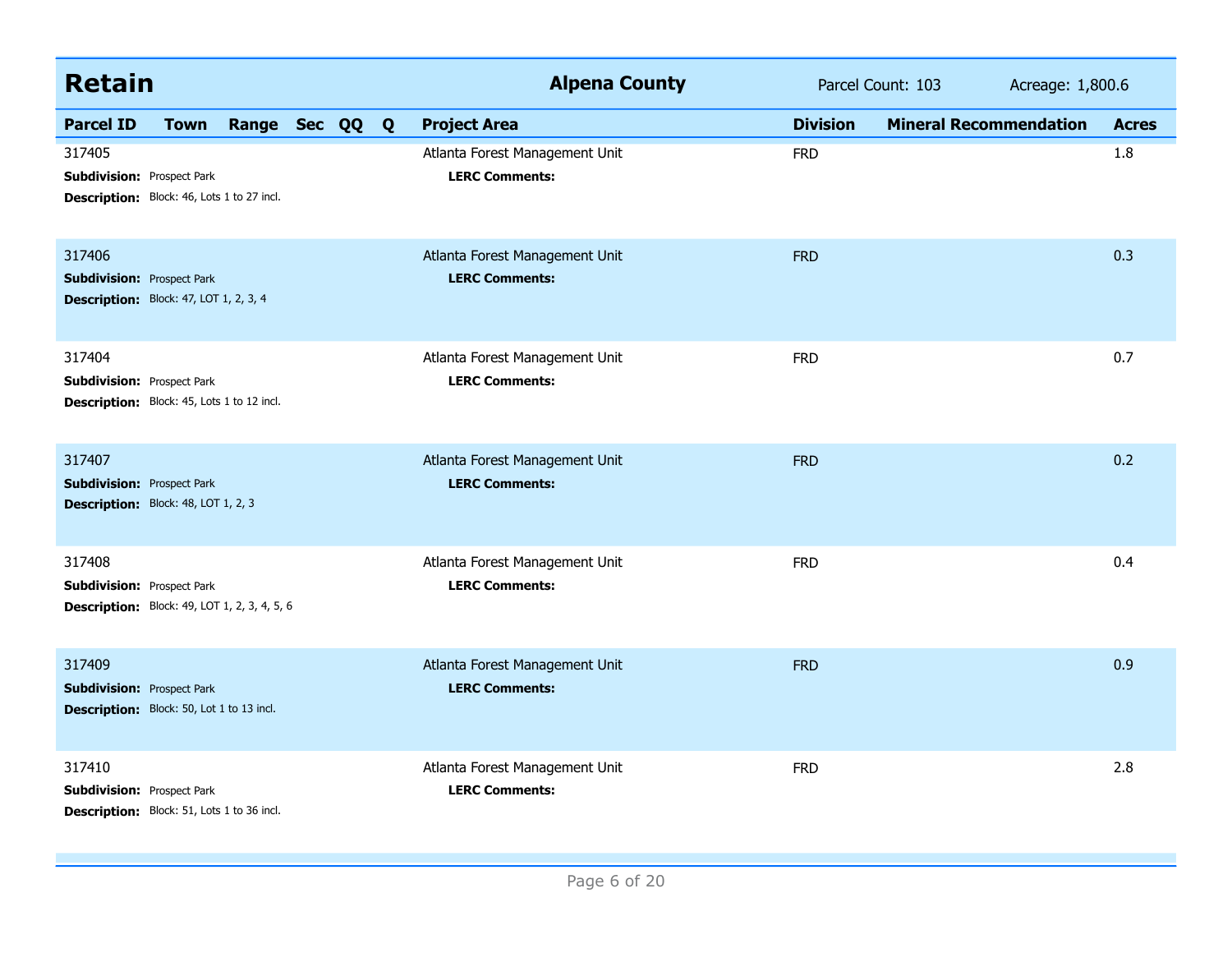| <b>Retain</b>                                                                             |             |                |  | <b>Alpena County</b>                                    |                 | Parcel Count: 103             | Acreage: 1,800.6 |              |
|-------------------------------------------------------------------------------------------|-------------|----------------|--|---------------------------------------------------------|-----------------|-------------------------------|------------------|--------------|
| <b>Parcel ID</b>                                                                          | <b>Town</b> | Range Sec QQ Q |  | <b>Project Area</b>                                     | <b>Division</b> | <b>Mineral Recommendation</b> |                  | <b>Acres</b> |
| 317411<br><b>Subdivision: Prospect Park</b><br>Description: Block: 52, Lots 1 to 36 incl. |             |                |  | Atlanta Forest Management Unit<br><b>LERC Comments:</b> | <b>FRD</b>      |                               |                  | 2.7          |
| 317412<br><b>Subdivision: Prospect Park</b><br>Description: Block: 53, Lots 1 to 17 incl. |             |                |  | Atlanta Forest Management Unit<br><b>LERC Comments:</b> | <b>FRD</b>      |                               |                  | 1.3          |
| 317359<br><b>Subdivision: Prospect Park</b><br>Description: Block: 01, Lots 1 to 36 incl. |             |                |  | Atlanta Forest Management Unit<br><b>LERC Comments:</b> | <b>FRD</b>      |                               |                  | 2.8          |
| 317360<br><b>Subdivision: Prospect Park</b><br>Description: Block: 02, Lots 1 to 36 incl. |             |                |  | Atlanta Forest Management Unit<br><b>LERC Comments:</b> | <b>FRD</b>      |                               |                  | 2.9          |
| 317361<br><b>Subdivision: Prospect Park</b><br>Description: Block: 03, Lots 1 to 36 incl. |             |                |  | Atlanta Forest Management Unit<br><b>LERC Comments:</b> | <b>FRD</b>      |                               |                  | 2.8          |
| 317362<br><b>Subdivision: Prospect Park</b><br>Description: Block: 04, Lots 1 to 36 incl. |             |                |  | Atlanta Forest Management Unit<br><b>LERC Comments:</b> | <b>FRD</b>      |                               |                  | 2.7          |
| 317363<br><b>Subdivision: Prospect Park</b><br>Description: Block: 05, Lots 1 to 36 incl. |             |                |  | Atlanta Forest Management Unit<br><b>LERC Comments:</b> | <b>FRD</b>      |                               |                  | 2.5          |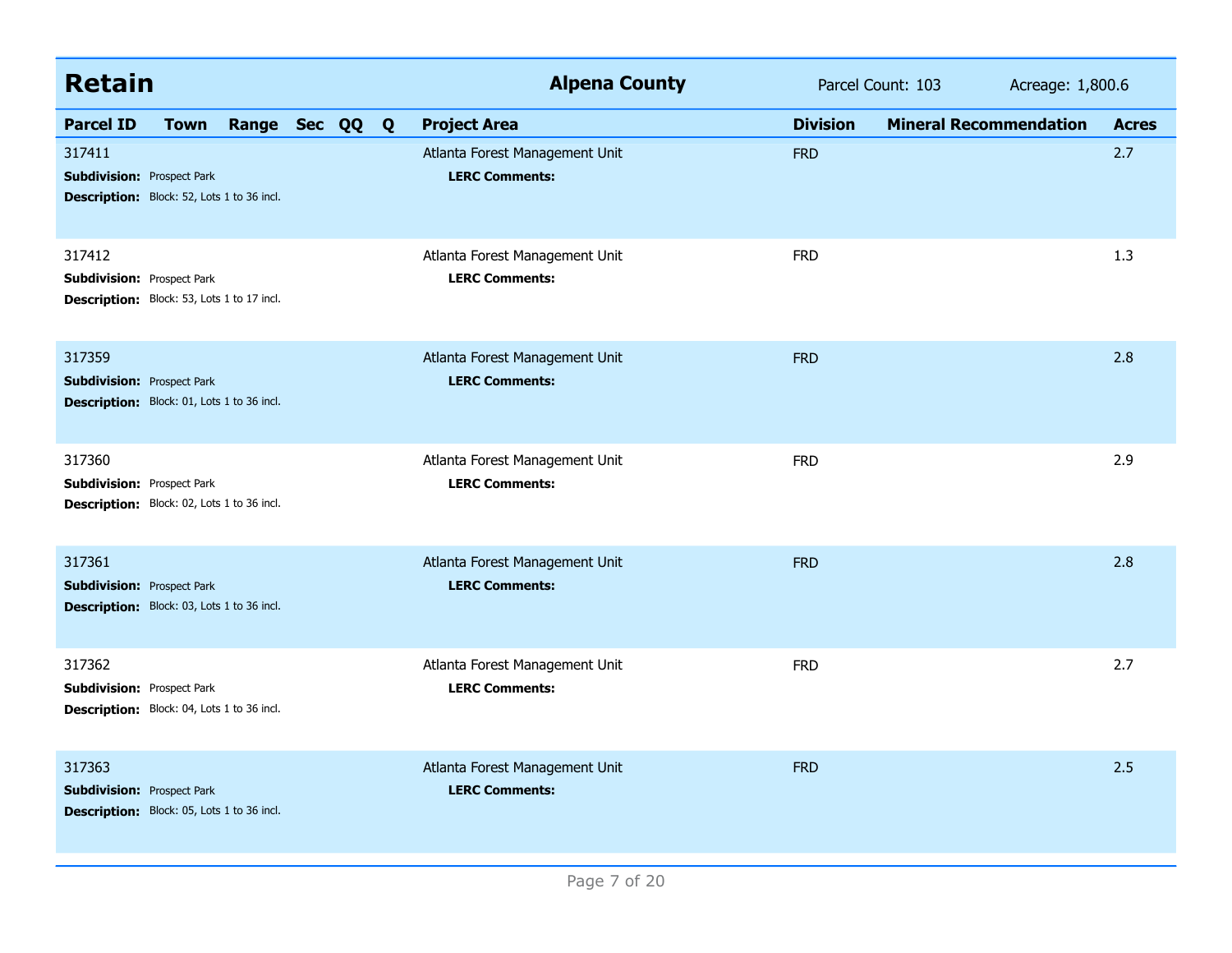| <b>Retain</b>                                                                                             |                | <b>Alpena County</b>                                    |                 | Parcel Count: 103<br>Acreage: 1,800.6 |              |
|-----------------------------------------------------------------------------------------------------------|----------------|---------------------------------------------------------|-----------------|---------------------------------------|--------------|
| <b>Parcel ID</b><br><b>Town</b>                                                                           | Range Sec QQ Q | <b>Project Area</b>                                     | <b>Division</b> | <b>Mineral Recommendation</b>         | <b>Acres</b> |
| 317364<br><b>Subdivision: Prospect Park</b><br>Description: Block: 06, Lots 1 to 36 incl.                 |                | Atlanta Forest Management Unit<br><b>LERC Comments:</b> | <b>FRD</b>      |                                       | 2.7          |
| 317365<br><b>Subdivision: Prospect Park</b><br>Description: Block: 07, Lots 1 to 27 incl & 29 to 36 incl. |                | Atlanta Forest Management Unit<br><b>LERC Comments:</b> | <b>FRD</b>      |                                       | 2.8          |
| 317366<br><b>Subdivision: Prospect Park</b><br>Description: Block: 08, Lots 1 to 36 incl.                 |                | Atlanta Forest Management Unit<br><b>LERC Comments:</b> | <b>FRD</b>      |                                       | 2.8          |
| 317370<br><b>Subdivision: Prospect Park</b><br>Description: Block: 09, Lots 1 to 36 incl.                 |                | Atlanta Forest Management Unit<br><b>LERC Comments:</b> | <b>FRD</b>      |                                       | 2.6          |
| 317367<br><b>Subdivision: Prospect Park</b><br>Description: Block: 10, Lots 1 to 36 incl.                 |                | Atlanta Forest Management Unit<br><b>LERC Comments:</b> | <b>FRD</b>      |                                       | 2.6          |
| 317368<br><b>Subdivision: Prospect Park</b><br>Description: Block: 11, Lots 1 to 36 incl.                 |                | Atlanta Forest Management Unit<br><b>LERC Comments:</b> | <b>FRD</b>      |                                       | 2.7          |
| 317369<br><b>Subdivision: Prospect Park</b><br>Description: Block: 12, Lots 1 to 36 incl.                 |                | Atlanta Forest Management Unit<br><b>LERC Comments:</b> | <b>FRD</b>      |                                       | 2.8          |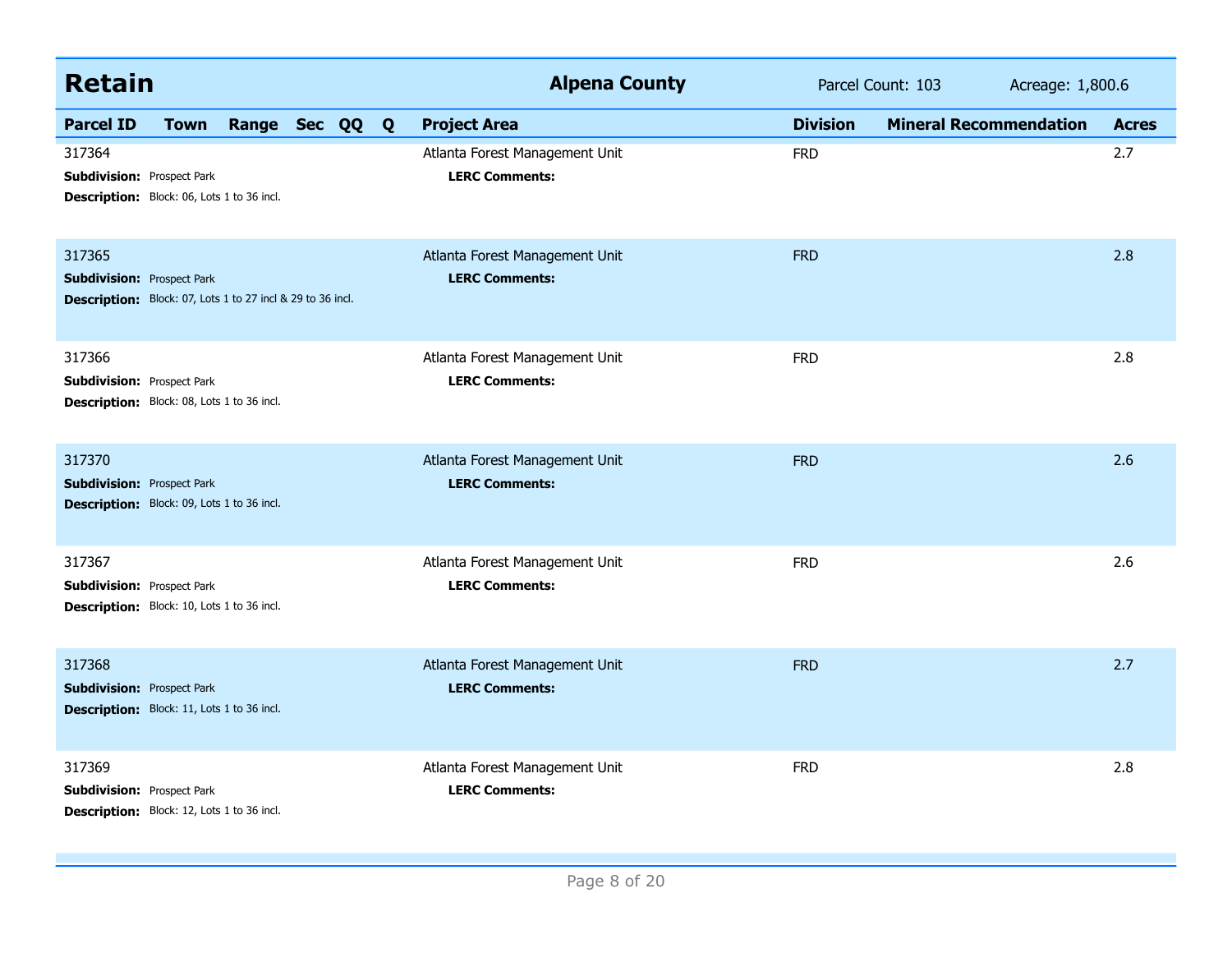| <b>Retain</b>                                                                                        |                |                 |           |           | <b>Alpena County</b>                                    |                 | Parcel Count: 103<br>Acreage: 1,800.6 |              |
|------------------------------------------------------------------------------------------------------|----------------|-----------------|-----------|-----------|---------------------------------------------------------|-----------------|---------------------------------------|--------------|
| <b>Parcel ID</b><br><b>Town</b>                                                                      | Range Sec QQ Q |                 |           |           | <b>Project Area</b>                                     | <b>Division</b> | <b>Mineral Recommendation</b>         | <b>Acres</b> |
| 317371<br><b>Subdivision: Prospect Park</b><br>Description: Block: 13, Lots 1 to 36 incl.            |                |                 |           |           | Atlanta Forest Management Unit<br><b>LERC Comments:</b> | <b>FRD</b>      |                                       | 2.9          |
| 317372<br><b>Subdivision: Prospect Park</b><br>Description: Block: 14, Lots 1 to 36 incl.            |                |                 |           |           | Atlanta Forest Management Unit<br><b>LERC Comments:</b> | <b>FRD</b>      |                                       | 2.8          |
| 317373<br><b>Subdivision: Prospect Park</b><br>Description: Block: 15, Lots 1 to 36 incl.            |                |                 |           |           | Atlanta Forest Management Unit<br><b>LERC Comments:</b> | <b>FRD</b>      |                                       | 2.7          |
| 1004642<br><b>Subdivision: Prospect Park</b><br>Description: Lot 8 Block 36                          |                |                 |           |           | Atlanta Forest Management Unit<br><b>LERC Comments:</b> | <b>FRD</b>      |                                       | 0.1          |
| 317397<br><b>Subdivision: Prospect Park</b><br>Description: Block: 38, Lots 1 to 7 and 9 to 36 incl. |                |                 |           |           | Atlanta Forest Management Unit<br><b>LERC Comments:</b> | <b>FRD</b>      |                                       | 2.7          |
| 1099549<br><b>Subdivision: Prospect Park</b><br>Description: Lot 8 Blk 38                            |                |                 |           |           | Atlanta Forest Management Unit<br><b>LERC Comments:</b> | <b>FRD</b>      |                                       | 0.1          |
| <b>29N</b><br>56474<br><b>Subdivision:</b><br>Description: NW1/4 SW1/4                               | 06E            | 02 <sub>2</sub> | <b>NW</b> | <b>SW</b> | Atlanta Forest Management Unit<br><b>LERC Comments:</b> | <b>FRD</b>      |                                       | 40.3         |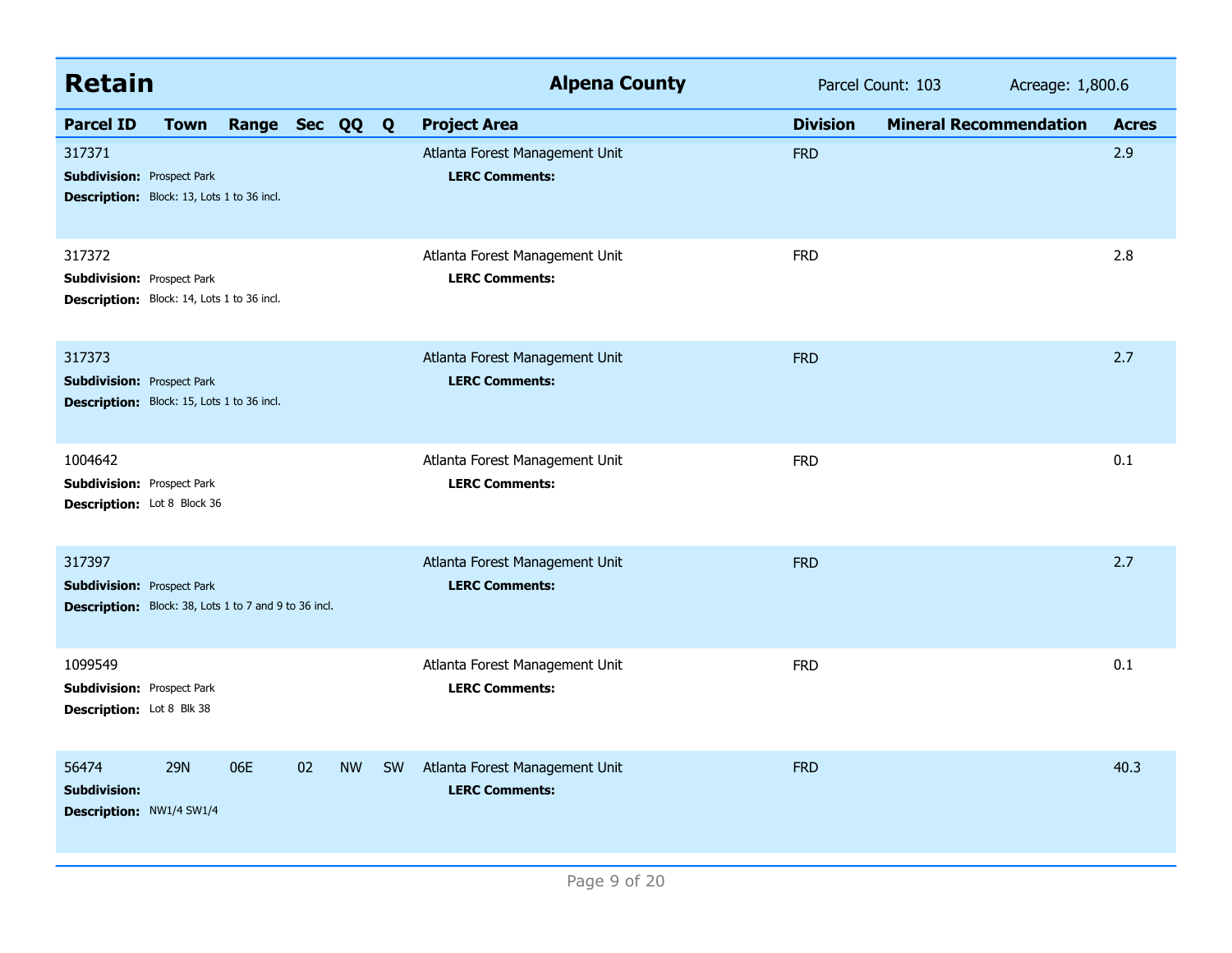| <b>Retain</b>                                                   |             |       |                |           |           | <b>Alpena County</b>                                    |                 | Parcel Count: 103<br>Acreage: 1,800.6 |              |
|-----------------------------------------------------------------|-------------|-------|----------------|-----------|-----------|---------------------------------------------------------|-----------------|---------------------------------------|--------------|
| <b>Parcel ID</b>                                                | <b>Town</b> | Range | <b>Sec</b>     | QQ        | Q         | <b>Project Area</b>                                     | <b>Division</b> | <b>Mineral Recommendation</b>         | <b>Acres</b> |
| 56475<br><b>Subdivision:</b><br>Description: SW1/4 SW1/4        | 29N         | 06E   | 02             | SW        | SW        | Atlanta Forest Management Unit<br><b>LERC Comments:</b> | <b>FRD</b>      |                                       | 40.2         |
| 56481<br><b>Subdivision:</b><br>Description: E1/2 NW1/4 SE1/4   | <b>29N</b>  | 06E   | 0 <sup>3</sup> | <b>NW</b> | <b>SE</b> | Atlanta Forest Management Unit<br><b>LERC Comments:</b> | <b>FRD</b>      |                                       | 20           |
| 56482<br>Subdivision:<br>Description: E1/2 SW1/4 SE1/4          | 29N         | 06E   | 03             | SW        | <b>SE</b> | Atlanta Forest Management Unit<br><b>LERC Comments:</b> | <b>FRD</b>      |                                       | 20           |
| 56480<br><b>Subdivision:</b><br>Description: NE1/4 SE1/4        | <b>29N</b>  | 06E   | 03             | <b>NE</b> | <b>SE</b> | Atlanta Forest Management Unit<br><b>LERC Comments:</b> | <b>FRD</b>      |                                       | 39.9         |
| 56483<br><b>Subdivision:</b><br>Description: SE1/4 SE1/4        | 29N         | 06E   | 03             | <b>SE</b> | <b>SE</b> | Atlanta Forest Management Unit<br><b>LERC Comments:</b> | <b>FRD</b>      |                                       | 40           |
| 56493<br><b>Subdivision:</b><br><b>Description:</b> SW1/4 SW1/4 | <b>29N</b>  | 06E   | 05             | SW        | <b>SW</b> | Atlanta Forest Management Unit<br><b>LERC Comments:</b> | <b>FRD</b>      |                                       | 40.2         |
| 56494<br>Subdivision:<br>Description: SE1/4 SW1/4               | 29N         | 06E   | 05             | <b>SE</b> | <b>SW</b> | Atlanta Forest Management Unit<br><b>LERC Comments:</b> | <b>FRD</b>      |                                       | 40.2         |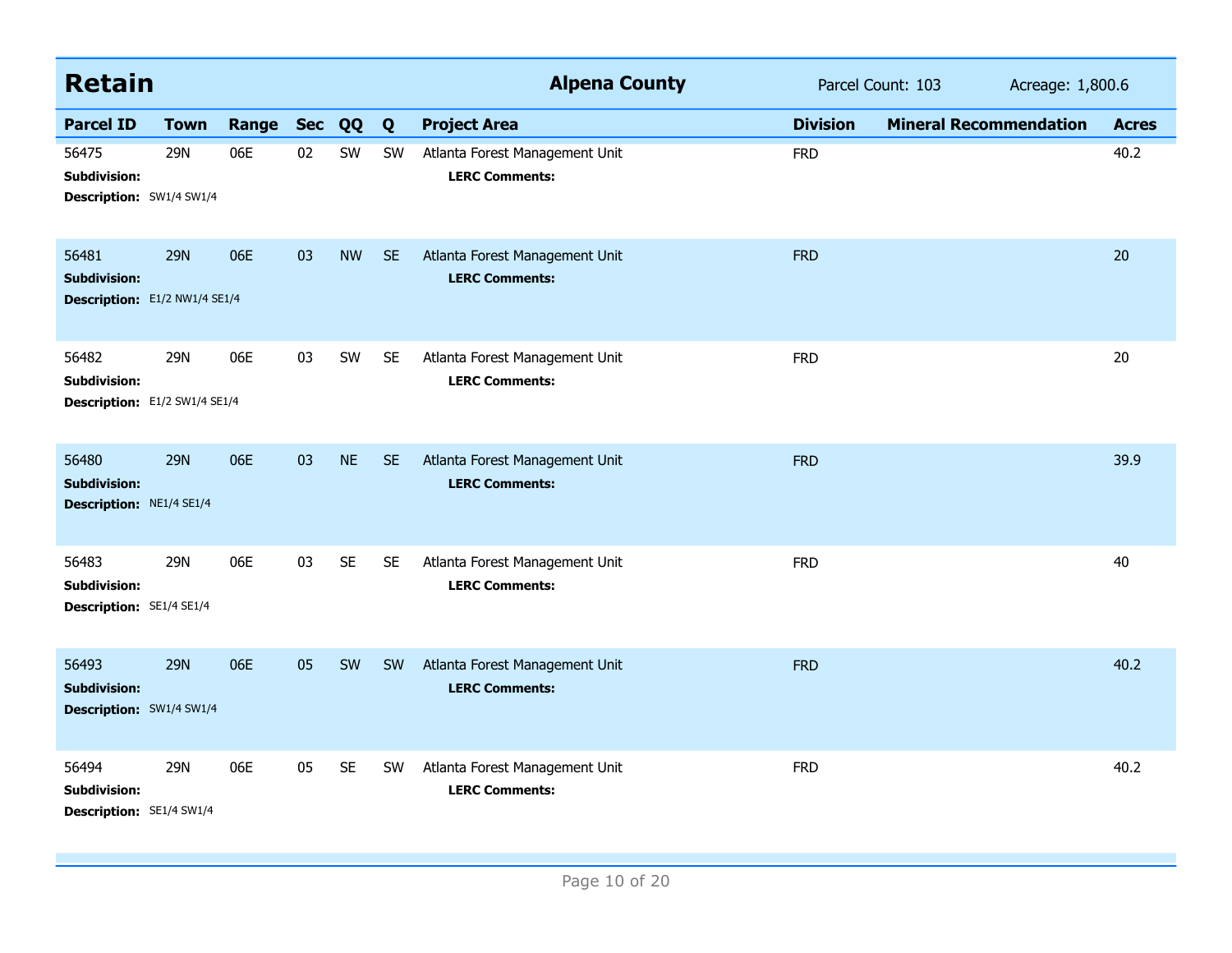| <b>Retain</b>                                                     |             |       |            |           |           | <b>Alpena County</b>                                    |                 | Parcel Count: 103<br>Acreage: 1,800.6 |              |
|-------------------------------------------------------------------|-------------|-------|------------|-----------|-----------|---------------------------------------------------------|-----------------|---------------------------------------|--------------|
| <b>Parcel ID</b>                                                  | <b>Town</b> | Range | <b>Sec</b> | QQ        | Q         | <b>Project Area</b>                                     | <b>Division</b> | <b>Mineral Recommendation</b>         | <b>Acres</b> |
| 56491<br><b>Subdivision:</b><br>Description: NE1/4 SW1/4          | <b>29N</b>  | 06E   | 05         | <b>NE</b> | SW        | Atlanta Forest Management Unit<br><b>LERC Comments:</b> | <b>FRD</b>      |                                       | 40.3         |
| 56492<br><b>Subdivision:</b><br>Description: NW1/4 SW1/4          | 29N         | 06E   | 05         | <b>NW</b> | <b>SW</b> | Atlanta Forest Management Unit<br><b>LERC Comments:</b> | <b>FRD</b>      |                                       | 40.3         |
| 56551<br><b>Subdivision:</b><br>Description: NE1/4 SE1/4          | <b>29N</b>  | 06E   | 11         | <b>NE</b> | <b>SE</b> | Atlanta Forest Management Unit<br><b>LERC Comments:</b> | <b>FRD</b>      |                                       | 40.4         |
| 56553<br><b>Subdivision:</b><br>Description: SE1/4 SE1/4          | 29N         | 06E   | 11         | <b>SE</b> | <b>SE</b> | Atlanta Forest Management Unit<br><b>LERC Comments:</b> | <b>FRD</b>      |                                       | 40.3         |
| 56578<br><b>Subdivision:</b><br>Description: NE1/4 NE1/4          | <b>29N</b>  | 06E   | 14         | <b>NE</b> | <b>NE</b> | Atlanta Forest Management Unit<br><b>LERC Comments:</b> | <b>FRD</b>      |                                       | 40           |
| 56581<br><b>Subdivision:</b><br>Description: SE1/4 NE1/4          | 29N         | 06E   | 14         | <b>SE</b> | <b>NE</b> | Atlanta Forest Management Unit<br><b>LERC Comments:</b> | <b>FRD</b>      |                                       | 40.1         |
| 56723<br><b>Subdivision:</b><br><b>Description:</b> SE 1/4 SW 1/4 | <b>29N</b>  | 06E   | 24         | <b>SE</b> | <b>SW</b> | Atlanta Forest Management Unit<br><b>LERC Comments:</b> | <b>FRD</b>      |                                       | 40.3         |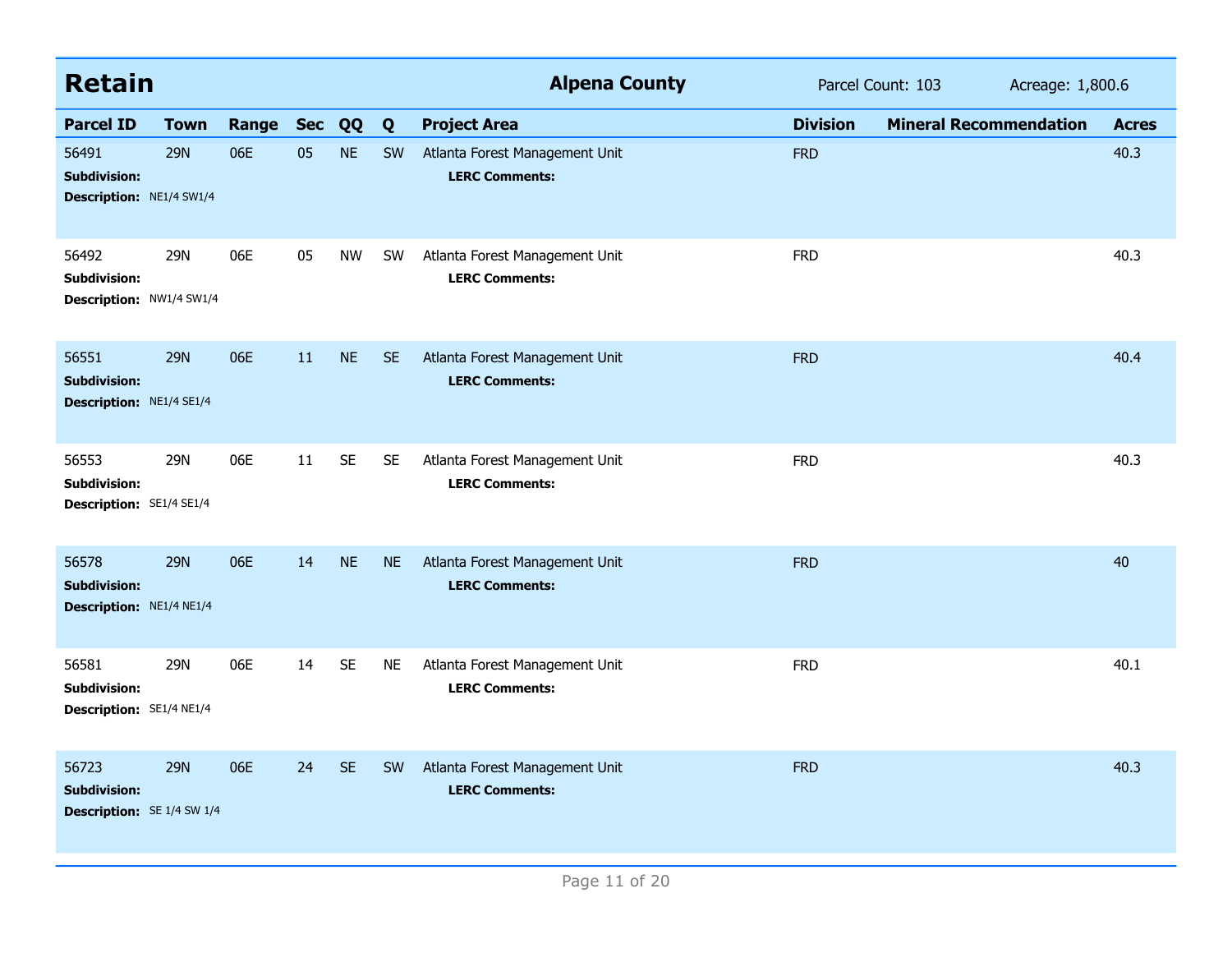| <b>Retain</b>                                                     |             |           |    |           |           | <b>Alpena County</b>                                    |                 | Parcel Count: 103<br>Acreage: 1,800.6 |              |
|-------------------------------------------------------------------|-------------|-----------|----|-----------|-----------|---------------------------------------------------------|-----------------|---------------------------------------|--------------|
| <b>Parcel ID</b>                                                  | <b>Town</b> | Range Sec |    | QQ        | Q         | <b>Project Area</b>                                     | <b>Division</b> | <b>Mineral Recommendation</b>         | <b>Acres</b> |
| 56735<br><b>Subdivision:</b><br>Description: SW1/4 SW1/4          | 29N         | 06E       | 25 | SW        | SW        | Atlanta Forest Management Unit<br><b>LERC Comments:</b> | <b>FRD</b>      |                                       | 39.6         |
| 56729<br><b>Subdivision:</b><br>Description: NE1/4 NW1/4          | <b>29N</b>  | 06E       | 25 | <b>NE</b> | <b>NW</b> | Atlanta Forest Management Unit<br><b>LERC Comments:</b> | <b>FRD</b>      |                                       | 39.7         |
| 56730<br><b>Subdivision:</b><br>Description: NW1/4 NW1/4          | <b>29N</b>  | 06E       | 25 | <b>NW</b> | <b>NW</b> | Atlanta Forest Management Unit<br><b>LERC Comments:</b> | <b>FRD</b>      |                                       | 39.6         |
| 56731<br><b>Subdivision:</b><br>Description: SW1/4 NW1/4          | <b>29N</b>  | 06E       | 25 | SW        | <b>NW</b> | Atlanta Forest Management Unit<br><b>LERC Comments:</b> | <b>FRD</b>      |                                       | 39.6         |
| 56733<br><b>Subdivision:</b><br>Description: NE 1/4 SW 1/4        | <b>29N</b>  | 06E       | 25 | <b>NE</b> | SW        | Atlanta Forest Management Unit<br><b>LERC Comments:</b> | <b>FRD</b>      |                                       | 39.9         |
| 56734<br><b>Subdivision:</b><br>Description: NW1/4 SW1/4          | <b>29N</b>  | 06E       | 25 | <b>NW</b> | SW        | Atlanta Forest Management Unit<br><b>LERC Comments:</b> | <b>FRD</b>      |                                       | 39.6         |
| 56736<br><b>Subdivision:</b><br><b>Description:</b> SE 1/4 SW 1/4 | 29N         | 06E       | 25 | <b>SE</b> | SW        | Atlanta Forest Management Unit<br><b>LERC Comments:</b> | <b>FRD</b>      |                                       | 39.4         |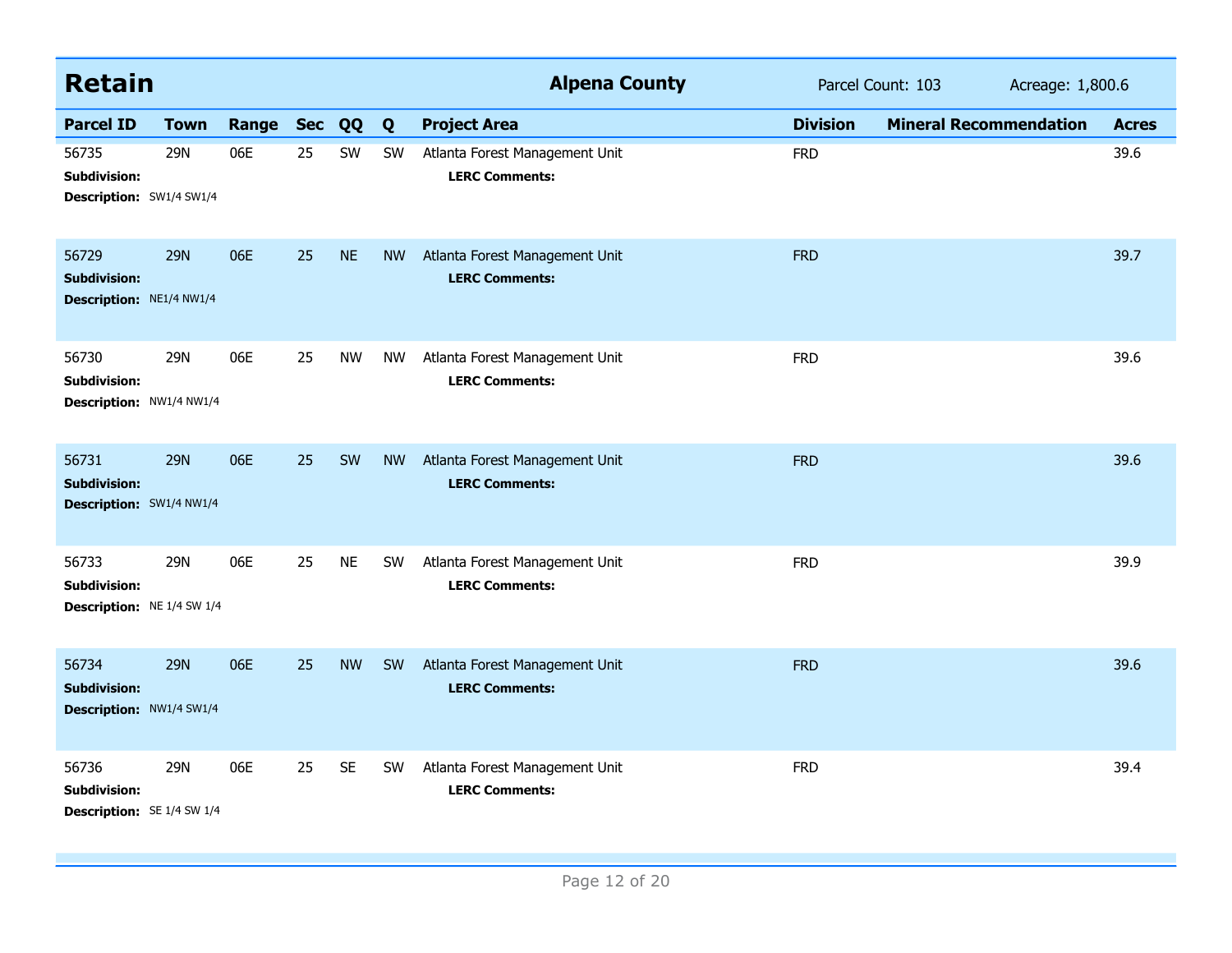| <b>Retain</b>                                                     |             |       |            |           |           | <b>Alpena County</b>                                                                                                                                                                                                                                                                                                                                                                                                                                                                                                                                                                                                                                                                                                 |                 | Parcel Count: 103             | Acreage: 1,800.6 |  |
|-------------------------------------------------------------------|-------------|-------|------------|-----------|-----------|----------------------------------------------------------------------------------------------------------------------------------------------------------------------------------------------------------------------------------------------------------------------------------------------------------------------------------------------------------------------------------------------------------------------------------------------------------------------------------------------------------------------------------------------------------------------------------------------------------------------------------------------------------------------------------------------------------------------|-----------------|-------------------------------|------------------|--|
| <b>Parcel ID</b>                                                  | <b>Town</b> | Range | <b>Sec</b> | QQ        | Q         | <b>Project Area</b>                                                                                                                                                                                                                                                                                                                                                                                                                                                                                                                                                                                                                                                                                                  | <b>Division</b> | <b>Mineral Recommendation</b> | <b>Acres</b>     |  |
| 56732<br><b>Subdivision:</b><br><b>Description:</b> SE 1/4 NW 1/4 | <b>29N</b>  | 06E   | 25         | <b>SE</b> | <b>NW</b> | Atlanta Forest Management Unit<br><b>LERC Comments:</b>                                                                                                                                                                                                                                                                                                                                                                                                                                                                                                                                                                                                                                                              | <b>FRD</b>      |                               | 39.8             |  |
| 56833<br><b>Subdivision:</b><br>Description: NW1/4 NW1/4          | 29N         | 06E   | 36         | <b>NW</b> | <b>NW</b> | Atlanta Forest Management Unit<br><b>LERC Comments:</b>                                                                                                                                                                                                                                                                                                                                                                                                                                                                                                                                                                                                                                                              | <b>FRD</b>      |                               | 40.9             |  |
| 56832<br><b>Subdivision:</b><br><b>Description: NE1/4 NW1/4</b>   | <b>29N</b>  | 06E   | 36         | <b>NE</b> | <b>NW</b> | Atlanta Forest Management Unit<br><b>LERC Comments:</b>                                                                                                                                                                                                                                                                                                                                                                                                                                                                                                                                                                                                                                                              | <b>FRD</b>      |                               | 41.3             |  |
| 56835<br>Subdivision:<br>Description: SE1/4 NW1/4                 | 29N         | 06E   | 36         | <b>SE</b> | <b>NW</b> | Atlanta Forest Management Unit<br><b>LERC Comments:</b>                                                                                                                                                                                                                                                                                                                                                                                                                                                                                                                                                                                                                                                              | <b>FRD</b>      |                               | 40.7             |  |
| 56834<br><b>Subdivision:</b><br>Description: SW1/4 NW1/4          | <b>29N</b>  | 06E   | 36         | <b>SW</b> | <b>NW</b> | Atlanta Forest Management Unit<br><b>LERC Comments:</b>                                                                                                                                                                                                                                                                                                                                                                                                                                                                                                                                                                                                                                                              | <b>FRD</b>      |                               | 40.7             |  |
| 57381<br><b>Subdivision:</b><br>Description: SE1/4 NW1/4          | 30N         | 06E   | 21         | <b>SE</b> | <b>NW</b> | Atlanta Forest Management Unit<br><b>LERC Comments:</b>                                                                                                                                                                                                                                                                                                                                                                                                                                                                                                                                                                                                                                                              | <b>FRD</b>      |                               | 40.1             |  |
| 2040920<br><b>Subdivision:</b>                                    | 31N         | 06E   | 23         | <b>NE</b> | <b>SE</b> | Atlanta Forest Management Unit<br><b>LERC Comments:</b><br>Description: The East 100 feet of the NE 1/4 of the SE 1/4 Section 23 lying North and East of Highway M-32. ALSO that part of the NE 1/4 of the SE 1/4 described as: Commencing at the East 1/4 post; thence S 47°36' W to<br>the North line of Highway M-32; thence Northwesterly along the highway to the West line of NE 1/4 of the SE 1/4; thence North to the Northwest corner of the NE 1/4 of the SE 1/4; thence East to the POB.<br>Subject to any part thereof that may be used for road right of way purposes. LESS all railroad switches, sidetracks, spur tracks and rights of way located upon or appurtenant to subject premises. EXCEPTING | <b>PRD</b>      |                               | 15.5             |  |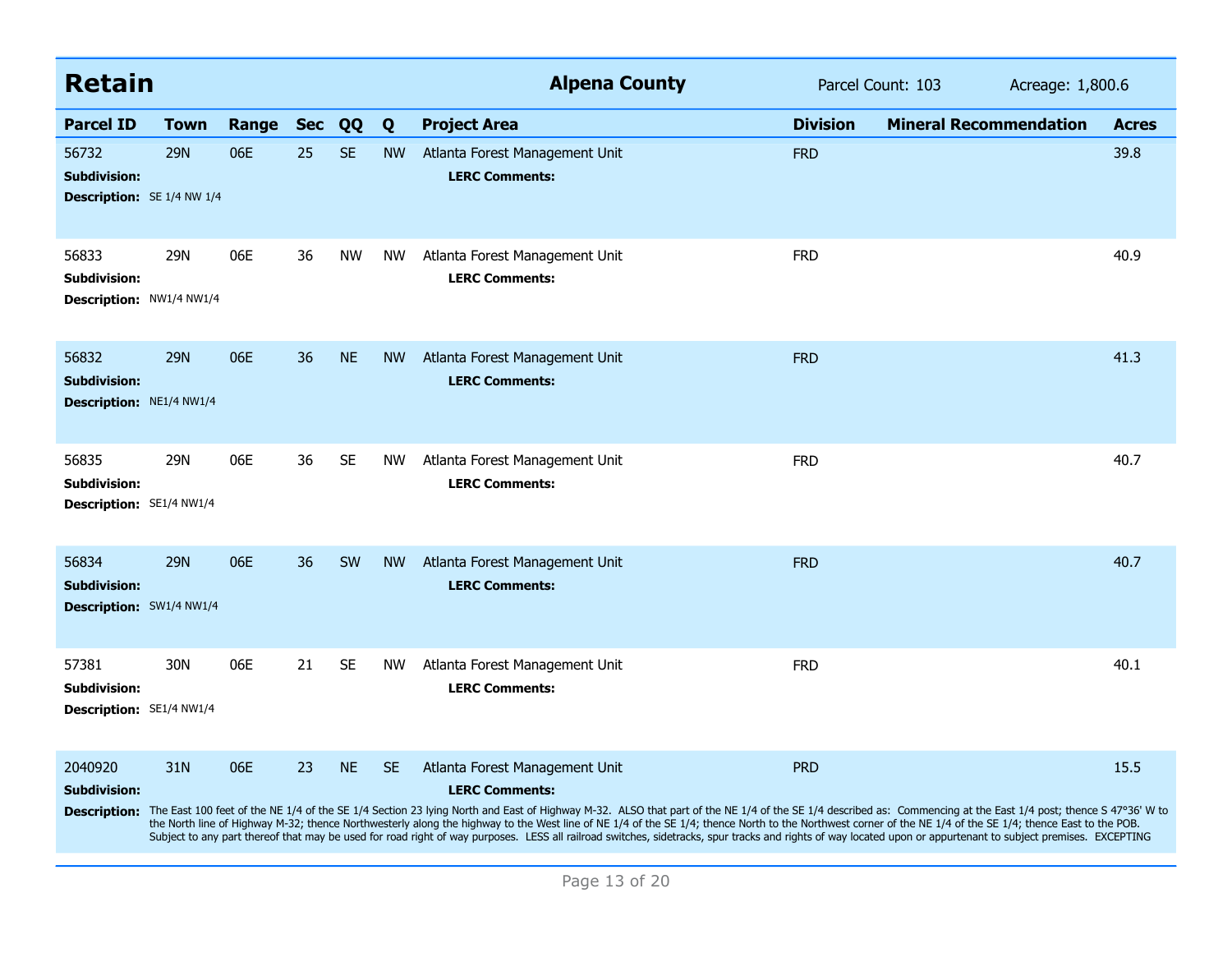| <b>Retain</b>                                                                        |             |           |    |           |           | <b>Alpena County</b>                                    |                 | Parcel Count: 103<br>Acreage: 1,800.6 |  |              |
|--------------------------------------------------------------------------------------|-------------|-----------|----|-----------|-----------|---------------------------------------------------------|-----------------|---------------------------------------|--|--------------|
| <b>Parcel ID</b>                                                                     | <b>Town</b> | Range Sec |    | QQ        | Q         | <b>Project Area</b>                                     | <b>Division</b> | <b>Mineral Recommendation</b>         |  | <b>Acres</b> |
| 58728<br><b>Subdivision:</b><br>Description: U1/2 SE1/4 NE1/4 less R.R.              | 31N         | 09E       | 09 | <b>SE</b> | <b>NE</b> | Atlanta Forest Management Unit<br><b>LERC Comments:</b> | <b>FRD</b>      |                                       |  | 39.3         |
| 58734<br><b>Subdivision:</b><br><b>Description: SE1/4 SW1/4</b>                      | 31N         | 09E       | 09 | <b>SE</b> | SW        | Atlanta Forest Management Unit<br><b>LERC Comments:</b> | <b>FRD</b>      |                                       |  | 41           |
| 2022269<br><b>Subdivision:</b><br><b>Description:</b> Island in Lake Huron (CCN 013) | 31N         | 09E       | 15 | <b>SE</b> | <b>SE</b> | Islands<br><b>LERC Comments:</b>                        | <b>FRD</b>      |                                       |  | 3.2          |
| 58752<br><b>Subdivision:</b><br><b>Description: NW1/4 NE1/4 ex RR</b>                | 31N         | 09E       | 16 | <b>NW</b> | <b>NE</b> | Atlanta Forest Management Unit<br><b>LERC Comments:</b> | <b>FRD</b>      |                                       |  | 11.4         |
| 58755<br><b>Subdivision:</b><br>Description: NE1/4 NW1/4(exRR)                       | 31N         | 09E       | 16 | <b>NE</b> | <b>NW</b> | Atlanta Forest Management Unit<br><b>LERC Comments:</b> | <b>FRD</b>      |                                       |  | 39.3         |
| 58763<br><b>Subdivision:</b><br>Description: NW1/4 NW1/4                             | 31N         | 09E       | 22 | <b>NW</b> | <b>NW</b> | Atlanta Forest Management Unit<br><b>LERC Comments:</b> | <b>FRD</b>      |                                       |  | 41.2         |
| 58768<br><b>Subdivision:</b><br>Description: SW1/4 SW1/4                             | 31N         | 09E       | 22 | <b>SW</b> | <b>SW</b> | Atlanta Forest Management Unit<br><b>LERC Comments:</b> | <b>FRD</b>      |                                       |  | 41.4         |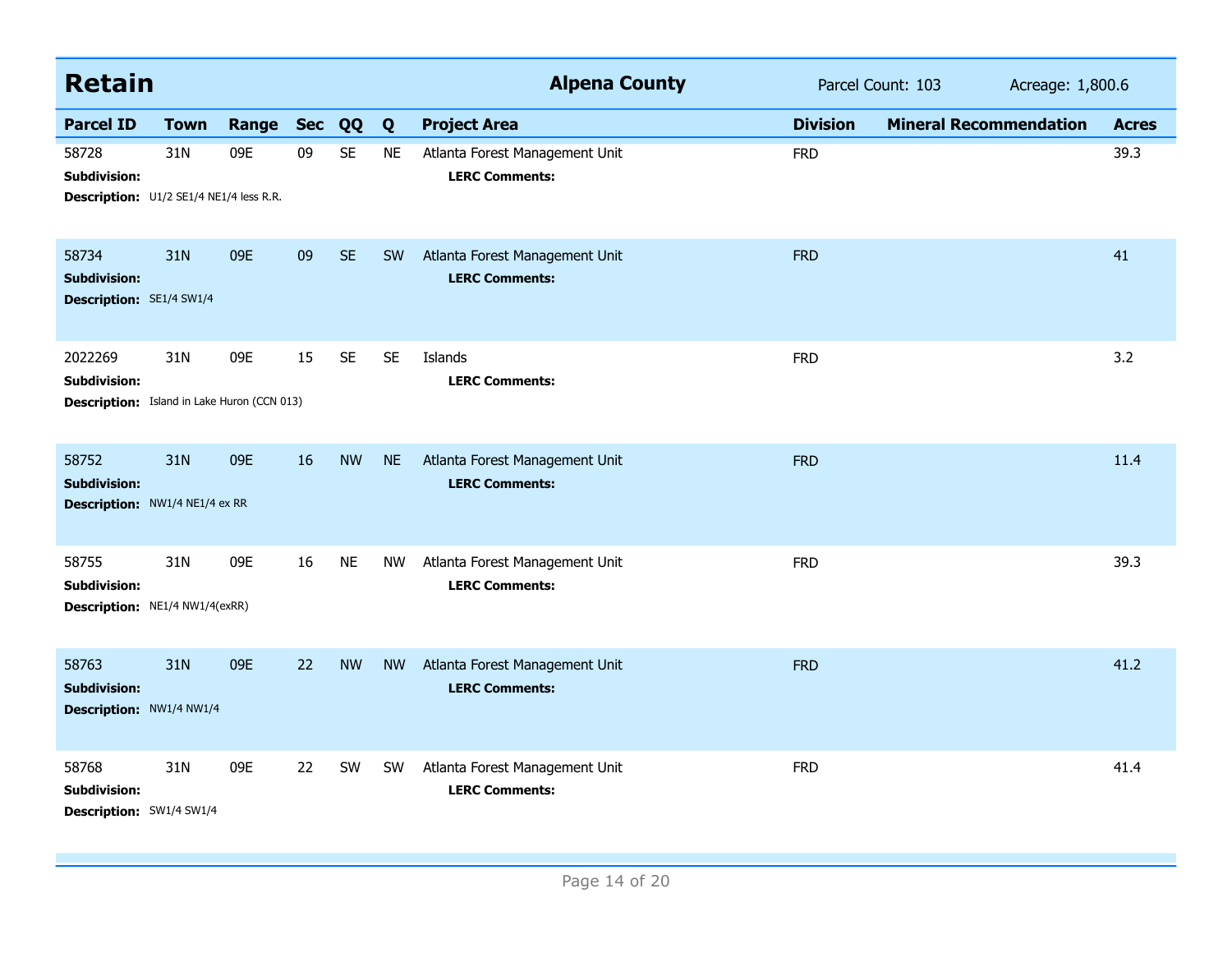| <b>Retain</b>                                                                        |             |       |            |           |           | <b>Alpena County</b>                                                                                                                                                                                                                                                                   |                 | Parcel Count: 103             | Acreage: 1,800.6 |  |
|--------------------------------------------------------------------------------------|-------------|-------|------------|-----------|-----------|----------------------------------------------------------------------------------------------------------------------------------------------------------------------------------------------------------------------------------------------------------------------------------------|-----------------|-------------------------------|------------------|--|
| <b>Parcel ID</b>                                                                     | <b>Town</b> | Range | <b>Sec</b> | QQ        | Q         | <b>Project Area</b>                                                                                                                                                                                                                                                                    | <b>Division</b> | <b>Mineral Recommendation</b> | <b>Acres</b>     |  |
| 58767<br><b>Subdivision:</b><br>Description: NW1/4 SW1/4                             | 31N         | 09E   | 22         | <b>NW</b> | <b>SW</b> | Atlanta Forest Management Unit<br><b>LERC Comments:</b>                                                                                                                                                                                                                                | <b>FRD</b>      |                               | 41.4             |  |
| 58766<br>Subdivision:<br>Description: NE1/4 SW1/4                                    | 31N         | 09E   | 22         | <b>NE</b> | <b>SW</b> | Atlanta Forest Management Unit<br><b>LERC Comments:</b>                                                                                                                                                                                                                                | <b>FRD</b>      |                               | 41.5             |  |
| 58764<br><b>Subdivision:</b><br>Description: SW1/4 NW1/4                             | 31N         | 09E   | 22         | SW        | <b>NW</b> | Atlanta Forest Management Unit<br><b>LERC Comments:</b>                                                                                                                                                                                                                                | <b>FRD</b>      |                               | 41.3             |  |
| 2022271<br><b>Subdivision:</b><br><b>Description:</b> Island in Lake Huron (CCN 015) | 31N         | 09E   | 22         | <b>NE</b> | <b>NE</b> | Islands<br><b>LERC Comments:</b>                                                                                                                                                                                                                                                       | <b>FRD</b>      |                               | 0.8              |  |
| 2022272<br><b>Subdivision:</b><br><b>Description:</b> Island in Lake Huron (CCN 016) | 31N         | 09E   | 23         | <b>NE</b> | <b>NW</b> | Islands<br><b>LERC Comments:</b>                                                                                                                                                                                                                                                       | <b>FRD</b>      |                               | 0.3              |  |
| 2022274<br>Subdivision:<br><b>Description:</b> Island in Lake Huron (CCN 018)        | 31N         | 09E   | 23         | <b>NW</b> | <b>NW</b> | Islands<br><b>LERC Comments:</b>                                                                                                                                                                                                                                                       | <b>FRD</b>      |                               | 5.8              |  |
| 59139<br><b>Subdivision:</b>                                                         | 32N         | 06E   | 25         | <b>NW</b> | <b>SW</b> | Atlanta Forest Management Unit<br><b>LERC Comments:</b><br>Description: NW1/4 SW1/4 ex school house site, being S 206 ft of W 206 ft, also ex starting from the SE cor of NW1/4 SW1/4, Sec.25, T32N, R6E, th 16 rods W, th 20 rods N, th 16 rods E, th 20 rods S to point of beginning | <b>FRD</b>      |                               | 37.3             |  |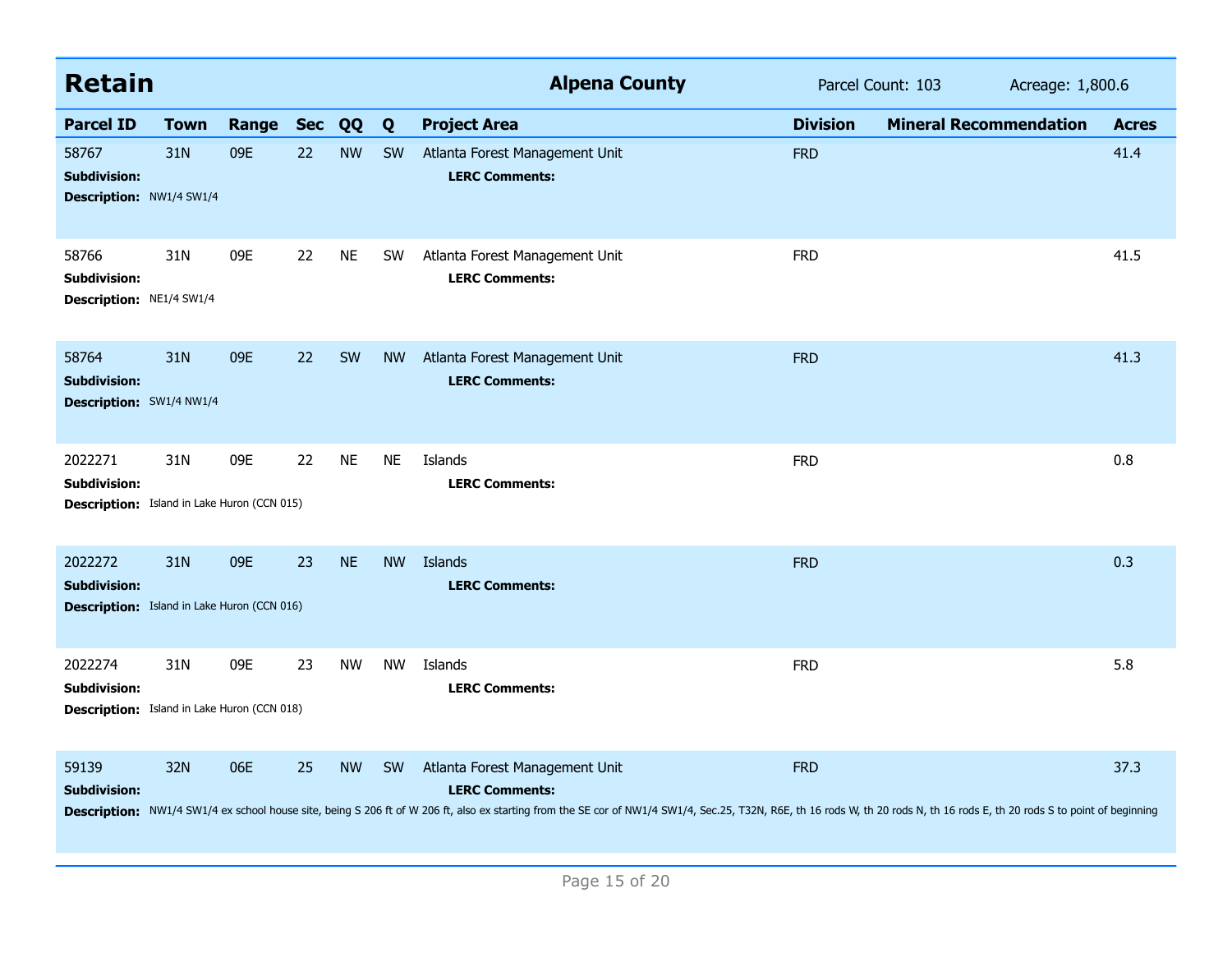| <b>Retain</b>                                            |             |       |            |           |           | <b>Alpena County</b>                                                                                                                                                             |                 | Parcel Count: 103             | Acreage: 1,800.6 |  |
|----------------------------------------------------------|-------------|-------|------------|-----------|-----------|----------------------------------------------------------------------------------------------------------------------------------------------------------------------------------|-----------------|-------------------------------|------------------|--|
| <b>Parcel ID</b>                                         | <b>Town</b> | Range | <b>Sec</b> | QQ        | Q         | <b>Project Area</b>                                                                                                                                                              | <b>Division</b> | <b>Mineral Recommendation</b> | <b>Acres</b>     |  |
| 59319<br><b>Subdivision:</b><br>Description: Lot 1       | 32N         | 08E   | 12         | <b>SE</b> | <b>SE</b> | Rockport State Recreation Area<br><b>LERC Comments:</b>                                                                                                                          | <b>PRD</b>      |                               | 39.8             |  |
| 59318<br><b>Subdivision:</b><br>Description: SW1/4 SE1/4 | 32N         | 08E   | 12         | SW        | <b>SE</b> | Rockport State Recreation Area<br><b>LERC Comments:</b>                                                                                                                          | <b>PRD</b>      |                               | 41.1             |  |
| 1099139<br><b>Subdivision:</b>                           | 32N         | 08E   | 12         | <b>SE</b> | SW        | Rockport State Recreation Area<br><b>LERC Comments:</b><br><b>Description:</b> SE1/4 SW1/4 excepting an exclusive easement 270 ft wide along existing electric transmission line | <b>PRD</b>      |                               | 41.7             |  |
| 59320<br><b>Subdivision:</b><br>Description: NW1/4 NE1/4 | 32N         | 08E   | 13         | <b>NW</b> | <b>NE</b> | Rockport State Recreation Area<br><b>LERC Comments:</b>                                                                                                                          | <b>PRD</b>      |                               | 39.9             |  |
| 59321<br><b>Subdivision:</b><br>Description: SW1/4 NE1/4 | 32N         | 08E   | 13         | SW        | <b>NE</b> | Rockport State Recreation Area<br><b>LERC Comments:</b>                                                                                                                          | <b>PRD</b>      |                               | 39.7             |  |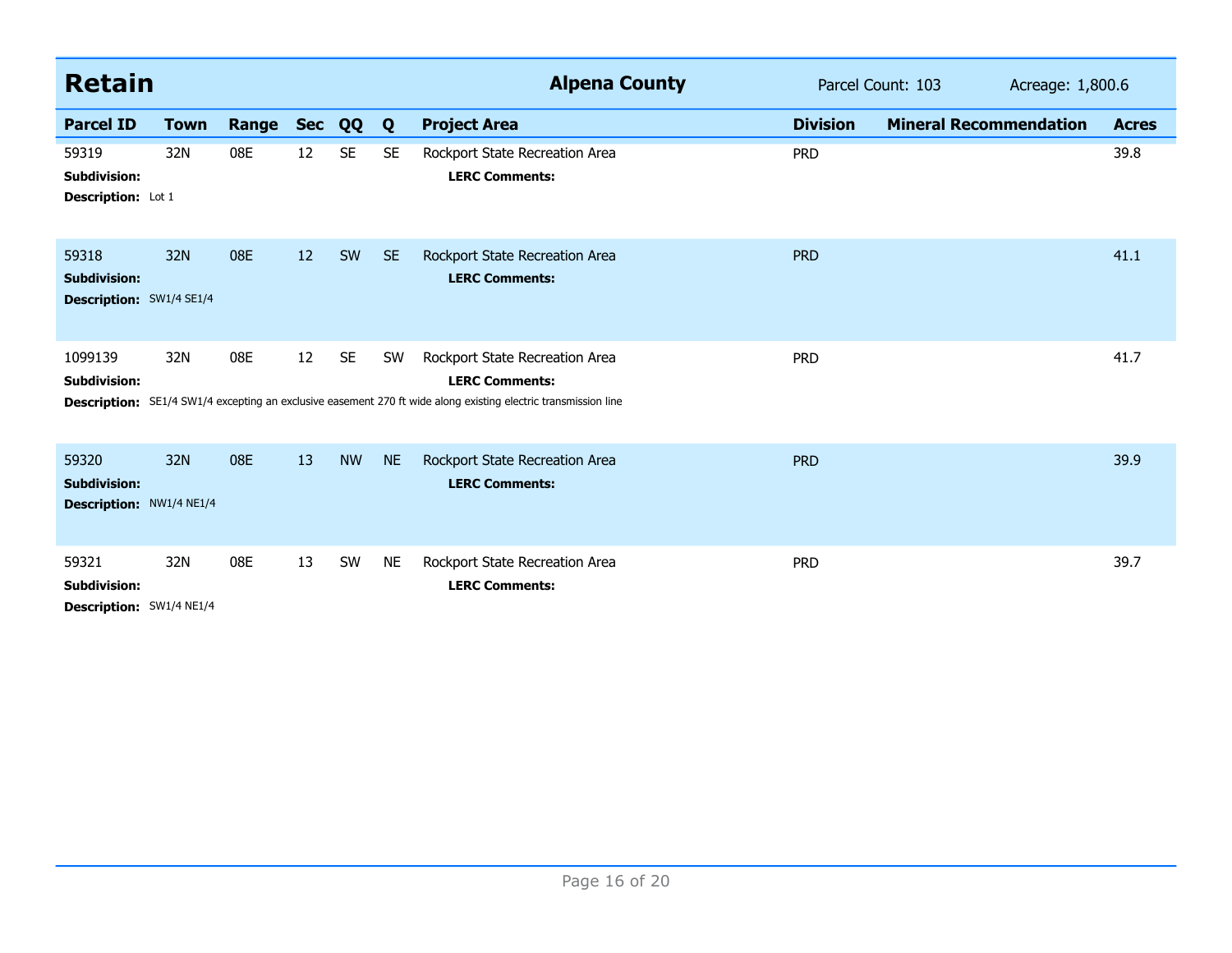| <b>Alternate Conservation Owner</b>                                                                        |             |       |            |           |           | <b>Alpena County</b>                                                                                                                                                                                                                                  | Parcel Count: 6<br>Acreage: 62.1 |                               |  |              |
|------------------------------------------------------------------------------------------------------------|-------------|-------|------------|-----------|-----------|-------------------------------------------------------------------------------------------------------------------------------------------------------------------------------------------------------------------------------------------------------|----------------------------------|-------------------------------|--|--------------|
| <b>Parcel ID</b>                                                                                           | <b>Town</b> | Range | <b>Sec</b> | QQ        | Q         | <b>Project Area</b>                                                                                                                                                                                                                                   | <b>Division</b>                  | <b>Mineral Recommendation</b> |  | <b>Acres</b> |
| 57632<br><b>Subdivision:</b>                                                                               | 30N         | 08E   | 11         | <b>NW</b> | <b>SE</b> | Thunder Bay Public Water Access Site<br><b>LERC Comments:</b><br>Description: Part of Govt Lot 2 S of Co. Rd. & S of a line com 980 ft E of W line of Lot 2 on S side of rd, th N 63d E alg rd 427.5 ft, S 34d 22m E 135 ft, N 55d 40m E to Lakeshore | <b>FRD</b>                       | <b>Convey Minerals</b>        |  | 6.5          |
| 57633<br><b>Subdivision:</b><br><b>Description:</b> Part of Govt Lot 4 in SW1/4 SE1/4                      | 30N         | 08E   | 11         | SW        | <b>SE</b> | Atlanta Forest Management Unit<br><b>LERC Comments:</b>                                                                                                                                                                                               | <b>FRD</b>                       | <b>Convey Minerals</b>        |  | 10.1         |
| 1123265<br><b>Subdivision:</b><br><b>Description:</b> Part of Govt Lot 4 in SE1/4 SW1/4                    | 30N         | 08E   | 11         | <b>SE</b> | SW        | Atlanta Forest Management Unit<br><b>LERC Comments:</b>                                                                                                                                                                                               | <b>FRD</b>                       | <b>Convey Minerals</b>        |  | 18.5         |
| 57631<br><b>Subdivision:</b><br>Description: Part of Govt Lot 3 in NW1/4 SW1/4 S of Co. Rd. exc W 350 ft   | 30N         | 08E   | 11         | <b>NW</b> | <b>SW</b> | Atlanta Forest Management Unit<br><b>LERC Comments:</b>                                                                                                                                                                                               | <b>FRD</b>                       | <b>Convey Minerals</b>        |  | 8.9          |
| 1123266<br><b>Subdivision:</b><br>Description: Part of Govt Lot 3 in SW1/4 SW1/4 S of Co. Rd. exc W 350 ft | 30N         | 08E   | 11         | SW        | <b>SW</b> | Atlanta Forest Management Unit<br><b>LERC Comments:</b>                                                                                                                                                                                               | <b>FRD</b>                       | <b>Convey Minerals</b>        |  | 17.4         |
| 2022268<br><b>Subdivision:</b><br><b>Description:</b> Island in Lake Huron (CCN 011)                       | 31N         | 09E   | 03         | <b>NE</b> | <b>NE</b> | Islands<br><b>LERC Comments:</b>                                                                                                                                                                                                                      | <b>PRD</b>                       | <b>Convey Minerals</b>        |  | 0.7          |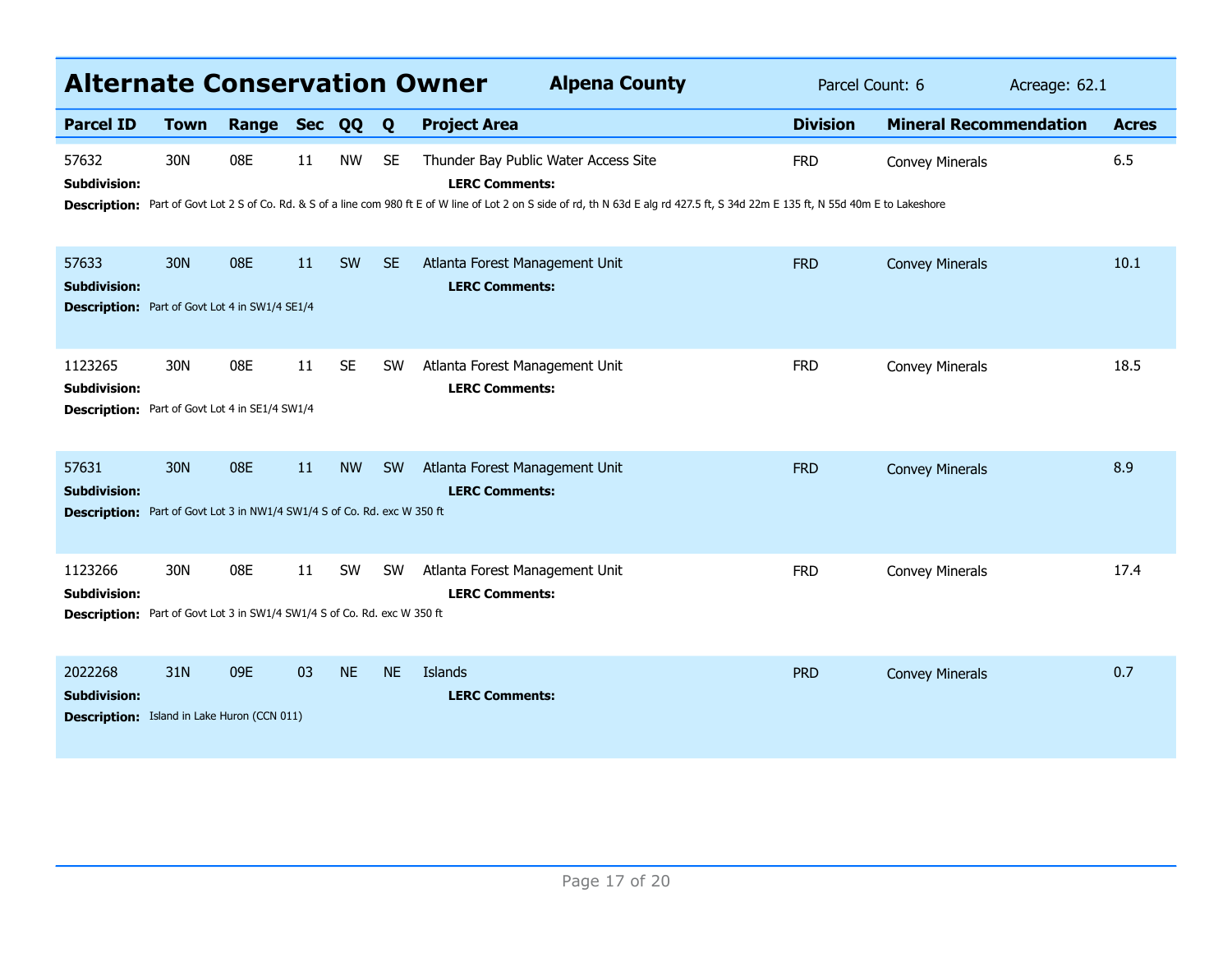| <b>Dispose</b>                                                                                               |                 |           |    |           |           | <b>Alpena County</b>                                                                                                                                                                          | Parcel Count: 17 |                               | Acreage: 517.4 |              |
|--------------------------------------------------------------------------------------------------------------|-----------------|-----------|----|-----------|-----------|-----------------------------------------------------------------------------------------------------------------------------------------------------------------------------------------------|------------------|-------------------------------|----------------|--------------|
| <b>Parcel ID</b>                                                                                             | <b>Town</b>     | Range Sec |    | QQ        | Q         | <b>Project Area</b>                                                                                                                                                                           | <b>Division</b>  | <b>Mineral Recommendation</b> |                | <b>Acres</b> |
| 57057<br><b>Subdivision:</b><br>Description: All that Part of S1/2 of NE1/4 lying East of D. and M. Railroad | 29N             | 08E       | 24 | <b>SE</b> | <b>NE</b> | Atlanta Forest Management Unit<br><b>LERC Comments:</b>                                                                                                                                       | <b>FRD</b>       | <b>Retain Minerals</b>        |                | 38.6         |
| 57058<br><b>Subdivision:</b>                                                                                 | <b>29N</b>      | 08E       | 24 | <b>SE</b> | <b>NE</b> | Atlanta Forest Management Unit<br><b>LERC Comments:</b><br>Description: That part of the South Half of Northeast Quarter (S1/2 NE1/4) lying Southwesterly of the Detroit and Mackinac Railway | <b>FRD</b>       | <b>Retain Minerals</b>        |                | 40.2         |
| 57091<br><b>Subdivision:</b><br>Description: NW1/4 SW1/4                                                     | <b>29N</b>      | 09E       | 19 | <b>NW</b> | <b>SW</b> | Atlanta Forest Management Unit<br><b>LERC Comments:</b>                                                                                                                                       | <b>FRD</b>       | <b>Retain Minerals</b>        |                | 40.9         |
| 57476<br><b>Subdivision:</b><br>Description: NE1/4 of NE1/4                                                  | 30N             | 07E       | 03 | <b>NE</b> | <b>NE</b> | Atlanta Forest Management Unit<br><b>LERC Comments:</b>                                                                                                                                       | <b>FRD</b>       | <b>Retain Minerals</b>        |                | 20.2         |
| 57477<br><b>Subdivision:</b><br><b>Description: NW1/4 NE1/4</b>                                              | 30N             | 07E       | 03 | <b>NW</b> | <b>NE</b> | Atlanta Forest Management Unit<br><b>LERC Comments:</b>                                                                                                                                       | <b>FRD</b>       | <b>Retain Minerals</b>        |                | 20.2         |
| 57479<br><b>Subdivision:</b><br><b>Description:</b> SE1/4 NE1/4                                              | 30 <sub>N</sub> | 07E       | 03 | <b>SE</b> | <b>NE</b> | Atlanta Forest Management Unit<br><b>LERC Comments:</b>                                                                                                                                       | <b>FRD</b>       | <b>Retain Minerals</b>        |                | 40.1         |
| 57478<br><b>Subdivision:</b><br><b>Description:</b> SW1/4 NE1/4                                              | 30N             | 07E       | 03 | SW        | <b>NE</b> | Atlanta Forest Management Unit<br><b>LERC Comments:</b>                                                                                                                                       | <b>FRD</b>       | <b>Retain Minerals</b>        |                | 40.1         |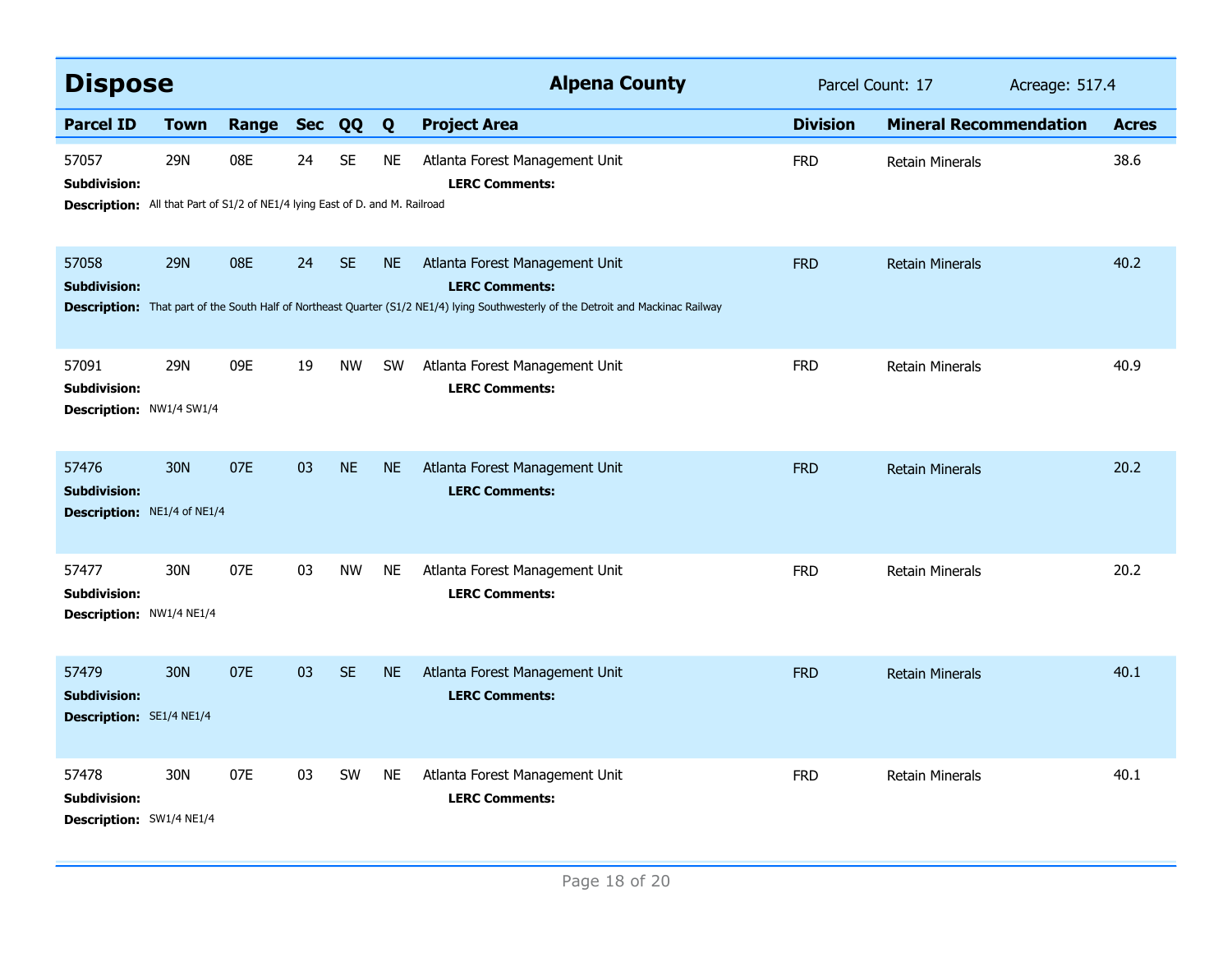| <b>Dispose</b>                                                       |                             |       |                |           |           | <b>Alpena County</b>                                                                                                                                                                                                           | Parcel Count: 17<br>Acreage: 517.4 |                               |  |              |
|----------------------------------------------------------------------|-----------------------------|-------|----------------|-----------|-----------|--------------------------------------------------------------------------------------------------------------------------------------------------------------------------------------------------------------------------------|------------------------------------|-------------------------------|--|--------------|
| <b>Parcel ID</b>                                                     | <b>Town</b>                 | Range | <b>Sec</b>     | QQ        | Q         | <b>Project Area</b>                                                                                                                                                                                                            | <b>Division</b>                    | <b>Mineral Recommendation</b> |  | <b>Acres</b> |
| 57512<br><b>Subdivision:</b>                                         | 30N                         | 07E   | 13             | <b>SE</b> | <b>NE</b> | Atlanta Forest Management Unit<br><b>LERC Comments:</b>                                                                                                                                                                        | <b>FRD</b>                         | <b>Convey Minerals</b>        |  | 0.5          |
|                                                                      | of beginning. Part of NE1/4 |       |                |           |           | Description: Commencing 39 1/2 rods W of SE Corner of SE1/4 of NE1/4, thence at right angles N 356 1/4 feet, thence at right angles W 66 feet, thence at right angles S 356 1/4 feet, thence at right angles E 66 feet to poin |                                    |                               |  |              |
| 57764<br><b>Subdivision:</b>                                         | 30N                         | 08E   | 31             | <b>SE</b> | <b>NW</b> | Atlanta Forest Management Unit<br><b>LERC Comments:</b>                                                                                                                                                                        | <b>FRD</b>                         | <b>Retain Minerals</b>        |  | 40.3         |
| Description: SE1/4 of NW1/4                                          |                             |       |                |           |           |                                                                                                                                                                                                                                |                                    |                               |  |              |
| 58037<br><b>Subdivision:</b>                                         | 31N                         | 05E   | 29             | <b>SE</b> | <b>SE</b> | Atlanta Forest Management Unit<br><b>LERC Comments:</b>                                                                                                                                                                        | <b>FRD</b>                         | <b>Retain Minerals</b>        |  | 40.1         |
| <b>Description:</b> SE1/4 of SE1/4                                   |                             |       |                |           |           |                                                                                                                                                                                                                                |                                    |                               |  |              |
| 58077<br><b>Subdivision:</b>                                         | 31N                         | 06E   | 03             | <b>SW</b> | <b>SE</b> | Atlanta Forest Management Unit<br><b>LERC Comments:</b>                                                                                                                                                                        | <b>FRD</b>                         | <b>Convey Minerals</b>        |  | 24.8         |
| <b>Description:</b> Part of Govt Lot 4 in SW1/4 SE1/4 S & W of River |                             |       |                |           |           |                                                                                                                                                                                                                                |                                    |                               |  |              |
| 1123269<br><b>Subdivision:</b>                                       | 31N                         | 06E   | 0 <sup>3</sup> | <b>SE</b> | <b>SE</b> | Atlanta Forest Management Unit<br><b>LERC Comments:</b>                                                                                                                                                                        | <b>FRD</b>                         | <b>Convey Minerals</b>        |  | 5.3          |
| <b>Description:</b> Part of Govt Lot 4 in SE1/4 SE1/4 S & W of River |                             |       |                |           |           |                                                                                                                                                                                                                                |                                    |                               |  |              |
| 58099<br><b>Subdivision:</b>                                         | 31N                         | 06E   | 10             | <b>NE</b> | NE        | Atlanta Forest Management Unit<br><b>LERC Comments:</b>                                                                                                                                                                        | <b>FRD</b>                         | Convey Minerals               |  | 34.1         |
| Description: Part of Govt Lot 1 in NE/14 NE1/4                       |                             |       |                |           |           |                                                                                                                                                                                                                                |                                    |                               |  |              |
| 1123268<br><b>Subdivision:</b>                                       | 31N                         | 06E   | 10             | <b>SE</b> | <b>NE</b> | Atlanta Forest Management Unit<br><b>LERC Comments:</b>                                                                                                                                                                        | <b>FRD</b>                         | <b>Convey Minerals</b>        |  | 40.6         |
| <b>Description:</b> Part of Govt Lot 1 in SE1/4 NE1/4                |                             |       |                |           |           |                                                                                                                                                                                                                                |                                    |                               |  |              |
|                                                                      |                             |       |                |           |           |                                                                                                                                                                                                                                |                                    |                               |  |              |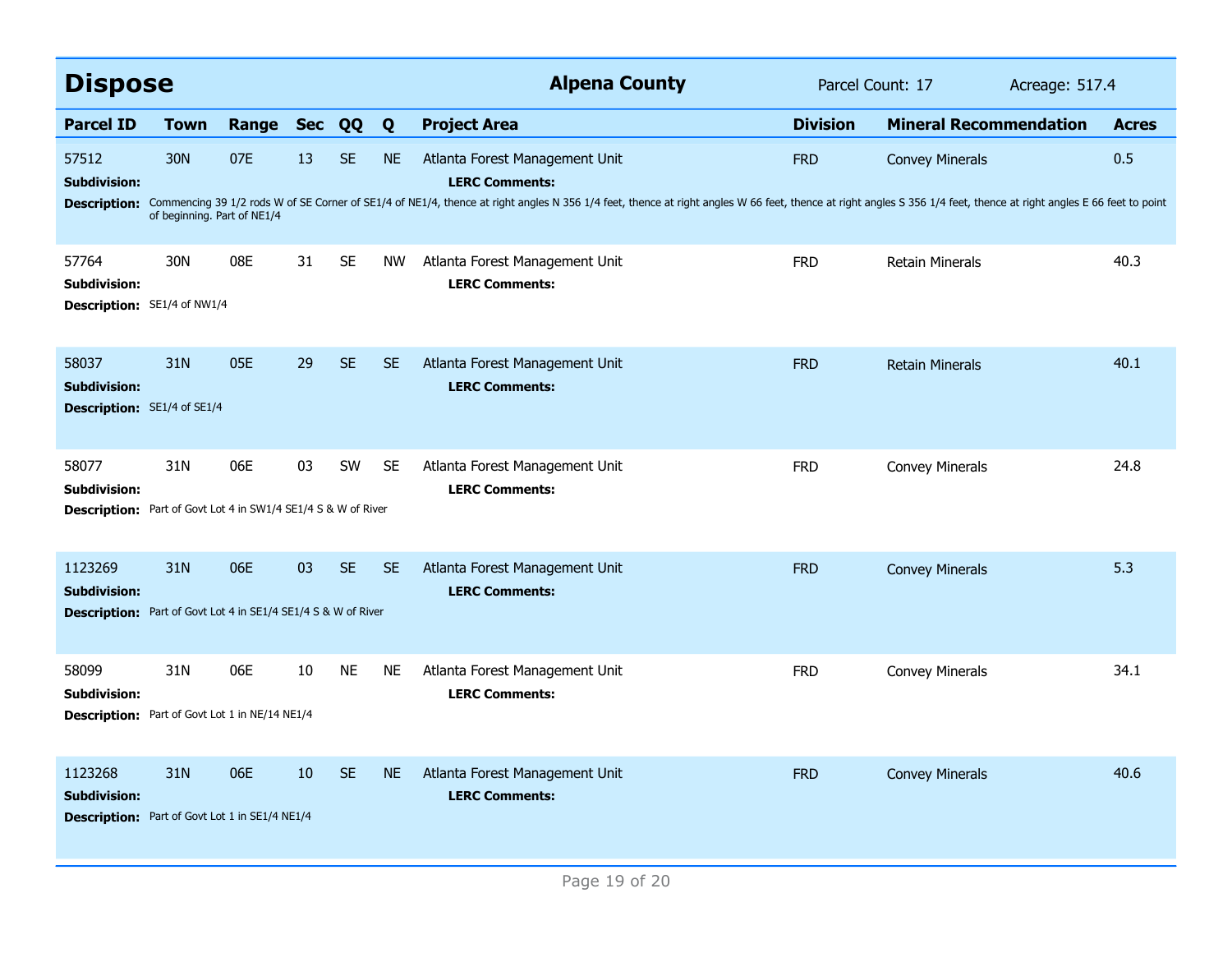| <b>Dispose</b>                                                                         |             |       |            |           |           | <b>Alpena County</b>                                                                                                                                                                                                                                                                   | Parcel Count: 17 |                               | Acreage: 517.4 |              |
|----------------------------------------------------------------------------------------|-------------|-------|------------|-----------|-----------|----------------------------------------------------------------------------------------------------------------------------------------------------------------------------------------------------------------------------------------------------------------------------------------|------------------|-------------------------------|----------------|--------------|
| <b>Parcel ID</b>                                                                       | <b>Town</b> | Range | <b>Sec</b> | QQ        | Q         | <b>Project Area</b>                                                                                                                                                                                                                                                                    | <b>Division</b>  | <b>Mineral Recommendation</b> |                | <b>Acres</b> |
| 2040917<br><b>Subdivision:</b><br><b>Description:</b> NW 1/4 NE 1/4                    | 31N         | 06E   | 23         | <b>NW</b> | <b>NE</b> | Atlanta Forest Management Unit<br><b>LERC Comments:</b>                                                                                                                                                                                                                                | <b>FRD</b>       | <b>Retain Minerals</b>        |                | 39.7         |
| 2040918<br><b>Subdivision:</b><br><b>Description:</b> $W 1/2$ of the NE $1/4$ NE $1/4$ | 31N         | 06E   | 23         | <b>NE</b> | <b>NE</b> | Atlanta Forest Management Unit<br><b>LERC Comments:</b> Dispose of surface, retain mineral rights                                                                                                                                                                                      | <b>FRD</b>       | <b>Retain Minerals</b>        |                | 20.2         |
| 2040919<br><b>Subdivision:</b>                                                         | 31N         | 06E   | 23         | <b>SE</b> | <b>NE</b> | Atlanta Forest Management Unit<br><b>LERC Comments:</b><br>Description: SE 1/4 of the NE 1/4 less that part described as: Commencing at the 1/4 post on the East side of said Section 23; thence North along the section line 550 feet to the POB; thence at right angles Westerly 200 | <b>PRD</b>       | <b>Retain Minerals</b>        |                | 31.5         |

Description: SE 1/4 of the NE 1/4 less that part described as: Commencing at the 1/4 post on the East side of said Section 23; thence North along the section line 550 feet to the POB; thence at right angles Westerly 200 fe thence Southerly along the section line to the POB.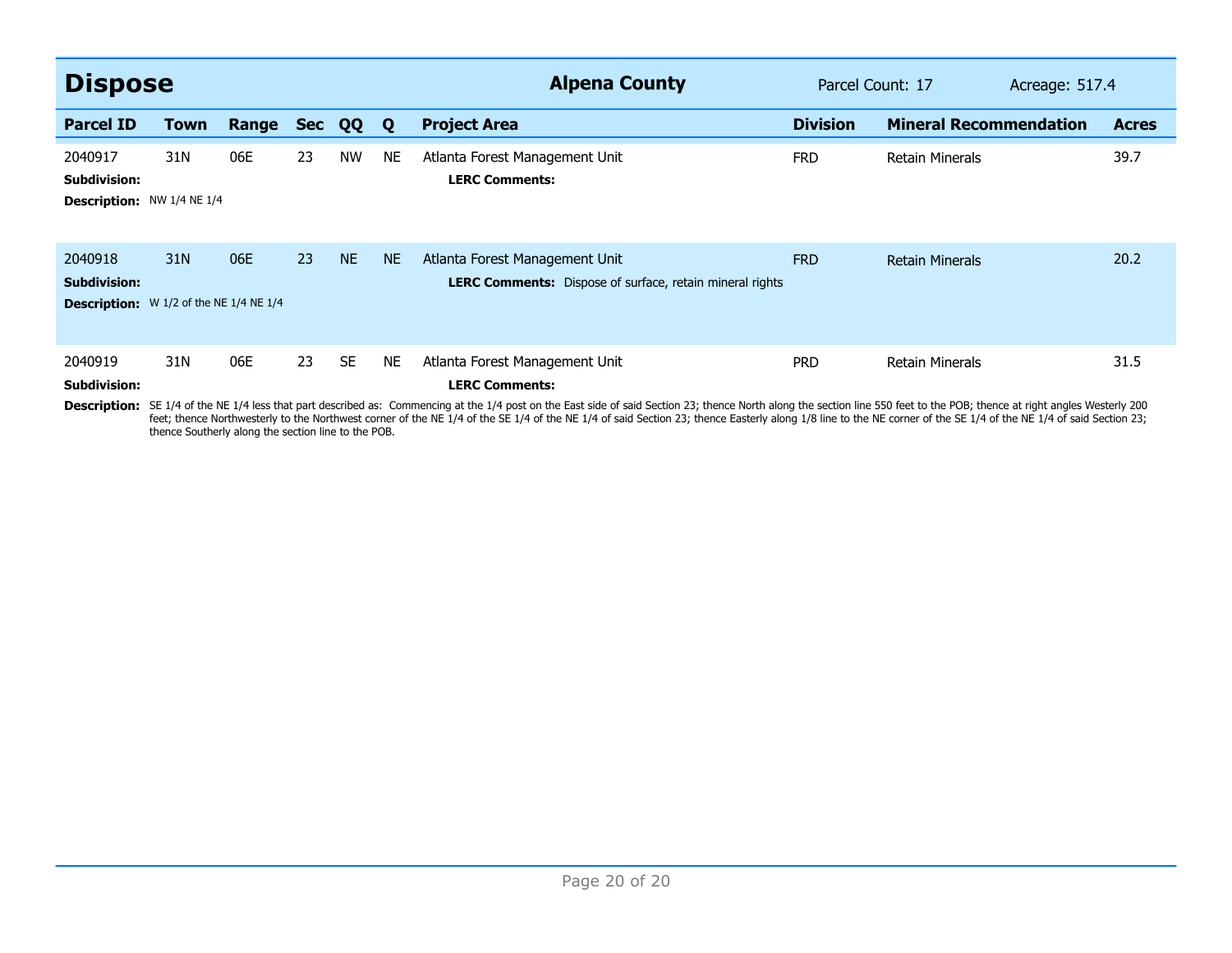### State Land Review Parcels Report Berrien County

Michigan Department of Natural Resources

| <b>Review Decision</b>       | <b>Parcel</b><br><b>Count</b> | <b>Approximate</b><br><b>Acres</b> |
|------------------------------|-------------------------------|------------------------------------|
| Retain                       |                               |                                    |
| Alternate Conservation Owner |                               |                                    |
| Exchange                     |                               |                                    |
| <b>Dispose</b>               |                               | 37.5                               |

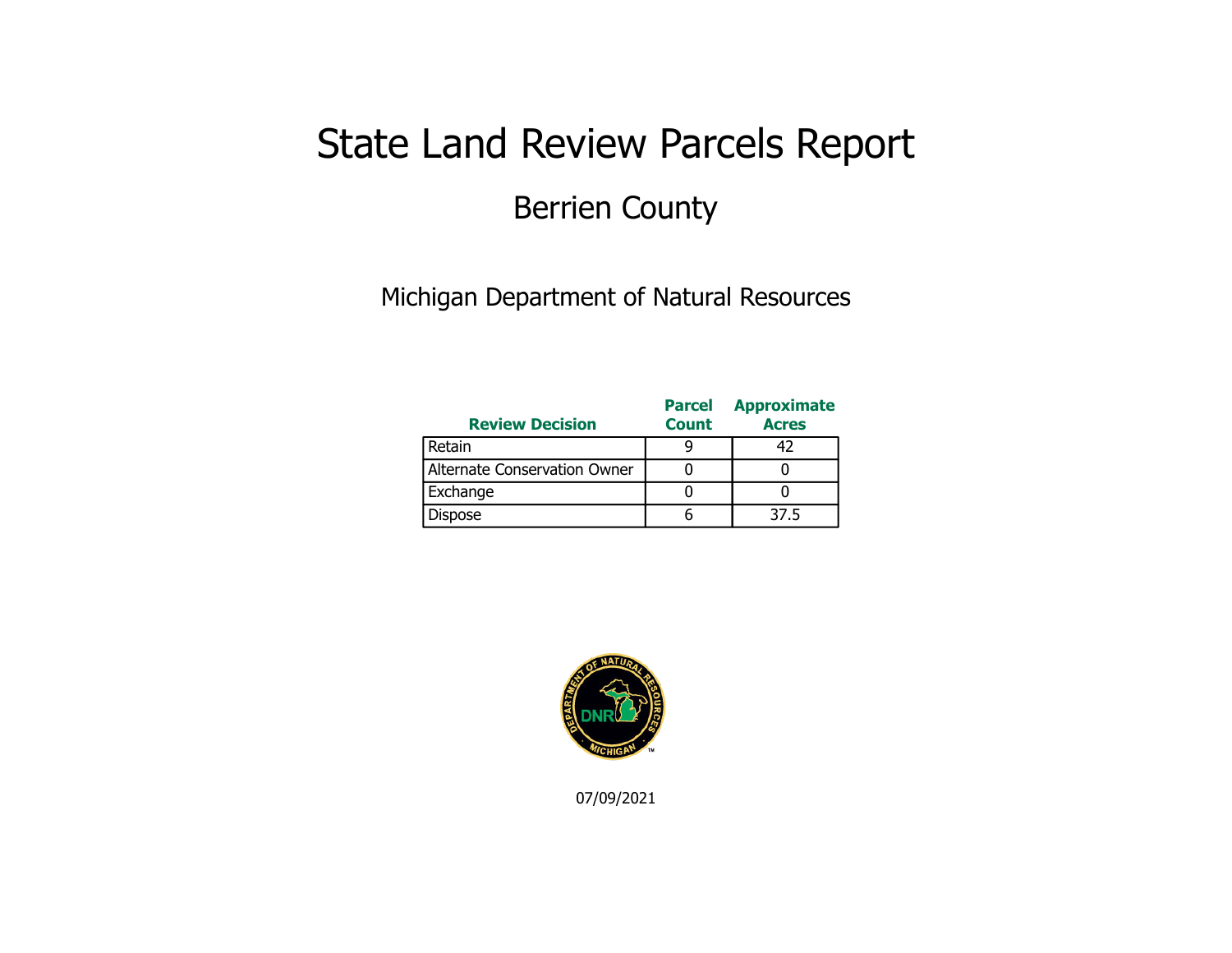| <b>Retain</b>                                                                              |             |            |    |           |           | <b>Berrien County</b>                                                                                                                                                                                                                                                                                                                                                                                                                                                                                                                                                                                                                                                                                                                 | Parcel Count: 9 |                               | Acreage: 42 |                |
|--------------------------------------------------------------------------------------------|-------------|------------|----|-----------|-----------|---------------------------------------------------------------------------------------------------------------------------------------------------------------------------------------------------------------------------------------------------------------------------------------------------------------------------------------------------------------------------------------------------------------------------------------------------------------------------------------------------------------------------------------------------------------------------------------------------------------------------------------------------------------------------------------------------------------------------------------|-----------------|-------------------------------|-------------|----------------|
| <b>Parcel ID</b>                                                                           | <b>Town</b> | Range      |    | Sec QQ    | Q         | <b>Project Area</b>                                                                                                                                                                                                                                                                                                                                                                                                                                                                                                                                                                                                                                                                                                                   | <b>Division</b> | <b>Mineral Recommendation</b> |             | <b>Acres</b>   |
| 323989<br><b>Subdivision:</b> Tower Hill Shorelands<br>Description: LOT 2                  |             |            |    |           |           | Warren Dunes State Park<br><b>LERC Comments:</b>                                                                                                                                                                                                                                                                                                                                                                                                                                                                                                                                                                                                                                                                                      | <b>PRD</b>      |                               |             | $\overline{2}$ |
| 2022320<br><b>Subdivision:</b><br>Description: Island in St. Joseph River (CCN 007)        | 04S         | <b>19W</b> | 36 | <b>SW</b> | <b>SW</b> | Islands<br><b>LERC Comments:</b>                                                                                                                                                                                                                                                                                                                                                                                                                                                                                                                                                                                                                                                                                                      | <b>PRD</b>      | <b>Retain Minerals</b>        |             | 0.6            |
| 2022317<br><b>Subdivision:</b><br><b>Description:</b> Island in St. Joseph River (CCN 003) | 06S         | 17W        | 06 | <b>SE</b> | <b>SW</b> | Islands<br><b>LERC Comments:</b>                                                                                                                                                                                                                                                                                                                                                                                                                                                                                                                                                                                                                                                                                                      | <b>PRD</b>      | <b>Retain Minerals</b>        |             | 0.4            |
| 1115206<br><b>Subdivision:</b>                                                             | 06S         | 17W        | 18 | SW        | <b>SE</b> | <b>Public Water Access Site</b><br><b>LERC Comments:</b><br>Description: Commencing on S line of N1/2 of said SE1/4 at a point which is 20 chains South and 31.30 chains West of E1/4 post of said Section, thence North to center line of the so-called Niles Road; thence Southeasterly,<br>along the center line of Niles Road, to a point in said center line which is 1286.6 ft N 28' W of intersection of the center line of said Niles Road with S line of said Section 18; thence S 89' W 157.0 ft; thence N 28'<br>W 68.0 ft; thence S 69' W to low water mark of the St. Joseph River thence following the E shore of St. Joseph River, downstream, to POB. EXCEPTING THEREFROM Commencing at a point in the center line of | <b>PRD</b>      |                               |             | 1.9            |
| 6309<br><b>Subdivision:</b>                                                                | 06S         | 20W        | 25 | <b>NW</b> | SE.       | Warren Dunes State Park<br><b>LERC Comments:</b><br>Description: All that part of W1/2 NW1/4 SE1/4 desc as com at the SW cor of W1/2 NW1/4 SE1/4, th E alg S line of said W1/2 a distance of 22.1 ft to the W line of Hwy US-12, th N 30d56' E alg sd Hwy 200 ft to place of beg,<br>th N 30d56' E alg sd hwy line 364.9 ft, th W 312.1 ft to a pt on the W line of sd W1/2 a distance of 842 ft S of the NW cor thereof, th S alg sd W line 312 ft, th S 89d32' E parallel to sd S line 124.5 ft to pt of beg.                                                                                                                                                                                                                       | <b>PRD</b>      |                               |             | 1.6            |
| 2035018<br><b>Subdivision:</b><br><b>Description:</b>                                      | 07S         | <b>17W</b> | 23 | SW        | <b>SW</b> | Lower Dowagiac River Public Water Access Site<br><b>LERC Comments:</b><br>From the Southwest corner of Section 23, measure North 89º 54' 55" East along the South line of said Section, 525.48 feet to the centerline of State Highway Old U.S. 31, thence measure North 15º 58' 15" West<br>589.76 feet, thence measure along a 5,729.65 foot radius curve to the right, 247.45 feet, the chord of said curve being North 149 44' 01" West 247.43 feet, all along said centerline to the point of beginning of the<br>land herein described, thence North 82º 12' 00" West to the Dowagiac Creek, thence Northerly and Easterly along said creek to the centerline of State Highway Old U.S. 31, thence South 09º 57' 30" East 73.86 | <b>PRD</b>      |                               |             | 1.1            |
| 2033187<br><b>Subdivision:</b>                                                             | 08S         | 17W        | 01 | <b>NW</b> | <b>NW</b> | Brandywine Creek Public Water Access Site<br><b>LERC Comments:</b><br>Description: From the Northwest corner of Fractional Section 1; thence S 00°32'33" W along the West Section line 767.04 feet to the Point of Beginning; thence S 89°21'48" E 1,320.77 feet to the West Eighth line of said<br>Section; thence S 00°28'56" W along said line 200.00 feet to the Northerly right of way of the C.C.C. & St. Louis Railroad Company; thence S 78°29'54" W along said right of way 1,345.90 feet to the West line of<br>said Section; thence N 00°32'33" E along said line 460.00 feet to the Point of Beginning.                                                                                                                   | <b>PRD</b>      |                               |             | 10.5           |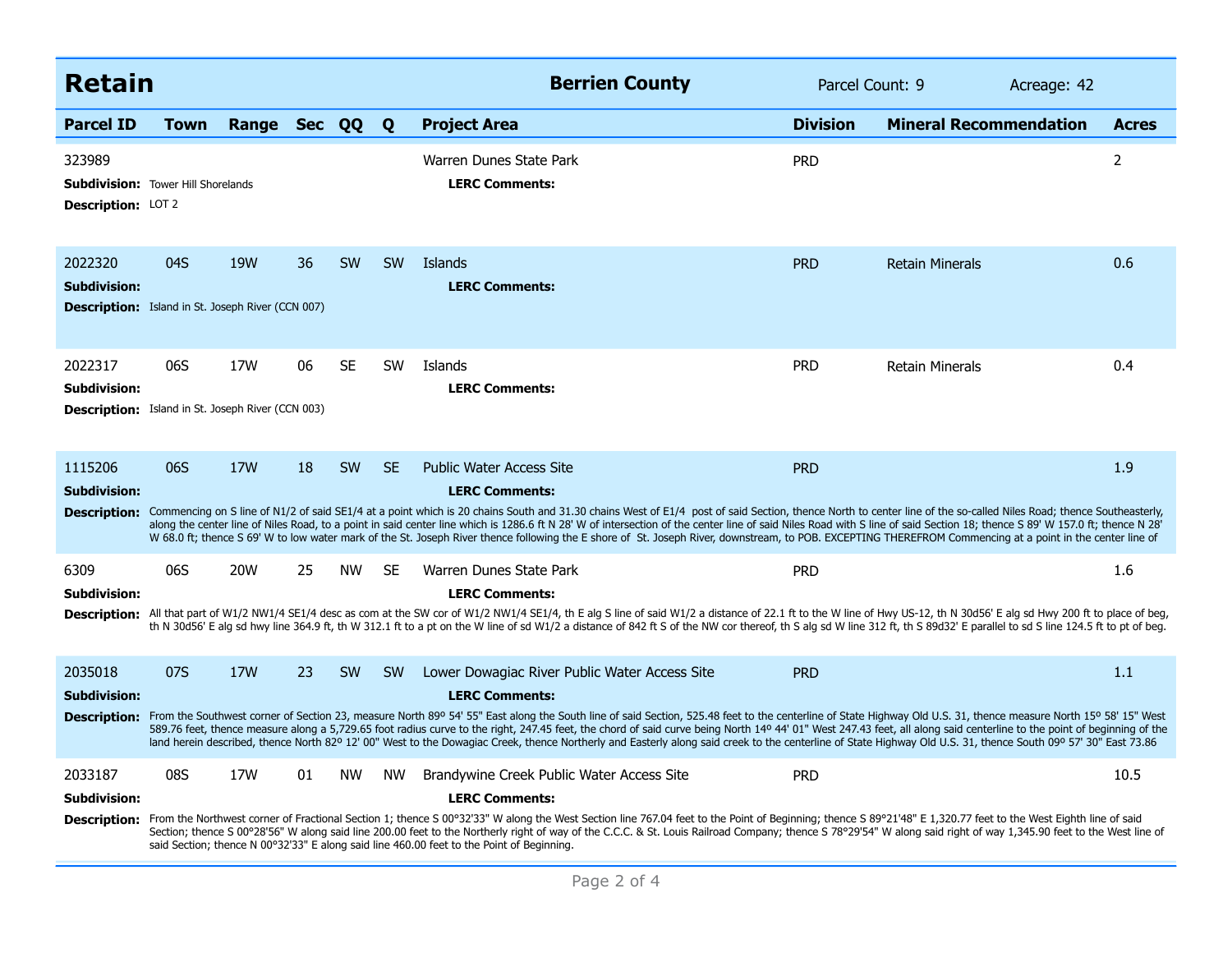|                                                          | <b>Retain</b>                                                                                                                                                                                                                                                                                                                                                                                                                                                                                                                                                                                                                             |       |            |           |           | <b>Berrien County</b>                                              | Parcel Count: 9 |                               | Acreage: 42 |              |  |  |
|----------------------------------------------------------|-------------------------------------------------------------------------------------------------------------------------------------------------------------------------------------------------------------------------------------------------------------------------------------------------------------------------------------------------------------------------------------------------------------------------------------------------------------------------------------------------------------------------------------------------------------------------------------------------------------------------------------------|-------|------------|-----------|-----------|--------------------------------------------------------------------|-----------------|-------------------------------|-------------|--------------|--|--|
| <b>Parcel ID</b>                                         | Town                                                                                                                                                                                                                                                                                                                                                                                                                                                                                                                                                                                                                                      | Range | <b>Sec</b> | QQ        | O         | <b>Project Area</b>                                                | <b>Division</b> | <b>Mineral Recommendation</b> |             | <b>Acres</b> |  |  |
| 1097728<br><b>Subdivision:</b>                           | 08S                                                                                                                                                                                                                                                                                                                                                                                                                                                                                                                                                                                                                                       | 17W   | 02         | <b>NW</b> | <b>SE</b> | Brandywine Creek Public Water Access Site<br><b>LERC Comments:</b> | <b>PRD</b>      |                               |             | 23.7         |  |  |
| <b>Description:</b>                                      | Part of Section 2, T8S, R17W, described as follows: From the North quarter corner of said Section 2, measure S0d01'35"E along the North and South quarter line of said Section, 2619.40 feet to the point of<br>beginning of the land herein described, said point being N0d01'35"W 20.00 feet from the center of said Section 2; thence S58d04'00"E 1218.04 feet to the West right-of-way line of the former Michigan Central<br>Railroad; thence S11d02'25"W along said West right-of-way line, 81.00 feet; thence N78d57'35"W 27.00 feet; thence S11d02'25"W 683.15 feet to the North right-of-way line of State Highway US-12; thence |       |            |           |           |                                                                    |                 |                               |             |              |  |  |
| 2022318                                                  | 08S                                                                                                                                                                                                                                                                                                                                                                                                                                                                                                                                                                                                                                       | 17W   | 15         | <b>NW</b> | <b>NE</b> | <b>Islands</b>                                                     | <b>PRD</b>      | Retain Minerals               |             | 0.2          |  |  |
| Subdivision:                                             |                                                                                                                                                                                                                                                                                                                                                                                                                                                                                                                                                                                                                                           |       |            |           |           | <b>LERC Comments:</b>                                              |                 |                               |             |              |  |  |
| <b>Description:</b> Island in St. Joseph River (CCN 004) |                                                                                                                                                                                                                                                                                                                                                                                                                                                                                                                                                                                                                                           |       |            |           |           |                                                                    |                 |                               |             |              |  |  |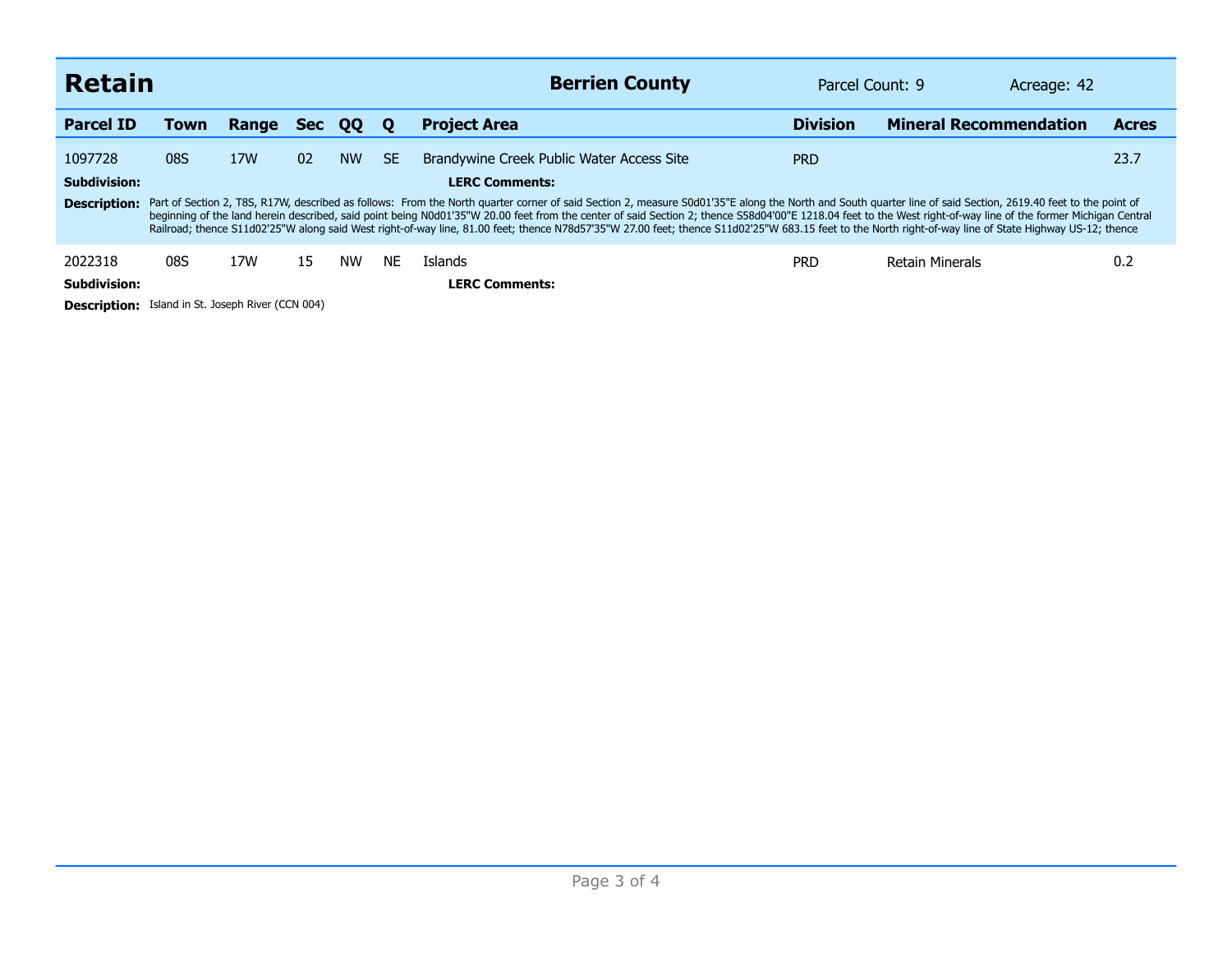| <b>Dispose</b>                                                        |      |                 |    |           |              | <b>Berrien County</b>                                                                                                                                                                                                                                                                                                                                                                                                                                                                                                                                                    | Parcel Count: 6 |                               | Acreage: 37.5 |              |
|-----------------------------------------------------------------------|------|-----------------|----|-----------|--------------|--------------------------------------------------------------------------------------------------------------------------------------------------------------------------------------------------------------------------------------------------------------------------------------------------------------------------------------------------------------------------------------------------------------------------------------------------------------------------------------------------------------------------------------------------------------------------|-----------------|-------------------------------|---------------|--------------|
| <b>Parcel ID</b>                                                      | Town | Range Sec QQ    |    |           | $\mathbf{o}$ | <b>Project Area</b>                                                                                                                                                                                                                                                                                                                                                                                                                                                                                                                                                      | <b>Division</b> | <b>Mineral Recommendation</b> |               | <b>Acres</b> |
| 323355<br><b>Subdivision:</b> Michigan Shores Subdivision             |      |                 |    |           |              | <b>LERC Comments:</b><br><b>Description:</b> Block: 05, LOT 10, 11, 12, 13, 14, 15, 16, 17, 18, 19, 20, 21, 22, 23, 24, 25                                                                                                                                                                                                                                                                                                                                                                                                                                               | <b>PRD</b>      | <b>Convey Minerals</b>        |               | 0.8          |
| 323473<br><b>Subdivision: Mizpah Park</b><br>Description: Lots 18, 19 | 03S  | 18 <sub>W</sub> | 32 | <b>NW</b> | <b>SW</b>    | Undedicated<br><b>LERC Comments:</b> This parcel does not provide feasible public use opportunities. The property being in a HREA is not reason                                                                                                                                                                                                                                                                                                                                                                                                                          | <b>PRD</b>      | <b>Convey Minerals</b>        |               | 0.4          |
| 5907<br>Subdivision:<br><b>Description:</b>                           | 04S  | <b>18W</b>      | 06 | <b>NW</b> | <b>NE</b>    | <b>Public Water Access Site</b><br><b>LERC Comments:</b><br>From Northeast corner Section 6, T4S, R18W, running West 896.9 feet, thence South 25D 45M West 498.9 feet, thence West 521.3 feet to POB, thence West to Waters Edge of Lake Michigan, thence<br>Southwesterly on Waters Edge to a point West of Southwest corner Lot 9 Hishores, thence East to said Southwest corner, thence North 110 feet, thence East 84.4 feet, thence North 33D East 472.4 feet, thence<br>North 41D East 236.6 feet to POB, property moved for 1981 to metes and bounds in Section 6 | <b>PRD</b>      | <b>Convey Minerals</b>        |               | 2.8          |
| 6266<br>Subdivision:                                                  | 06S  | 17W             | 32 | <b>SE</b> | <b>NE</b>    | <b>Berrien Township</b><br>LERC Comments: Determine if the property can be returned to the entity that gifted it to the DNR and/or their heirs.<br>Description: All that pt of E frl 1/2 of sd Sec. 32 lyg within the meander line of Webster Lake, tog with drainage rights as conveyed by deeds rec at L 96, P 86-7 and L 361, P 382-3                                                                                                                                                                                                                                 | <b>WLD</b>      | <b>Convey Minerals</b>        |               | 32.1         |
| 6406<br><b>Subdivision:</b>                                           | 07S  | <b>18W</b>      | 34 | <b>SE</b> | <b>SW</b>    | <b>Public Water Access Site</b><br><b>LERC Comments:</b><br><b>Description:</b> That part of S. 50 A. of E. 60 A. of SW1/4 of Sec. 34 that lies E. of Creek, except R.R.R/W                                                                                                                                                                                                                                                                                                                                                                                              | <b>PRD</b>      | <b>Convey Minerals</b>        |               | 0.2          |
| 1002705<br><b>Subdivision:</b><br><b>Description:</b>                 | 08S  | 17W             | 11 | <b>NW</b> | <b>SE</b>    | <b>Environmental Management Site</b><br><b>LERC Comments:</b> Offer to local units of government and trails organizations first. If no interest, dispose.<br>A parcel of land described as beg on the W'ly right-of-way of highway US-31 at a point 1,559 ft W & 780 ft N OF SE corner of N1/2 SE1/4, th N 90 ft, W 377.2 ft, S 90 ft, E 378.55 ft to POB, AND a parcel<br>described as beg on the W'ly right-of-way of highway US-31 at a point 1,559 ft W & 730 ft N of SE corner of N1/2 SE1/4, th N 50 fy, W 378.55 ft, S 50 ft, E 378.65 ft to POB                  | <b>PRD</b>      | <b>Convey Minerals</b>        |               | 1.2          |
|                                                                       |      |                 |    |           |              |                                                                                                                                                                                                                                                                                                                                                                                                                                                                                                                                                                          |                 |                               |               |              |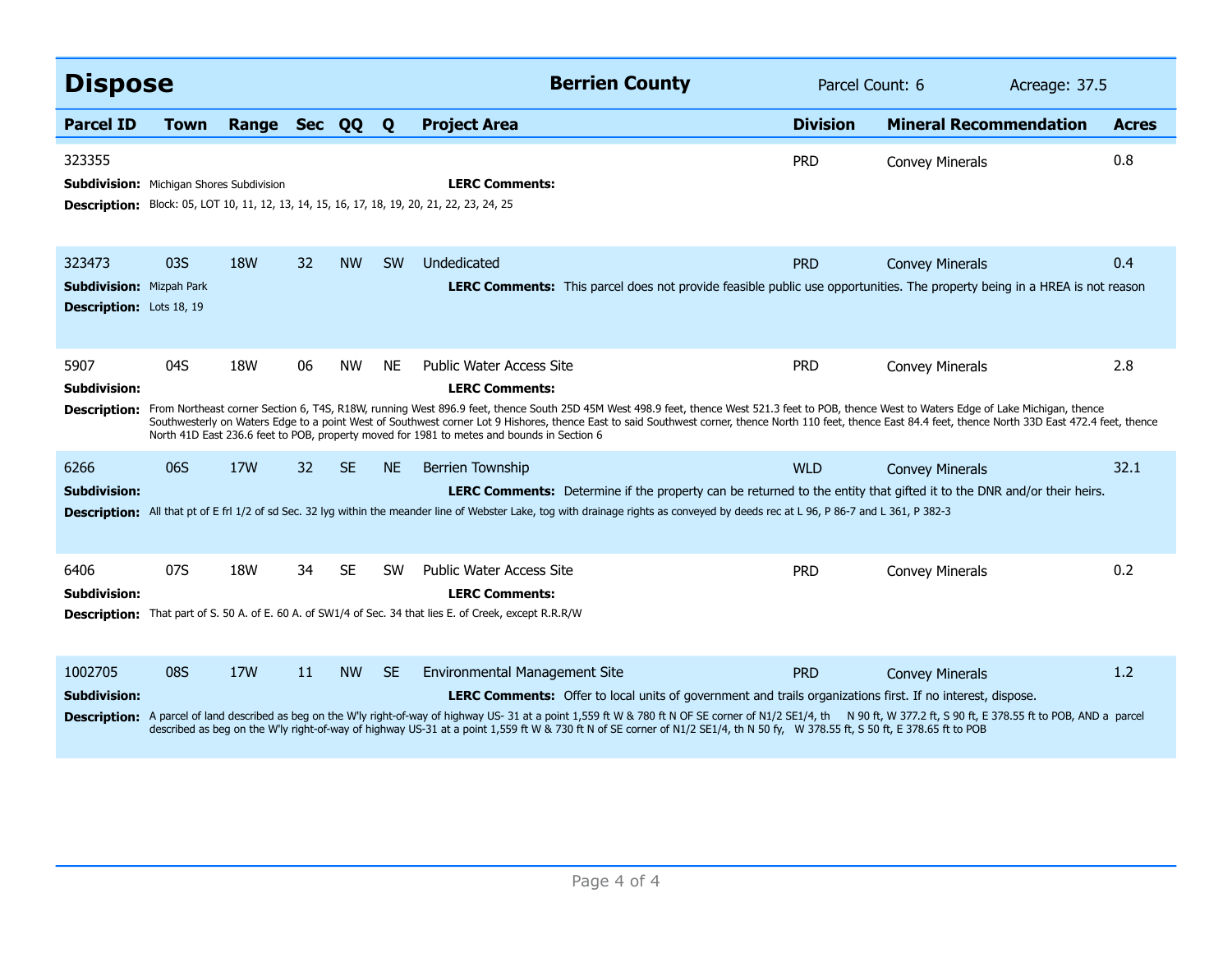## State Land Review Parcels Report Branch County

Michigan Department of Natural Resources

| <b>Review Decision</b>       | <b>Parcel</b><br><b>Count</b> | <b>Approximate</b><br><b>Acres</b> |
|------------------------------|-------------------------------|------------------------------------|
| Retain                       | 19                            | 45.7                               |
| Alternate Conservation Owner |                               |                                    |
| Exchange                     |                               |                                    |
| Dispose                      |                               |                                    |

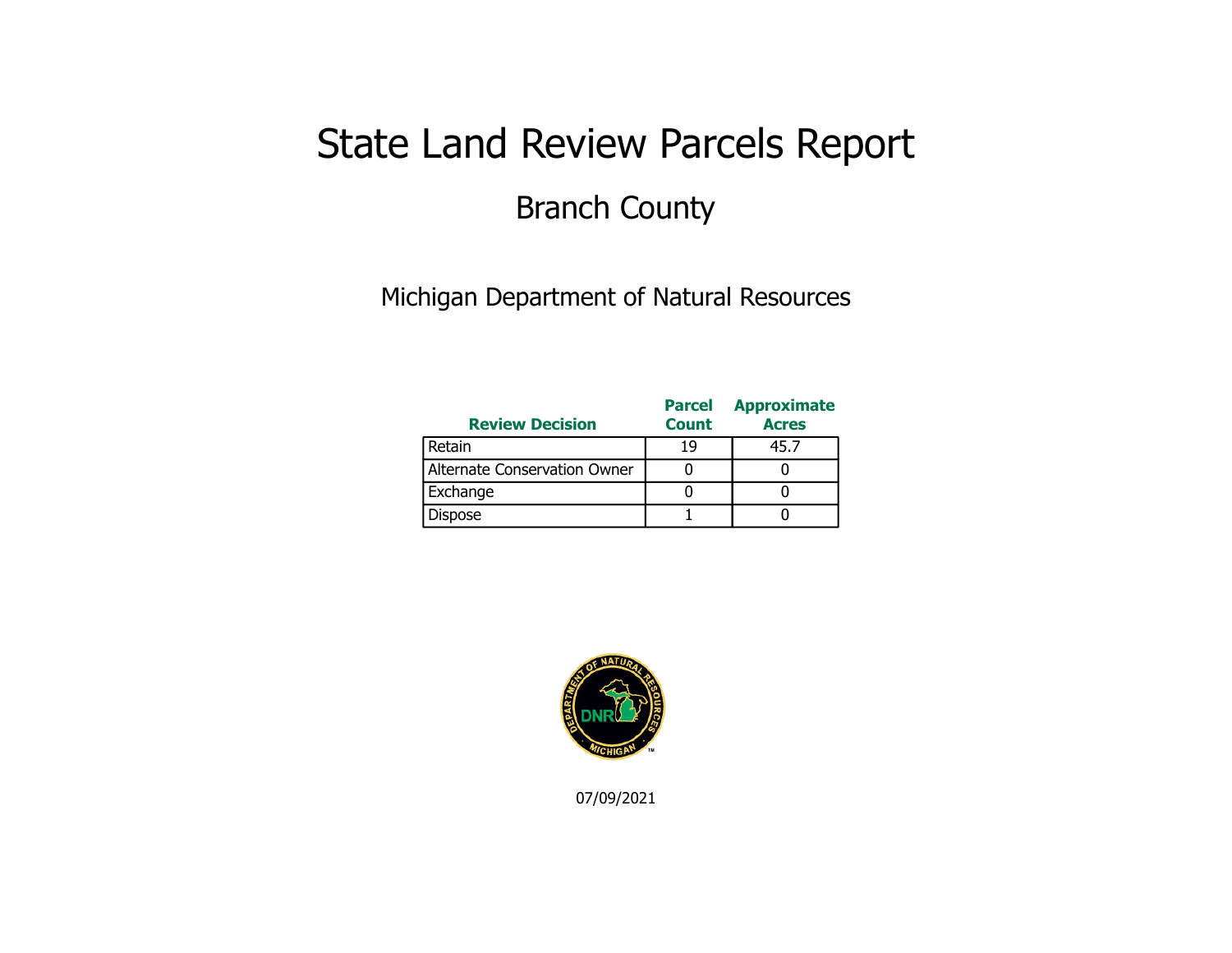| <b>Retain</b>                                                                                    |             |                                                              |    |           |           | <b>Branch County</b>                                                                                                                                                                                                                                                                          |                 | Parcel Count: 19              | Acreage: 45.7 |  |
|--------------------------------------------------------------------------------------------------|-------------|--------------------------------------------------------------|----|-----------|-----------|-----------------------------------------------------------------------------------------------------------------------------------------------------------------------------------------------------------------------------------------------------------------------------------------------|-----------------|-------------------------------|---------------|--|
| <b>Parcel ID</b>                                                                                 | <b>Town</b> | Range Sec QQ Q                                               |    |           |           | <b>Project Area</b>                                                                                                                                                                                                                                                                           | <b>Division</b> | <b>Mineral Recommendation</b> | <b>Acres</b>  |  |
| 305283<br><b>Subdivision:</b> Oliverda #1 Sub                                                    |             |                                                              |    |           |           | Oliverda Lake Public Water Access Site<br><b>LERC Comments:</b><br><b>Description:</b> Lots 17 & 18 lying NEly of line 200 ft NE of SW lot lines and also includes an easement for ingress and egress                                                                                         | <b>PRD</b>      |                               | 0.8           |  |
| 1008190<br><b>Subdivision:</b> Oliverda #1 Sub<br><b>Description: LOT 17, 18</b>                 |             |                                                              |    |           |           | Oliverda Lake Public Water Access Site<br><b>LERC Comments:</b>                                                                                                                                                                                                                               | <b>PRD</b>      |                               | 0.5           |  |
| 305323<br>Subdivision: White Oak Ridge<br><b>Description:</b> LOT 15, 16, 17, 18, 19, 20, 21, 22 |             |                                                              |    |           |           | Lake Levine Public Water Access Site<br><b>LERC Comments:</b>                                                                                                                                                                                                                                 | <b>PRD</b>      |                               | 0.8           |  |
| 305243<br><b>Subdivision:</b> Justin Lawyer's Plat<br>Description: LOT 2                         |             |                                                              |    |           |           | Undedicated<br><b>LERC Comments:</b>                                                                                                                                                                                                                                                          | <b>PRD</b>      |                               | 11.5          |  |
| 305244<br><b>Subdivision:</b> Justin Lawyer's Plat<br>Description: N1/2 of Lot 3                 |             |                                                              |    |           |           | Undedicated<br><b>LERC Comments:</b>                                                                                                                                                                                                                                                          | <b>PRD</b>      |                               | 5.7           |  |
| 1087702<br><b>Subdivision:</b> Justin Lawyer's Plat                                              |             |                                                              |    |           |           | Undedicated<br><b>LERC Comments:</b><br><b>Description:</b> The S 1/2 of Lot 3 of Justin Lawyers Plot of S 100 A of SW Fr 1/4 Sec 21 T5S R8W                                                                                                                                                  | <b>PRD</b>      |                               | 6.3           |  |
| 15685<br><b>Subdivision:</b>                                                                     | 05S         | 06W<br>of the E'ly lot line of Lots 6, 7, 8, Stevens Shores. | 29 | <b>NE</b> | <b>SE</b> | Craig Lake Public Water Access Site<br><b>LERC Comments:</b><br>Description: Parcel of land in NE frl 1/4 of SE frl1/4 desc as bounded on the S by N line ofLot 8, Stevens Shores, on the W by Craig Lake, on the N by thread of inlet to Craig Lake and on the E by prolongation N 26d59'20" | <b>PRD</b>      |                               | 0.3           |  |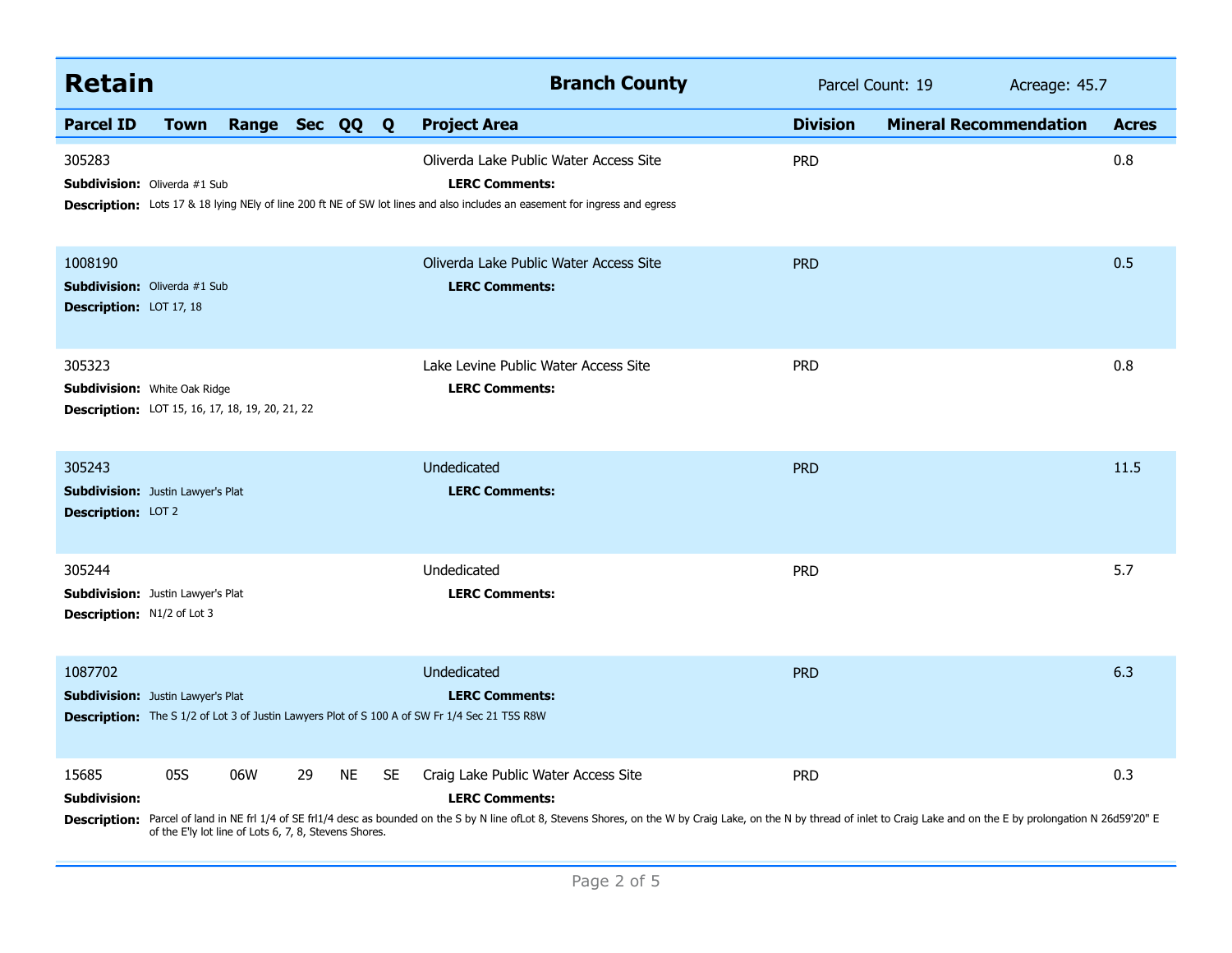| <b>Retain</b>                                                                           |             |              |    |           |           | <b>Branch County</b>             | Parcel Count: 19 |                               |  | Acreage: 45.7 |  |
|-----------------------------------------------------------------------------------------|-------------|--------------|----|-----------|-----------|----------------------------------|------------------|-------------------------------|--|---------------|--|
| <b>Parcel ID</b>                                                                        | <b>Town</b> | Range Sec QQ |    |           | Q         | <b>Project Area</b>              | <b>Division</b>  | <b>Mineral Recommendation</b> |  | <b>Acres</b>  |  |
| 2022323<br><b>Subdivision:</b><br><b>Description:</b> Island in Morrison Lake (CCN 004) | 05S         | 06W          | 32 | <b>NE</b> | <b>NW</b> | Islands<br><b>LERC Comments:</b> | <b>PRD</b>       |                               |  | 1.2           |  |
| 2022324<br><b>Subdivision:</b><br><b>Description:</b> Island in Morrison Lake (CCN 005) | 05S         | 06W          | 32 | <b>NW</b> | <b>NE</b> | Islands<br><b>LERC Comments:</b> | <b>PRD</b>       |                               |  | 1             |  |
| 2022325<br><b>Subdivision:</b><br><b>Description:</b> Island in Morrison Lake (CCN 006) | 05S         | 06W          | 32 | <b>NW</b> | <b>NE</b> | Islands<br><b>LERC Comments:</b> | <b>PRD</b>       |                               |  | 0.6           |  |
| 2022328<br><b>Subdivision:</b><br><b>Description:</b> Island in Cemetery Lake (CCN 009) | 06S         | 06W          | 17 | <b>NE</b> | <b>NW</b> | Islands<br><b>LERC Comments:</b> | <b>PRD</b>       |                               |  | 0.2           |  |
| 2022327<br><b>Subdivision:</b><br><b>Description:</b> Island in Cemetery Lake (CCN 008) | 06S         | 06W          | 17 | <b>NE</b> | <b>NW</b> | Islands<br><b>LERC Comments:</b> | <b>PRD</b>       |                               |  | 11.6          |  |
| 2022329<br><b>Subdivision:</b><br><b>Description:</b> Island in Cemetery Lake (CCN 010) | 06S         | 06W          | 17 | <b>NW</b> | <b>SE</b> | Islands<br><b>LERC Comments:</b> | <b>PRD</b>       |                               |  | 0.3           |  |
| 2022330<br><b>Subdivision:</b><br><b>Description:</b> Island in South Lake (CCN 011)    | 06S         | 06W          | 20 | <b>NE</b> | SW        | Islands<br><b>LERC Comments:</b> | <b>PRD</b>       |                               |  | 3             |  |
|                                                                                         |             |              |    |           |           | Page 3 of 5                      |                  |                               |  |               |  |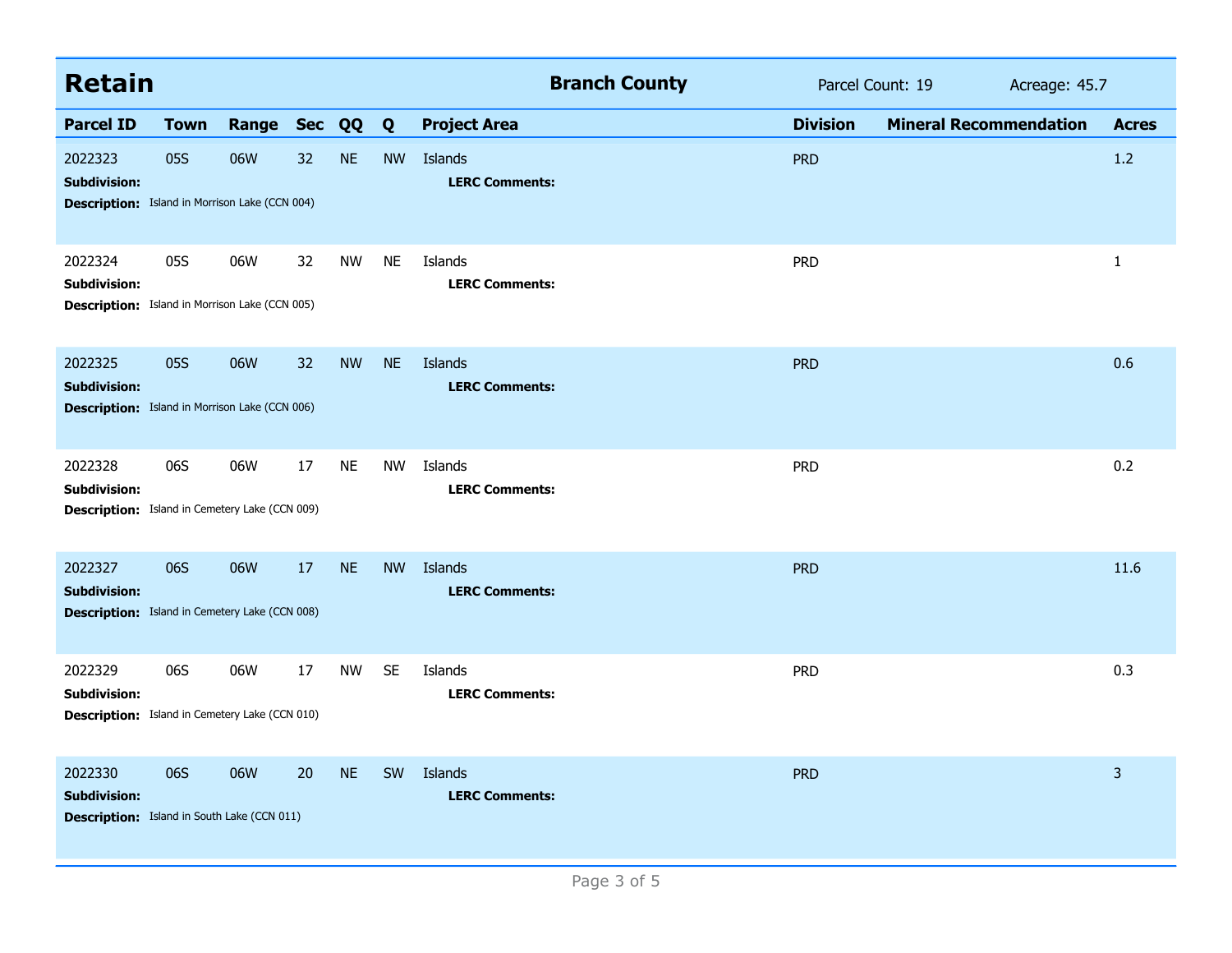| <b>Retain</b>                                                                         |                                       |       |            |           |           | <b>Branch County</b>                                                                                                                                                                                                                                                                                                                                                                                                                                                                                                                                                                                                                                                                                                                      | Parcel Count: 19 |                               | Acreage: 45.7 |              |
|---------------------------------------------------------------------------------------|---------------------------------------|-------|------------|-----------|-----------|-------------------------------------------------------------------------------------------------------------------------------------------------------------------------------------------------------------------------------------------------------------------------------------------------------------------------------------------------------------------------------------------------------------------------------------------------------------------------------------------------------------------------------------------------------------------------------------------------------------------------------------------------------------------------------------------------------------------------------------------|------------------|-------------------------------|---------------|--------------|
| <b>Parcel ID</b>                                                                      | <b>Town</b>                           | Range | <b>Sec</b> | QQ        | Q         | <b>Project Area</b>                                                                                                                                                                                                                                                                                                                                                                                                                                                                                                                                                                                                                                                                                                                       | <b>Division</b>  | <b>Mineral Recommendation</b> |               | <b>Acres</b> |
| 2022331<br><b>Subdivision:</b><br><b>Description:</b>                                 | 06S<br>Island in South Lake (CCN 012) | 06W   | 20         | <b>NW</b> | SW        | Islands<br><b>LERC Comments:</b>                                                                                                                                                                                                                                                                                                                                                                                                                                                                                                                                                                                                                                                                                                          | <b>PRD</b>       |                               |               | 0.2          |
| 2022321<br><b>Subdivision:</b><br><b>Description:</b> Island in Marble Lake (CCN 001) | 07S                                   | 05W   | 05         | <b>NW</b> | <b>NE</b> | Islands<br><b>LERC Comments:</b>                                                                                                                                                                                                                                                                                                                                                                                                                                                                                                                                                                                                                                                                                                          | <b>PRD</b>       |                               |               | 0.3          |
| 2022322<br><b>Subdivision:</b><br><b>Description:</b> Island in Marble Lake (CCN 003) | 07S                                   | 05W   | 05         | <b>SE</b> | <b>NW</b> | Islands<br><b>LERC Comments:</b>                                                                                                                                                                                                                                                                                                                                                                                                                                                                                                                                                                                                                                                                                                          | <b>PRD</b>       |                               |               | 0.1          |
| 15750<br><b>Subdivision:</b>                                                          | 07S                                   | 06W   | 27         | <b>SW</b> | <b>NE</b> | Coldwater Lake Public Water Access Site<br><b>LERC Comments:</b><br>Description: That part of E1/2 desc as com at center post of sd Sec. 27, th S 89d24'38" E 149.73 ft (also called S 89d37' E 150 ft) to SW corner of land conveyed to State of Mich. by deed recorded L200, P470, Branch Co.<br>Rec. and the POB of herein conveyed property, th N 00d24'45" E 299.92 ft (also called S 00d11' W 300 ft aforesaid deed), th N 89d25'39" W 66 ft (also called N89d40' W) to SW cor of land conveyed to State of<br>Mich. by deed recorded L326, P510, Branch Co. Rec., th S 00d24'45" W 332.92 ft, th S 89d24'38" E parallel with E and W 1/4 line of said Sec 27, 345 ft more or less to c/l of an existing private drive, th NW'ly 35 | <b>PRD</b>       |                               |               | 0.7          |
| 15749<br><b>Subdivision:</b><br><b>Description:</b>                                   | 07S                                   | 06W   | 27         | <b>SW</b> | <b>NE</b> | <b>Public Water Access Site</b><br><b>LERC Comments:</b><br>Beg at the SW cor of Lot 31 of "Maple Knoll No. 3", a subdn in Nfrl1/2 of Sec. 27, as recorded in L 6 of Plats, Page 32, Branch County Records, th N 00d06' E 367 ft to the NW cor of Lot 27 of said Plat, th N<br>89d40' W alg S line of Maxson Road 66 ft, th S 0d06' W 367 ft, th S 89d40' E 66 ft to pt of beg.                                                                                                                                                                                                                                                                                                                                                           | <b>PRD</b>       |                               |               | 0.6          |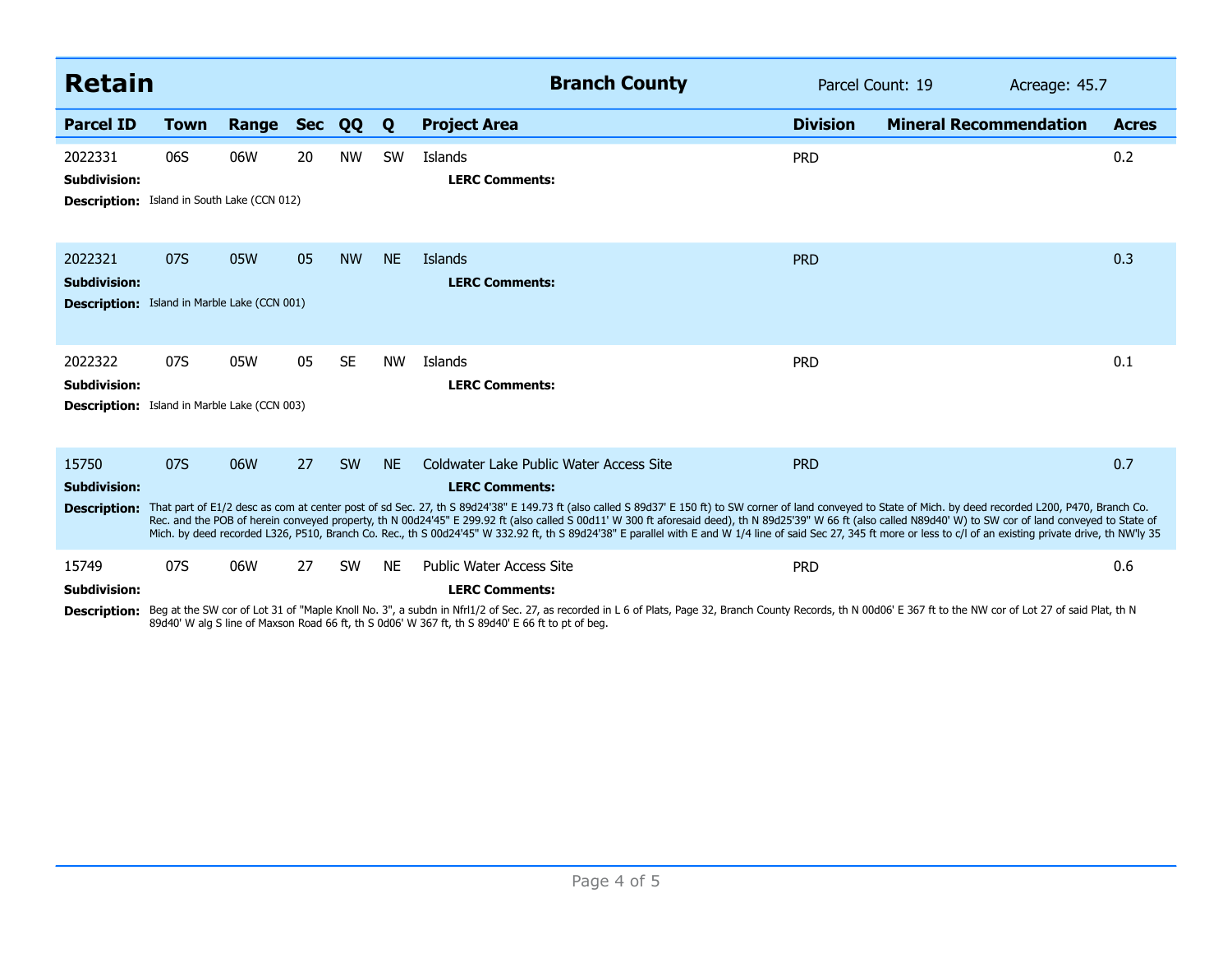| <b>Dispose</b>                                                   |                                                                    |       |            |             |    | <b>Branch County</b>  | Parcel Count: 1 | Acreage: 0                    |              |  |  |
|------------------------------------------------------------------|--------------------------------------------------------------------|-------|------------|-------------|----|-----------------------|-----------------|-------------------------------|--------------|--|--|
| <b>Parcel ID</b>                                                 | <b>Town</b>                                                        | Range | <b>Sec</b> | <b>00 0</b> |    | <b>Project Area</b>   | <b>Division</b> | <b>Mineral Recommendation</b> | <b>Acres</b> |  |  |
| 1108704                                                          | 06S                                                                | 06W   | 16         | NE.         | SE | Undedicated           | <b>PRD</b>      | Convey Minerals               |              |  |  |
| <b>Subdivision:</b> Martha A. Montgomery's Addition to Coldwater |                                                                    |       |            |             |    | <b>LERC Comments:</b> |                 |                               |              |  |  |
|                                                                  | <b>Description:</b> W 23.38 ft of S 65 ft of E 163.13 ft of Lot 11 |       |            |             |    |                       |                 |                               |              |  |  |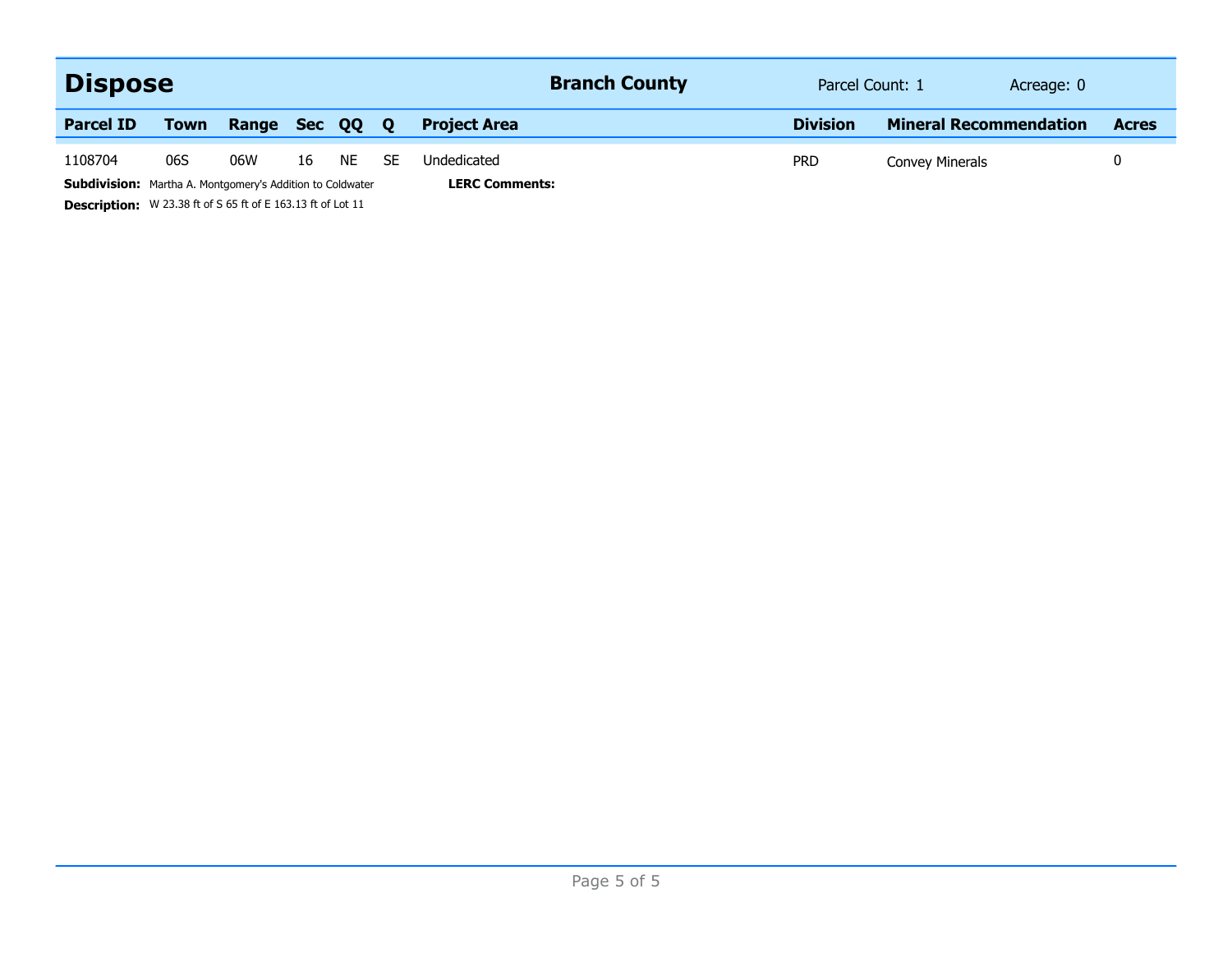# State Land Review Parcels Report Cass County

Michigan Department of Natural Resources

| <b>Review Decision</b>       | <b>Parcel</b><br><b>Count</b> | <b>Approximate</b><br><b>Acres</b> |
|------------------------------|-------------------------------|------------------------------------|
| Retain                       | 29                            | 318.5                              |
| Alternate Conservation Owner |                               |                                    |
| Exchange                     |                               |                                    |
| Dispose                      |                               | 18                                 |

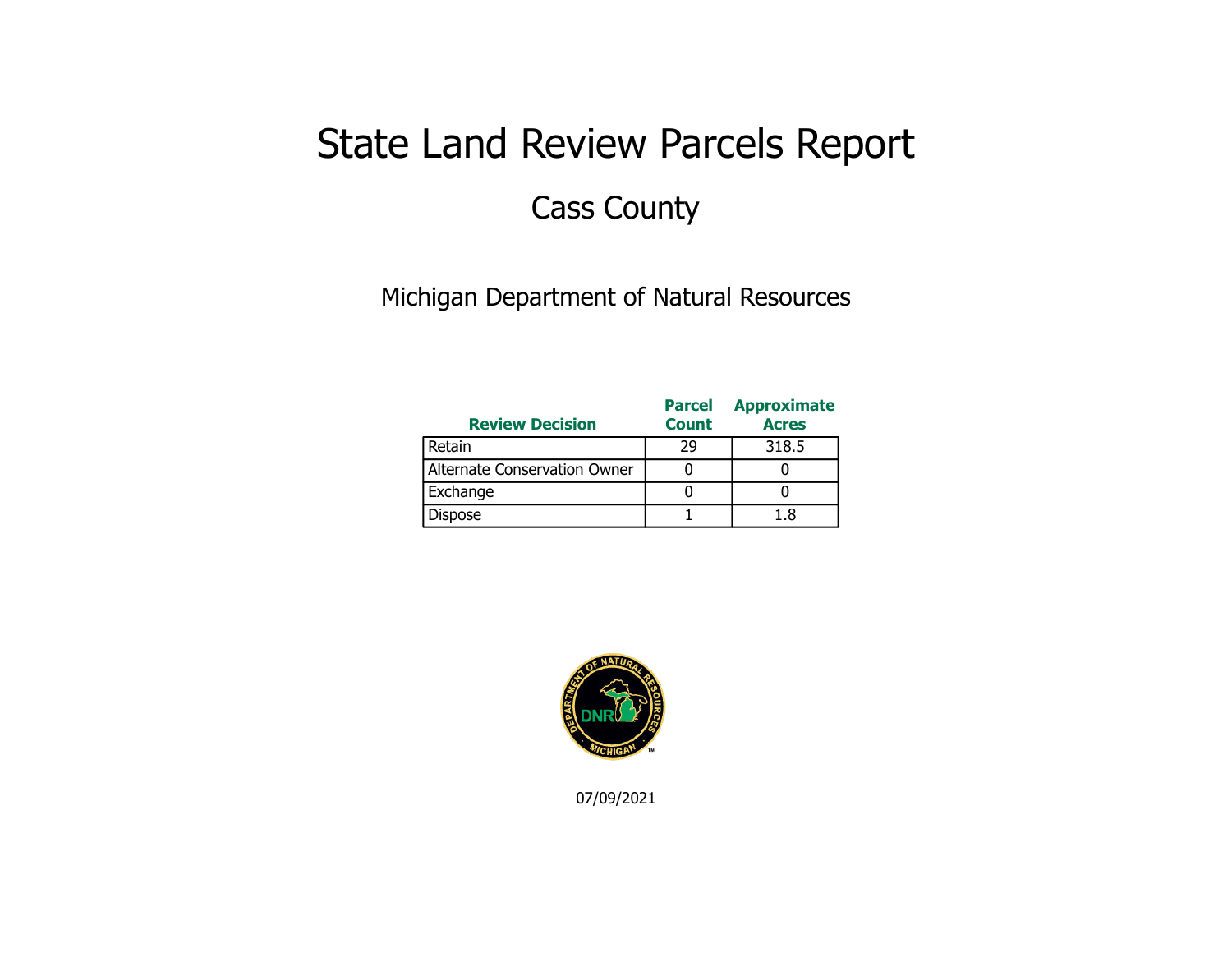| <b>Retain</b>                                                                      |             |              |    |           |           | <b>Cass County</b>                                                                                                                                                                                                                                                                                                                                                                                                                                                                                                                                                                                                                                                                                                                                      | Parcel Count: 29 |                               | Acreage: 318.5 |  |
|------------------------------------------------------------------------------------|-------------|--------------|----|-----------|-----------|---------------------------------------------------------------------------------------------------------------------------------------------------------------------------------------------------------------------------------------------------------------------------------------------------------------------------------------------------------------------------------------------------------------------------------------------------------------------------------------------------------------------------------------------------------------------------------------------------------------------------------------------------------------------------------------------------------------------------------------------------------|------------------|-------------------------------|----------------|--|
| <b>Parcel ID</b>                                                                   | <b>Town</b> | Range Sec QQ |    |           | Q         | <b>Project Area</b>                                                                                                                                                                                                                                                                                                                                                                                                                                                                                                                                                                                                                                                                                                                                     | <b>Division</b>  | <b>Mineral Recommendation</b> | <b>Acres</b>   |  |
| 362144<br><b>Subdivision:</b> Chain Lake Acres<br>Description: LOT 9               |             |              |    |           |           | Chain Lake Public Water Access Site<br><b>LERC Comments:</b>                                                                                                                                                                                                                                                                                                                                                                                                                                                                                                                                                                                                                                                                                            | <b>PRD</b>       |                               | 0.6            |  |
| 362107<br><b>Subdivision: Ochala Heights</b><br><b>Description:</b> LOT 14, 15     |             |              |    |           |           | Bair Lake Public Water Access Site<br><b>LERC Comments:</b>                                                                                                                                                                                                                                                                                                                                                                                                                                                                                                                                                                                                                                                                                             | <b>PRD</b>       |                               | 2.8            |  |
| 362304<br><b>Subdivision:</b> Krohne's Peninsula<br><b>Description: LOT 50, 51</b> |             |              |    |           |           | Magician Lake River Public Water Access Site<br><b>LERC Comments:</b>                                                                                                                                                                                                                                                                                                                                                                                                                                                                                                                                                                                                                                                                                   | <b>PRD</b>       |                               | 0.7            |  |
| 362358<br><b>Subdivision:</b> Sandy Beach Estates                                  |             |              |    |           |           | Dewey Lake Public Water Access Site<br><b>LERC Comments:</b><br>Description: That part of Lot 61 desc as com at the NWly cor of sd Lot 61, th Sly on a 50 ft radius curve to the rt alg the r/w In of Huckleberry Lane, an arc distance of 21.16 ft to the pob of the land herein desc, the lo<br>chord of sd curve meas S 13d18' W, a distance of 21.0 ft; th S 72d34' E, a distance of 101.4 ft; th S 55d40' E, a distance of 87.58 ft to the SEly In of sd Lot 61, th S 72d00' W, a distance of 110.0 ft to the most Sly<br>cor of sd Lot 61, th N 38d54' W alg the SWly In of sd Lot 61, a distance of 124.4 ft to the most Wly cor of sd Lot 61, th NEly on a 50 ft radius curve to the left, a distance of 22.67 ft to the pob, the long chord of | <b>PRD</b>       |                               | 0.2            |  |
| 362360<br><b>Subdivision:</b> Sandy Beach Estates<br><b>Description: LOT 62</b>    |             |              |    |           |           | Dewey Lake Public Water Access Site<br><b>LERC Comments:</b>                                                                                                                                                                                                                                                                                                                                                                                                                                                                                                                                                                                                                                                                                            | <b>PRD</b>       |                               | 0.1            |  |
| 362359<br><b>Subdivision:</b> Sandy Beach Estates                                  |             |              |    |           |           | Dewey Lake Public Water Access Site<br><b>LERC Comments:</b><br>Description: That part of Lot 61 desc as beg at the NWly cor of sd Lot 61, th Sly on a 50 ft radius curve to the right, alg the r/w In of Huckleberry Lane, an arc distance of 21.16 ft, the long chord of sd curve measures S<br>13d18' W, a distance of 21.0 ft; th S 72d34' E, a distance of 87.58 ft to the SEly line of said Lot 61; th N 56d20' E, a distance of 119.1 ft; th N 68d12' W, a distance of 145.0 ft to the NEly cor of sd Lot 61; th S<br>63d15' W, a distance of 48.0 ft; th N 88d37' W, a distance of 86.0 ft to the POB, incl riparian rights appurtenant thereto.                                                                                                | <b>PRD</b>       |                               | 0.2            |  |
| 156169<br><b>Subdivision:</b><br><b>Description: NW1/4 SW1/4</b>                   | 06S         | 13W          | 03 | <b>NW</b> | <b>SW</b> | Crane Pond State Game Area<br><b>LERC Comments:</b>                                                                                                                                                                                                                                                                                                                                                                                                                                                                                                                                                                                                                                                                                                     | <b>WLD</b>       |                               | 39.8           |  |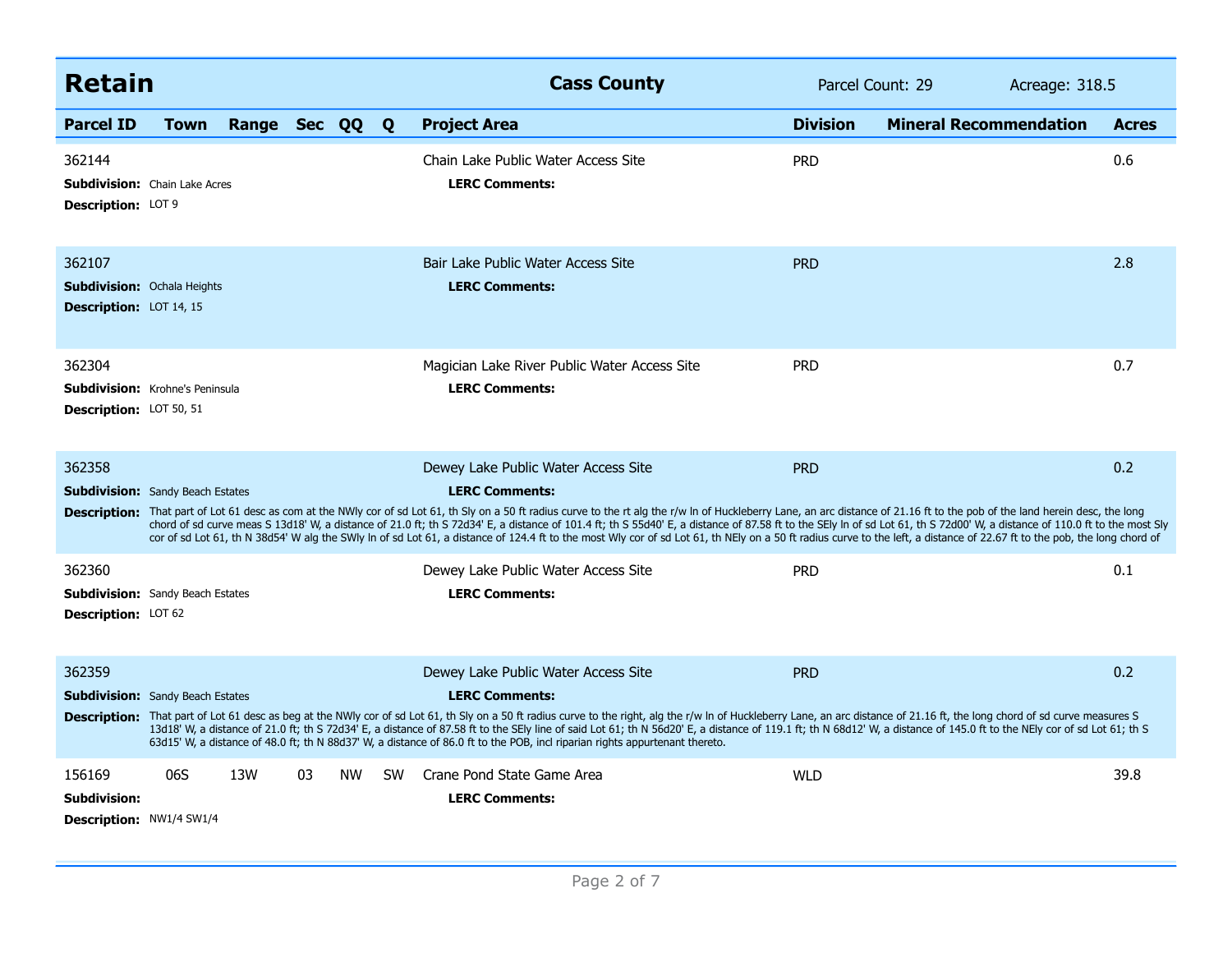| <b>Retain</b>                                                                                                               |             |            |            |           |           | <b>Cass County</b>                                                                                                                                                                                                                                                                                                                                                                                                                                                                                          | Parcel Count: 29 |                               | Acreage: 318.5 |              |  |
|-----------------------------------------------------------------------------------------------------------------------------|-------------|------------|------------|-----------|-----------|-------------------------------------------------------------------------------------------------------------------------------------------------------------------------------------------------------------------------------------------------------------------------------------------------------------------------------------------------------------------------------------------------------------------------------------------------------------------------------------------------------------|------------------|-------------------------------|----------------|--------------|--|
| <b>Parcel ID</b>                                                                                                            | <b>Town</b> | Range      | <b>Sec</b> | QQ        | Q         | <b>Project Area</b>                                                                                                                                                                                                                                                                                                                                                                                                                                                                                         | <b>Division</b>  | <b>Mineral Recommendation</b> |                | <b>Acres</b> |  |
| 156171<br><b>Subdivision:</b><br><b>Description:</b> S1/2 SW1/4 exc the W 1605 ft thereof and also exc the E 495 ft thereof | 06S         | 13W        | 03         | <b>SE</b> | <b>SW</b> | Crane Pond State Game Area<br><b>LERC Comments:</b>                                                                                                                                                                                                                                                                                                                                                                                                                                                         | <b>WLD</b>       |                               |                | 16.3         |  |
| 156172<br>Subdivision:<br>Description: The E'ly 565.5 ft of the W'ly 1,605 ft of S1/2 SWfrl1/4                              | 06S         | 13W        | 03         | <b>SE</b> | <b>SW</b> | Crane Pond State Game Area<br><b>LERC Comments:</b>                                                                                                                                                                                                                                                                                                                                                                                                                                                         | <b>WLD</b>       |                               |                | 17.1         |  |
| 156173<br><b>Subdivision:</b><br><b>Description:</b> SE1/4 NE1/4                                                            | 06S         | 13W        | 04         | <b>SE</b> | <b>NE</b> | Crane Pond State Game Area<br><b>LERC Comments:</b>                                                                                                                                                                                                                                                                                                                                                                                                                                                         | <b>WLD</b>       |                               |                | 40.1         |  |
| 156174<br>Subdivision:<br><b>Description: NE1/4 SE1/4</b>                                                                   | 06S         | 13W        | 04         | <b>NE</b> | <b>SE</b> | Crane Pond State Game Area<br><b>LERC Comments:</b>                                                                                                                                                                                                                                                                                                                                                                                                                                                         | <b>WLD</b>       |                               |                | 40.1         |  |
| 1116534<br><b>Subdivision:</b>                                                                                              | 06S         | <b>13W</b> | 13         | <b>NE</b> | <b>NE</b> | <b>Public Water Access Site</b><br><b>LERC Comments:</b><br>Description: Commencing at a point which is S 50 deg 59' E 38.27 and N 88 deg 05' 20" W 495.29 feet from the NE corner of Sec. 13, thence S 50 deg 59' E 129.50 feet; thence S 53 deg 18' W 84.92 feet; thence N 37 deg<br>32' 23" W 108.56 feet; thence N 32 deg 45' 51" E 57.39 feet to POB.T6S, R13W, Section 13.                                                                                                                            | <b>PRD</b>       |                               |                | 0.2          |  |
| 156206<br><b>Subdivision:</b><br><b>Description:</b>                                                                        | 06S         | 13W        | 13         | <b>NE</b> | <b>NE</b> | Long Lake Public Water Access Site<br><b>LERC Comments:</b><br>Beg at a pt 249.4 ft W and 195.7 ft S of the NE cor of sd Sec. 13, th S 29d 11' E 100 ft to the water's edge of Long Lake, th N 21d 17' E 50 ft alg shore of Long Lake, th N 29d 11' W 80 ft, th S 43d 30' W 40.4 ft<br>to the POB and beg at a pt on sec li 288.4 ft W and 48.3 ft S of the NE cor of sd Sec. 13, wh is the POB, th S 81d 45' W 17.13 ft, th S 29d 11' E 148.61 ft, th N 43d 30' E 16.76 ft, th N 29d 11' W 137.5 ft to POB | <b>PRD</b>       |                               |                | 0.2          |  |
| 156224<br><b>Subdivision:</b><br><b>Description:</b> SW1/4 SW1/4                                                            | 06S         | 13W        | 15         | <b>SW</b> | <b>SW</b> | Crane Pond State Game Area<br><b>LERC Comments:</b>                                                                                                                                                                                                                                                                                                                                                                                                                                                         | <b>WLD</b>       |                               |                | 40.1         |  |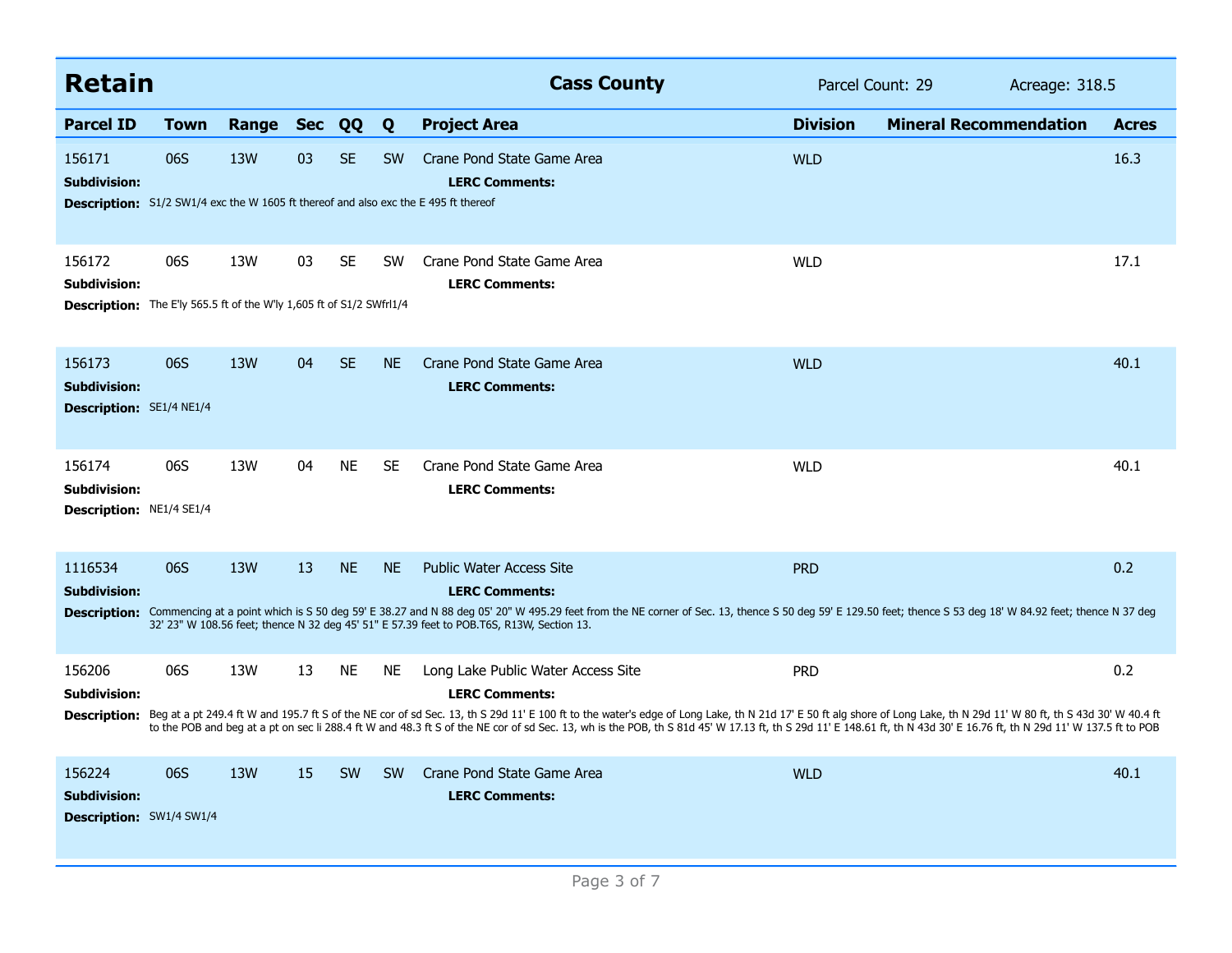| <b>Retain</b>                                                                                         |             |       |            |           |           | <b>Cass County</b>                                                                                                                                                                                                                                                                                                                                                                                                                                                                              |                 | Parcel Count: 29<br>Acreage: 318.5 |              |  |
|-------------------------------------------------------------------------------------------------------|-------------|-------|------------|-----------|-----------|-------------------------------------------------------------------------------------------------------------------------------------------------------------------------------------------------------------------------------------------------------------------------------------------------------------------------------------------------------------------------------------------------------------------------------------------------------------------------------------------------|-----------------|------------------------------------|--------------|--|
| <b>Parcel ID</b>                                                                                      | <b>Town</b> | Range | <b>Sec</b> | QQ        | Q         | <b>Project Area</b>                                                                                                                                                                                                                                                                                                                                                                                                                                                                             | <b>Division</b> | <b>Mineral Recommendation</b>      | <b>Acres</b> |  |
| 156242<br><b>Subdivision:</b><br><b>Description: N1/2 NE1/4 SE1/4</b>                                 | 06S         | 13W   | 16         | <b>NE</b> | <b>SE</b> | Crane Pond State Game Area<br><b>LERC Comments:</b>                                                                                                                                                                                                                                                                                                                                                                                                                                             | <b>WLD</b>      |                                    | 20.1         |  |
| 156227<br><b>Subdivision:</b><br><b>Description:</b> S 30 rods of the East 32 rods of NE1/4 of NE1/4. | 06S         | 13W   | 16         | <b>NE</b> | <b>NE</b> | Crane Pond State Game Area<br><b>LERC Comments:</b>                                                                                                                                                                                                                                                                                                                                                                                                                                             | <b>WLD</b>      |                                    | $6\,$        |  |
| 156233<br><b>Subdivision:</b>                                                                         | 06S         | 13W   | 16         | <b>SE</b> | <b>NE</b> | Crane Pond State Game Area<br><b>LERC Comments:</b><br>Description: Part of SE1/4 of the NE1/4 beginning at a point 80 ft N of the SE corner of NE1/4; thence W 18 rods; thence N 15 rods; thence E 18 rods; thence S 15 rods to beginning                                                                                                                                                                                                                                                      | <b>WLD</b>      |                                    | 1.7          |  |
| 156231<br><b>Subdivision:</b>                                                                         | 06S         | 13W   | 16         | <b>SW</b> | <b>NE</b> | Crane Pond State Game Area<br><b>LERC Comments:</b><br><b>Description:</b> SW1/4 NE1/4 except that part beginning at NE cor, th S 5 chs, th SW'ly to a point 5 chs N of SW cor, th N to NW cor, th E to pt of beg.                                                                                                                                                                                                                                                                              | <b>WLD</b>      |                                    | 20           |  |
| 156234<br>Subdivision:                                                                                | 06S         | 13W   | 16         | <b>SE</b> | <b>NE</b> | Crane Pond State Game Area<br><b>LERC Comments:</b><br>Description: S 22.5 acres of SE1/4 NE1/4 except beg at a point 80 ft N of SE corner of NE1/4, thence W 18 rods, thence N 15 rods, thence E 18 rods, thence S 15 rods to beg                                                                                                                                                                                                                                                              | <b>WLD</b>      |                                    | 20.8         |  |
| 156237<br><b>Subdivision:</b>                                                                         | 06S         | 13W   | 16         | <b>SE</b> | <b>NE</b> | Crane Pond State Game Area<br><b>LERC Comments:</b><br><b>Description:</b> N 17.50 acres of SE1/4 NE1/4 except that part lying NW'ly of a line 45 rods E of NW cor and running to a pt 20 rods S of NW cor of SE1/4 NE1/4.                                                                                                                                                                                                                                                                      | <b>WLD</b>      |                                    | 14.8         |  |
| 2046884<br><b>Subdivision:</b><br><b>Description:</b>                                                 | 06S         | 16W   | 16         | <b>NW</b> | <b>NW</b> | Dowagiac Creek Public Water Access Site<br><b>LERC Comments:</b><br>THAT PART OF THE NORTH HALF OF THE NORTHWEST QUARTER OF SECTION 16, TOWNSHIP 6 SOUTH, RANGE 16 WEST, POKAGON TOWNSHIP, CASS COUNTY,<br>MICHIGAN, DESCRIBED AS: BEGINNING AT POINT ON THE NORTH LINE OF SAID SECTION 16 THAT IS 2278.64 FEET NORTH 88° 11' 35" WEST OF THE NORTH<br>QUARTER CORNER OF SAID SECTION 16; THENCE SOUTH 88° 11' 35" EAST ON SAID NORTH SECTION LINE 315.17 FEET TO MEANDER POINT B; THENCE SOUTH | <b>PRD</b>      |                                    | 1.3          |  |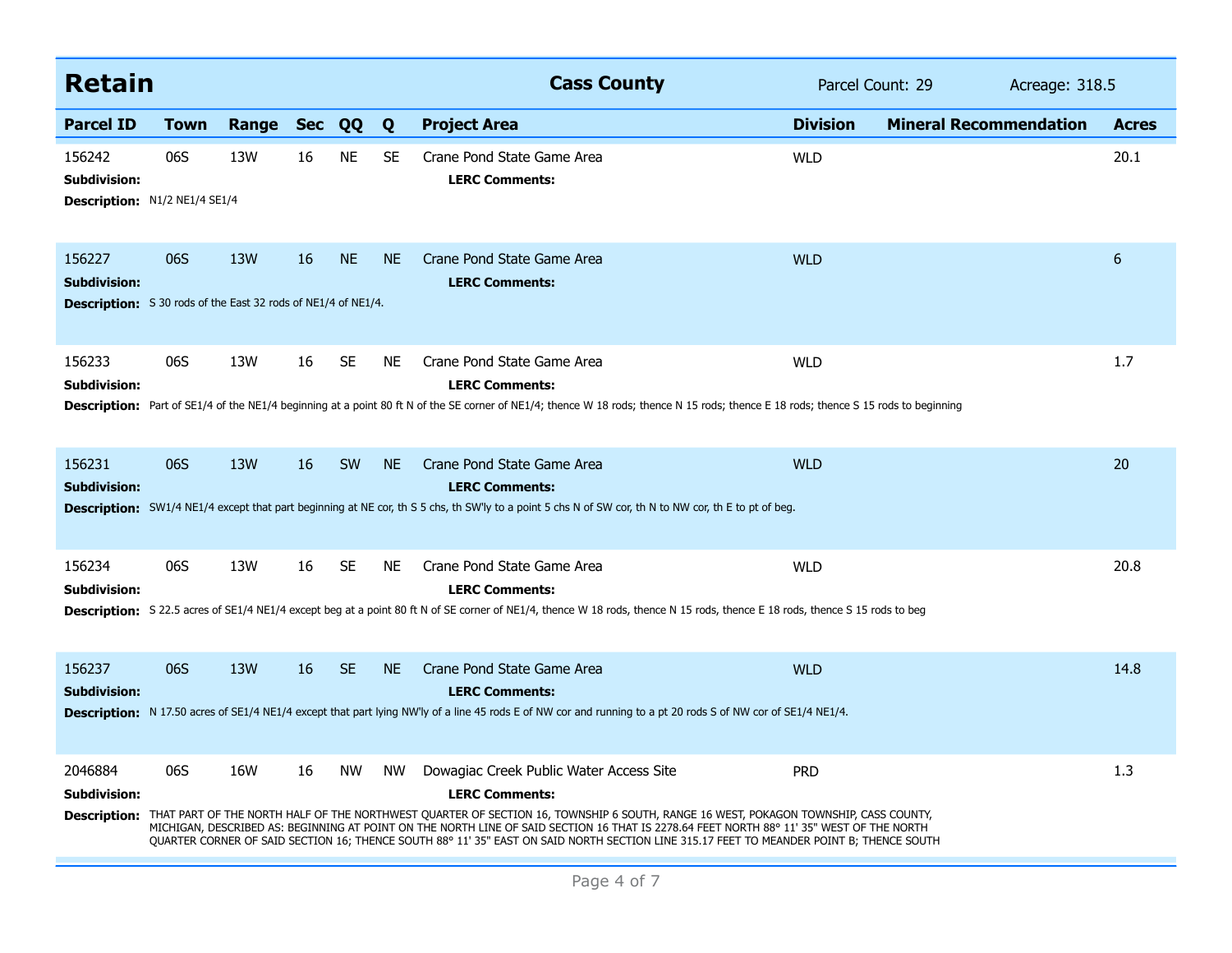| <b>Retain</b>                                                                                                               |             |                 |            |           |           | <b>Cass County</b>                                                                                                                                                                                                                                                                                                                                                                                                                                                                                                                                                                                                                                                                                                                                 | Parcel Count: 29 |                               | Acreage: 318.5 |  |
|-----------------------------------------------------------------------------------------------------------------------------|-------------|-----------------|------------|-----------|-----------|----------------------------------------------------------------------------------------------------------------------------------------------------------------------------------------------------------------------------------------------------------------------------------------------------------------------------------------------------------------------------------------------------------------------------------------------------------------------------------------------------------------------------------------------------------------------------------------------------------------------------------------------------------------------------------------------------------------------------------------------------|------------------|-------------------------------|----------------|--|
| <b>Parcel ID</b>                                                                                                            | <b>Town</b> | Range           | <b>Sec</b> | QQ        | Q         | <b>Project Area</b>                                                                                                                                                                                                                                                                                                                                                                                                                                                                                                                                                                                                                                                                                                                                | <b>Division</b>  | <b>Mineral Recommendation</b> | <b>Acres</b>   |  |
| 2022340<br><b>Subdivision:</b><br><b>Description:</b> Island in Spatterdock Lake (CCN 003)                                  | 07S         | 13W             | 09         | <b>NE</b> | <b>SE</b> | Islands<br><b>LERC Comments:</b>                                                                                                                                                                                                                                                                                                                                                                                                                                                                                                                                                                                                                                                                                                                   | <b>WLD</b>       |                               | 1.9            |  |
| 2022341<br><b>Subdivision:</b><br>Description: Island in Spatterdock Lake (CCN 004)                                         | 07S         | 13W             | 09         | <b>NE</b> | <b>SE</b> | Islands<br><b>LERC Comments:</b>                                                                                                                                                                                                                                                                                                                                                                                                                                                                                                                                                                                                                                                                                                                   | <b>WLD</b>       |                               | 4.4            |  |
| 1048625<br><b>Subdivision:</b><br><b>Description:</b> That part of SE Fr'l 1/4 of NE Fr'l 1/4 NWLY of Plat of Paradise Cove | 07S         | 14 <sub>W</sub> | 03         | <b>SE</b> | <b>NE</b> | Paradise Lake Public Water Access Site<br><b>LERC Comments:</b>                                                                                                                                                                                                                                                                                                                                                                                                                                                                                                                                                                                                                                                                                    | <b>PRD</b>       |                               | 2.3            |  |
| 2033210<br>Subdivision:                                                                                                     | 07S         | 14W             | 06         | <b>NW</b> | <b>SW</b> | Diamond Lake Public Water Access Site<br><b>LERC Comments:</b><br>Description: Com at a pt wh is N 0d 45' W 2,112.66 ft fr the SW cor of Sec. 6, th S 89d 45' E 311.52 ft, th S 83d 45' E 165 ft, th N82d E 240.24 ft, N76d45'E 275.88 ft, th N 74d 45' E 304.92 ft, th N 50d 15' E to the S lin<br>Lake St, ext E'ly, th N 72d 28' W 333.30 ft, th N 2d 25' W 7 ft, th N 67d 20' W 19.38 ft, th S 16d W 125 ft, th N 67d 20' W 160 ft, th N 74d W 300 ft, th N 16d E 125 ft, th N 74d 59.3 ft, th S 15d 54' W 150 ft, th<br>N 74d 6' W 454.2 ft, th N 59d 30' W 180.4 ft to the W li of sd sec, th S 0d 45' E to the POB, exc com at a pt wh is S 2d 25' E 52.66 ft and S 74d E 300 ft and S 67d 20' E 179.28 ft and S 2d 25' E 7 ft and S 72d 28 | <b>PRD</b>       |                               | 19.9           |  |
| 156425<br><b>Subdivision:</b>                                                                                               | 07S         | <b>14W</b>      | 09         | <b>SW</b> | <b>SW</b> | Undedicated<br><b>LERC Comments:</b><br>Description: Beg on W line sec 349.14 ft N frm SW cor sec, th N alg sec line 173.2 ft, N 89d E 533 ft M-L to cen Christiann Crk, S alg cen crk to pt N 89d E frm beg, W to beg.                                                                                                                                                                                                                                                                                                                                                                                                                                                                                                                            | <b>PRD</b>       |                               | 2.1            |  |
| 156445<br>Subdivision:<br>Description: East 120 feet of NE1/4 SE1/4                                                         | 07S         | 14W             | 14         | <b>NE</b> | <b>SE</b> | Chain Lake Public Water Access Site<br><b>LERC Comments:</b>                                                                                                                                                                                                                                                                                                                                                                                                                                                                                                                                                                                                                                                                                       | <b>PRD</b>       |                               | 3.6            |  |
| 2022343<br><b>Subdivision:</b><br>Description: Island in St. Joseph River (CCN 007)                                         | 08S         | 13W             | 12         | <b>NE</b> | <b>SW</b> | Islands<br><b>LERC Comments:</b>                                                                                                                                                                                                                                                                                                                                                                                                                                                                                                                                                                                                                                                                                                                   | <b>PRD</b>       |                               | 0.2            |  |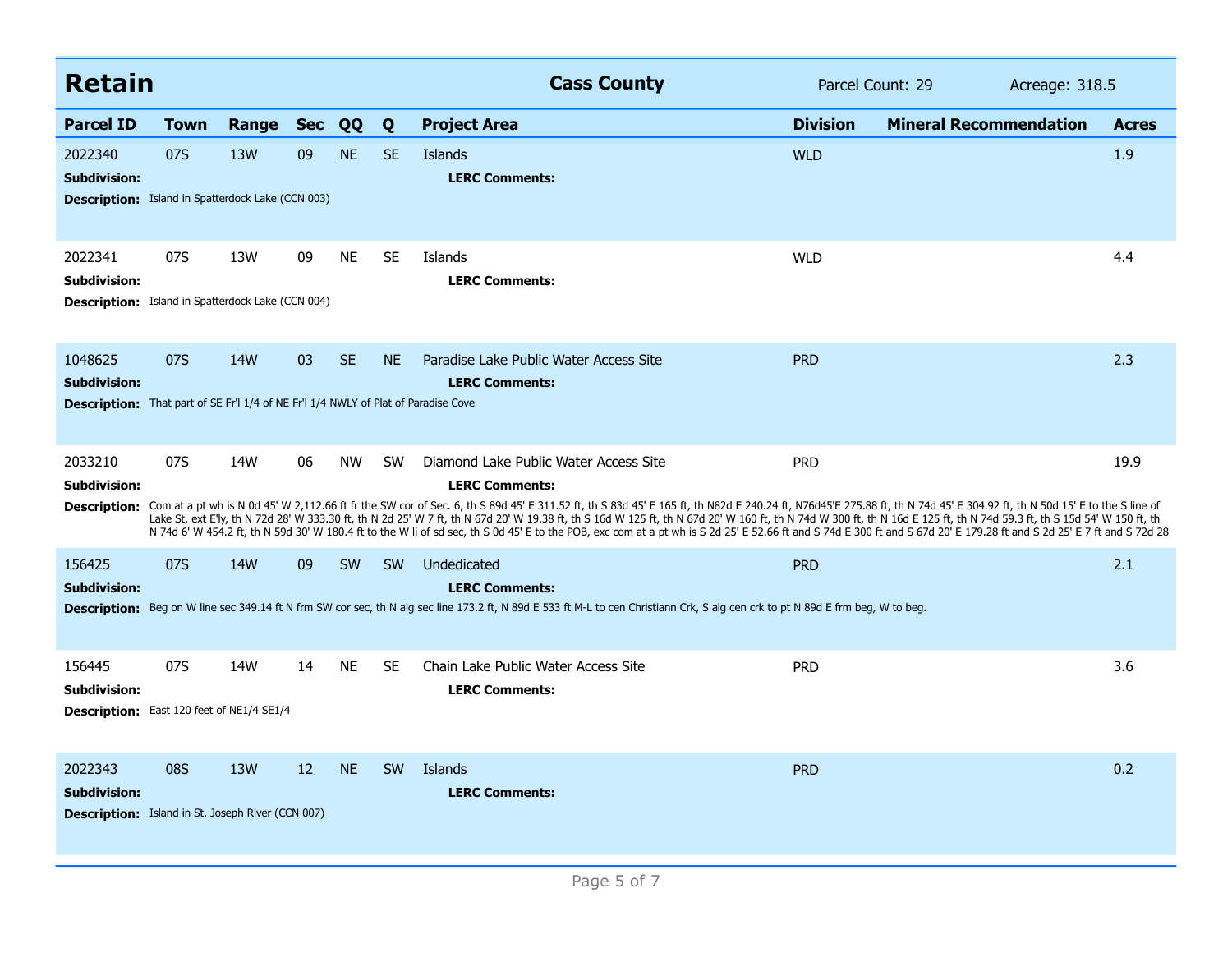| <b>Retain</b>       |             |              |    |           |              | <b>Cass County</b>    |                 | Parcel Count: 29              | Acreage: 318.5 |  |
|---------------------|-------------|--------------|----|-----------|--------------|-----------------------|-----------------|-------------------------------|----------------|--|
| <b>Parcel ID</b>    | <b>Town</b> | Range Sec QQ |    |           | $\mathbf{O}$ | <b>Project Area</b>   | <b>Division</b> | <b>Mineral Recommendation</b> | <b>Acres</b>   |  |
| 2022342             | 08S         | 13W          | 12 | <b>NW</b> | SE.          | <b>Islands</b>        | <b>PRD</b>      |                               | 0.9            |  |
| <b>Subdivision:</b> |             |              |    |           |              | <b>LERC Comments:</b> |                 |                               |                |  |

**Description:** Island in St. Joseph River (CCN 006)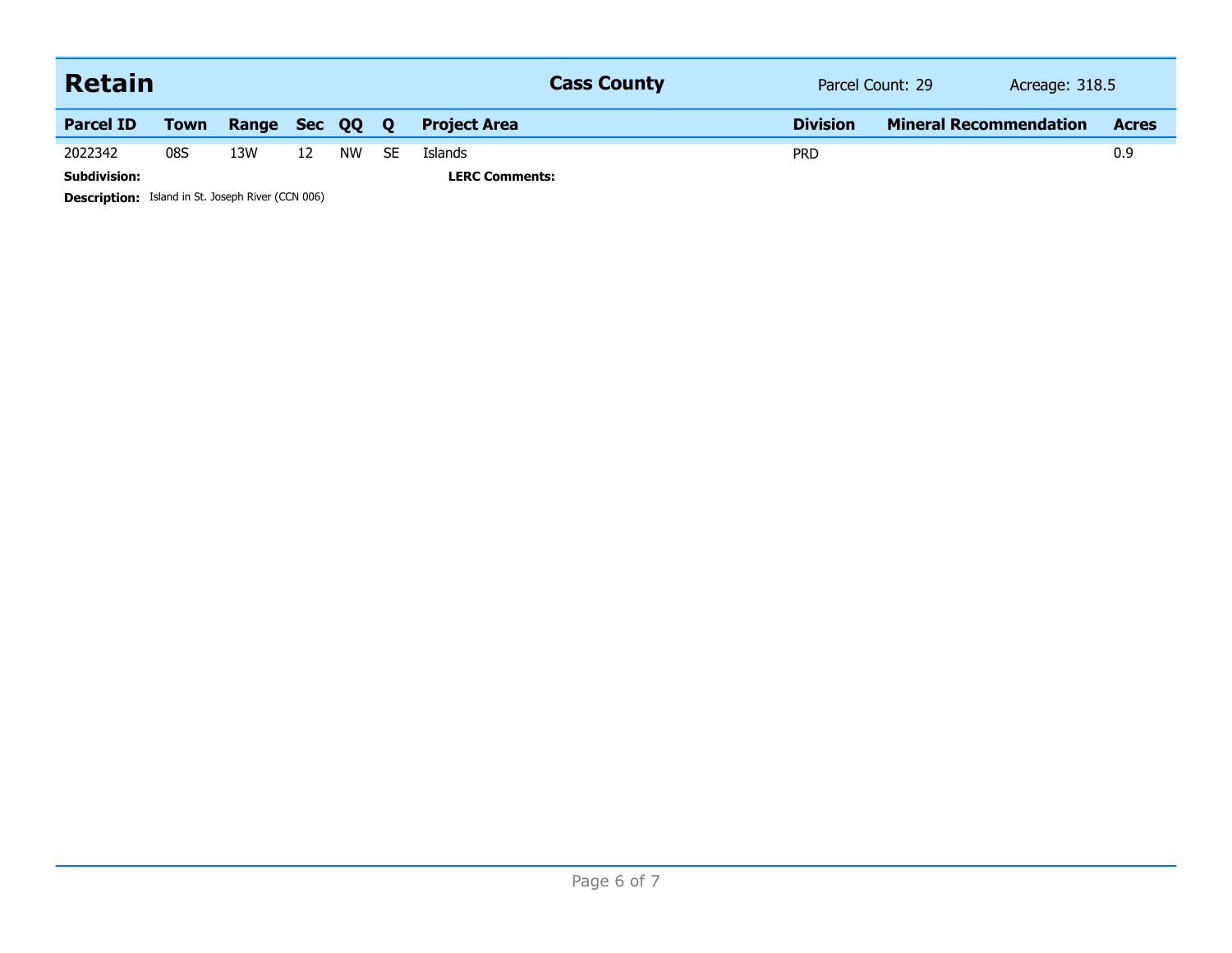| <b>Dispose</b>      |                                                     |       |        |           |              | <b>Cass County</b>    | Parcel Count: 1<br>Acreage: 1.8 |                               |  |              |  |
|---------------------|-----------------------------------------------------|-------|--------|-----------|--------------|-----------------------|---------------------------------|-------------------------------|--|--------------|--|
| <b>Parcel ID</b>    | <b>Town</b>                                         | Range | Sec QQ |           | $\mathbf{o}$ | <b>Project Area</b>   | <b>Division</b>                 | <b>Mineral Recommendation</b> |  | <b>Acres</b> |  |
| 2022346             | 05S                                                 | 14W   | 25     | <b>SE</b> | NW           | Islands               | <b>PRD</b>                      | <b>Retain Minerals</b>        |  | 1.8          |  |
| <b>Subdivision:</b> |                                                     |       |        |           |              | <b>LERC Comments:</b> |                                 |                               |  |              |  |
|                     | <b>Description:</b> Island in Copley Lake (CCN 010) |       |        |           |              |                       |                                 |                               |  |              |  |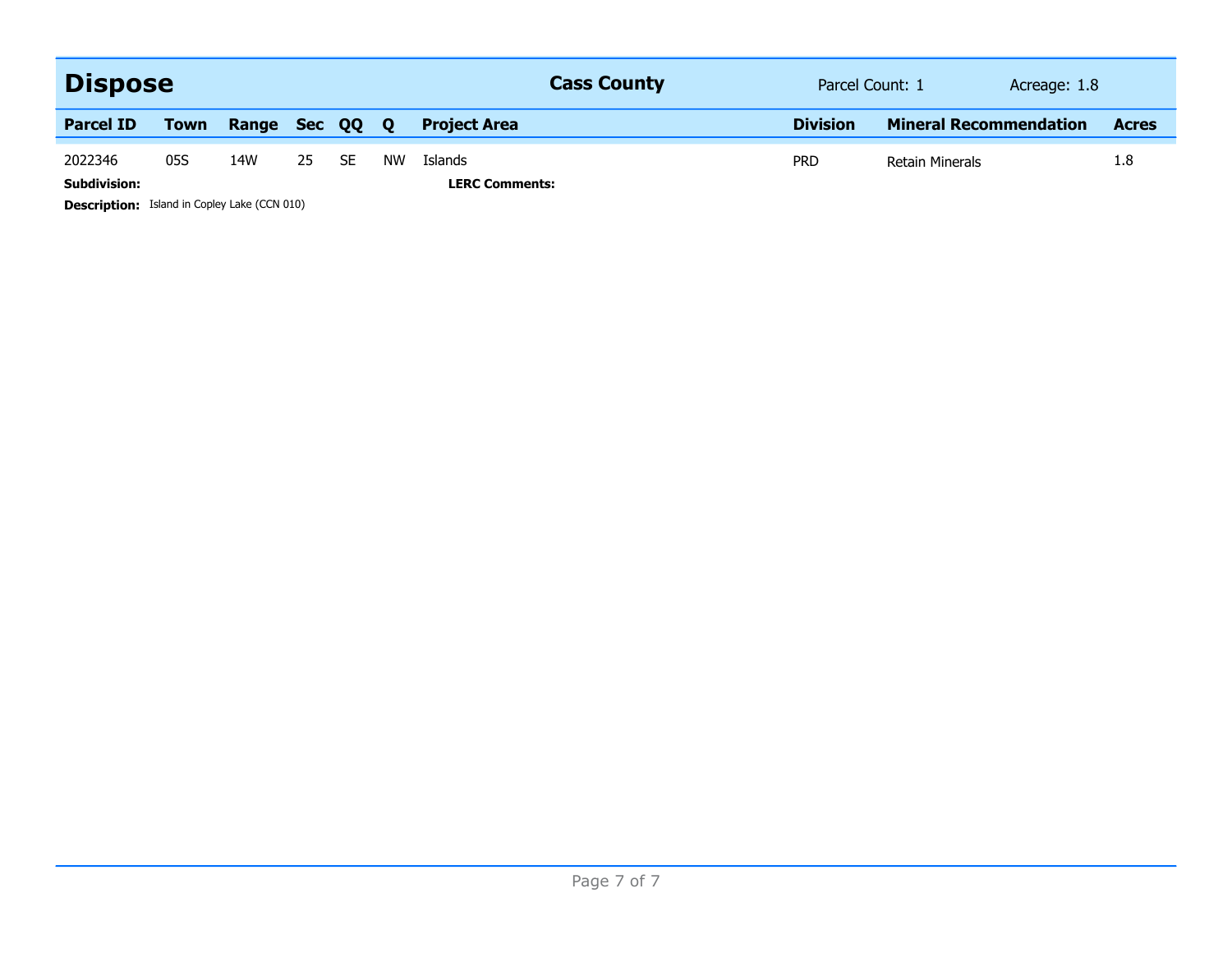## State Land Review Parcels Report Charlevoix County

Michigan Department of Natural Resources

| <b>Review Decision</b>       | <b>Parcel</b><br><b>Count</b> | <b>Approximate</b><br><b>Acres</b> |
|------------------------------|-------------------------------|------------------------------------|
| Retain                       | 67                            | 1,870.8                            |
| Alternate Conservation Owner |                               | 154.7                              |
| Exchange                     |                               | 112.2                              |
| <b>Dispose</b>               |                               | 164.5                              |



07/09/2021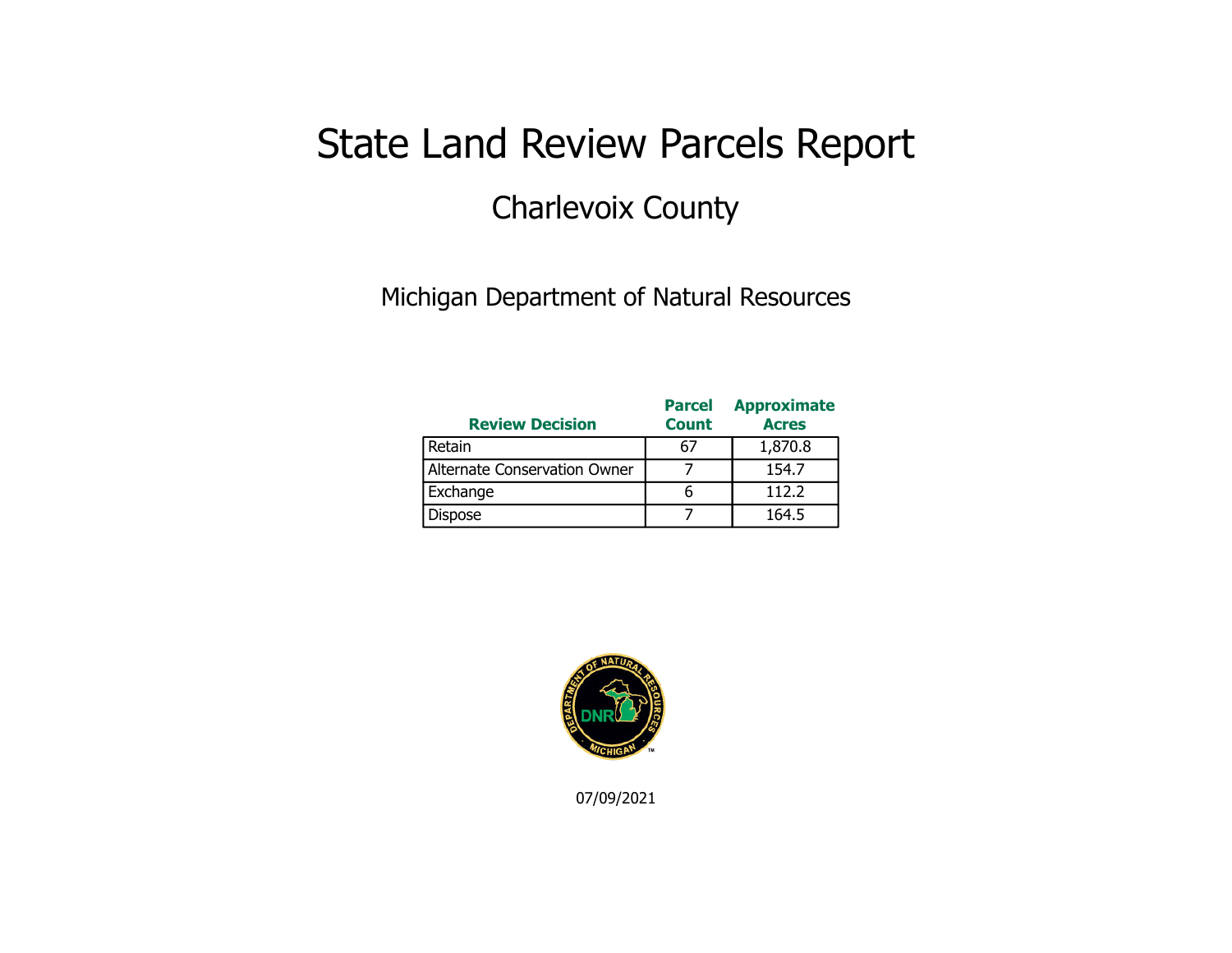| <b>Retain</b>                                                                                                       |      |                |    |           |           | <b>Charlevoix County</b>                                                                                                                                                                                                                                                                                                                                                                                                                              | Parcel Count: 67 |                               |              |
|---------------------------------------------------------------------------------------------------------------------|------|----------------|----|-----------|-----------|-------------------------------------------------------------------------------------------------------------------------------------------------------------------------------------------------------------------------------------------------------------------------------------------------------------------------------------------------------------------------------------------------------------------------------------------------------|------------------|-------------------------------|--------------|
| <b>Parcel ID</b>                                                                                                    | Town | Range Sec QQ Q |    |           |           | <b>Project Area</b>                                                                                                                                                                                                                                                                                                                                                                                                                                   | <b>Division</b>  | <b>Mineral Recommendation</b> | <b>Acres</b> |
| 2033720<br><b>Subdivision:</b> Glen Cove<br><b>Description:</b> Lot 7                                               |      |                |    |           |           | East Twin Lake Public Water Access Site<br><b>LERC Comments:</b>                                                                                                                                                                                                                                                                                                                                                                                      | <b>PRD</b>       |                               | 0.3          |
| 2033719<br><b>Subdivision: Glen Cove</b>                                                                            |      |                |    |           |           | East Twin Lake Public Water Access Site<br><b>LERC Comments:</b><br>Description: Lot 6 AND that part of Lot 5 beginning at the Westmost corner of Lot 5; thence S 24°47'47" E along the southwesterly line of said lot 100 feet; thence N 33°53'13" E along the southeasterly line of said lot 129<br>feet to the shore of East Twin Lake; thence N 19°23'56" W along said shore 27 feet; thence S 68°01'48" W 113.65 feet to the point of beginning. | <b>PRD</b>       |                               | 0.4          |
| 1117768<br><b>Subdivision:</b> Alpine Village Plat                                                                  |      |                |    |           |           | Gaylord Forest Management Unit<br><b>LERC Comments:</b><br>Description: Lots 4 and 5 of the Plat of Alpine Village, according to the plat thereof as recorded in Liber 2 of Plats, Page 86, Charlevoix County Records                                                                                                                                                                                                                                 | <b>FRD</b>       |                               | 0.7          |
| 2041203<br><b>Subdivision:</b>                                                                                      |      |                |    |           |           | Beaver Island Wildlife Research Area<br><b>LERC Comments:</b><br><b>Description:</b> All of Government Lots 1 and Lot 2, intending to describe all of "Whiskey Island" located in Lake Michigan                                                                                                                                                                                                                                                       | <b>WLD</b>       |                               | 126.8        |
| 330185<br><b>Subdivision:</b> Springvale Plat<br><b>Description:</b> Block: 04, LOT 10, 11, 12, 3, 4, 5, 6, 7, 8, 9 |      |                |    |           |           | Gaylord Forest Management Unit<br><b>LERC Comments:</b>                                                                                                                                                                                                                                                                                                                                                                                               | <b>FRD</b>       |                               | 1.7          |
| 17683<br><b>Subdivision:</b><br>Description: NE1/4 SE1/4                                                            | 32N  | 04W            | 24 | <b>NE</b> | <b>SE</b> | Gaylord Forest Management Unit<br><b>LERC Comments:</b>                                                                                                                                                                                                                                                                                                                                                                                               | <b>FRD</b>       |                               | 39.5         |
| 17684<br><b>Subdivision:</b><br><b>Description: SE1/4 SE1/4</b>                                                     | 32N  | 04W            | 24 | <b>SE</b> | <b>SE</b> | Gaylord Forest Management Unit<br><b>LERC Comments:</b>                                                                                                                                                                                                                                                                                                                                                                                               | <b>FRD</b>       |                               | 39.1         |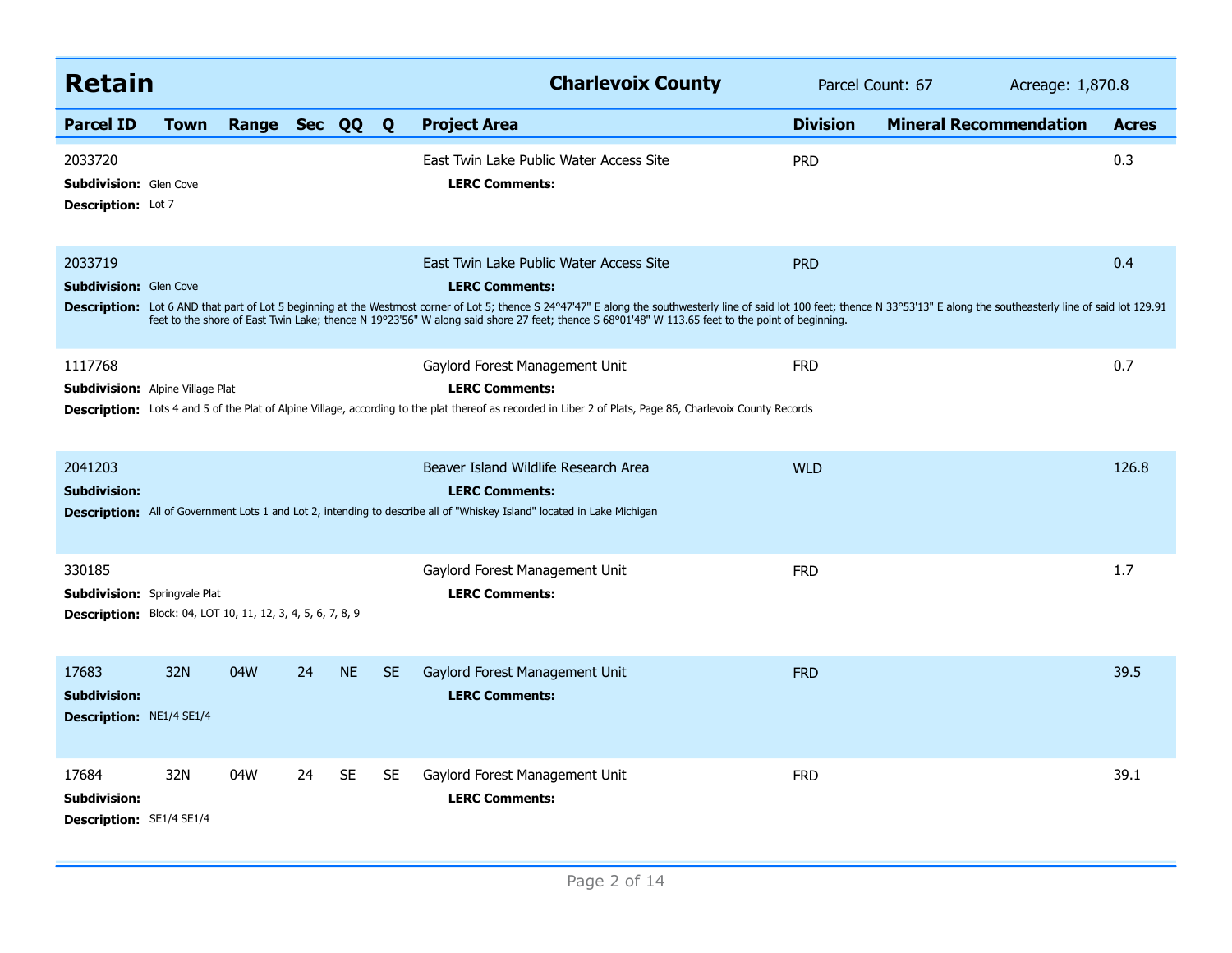| <b>Retain</b>                                            |             |           |    |           |           | <b>Charlevoix County</b>                                |                 | Parcel Count: 67              | Acreage: 1,870.8 |  |
|----------------------------------------------------------|-------------|-----------|----|-----------|-----------|---------------------------------------------------------|-----------------|-------------------------------|------------------|--|
| <b>Parcel ID</b>                                         | <b>Town</b> | Range Sec |    | QQ        | Q         | <b>Project Area</b>                                     | <b>Division</b> | <b>Mineral Recommendation</b> | <b>Acres</b>     |  |
| 17685<br><b>Subdivision:</b><br>Description: NW1/4 NE1/4 | 32N         | 04W       | 25 | <b>NW</b> | <b>NE</b> | Gaylord Forest Management Unit<br><b>LERC Comments:</b> | <b>FRD</b>      |                               | 40               |  |
| 17700<br><b>Subdivision:</b><br>Description: SE1/4 NW1/4 | 32N         | 04W       | 26 | <b>SE</b> | NW        | Gaylord Forest Management Unit<br><b>LERC Comments:</b> | <b>FRD</b>      |                               | 39.8             |  |
| 17696<br><b>Subdivision:</b><br>Description: SW1/4 NE1/4 | 32N         | 04W       | 26 | SW        | <b>NE</b> | Gaylord Forest Management Unit<br><b>LERC Comments:</b> | <b>FRD</b>      |                               | 39.7             |  |
| 17697<br><b>Subdivision:</b><br>Description: SE1/4 NE1/4 | 32N         | 04W       | 26 | <b>SE</b> | <b>NE</b> | Gaylord Forest Management Unit<br><b>LERC Comments:</b> | <b>FRD</b>      |                               | 39.6             |  |
| 17806<br><b>Subdivision:</b><br>Description: SW1/4 SW1/4 | 32N         | 05W       | 02 | SW        | <b>SW</b> | Gaylord Forest Management Unit<br><b>LERC Comments:</b> | <b>FRD</b>      |                               | 39.9             |  |
| 17807<br><b>Subdivision:</b><br>Description: SE1/4 SW1/4 | 32N         | 05W       | 02 | <b>SE</b> | <b>SW</b> | Gaylord Forest Management Unit<br><b>LERC Comments:</b> | <b>FRD</b>      |                               | 39.8             |  |
| 17805<br><b>Subdivision:</b><br>Description: NE1/4 SW1/4 | 32N         | 05W       | 02 | <b>NE</b> | <b>SW</b> | Gaylord Forest Management Unit<br><b>LERC Comments:</b> | <b>FRD</b>      |                               | 39.7             |  |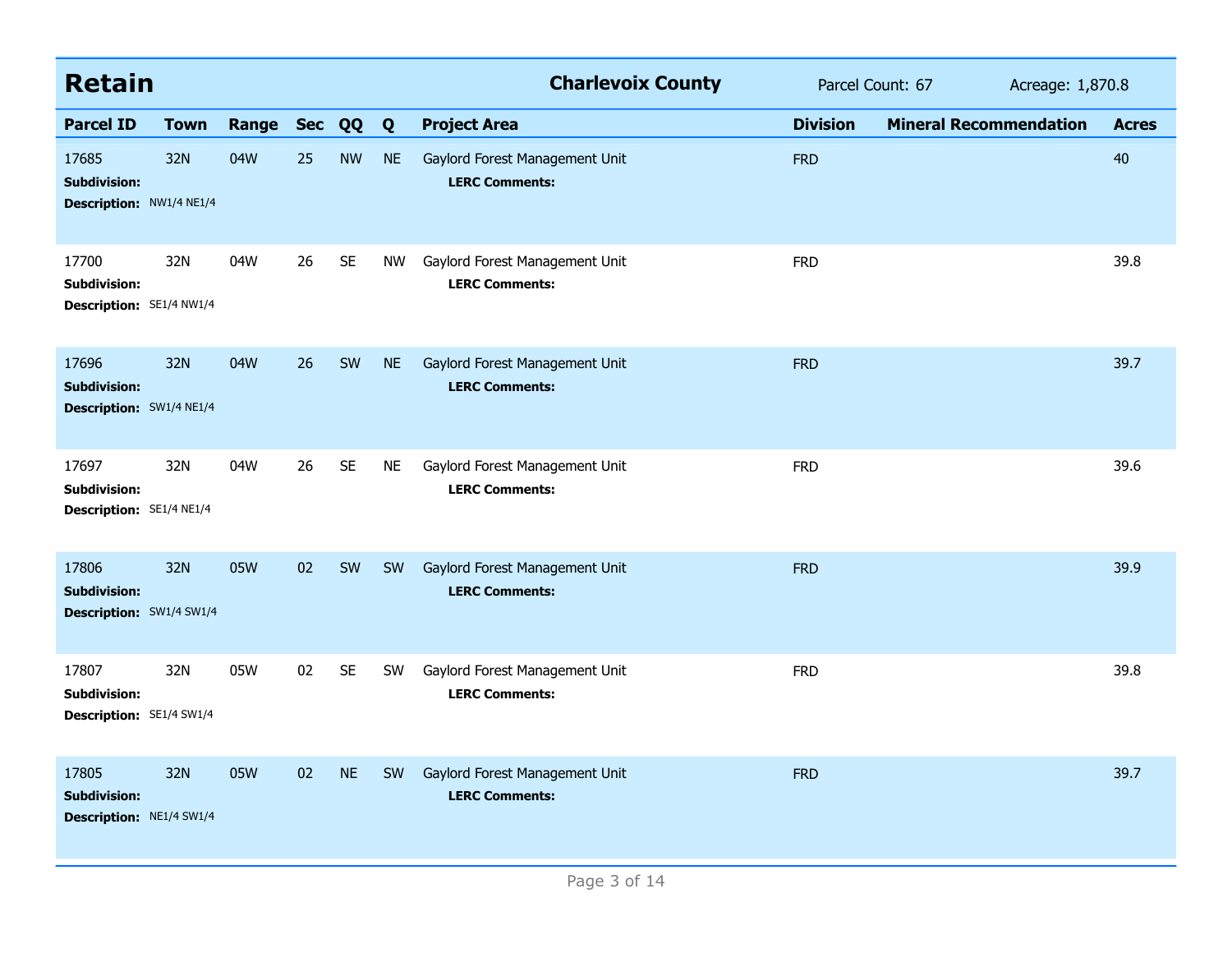| <b>Retain</b>                                                   |                                                            |       |            |           |           | <b>Charlevoix County</b>                                                                                                                                                                                                                                                                                                                                                                                                                                                                                                                                                                                                                                                                                                              |                 | Parcel Count: 67              | Acreage: 1,870.8 |  |
|-----------------------------------------------------------------|------------------------------------------------------------|-------|------------|-----------|-----------|---------------------------------------------------------------------------------------------------------------------------------------------------------------------------------------------------------------------------------------------------------------------------------------------------------------------------------------------------------------------------------------------------------------------------------------------------------------------------------------------------------------------------------------------------------------------------------------------------------------------------------------------------------------------------------------------------------------------------------------|-----------------|-------------------------------|------------------|--|
| <b>Parcel ID</b>                                                | <b>Town</b>                                                | Range | <b>Sec</b> | QQ        | Q         | <b>Project Area</b>                                                                                                                                                                                                                                                                                                                                                                                                                                                                                                                                                                                                                                                                                                                   | <b>Division</b> | <b>Mineral Recommendation</b> | <b>Acres</b>     |  |
| 17827<br><b>Subdivision:</b><br><b>Description:</b>             | 32N<br>That part of NE1/4 SE1/4 lying North of Boyne River | 05W   | 06         | <b>NE</b> | <b>SE</b> | Boyne River Public Water Access Site<br><b>LERC Comments:</b> Retain due to FERC licensing issues. Revisit following resolution of licensing.                                                                                                                                                                                                                                                                                                                                                                                                                                                                                                                                                                                         | <b>PRD</b>      |                               | 3.8              |  |
| 17835<br><b>Subdivision:</b><br><b>Description: NE1/4 NW1/4</b> | 32N                                                        | 05W   | 11         | <b>NE</b> | <b>NW</b> | Gaylord Forest Management Unit<br><b>LERC Comments:</b>                                                                                                                                                                                                                                                                                                                                                                                                                                                                                                                                                                                                                                                                               | <b>FRD</b>      |                               | 39.8             |  |
| 17845<br><b>Subdivision:</b>                                    | 32N                                                        | 05W   | 19         | <b>NE</b> | <b>NW</b> | Gaylord Forest Management Unit<br><b>LERC Comments:</b><br>Description: A strip of land 366 feet in depth alg the shore of Deer Lake comprising all of the Lake frontage on said lake contained in Lot 1 except the N'ly 350 feet of said frontage and a public hwy 66 feet wide running<br>lengthwise through said property except all that part of a strip of land 366 ft in width alg the shore of Deer Lake in Govt Lot 1, lying N'ly of a line described as commencing at a point distant 5.97 ft W of the re-<br>established meander corner, on the section line between Sections 18 and 19, as marked by a standard Charlevoix County monument, which lies 236.03 feet West of the re-established North 1/4 corner of Sec. 19, | <b>PRD</b>      |                               | 8.4              |  |
| 17889<br><b>Subdivision:</b><br><b>Description:</b> SE1/4 NW1/4 | 32N                                                        | 05W   | 27         | <b>SE</b> | <b>NW</b> | Gaylord Forest Management Unit<br><b>LERC Comments:</b>                                                                                                                                                                                                                                                                                                                                                                                                                                                                                                                                                                                                                                                                               | <b>FRD</b>      |                               | 39.7             |  |
| 17891<br><b>Subdivision:</b><br>Description: SE1/4 SW1/4        | 32N                                                        | 05W   | 27         | <b>SE</b> | <b>SW</b> | Gaylord Forest Management Unit<br><b>LERC Comments:</b>                                                                                                                                                                                                                                                                                                                                                                                                                                                                                                                                                                                                                                                                               | <b>FRD</b>      |                               | 39.8             |  |
| 17893<br><b>Subdivision:</b><br><b>Description: SW1/4 SE1/4</b> | 32N                                                        | 05W   | 27         | SW        | <b>SE</b> | Gaylord Forest Management Unit<br><b>LERC Comments:</b>                                                                                                                                                                                                                                                                                                                                                                                                                                                                                                                                                                                                                                                                               | <b>FRD</b>      |                               | 39.8             |  |
| 17892<br><b>Subdivision:</b><br>Description: NW1/4 SE1/4        | 32N                                                        | 05W   | 27         | <b>NW</b> | SE.       | Gaylord Forest Management Unit<br><b>LERC Comments:</b>                                                                                                                                                                                                                                                                                                                                                                                                                                                                                                                                                                                                                                                                               | <b>FRD</b>      |                               | 39.7             |  |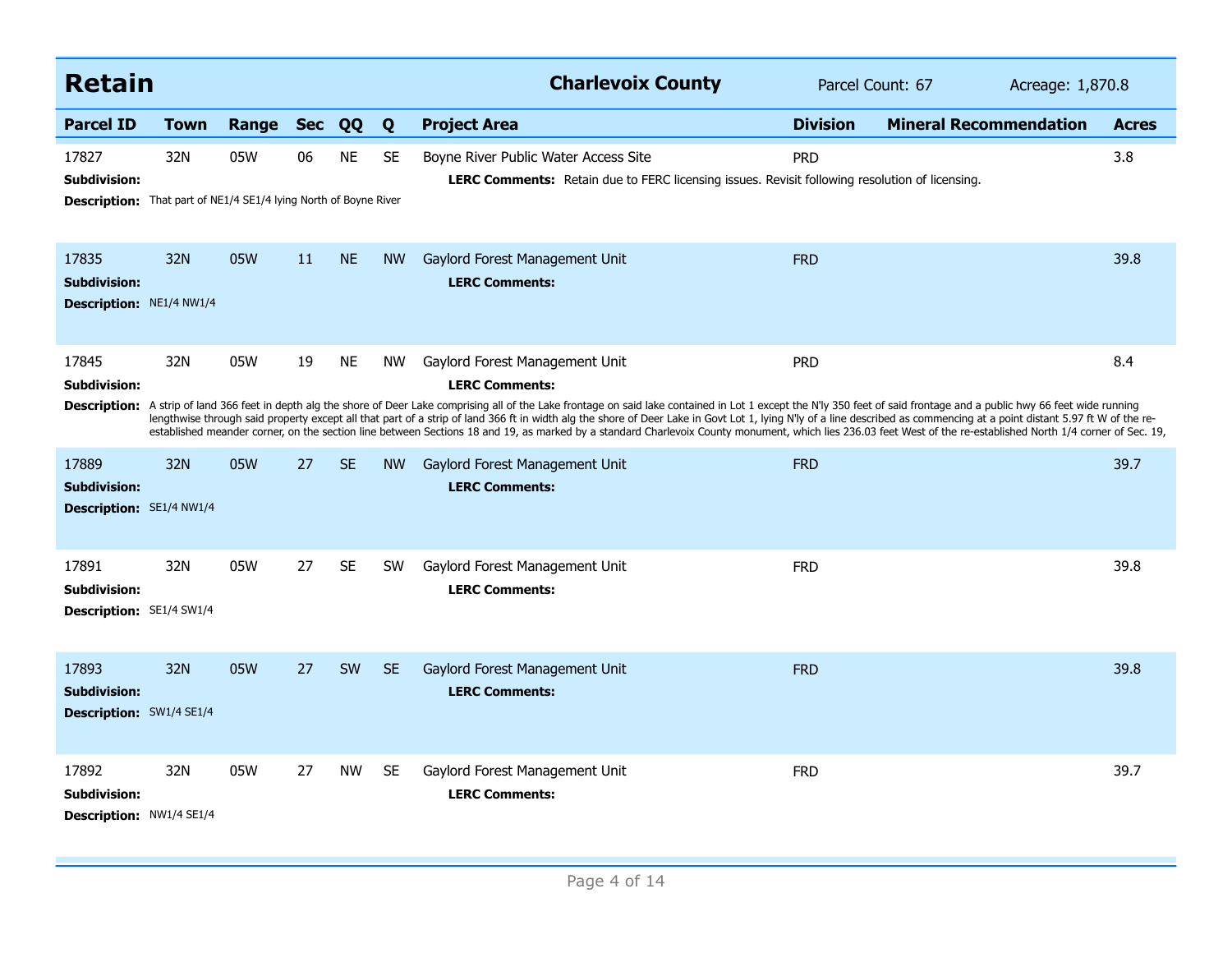| <b>Retain</b>                                                                              |      |       |            |           |           | <b>Charlevoix County</b>                                                                                                                                                                                                                                                                                                                                                                                                                                                                                                                                                                                                                                                                                    |                 | Parcel Count: 67              | Acreage: 1,870.8 |  |
|--------------------------------------------------------------------------------------------|------|-------|------------|-----------|-----------|-------------------------------------------------------------------------------------------------------------------------------------------------------------------------------------------------------------------------------------------------------------------------------------------------------------------------------------------------------------------------------------------------------------------------------------------------------------------------------------------------------------------------------------------------------------------------------------------------------------------------------------------------------------------------------------------------------------|-----------------|-------------------------------|------------------|--|
| <b>Parcel ID</b>                                                                           | Town | Range | <b>Sec</b> | QQ        | Q         | <b>Project Area</b>                                                                                                                                                                                                                                                                                                                                                                                                                                                                                                                                                                                                                                                                                         | <b>Division</b> | <b>Mineral Recommendation</b> | <b>Acres</b>     |  |
| 17888<br><b>Subdivision:</b><br>Description: SW1/4 NW1/4                                   | 32N  | 05W   | 27         | <b>SW</b> | <b>NW</b> | Gaylord Forest Management Unit<br><b>LERC Comments:</b>                                                                                                                                                                                                                                                                                                                                                                                                                                                                                                                                                                                                                                                     | <b>FRD</b>      |                               | 39.6             |  |
| 17890<br><b>Subdivision:</b><br>Description: NE1/4 SW1/4                                   | 32N  | 05W   | 27         | <b>NE</b> | <b>SW</b> | Gaylord Forest Management Unit<br><b>LERC Comments:</b>                                                                                                                                                                                                                                                                                                                                                                                                                                                                                                                                                                                                                                                     | <b>FRD</b>      |                               | 39.7             |  |
| 1097695<br><b>Subdivision:</b>                                                             | 32N  | 07W   | 26         | <b>NW</b> | <b>SE</b> | Jordan River Public Water Access Site<br><b>LERC Comments:</b><br>Description: T32N, R07W, Sec. 26, NW 1/4 of SE 1/4, Comm at E 1/4 cor N 33D27M49S W 1645.70 ft to pob, th N 88D27M49S E 1.067.57 ft, S 40D54M11S E 204.36 ft, S 12D59M25S W 198.88 ft, S 40D15M31S W 232.20 ft,<br>S 19D06M42S E 182.25 ft., S 19D06M42S E 146.92 ft,S 28D53M34SE 142.52 ft, S 83D53M56S E 204.35 ft, S 77D33M05S E 174.52 ft, S 55D14M08S E 174.52 ft, S 55D14M08S E 84.82 ft, S 5514M08S E 152.87 ft,<br>S 75D48M25S E 144.03 ft, N 74D21M15S E 302.82 ft, N 74D21M15S E 24.00 ft, N 44D28M06S E 101.59 ft, N 71D24M17S E 79.85 ft., S 87D 52M 19S W 96.86 ft, N 01D31M59S E 574.08 ft,N 88D27M49S W                    | <b>PRD</b>      |                               | 28.8             |  |
| 1038020<br>Subdivision:<br><b>Description:</b>                                             | 32N  | 07W   | 35         | SE        | NE.       | Gaylord Forest Management Unit<br><b>LERC Comments:</b><br>Commencing at the N1/4 corner of Sec. 35, T32N, R7W; thence along the N/S 1/4 line of said section S00d08'44"E 2,592.16 feet; thence S89d56'43"E 33.00 feet to a 1/2 inch rod on the E line of Bellaire Road;<br>thence continuing S89d56'43"E 1,308.34 feet to a 1/2 inch rod; To the point of beginning of; thence N00d08'44"W 1,144.89 feet to a 3/4 inch pipe; thence S36d24'20"E 209.09 feet (recorded as 209.11 feet) to a<br>3/4 ince pipe; thence S16d48'40"E 387.93 feet (recorded as 387.95 feet) to a 3/4 inch pipe; thence S89d49'30"E 305.90 feet (recprded as 305.6 feet) to a 3/4 inch pipe on the West bank of the Jordan River; | <b>FRD</b>      |                               | 9                |  |
| 18591<br><b>Subdivision:</b><br>Description: SE1/4 NW1/4                                   | 33N  | 04W   | 36         | <b>SE</b> | <b>NW</b> | Gaylord Forest Management Unit<br><b>LERC Comments:</b>                                                                                                                                                                                                                                                                                                                                                                                                                                                                                                                                                                                                                                                     | <b>FRD</b>      |                               | 40.5             |  |
| 2036347<br>Subdivision:                                                                    | 33N  | 05W   | 04         | <b>NE</b> | <b>NE</b> | Gaylord Forest Management Unit<br><b>LERC Comments:</b><br>Description: E 1/2 of the NE 1/4 EXCEPT that portion lying within the railroad right of way (owned by MDOT; see Liber 283, Pages 145-162).                                                                                                                                                                                                                                                                                                                                                                                                                                                                                                       | <b>FRD</b>      |                               | 5.9              |  |
| 19060<br><b>Subdivision:</b><br><b>Description:</b> The Island known as Fisherman's Island | 33N  | 09W   | 01         | <b>NE</b> | <b>SW</b> | Fisherman's Island State Park<br><b>LERC Comments:</b>                                                                                                                                                                                                                                                                                                                                                                                                                                                                                                                                                                                                                                                      | <b>PRD</b>      |                               | 11.2             |  |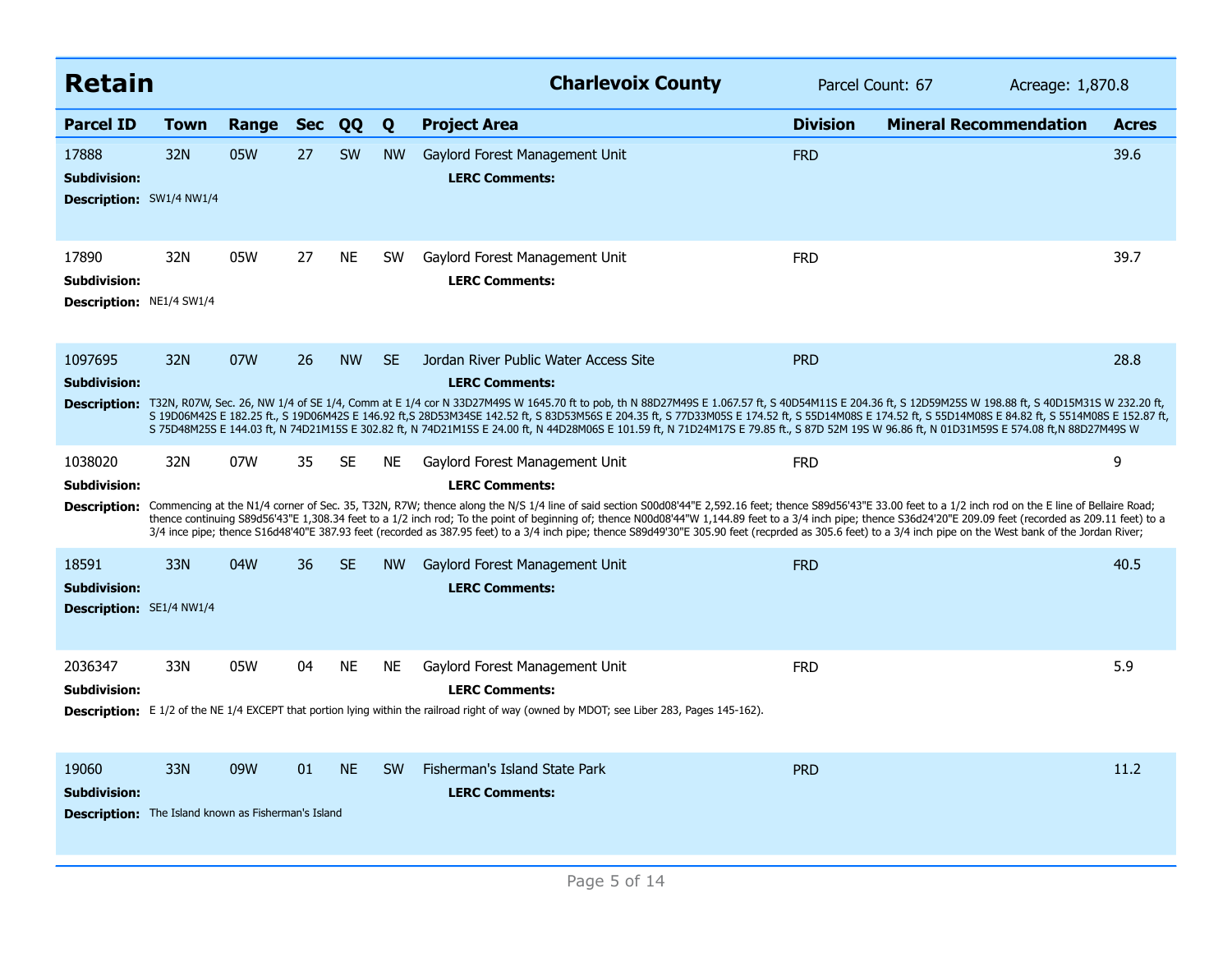| <b>Retain</b>                                                                           |                                |                 |            |           |           | <b>Charlevoix County</b>                                                                                                                                                                                                                                                                                                                                                                                                                                                                                                       | Parcel Count: 67 | Acreage: 1,870.8              |              |
|-----------------------------------------------------------------------------------------|--------------------------------|-----------------|------------|-----------|-----------|--------------------------------------------------------------------------------------------------------------------------------------------------------------------------------------------------------------------------------------------------------------------------------------------------------------------------------------------------------------------------------------------------------------------------------------------------------------------------------------------------------------------------------|------------------|-------------------------------|--------------|
| <b>Parcel ID</b>                                                                        | <b>Town</b>                    | Range           | <b>Sec</b> | QQ        | Q         | <b>Project Area</b>                                                                                                                                                                                                                                                                                                                                                                                                                                                                                                            | <b>Division</b>  | <b>Mineral Recommendation</b> | <b>Acres</b> |
| 19397<br>Subdivision:<br><b>Description: SW1/4 SE1/4</b>                                | 37N                            | 10W             | 06         | <b>SW</b> | <b>SE</b> | Beaver Island Wildlife Research Area<br><b>LERC Comments:</b>                                                                                                                                                                                                                                                                                                                                                                                                                                                                  | <b>WLD</b>       |                               | 40           |
| 19396<br><b>Subdivision:</b><br><b>Description:</b> SE1/4 SW1/4                         | 37N                            | <b>10W</b>      | 06         | <b>SE</b> | <b>SW</b> | Beaver Island Wildlife Research Area<br><b>LERC Comments:</b>                                                                                                                                                                                                                                                                                                                                                                                                                                                                  | <b>WLD</b>       |                               | 40           |
| 19462<br><b>Subdivision:</b><br><b>Description:</b> SW1/4 NE1/4                         | 37N                            | 10W             | 11         | <b>SW</b> | <b>NE</b> | Beaver Island Wildlife Research Area<br><b>LERC Comments:</b>                                                                                                                                                                                                                                                                                                                                                                                                                                                                  | <b>WLD</b>       |                               | 40.2         |
| 19478<br><b>Subdivision:</b><br><b>Description:</b>                                     | 37N<br>Sec 11 T37N R10W Sec 11 | <b>10W</b>      | 11         | <b>NW</b> | <b>SE</b> | Beaver Island Wildlife Research Area<br><b>LERC Comments:</b><br>Beg at a point 1258 ft S of N li & 1033 ft E of W li of W frl 1/2 of SE1/4 Sec 11 being in Lot 2 of said Sec running E par wi N li 50 ft S par wi N li 100 ft, W par wi N li 50 ft N par wi N li 50 ft N par wi W li to POB Lo                                                                                                                                                                                                                                | <b>WLD</b>       |                               | 0.1          |
| 19479<br>Subdivision:<br><b>Description:</b>                                            | 37N                            | 10W             | 11         | <b>NW</b> | <b>SE</b> | Beaver Island Wildlife Research Area<br><b>LERC Comments:</b><br>Beg. at a point 33 ft. South of North line and 1183 ft East of West line of W frl 1/2 of SE1/4 of Sec. 11 (being in Lot 2 of said Section) running East parallel with North line 100 ft, South parallel with West line 100<br>ft, West parallel with North line 100 ft, North parallel with said West line to place of beg. Lots 1 to 4 incl. Block 2 of Citizen's Realty Company Plat.                                                                       | <b>WLD</b>       |                               | 0.2          |
| 19484<br><b>Subdivision:</b>                                                            | 37N                            | 10 <sub>W</sub> | 11         | <b>NW</b> | <b>SE</b> | Beaver Island Wildlife Research Area<br><b>LERC Comments:</b><br>Description: N1/2 of Lot 2, except the following: Beginning at a point 33 ft. S of the N line and 1183 ft. E of the W line of the W frl. 1/2 of SE1/4 of Sec. 11, running th. E parallel with said N line a distance of 100 ft<br>parallel with said W line a distance of 100 ft., th. W parallel with said N line a distance of 100 ft., th. N parallel with said W line to place of beg. as Lots 1, 2, 3, 4, Block 2 of Citizen's Realty Co's. Plat of Sec. | <b>WLD</b>       |                               | 40.2         |
| 19493<br><b>Subdivision:</b><br>Description: W1/2 NW1/4 NW1/4 ex N1/2 NW1/4 NW1/4 NW1/4 | 37N                            | 10W             | 14         | <b>NW</b> | <b>NW</b> | Beaver Island Wildlife Research Area<br><b>LERC Comments:</b>                                                                                                                                                                                                                                                                                                                                                                                                                                                                  | <b>WLD</b>       |                               | 15.3         |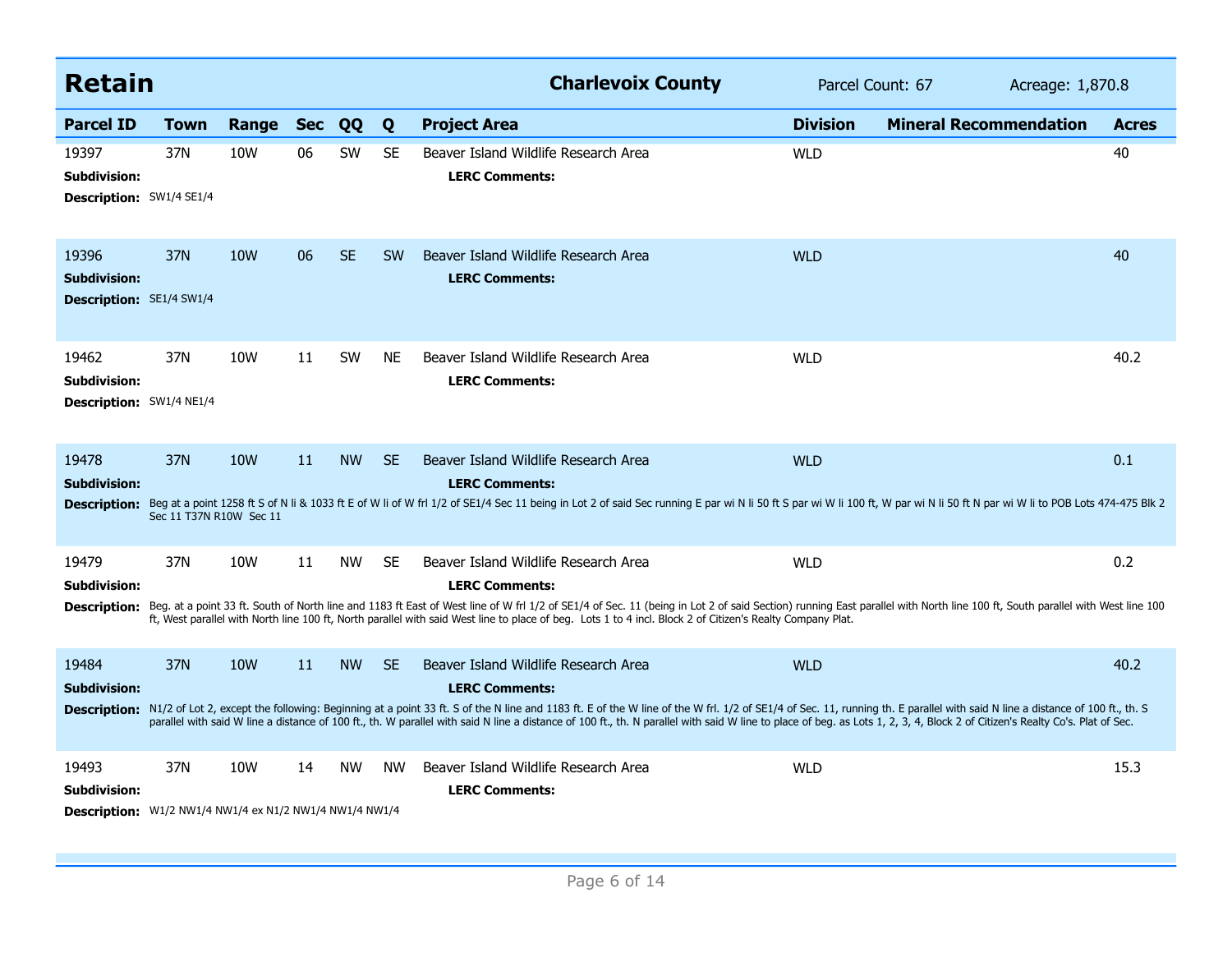| <b>Retain</b>                                                                                      |             |                 |            |           |           | <b>Charlevoix County</b>                                                                                                                                                                                                                                                                        | Parcel Count: 67 |                               | Acreage: 1,870.8 |  |
|----------------------------------------------------------------------------------------------------|-------------|-----------------|------------|-----------|-----------|-------------------------------------------------------------------------------------------------------------------------------------------------------------------------------------------------------------------------------------------------------------------------------------------------|------------------|-------------------------------|------------------|--|
| <b>Parcel ID</b>                                                                                   | <b>Town</b> | Range           | <b>Sec</b> | QQ        | Q         | <b>Project Area</b>                                                                                                                                                                                                                                                                             | <b>Division</b>  | <b>Mineral Recommendation</b> | <b>Acres</b>     |  |
| 19490<br><b>Subdivision:</b><br><b>Description:</b> That part of S1/2 of Govt Lot 1 in SE1/4 NW1/4 | 37N         | 10W             | 14         | <b>SE</b> | <b>NW</b> | Beaver Island Wildlife Research Area<br><b>LERC Comments:</b>                                                                                                                                                                                                                                   | <b>WLD</b>       |                               | 8.8              |  |
| 19505<br><b>Subdivision:</b><br><b>Description:</b> South part of Lot 3                            | 37N         | 10W             | 15         | <b>NE</b> | <b>SE</b> | Beaver Island Wildlife Research Area<br><b>LERC Comments:</b>                                                                                                                                                                                                                                   | <b>WLD</b>       |                               | 35               |  |
| 19506<br><b>Subdivision:</b><br><b>Description:</b> The N 20 acres of Gov't Lot 3                  | 37N         | 10 <sub>W</sub> | 15         | <b>SE</b> | <b>NE</b> | Beaver Island Wildlife Research Area<br><b>LERC Comments:</b>                                                                                                                                                                                                                                   | <b>WLD</b>       |                               | 20.1             |  |
| 19501<br>Subdivision:                                                                              | 37N         | 10W             | 15         | <b>NE</b> | <b>NE</b> | Beaver Island Wildlife Research Area<br><b>LERC Comments:</b><br>Description: NE1/4 NE1/4 exc N 7.5 chains of NW1/4 NE1/4 NE1/4 and exc the N 495 ft of the NE1/4 NE1/4 NE1/4 NE1/4 NE1/4 Ne1/4 Ne1/4 Ne1/4 NE1/4 NE1/4 NE1/4 NE1/4 NE1/4 NE1/4 NE1/4 NE1/4 NE1/4 NE1/4 NE1/4 Ne1/4 Ne1/4 Net o | <b>WLD</b>       |                               | 30.4             |  |
| 19591<br><b>Subdivision:</b><br><b>Description:</b> Entire Frl Sec.                                | 38N         | <b>10W</b>      | 06         | <b>SE</b> | <b>SE</b> | Beaver Island Wildlife Research Area<br><b>LERC Comments:</b>                                                                                                                                                                                                                                   | <b>WLD</b>       |                               | 6.1              |  |
| 1124181<br><b>Subdivision:</b><br><b>Description:</b> Part of Govt Lot 1 in NW1/4 NE1/4            | 38N         | 10W             | 07         | <b>NW</b> | <b>NE</b> | Beaver Island Wildlife Research Area<br><b>LERC Comments:</b>                                                                                                                                                                                                                                   | <b>WLD</b>       |                               | $\overline{4}$   |  |
| 19592<br><b>Subdivision:</b><br><b>Description:</b> Part of Govt Lot 1 in NE1/4 NE1/4              | 38N         | 10 <sub>W</sub> | 07         | <b>NE</b> | <b>NE</b> | Beaver Island Wildlife Research Area<br><b>LERC Comments:</b>                                                                                                                                                                                                                                   | <b>WLD</b>       |                               | 31               |  |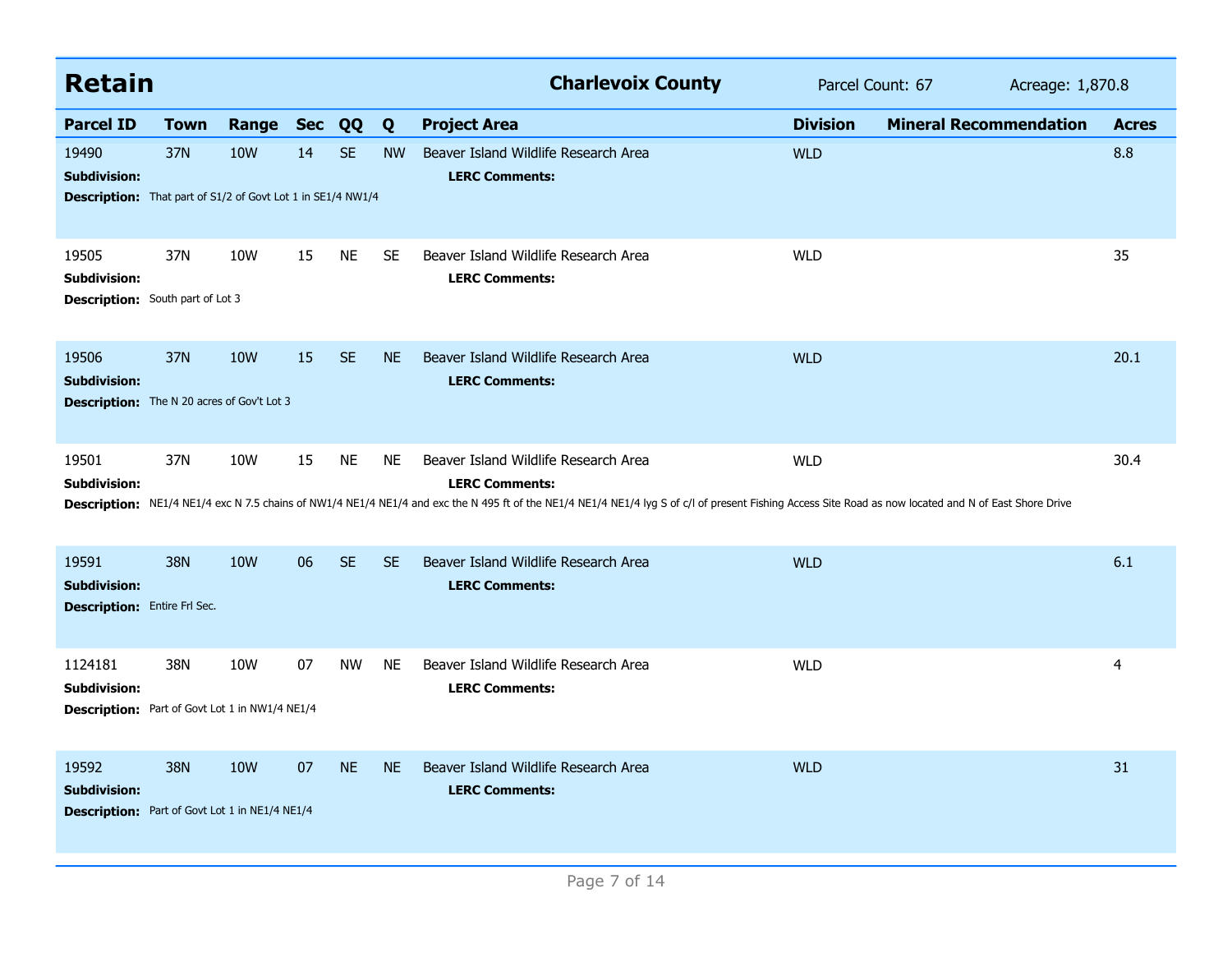| <b>Retain</b>                                                   |             |                 |    |           |           | <b>Charlevoix County</b>                                      |                 | Parcel Count: 67<br>Acreage: 1,870.8 |              |
|-----------------------------------------------------------------|-------------|-----------------|----|-----------|-----------|---------------------------------------------------------------|-----------------|--------------------------------------|--------------|
| <b>Parcel ID</b>                                                | <b>Town</b> | Range Sec       |    | QQ        | Q         | <b>Project Area</b>                                           | <b>Division</b> | <b>Mineral Recommendation</b>        | <b>Acres</b> |
| 19593<br><b>Subdivision:</b><br><b>Description: SE1/4 NE1/4</b> | 38N         | 10W             | 07 | <b>SE</b> | <b>NE</b> | Beaver Island Wildlife Research Area<br><b>LERC Comments:</b> | <b>WLD</b>      |                                      | 39.7         |
| 19636<br><b>Subdivision:</b><br>Description: SE1/4 SW1/4        | 38N         | 10W             | 16 | <b>SE</b> | <b>SW</b> | Beaver Island Wildlife Research Area<br><b>LERC Comments:</b> | <b>WLD</b>      |                                      | 40.9         |
| 19637<br><b>Subdivision:</b><br>Description: SW1/4 SE1/4        | 38N         | 10W             | 16 | SW        | <b>SE</b> | Beaver Island Wildlife Research Area<br><b>LERC Comments:</b> | <b>WLD</b>      |                                      | 40.8         |
| 19638<br><b>Subdivision:</b><br>Description: SE1/4 SE1/4        | 38N         | 10 <sub>W</sub> | 16 | <b>SE</b> | <b>SE</b> | Beaver Island Wildlife Research Area<br><b>LERC Comments:</b> | <b>WLD</b>      |                                      | 40.8         |
| 19658<br>Subdivision:<br>Description: SE1/4 SW1/4               | 38N         | <b>10W</b>      | 19 | <b>SE</b> | <b>SW</b> | Beaver Island Wildlife Research Area<br><b>LERC Comments:</b> | <b>WLD</b>      |                                      | 40.4         |
| 19660<br><b>Subdivision:</b><br>Description: NE1/4 NE1/4        | <b>38N</b>  | 10W             | 20 | <b>NE</b> | <b>NE</b> | Beaver Island Wildlife Research Area<br><b>LERC Comments:</b> | <b>WLD</b>      |                                      | 40.1         |
| 19662<br>Subdivision:<br>Description: SE1/4 NE1/4               | 38N         | 10W             | 20 | <b>SE</b> | <b>NE</b> | Beaver Island Wildlife Research Area<br><b>LERC Comments:</b> | <b>WLD</b>      |                                      | 40.3         |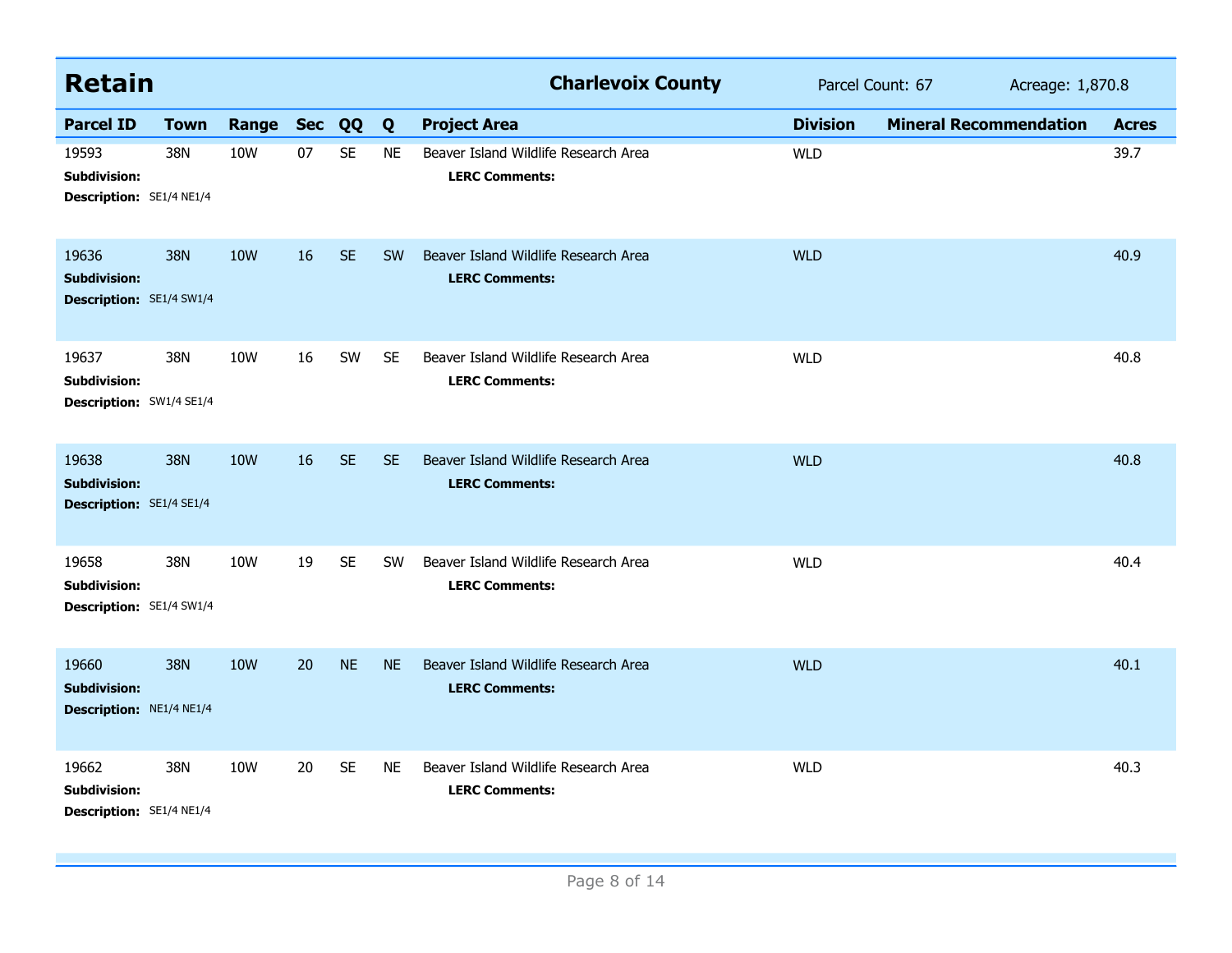| <b>Retain</b>                                                                                   |             |                 |            |           |           | <b>Charlevoix County</b>                                      | Parcel Count: 67 |                               | Acreage: 1,870.8 |              |
|-------------------------------------------------------------------------------------------------|-------------|-----------------|------------|-----------|-----------|---------------------------------------------------------------|------------------|-------------------------------|------------------|--------------|
| <b>Parcel ID</b>                                                                                | <b>Town</b> | Range           | <b>Sec</b> | QQ        | Q         | <b>Project Area</b>                                           | <b>Division</b>  | <b>Mineral Recommendation</b> |                  | <b>Acres</b> |
| 19663<br><b>Subdivision:</b><br><b>Description: SW1/4 SE1/4</b>                                 | 38N         | <b>10W</b>      | 20         | SW        | <b>SE</b> | Beaver Island Wildlife Research Area<br><b>LERC Comments:</b> | <b>WLD</b>       |                               |                  | 40.5         |
| 19683<br><b>Subdivision:</b><br>Description: NW1/4 NW1/4 as part of N 17.30 acres of Govt Lot 1 | 38N         | 10W             | 25         | <b>NW</b> | <b>NW</b> | Beaver Island Wildlife Research Area<br><b>LERC Comments:</b> | <b>WLD</b>       | <b>Retain Minerals</b>        |                  | 7.6          |
| 19736<br><b>Subdivision:</b><br>Description: W 300 ft SW1/4 NE1/4                               | <b>38N</b>  | 10 <sub>W</sub> | 29         | <b>SW</b> | <b>NE</b> | Beaver Island Wildlife Research Area<br><b>LERC Comments:</b> | <b>WLD</b>       | <b>Retain Minerals</b>        |                  | 9.1          |
| 19742<br><b>Subdivision:</b><br>Description: NE1/4 NW1/4                                        | 38N         | 10W             | 30         | <b>NE</b> | <b>NW</b> | Beaver Island Wildlife Research Area<br><b>LERC Comments:</b> | <b>WLD</b>       |                               |                  | 40           |
| 19743<br><b>Subdivision:</b><br>Description: SE1/4 NW1/4                                        | 38N         | <b>10W</b>      | 30         | <b>SE</b> | <b>NW</b> | Beaver Island Wildlife Research Area<br><b>LERC Comments:</b> | <b>WLD</b>       |                               |                  | 40           |
| 19744<br><b>Subdivision:</b><br>Description: NE1/4 SW1/4                                        | 38N         | 10W             | 30         | <b>NE</b> | <b>SW</b> | Beaver Island Wildlife Research Area<br><b>LERC Comments:</b> | <b>WLD</b>       |                               |                  | 40           |
| 1124249<br><b>Subdivision:</b><br><b>Description:</b> Part of Govt Lot 3 in NW1/4 SE1/4         | <b>38N</b>  | 11W             | 24         | <b>NW</b> | <b>SE</b> | Beaver Island Wildlife Research Area<br><b>LERC Comments:</b> | <b>WLD</b>       |                               |                  | 29.4         |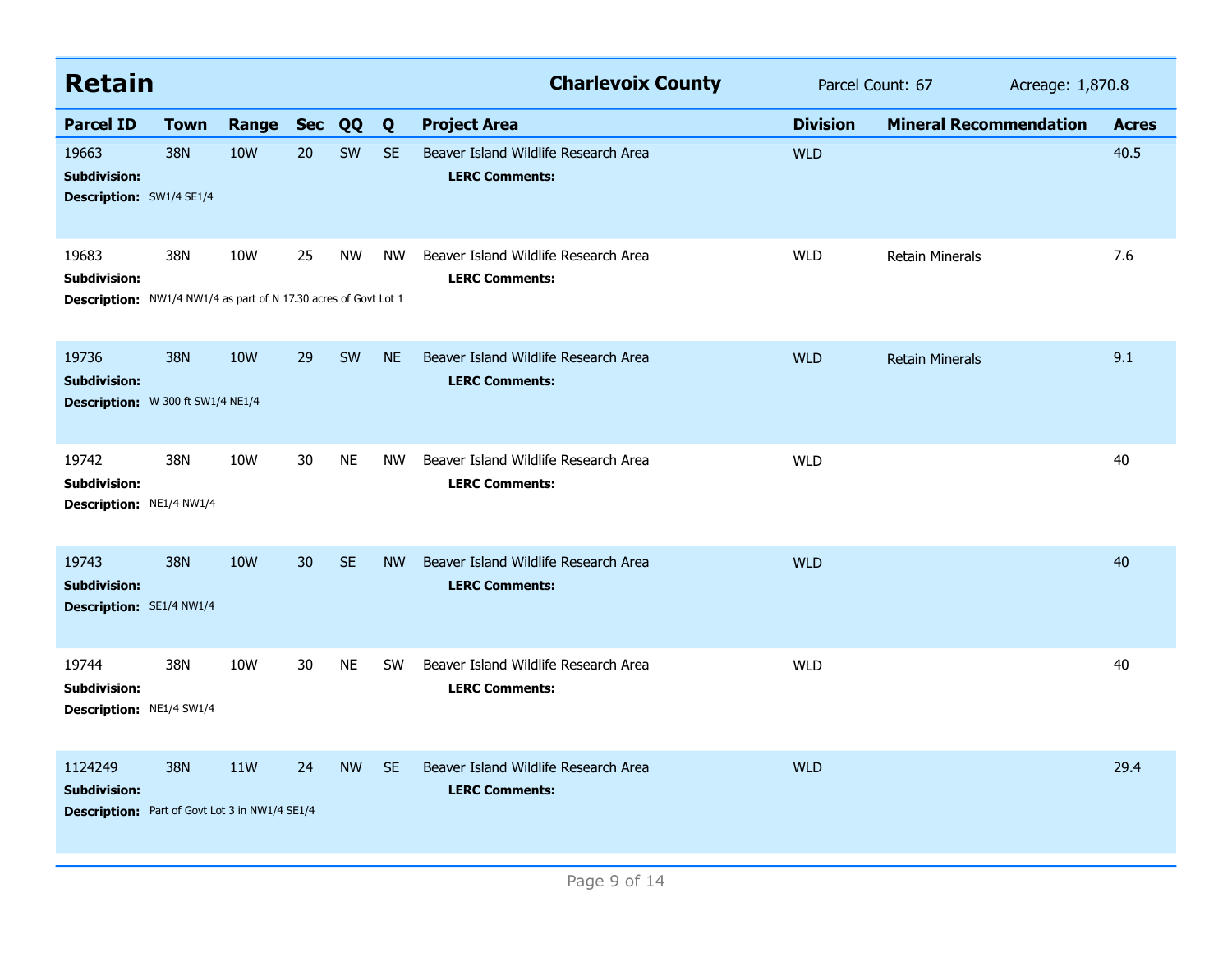| <b>Retain</b>                                                                                 |             |                  |    |           |           | <b>Charlevoix County</b>                                      | Parcel Count: 67<br>Acreage: 1,870.8 |                               |              |
|-----------------------------------------------------------------------------------------------|-------------|------------------|----|-----------|-----------|---------------------------------------------------------------|--------------------------------------|-------------------------------|--------------|
| <b>Parcel ID</b>                                                                              | <b>Town</b> | <b>Range Sec</b> |    | QQ        | Q         | <b>Project Area</b>                                           | <b>Division</b>                      | <b>Mineral Recommendation</b> | <b>Acres</b> |
| 19839<br>Subdivision:<br>Description: Part of Govt Lot 3 in NE1/4 SE1/4                       | 38N         | 11W              | 24 | <b>NE</b> | <b>SE</b> | Beaver Island Wildlife Research Area<br><b>LERC Comments:</b> | <b>WLD</b>                           |                               | 40.6         |
| 19840<br><b>Subdivision:</b><br>Description: SE1/4 SE1/4                                      | 38N         | <b>11W</b>       | 24 | <b>SE</b> | <b>SE</b> | Beaver Island Wildlife Research Area<br><b>LERC Comments:</b> | <b>WLD</b>                           |                               | 40.6         |
| 1124248<br>Subdivision:<br><b>Description:</b> Part of Govt Lot 3 in NE1/4 SE1/4              | 38N         | <b>11W</b>       | 25 | <b>NE</b> | <b>SE</b> | Beaver Island Wildlife Research Area<br><b>LERC Comments:</b> | <b>WLD</b>                           |                               | 40           |
| 19841<br><b>Subdivision:</b><br>Description: Part of Govt Lot 3 in NW1/4 SE1/4                | <b>38N</b>  | <b>11W</b>       | 25 | <b>NW</b> | <b>SE</b> | Beaver Island Wildlife Research Area<br><b>LERC Comments:</b> | <b>WLD</b>                           |                               | 15.2         |
| 2022348<br><b>Subdivision:</b><br>Description: Tims Island in Lake Michigan (CCN 002)         | 39N         | 08W              | 06 | <b>NE</b> | <b>SW</b> | Beaver Island Wildlife Research Area<br><b>LERC Comments:</b> | <b>WLD</b>                           |                               | 3.3          |
| 2022349<br><b>Subdivision:</b><br><b>Description:</b> Grape Island in Lake Michigan (CCN 003) | 39N         | 09W              | 09 | <b>NW</b> | <b>SE</b> | Beaver Island Wildlife Research Area<br><b>LERC Comments:</b> | <b>WLD</b>                           |                               | 6.5          |
| 2022350<br>Subdivision:<br>Description: Island in Lake Michigan (CCN 004)                     | 39N         | 09W              | 10 | <b>SE</b> | <b>SW</b> | Beaver Island Wildlife Research Area<br><b>LERC Comments:</b> | <b>WLD</b>                           |                               | 0.7          |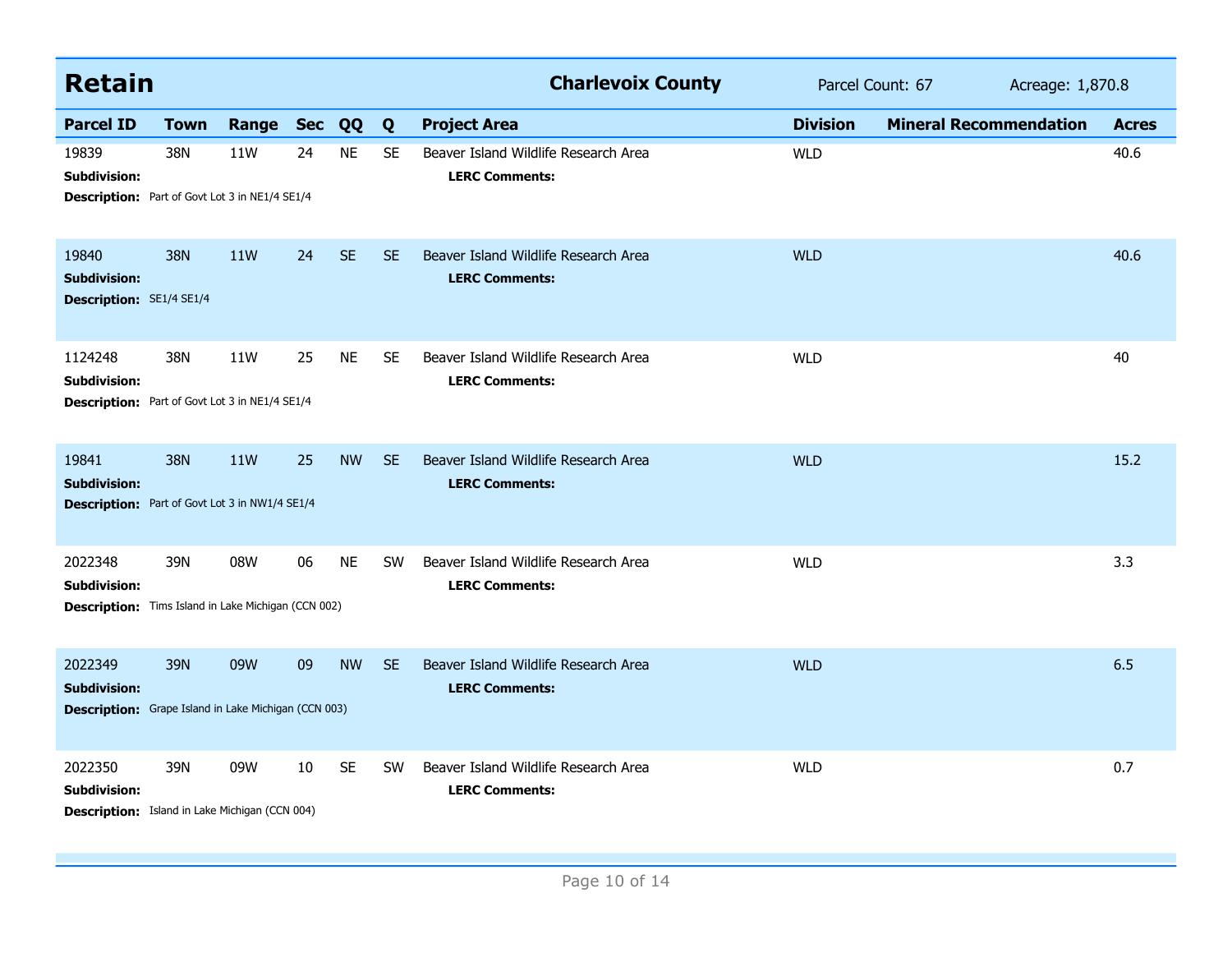| <b>Retain</b>                                                                                     |             |            |            |           |           | <b>Charlevoix County</b>                                      | Parcel Count: 67<br>Acreage: 1,870.8 |                               |  |              |
|---------------------------------------------------------------------------------------------------|-------------|------------|------------|-----------|-----------|---------------------------------------------------------------|--------------------------------------|-------------------------------|--|--------------|
| <b>Parcel ID</b>                                                                                  | <b>Town</b> | Range      | <b>Sec</b> | QQ        | Q         | <b>Project Area</b>                                           | <b>Division</b>                      | <b>Mineral Recommendation</b> |  | <b>Acres</b> |
| 2022351<br><b>Subdivision:</b><br><b>Description:</b> Horseshoe Island in Lake Michigan (CCN 005) | 39N         | 09W        | 12         | SW        | <b>SE</b> | Beaver Island Wildlife Research Area<br><b>LERC Comments:</b> | <b>WLD</b>                           |                               |  | 2.7          |
| 2022352<br><b>Subdivision:</b><br><b>Description:</b> Island in Lake Michigan (CCN 006)           | 39N         | 09W        | 13         | <b>NE</b> | NW        | Beaver Island Wildlife Research Area<br><b>LERC Comments:</b> | <b>WLD</b>                           |                               |  | 1.1          |
| 19942<br><b>Subdivision:</b><br><b>Description:</b> Lot 5 (Island - NE1/4)                        | 39N         | <b>10W</b> | 11         | <b>NW</b> | <b>NE</b> | Beaver Island Wildlife Research Area<br><b>LERC Comments:</b> | <b>WLD</b>                           |                               |  | 14.2         |
| 20001<br><b>Subdivision:</b><br>Description: Lot 2(SE-NW)                                         | 39N         | 10W        | 32         | <b>SE</b> | <b>NW</b> | Beaver Island Wildlife Research Area<br><b>LERC Comments:</b> | <b>WLD</b>                           |                               |  | 32.2         |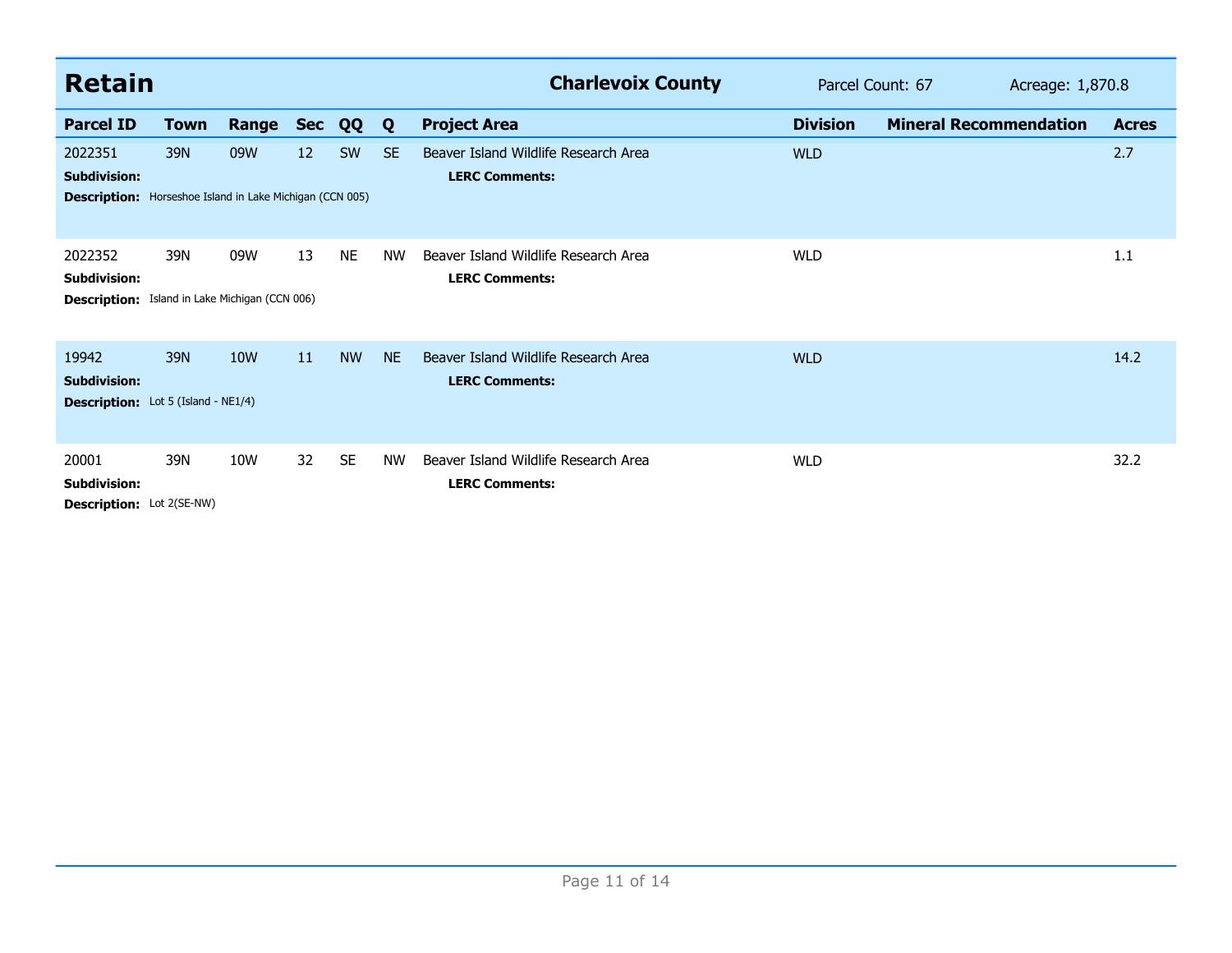|                                                                      | <b>Alternate Conservation Owner</b><br><b>Charlevoix County</b><br>Parcel Count: 7<br>Acreage: 154.7 |                 |            |           |           |                                                                                                                                                                                                                                                        |                 |                               |  |              |  |  |
|----------------------------------------------------------------------|------------------------------------------------------------------------------------------------------|-----------------|------------|-----------|-----------|--------------------------------------------------------------------------------------------------------------------------------------------------------------------------------------------------------------------------------------------------------|-----------------|-------------------------------|--|--------------|--|--|
| <b>Parcel ID</b>                                                     | <b>Town</b>                                                                                          | Range           | <b>Sec</b> | QQ        | Q         | <b>Project Area</b>                                                                                                                                                                                                                                    | <b>Division</b> | <b>Mineral Recommendation</b> |  | <b>Acres</b> |  |  |
| 329520<br><b>Subdivision:</b><br><b>Description:</b>                 | 32N<br>Section line, thence North 80 feet to beginning.                                              | 05W             | 16         | <b>NE</b> | <b>SE</b> | Undedicated<br><b>LERC Comments:</b><br>Commencing at a stake 33 feet West of Section line and 248.45 feet South of 1/4 post between Sections 15 and 16 thence West to meander line of Mill Pond, thence South 80 feet East to a point 33 feet West of | <b>PRD</b>      | <b>Convey Minerals</b>        |  | 0.4          |  |  |
|                                                                      |                                                                                                      |                 |            |           |           |                                                                                                                                                                                                                                                        |                 |                               |  |              |  |  |
| 18061<br><b>Subdivision:</b>                                         | 32N                                                                                                  | 06W             | 25         | <b>NW</b> | <b>NE</b> | Gaylord Forest Management Unit<br><b>LERC Comments:</b>                                                                                                                                                                                                | <b>PRD</b>      |                               |  | 40.1         |  |  |
| Description: An Und. 1/2 int. in NW1/4 NE1/4 (40.00 A)               |                                                                                                      |                 |            |           |           |                                                                                                                                                                                                                                                        |                 |                               |  |              |  |  |
| 19583<br><b>Subdivision:</b>                                         | 38N                                                                                                  | 10W             | 01         | <b>NW</b> | <b>SW</b> | Beaver Island Wildlife Research Area<br><b>LERC Comments:</b>                                                                                                                                                                                          | <b>WLD</b>      | <b>Retain Minerals</b>        |  | 1.5          |  |  |
| <b>Description:</b> That part of FrI Sec lying N of 1/8 line         |                                                                                                      |                 |            |           |           |                                                                                                                                                                                                                                                        |                 |                               |  |              |  |  |
| 19621<br><b>Subdivision:</b>                                         | 38N                                                                                                  | 10 <sub>W</sub> | 10         | <b>SW</b> | <b>NW</b> | Beaver Island Wildlife Research Area<br><b>LERC Comments:</b>                                                                                                                                                                                          | <b>WLD</b>      | <b>Retain Minerals</b>        |  | 40.5         |  |  |
| Description: SW1/4 NW1/4                                             |                                                                                                      |                 |            |           |           |                                                                                                                                                                                                                                                        |                 |                               |  |              |  |  |
| 19631<br><b>Subdivision:</b>                                         | 38N                                                                                                  | 10 <sub>W</sub> | 12         | <b>SW</b> | <b>NW</b> | Beaver Island Wildlife Research Area<br><b>LERC Comments:</b>                                                                                                                                                                                          | <b>WLD</b>      | <b>Retain Minerals</b>        |  | 3.9          |  |  |
| <b>Description:</b> That part of FrI Sec lying S of 1/8 line         |                                                                                                      |                 |            |           |           |                                                                                                                                                                                                                                                        |                 |                               |  |              |  |  |
| 20011<br><b>Subdivision:</b>                                         | 39N                                                                                                  | <b>10W</b>      | 35         | <b>NW</b> | <b>NE</b> | Beaver Island Wildlife Research Area<br><b>LERC Comments:</b>                                                                                                                                                                                          | <b>WLD</b>      | <b>Retain Minerals</b>        |  | 44.6         |  |  |
| <b>Description:</b> Lot 2 (S1/2-NE and NW-NE)                        |                                                                                                      |                 |            |           |           |                                                                                                                                                                                                                                                        |                 |                               |  |              |  |  |
| 1114350<br><b>Subdivision:</b>                                       | 39N                                                                                                  | <b>10W</b>      | 35         | <b>NW</b> | <b>SE</b> | Beaver Island Wildlife Research Area<br><b>LERC Comments:</b>                                                                                                                                                                                          | <b>WLD</b>      | <b>Convey Minerals</b>        |  | 23.7         |  |  |
| <b>Description:</b> All of Government Lot 3 EXCEPT the West 40 acres |                                                                                                      |                 |            |           |           |                                                                                                                                                                                                                                                        |                 |                               |  |              |  |  |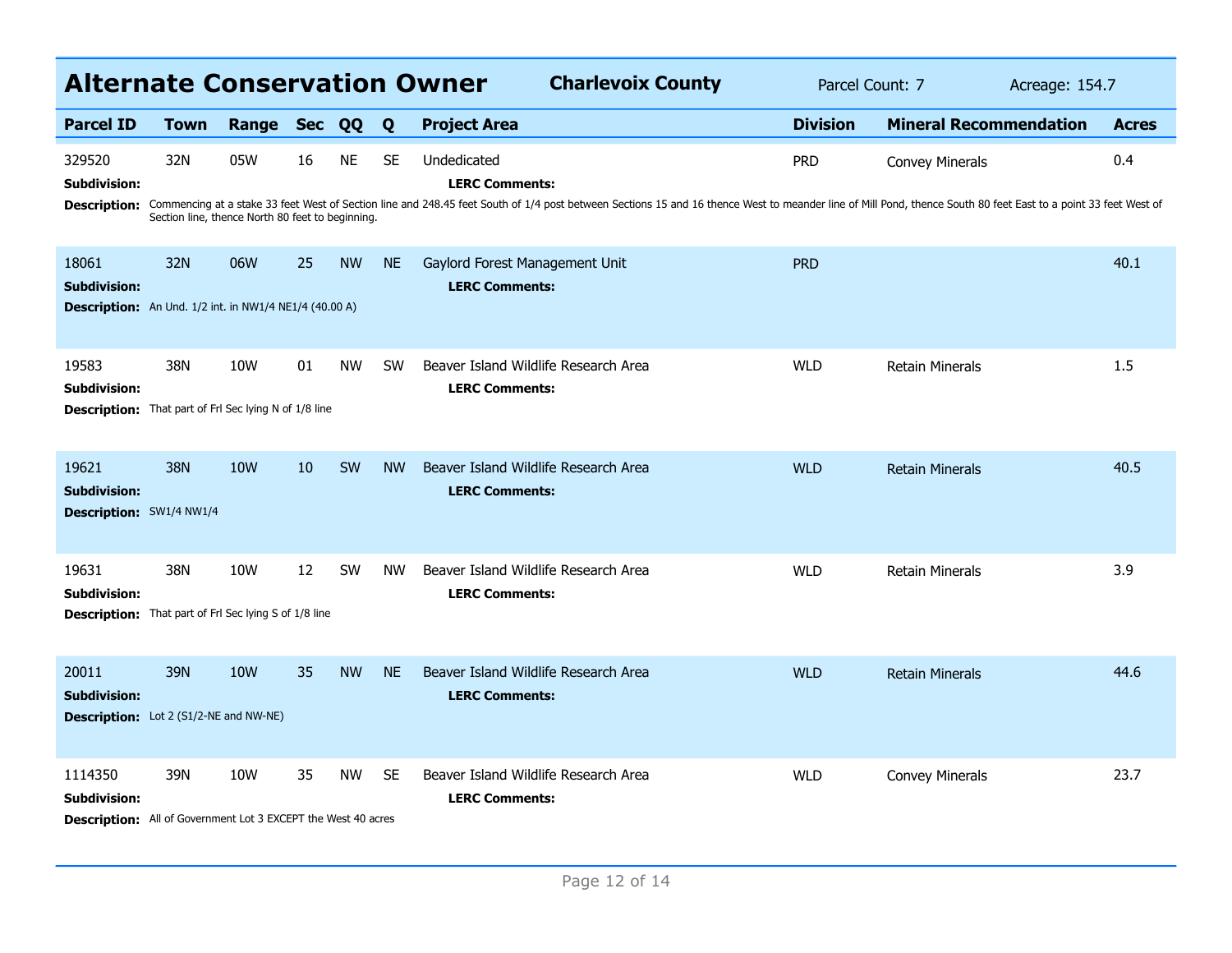| <b>Exchange</b>                                                                                |             |            |    |           |           | <b>Charlevoix County</b>                                      | Parcel Count: 6 |                               | Acreage: 112.2 |              |
|------------------------------------------------------------------------------------------------|-------------|------------|----|-----------|-----------|---------------------------------------------------------------|-----------------|-------------------------------|----------------|--------------|
| <b>Parcel ID</b>                                                                               | <b>Town</b> | Range      |    | Sec QQ    | Q         | <b>Project Area</b>                                           | <b>Division</b> | <b>Mineral Recommendation</b> |                | <b>Acres</b> |
| 329687<br><b>Subdivision:</b> Donegal Bay Sub.<br>Description: LOT 49                          |             |            |    |           |           | Beaver Island Wildlife Research Area<br><b>LERC Comments:</b> | <b>WLD</b>      | <b>Retain Minerals</b>        |                | 0.5          |
| 19055<br><b>Subdivision:</b><br><b>Description:</b> Part of NE1/4 SE1/4 lying East of P.M.R.R. | 33N         | 08W        | 35 | <b>NE</b> | <b>SE</b> | Gaylord Forest Management Unit<br><b>LERC Comments:</b>       | <b>FRD</b>      | <b>Convey Minerals</b>        |                | 38           |
| 1124194<br>Subdivision:<br><b>Description:</b> Part of SE1/4 SE1/4 lying E of P.M.R.R.         | 33N         | 08W        | 35 | <b>SE</b> | <b>SE</b> | Gaylord Forest Management Unit<br><b>LERC Comments:</b>       | <b>FRD</b>      | <b>Convey Minerals</b>        |                | 38.9         |
| 1124192<br><b>Subdivision:</b><br>Description: Part of NW1/4 SE1/4 lying E of P.M.R.R.         | 33N         | 08W        | 35 | <b>NW</b> | <b>SE</b> | Gaylord Forest Management Unit<br><b>LERC Comments:</b>       | <b>FRD</b>      | <b>Convey Minerals</b>        |                | 22.7         |
| 1124193<br><b>Subdivision:</b><br>Description: Part of SW1/4 SE1/4 lying E of P.M.R.R.         | 33N         | 08W        | 35 | SW        | <b>SE</b> | Gaylord Forest Management Unit<br><b>LERC Comments:</b>       | <b>FRD</b>      | <b>Convey Minerals</b>        |                | 11.1         |
| 1114348<br><b>Subdivision:</b><br><b>Description:</b> South 2 rods of the NW 1/4 of SW 1/4     | 39N         | <b>10W</b> | 35 | <b>NW</b> | <b>SW</b> | Beaver Island Wildlife Research Area<br><b>LERC Comments:</b> | <b>WLD</b>      | <b>Convey Minerals</b>        |                | $\mathbf{1}$ |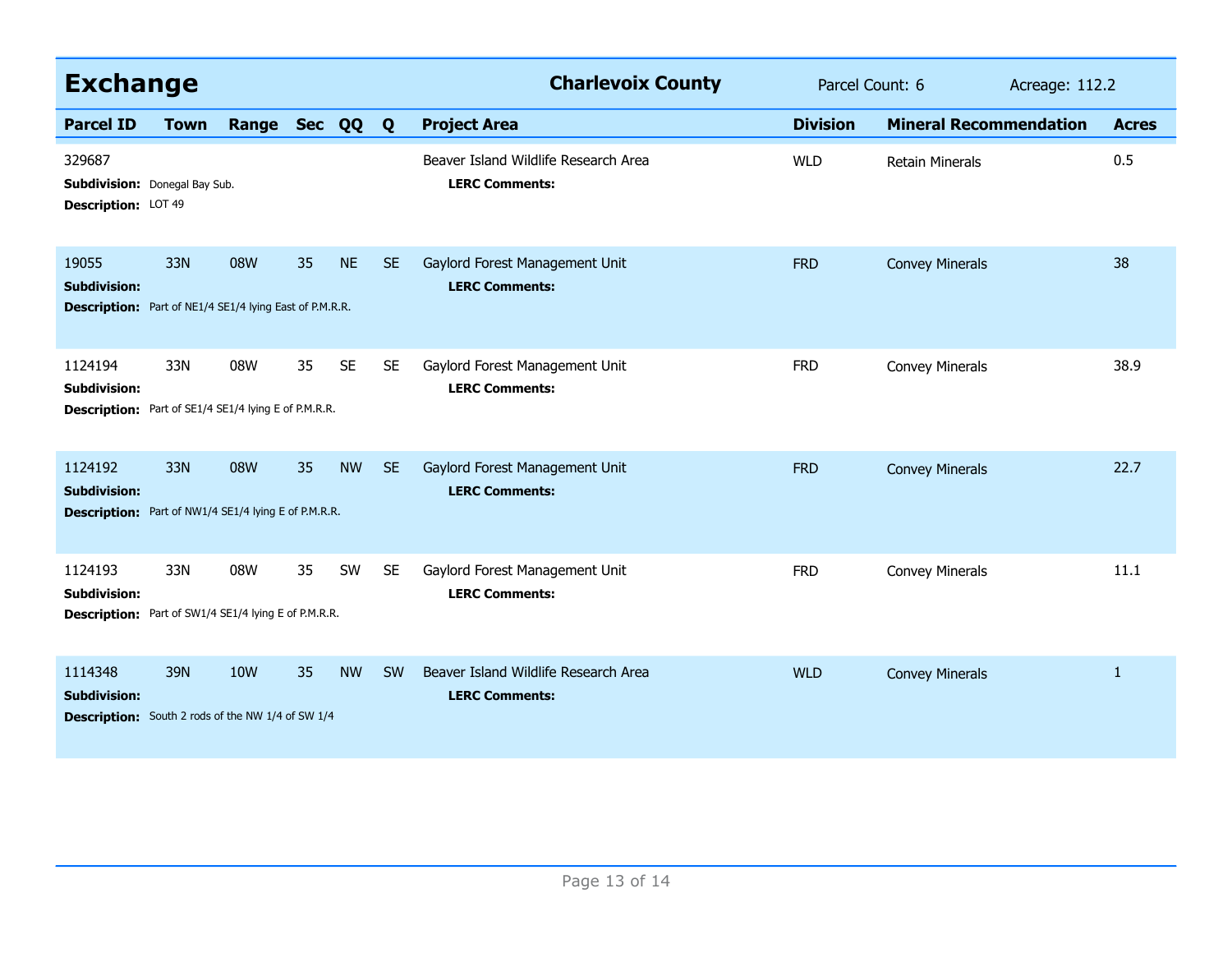| <b>Dispose</b>                                                                                    |             |              |    |           |           | <b>Charlevoix County</b>                                                                                                                                                                                                                                                                                                                                                                    | Parcel Count: 7 |                               | Acreage: 164.5 |              |
|---------------------------------------------------------------------------------------------------|-------------|--------------|----|-----------|-----------|---------------------------------------------------------------------------------------------------------------------------------------------------------------------------------------------------------------------------------------------------------------------------------------------------------------------------------------------------------------------------------------------|-----------------|-------------------------------|----------------|--------------|
| <b>Parcel ID</b>                                                                                  | <b>Town</b> | Range Sec QQ |    |           | Q         | <b>Project Area</b>                                                                                                                                                                                                                                                                                                                                                                         | <b>Division</b> | <b>Mineral Recommendation</b> |                | <b>Acres</b> |
| 330022<br><b>Subdivision:</b> Bird's Plat of Village of Ironton<br>Description: Block: 04, LOT 12 |             |              |    |           |           | Undedicated<br><b>LERC Comments:</b>                                                                                                                                                                                                                                                                                                                                                        | <b>FRD</b>      | <b>Convey Minerals</b>        |                | 0.1          |
| 17598<br><b>Subdivision:</b>                                                                      | 32N         | 04W          | 13 | <b>NW</b> | <b>NW</b> | Gaylord Forest Management Unit<br><b>LERC Comments:</b><br>Description: A part of NW1/4 NW1/4 described as beginning distant E 765.73 ft and S 468.45 ft from NW corner of said NW1/4 NW1/4, th W 100 ft, S 440 ft, E 440 ft, N 440 ft, N 440 ft, W 340 ft to point of beginning                                                                                                            | <b>FRD</b>      | <b>Retain Minerals</b>        |                | 4.4          |
| 17699<br><b>Subdivision:</b><br>Description: SW1/4 NW1/4                                          | 32N         | 04W          | 26 | <b>SW</b> | <b>NW</b> | Gaylord Forest Management Unit<br><b>LERC Comments:</b> Dispose but do not want to convey legal access through the adjacent 120 to the east, so suggest sale to                                                                                                                                                                                                                             | <b>FRD</b>      | <b>Retain Minerals</b>        |                | 39.6         |
| 17698<br><b>Subdivision:</b><br>Description: NW1/4 NW1/4                                          | 32N         | 04W          | 26 | <b>NW</b> | <b>NW</b> | Gaylord Forest Management Unit<br>LERC Comments: Dispose but do not want to convey legal access through the adjacent 120 to the east, so suggest sale to                                                                                                                                                                                                                                    | <b>FRD</b>      | <b>Retain Minerals</b>        |                | 39.9         |
| 17809<br>Subdivision:<br>Description: SW1/4 SE1/4                                                 | 32N         | 05W          | 03 | SW        | <b>SE</b> | Gaylord Forest Management Unit<br><b>LERC Comments:</b>                                                                                                                                                                                                                                                                                                                                     | <b>FRD</b>      | <b>Convey Minerals</b>        |                | 39.6         |
| 18006<br><b>Subdivision:</b><br>Description: SE1/4 NE1/4                                          | 32N         | 06W          | 09 | <b>SE</b> | <b>NE</b> | <b>Public Water Access Site</b><br><b>LERC Comments:</b>                                                                                                                                                                                                                                                                                                                                    | <b>PRD</b>      | <b>Convey Minerals</b>        |                | 40.6         |
| 19488<br><b>Subdivision:</b>                                                                      | 37N         | 10W          | 12 | <b>NW</b> | <b>SW</b> | Beaver Island Wildlife Research Area<br><b>LERC Comments:</b><br>Description: Beg 708 ft S of N li and 133 ft E of W li of NWfrl1/4 of SW1/4 in what is known as Lot 3 running E parallel with N li 125 ft, S parallel with W li 100 ft. W parallel with N li 125 ft, N parallel with W li to b<br>known on Citizen's Realty Records as Lots 33-34-35-36-37 Blk 4 Citizens Realty Co. Plat. | <b>WLD</b>      | <b>Retain Minerals</b>        |                | 0.3          |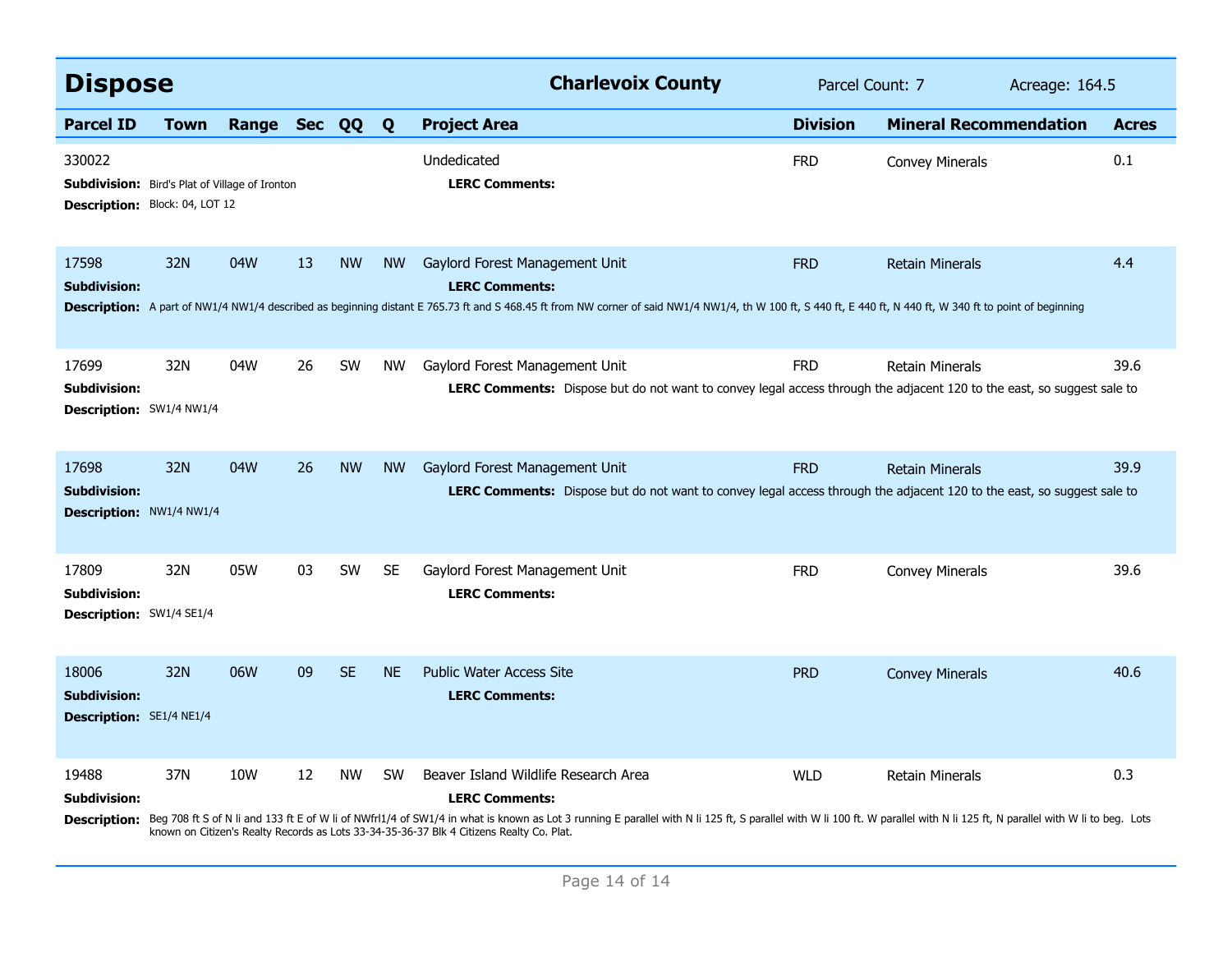## State Land Review Parcels Report Chippewa County

Michigan Department of Natural Resources

| <b>Review Decision</b>       | <b>Parcel</b><br><b>Count</b> | <b>Approximate</b><br><b>Acres</b> |
|------------------------------|-------------------------------|------------------------------------|
| Retain                       | 160                           | 2,736.2                            |
| Alternate Conservation Owner | 38                            | 806.9                              |
| Exchange                     |                               | 80.7                               |
| <b>Dispose</b>               | 69                            | 1,170.5                            |



07/09/2021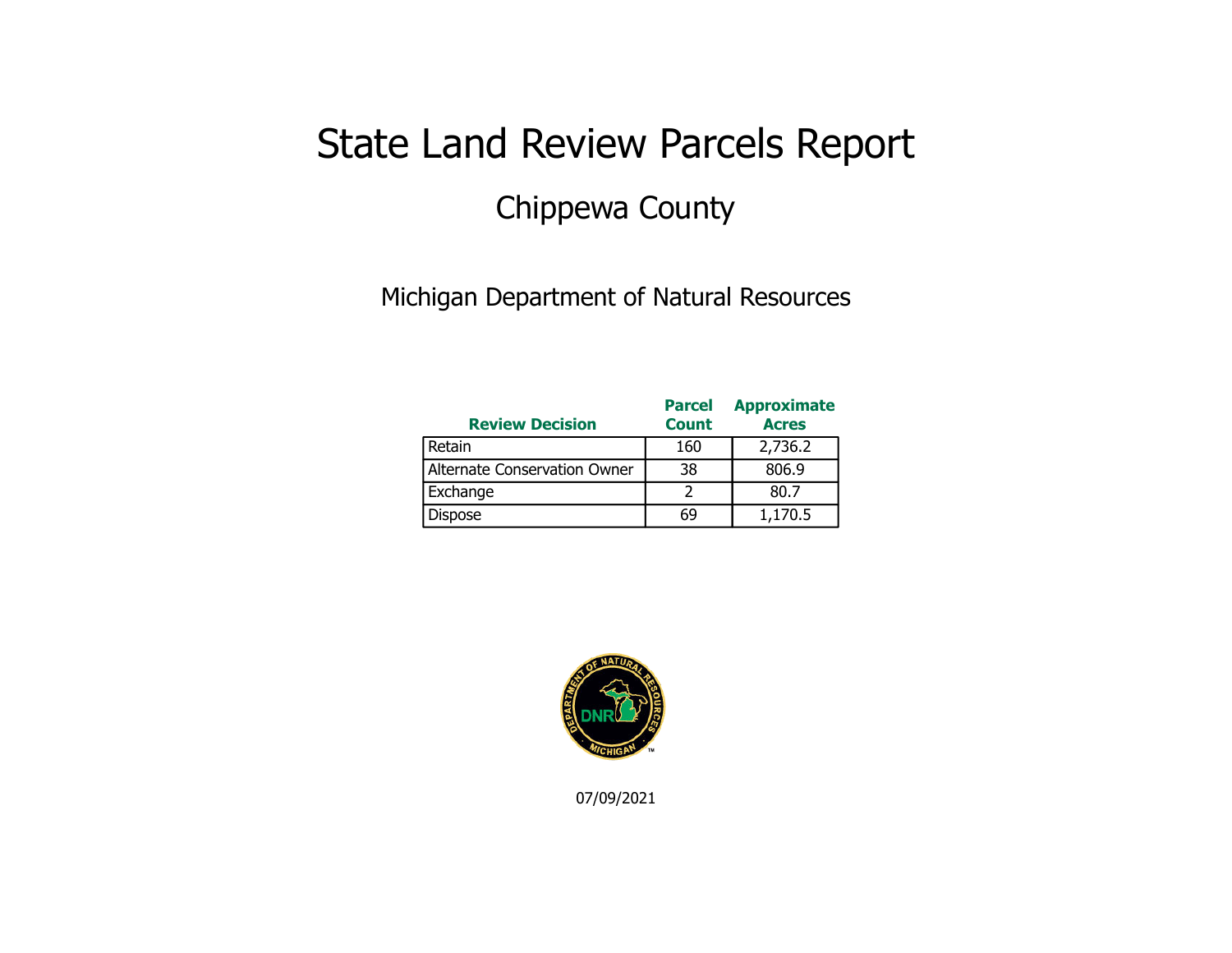| <b>Retain</b>                                                                                        |                |    |           |           | <b>Chippewa County</b>                                                                                                                                                                                                                                                    | Parcel Count: 160 |                               |              |
|------------------------------------------------------------------------------------------------------|----------------|----|-----------|-----------|---------------------------------------------------------------------------------------------------------------------------------------------------------------------------------------------------------------------------------------------------------------------------|-------------------|-------------------------------|--------------|
| <b>Parcel ID</b><br><b>Town</b>                                                                      | Range Sec QQ Q |    |           |           | <b>Project Area</b>                                                                                                                                                                                                                                                       | <b>Division</b>   | <b>Mineral Recommendation</b> | <b>Acres</b> |
| 351535<br><b>Subdivision:</b> Gretchen's Mesovias Plat                                               |                |    |           |           | Waiska Bay Public Water Access Site<br><b>LERC Comments:</b><br>Description: Lot 1 to 27 together with plat proprietor's interest in a private street and canal indentified as Kathleen Canal and Box Mill Street.                                                        | <b>PRD</b>        |                               | 15.4         |
| 351536<br><b>Subdivision:</b> Gretchen's Mesovias Plat                                               |                |    |           |           | Waiska Bay Public Water Access Site<br><b>LERC Comments:</b><br>Description: Outlot A together with plat proprietor's interest in a private street and canal identified as Kathleen Canal and Box Mill Street.                                                            | <b>PRD</b>        |                               | 1.2          |
| 351611<br>Subdivision: Ross Plat of Caribou Lake<br>Description: LOT 23, 24                          |                |    |           |           | Caribou Lake Public Water Access Site<br><b>LERC Comments:</b>                                                                                                                                                                                                            | <b>PRD</b>        |                               | 0.9          |
| 1001728<br><b>Subdivision:</b> Supervisor's Plat #2 of De Tour<br><b>Description:</b> Lots 20 and 21 |                |    |           |           | Lake Huron Public Water Access Site<br><b>LERC Comments:</b>                                                                                                                                                                                                              | <b>PRD</b>        |                               | 1.4          |
| 2031844<br><b>Subdivision:</b> Supervisor's Plat #2 of De Tour                                       |                |    |           |           | Lake Huron Public Water Access Site<br><b>LERC Comments:</b><br>Description: The East 191 feet of Lot 10 AND the East 135 feet of Lot 12, both in Supervisor's Plat No. 2 of DeTour, according to the plat recorded in Liber 6 of Plats, page 3, Chippewa County Records. | <b>PRD</b>        |                               | 1.1          |
| 2031605<br><b>Subdivision:</b> Assessor's Plat No. 3 of Raber Township                               |                |    |           |           | Sault Sainte Marie Forest Management Unit<br><b>LERC Comments:</b><br>Description: Lot 19, Assessors Plat No 3 of Raber Township, according to the plat recorded in Liber 15 of Plats, Page 60, Chippewa County Records.                                                  | <b>FRD</b>        |                               | 3.5          |
| 202832<br>41N<br><b>Subdivision:</b><br><b>Description:</b> Tract 37 - Island CCN 059                | 03E            | 07 | <b>SE</b> | <b>NE</b> | Islands<br><b>LERC Comments:</b>                                                                                                                                                                                                                                          | <b>PRD</b>        |                               | 1.9          |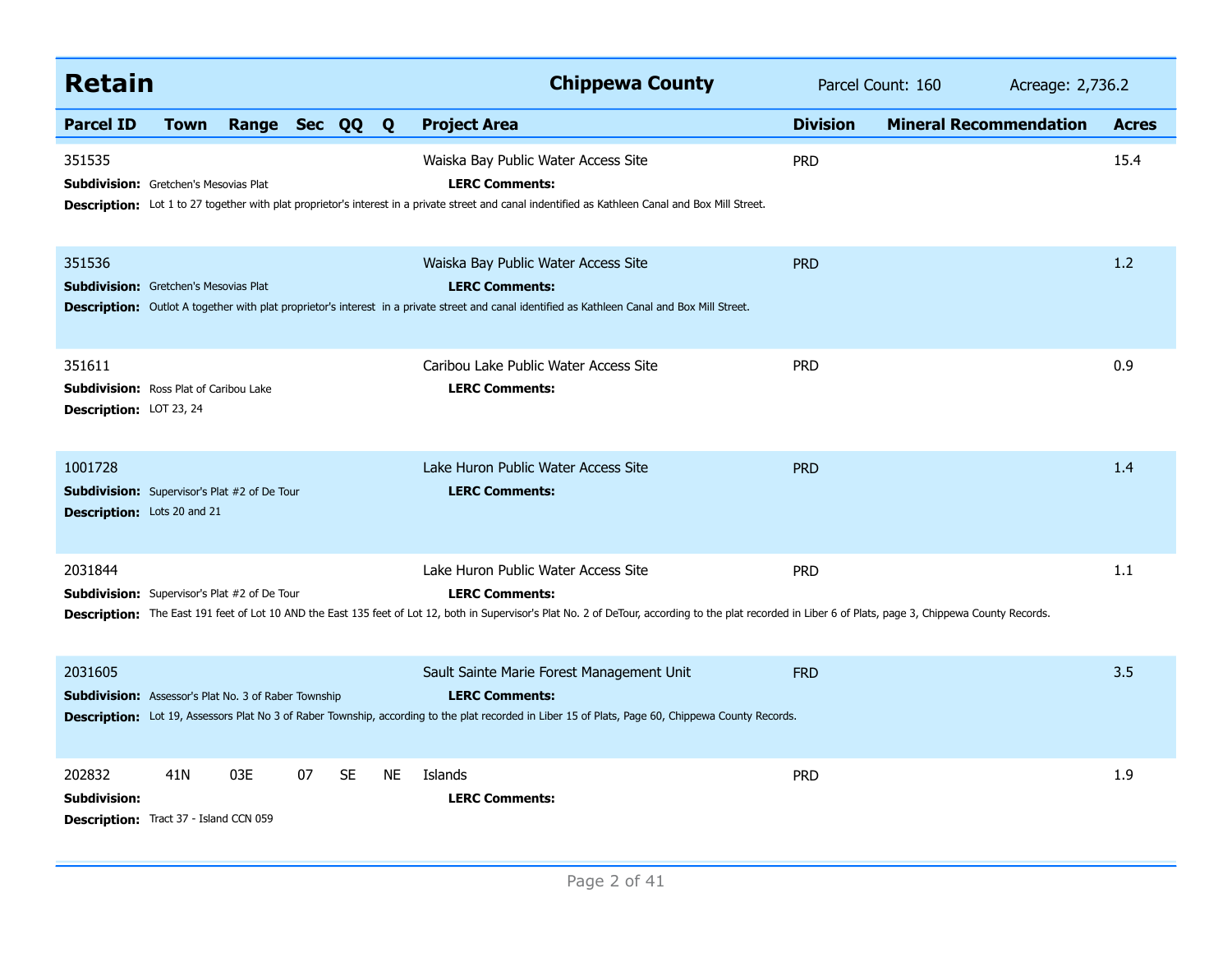| <b>Retain</b>                                                                               |                 |       |            |           |           | <b>Chippewa County</b>                                                                                                                                                                                                                                | Parcel Count: 160 | Acreage: 2,736.2              |              |
|---------------------------------------------------------------------------------------------|-----------------|-------|------------|-----------|-----------|-------------------------------------------------------------------------------------------------------------------------------------------------------------------------------------------------------------------------------------------------------|-------------------|-------------------------------|--------------|
| <b>Parcel ID</b>                                                                            | <b>Town</b>     | Range | <b>Sec</b> | QQ        | Q         | <b>Project Area</b>                                                                                                                                                                                                                                   | <b>Division</b>   | <b>Mineral Recommendation</b> | <b>Acres</b> |
| 202834<br><b>Subdivision:</b><br><b>Description:</b> Tract 38                               | 41N             | 03E   | 09         | <b>NE</b> | <b>NE</b> | Sault Sainte Marie Forest Management Unit<br><b>LERC Comments:</b>                                                                                                                                                                                    | <b>PRD</b>        |                               | 1.3          |
| 202852<br>Subdivision:<br>Description: Tract 39                                             | 41N             | 03E   | 10         | SE        | <b>SE</b> | <b>Public Water Access Site</b><br><b>LERC Comments:</b>                                                                                                                                                                                              | <b>PRD</b>        |                               | 0.7          |
| 202848<br><b>Subdivision:</b>                                                               | 41 <sub>N</sub> | 03E   | 10         | <b>NE</b> | <b>SW</b> | <b>Public Water Access Site</b><br><b>LERC Comments:</b><br>Description: That part of the East 540 ft of Government Lot 3 which lies SW'ly of a line 75.00 ft SW'ly of (as measured at right angles) and parallel to said centerline of Highway M-134 | <b>PRD</b>        |                               | 3.1          |
| 202851<br><b>Subdivision:</b>                                                               | 41N             | 03E   | 10         | <b>NW</b> | <b>SE</b> | Public Water Access Site<br><b>LERC Comments:</b><br>Description: That part of the West 400 ft of Government Lot 2 which lies SW'ly of a line 75.00 ft SW'ly of (as measured at right angles and parallel to the centerline of Highighway M-134)      | <b>PRD</b>        |                               | 1.6          |
| 1121307<br><b>Subdivision:</b><br><b>Description:</b> Part of Govt Lot 2 within NW1/4 SE1/4 | 41N             | 03E   | 13         | <b>NW</b> | <b>SE</b> | Sault Sainte Marie Forest Management Unit<br><b>LERC Comments:</b>                                                                                                                                                                                    | <b>PRD</b>        |                               | 2.9          |
| 202889<br><b>Subdivision:</b><br><b>Description:</b> Tract 42                               | 41N             | 04E   | 01         | <b>SE</b> | <b>NW</b> | <b>Great Lakes</b><br><b>LERC Comments:</b>                                                                                                                                                                                                           | <b>PRD</b>        |                               | 0.4          |
| 202902<br><b>Subdivision:</b><br><b>Description:</b> Tract 37                               | 41 <sub>N</sub> | 04E   | 08         | <b>NW</b> | <b>SW</b> | Islands<br><b>LERC Comments:</b>                                                                                                                                                                                                                      | <b>PRD</b>        |                               | 3.8          |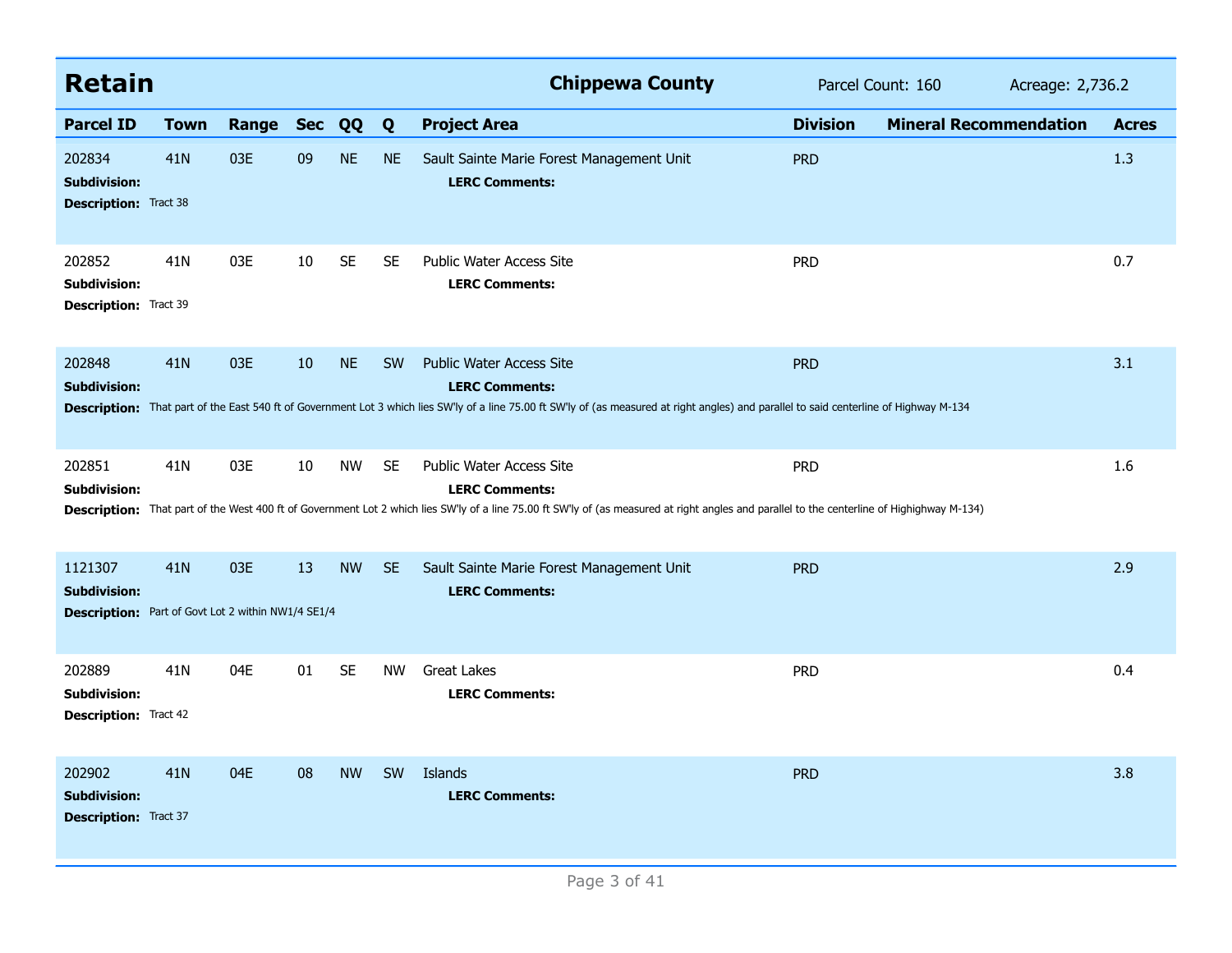| <b>Retain</b>                                                                                               |             |           |    |           |           | <b>Chippewa County</b><br>Parcel Count: 160<br>Acreage: 2,736.2    |                 |                               |              |
|-------------------------------------------------------------------------------------------------------------|-------------|-----------|----|-----------|-----------|--------------------------------------------------------------------|-----------------|-------------------------------|--------------|
| <b>Parcel ID</b>                                                                                            | <b>Town</b> | Range Sec |    | QQ        | Q         | <b>Project Area</b>                                                | <b>Division</b> | <b>Mineral Recommendation</b> | <b>Acres</b> |
| 202904<br><b>Subdivision:</b><br><b>Description: Tract 41</b>                                               | 41N         | 04E       | 09 | <b>SE</b> | <b>NE</b> | Islands<br><b>LERC Comments:</b>                                   | <b>PRD</b>      |                               | 5.1          |
| 202905<br><b>Subdivision:</b><br><b>Description:</b> Tract 40                                               | 41N         | 04E       | 09 | <b>NE</b> | <b>NW</b> | Islands<br><b>LERC Comments:</b>                                   | <b>PRD</b>      |                               | 1.4          |
| 2022366<br><b>Subdivision:</b><br>Description: Crow Island in Carlton Bay in Lake Huron. Tract 39 (CCN 077) | 41N         | 04E       | 10 | <b>NE</b> | SW        | Islands<br><b>LERC Comments:</b>                                   | <b>PRD</b>      |                               | 7.8          |
| 202979<br><b>Subdivision:</b><br><b>Description:</b> Tract 37                                               | <b>41N</b>  | 05E       | 07 | SW        | <b>NE</b> | Islands<br><b>LERC Comments:</b>                                   | <b>PRD</b>      |                               | 0.7          |
| 202999<br><b>Subdivision:</b><br>Description: NW1/4 SW1/4                                                   | 41N         | 05E       | 10 | <b>NW</b> | SW        | Sault Sainte Marie Forest Management Unit<br><b>LERC Comments:</b> | <b>FRD</b>      |                               | 40.6         |
| 203035<br><b>Subdivision:</b><br><b>Description:</b> Tract 40                                               | 41N         | 05E       | 14 | <b>NE</b> | <b>SE</b> | <b>Islands</b><br><b>LERC Comments:</b>                            | <b>PRD</b>      |                               | 3.3          |
| 203043<br><b>Subdivision:</b><br><b>Description:</b> Tract 41                                               | 41N         | 05E       | 15 | <b>NE</b> | <b>SE</b> | Islands<br><b>LERC Comments:</b>                                   | <b>PRD</b>      |                               | 0.1          |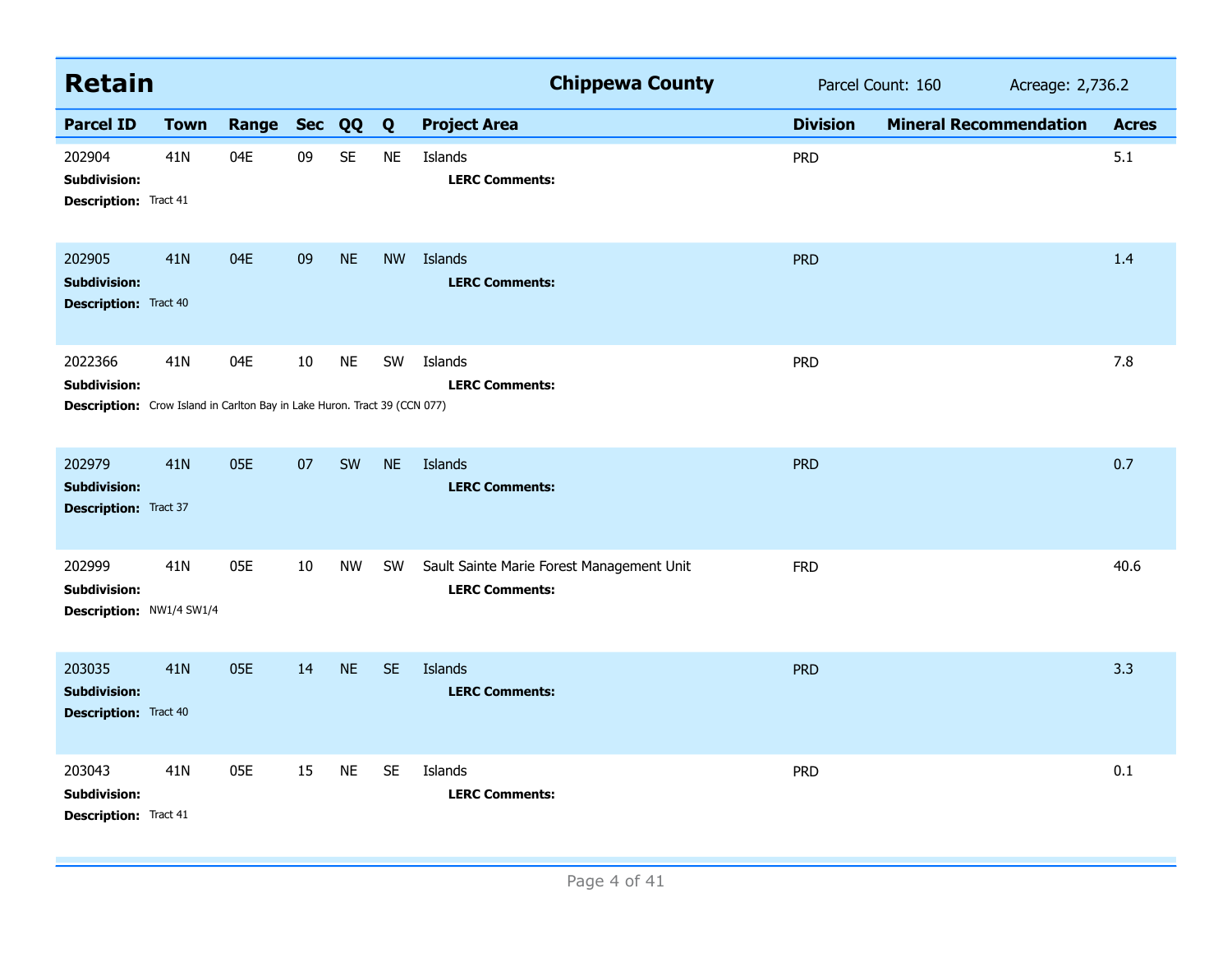| <b>Retain</b>                                                  |                 |       |            |           |           | <b>Chippewa County</b>                                                                                                                                                                                                                                                                                                                                                                                                                                                                                                                                                                                                                                                                                                         | Parcel Count: 160 | Acreage: 2,736.2              |              |
|----------------------------------------------------------------|-----------------|-------|------------|-----------|-----------|--------------------------------------------------------------------------------------------------------------------------------------------------------------------------------------------------------------------------------------------------------------------------------------------------------------------------------------------------------------------------------------------------------------------------------------------------------------------------------------------------------------------------------------------------------------------------------------------------------------------------------------------------------------------------------------------------------------------------------|-------------------|-------------------------------|--------------|
| <b>Parcel ID</b>                                               | Town            | Range | <b>Sec</b> | QQ        | Q         | <b>Project Area</b>                                                                                                                                                                                                                                                                                                                                                                                                                                                                                                                                                                                                                                                                                                            | <b>Division</b>   | <b>Mineral Recommendation</b> | <b>Acres</b> |
| 203042<br><b>Subdivision:</b><br><b>Description: Tract 42</b>  | 41 <sub>N</sub> | 05E   | 15         | <b>NE</b> | <b>SE</b> | Islands<br><b>LERC Comments:</b>                                                                                                                                                                                                                                                                                                                                                                                                                                                                                                                                                                                                                                                                                               | <b>PRD</b>        |                               | $\bf{0}$     |
| 203061<br>Subdivision:<br><b>Description: NW1/4 NE1/4</b>      | 41N             | 06E   | 03         | <b>NW</b> | <b>NE</b> | Sault Sainte Marie Forest Management Unit<br><b>LERC Comments:</b>                                                                                                                                                                                                                                                                                                                                                                                                                                                                                                                                                                                                                                                             | <b>FRD</b>        |                               | 39.5         |
| 203063<br><b>Subdivision:</b><br>Description: NE1/4 NW1/4      | 41 <sub>N</sub> | 06E   | 03         | <b>NE</b> | <b>NW</b> | Sault Sainte Marie Forest Management Unit<br><b>LERC Comments:</b>                                                                                                                                                                                                                                                                                                                                                                                                                                                                                                                                                                                                                                                             | <b>FRD</b>        |                               | 39.1         |
| 1114976<br><b>Subdivision:</b><br><b>Description:</b>          | 41N             | 06E   | 03         | <b>SE</b> | <b>NW</b> | Sault Sainte Marie Forest Management Unit<br><b>LERC Comments:</b><br>SE1/4 of NW1/4 EXCEPT the State Police tower site described as: beg at a point on the N-S 1/4 line of said Sec. 3 located distant S 01d13m13s E 2553.08 ft along said Sec. line from the N 1/4 corner of said<br>Sec.; thence continuing s 01d13m13s E 112.82 ft to the center post of said Sec.; thence S 88d08m08s W 1236.93 ft along the Sline of said Sec. to the W line of the SE 1/4 of the NW 1/4 of said Sec.; thence<br>along said W line N 02d27m10s W 831.79 ft to a point on the centerline of Johnswood Dr. (66 ft wide) as surveyed; thence along said centerline S 30d30m46s E 212.01 ft to a point on curve; thence along said           | <b>FRD</b>        |                               | 30.2         |
| 1114975<br><b>Subdivision:</b>                                 | 41 <sub>N</sub> | 06E   | 03         | <b>SE</b> | <b>NW</b> | Sault Sainte Marie Forest Management Unit<br><b>LERC Comments:</b><br>Description: Part of the SE1/4 of NW1/4 described as beg at a point On the N-S 1/4 line of said Sec. 3 located distant S 01d13m13s E2553.08 ft along said Sec. line from the N 1/4 corner of said Sec.; thence continuing S<br>01d13m13s E 112.82 ft to the center post of said Sec.; thence S 88d08m08s W 1236.93 ft along the S line of said Sec. to the W line of the SE 1/4 of the NW 1/4 of said Sec.; thence along said W line N<br>02d27m10s W 831.79 ft to a point on the centerline of Johnswood Dr. (66 ft wide) as surveyed; thence along said centerline S 30d30m46s E 212.01 ft to a point on curve; thence along said centerline, being an | <b>FRD</b>        |                               | 9.8          |
| 203130<br>Subdivision:<br>Description: SE1/4 NE1/4             | 41N             | 06E   | 10         | <b>SE</b> | NE.       | Sault Sainte Marie Forest Management Unit<br><b>LERC Comments:</b>                                                                                                                                                                                                                                                                                                                                                                                                                                                                                                                                                                                                                                                             | <b>FRD</b>        |                               | 38.8         |
| 203129<br><b>Subdivision:</b><br>Description: N1/2 NE1/4 NE1/4 | 41N             | 06E   | 10         | <b>NE</b> | <b>NE</b> | Sault Sainte Marie Forest Management Unit<br><b>LERC Comments:</b>                                                                                                                                                                                                                                                                                                                                                                                                                                                                                                                                                                                                                                                             | <b>FRD</b>        |                               | 19.5         |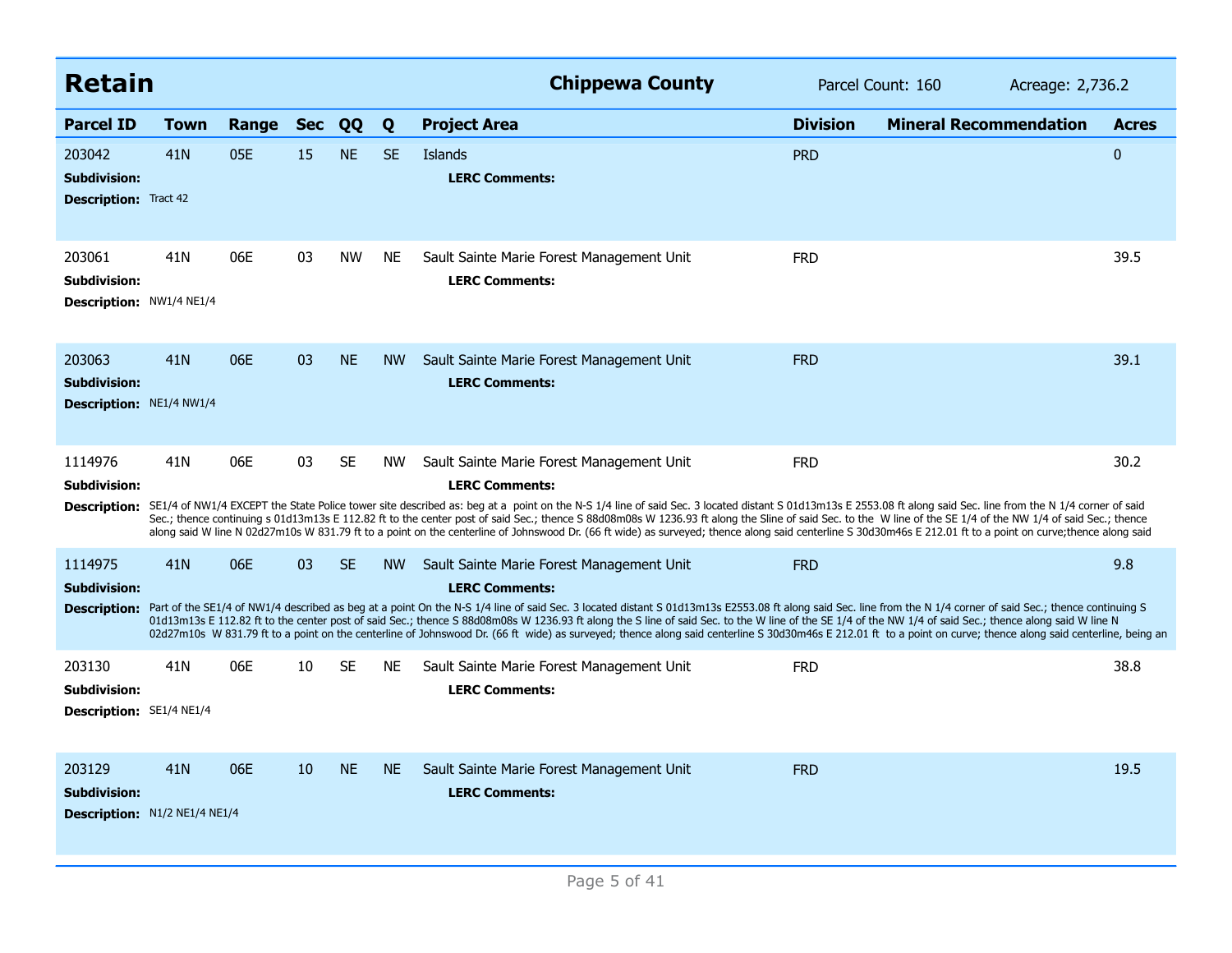| <b>Retain</b>                                                       |             |           |    |           |           | <b>Chippewa County</b><br>Parcel Count: 160                                                                  |                 |                               | Acreage: 2,736.2 |              |
|---------------------------------------------------------------------|-------------|-----------|----|-----------|-----------|--------------------------------------------------------------------------------------------------------------|-----------------|-------------------------------|------------------|--------------|
| <b>Parcel ID</b>                                                    | <b>Town</b> | Range Sec |    | QQ        | Q         | <b>Project Area</b>                                                                                          | <b>Division</b> | <b>Mineral Recommendation</b> |                  | <b>Acres</b> |
| 203154<br><b>Subdivision:</b><br>Description: NE1/4 NW1/4           | 41N         | 06E       | 15 | <b>NE</b> | <b>NW</b> | Sault Sainte Marie Forest Management Unit<br>LERC Comments: Changed to be consistent with deeryard approach. | <b>FRD</b>      | <b>Retain Minerals</b>        |                  | 38.4         |
| 203153<br><b>Subdivision:</b><br>Description: SE1/4 NE1/4           | <b>41N</b>  | 06E       | 15 | <b>SE</b> | <b>NE</b> | Sault Sainte Marie Forest Management Unit<br>LERC Comments: Changed to be consistent with deeryard approach. | <b>FRD</b>      |                               |                  | 38.8         |
| 203152<br><b>Subdivision:</b><br>Description: SW1/4 NE1/4           | 41N         | 06E       | 15 | SW        | <b>NE</b> | Sault Sainte Marie Forest Management Unit<br>LERC Comments: Changed to be consistent with deeryard approach. | <b>FRD</b>      |                               |                  | 38.9         |
| 203158<br><b>Subdivision:</b><br>Description: Und. 2/3 int.of Lot 4 | 41N         | 06E       | 15 | SW        | <b>SW</b> | Sault Sainte Marie Forest Management Unit<br><b>LERC Comments:</b>                                           | <b>FRD</b>      |                               |                  | 37.5         |
| 203160<br><b>Subdivision:</b><br>Description: Und 2/3 int.of Lot 3  | 41N         | 06E       | 15 | <b>SE</b> | <b>SW</b> | Sault Sainte Marie Forest Management Unit<br><b>LERC Comments:</b>                                           | <b>FRD</b>      |                               |                  | 32.3         |
| 203163<br><b>Subdivision:</b><br>Description: SE1/4 SE1/4           | <b>41N</b>  | 06E       | 16 | <b>SE</b> | <b>SE</b> | Sault Sainte Marie Forest Management Unit<br><b>LERC Comments:</b>                                           | <b>FRD</b>      |                               |                  | 39.3         |
| 203162<br>Subdivision:<br>Description: SW1/4 SE1/4                  | 41N         | 06E       | 16 | SW        | <b>SE</b> | Sault Sainte Marie Forest Management Unit<br><b>LERC Comments:</b>                                           | <b>FRD</b>      | <b>Retain Minerals</b>        |                  | 39.1         |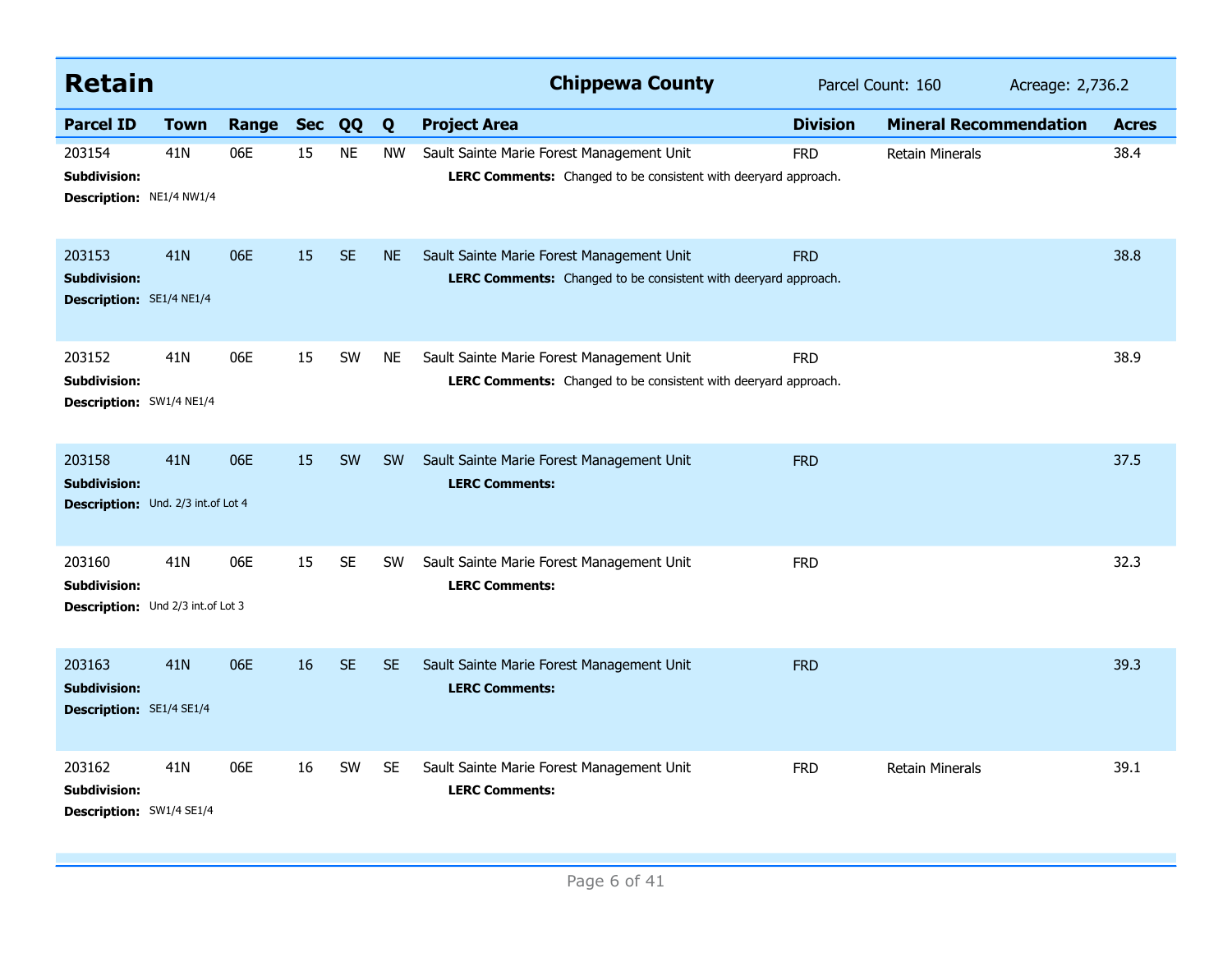| <b>Retain</b>                                                           |             |       |            |           |           | <b>Chippewa County</b>                                             |                 | Parcel Count: 160<br>Acreage: 2,736.2 |              |  |
|-------------------------------------------------------------------------|-------------|-------|------------|-----------|-----------|--------------------------------------------------------------------|-----------------|---------------------------------------|--------------|--|
| <b>Parcel ID</b>                                                        | <b>Town</b> | Range | <b>Sec</b> | QQ        | Q         | <b>Project Area</b>                                                | <b>Division</b> | <b>Mineral Recommendation</b>         | <b>Acres</b> |  |
| 203181<br><b>Subdivision:</b><br><b>Description:</b> Lot 5              | 41N         | 06E   | 18         | <b>NW</b> | <b>SE</b> | Sault Sainte Marie Forest Management Unit<br><b>LERC Comments:</b> | <b>FRD</b>      |                                       | 16.9         |  |
| 203183<br><b>Subdivision:</b><br>Description: Lot 2                     | 41N         | 06E   | 19         | <b>NE</b> | <b>NW</b> | Sault Sainte Marie Forest Management Unit<br><b>LERC Comments:</b> | <b>FRD</b>      |                                       | 16.1         |  |
| 203186<br><b>Subdivision:</b><br><b>Description:</b> Tract 38           | 41N         | 06E   | 20         | <b>SE</b> | <b>NE</b> | Islands<br><b>LERC Comments:</b>                                   | <b>PRD</b>      |                                       | 4.4          |  |
| 203187<br><b>Subdivision:</b><br>Description: Und. 2/3 int. of Lot 1    | 41N         | 06E   | 21         | <b>NE</b> | <b>NE</b> | Sault Sainte Marie Forest Management Unit<br><b>LERC Comments:</b> | <b>FRD</b>      |                                       | 28.7         |  |
| 203188<br><b>Subdivision:</b><br>Description: Und 2/3 int. of frl. Sec. | 41N         | 06E   | 22         | <b>NW</b> | <b>NW</b> | Sault Sainte Marie Forest Management Unit<br><b>LERC Comments:</b> | <b>FRD</b>      |                                       | 4.1          |  |
| 203189<br><b>Subdivision:</b><br><b>Description:</b> Tract 37           | 41N         | 06E   | 24         | <b>NE</b> | NE        | Islands<br><b>LERC Comments:</b>                                   | <b>PRD</b>      |                                       | 1.3          |  |
| 203422<br><b>Subdivision:</b><br><b>Description: Tract 37</b>           | 41N         | 07E   | 17         | <b>NE</b> | <b>NE</b> | Islands<br><b>LERC Comments:</b>                                   | <b>FRD</b>      |                                       | 0.4          |  |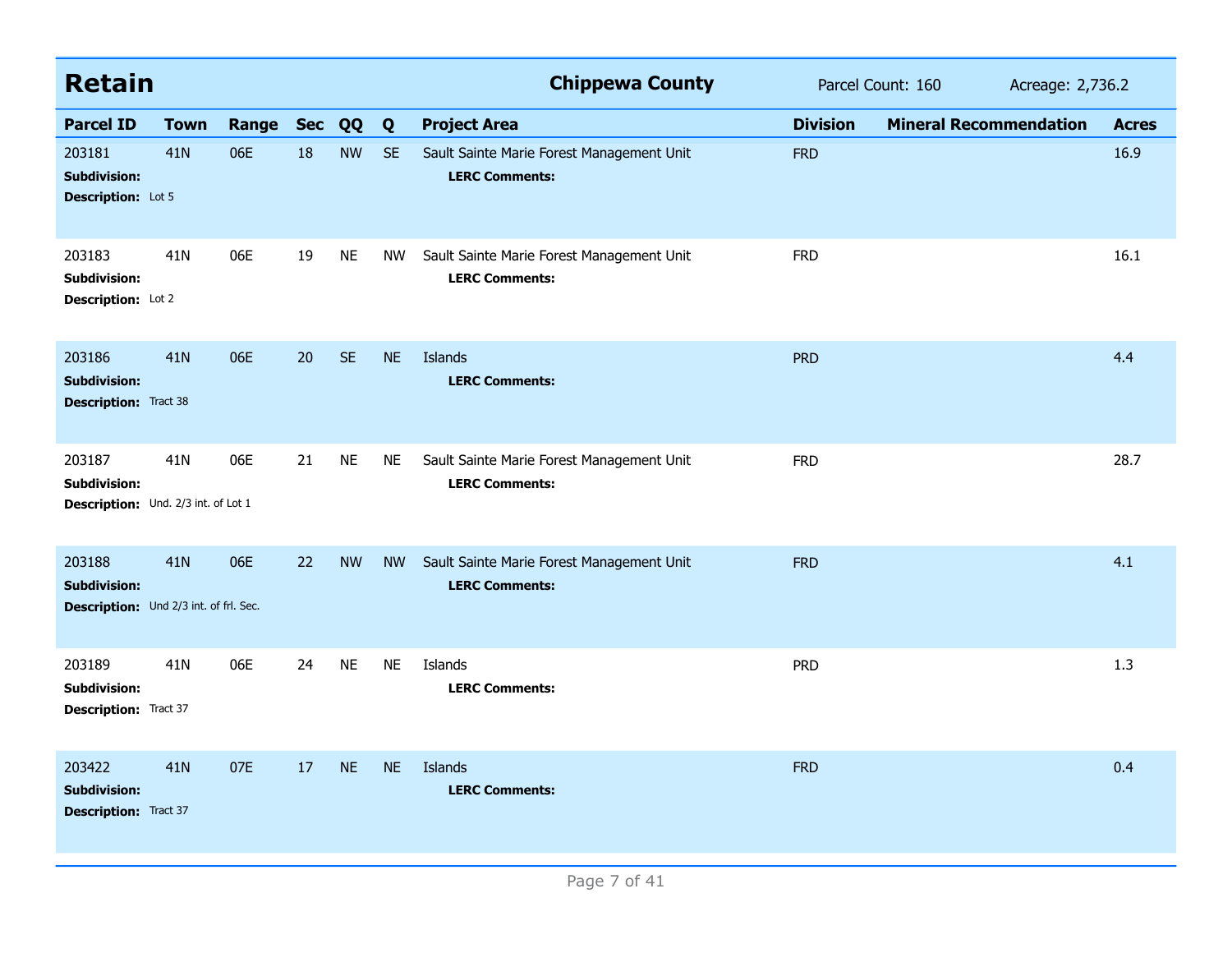| <b>Retain</b>                                                                           |                 |                                                                    |    |           |           | <b>Chippewa County</b>                                                                                                                                                                                                                                                                               | Parcel Count: 160<br>Acreage: 2,736.2 |                               |              |
|-----------------------------------------------------------------------------------------|-----------------|--------------------------------------------------------------------|----|-----------|-----------|------------------------------------------------------------------------------------------------------------------------------------------------------------------------------------------------------------------------------------------------------------------------------------------------------|---------------------------------------|-------------------------------|--------------|
| <b>Parcel ID</b>                                                                        | <b>Town</b>     | Range Sec                                                          |    | QQ        | Q         | <b>Project Area</b>                                                                                                                                                                                                                                                                                  | <b>Division</b>                       | <b>Mineral Recommendation</b> | <b>Acres</b> |
| 203440<br><b>Subdivision:</b><br><b>Description:</b> Tract 40                           | 41N             | 07E                                                                | 18 | SW        | SW        | Islands<br><b>LERC Comments:</b>                                                                                                                                                                                                                                                                     | <b>PRD</b>                            |                               | 0.1          |
| 203462<br><b>Subdivision:</b><br><b>Description: Tract 38</b>                           | 41 <sub>N</sub> | 07E                                                                | 21 | <b>NE</b> | <b>SW</b> | Islands<br><b>LERC Comments:</b>                                                                                                                                                                                                                                                                     | <b>FRD</b>                            |                               | 1.2          |
| 203484<br><b>Subdivision:</b><br><b>Description:</b> Tract 39                           | 41N             | 07E                                                                | 28 | SW        | <b>NE</b> | Sault Sainte Marie Forest Management Unit<br><b>LERC Comments:</b>                                                                                                                                                                                                                                   | <b>PRD</b>                            |                               | 5.7          |
| 203764<br><b>Subdivision:</b>                                                           | <b>42N</b>      | 02E<br>to a line 75 ft SW'ly of and parallel to centerline of M-4. | 32 | SW        | <b>SW</b> | Sault Sainte Marie Forest Management Unit<br><b>LERC Comments:</b><br>Description: Lot 1 (SW1/4 SW1/4)sub to r/w to State Hy Comm 2-10-38 conveying a strip of land 150 ft wide lying 75 ft each side of and adj to centerline of M-4 and also that part West 252 ft of Lot 1 lying SW'ly of and adj | <b>FRD</b>                            |                               | 26.7         |
| 1122399<br><b>Subdivision:</b><br><b>Description:</b> Part of Govt Lot 2 in SW1/4 NE1/4 | 42N             | 03E                                                                | 31 | SW        | <b>NE</b> | <b>Public Water Access Site</b><br><b>LERC Comments:</b>                                                                                                                                                                                                                                             | <b>FRD</b>                            |                               | 27.7         |
| 203864<br><b>Subdivision:</b><br><b>Description:</b> Part of Govt Lot 3 in NW1/4 NE1/4  | <b>42N</b>      | 03E                                                                | 31 | <b>NW</b> | <b>NE</b> | <b>Public Water Access Site</b><br><b>LERC Comments:</b>                                                                                                                                                                                                                                             | <b>FRD</b>                            |                               | 40           |
| 203871<br><b>Subdivision:</b><br>Description: Govt Lot 1                                | 42N             | 04E                                                                | 06 | <b>SE</b> | <b>NW</b> | Lime Island State Recreation Area<br><b>LERC Comments:</b>                                                                                                                                                                                                                                           | <b>PRD</b>                            |                               | 15.1         |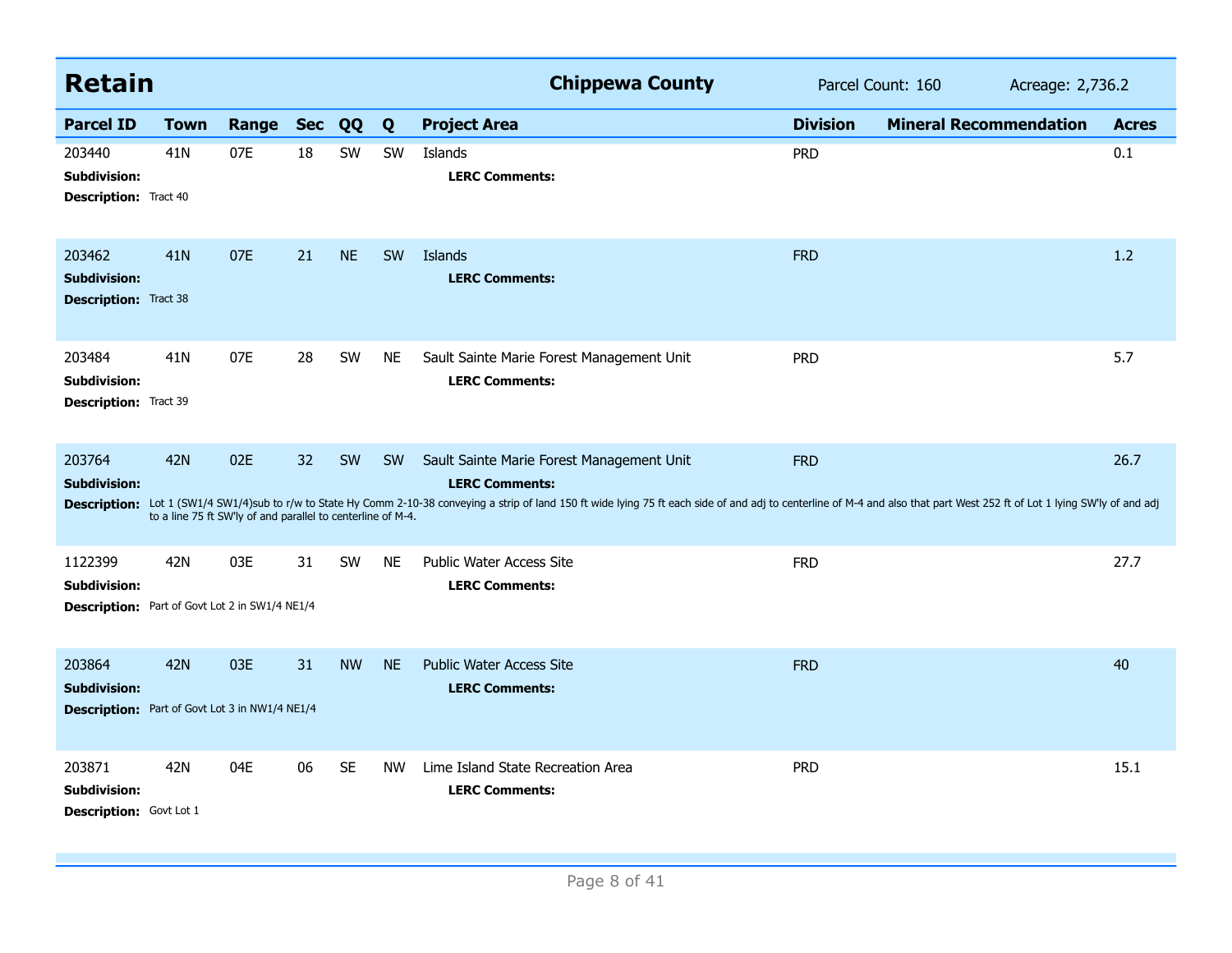| <b>Retain</b>                                                     |             |       |            |           |           | <b>Chippewa County</b>                                                                                                                                                                                                                                                                                                                                                                                                                                                                                                                                                                                                                                                                                                        |                 | Parcel Count: 160<br>Acreage: 2,736.2 |              |  |
|-------------------------------------------------------------------|-------------|-------|------------|-----------|-----------|-------------------------------------------------------------------------------------------------------------------------------------------------------------------------------------------------------------------------------------------------------------------------------------------------------------------------------------------------------------------------------------------------------------------------------------------------------------------------------------------------------------------------------------------------------------------------------------------------------------------------------------------------------------------------------------------------------------------------------|-----------------|---------------------------------------|--------------|--|
| <b>Parcel ID</b>                                                  | <b>Town</b> | Range | <b>Sec</b> | QQ        | Q         | <b>Project Area</b>                                                                                                                                                                                                                                                                                                                                                                                                                                                                                                                                                                                                                                                                                                           | <b>Division</b> | <b>Mineral Recommendation</b>         | <b>Acres</b> |  |
| 1001729<br><b>Subdivision:</b>                                    | 42N         | 04E   | 35         | <b>SW</b> | <b>NW</b> | Lake Huron Public Water Access Site<br><b>LERC Comments:</b><br>Description: A parcel of unpatented Lake Huron bottomland situated opposite, adjacent, andcontinguous to Government Lot 2 commencing at the NE corner of Lot No. 19 of said Supervisor's Plat No. 2 of DeTour; th N 7d E<br>336.0 ft to the POB on line with the west boundary of Lot No. 20 of said plat; th S 73d E 219.9 ft along the boundary of Dawson Subdivision; th S 2d W 149.8 ft along the boundary of Dawson Subdivision; th S<br>83d E 16.0 ft; th N 19d 30m E 145.0 ft; th N 53d30m E 180.0 ft; th 5d 35m E 90.0 ft; th N 82d 30m W 265.0 ft; th S 50d 37m W 203.5 ft; th S 7d W 23.0 ft to POB, together with such similar bottomland, if any, | <b>PRD</b>      |                                       | 0.4          |  |
| 203918<br><b>Subdivision:</b><br><b>Description:</b> Isle #10     | 42N         | 05E   | 03         | <b>NE</b> | <b>SW</b> | Islands<br><b>LERC Comments:</b>                                                                                                                                                                                                                                                                                                                                                                                                                                                                                                                                                                                                                                                                                              | <b>PRD</b>      |                                       | 4            |  |
| 203919<br><b>Subdivision:</b><br><b>Description:</b> Tract 40     | 42N         | 05E   | 14         | <b>NE</b> | <b>NE</b> | Islands<br><b>LERC Comments:</b>                                                                                                                                                                                                                                                                                                                                                                                                                                                                                                                                                                                                                                                                                              | <b>PRD</b>      |                                       | 1.5          |  |
| 203920<br><b>Subdivision:</b><br><b>Description:</b> Isle 15      | 42N         | 05E   | 17         | <b>SW</b> | <b>NE</b> | Islands<br><b>LERC Comments:</b>                                                                                                                                                                                                                                                                                                                                                                                                                                                                                                                                                                                                                                                                                              | <b>PRD</b>      |                                       | 7.1          |  |
| 203923<br><b>Subdivision:</b><br><b>Description:</b> Arrow Island | <b>42N</b>  | 05E   | 20         | <b>SE</b> | <b>NE</b> | Islands<br><b>LERC Comments:</b>                                                                                                                                                                                                                                                                                                                                                                                                                                                                                                                                                                                                                                                                                              | <b>PRD</b>      |                                       | 0.9          |  |
| 203937<br><b>Subdivision:</b><br><b>Description:</b> Tract 37     | 42N         | 05E   | 27         | <b>SE</b> | <b>SE</b> | Islands<br><b>LERC Comments:</b>                                                                                                                                                                                                                                                                                                                                                                                                                                                                                                                                                                                                                                                                                              | <b>PRD</b>      |                                       | 2.3          |  |
| 203974<br><b>Subdivision:</b><br><b>Description: Tract 39</b>     | <b>42N</b>  | 05E   | 28         | <b>NE</b> | <b>SE</b> | Islands<br><b>LERC Comments:</b>                                                                                                                                                                                                                                                                                                                                                                                                                                                                                                                                                                                                                                                                                              | <b>PRD</b>      |                                       | 2.2          |  |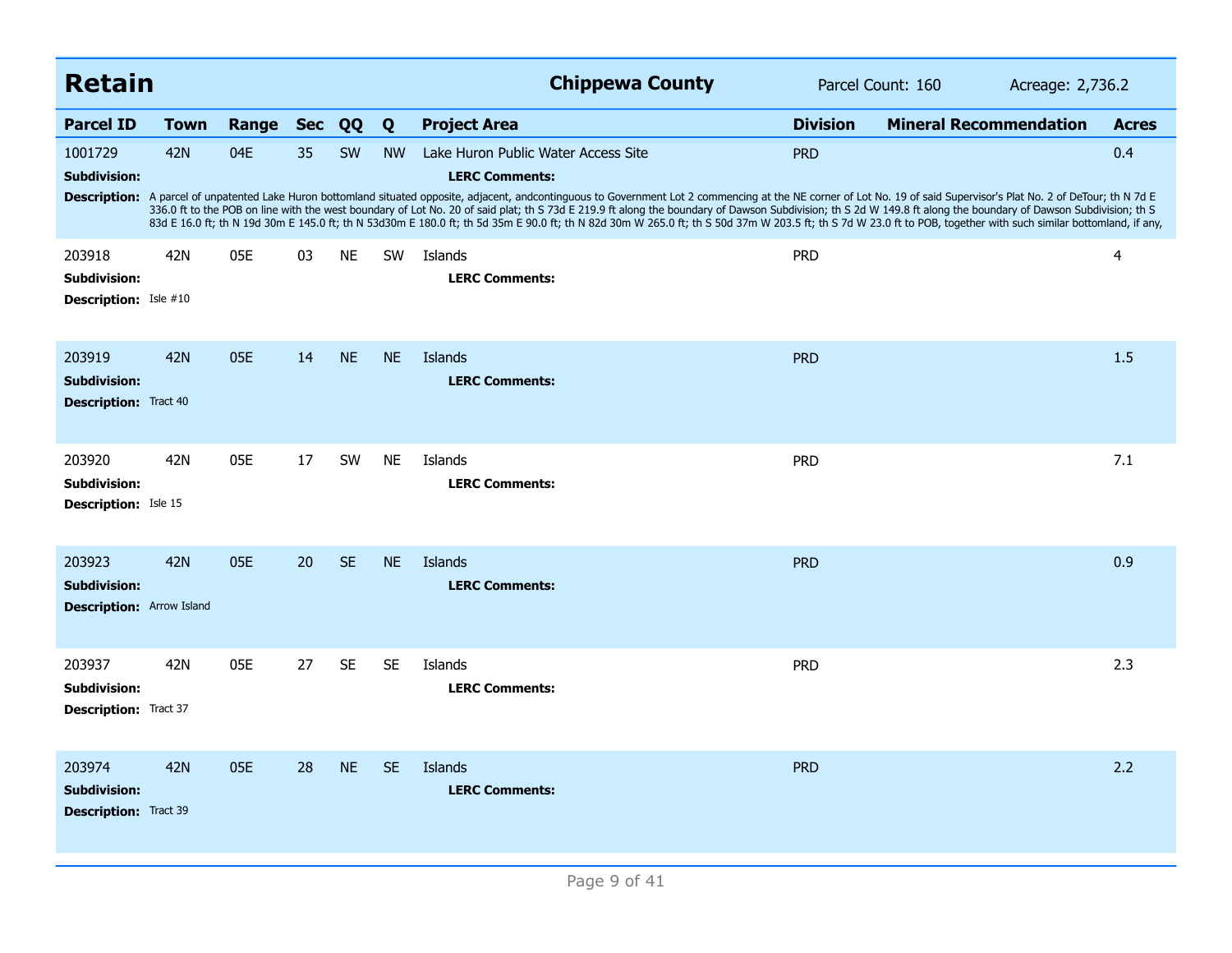| <b>Retain</b>                                                                                       |                                       |           |    |           |           | <b>Chippewa County</b>                                                                                                                                                                                                                                                              |                 | Parcel Count: 160<br>Acreage: 2,736.2 |                 |
|-----------------------------------------------------------------------------------------------------|---------------------------------------|-----------|----|-----------|-----------|-------------------------------------------------------------------------------------------------------------------------------------------------------------------------------------------------------------------------------------------------------------------------------------|-----------------|---------------------------------------|-----------------|
| <b>Parcel ID</b>                                                                                    | <b>Town</b>                           | Range Sec |    | QQ        | Q         | <b>Project Area</b>                                                                                                                                                                                                                                                                 | <b>Division</b> | <b>Mineral Recommendation</b>         | <b>Acres</b>    |
| 203977<br><b>Subdivision:</b><br><b>Description:</b> Tract 38                                       | 42N                                   | 05E       | 34 | <b>NW</b> | <b>NW</b> | Islands<br><b>LERC Comments:</b>                                                                                                                                                                                                                                                    | <b>PRD</b>      |                                       | 1.7             |
| 204107<br><b>Subdivision:</b><br>Description: Lot 2                                                 | <b>42N</b>                            | 06E       | 16 | <b>NE</b> | <b>NE</b> | Sault Sainte Marie Forest Management Unit<br><b>LERC Comments:</b>                                                                                                                                                                                                                  | <b>PRD</b>      |                                       | 20.8            |
| 2022369<br>Subdivision:                                                                             | 42N                                   | 07E       | 04 | SW        | <b>NW</b> | Islands<br><b>LERC Comments:</b><br><b>Description:</b> Island in Colton Bay. Tract 37. East end of Drummond Island (CCN 124)                                                                                                                                                       | <b>PRD</b>      |                                       | 0.6             |
| 2033487<br><b>Subdivision:</b><br><b>Description:</b> The West 200 feet of Section 3.               | <b>43N</b>                            | 02E       | 03 | <b>NW</b> | <b>NW</b> | Sault Sainte Marie Forest Management Unit<br><b>LERC Comments:</b>                                                                                                                                                                                                                  | <b>FRD</b>      |                                       | 24.3            |
| 2033489<br>Subdivision:<br><b>Description:</b>                                                      | 43N<br>the SW $1/4$ of the NW $1/4$ . | 02E       | 10 | <b>NW</b> | <b>NW</b> | Sault Sainte Marie Forest Management Unit<br><b>LERC Comments:</b><br>That part of Section 10, lying South of the West Branch of the Gogomain River AND that part of the West 200 feet of Section 10 lying North of the West Branch of the Gogomain River EXCEPT that part lying in | <b>FRD</b>      |                                       | 6               |
| 2033669<br><b>Subdivision:</b><br><b>Description:</b> The West 200 feet of the SW 1/4 of the NW 1/4 | <b>43N</b>                            | 02E       | 10 | SW        | <b>NW</b> | Sault Sainte Marie Forest Management Unit<br><b>LERC Comments:</b>                                                                                                                                                                                                                  | <b>FRD</b>      |                                       | $6\phantom{1}6$ |
| 2033678<br><b>Subdivision:</b>                                                                      | 43N                                   | 02E       | 11 | <b>SE</b> | <b>SW</b> | Sault Sainte Marie Forest Management Unit<br><b>LERC Comments:</b><br>Description: That part of the SE1/4 of the SW1/4 lying south of the West Branch of the Gogomain River and west of the South Branch of the Gogomain River.                                                     | <b>FRD</b>      |                                       | 22.7            |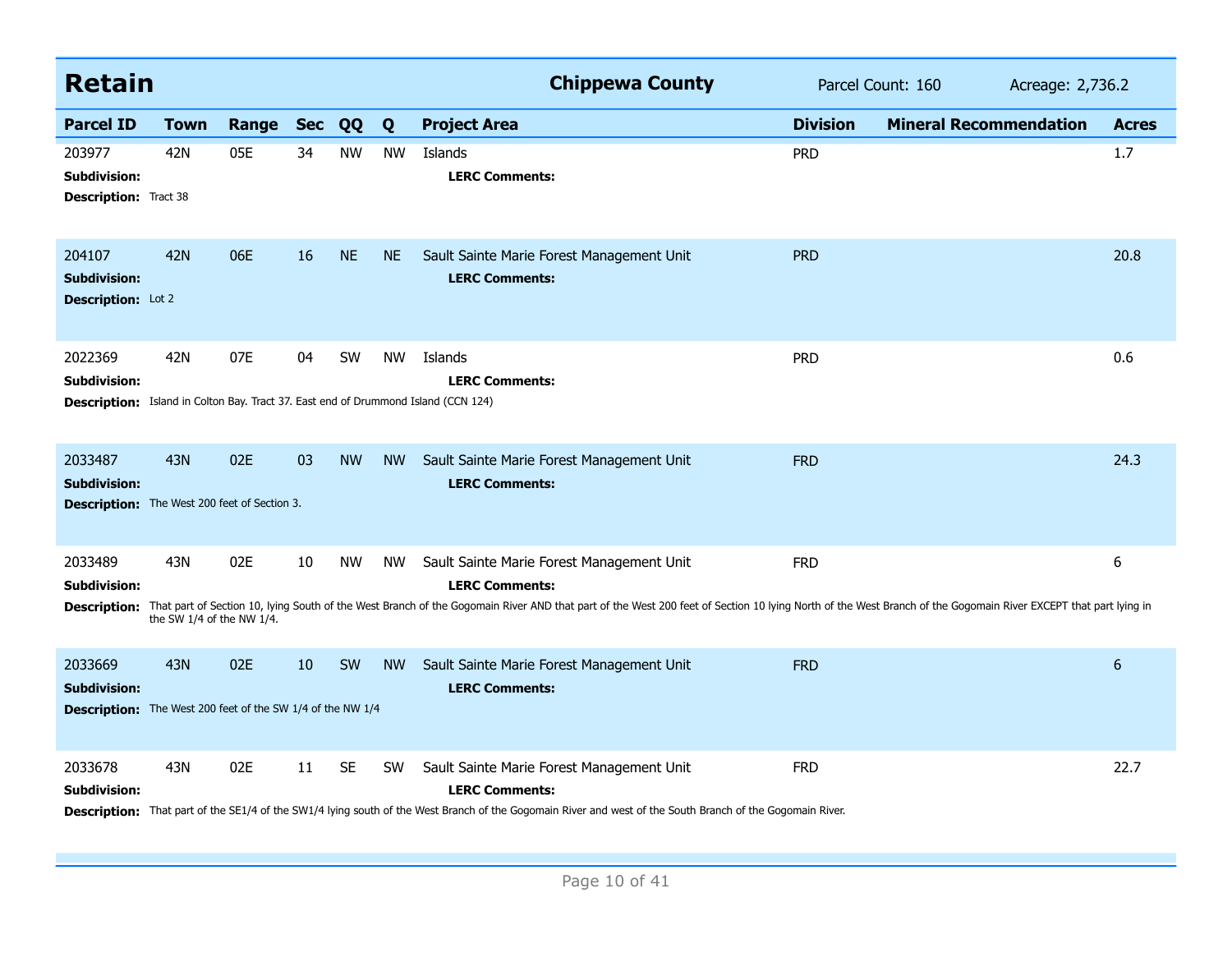| <b>Retain</b>                                             |      |       |            |           |           | <b>Chippewa County</b>                                                                                                                                                                                                                                                                                                                                                                                                                                                                                                                                                                                                                                                                                                                                   | Parcel Count: 160<br>Acreage: 2,736.2 |                               |              |
|-----------------------------------------------------------|------|-------|------------|-----------|-----------|----------------------------------------------------------------------------------------------------------------------------------------------------------------------------------------------------------------------------------------------------------------------------------------------------------------------------------------------------------------------------------------------------------------------------------------------------------------------------------------------------------------------------------------------------------------------------------------------------------------------------------------------------------------------------------------------------------------------------------------------------------|---------------------------------------|-------------------------------|--------------|
| <b>Parcel ID</b>                                          | Town | Range | <b>Sec</b> | QQ        | Q         | <b>Project Area</b>                                                                                                                                                                                                                                                                                                                                                                                                                                                                                                                                                                                                                                                                                                                                      | <b>Division</b>                       | <b>Mineral Recommendation</b> | <b>Acres</b> |
| 2033680<br><b>Subdivision:</b>                            | 43N  | 02E   | 11         | <b>SW</b> | <b>SW</b> | Sault Sainte Marie Forest Management Unit<br><b>LERC Comments:</b><br>Description: That part of the SW1/4 of the SW1/4 lying south of the West Branch of the Gogomain River and west of the South Branch of the Gogomain River.                                                                                                                                                                                                                                                                                                                                                                                                                                                                                                                          | <b>FRD</b>                            |                               | 14.6         |
| 2034488<br>Subdivision:                                   | 43N  | 02E   | 20         | <b>NE</b> | <b>NE</b> | Sault Sainte Marie Forest Management Unit<br><b>LERC Comments:</b><br>Description: The NE1/4 of the NE1/4 EXCEPT that part of the NE 1/4 of the NE 1/4 of the NE 1/4 of the NE 1/4 of the NE 1/4 of the NE 1/4 of the NE 1/4 of the NE 1/4 of the NE 1/4 of the Ne Niggin the following description:<br>W along the North line of said N 1/2 a distance of 2,636.47 feet to the NW corner of said N 1/2 (North 1/4 corner of said Section 20); thence S 89° 57' 09" E a distance of 2,637.45 feet to a point on the East line of<br>said N 1/2, said point is the previous location of the NE corner of said Section 20 that was established in error; thence N 01° 32' 20" W along the East line of said N 1/2 a distance of 60.89 feet to the Point of | <b>FRD</b>                            |                               | 40           |
| 2034490<br>Subdivision:                                   | 43N  | 02E   | 20         | <b>NW</b> | <b>NE</b> | Sault Sainte Marie Forest Management Unit<br><b>LERC Comments:</b><br>Description: The NW1/4 of the NE1/4 EXCEPT that part of the NW 1/4 of the NE 1/4 lying in the following description: commencing at the NE Corner of said Section 20, said point is the Point of Beginning; thence S 88° 43' 29<br>W along the North line of said N 1/2 a distance of 2,636.47 feet to the NW corner of said N 1/2 (North 1/4 corner of said Section 20); thence S 89° 57' 09" E a distance of 2,637.45 feet to a point on the East line of<br>said N 1/2, said point is the previous location of the NE corner of said Section 20 that was established in error; thence N 01° 32' 20" W along the East line of said N 1/2 a distance of 60.89 feet to the Point of | <b>FRD</b>                            |                               | 40.1         |
| 204890<br>Subdivision:<br>Description: N1/2 NE1/4 SE1/4   | 43N  | 02E   | 28         | <b>NE</b> | <b>SE</b> | Sault Sainte Marie Forest Management Unit<br><b>LERC Comments:</b>                                                                                                                                                                                                                                                                                                                                                                                                                                                                                                                                                                                                                                                                                       | <b>FRD</b>                            |                               | 20           |
| 204891<br>Subdivision:<br>Description: N1/2 NW1/4 SE1/4   | 43N  | 02E   | 28         | <b>NW</b> | <b>SE</b> | Sault Sainte Marie Forest Management Unit<br><b>LERC Comments:</b>                                                                                                                                                                                                                                                                                                                                                                                                                                                                                                                                                                                                                                                                                       | <b>FRD</b>                            |                               | 20           |
| 204999<br>Subdivision:                                    | 43N  | 03E   | 21         | SW        | <b>NE</b> | Islands<br><b>LERC Comments:</b><br>Description: Tract 37 - Island situated in the St. Marys River (Raber Bay) 13 miles North of Detour.                                                                                                                                                                                                                                                                                                                                                                                                                                                                                                                                                                                                                 | <b>PRD</b>                            |                               | 2.1          |
| 205000<br><b>Subdivision:</b><br>Description: Gov't Lot 1 | 43N  | 03E   | 24         | <b>SE</b> | <b>SW</b> | Sault Sainte Marie Forest Management Unit<br><b>LERC Comments:</b>                                                                                                                                                                                                                                                                                                                                                                                                                                                                                                                                                                                                                                                                                       | <b>PRD</b>                            |                               | 0.9          |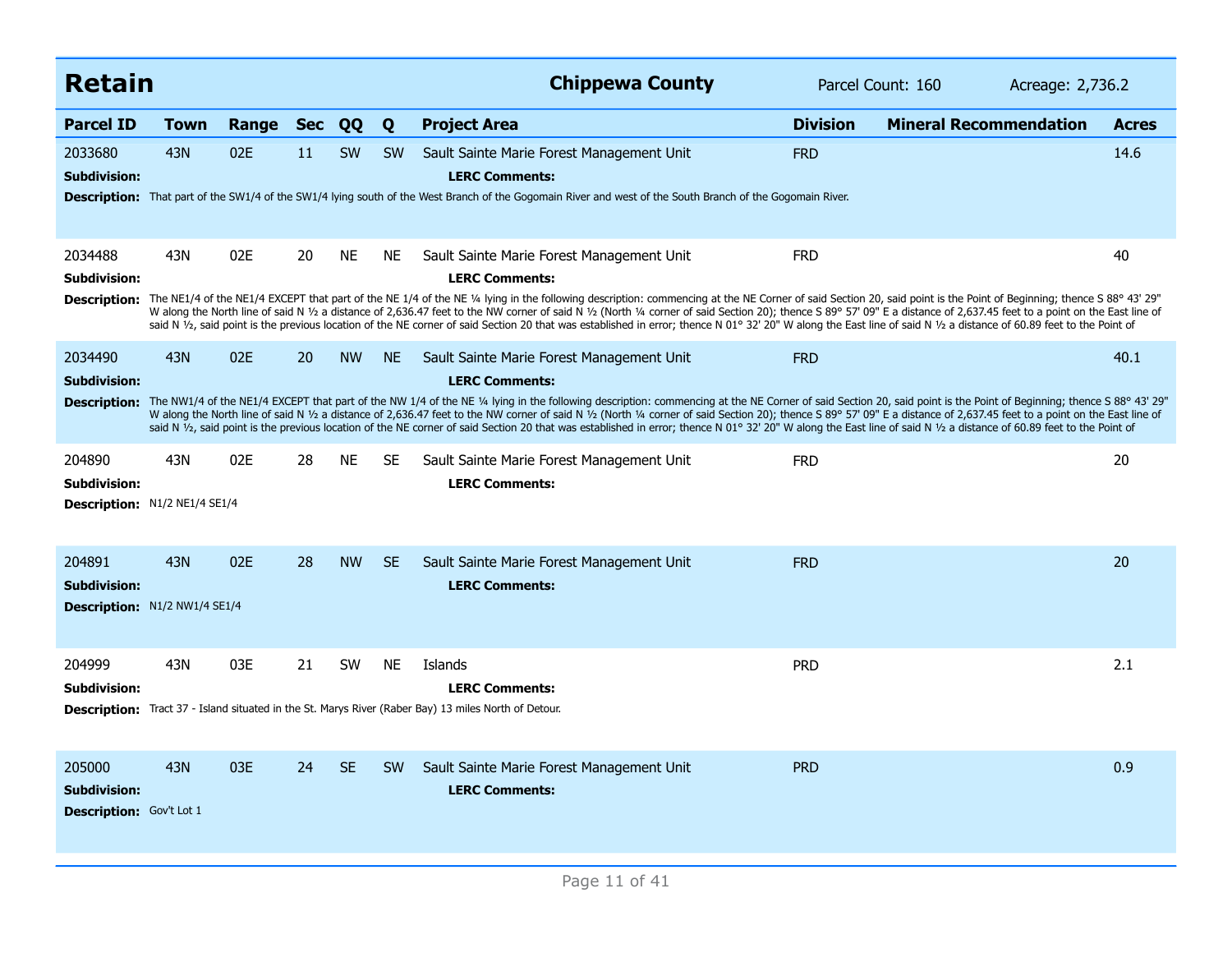| <b>Retain</b>                                                    |      |       |            |           |           | <b>Chippewa County</b>                                                                                                                                                                                                                                                                                                                                                                                                                                                                                                                                                                                                                                                                                          | Parcel Count: 160 | Acreage: 2,736.2              |              |
|------------------------------------------------------------------|------|-------|------------|-----------|-----------|-----------------------------------------------------------------------------------------------------------------------------------------------------------------------------------------------------------------------------------------------------------------------------------------------------------------------------------------------------------------------------------------------------------------------------------------------------------------------------------------------------------------------------------------------------------------------------------------------------------------------------------------------------------------------------------------------------------------|-------------------|-------------------------------|--------------|
| <b>Parcel ID</b>                                                 | Town | Range | <b>Sec</b> | QQ        | Q         | <b>Project Area</b>                                                                                                                                                                                                                                                                                                                                                                                                                                                                                                                                                                                                                                                                                             | <b>Division</b>   | <b>Mineral Recommendation</b> | <b>Acres</b> |
| 205001<br>Subdivision:<br><b>Description:</b> Gov't Lot 2        | 43N  | 03E   | 24         | <b>SE</b> | <b>SE</b> | Sault Sainte Marie Forest Management Unit<br><b>LERC Comments:</b>                                                                                                                                                                                                                                                                                                                                                                                                                                                                                                                                                                                                                                              | <b>PRD</b>        |                               | 6.4          |
| 205009<br><b>Subdivision:</b><br><b>Description:</b> Gov't Lot 8 | 43N  | 03E   | 25         | <b>NE</b> | <b>SE</b> | Sault Sainte Marie Forest Management Unit<br><b>LERC Comments:</b>                                                                                                                                                                                                                                                                                                                                                                                                                                                                                                                                                                                                                                              | <b>PRD</b>        |                               | 10.4         |
| 205003<br><b>Subdivision:</b><br><b>Description:</b> Gov't Lot 6 | 43N  | 03E   | 25         | <b>NE</b> | <b>NE</b> | Sault Sainte Marie Forest Management Unit<br><b>LERC Comments:</b>                                                                                                                                                                                                                                                                                                                                                                                                                                                                                                                                                                                                                                              | <b>PRD</b>        |                               | 3.8          |
| 205002<br><b>Subdivision:</b><br>Description: Gov't Lot 7        | 43N  | 03E   | 25         | <b>NE</b> | <b>NE</b> | Sault Sainte Marie Forest Management Unit<br><b>LERC Comments:</b>                                                                                                                                                                                                                                                                                                                                                                                                                                                                                                                                                                                                                                              | <b>PRD</b>        |                               | 0.7          |
| 1073561<br><b>Subdivision:</b><br><b>Description:</b>            | 43N  | 03E   | 28         | <b>SE</b> | <b>SW</b> | Lime Island State Recreation Area<br><b>LERC Comments:</b><br>A strip of land 33 feet in width lying on the north side of a line described as beginning on the line between Sections 28 and 33, 2,049.56 feet east of the SW corner of Sec. 28, said point shown as "shoreline" at<br>SE corner of Assessor's Plat No. 1 of Raber Township, thence continuing S 83°00'00" E along said sectionline 148.24 feet to meander line as shown on GLO Survey of 1845 and natural shoreline of Lake<br>Huron, T43N, R3E, Chippewa County. This conveyance including any and all rights to Lime Island dock held by Chippewa County Road Commission.Contains 0.11 acre, more or less                                     | <b>PRD</b>        |                               | 0.4          |
| 2045420<br><b>Subdivision:</b><br><b>Description:</b>            | 43N  | 03E   | 33         | <b>NE</b> | <b>NW</b> | Lime Island State Recreation Area<br><b>LERC Comments:</b><br>Part of Government Lot 1, more particularly described as commencing at the Northwest corner of said Section 33; thence S 83°00'00" E along the North line of said Section 33 a distance of 1853.64 feet to the<br>Point of Beginning; thence continuing S 83°00'00" E along said North line (and also along the North line of said Government Lot 1) a distance of 195.67 feet to the Meander Corner between Sections 28 and 33,<br>said point is on an intermediate traverse line on the shoreline of Raber Bay; thence the following 17 courses and distances along said intermediate traverse line: thence S 73°25'08" E 277.22 feet; thence S | <b>PRD</b>        |                               | 6.6          |
| 1073562<br><b>Subdivision:</b>                                   | 43N  | 03E   | 33         | <b>NE</b> | <b>NW</b> | Lime Island State Recreation Area<br><b>LERC Comments:</b><br>Description: A strip of land 33 feet in width lying on the south side of a line described as beginning on the line between Sections 28 and 33, 2,049.56 feet east of the SW corner of Sec. 28, said point shown as "shoreline"<br>SE corner of Assessor's Plat No. 1 of Raber Township, thence continuing S 83°00'00" E along said sectionline 148.24 feet to meander line as shown on GLO Survey of 1845 and natural shoreline of Lake<br>Huron, T43N, R3E, Chippewa County. This conveyance including any and all rights to Lime Island dock held by Chippewa County Road Commission.Contains 0.11 acre, more or less                           | <b>PRD</b>        |                               | 0.1          |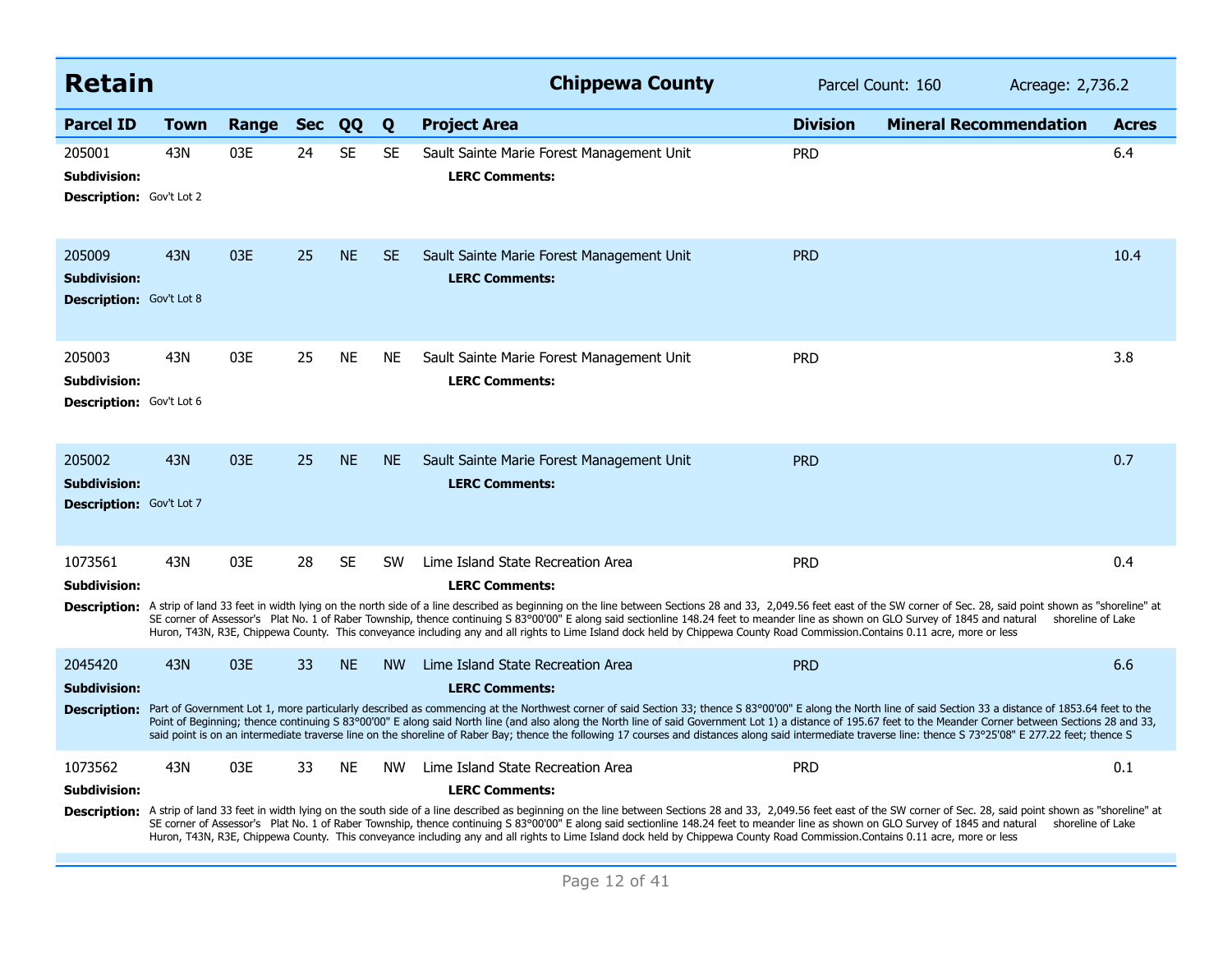| <b>Retain</b>                                                                                         |             |       |            |           |           | <b>Chippewa County</b>                                             | Parcel Count: 160<br>Acreage: 2,736.2 |                               |              |
|-------------------------------------------------------------------------------------------------------|-------------|-------|------------|-----------|-----------|--------------------------------------------------------------------|---------------------------------------|-------------------------------|--------------|
| <b>Parcel ID</b>                                                                                      | <b>Town</b> | Range | <b>Sec</b> | QQ        | Q         | <b>Project Area</b>                                                | <b>Division</b>                       | <b>Mineral Recommendation</b> | <b>Acres</b> |
| 205014<br><b>Subdivision:</b><br><b>Description:</b> Gov't Lot 1                                      | 43N         | 04E   | 30         | <b>NE</b> | <b>NW</b> | Sault Sainte Marie Forest Management Unit<br><b>LERC Comments:</b> | <b>PRD</b>                            |                               | 2.2          |
| 1122479<br><b>Subdivision:</b><br><b>Description:</b> Part of Hart Island in NW1/4 SW1/4              | 43N         | 04E   | 30         | <b>NW</b> | <b>SW</b> | Sault Sainte Marie Forest Management Unit<br><b>LERC Comments:</b> | <b>PRD</b>                            |                               | 4.9          |
| 1122478<br><b>Subdivision:</b><br><b>Description:</b> Part of Hart Island in SW1/4 SW1/4              | 43N         | 04E   | 30         | SW        | <b>SW</b> | Sault Sainte Marie Forest Management Unit<br><b>LERC Comments:</b> | <b>PRD</b>                            |                               | 4.1          |
| 205046<br><b>Subdivision:</b><br>Description: Tract 39                                                | 43N         | 05E   | 25         | <b>NW</b> | <b>SW</b> | Islands<br><b>LERC Comments:</b>                                   | <b>PRD</b>                            |                               | 2.4          |
| 205045<br><b>Subdivision:</b><br><b>Description:</b> Part of Island #5 (Cedar Island) in NW1/4 SE1/4  | 43N         | 05E   | 26         | <b>NW</b> | <b>SE</b> | Sault Sainte Marie Forest Management Unit<br><b>LERC Comments:</b> | <b>PRD</b>                            |                               | 18           |
| 1122487<br><b>Subdivision:</b><br><b>Description:</b> Part of Island #5 (Cedar Island) in SE1/4 SE1/4 | 43N         | 05E   | 26         | <b>SE</b> | <b>SE</b> | Sault Sainte Marie Forest Management Unit<br><b>LERC Comments:</b> | <b>PRD</b>                            |                               | 16.5         |
| 1122488<br><b>Subdivision:</b><br><b>Description:</b> Part of Island #5 (Cedar Island) in NE1/4 SW1/4 | <b>43N</b>  | 05E   | 26         | <b>NE</b> | <b>SW</b> | Sault Sainte Marie Forest Management Unit<br><b>LERC Comments:</b> | <b>PRD</b>                            |                               | 1.7          |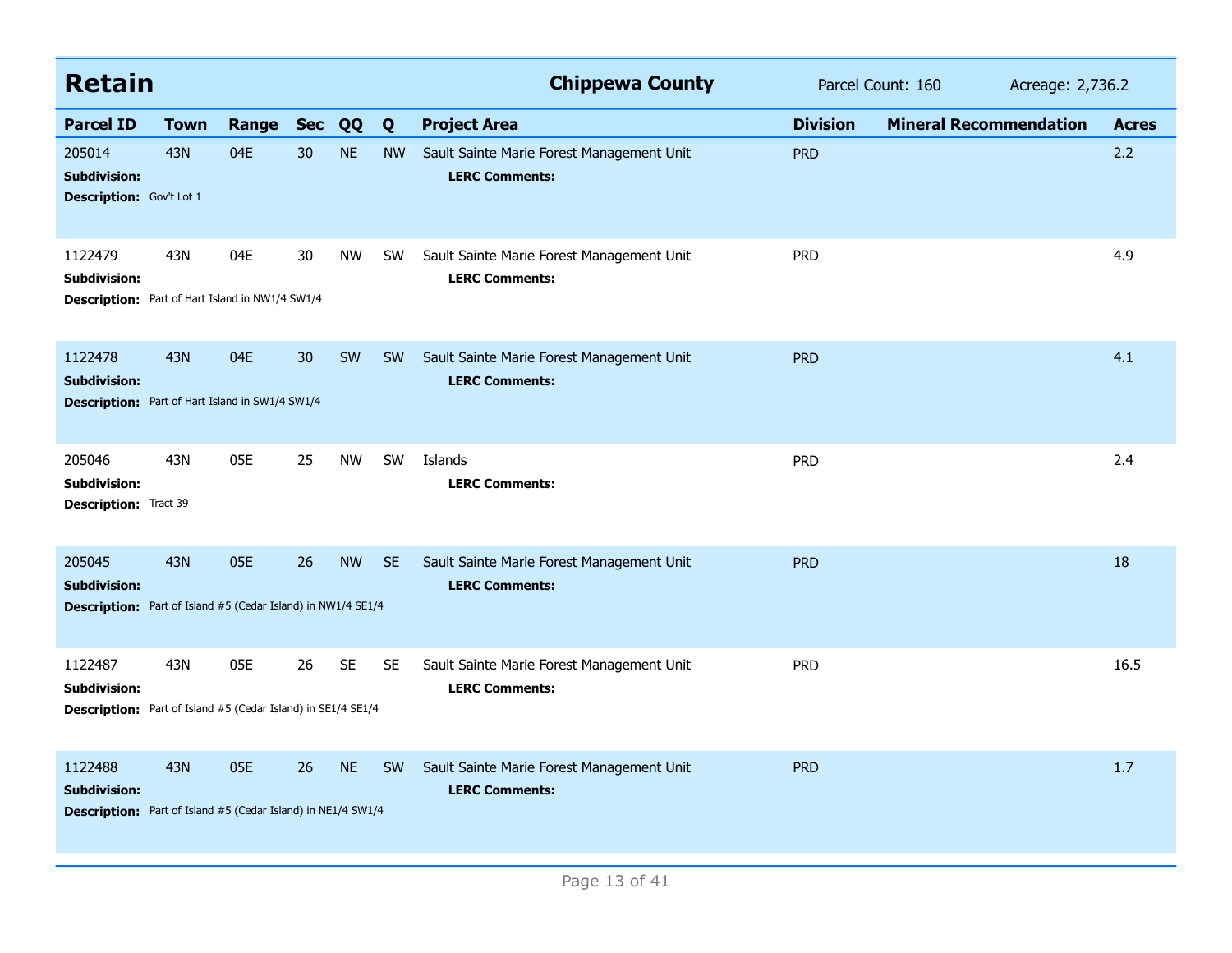| <b>Retain</b>                                                                                         |             |           |    |           |           | <b>Chippewa County</b>                                             | Parcel Count: 160<br>Acreage: 2,736.2 |                               |              |
|-------------------------------------------------------------------------------------------------------|-------------|-----------|----|-----------|-----------|--------------------------------------------------------------------|---------------------------------------|-------------------------------|--------------|
| <b>Parcel ID</b>                                                                                      | <b>Town</b> | Range Sec |    | QQ        | Q         | <b>Project Area</b>                                                | <b>Division</b>                       | <b>Mineral Recommendation</b> | <b>Acres</b> |
| 1122485<br><b>Subdivision:</b><br><b>Description:</b> Part of Island #5 (Cedar Island) in NE1/4 SE1/4 | 43N         | 05E       | 26 | <b>NE</b> | <b>SE</b> | Sault Sainte Marie Forest Management Unit<br><b>LERC Comments:</b> | <b>PRD</b>                            |                               | 4.1          |
| 1122486<br><b>Subdivision:</b><br><b>Description:</b> Part of Island #5 (Cedar Island) in SW1/4 SE1/4 | <b>43N</b>  | 05E       | 26 | SW        | <b>SE</b> | Sault Sainte Marie Forest Management Unit<br><b>LERC Comments:</b> | <b>PRD</b>                            |                               | 28           |
| 205048<br>Subdivision:<br>Description: Tract 37                                                       | 43N         | 05E       | 29 | <b>NE</b> | <b>NE</b> | Islands<br><b>LERC Comments:</b>                                   | <b>PRD</b>                            |                               | $\mathbf{1}$ |
| 205051<br><b>Subdivision:</b><br><b>Description:</b> Tract 40                                         | <b>43N</b>  | 05E       | 34 | <b>NE</b> | <b>NE</b> | Islands<br><b>LERC Comments:</b>                                   | <b>PRD</b>                            |                               | 1.5          |
| 205050<br>Subdivision:<br><b>Description:</b> Tract 41                                                | 43N         | 05E       | 34 | <b>NE</b> | <b>NE</b> | Islands<br><b>LERC Comments:</b>                                   | <b>PRD</b>                            |                               | 1.1          |
| 205052<br><b>Subdivision:</b><br><b>Description:</b> Tract 38                                         | <b>43N</b>  | 05E       | 36 | <b>NW</b> | <b>SE</b> | Islands<br><b>LERC Comments:</b>                                   | <b>PRD</b>                            |                               | 0.9          |
| 205201<br><b>Subdivision:</b><br>Description: NE1/4 SW1/4                                             | 44N         | 01E       | 03 | <b>NE</b> | SW        | <b>Public Water Access Site</b><br><b>LERC Comments:</b>           | <b>FRD</b>                            |                               | 39.9         |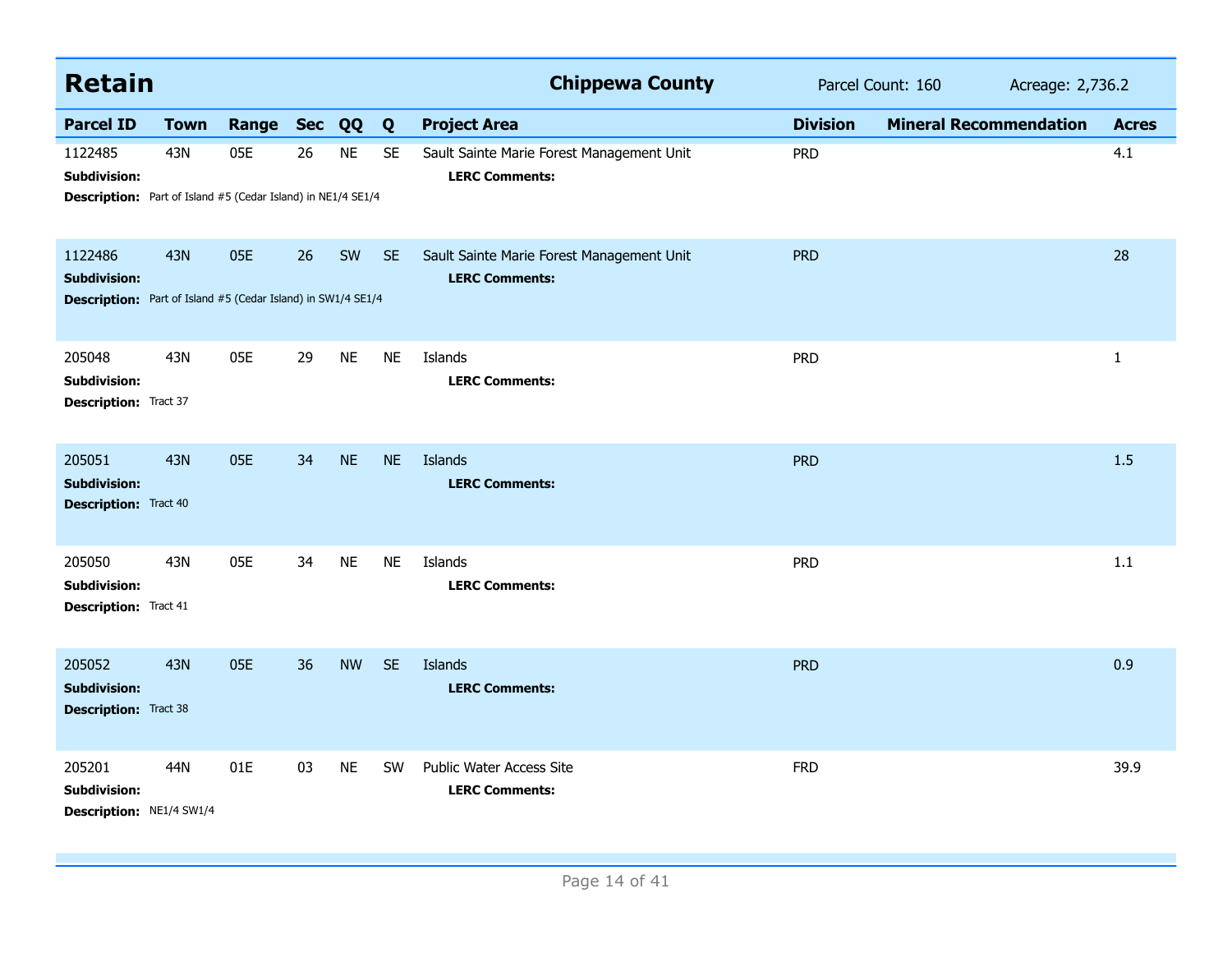| <b>Retain</b>                                                                     |             |       |            |           |           | <b>Chippewa County</b>                                                                                                                                                                                                                                                                                                                                                                                                         | Parcel Count: 160<br>Acreage: 2,736.2 |                               |              |  |
|-----------------------------------------------------------------------------------|-------------|-------|------------|-----------|-----------|--------------------------------------------------------------------------------------------------------------------------------------------------------------------------------------------------------------------------------------------------------------------------------------------------------------------------------------------------------------------------------------------------------------------------------|---------------------------------------|-------------------------------|--------------|--|
| <b>Parcel ID</b>                                                                  | <b>Town</b> | Range | <b>Sec</b> | QQ        | Q         | <b>Project Area</b>                                                                                                                                                                                                                                                                                                                                                                                                            | <b>Division</b>                       | <b>Mineral Recommendation</b> | <b>Acres</b> |  |
| 205203<br><b>Subdivision:</b>                                                     | 44N         | 01E   | 04         | <b>NE</b> | <b>NE</b> | Sault Sainte Marie Forest Management Unit<br><b>LERC Comments:</b><br>Description: A parcel of land in NE1/4 NE1/4 being 33 ft on each side of c/l desc as beginning at the W end of County bridge over the Munuscong River at a point 33 ft S of the N line of said NE1/4 NE1/4 th W 10.88 chains<br>on a line 33 ft S of and parallel to the N line of said NE1/4 NE1/4, th S 59d W 3.38 chains to the W line of NE1/4 NE1/4 | <b>FRD</b>                            |                               | 1.4          |  |
| 205312<br><b>Subdivision:</b>                                                     | 44N         | 01E   | 14         | <b>NE</b> | <b>NW</b> | Sault Sainte Marie Forest Management Unit<br><b>LERC Comments:</b><br>Description: NE1/4 NW1/4 N of River exc E 200 ft and exc com 450 ft S of NW cor, E 250 ft S to River, W 250 ft, N to beg.                                                                                                                                                                                                                                | <b>FRD</b>                            |                               | 23.7         |  |
| 205314<br><b>Subdivision:</b>                                                     | 44N         | 01E   | 14         | <b>NW</b> | <b>NW</b> | Sault Sainte Marie Forest Management Unit<br><b>LERC Comments:</b><br>Description: Part of NW1/4 NW1/4 com pt 450 ft E of NW cor S 200 ft, E 400 ft, S 200 ft, E 470 ft, N 400 ft, W 870 ft to beg.                                                                                                                                                                                                                            | <b>FRD</b>                            |                               | 6.2          |  |
| 205341<br>Subdivision:                                                            | 44N         | 01E   | 16         | <b>NW</b> | <b>SE</b> | Sault Sainte Marie Forest Management Unit<br><b>LERC Comments:</b><br>Description: NW1/4 SE1/4 lying N and W of the Munuscong River, including all riparian rights appurtenant thereto                                                                                                                                                                                                                                         | <b>FRD</b>                            |                               | 15.1         |  |
| 205369<br><b>Subdivision:</b><br><b>Description:</b> NW1/4 SE1/4 exc. W 16.50 ft. | 44N         | 01E   | 21         | <b>NW</b> | <b>SE</b> | Sault Sainte Marie Forest Management Unit<br><b>LERC Comments:</b>                                                                                                                                                                                                                                                                                                                                                             | <b>FRD</b>                            |                               | 39.2         |  |
| 205370<br><b>Subdivision:</b><br><b>Description:</b> SW1/4 SE1/4 exc. W 16.50 ft. | 44N         | 01E   | 21         | <b>SW</b> | <b>SE</b> | Sault Sainte Marie Forest Management Unit<br><b>LERC Comments:</b>                                                                                                                                                                                                                                                                                                                                                             | <b>FRD</b>                            |                               | 39.4         |  |
| 205368<br><b>Subdivision:</b><br>Description: W 330 ft. of NE1/4 SE1/4            | 44N         | 01E   | 21         | <b>NE</b> | <b>SE</b> | Sault Sainte Marie Forest Management Unit<br><b>LERC Comments:</b>                                                                                                                                                                                                                                                                                                                                                             | <b>FRD</b>                            |                               | 9.9          |  |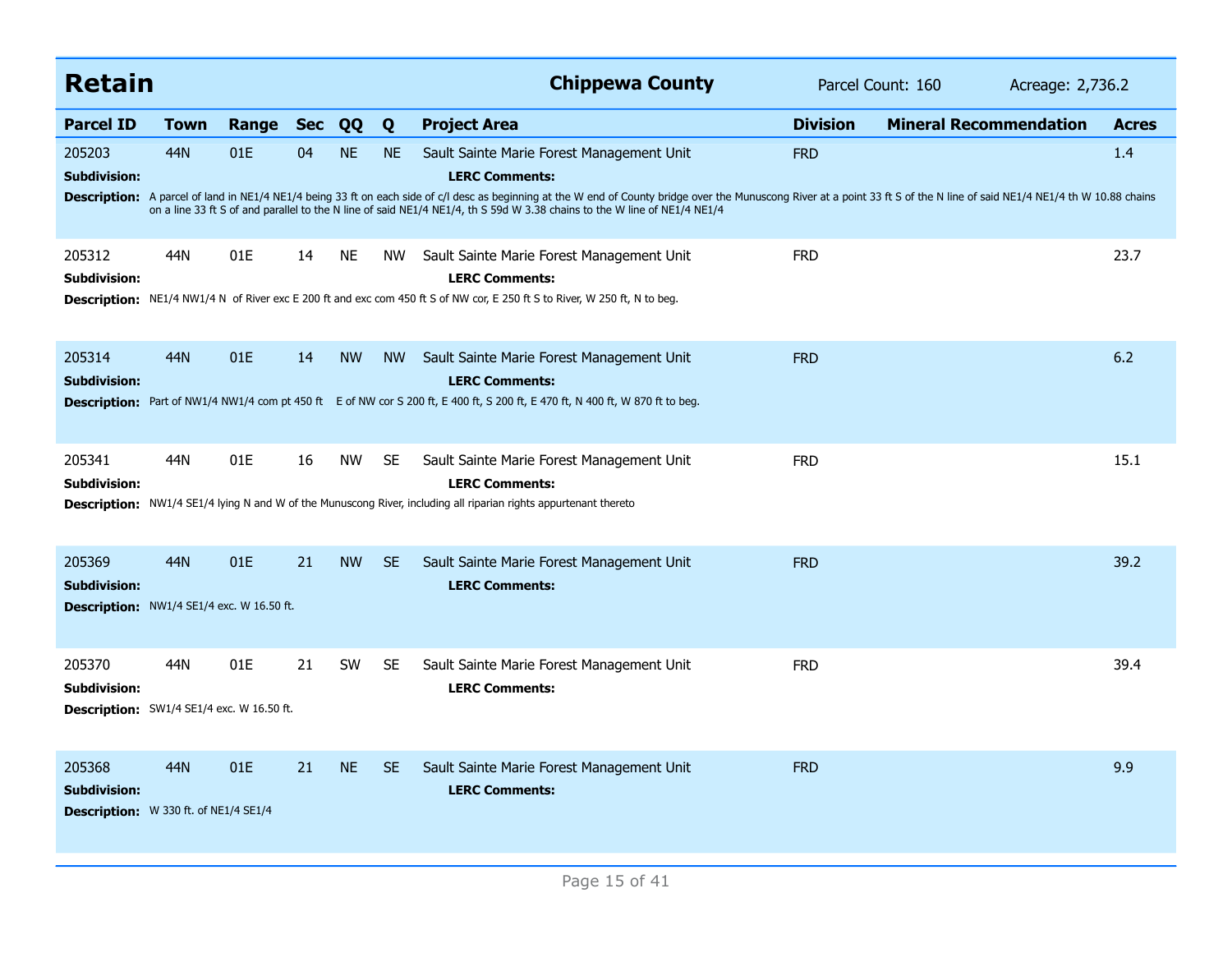| <b>Retain</b>                                                                                            |             |           |    |           |           | <b>Chippewa County</b>                                             | Parcel Count: 160<br>Acreage: 2,736.2 |                               |              |
|----------------------------------------------------------------------------------------------------------|-------------|-----------|----|-----------|-----------|--------------------------------------------------------------------|---------------------------------------|-------------------------------|--------------|
| <b>Parcel ID</b>                                                                                         | <b>Town</b> | Range Sec |    | QQ        | Q         | <b>Project Area</b>                                                | <b>Division</b>                       | <b>Mineral Recommendation</b> | <b>Acres</b> |
| 205371<br>Subdivision:<br>Description: W 330 ft.of SE1/4 SE1/4                                           | 44N         | 01E       | 21 | <b>SE</b> | <b>SE</b> | Sault Sainte Marie Forest Management Unit<br><b>LERC Comments:</b> | <b>FRD</b>                            |                               | 9.9          |
| 1131006<br><b>Subdivision:</b><br><b>Description:</b> NE 1/4 of SE 1/4 except Westerly 330 feet thereof. | 44N         | 01E       | 21 | <b>NE</b> | <b>SE</b> | Sault Sainte Marie Forest Management Unit<br><b>LERC Comments:</b> | <b>FRD</b>                            |                               | 29.8         |
| 1131007<br>Subdivision:<br><b>Description:</b> SE 1/4 of SE 1/4 except Westerly 330 feet thereof.        | 44N         | 01E       | 21 | <b>SE</b> | <b>SE</b> | Sault Sainte Marie Forest Management Unit<br><b>LERC Comments:</b> | <b>FRD</b>                            |                               | 29.9         |
| 1131005<br><b>Subdivision:</b><br><b>Description:</b> Northwest 1/4 of Northwest 1/4                     | <b>44N</b>  | 01E       | 27 | <b>NW</b> | <b>NW</b> | Sault Sainte Marie Forest Management Unit<br><b>LERC Comments:</b> | <b>FRD</b>                            |                               | 40.4         |
| 1130699<br><b>Subdivision:</b><br><b>Description:</b> West 1/2 of West 1/2 of NW 1/4 of NE 1/4           | 44N         | 01E       | 28 | <b>NW</b> | <b>NE</b> | Sault Sainte Marie Forest Management Unit<br><b>LERC Comments:</b> | <b>FRD</b>                            |                               | 10.3         |
| 205627<br><b>Subdivision:</b><br>Description: SE1/4 NE1/4                                                | <b>44N</b>  | 01W       | 15 | <b>SE</b> | <b>NE</b> | Sault Sainte Marie Forest Management Unit<br><b>LERC Comments:</b> | <b>FRD</b>                            |                               | 40.8         |
| 205626<br><b>Subdivision:</b><br>Description: SW1/4 NE1/4                                                | 44N         | 01W       | 15 | SW        | <b>NE</b> | Sault Sainte Marie Forest Management Unit<br><b>LERC Comments:</b> | <b>FRD</b>                            |                               | 40.9         |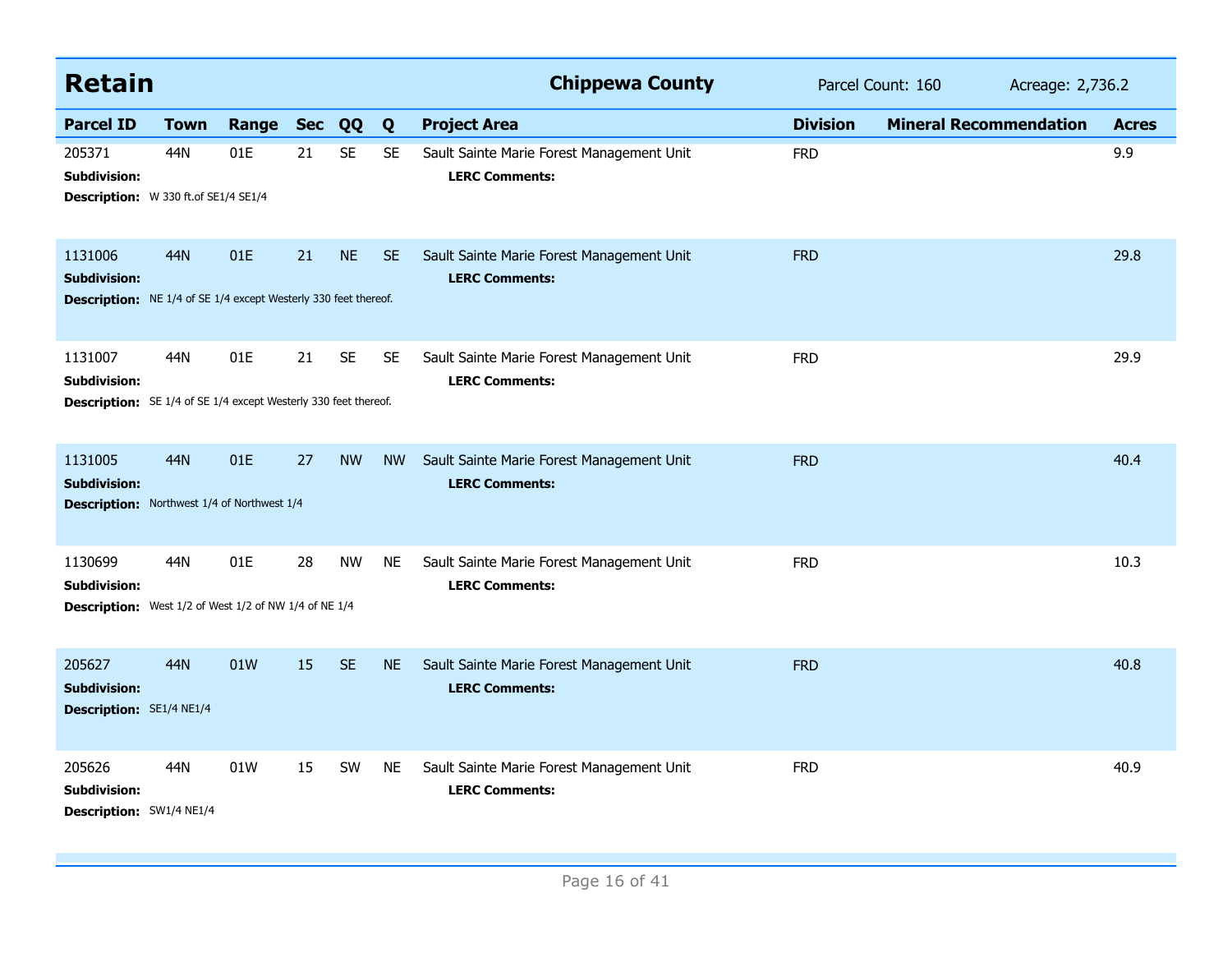| <b>Retain</b>                                                            |      |       |            |           |           | <b>Chippewa County</b>                                                                                                                                                                                                                                                                                                                                                                                                                                                         | Parcel Count: 160 |                               | Acreage: 2,736.2 |              |  |
|--------------------------------------------------------------------------|------|-------|------------|-----------|-----------|--------------------------------------------------------------------------------------------------------------------------------------------------------------------------------------------------------------------------------------------------------------------------------------------------------------------------------------------------------------------------------------------------------------------------------------------------------------------------------|-------------------|-------------------------------|------------------|--------------|--|
| <b>Parcel ID</b>                                                         | Town | Range | <b>Sec</b> | QQ        | Q         | <b>Project Area</b>                                                                                                                                                                                                                                                                                                                                                                                                                                                            | <b>Division</b>   | <b>Mineral Recommendation</b> |                  | <b>Acres</b> |  |
| 205634<br><b>Subdivision:</b><br><b>Description: NE1/4 SE1/4</b>         | 44N  | 01W   | 15         | <b>NE</b> | <b>SE</b> | Sault Sainte Marie Forest Management Unit<br><b>LERC Comments:</b>                                                                                                                                                                                                                                                                                                                                                                                                             | <b>FRD</b>        |                               |                  | 40.8         |  |
| 205635<br>Subdivision:<br>Description: SE1/4 SE1/4                       | 44N  | 01W   | 15         | <b>SE</b> | <b>SE</b> | Sault Sainte Marie Forest Management Unit<br><b>LERC Comments:</b>                                                                                                                                                                                                                                                                                                                                                                                                             | <b>FRD</b>        |                               |                  | 40.8         |  |
| 205753<br><b>Subdivision:</b><br><b>Description:</b> Entire Frl Sec      | 44N  | 02E   | 14         | <b>NW</b> | <b>NW</b> | <b>Public Water Access Site</b><br>LERC Comments: Located adjacent to two additional parcels on the water that were conveyed by the Federal government and                                                                                                                                                                                                                                                                                                                     | <b>PRD</b>        |                               |                  | 26           |  |
| 205757<br><b>Subdivision:</b><br><b>Description: Tract 37</b>            | 44N  | 02E   | 28         | <b>NW</b> | <b>NE</b> | Islands<br><b>LERC Comments:</b>                                                                                                                                                                                                                                                                                                                                                                                                                                               | <b>PRD</b>        |                               |                  | 0.2          |  |
| 205759<br><b>Subdivision:</b><br><b>Description:</b> Pine Island (Lot 1) | 44N  | 02E   | 29         | <b>SW</b> | <b>SE</b> | Sault Sainte Marie Forest Management Unit<br><b>LERC Comments:</b>                                                                                                                                                                                                                                                                                                                                                                                                             | <b>PRD</b>        |                               |                  | 3.8          |  |
| 205760<br><b>Subdivision:</b><br><b>Description:</b> Tract 38            | 44N  | 02E   | 31         | <b>SW</b> | <b>NE</b> | Islands<br><b>LERC Comments:</b>                                                                                                                                                                                                                                                                                                                                                                                                                                               | <b>PRD</b>        |                               |                  | 0.3          |  |
| 205794<br><b>Subdivision:</b>                                            | 44N  | 02W   | 05         | SW        | <b>NE</b> | Sault Sainte Marie Forest Management Unit<br><b>LERC Comments:</b><br>Description: All that part of the W1/2 NE1/4 desc. as com. at the NE cor. of sd Sec. 5, th. S 2d14' W 156.30 ft., th. S 61d29' W 1,537 ft., and S 2d14' W 116.36 ft. to the POB, th. S 2d14' W 787.72 ft., th. N 87d46' W 450<br>th. N 2d14' E 520 ft. to a point on the S'ly r/w line of Old Hwy. US#2 (200 ft. wide as now established), th. N 61d29' E along the said S'ly r/w line 523.67 ft. to POB | <b>FRD</b>        |                               |                  | 6.8          |  |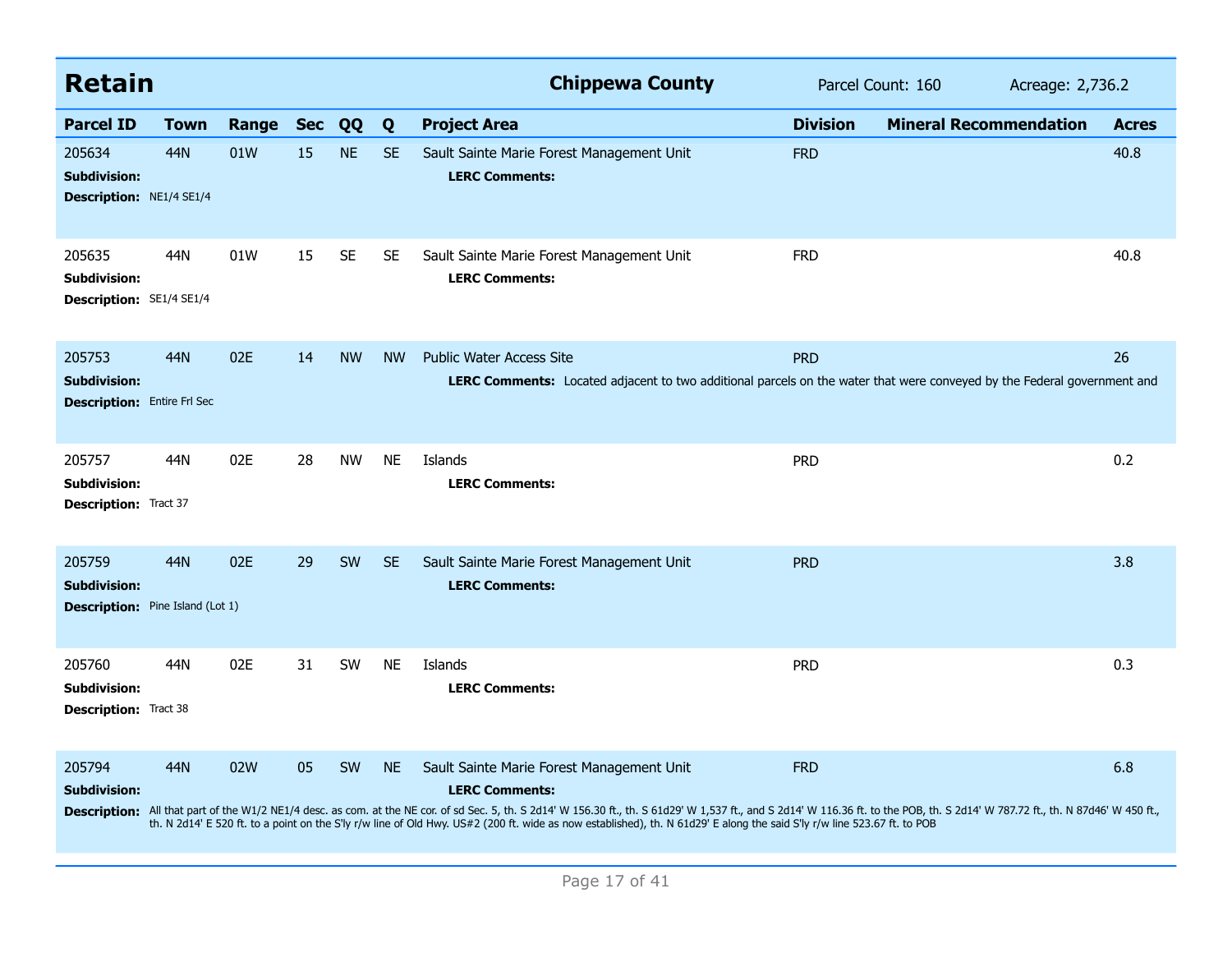| <b>Retain</b>                                                                           |             |           |    |           |           | <b>Chippewa County</b>                                                                                                                                                                      | Parcel Count: 160<br>Acreage: 2,736.2 |                               |  |              |
|-----------------------------------------------------------------------------------------|-------------|-----------|----|-----------|-----------|---------------------------------------------------------------------------------------------------------------------------------------------------------------------------------------------|---------------------------------------|-------------------------------|--|--------------|
| <b>Parcel ID</b>                                                                        | <b>Town</b> | Range Sec |    | QQ        | Q         | <b>Project Area</b>                                                                                                                                                                         | <b>Division</b>                       | <b>Mineral Recommendation</b> |  | <b>Acres</b> |
| 205893<br>Subdivision:<br><b>Description:</b> Tract 37                                  | 44N         | 03E       | 17 | <b>SE</b> | SW        | Islands<br><b>LERC Comments:</b>                                                                                                                                                            | <b>PRD</b>                            |                               |  | 0.6          |
| 205894<br><b>Subdivision:</b><br><b>Description: Tract 38</b>                           | <b>44N</b>  | 03E       | 31 | SW        | <b>NW</b> | Islands<br><b>LERC Comments:</b>                                                                                                                                                            | <b>PRD</b>                            |                               |  | 0.2          |
| 206924<br>Subdivision:                                                                  | 44N         | 06W       | 24 | SW        | <b>SW</b> | <b>Public Water Access Site</b><br><b>LERC Comments:</b><br>Description: A strip of land 66 ft. wide being W. 66 ft. of SW1/4, Sec 24 between S. line of said sec 24 and State Highway M-48 | <b>PRD</b>                            |                               |  | 0.6          |
| 206929<br><b>Subdivision:</b><br>Description: SE1/4 NE1/4                               | 44N         | 06W       | 25 | <b>SE</b> | <b>NE</b> | Sault Sainte Marie Forest Management Unit<br><b>LERC Comments:</b>                                                                                                                          | <b>FRD</b>                            |                               |  | 40.5         |
| 206931<br>Subdivision:<br>Description: NE1/4 SE1/4                                      | 44N         | 06W       | 25 | <b>NE</b> | <b>SE</b> | Sault Sainte Marie Forest Management Unit<br><b>LERC Comments:</b>                                                                                                                          | <b>FRD</b>                            |                               |  | 40.6         |
| 206930<br><b>Subdivision:</b><br><b>Description:</b> A parcel 66 ft square in NW corner | <b>44N</b>  | 06W       | 25 | <b>NW</b> | <b>NW</b> | <b>Public Water Access Site</b><br><b>LERC Comments:</b>                                                                                                                                    | <b>PRD</b>                            |                               |  | 0.1          |
| 206932<br><b>Subdivision:</b><br>Description: SE1/4 SE1/4 except R.R.                   | 44N         | 06W       | 25 | <b>SE</b> | <b>SE</b> | Sault Sainte Marie Forest Management Unit<br><b>LERC Comments:</b>                                                                                                                          | <b>FRD</b>                            |                               |  | 37.9         |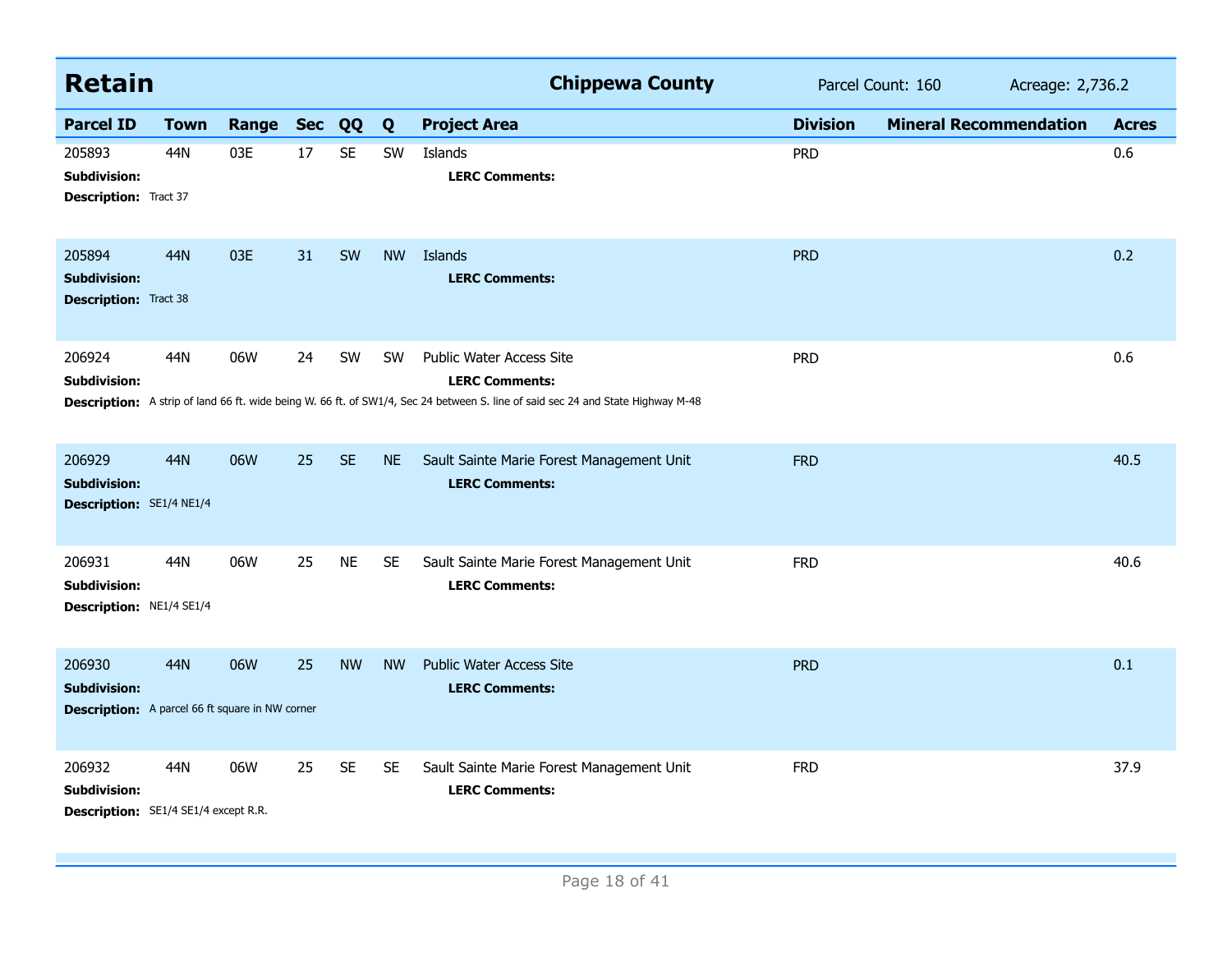| <b>Retain</b>                                                                           |                                                               |       |            |           |           | <b>Chippewa County</b>                                                                                                                                                                                                                                                                    |                 | Parcel Count: 160             | Acreage: 2,736.2 |  |
|-----------------------------------------------------------------------------------------|---------------------------------------------------------------|-------|------------|-----------|-----------|-------------------------------------------------------------------------------------------------------------------------------------------------------------------------------------------------------------------------------------------------------------------------------------------|-----------------|-------------------------------|------------------|--|
| <b>Parcel ID</b>                                                                        | <b>Town</b>                                                   | Range | <b>Sec</b> | QQ        | Q         | <b>Project Area</b>                                                                                                                                                                                                                                                                       | <b>Division</b> | <b>Mineral Recommendation</b> | <b>Acres</b>     |  |
| 206928<br><b>Subdivision:</b><br><b>Description: NE1/4 NE1/4</b>                        | 44N                                                           | 06W   | 25         | <b>NE</b> | <b>NE</b> | Sault Sainte Marie Forest Management Unit<br><b>LERC Comments:</b>                                                                                                                                                                                                                        | <b>FRD</b>      |                               | 40.6             |  |
| 207634<br>Subdivision:<br>Description: NW1/4 SE1/4                                      | 45N                                                           | 01W   | 28         | <b>NW</b> | <b>SE</b> | Sault Sainte Marie Forest Management Unit<br><b>LERC Comments:</b>                                                                                                                                                                                                                        | <b>FRD</b>      |                               | 40.9             |  |
| 207831<br><b>Subdivision:</b><br><b>Description:</b> Tracts 37 & 38                     | <b>45N</b>                                                    | 02E   | 12         | SW        | <b>NW</b> | Islands<br><b>LERC Comments:</b>                                                                                                                                                                                                                                                          | <b>PRD</b>      |                               | 0.1              |  |
| 2023105<br><b>Subdivision:</b><br><b>Description:</b>                                   | 45N                                                           | 07W   | 03         | <b>SE</b> | <b>SE</b> | Newberry Forest Management Unit<br><b>LERC Comments:</b><br>South 1/2 of the South 1/2 of Section 3 AND the Northwest 1/4 of the Northeast 1/4, the Southeast 1/4 of the Northeast 1/4, the West 1/2 of the Northwest 1/4, the Northwest 1/4, the Northwest 1/4 of the Southwest 1/4, the | <b>FRD</b>      |                               | 40.1             |  |
|                                                                                         | 1/2 of the Southwest 1/4, and the Southeast 1/4 of Section 10 |       |            |           |           |                                                                                                                                                                                                                                                                                           |                 |                               |                  |  |
| 1129097<br><b>Subdivision:</b><br><b>Description:</b> Part of Govt Lot 1 in NW1/4 NE1/4 | 46N                                                           | 01E   | 24         | <b>NW</b> | <b>NE</b> | Sault Sainte Marie Forest Management Unit<br><b>LERC Comments:</b>                                                                                                                                                                                                                        | <b>FRD</b>      |                               | 39.2             |  |
| 209589<br>Subdivision:<br>Description: SW1/4 NE1/4                                      | <b>46N</b>                                                    | 01E   | 24         | SW        | <b>NE</b> | Sault Sainte Marie Forest Management Unit<br><b>LERC Comments:</b>                                                                                                                                                                                                                        | <b>FRD</b>      |                               | 39.3             |  |
| 1131157<br><b>Subdivision:</b><br><b>Description:</b> NE 1/4 of SE 1/4                  | 46N                                                           | 01E   | 24         | <b>NE</b> | <b>SE</b> | Sault Sainte Marie Forest Management Unit<br><b>LERC Comments:</b>                                                                                                                                                                                                                        | <b>FRD</b>      |                               | 39.3             |  |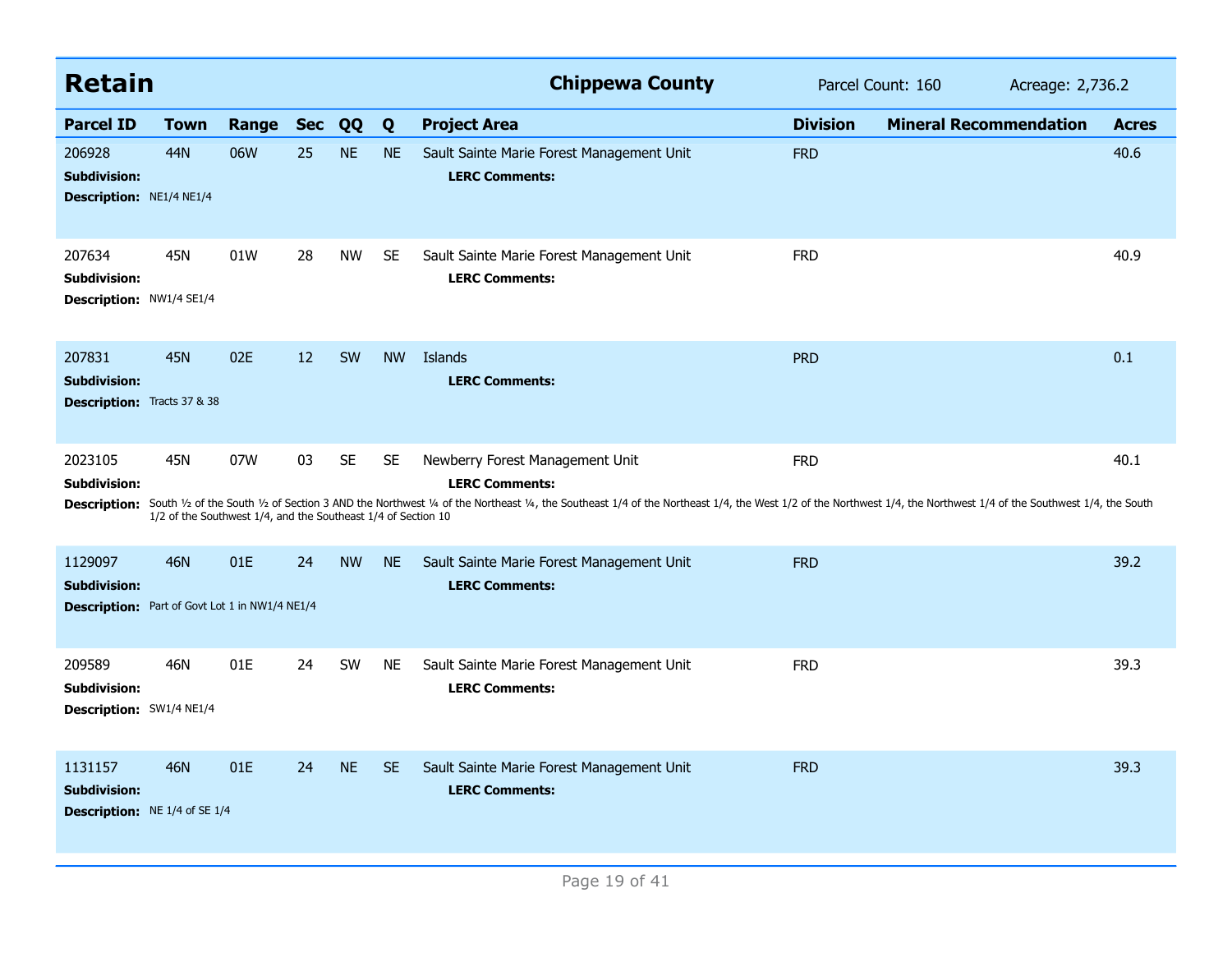| <b>Retain</b>                                                                             |             |           |    |           |           | <b>Chippewa County</b>                                             | Parcel Count: 160<br>Acreage: 2,736.2 |                               |              |
|-------------------------------------------------------------------------------------------|-------------|-----------|----|-----------|-----------|--------------------------------------------------------------------|---------------------------------------|-------------------------------|--------------|
| <b>Parcel ID</b>                                                                          | <b>Town</b> | Range Sec |    | QQ        | Q         | <b>Project Area</b>                                                | <b>Division</b>                       | <b>Mineral Recommendation</b> | <b>Acres</b> |
| 1131158<br>Subdivision:<br><b>Description:</b> SE 1/4 of SE 1/4                           | 46N         | 01E       | 24 | <b>SE</b> | <b>SE</b> | Sault Sainte Marie Forest Management Unit<br><b>LERC Comments:</b> | <b>FRD</b>                            |                               | 39.4         |
| 209587<br><b>Subdivision:</b><br><b>Description:</b> Part of Govt Lot 1 in NE1/4 NE1/4    | <b>46N</b>  | 01E       | 24 | <b>NE</b> | <b>NE</b> | Sault Sainte Marie Forest Management Unit<br><b>LERC Comments:</b> | <b>FRD</b>                            |                               | 28.8         |
| 209588<br>Subdivision:<br>Description: Gov't Lot 2 in SE1/4 NE1/4                         | 46N         | 01E       | 24 | <b>SE</b> | <b>NE</b> | Sault Sainte Marie Forest Management Unit<br><b>LERC Comments:</b> | <b>FRD</b>                            |                               | 39.2         |
| 209761<br><b>Subdivision:</b><br>Description: Frac'l SW1'4 NW1/4 being part of Govt Lot 1 | 46N         | 02E       | 19 | SW        | <b>NW</b> | <b>Public Water Access Site</b><br><b>LERC Comments:</b>           | <b>FRD</b>                            |                               | 13.3         |
| 1131155<br><b>Subdivision:</b><br>Description: Frl. SW 1/4 of SW 1/4                      | 46N         | 02E       | 19 | SW        | <b>SW</b> | Sault Sainte Marie Forest Management Unit<br><b>LERC Comments:</b> | <b>FRD</b>                            |                               | 35.1         |
| 1131156<br><b>Subdivision:</b><br>Description: Frl. NW 1/4 of SW 1/4                      | <b>46N</b>  | 02E       | 19 | <b>NW</b> | <b>SW</b> | Sault Sainte Marie Forest Management Unit<br><b>LERC Comments:</b> | <b>FRD</b>                            |                               | 41.2         |
| 209837<br>Subdivision:<br>Description: SW1/4 NW1/4                                        | 46N         | 02W       | 03 | <b>SW</b> | <b>NW</b> | Sault Sainte Marie Forest Management Unit<br><b>LERC Comments:</b> | <b>FRD</b>                            |                               | 39.8         |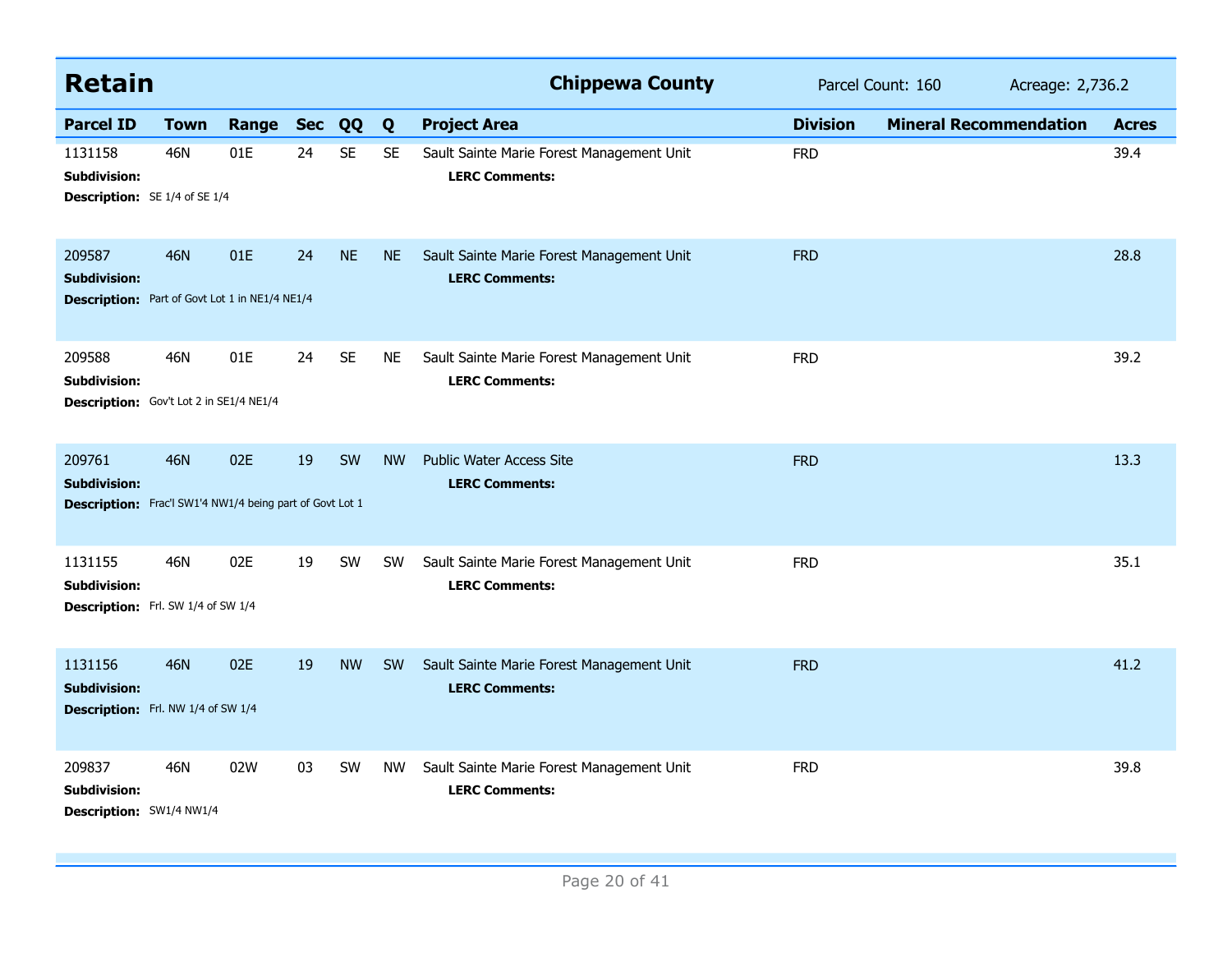| <b>Retain</b>                                                                                           |            |       |            |           |           | <b>Chippewa County</b>                                                                                                                                                                                                                                                                                                                                                                                                                                                                                                                                                                                                                | Parcel Count: 160<br>Acreage: 2,736.2 |                               |              |
|---------------------------------------------------------------------------------------------------------|------------|-------|------------|-----------|-----------|---------------------------------------------------------------------------------------------------------------------------------------------------------------------------------------------------------------------------------------------------------------------------------------------------------------------------------------------------------------------------------------------------------------------------------------------------------------------------------------------------------------------------------------------------------------------------------------------------------------------------------------|---------------------------------------|-------------------------------|--------------|
| <b>Parcel ID</b>                                                                                        | Town       | Range | <b>Sec</b> | QQ        | Q         | <b>Project Area</b>                                                                                                                                                                                                                                                                                                                                                                                                                                                                                                                                                                                                                   | <b>Division</b>                       | <b>Mineral Recommendation</b> | <b>Acres</b> |
| 209858<br><b>Subdivision:</b>                                                                           | 46N        | 02W   | 04         | <b>NW</b> | <b>SW</b> | <b>Public Water Access Site</b><br><b>LERC Comments:</b><br><b>Description:</b> All of Sec lying N of Hy M-28 (currently known as W 6 Mile Road) and W of Waiska River.                                                                                                                                                                                                                                                                                                                                                                                                                                                               | <b>PRD</b>                            |                               | 0.2          |
| 209855<br>Subdivision:<br><b>Description:</b>                                                           | 46N        | 02W   | 04         | <b>SE</b> | NE        | <b>Brimley State Park</b><br><b>LERC Comments:</b><br>Part of SE1/4 NE1/4 desc as com on E and W 1/4 line 1321 ft W of E 1/4 post, th N 0d15'20" E on E 1/8 line 411.80 ft to c/l of county hy, th N 73d E along said c/l 75 ft to pt of beg, th S 17d E 133 ft, th N 73d E<br>200 ft, th N 17d W 133 ft to c/l of county hwy, th S 73d W 200 ft along c/l to point of beginning.                                                                                                                                                                                                                                                     | <b>PRD</b>                            |                               | 0.6          |
| 209925<br><b>Subdivision:</b><br><b>Description:</b> W 450 ft of SW1/4 of NW1/4 lying S of Waiska River | 46N        | 02W   | 11         | <b>SW</b> | <b>NW</b> | Waiska River Public Water Access Site<br><b>LERC Comments:</b>                                                                                                                                                                                                                                                                                                                                                                                                                                                                                                                                                                        | <b>PRD</b>                            |                               | 1.3          |
| 210991<br><b>Subdivision:</b><br><b>Description:</b>                                                    | 46N        | 06W   | 22         | <b>SW</b> | NE        | Tahquamenon River Public Water Access Site<br><b>LERC Comments:</b><br>SW1/4 NE1/4 ex that part S of Hy M-123 also ex parcel beg at the SE cor SW1/4 NE1/4 th N 413 ft th S 461/2dW 310 ft to N'ly line of St Hy M-123 r/w,th Se'ly alg r/w 289.3ft to pt of beg, & also ex a parcel beg<br>at a pt in the N & S 1/4 line 748 ft N of the center of sd S 22, th SE'ly alg the N line of Hy M-123 275 ft, th N 301/2d E 356 ft m/l to N side of E branch of Tahquamenon River, th W'ly alg N side of E branch of<br>Tahquamenon River, th W'ly alg N side of river to sd N & S 1/4 line, th S alg sd 1/4 line 230 ft m/l to pt of beg. | <b>PRD</b>                            |                               | 24.7         |
| 211213<br><b>Subdivision:</b><br>Description: NE1/4 SE1/4                                               | <b>46N</b> | 07W   | 22         | <b>NE</b> | <b>SE</b> | Newberry Forest Management Unit<br><b>LERC Comments:</b>                                                                                                                                                                                                                                                                                                                                                                                                                                                                                                                                                                              | <b>FRD</b>                            |                               | 40.7         |
| 211214<br><b>Subdivision:</b><br>Description: NW1/4 SE1/4                                               | 46N        | 07W   | 22         | <b>NW</b> | <b>SE</b> | Newberry Forest Management Unit<br><b>LERC Comments:</b>                                                                                                                                                                                                                                                                                                                                                                                                                                                                                                                                                                              | <b>FRD</b>                            |                               | 40.6         |
| 211216<br><b>Subdivision:</b><br>Description: SE1/4 SE1/4                                               | <b>46N</b> | 07W   | 22         | <b>SE</b> | <b>SE</b> | Newberry Forest Management Unit<br><b>LERC Comments:</b>                                                                                                                                                                                                                                                                                                                                                                                                                                                                                                                                                                              | <b>FRD</b>                            |                               | 40.8         |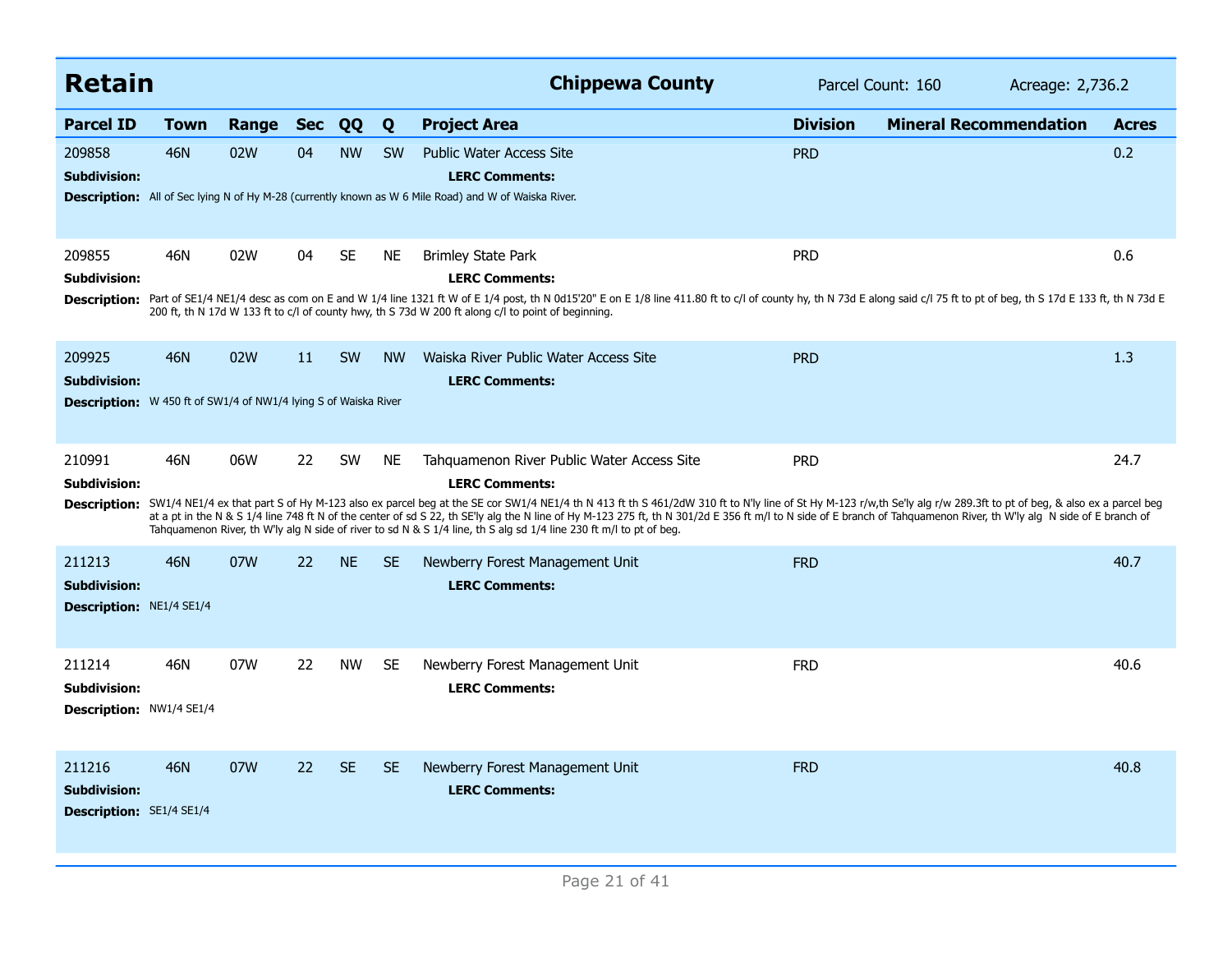| <b>Retain</b>                                                                                            |             |       |            |           |           | <b>Chippewa County</b>                                                                                                                                                                                                                                                                                                                                                                                                                                                                                                                                                                                                                                                                                                                   | Parcel Count: 160<br>Acreage: 2,736.2 |                               |              |
|----------------------------------------------------------------------------------------------------------|-------------|-------|------------|-----------|-----------|------------------------------------------------------------------------------------------------------------------------------------------------------------------------------------------------------------------------------------------------------------------------------------------------------------------------------------------------------------------------------------------------------------------------------------------------------------------------------------------------------------------------------------------------------------------------------------------------------------------------------------------------------------------------------------------------------------------------------------------|---------------------------------------|-------------------------------|--------------|
| <b>Parcel ID</b>                                                                                         | <b>Town</b> | Range | <b>Sec</b> | QQ        | Q         | <b>Project Area</b>                                                                                                                                                                                                                                                                                                                                                                                                                                                                                                                                                                                                                                                                                                                      | <b>Division</b>                       | <b>Mineral Recommendation</b> | <b>Acres</b> |
| 211218<br><b>Subdivision:</b><br><b>Description: SW1/4 NW1/4</b>                                         | 46N         | 07W   | 25         | SW        | <b>NW</b> | Newberry Forest Management Unit<br><b>LERC Comments:</b>                                                                                                                                                                                                                                                                                                                                                                                                                                                                                                                                                                                                                                                                                 | <b>FRD</b>                            |                               | 40.4         |
| 211276<br><b>Subdivision:</b><br><b>Description:</b> SW 1/4 SW 1/4                                       | 46N         | 07W   | 32         | <b>SW</b> | <b>SW</b> | Newberry Forest Management Unit<br><b>LERC Comments:</b>                                                                                                                                                                                                                                                                                                                                                                                                                                                                                                                                                                                                                                                                                 | <b>FRD</b>                            |                               | 40           |
| 2047336<br><b>Subdivision:</b>                                                                           | 47N         | 01E   | 30         | <b>NW</b> | <b>NE</b> | Sault Ste. Marie Field Office<br><b>LERC Comments:</b><br>Description: A parcel of land on part of the Northwest 1/4 of the Northeast 1/4, Section 30, Town 47 North, Range 1 East, Soo Township, Chippewa County, Michigan, described as: Commencing at the North 1/4 corner of<br>Section 30; thence South 00°05'57" West 664.19 feet along the North-South 1/4 line of said Section to the Point of Beginning; thence South 89°46'15" East 1321.72 feet to the East 1/8 line of said Section;<br>thence South 00°02'20" East 329.41 feet along said 1/8 line; thence North 89°53'16" West 1322.51 feet to said North-South 1/4 line; thence North 00°05'57" East 332.10 feet along said North-South 1/4 line to                       | <b>FRD</b>                            |                               | 10.1         |
| 211737<br><b>Subdivision:</b><br><b>Description:</b> Tract 37                                            | <b>47N</b>  | 02E   | 33         | <b>NE</b> | <b>NE</b> | Islands<br><b>LERC Comments:</b>                                                                                                                                                                                                                                                                                                                                                                                                                                                                                                                                                                                                                                                                                                         | <b>PRD</b>                            |                               | 1.9          |
| 1079895<br><b>Subdivision:</b>                                                                           | 47N         | 02W   | 32         | <b>NW</b> | <b>NE</b> | Slab Island Public Water Access Site<br><b>LERC Comments:</b><br>Description: An island commonly known as Slab (Ladd) Island situated in Waiska Bay, Lake Superior being opposite Sec. 32, T47N, R2W, Chippewa County, Mich. and more particularly desc as follows: Beg at a pt which is<br>located S 86D24' E, 676.72 ft alg the N sec li and S13D39' W, 251.74 ft from the N 1/4 cor, Sec.32, sd pt being the N'ly end of Slab Island and the pl of beg of this desc, th alg the border of sd island S 31D 30" E,<br>69 ft; S 18D30' E, 91 ft; S 21D E, 150 ft, S 12D32' E, 105.7 ft, S 28D50' W, 39 ft, N 18D W, 78 ft, N 31D10' W 128.5 ft, N 17D W, 56.5 ft, N 1D15' E, 128 ft, N 18D08' W, 59.4 ft, to the pl of beg. The property | <b>PRD</b>                            |                               | 1.4          |
| 2022359<br><b>Subdivision:</b><br><b>Description:</b> Island in Whitefish Bay in Lake Superior (CCN 002) | <b>47N</b>  | 04W   | 18         | <b>SW</b> | <b>NW</b> | Islands<br><b>LERC Comments:</b>                                                                                                                                                                                                                                                                                                                                                                                                                                                                                                                                                                                                                                                                                                         | <b>PRD</b>                            |                               | 0.1          |
| 1053625<br><b>Subdivision:</b>                                                                           | 47N         | 07W   | 31         | <b>SE</b> | <b>SE</b> | <b>Public Water Access Site</b><br><b>LERC Comments:</b><br>Description: Pcl "10" Com at SE cor sd Sec th N 89d43m W 150 ft to c/l N Hulbert Rd to POB th N 89d43m W 975.5 ft to a pt on Ely Bk of E Br Tahq Ri th N 29d14m W alg bk 47.35 ft th con alg bk N 2d54m W 316.1 ft th N<br>69d17m E 759.6 ft to c/l N Hulbert Rd th S 25d45m E 700 ft to beg subj to 33 ft Co Rd R/W                                                                                                                                                                                                                                                                                                                                                         | <b>PRD</b>                            |                               | 9.7          |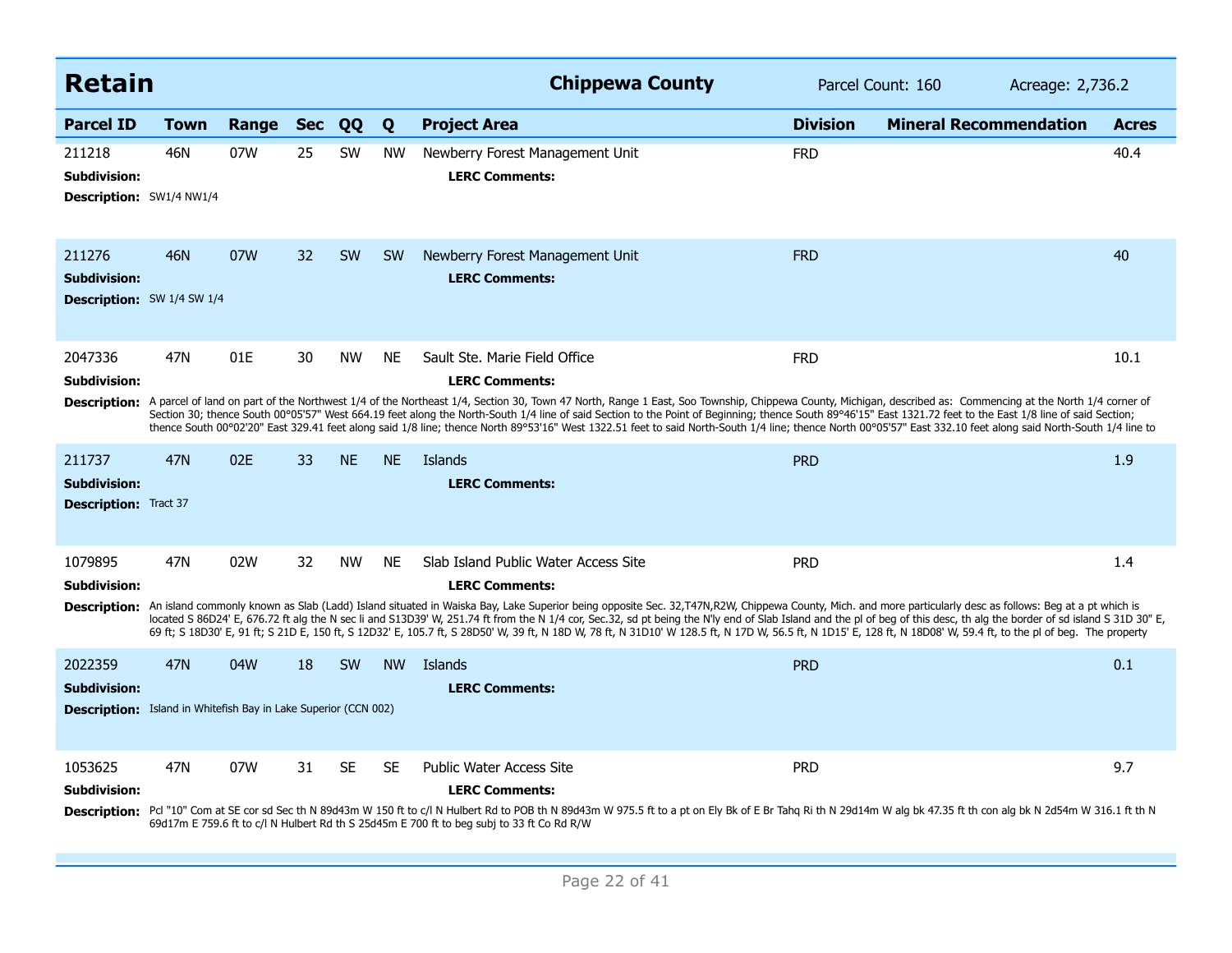| <b>Retain</b>                                                                                      |             |       |            |           |           | <b>Chippewa County</b>                                                        | Parcel Count: 160<br>Acreage: 2,736.2 |                               |              |  |
|----------------------------------------------------------------------------------------------------|-------------|-------|------------|-----------|-----------|-------------------------------------------------------------------------------|---------------------------------------|-------------------------------|--------------|--|
| <b>Parcel ID</b>                                                                                   | <b>Town</b> | Range | <b>Sec</b> | QQ        | Q         | <b>Project Area</b>                                                           | <b>Division</b>                       | <b>Mineral Recommendation</b> | <b>Acres</b> |  |
| 212107<br><b>Subdivision:</b><br><b>Description: Island</b>                                        | <b>48N</b>  | 05W   | 28         | <b>NW</b> | <b>NW</b> | Sault Sainte Marie Forest Management Unit<br>LERC Comments: PRD to be the LAD | <b>PRD</b>                            |                               | 0.1          |  |
| 212108<br><b>Subdivision:</b><br><b>Description: Island</b>                                        | 48N         | 05W   | 29         | <b>NE</b> | <b>NE</b> | Sault Sainte Marie Forest Management Unit<br><b>LERC Comments:</b>            | <b>PRD</b>                            |                               | 1.7          |  |
| 1000841<br><b>Subdivision:</b><br>Description: SWI/4 SWI/4                                         | <b>48N</b>  | 07W   | 23         | <b>SW</b> | <b>SW</b> | Tahquamenon Falls State Park<br><b>LERC Comments:</b>                         | <b>PRD</b>                            |                               | 40.2         |  |
| 212570<br><b>Subdivision:</b><br>Description: N 528 ft of Gov't Lot 3                              | 48N         | 07W   | 24         | <b>SE</b> | <b>NE</b> | Tahquamenon Falls State Park<br><b>LERC Comments:</b>                         | <b>PRD</b>                            |                               | 13.8         |  |
| 1037060<br><b>Subdivision:</b><br>Description: T48N, R7W, Sec. 24; gov lot 11, except the W 400 ft | <b>48N</b>  | 07W   | 24         | SW        | <b>SW</b> | Tahquamenon Falls State Park<br><b>LERC Comments:</b>                         | <b>PRD</b>                            |                               | 14.5         |  |
| 1122636<br><b>Subdivision:</b><br><b>Description:</b> Part of Govt Lot 1 in SW1/4 SE1/4            | 49N         | 07W   | 18         | <b>SW</b> | <b>SE</b> | Tahquamenon Falls State Park<br><b>LERC Comments:</b>                         | <b>PRD</b>                            |                               | 1.7          |  |
| 213392<br><b>Subdivision:</b><br>Description: NE1/4 NE1/4                                          | <b>50N</b>  | 06W   | 01         | <b>NE</b> | <b>NE</b> | Newberry Forest Management Unit<br><b>LERC Comments:</b>                      | <b>FRD</b>                            |                               | 38.9         |  |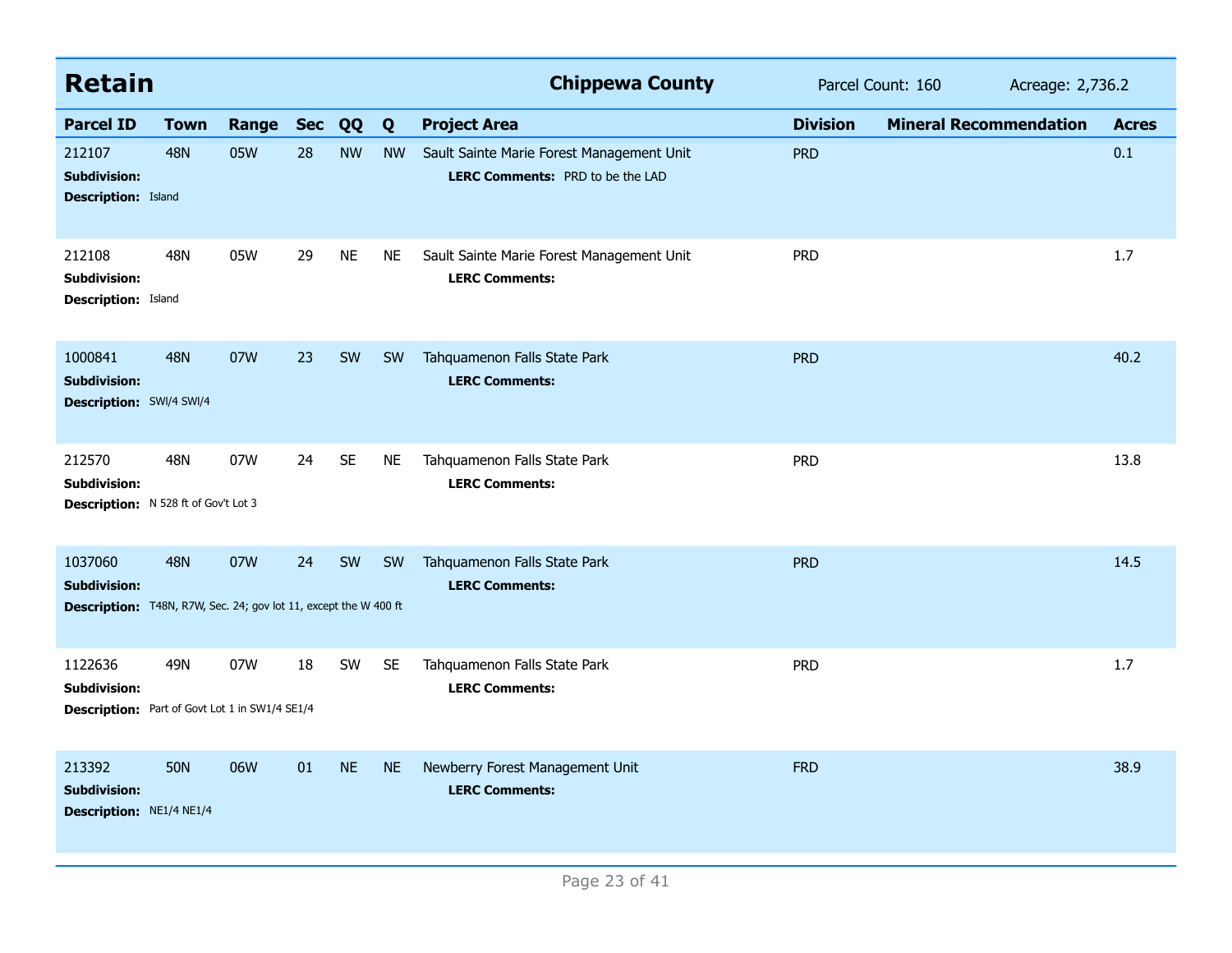| <b>Retain</b>                                                        |             |       |            |           |           | <b>Chippewa County</b>                                   |                 | Parcel Count: 160<br>Acreage: 2,736.2 |  |              |
|----------------------------------------------------------------------|-------------|-------|------------|-----------|-----------|----------------------------------------------------------|-----------------|---------------------------------------|--|--------------|
| <b>Parcel ID</b>                                                     | <b>Town</b> | Range | <b>Sec</b> | QQ        | Q         | <b>Project Area</b>                                      | <b>Division</b> | <b>Mineral Recommendation</b>         |  | <b>Acres</b> |
| 213393<br><b>Subdivision:</b><br>Description: NW1/4 NE1/4            | 50N         | 06W   | 01         | <b>NW</b> | <b>NE</b> | Newberry Forest Management Unit<br><b>LERC Comments:</b> | <b>FRD</b>      |                                       |  | 39           |
| 213758<br><b>Subdivision:</b><br>Description: NW1/4 NE1/4            | <b>50N</b>  | 06W   | 33         | <b>NW</b> | <b>NE</b> | Newberry Forest Management Unit<br><b>LERC Comments:</b> | <b>FRD</b>      |                                       |  | 40.4         |
| 213759<br><b>Subdivision:</b><br>Description: E1/2 of SW1/4 of NE1/4 | 50N         | 06W   | 33         | SW        | <b>NE</b> | Newberry Forest Management Unit<br><b>LERC Comments:</b> | <b>FRD</b>      |                                       |  | 20.1         |
| 213764<br><b>Subdivision:</b><br>Description: E1/2 NW1/4 SE1/4       | <b>50N</b>  | 06W   | 33         | <b>NW</b> | <b>SE</b> | Newberry Forest Management Unit<br><b>LERC Comments:</b> | <b>FRD</b>      |                                       |  | 20           |
| 213903<br>Subdivision:<br>Description: NE1/4 NE1/4                   | 50N         | 07W   | 21         | <b>NE</b> | <b>NE</b> | Newberry Forest Management Unit<br><b>LERC Comments:</b> | <b>FRD</b>      |                                       |  | 40.1         |
| 213904<br><b>Subdivision:</b><br>Description: NW1/4 NE1/4            | <b>50N</b>  | 07W   | 21         | <b>NW</b> | <b>NE</b> | Newberry Forest Management Unit<br><b>LERC Comments:</b> | <b>FRD</b>      |                                       |  | 40.1         |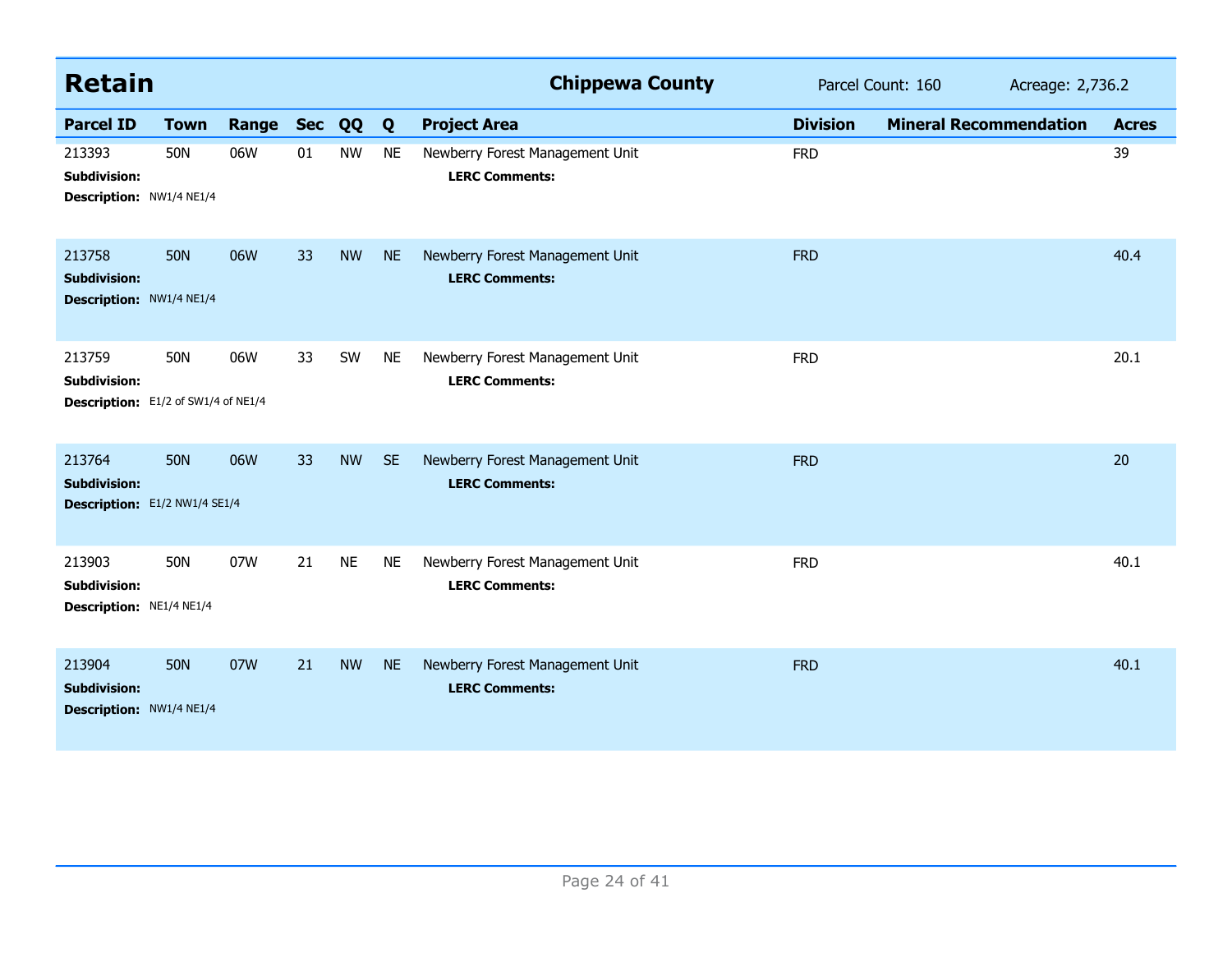| <b>Alternate Conservation Owner</b>                                                     |                 |       |            |           |           | <b>Chippewa County</b>                                                                                                                                                       | Parcel Count: 38 |                               | Acreage: 806.9 |       |
|-----------------------------------------------------------------------------------------|-----------------|-------|------------|-----------|-----------|------------------------------------------------------------------------------------------------------------------------------------------------------------------------------|------------------|-------------------------------|----------------|-------|
| <b>Parcel ID</b>                                                                        | <b>Town</b>     | Range | <b>Sec</b> | QQ        | Q         | <b>Project Area</b>                                                                                                                                                          | <b>Division</b>  | <b>Mineral Recommendation</b> |                | Acres |
| 202907<br>Subdivision:<br>Description: Part of Govt Lot 3 in NE1/4 NW1/4                | 41N             | 04E   | 12         | <b>NE</b> | <b>NW</b> | Sault Sainte Marie Forest Management Unit<br>LERC Comments: ERA values must be protected, managed appropriately, minimal development to facilitate public use without        | <b>FRD</b>       | <b>Retain Minerals</b>        |                | 10.9  |
| 202908<br><b>Subdivision:</b><br>Description: Part of Govt Lot 2 in NW1/4 NW1/4         | 41 <sub>N</sub> | 04E   | 12         | <b>NW</b> | <b>NW</b> | Sault Sainte Marie Forest Management Unit<br>LERC Comments: ERA values must be protected, managed appropriately, minimal development to facilitate public use without        | <b>FRD</b>       | <b>Retain Minerals</b>        |                | 21.8  |
| 1121330<br>Subdivision:<br>Description: Part of Govt Lot 2 in SW1/4 NW1/4               | 41N             | 04E   | 12         | <b>SW</b> | NW.       | Sault Sainte Marie Forest Management Unit<br>LERC Comments: ERA values must be protected, managed appropriately, minimal development to facilitate public use without        | <b>FRD</b>       | <b>Retain Minerals</b>        |                | 5.2   |
| 1121331<br><b>Subdivision:</b><br><b>Description:</b> Part of Govt Lot 3 in SE1/4 NW1/4 | 41N             | 04E   | 12         | <b>SE</b> | <b>NW</b> | Sault Sainte Marie Forest Management Unit<br><b>LERC Comments:</b> ERA values must be protected, managed appropriately, minimal development to facilitate public use without | <b>FRD</b>       | <b>Retain Minerals</b>        |                | 4.1   |
| 202980<br>Subdivision:<br>Description: Lot 2                                            | 41N             | 05E   | 07         | <b>NE</b> | <b>SE</b> | Islands<br><b>LERC Comments:</b>                                                                                                                                             | <b>FRD</b>       | <b>Convey Minerals</b>        |                | 2.4   |
| 203068<br><b>Subdivision:</b><br>Description: SW1/4 SE1/4                               | 41N             | 06E   | 03         | <b>SW</b> | <b>SE</b> | Sault Sainte Marie Forest Management Unit<br><b>LERC Comments:</b>                                                                                                           | <b>FRD</b>       | <b>Retain Minerals</b>        |                | 39.3  |
| 203463<br>Subdivision:<br><b>Description:</b> SW1/4 of SW1/4                            | 41N             | 07E   | 21         | <b>SW</b> | <b>SW</b> | Islands<br><b>LERC Comments:</b> Little Traverse Conservancy has expressed interest in acquiring this parcel.                                                                | <b>FRD</b>       | <b>Retain Minerals</b>        |                | 39.7  |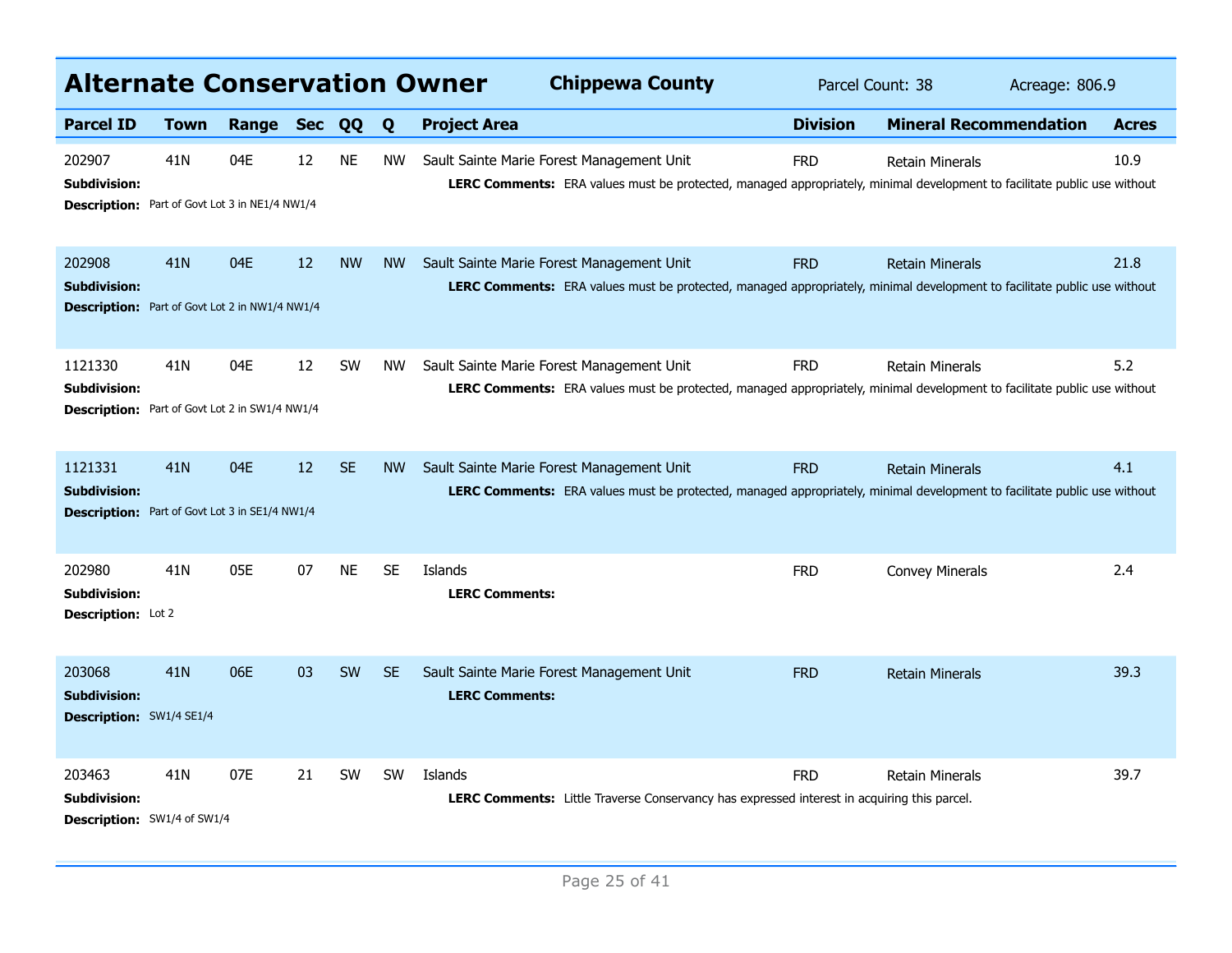| <b>Alternate Conservation Owner</b>                                                        |             |       |            |           |           | Parcel Count: 38                                                                                                                                                                                                                                                                                                                                                                                                                                                                             |                 | Acreage: 806.9                |  |              |
|--------------------------------------------------------------------------------------------|-------------|-------|------------|-----------|-----------|----------------------------------------------------------------------------------------------------------------------------------------------------------------------------------------------------------------------------------------------------------------------------------------------------------------------------------------------------------------------------------------------------------------------------------------------------------------------------------------------|-----------------|-------------------------------|--|--------------|
| <b>Parcel ID</b>                                                                           | <b>Town</b> | Range | <b>Sec</b> | <b>QQ</b> | Q         | <b>Project Area</b>                                                                                                                                                                                                                                                                                                                                                                                                                                                                          | <b>Division</b> | <b>Mineral Recommendation</b> |  | <b>Acres</b> |
| 203857<br><b>Subdivision:</b><br><b>Description:</b> Tract 37                              | 42N         | 03E   | 25         | <b>SE</b> | <b>SW</b> | Islands<br><b>LERC Comments:</b> Offer to units of government as permitted by deed.                                                                                                                                                                                                                                                                                                                                                                                                          | <b>PRD</b>      | <b>Retain Minerals</b>        |  | 0.1          |
| 203867<br><b>Subdivision:</b><br><b>Description:</b> Tract 38                              | 42N         | 03E   | 36         | SW        | <b>NW</b> | Islands<br><b>LERC Comments:</b> Offer to units of government as permitted by deed.                                                                                                                                                                                                                                                                                                                                                                                                          | <b>PRD</b>      | <b>Retain Minerals</b>        |  | 1.2          |
| 203874<br><b>Subdivision:</b><br><b>Description:</b> Frl Section 18                        | 42N         | 04E   | 18         | <b>SW</b> | <b>SW</b> | <b>Public Water Access Site</b><br><b>LERC Comments:</b>                                                                                                                                                                                                                                                                                                                                                                                                                                     | <b>PRD</b>      | <b>Convey Minerals</b>        |  | 17.7         |
| 205054<br><b>Subdivision:</b><br><b>Description:</b> Lot 3                                 | 43N         | 06E   | 21         | <b>SW</b> | <b>SW</b> | Sault Sainte Marie Forest Management Unit<br><b>LERC Comments:</b>                                                                                                                                                                                                                                                                                                                                                                                                                           | <b>FRD</b>      | Retain Minerals               |  | 4.9          |
| 205159<br><b>Subdivision:</b><br>Description: Lot 4                                        | 43N         | 07E   | 30         | <b>SE</b> | <b>SE</b> | Sault Sainte Marie Forest Management Unit<br><b>LERC Comments:</b>                                                                                                                                                                                                                                                                                                                                                                                                                           | <b>FRD</b>      | <b>Retain Minerals</b>        |  | 3.4          |
| 351575<br><b>Subdivision: Maskinonge Beach</b><br><b>Description:</b> LOT 1, 2, 3, 4, 5, 6 | 44N         | 02F   | 03         | <b>SE</b> | <b>SE</b> | Undedicated<br><b>LERC Comments:</b>                                                                                                                                                                                                                                                                                                                                                                                                                                                         | <b>PRD</b>      | <b>Retain Minerals</b>        |  | 6.9          |
| 205784<br><b>Subdivision:</b>                                                              | 44N         | 02E   | 36         | <b>NW</b> | <b>SW</b> | Munuscong Lake Public Water Access Site<br><b>LERC Comments:</b><br>Description: That pt of Govt Lot 5 desc as com at the SW cor of sd Lot 5, th N 06d43'20" E 1110.95 ft alg the W li of Govt Lot 5 to the shore of Munuscong Bay for the POB, th N 71d18'20" E 282.10 ft alg the shore, th S<br>53d02'20" E 489.85 ft to the c/l of Rocky Point Rd, th S 33d19'00" W 235 ft in the c/l of Rocky Point Rd, th N 52d54'01" W 663.94 ft to the POB, incl. riparian rights appurtenant thereto | <b>PRD</b>      | <b>Convey Minerals</b>        |  | 3.3          |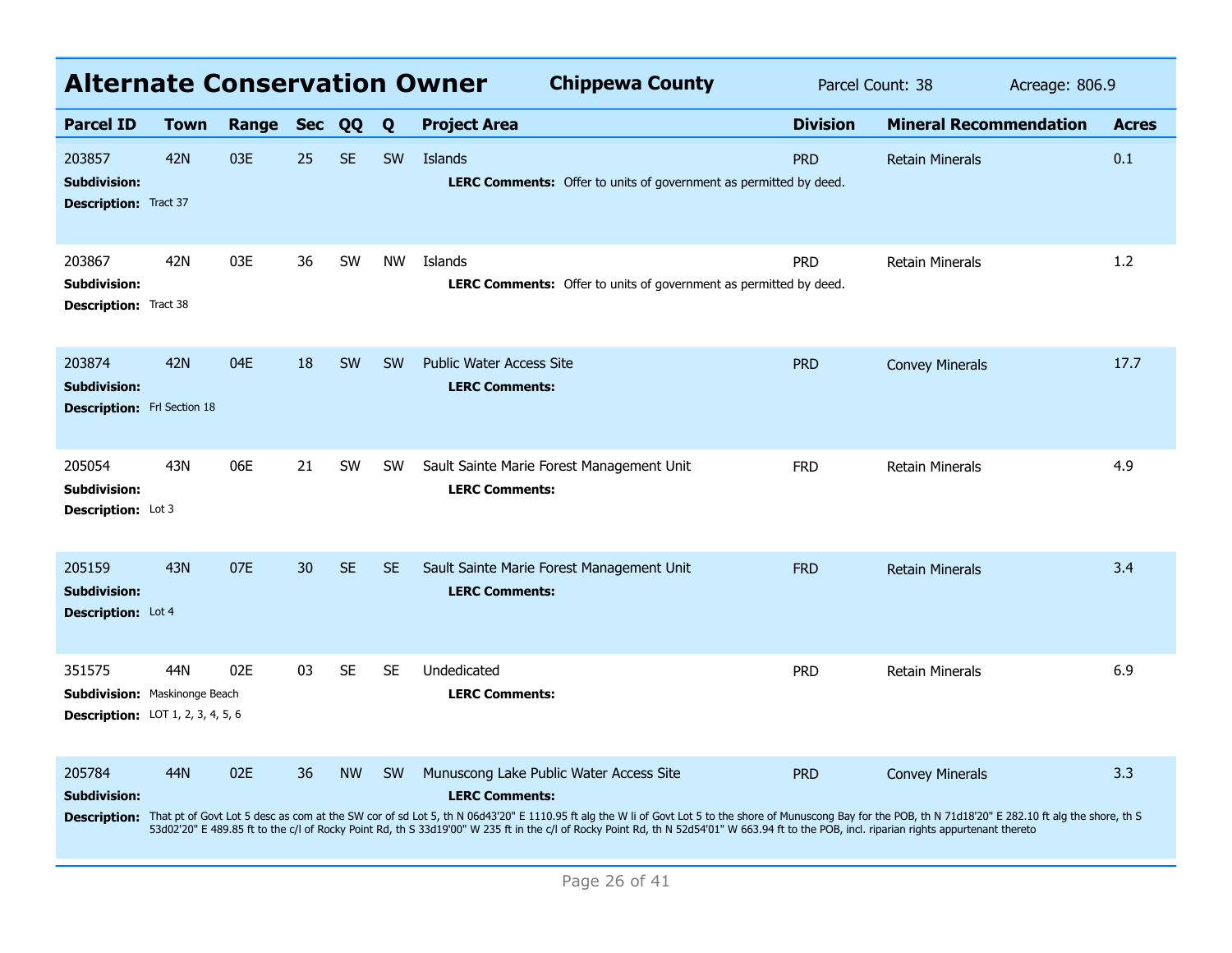| <b>Alternate Conservation Owner</b>                                                        |             |       |            |           |           | <b>Chippewa County</b>                                                                                                                                                                                                                                                                                                                                                                                                                                                                                                     | Parcel Count: 38 |                               | Acreage: 806.9 |              |
|--------------------------------------------------------------------------------------------|-------------|-------|------------|-----------|-----------|----------------------------------------------------------------------------------------------------------------------------------------------------------------------------------------------------------------------------------------------------------------------------------------------------------------------------------------------------------------------------------------------------------------------------------------------------------------------------------------------------------------------------|------------------|-------------------------------|----------------|--------------|
| <b>Parcel ID</b>                                                                           | <b>Town</b> | Range | <b>Sec</b> | QQ        | Q         | <b>Project Area</b>                                                                                                                                                                                                                                                                                                                                                                                                                                                                                                        | <b>Division</b>  | <b>Mineral Recommendation</b> |                | <b>Acres</b> |
| 1008678<br>Subdivision:                                                                    | 44N         | 03W   | 05         | <b>NW</b> | <b>NW</b> | <b>Public Water Access Site</b><br><b>LERC Comments:</b><br>Description: That part of the NW1/4 of NW1/4 lying easterly of a line drawn 100 ft westerly of, parallel with, and adjacent to the westerly bank of the Pine River                                                                                                                                                                                                                                                                                             | <b>PRD</b>       | Convey Minerals               |                | 2.2          |
| 1118098<br><b>Subdivision:</b><br><b>Description:</b> Govt Lot 5                           | <b>47N</b>  | 01E   | 14         | <b>NW</b> | <b>SW</b> | <b>Public Water Access Site</b><br><b>LERC Comments:</b>                                                                                                                                                                                                                                                                                                                                                                                                                                                                   | <b>FRD</b>       | <b>Retain Minerals</b>        |                | 38.6         |
| 211381<br><b>Subdivision:</b>                                                              | 47N         | 01E   | 14         | <b>SE</b> | <b>SW</b> | <b>Public Water Access Site</b><br><b>LERC Comments:</b> Explore options to PUD parcel to U of M<br>Description: Part of Lot 6: Beg. at a point 400 feet South of NW corner of Lot 6; th East parallel with North line of Lot 6, 547 feet to SW side of proposed street 42 feet wide; th South 151/2d East along st. 231 feet to N<br>side of proposed street 50 feet wide; th South 641/2d West along sstreet 500 feet; th North 54d West 240 feet, th North 320.4 feet to place of beg., being des. on sketch as Lot 12. | <b>PRD</b>       | <b>Retain Minerals</b>        |                | 4.5          |
| 211384<br><b>Subdivision:</b><br><b>Description:</b> Part of Govt Lot 2 within NE1/4 SE1/4 | <b>47N</b>  | 01E   | 14         | <b>NE</b> | <b>SE</b> | <b>Public Water Access Site</b><br><b>LERC Comments:</b>                                                                                                                                                                                                                                                                                                                                                                                                                                                                   | <b>PRD</b>       | <b>Retain Minerals</b>        |                | 23           |
| 1118099<br><b>Subdivision:</b><br>Description: Part of Govt Lot 2 within NW1/4 SE1/4       | 47N         | 01E   | 14         | <b>NW</b> | <b>SE</b> | Sault Sainte Marie Forest Management Unit<br><b>LERC Comments:</b>                                                                                                                                                                                                                                                                                                                                                                                                                                                         | <b>PRD</b>       | <b>Retain Minerals</b>        |                | 39.1         |
| 211380<br><b>Subdivision:</b><br><b>Description:</b>                                       | <b>47N</b>  | 01E   | 14         | <b>SE</b> | <b>SW</b> | <b>Public Water Access Site</b><br><b>LERC Comments:</b> Explore options to PUD to U of M.<br>Beg. at a point 933 ft W of SE cor of Lot 6, th N 15d 30' W 270 ft to where this des begins to measure th N 151/2d W 64 ft th N 64d30' E 207 ft N 25d W 20 ft; th 64d 30' E 26 ft; th S 15d30' E 26 ft; th S 15d30' E 113 ft,<br>68d20' W 460 ft to place of beg, being designated on sketch as Lot 9.                                                                                                                       | <b>PRD</b>       | <b>Retain Minerals</b>        |                | 0.9          |
| 211749<br>Subdivision:<br><b>Description:</b> Island(Lot 5) 7.32 acres                     | 47N         | 02W   | 26         | <b>SW</b> | <b>NE</b> | <b>Public Water Access Site</b><br><b>LERC Comments:</b>                                                                                                                                                                                                                                                                                                                                                                                                                                                                   | <b>PRD</b>       | <b>Retain Minerals</b>        |                | 8.2          |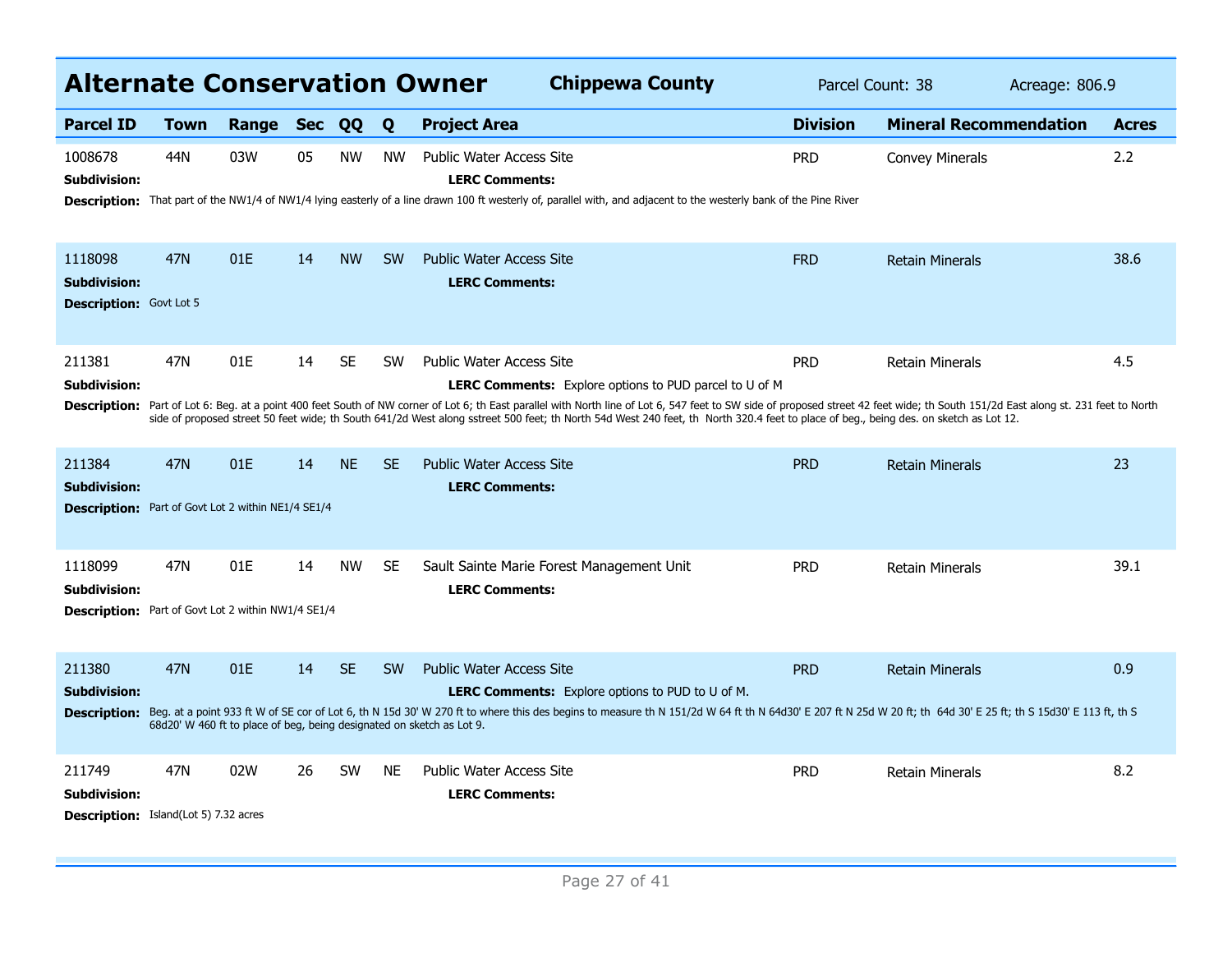| <b>Alternate Conservation Owner</b>                                                              |             |       |            |           |           | <b>Chippewa County</b>                                             | Parcel Count: 38<br>Acreage: 806.9 |                               |  |              |
|--------------------------------------------------------------------------------------------------|-------------|-------|------------|-----------|-----------|--------------------------------------------------------------------|------------------------------------|-------------------------------|--|--------------|
| <b>Parcel ID</b>                                                                                 | <b>Town</b> | Range | <b>Sec</b> | QQ        | Q         | <b>Project Area</b>                                                | <b>Division</b>                    | <b>Mineral Recommendation</b> |  | <b>Acres</b> |
| 1118351<br><b>Subdivision:</b><br><b>Description:</b> SW1/4 of SE Frac'l 1/4                     | <b>47N</b>  | 02W   | 30         | SW        | <b>SE</b> | <b>Public Water Access Site</b><br><b>LERC Comments:</b>           | <b>FRD</b>                         | <b>Convey Minerals</b>        |  | 0.2          |
| 211760<br><b>Subdivision:</b><br><b>Description:</b> Lot 1                                       | 47N         | 02W   | 30         | <b>SE</b> | <b>SW</b> | Sault Sainte Marie Forest Management Unit<br><b>LERC Comments:</b> | <b>FRD</b>                         | <b>Convey Minerals</b>        |  | 33.8         |
| 211761<br><b>Subdivision:</b><br>Description: Lot 2                                              | <b>47N</b>  | 02W   | 30         | <b>NW</b> | <b>SE</b> | Sault Sainte Marie Forest Management Unit<br><b>LERC Comments:</b> | <b>FRD</b>                         | <b>Convey Minerals</b>        |  | 13.4         |
| 211753<br>Subdivision:<br><b>Description:</b> Lot 3                                              | 47N         | 02W   | 30         | SW        | <b>NE</b> | Sault Sainte Marie Forest Management Unit<br><b>LERC Comments:</b> | <b>FRD</b>                         | Convey Minerals               |  | 33.7         |
| 1122617<br><b>Subdivision:</b><br><b>Description:</b> Part of Govt Lot 4 in NW1/4 NE1/4          | <b>47N</b>  | 02W   | 31         | <b>NW</b> | <b>NE</b> | Sault Sainte Marie Forest Management Unit<br><b>LERC Comments:</b> | <b>FRD</b>                         | <b>Convey Minerals</b>        |  | 0.8          |
| 211762<br>Subdivision:<br><b>Description:</b> Part of Govt Lot 4                                 | 47N         | 02W   | 31         | <b>NE</b> | <b>NW</b> | Sault Sainte Marie Forest Management Unit<br><b>LERC Comments:</b> | <b>FRD</b>                         | Convey Minerals               |  | 33.6         |
| 212104<br><b>Subdivision:</b><br><b>Description:</b> Part of Govt Lot 3 lying in the SW1/4 NW1/4 | <b>48N</b>  | 02E   | 36         | SW        | <b>NW</b> | Sault Sainte Marie Forest Management Unit<br><b>LERC Comments:</b> | <b>FRD</b>                         | <b>Retain Minerals</b>        |  | 38.9         |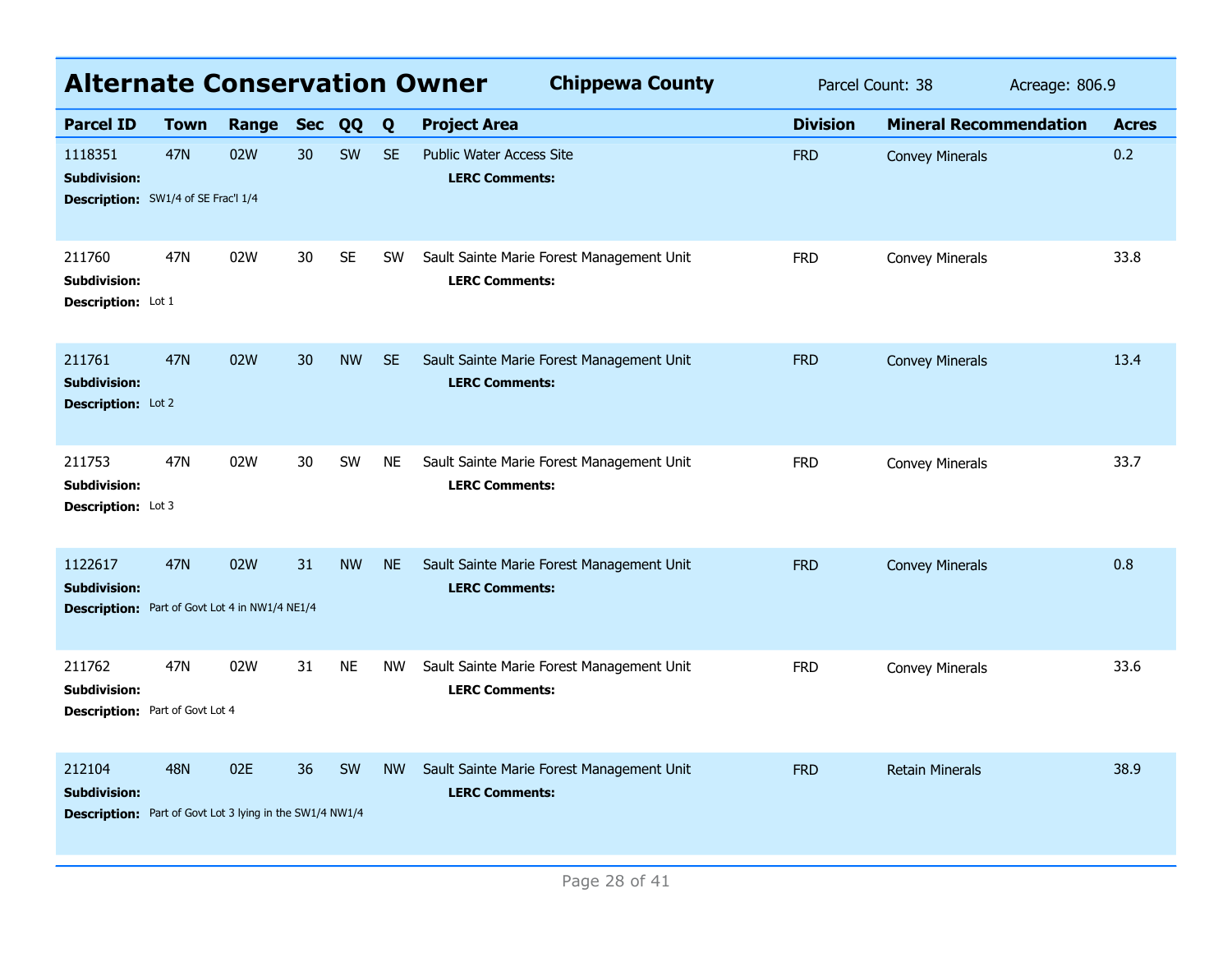| <b>Alternate Conservation Owner</b>                                                |            |       |            |           |           | <b>Chippewa County</b>                                             | Parcel Count: 38 |                               | Acreage: 806.9 |              |
|------------------------------------------------------------------------------------|------------|-------|------------|-----------|-----------|--------------------------------------------------------------------|------------------|-------------------------------|----------------|--------------|
| <b>Parcel ID</b>                                                                   | Town       | Range | <b>Sec</b> | QQ        | Q         | <b>Project Area</b>                                                | <b>Division</b>  | <b>Mineral Recommendation</b> |                | <b>Acres</b> |
| 212106<br>Subdivision:<br>Description: Part of Govt Lot 3 lying within NW1/4 SW1/4 | <b>48N</b> | 02E   | 36         | <b>NW</b> | <b>SW</b> | Sault Sainte Marie Forest Management Unit<br><b>LERC Comments:</b> | <b>PRD</b>       | <b>Retain Minerals</b>        |                | 15.9         |
| 213813<br><b>Subdivision:</b><br><b>Description: NE1/4 SW1/4</b>                   | <b>50N</b> | 07W   | 09         | <b>NE</b> | <b>SW</b> | Newberry Forest Management Unit<br><b>LERC Comments:</b>           | <b>FRD</b>       | <b>Convey Minerals</b>        |                | 39.9         |
| 213810<br>Subdivision:<br>Description: NE1/4 NE1/4                                 | <b>50N</b> | 07W   | 09         | <b>NE</b> | <b>NE</b> | Newberry Forest Management Unit<br><b>LERC Comments:</b>           | <b>FRD</b>       | <b>Convey Minerals</b>        |                | 39.5         |
| 213811<br><b>Subdivision:</b><br>Description: NW1/4 NE1/4                          | <b>50N</b> | 07W   | 09         | <b>NW</b> | <b>NE</b> | Newberry Forest Management Unit<br><b>LERC Comments:</b>           | <b>FRD</b>       | <b>Convey Minerals</b>        |                | 39.5         |
| 213812<br>Subdivision:<br>Description: SE1/4 NE1/4                                 | <b>50N</b> | 07W   | 09         | <b>SE</b> | <b>NE</b> | Newberry Forest Management Unit<br><b>LERC Comments:</b>           | <b>FRD</b>       | Convey Minerals               |                | 39.7         |
| 213816<br><b>Subdivision:</b><br>Description: NW1/4 SW1/4                          | <b>50N</b> | 07W   | 10         | <b>NW</b> | SW        | Newberry Forest Management Unit<br><b>LERC Comments:</b>           | <b>FRD</b>       | <b>Convey Minerals</b>        |                | 40.2         |
| 213818<br>Subdivision:<br>Description: NE1/4 SE1/4                                 | <b>50N</b> | 07W   | 10         | <b>NE</b> | <b>SE</b> | Newberry Forest Management Unit<br><b>LERC Comments:</b>           | <b>FRD</b>       | Convey Minerals               |                | 40.3         |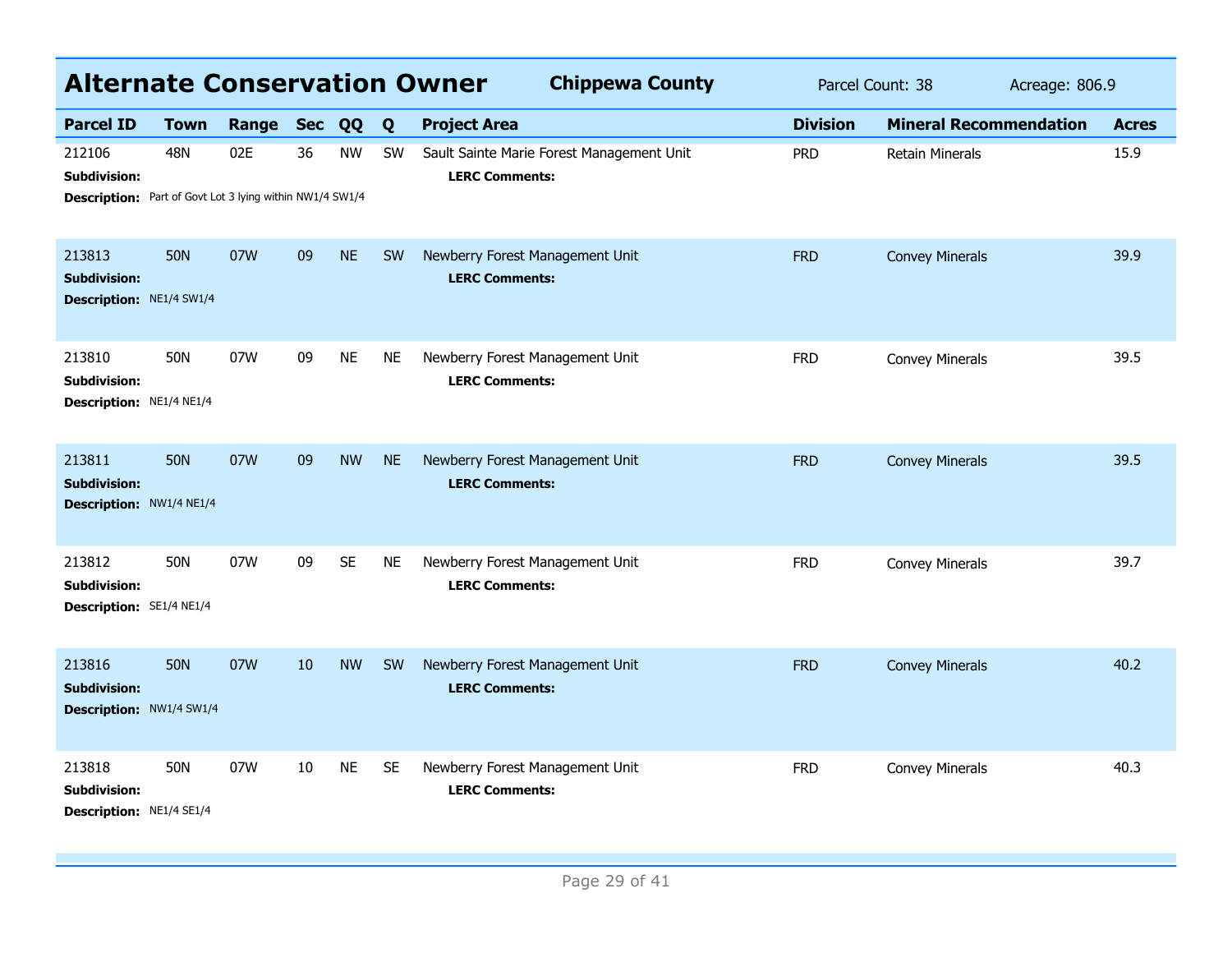| <b>Alternate Conservation Owner</b>                              |            |       |            |           |           | <b>Chippewa County</b>                                   | Parcel Count: 38<br>Acreage: 806.9 |                               |  |              |
|------------------------------------------------------------------|------------|-------|------------|-----------|-----------|----------------------------------------------------------|------------------------------------|-------------------------------|--|--------------|
| <b>Parcel ID</b>                                                 | Town       | Range | <b>Sec</b> | QQ        | Q         | <b>Project Area</b>                                      | <b>Division</b>                    | <b>Mineral Recommendation</b> |  | <b>Acres</b> |
| 213819<br><b>Subdivision:</b><br><b>Description: SE1/4 SE1/4</b> | <b>50N</b> | 07W   | 10         | <b>SE</b> | <b>SE</b> | Newberry Forest Management Unit<br><b>LERC Comments:</b> | <b>FRD</b>                         | <b>Convey Minerals</b>        |  | 40.2         |
| 213817<br><b>Subdivision:</b><br>Description: SW1/4 SW1/4        | 50N        | 07W   | 10         | SW        | <b>SW</b> | Newberry Forest Management Unit<br><b>LERC Comments:</b> | <b>FRD</b>                         | Convey Minerals               |  | 40.1         |
| 213875<br><b>Subdivision:</b><br><b>Description: NW1/4 NE1/4</b> | <b>50N</b> | 07W   | 15         | <b>NW</b> | <b>NE</b> | Newberry Forest Management Unit<br><b>LERC Comments:</b> | <b>FRD</b>                         | <b>Convey Minerals</b>        |  | 39.8         |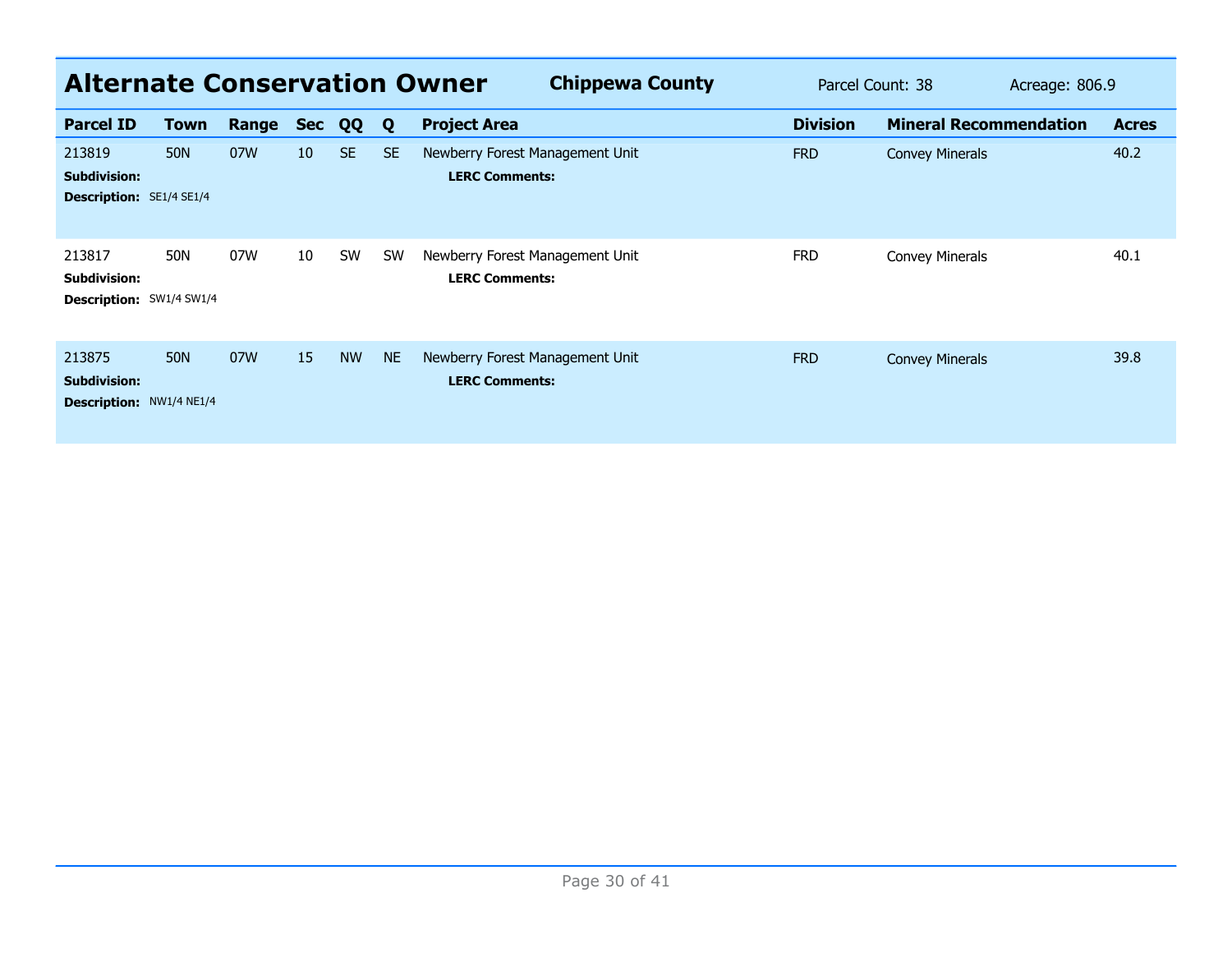| <b>Exchange</b>                                                     |                 |       |            |           |             | <b>Chippewa County</b>                                                                                                                | Parcel Count: 2 |                               | Acreage: 80.7 |              |
|---------------------------------------------------------------------|-----------------|-------|------------|-----------|-------------|---------------------------------------------------------------------------------------------------------------------------------------|-----------------|-------------------------------|---------------|--------------|
| <b>Parcel ID</b>                                                    | <b>Town</b>     | Range | <b>Sec</b> | QQ        | $\mathbf 0$ | <b>Project Area</b>                                                                                                                   | <b>Division</b> | <b>Mineral Recommendation</b> |               | <b>Acres</b> |
| 203060<br><b>Subdivision:</b><br>Description: SE1/4 of NW1/4        | 41 <sub>N</sub> | 06E   | 02         | <b>SE</b> | <b>NW</b>   | Sault Sainte Marie Forest Management Unit<br><b>LERC Comments:</b> Offer to ACOs first, then consider for exchange prior to disposal. | <b>FRD</b>      | <b>Retain Minerals</b>        |               | 40           |
| 203059<br><b>Subdivision:</b><br><b>Description:</b> NE1/4 of NW1/4 | 41 <sub>N</sub> | 06E   | 02         | <b>NE</b> | <b>NW</b>   | Sault Sainte Marie Forest Management Unit<br><b>LERC Comments:</b> Offer to ACOs first, then consider for exchange prior to disposal. | <b>FRD</b>      | <b>Retain Minerals</b>        |               | 40.7         |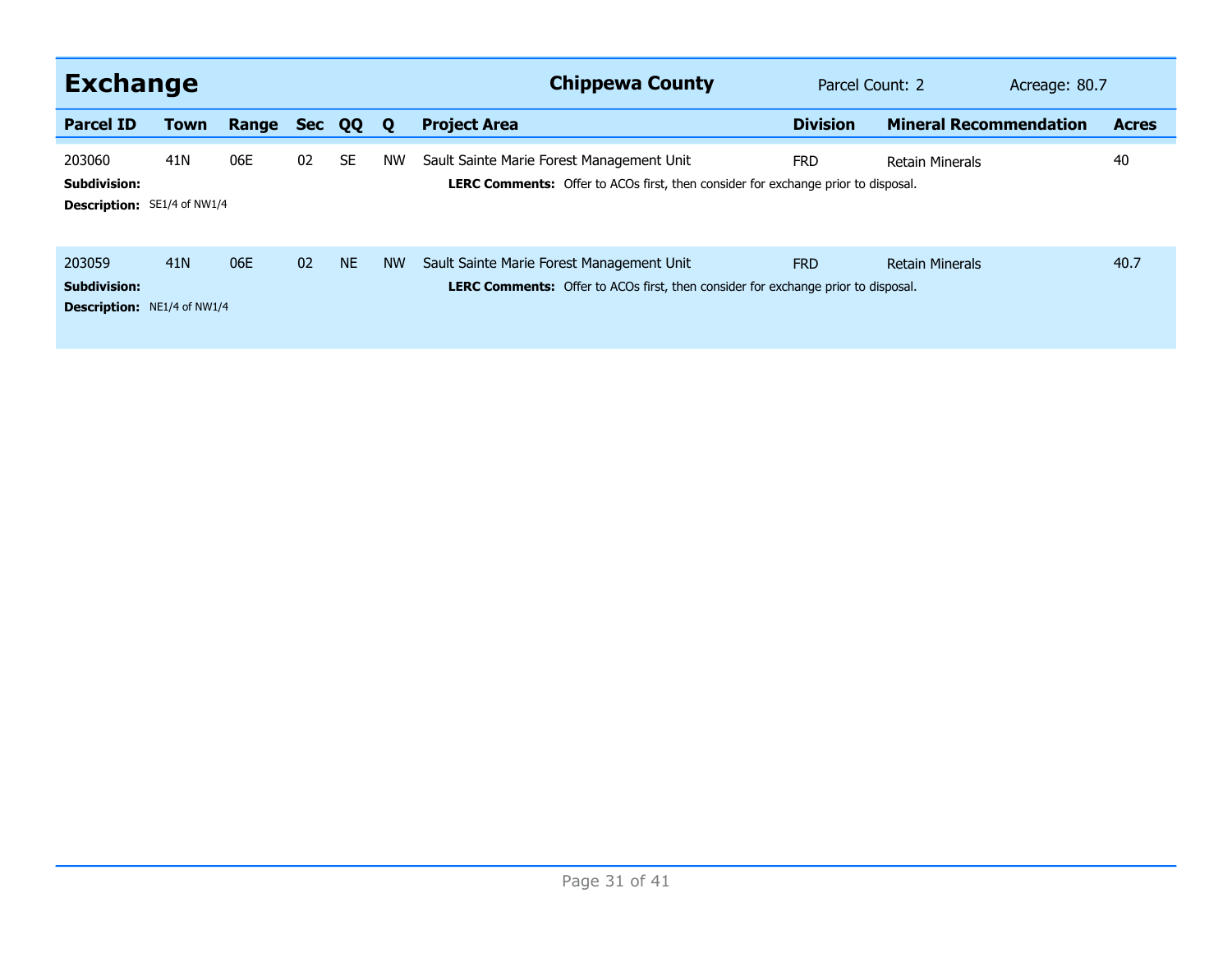| <b>Dispose</b>                                                                                                                                     |             |                |  |                                 | <b>Chippewa County</b>                                                                                   | Parcel Count: 69<br>Acreage: 1,170.5 |                               |  |              |
|----------------------------------------------------------------------------------------------------------------------------------------------------|-------------|----------------|--|---------------------------------|----------------------------------------------------------------------------------------------------------|--------------------------------------|-------------------------------|--|--------------|
| <b>Parcel ID</b>                                                                                                                                   | <b>Town</b> | Range Sec QQ Q |  | <b>Project Area</b>             |                                                                                                          | <b>Division</b>                      | <b>Mineral Recommendation</b> |  | <b>Acres</b> |
| 351906<br><b>Subdivision:</b> Cody Heights Addition<br>Description: A strip of land one foot in width off the north side of Lot 9 of Block 12      |             |                |  | <b>LERC Comments:</b>           |                                                                                                          | <b>FRD</b>                           | <b>Convey Minerals</b>        |  | 0            |
| 213694<br><b>Subdivision:</b><br>Description: N1/2 SE1/4 SE1/4                                                                                     |             |                |  | Newberry Forest Management Unit | LERC Comments: Retain state ownership west of the road. Only dispose of land east of Whitefish Bay Road. | <b>FRD</b>                           | <b>Convey Minerals</b>        |  | 19.8         |
| 351952<br><b>Subdivision: Ellis Addition</b><br><b>Description: Block: 04, LOT 6</b>                                                               |             |                |  | <b>LERC Comments:</b>           |                                                                                                          | <b>FRD</b>                           | <b>Convey Minerals</b>        |  | 0.1          |
| 353700<br><b>Subdivision:</b> A.B. Wilgus Addition to Sault Ste Marie<br><b>Description:</b> Block: 12, LOT 12, 13, 14, 15                         |             |                |  | <b>LERC Comments:</b>           |                                                                                                          | <b>FRD</b>                           | <b>Convey Minerals</b>        |  | 0.4          |
| 353701<br><b>Subdivision:</b> A.B. Wilgus Addition to Sault Ste Marie<br><b>Description:</b> Block: 12, LOT 16, 17, 18, 19, 20                     |             |                |  | <b>LERC Comments:</b>           |                                                                                                          | <b>FRD</b>                           | <b>Convey Minerals</b>        |  | 0.5          |
| 352236<br><b>Subdivision:</b> Hall's Addition to Sault Ste Marie<br>Description: Block 03: That part of Lot 1 to 4 lying South of Ry. right of way |             |                |  | <b>LERC Comments:</b>           |                                                                                                          | <b>FRD</b>                           | <b>Convey Minerals</b>        |  | 0.5          |
| 352239<br><b>Subdivision:</b> Hall's Addition to Sault Ste Marie<br><b>Description:</b> Block: 03, That part of Lots 23 to 25 lying S of RRr/w     |             |                |  | <b>LERC Comments:</b>           |                                                                                                          | <b>FRD</b>                           | <b>Convey Minerals</b>        |  | 0.3          |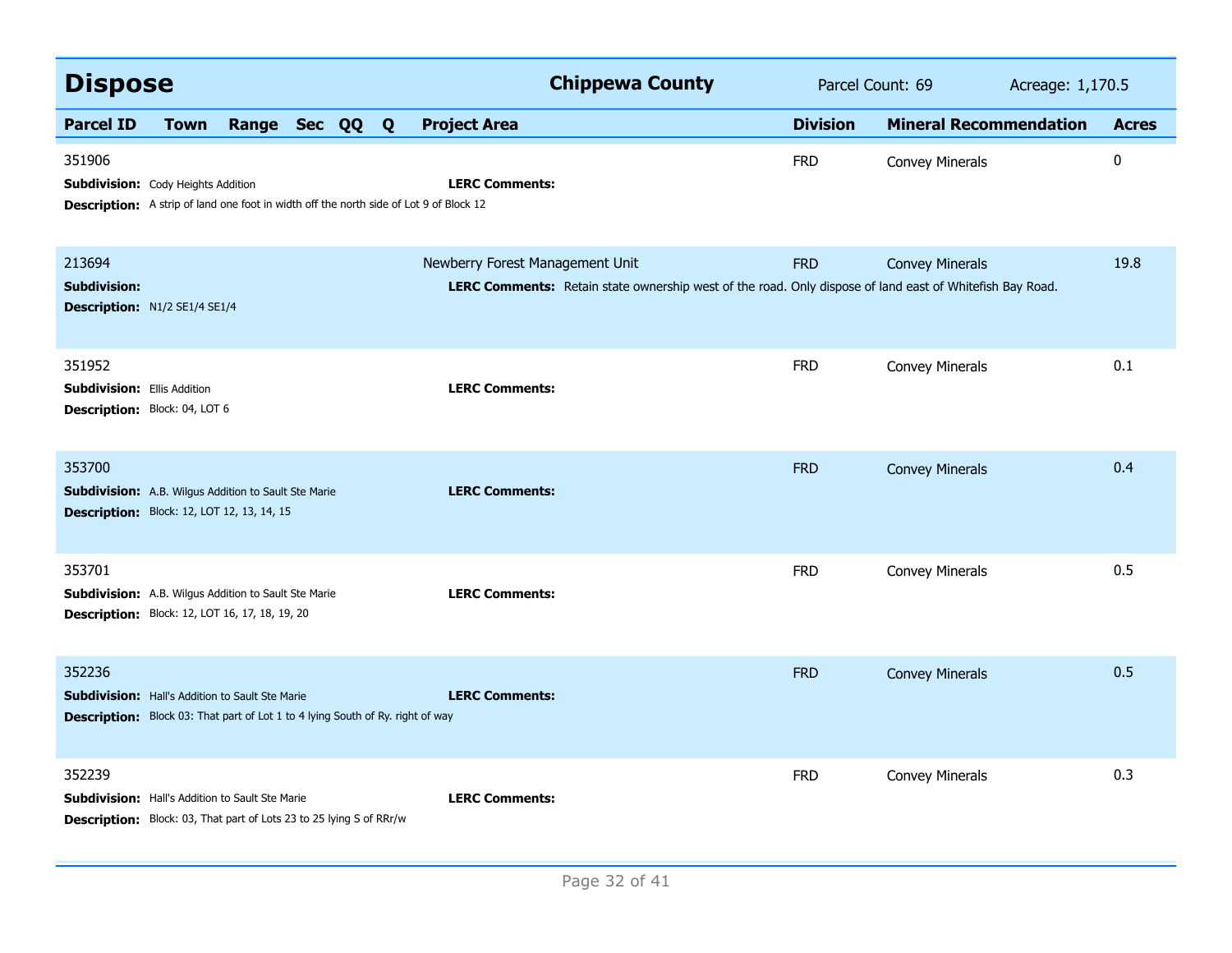| <b>Dispose</b>                                                                                                                            | <b>Chippewa County</b> | Parcel Count: 69 | Acreage: 1,170.5              |              |
|-------------------------------------------------------------------------------------------------------------------------------------------|------------------------|------------------|-------------------------------|--------------|
| <b>Parcel ID</b><br>Range Sec QQ Q<br><b>Town</b>                                                                                         | <b>Project Area</b>    | <b>Division</b>  | <b>Mineral Recommendation</b> | <b>Acres</b> |
| 352264<br><b>Subdivision:</b> Hall's Addition to Sault Ste Marie<br>Description: Block: 06, Lots 9 to 19 lying S of RR r/w                | <b>LERC Comments:</b>  | <b>FRD</b>       | <b>Convey Minerals</b>        | 0.5          |
| 352883<br><b>Subdivision:</b> Milwaukee Syndicate Addition<br><b>Description:</b> Block: 01, That part of Lot 28, North of Mackinac Road  | <b>LERC Comments:</b>  | <b>FRD</b>       | Convey Minerals               | 0.1          |
| 352909<br><b>Subdivision:</b> Milwaukee Syndicate Addition<br>Description: Block: 08, All that part of Lot 22, lying South of Road.       | <b>LERC Comments:</b>  | <b>FRD</b>       | <b>Convey Minerals</b>        | $\mathbf{0}$ |
| 352912<br><b>Subdivision:</b> Milwaukee Syndicate Addition<br><b>Description:</b> Block: 08, All that part of Lot 23, lying South of Road | <b>LERC Comments:</b>  | <b>FRD</b>       | Convey Minerals               | 0            |
| 352914<br><b>Subdivision:</b> Milwaukee Syndicate Addition<br>Description: Block: 08, All that part of Lot 24, lying South of Road        | <b>LERC Comments:</b>  | <b>FRD</b>       | <b>Convey Minerals</b>        | 0.1          |
| 352937<br><b>Subdivision:</b> Milwaukee Syndicate Addition<br>Description: Block: 10, that part of Lots 27 & 28 N of Rd                   | <b>LERC Comments:</b>  | <b>FRD</b>       | Convey Minerals               | 0.2          |
| 352938<br><b>Subdivision:</b> Milwaukee Syndicate Addition<br>Description: Block: 10, All that part of Lots 28, 29 & 30 S of Rd           | <b>LERC Comments:</b>  | <b>FRD</b>       | <b>Convey Minerals</b>        | 0.2          |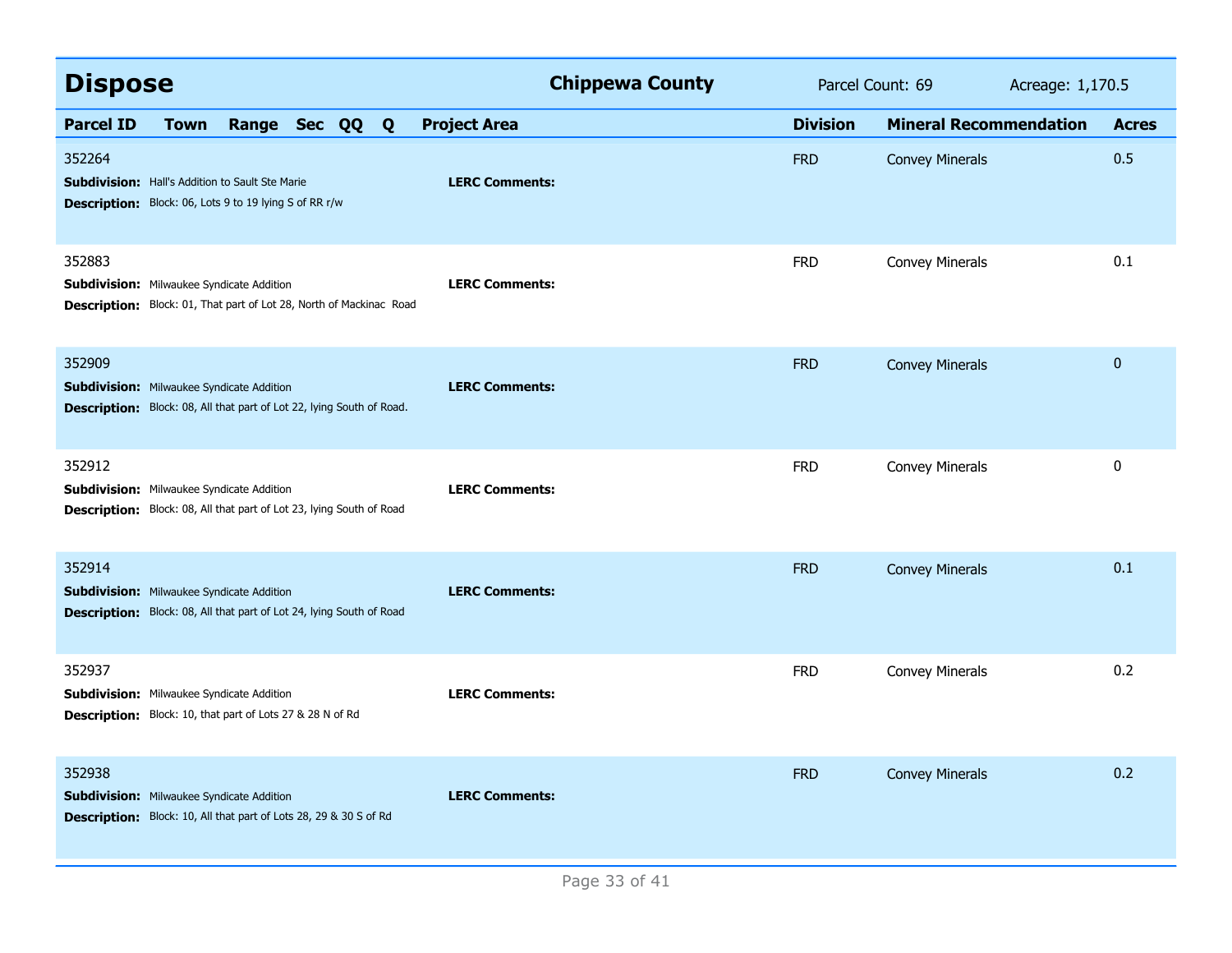| <b>Dispose</b>                                                                                                                                               | <b>Chippewa County</b> | Parcel Count: 69 |                               | Acreage: 1,170.5 |  |
|--------------------------------------------------------------------------------------------------------------------------------------------------------------|------------------------|------------------|-------------------------------|------------------|--|
| <b>Parcel ID</b><br>Range Sec QQ Q<br><b>Town</b>                                                                                                            | <b>Project Area</b>    | <b>Division</b>  | <b>Mineral Recommendation</b> | <b>Acres</b>     |  |
| 352949<br><b>Subdivision:</b> Milwaukee Syndicate Addition<br>Description: Block: 15, LOT 6, 7, 8, 9                                                         | <b>LERC Comments:</b>  | <b>FRD</b>       | <b>Convey Minerals</b>        | 0.4              |  |
| 352952<br><b>Subdivision:</b> Milwaukee Syndicate Addition<br><b>Description:</b> Block: 15, LOT 18, 19, 20, 21                                              | <b>LERC Comments:</b>  | <b>FRD</b>       | <b>Convey Minerals</b>        | 0.4              |  |
| 352411<br><b>Subdivision: Marshall's Addition</b><br>Description: Block: 02, That part of Lot 15 South of Mackinaw Road                                      | <b>LERC Comments:</b>  | <b>FRD</b>       | Convey Minerals               | 0.1              |  |
| 352406<br><b>Subdivision: Marshall's Addition</b><br><b>Description:</b> Block: 02, That part of Lots 11 and 12 lying in Mackinaw Rd, now known as Hwy. US 2 | <b>LERC Comments:</b>  | <b>FRD</b>       | <b>Convey Minerals</b>        | 0.2              |  |
| 353262<br><b>Subdivision: Stowell's Addition</b><br><b>Description:</b> Block: 01, That part of Lot 1 lying North of Mackinaw Road; also part of Lot 2       | <b>LERC Comments:</b>  | <b>FRD</b>       | <b>Convey Minerals</b>        | 0.1              |  |
| 353286<br><b>Subdivision:</b> Stowell's Addition<br><b>Description:</b> Block: 04, Lot 16 ex part lying in ROW US-2                                          | <b>LERC Comments:</b>  | <b>FRD</b>       | <b>Convey Minerals</b>        | $\mathbf 0$      |  |
| 353288<br><b>Subdivision:</b> Stowell's Addition<br><b>Description:</b> Block: 04, LOT 17, 18, 19, 20                                                        | <b>LERC Comments:</b>  | <b>FRD</b>       | <b>Convey Minerals</b>        | 0.5              |  |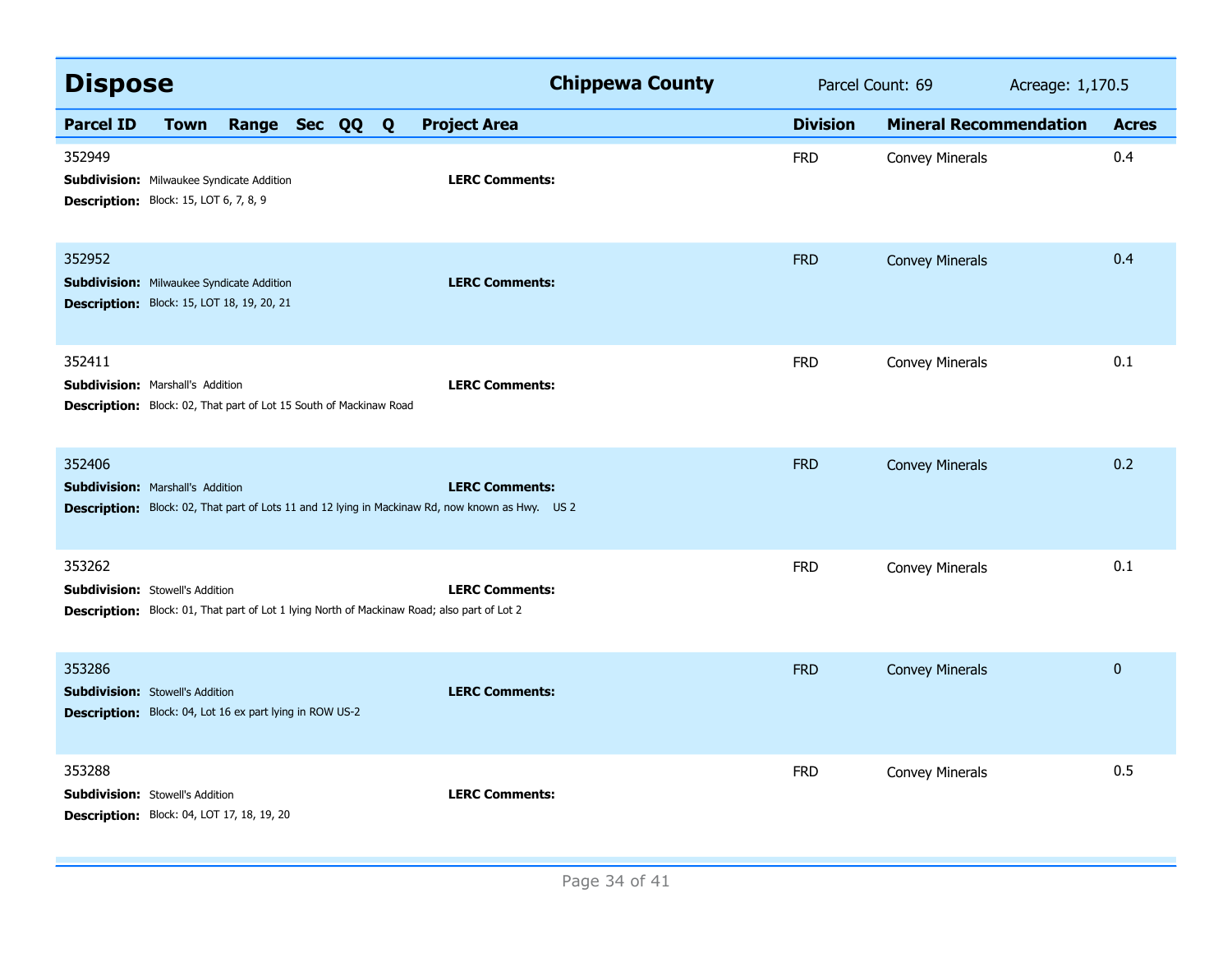| <b>Dispose</b>                                                                                             |                 |                |    |           |           | <b>Chippewa County</b>                                                                                                                                                                                                                                                                                                                                                      | Parcel Count: 69 |                               | Acreage: 1,170.5 |              |
|------------------------------------------------------------------------------------------------------------|-----------------|----------------|----|-----------|-----------|-----------------------------------------------------------------------------------------------------------------------------------------------------------------------------------------------------------------------------------------------------------------------------------------------------------------------------------------------------------------------------|------------------|-------------------------------|------------------|--------------|
| <b>Parcel ID</b>                                                                                           | <b>Town</b>     | Range Sec QQ Q |    |           |           | <b>Project Area</b>                                                                                                                                                                                                                                                                                                                                                         | <b>Division</b>  | <b>Mineral Recommendation</b> |                  | <b>Acres</b> |
| 353348<br><b>Subdivision:</b> Stowell's Addition No. 3<br><b>Description:</b> Block: 01, LOT 1, 2, 3, 4, 5 |                 |                |    |           |           | <b>LERC Comments:</b>                                                                                                                                                                                                                                                                                                                                                       | <b>FRD</b>       | <b>Convey Minerals</b>        |                  | 0.6          |
| 2039572<br><b>Subdivision: Phoenix Park Addition</b><br><b>Description:</b> Block 08, Lot 29               |                 |                |    |           |           | <b>LERC Comments:</b>                                                                                                                                                                                                                                                                                                                                                       | <b>FRD</b>       | <b>Convey Minerals</b>        |                  | 0.1          |
| 2039573<br><b>Subdivision:</b> Phoenix Park Addition<br>Description: Block 08, Lots 12 and 13              |                 |                |    |           |           | <b>LERC Comments:</b>                                                                                                                                                                                                                                                                                                                                                       | <b>FRD</b>       | <b>Convey Minerals</b>        |                  | 0.2          |
| 202846<br>Subdivision:<br><b>Description:</b>                                                              | 41 <sub>N</sub> | 03E            | 10 | <b>SW</b> | <b>NW</b> | <b>Public Water Access Site</b><br><b>LERC Comments:</b><br>Part of Gov't Lot 4 com at inter N li M-134 & W li sd lot th N 6d E 490 ft & S 62d 51' E 790 ft & S 27d 09' W 250 ft to beg this desc th con S 27d 09' W 66 ft to NE cor Lot 8 of Lelievres Huron Plat th S 62d 51' E<br>66 ft to E side of extended Helen St. th N 27d 09' E 66 ft th N 62d 51' W 66 ft to beg | <b>PRD</b>       | <b>Convey Minerals</b>        |                  | 0.1          |
| 203806<br><b>Subdivision:</b><br>Description: SW1/4 NE1/4                                                  | <b>42N</b>      | 03E            | 04 | SW        | <b>NE</b> | Sault Sainte Marie Forest Management Unit<br>LERC Comments: Dispose of surface, retain mineral rights.                                                                                                                                                                                                                                                                      | <b>FRD</b>       | <b>Retain Minerals</b>        |                  | 39.8         |
| 203815<br><b>Subdivision:</b><br>Description: NE1/4 SE1/4                                                  | 42N             | 03E            | 04 | <b>NE</b> | <b>SE</b> | Sault Sainte Marie Forest Management Unit<br><b>LERC Comments:</b> Dispose of surface, retain mineral rights.                                                                                                                                                                                                                                                               | <b>FRD</b>       | Retain Minerals               |                  | 39.8         |
| 203804<br><b>Subdivision:</b><br>Description: NE1/4 NE1/4                                                  | 42N             | 03E            | 04 | <b>NE</b> | <b>NE</b> | Sault Sainte Marie Forest Management Unit<br>LERC Comments: Dispose of surface, retain mineral rights.                                                                                                                                                                                                                                                                      | <b>FRD</b>       | <b>Retain Minerals</b>        |                  | 28.9         |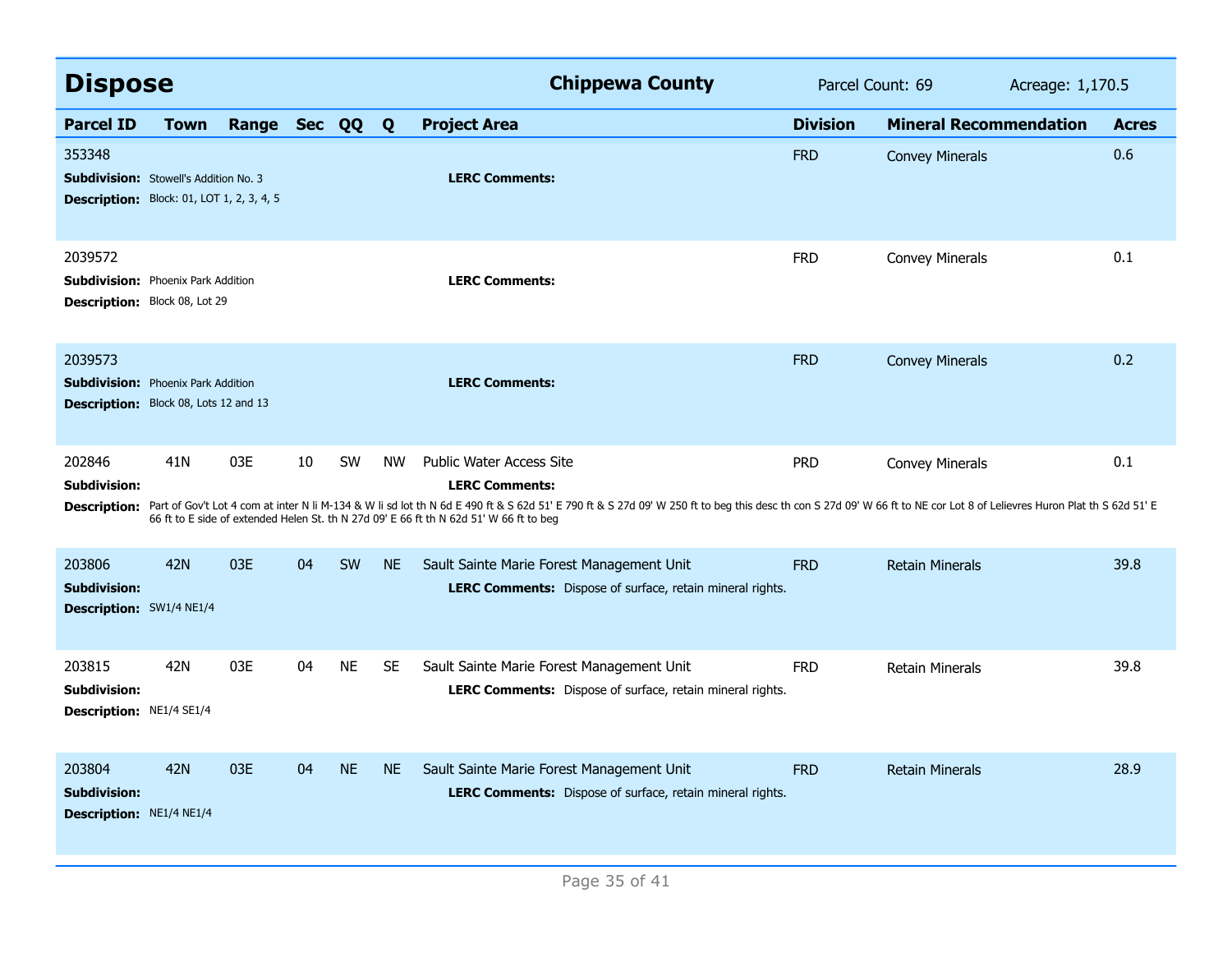| <b>Dispose</b>                                                   |             |       |            |           |           | <b>Chippewa County</b>                                                                                        | Parcel Count: 69 |                               | Acreage: 1,170.5 |              |
|------------------------------------------------------------------|-------------|-------|------------|-----------|-----------|---------------------------------------------------------------------------------------------------------------|------------------|-------------------------------|------------------|--------------|
| <b>Parcel ID</b>                                                 | <b>Town</b> | Range | <b>Sec</b> | QQ        | Q         | <b>Project Area</b>                                                                                           | <b>Division</b>  | <b>Mineral Recommendation</b> |                  | <b>Acres</b> |
| 203805<br><b>Subdivision:</b><br>Description: NW1/4 NE1/4        | 42N         | 03E   | 04         | <b>NW</b> | <b>NE</b> | Sault Sainte Marie Forest Management Unit<br>LERC Comments: Dispose of surface, retain mineral rights.        | <b>FRD</b>       | <b>Retain Minerals</b>        |                  | 28.4         |
| 203807<br><b>Subdivision:</b><br><b>Description: NE1/4 NW1/4</b> | 42N         | 03E   | 04         | <b>NE</b> | <b>NW</b> | Sault Sainte Marie Forest Management Unit<br>LERC Comments: Dispose of surface, retain mineral rights.        | <b>FRD</b>       | <b>Retain Minerals</b>        |                  | 27.9         |
| 203808<br><b>Subdivision:</b><br>Description: NW1/4 NW1/4        | 42N         | 03E   | 04         | <b>NW</b> | <b>NW</b> | Sault Sainte Marie Forest Management Unit<br>LERC Comments: Dispose of surface, retain mineral rights.        | <b>FRD</b>       | <b>Retain Minerals</b>        |                  | 27.5         |
| 203820<br><b>Subdivision:</b><br>Description: NW1/4 NE1/4        | <b>42N</b>  | 03E   | 05         | <b>NW</b> | <b>NE</b> | <b>Public Water Access Site</b><br>LERC Comments: Dispose of surface, retain mineral rights.                  | <b>FRD</b>       | <b>Retain Minerals</b>        |                  | 30.7         |
| 203821<br><b>Subdivision:</b><br><b>Description: SE1/4 NE1/4</b> | 42N         | 03E   | 05         | <b>SE</b> | <b>NE</b> | Sault Sainte Marie Forest Management Unit<br>LERC Comments: Dispose of surface, retain mineral rights.        | <b>FRD</b>       | <b>Retain Minerals</b>        |                  | 39.9         |
| 203819<br><b>Subdivision:</b><br>Description: NE1/4 NE1/4        | 42N         | 03E   | 05         | <b>NE</b> | <b>NE</b> | Sault Sainte Marie Forest Management Unit<br><b>LERC Comments:</b> Dispose of surface, retain mineral rights. | <b>FRD</b>       | <b>Retain Minerals</b>        |                  | 28.7         |
| 203837<br><b>Subdivision:</b><br>Description: NW1/4 NE1/4        | 42N         | 03E   | 10         | <b>NW</b> | NE        | Sault Sainte Marie Forest Management Unit<br><b>LERC Comments:</b>                                            | <b>FRD</b>       | <b>Convey Minerals</b>        |                  | 39.4         |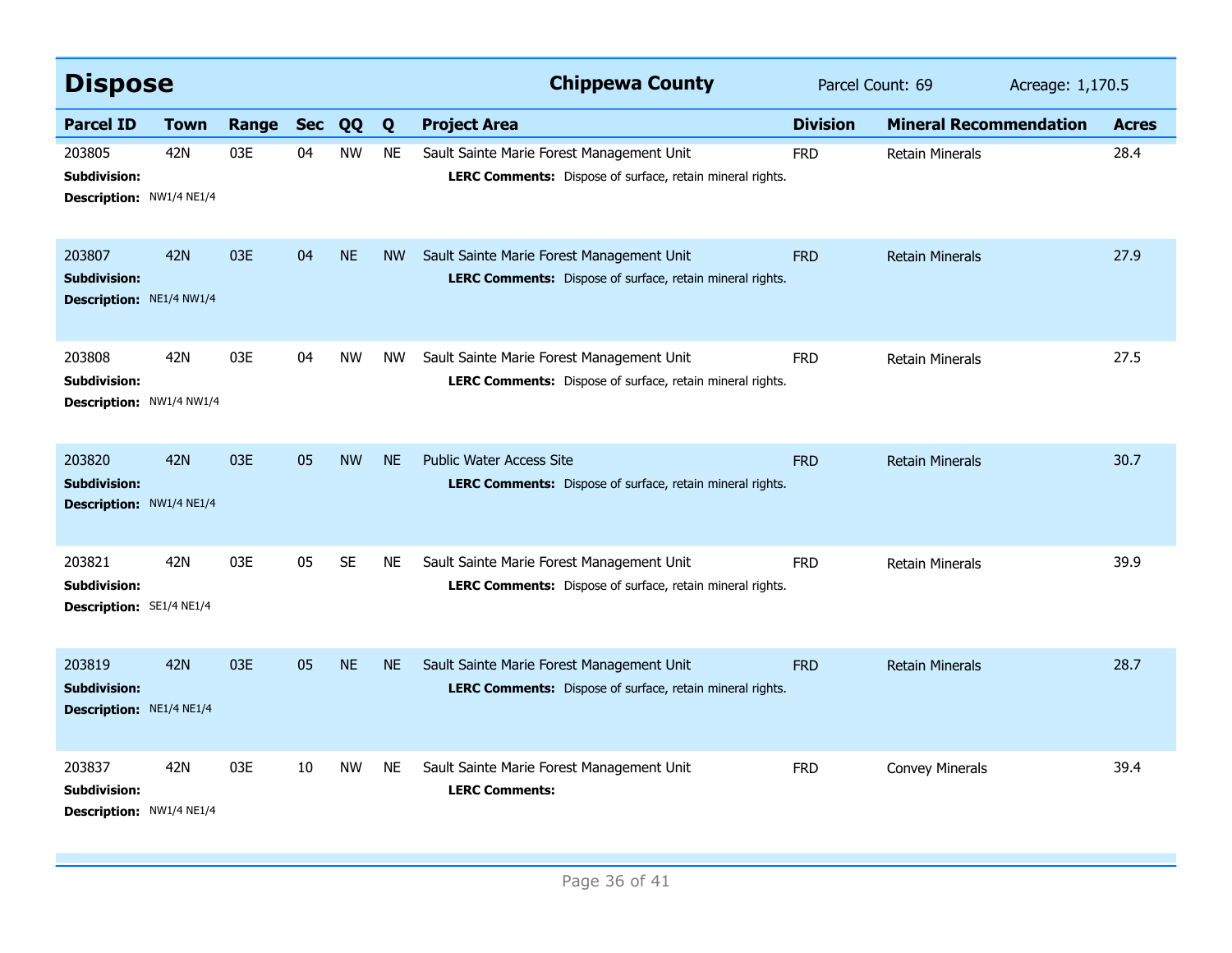| <b>Dispose</b>                                                                 |            |       |            |           |           | <b>Chippewa County</b>                                                                                                                                                                                                                   | Parcel Count: 69 |                               | Acreage: 1,170.5 |              |
|--------------------------------------------------------------------------------|------------|-------|------------|-----------|-----------|------------------------------------------------------------------------------------------------------------------------------------------------------------------------------------------------------------------------------------------|------------------|-------------------------------|------------------|--------------|
| <b>Parcel ID</b>                                                               | Town       | Range | <b>Sec</b> | QQ        | Q         | <b>Project Area</b>                                                                                                                                                                                                                      | <b>Division</b>  | <b>Mineral Recommendation</b> |                  | <b>Acres</b> |
| 203842<br><b>Subdivision:</b><br><b>Description: NW1/4 NW1/4</b>               | <b>42N</b> | 03E   | 19         | <b>NW</b> | <b>NW</b> | Sault Sainte Marie Forest Management Unit<br><b>LERC Comments:</b>                                                                                                                                                                       | <b>FRD</b>       | <b>Convey Minerals</b>        |                  | 40.3         |
| 203843<br><b>Subdivision:</b><br>Description: SW1/4 NW1/4                      | 42N        | 03E   | 19         | SW        | <b>NW</b> | Sault Sainte Marie Forest Management Unit<br><b>LERC Comments:</b>                                                                                                                                                                       | <b>FRD</b>       | <b>Convey Minerals</b>        |                  | 40.7         |
| 203844<br><b>Subdivision:</b><br>Description: W1/2 of E1/2 of NW1/4            | <b>42N</b> | 03E   | 19         | <b>NE</b> | <b>NW</b> | Sault Sainte Marie Forest Management Unit<br><b>LERC Comments:</b>                                                                                                                                                                       | <b>FRD</b>       | <b>Convey Minerals</b>        |                  | 40.4         |
| 1122395<br><b>Subdivision:</b><br><b>Description:</b> North half of Govt Lot 6 | 42N        | 03E   | 25         | <b>NE</b> | <b>SW</b> | <b>Public Water Access Site</b><br><b>LERC Comments:</b>                                                                                                                                                                                 | <b>PRD</b>       | <b>Convey Minerals</b>        |                  | 40.2         |
| 203856<br><b>Subdivision:</b><br><b>Description:</b> South half of Govt Lot 6  | <b>42N</b> | 03E   | 25         | <b>SE</b> | <b>SW</b> | Islands<br><b>LERC Comments:</b>                                                                                                                                                                                                         | <b>PRD</b>       | <b>Convey Minerals</b>        |                  | 38.6         |
| 351440<br>Subdivision:                                                         | 42N        | 04E   | 35         | <b>NW</b> | <b>NW</b> | Lake Huron Public Water Access Site<br><b>LERC Comments:</b><br>Description: A part of Lot beginning 1179.4 feet South of Northwest corner of Lot 1, thence South 98 feet, East 33 feet, North 98 feet and West 33 feet to beginning.    | <b>FRD</b>       | <b>Convey Minerals</b>        |                  | 0.1          |
| 351443<br><b>Subdivision:</b>                                                  | <b>42N</b> | 04E   | 35         | <b>NW</b> | <b>NW</b> | Lake Huron Public Water Access Site<br><b>LERC Comments:</b><br>Description: A part of Lot 1, beginning 547.8 feet South of the Northwest corner of Lot 1, thence South 50 feet, East 33 feet, North 50 feet, West 33 feet to beginning. | <b>FRD</b>       | <b>Convey Minerals</b>        |                  | $\pmb{0}$    |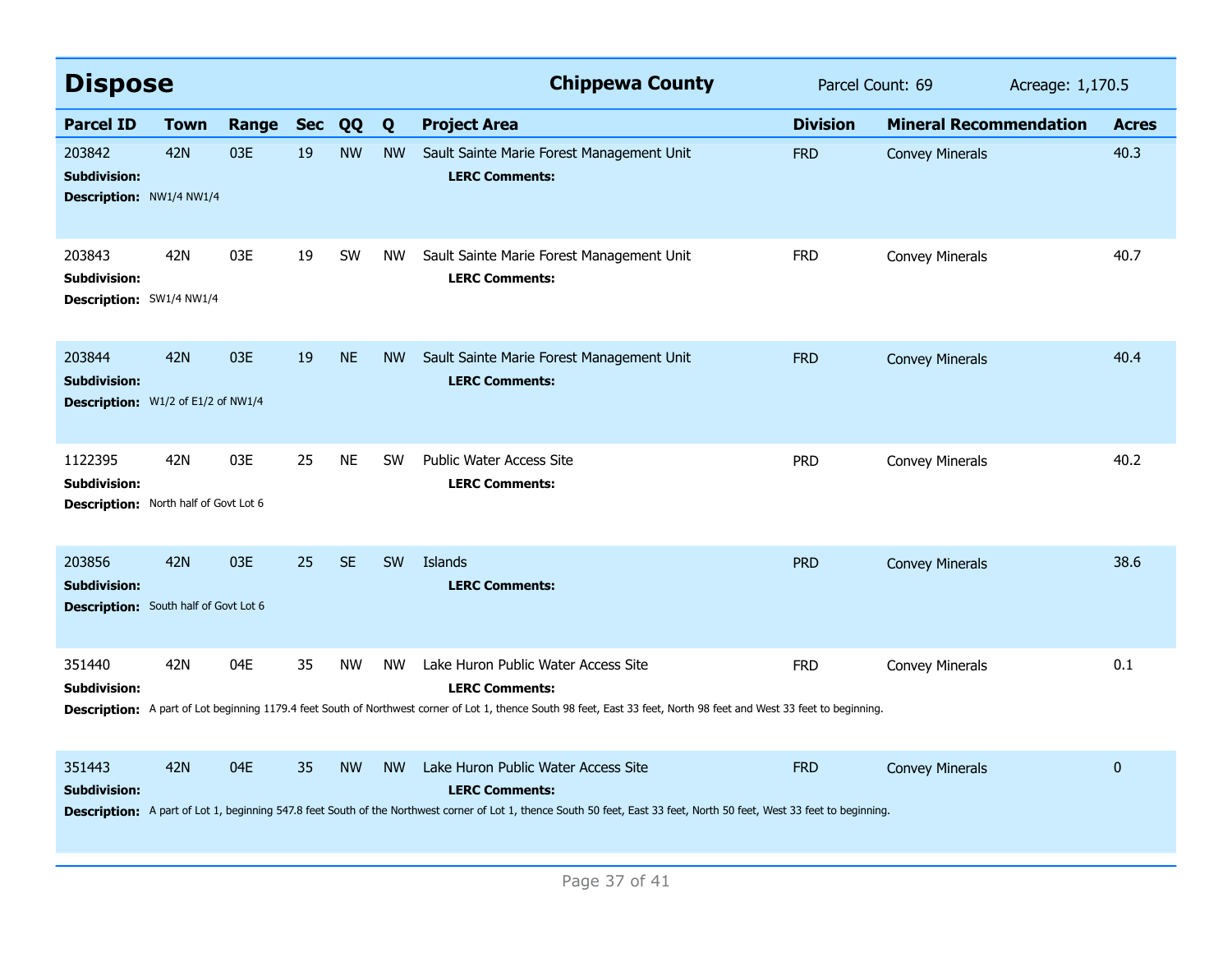| <b>Dispose</b>                                                   |                                                         |       |            |           |           | <b>Chippewa County</b>                                                                                                                                                                                                                                                                            | Parcel Count: 69 |                               | Acreage: 1,170.5 |              |
|------------------------------------------------------------------|---------------------------------------------------------|-------|------------|-----------|-----------|---------------------------------------------------------------------------------------------------------------------------------------------------------------------------------------------------------------------------------------------------------------------------------------------------|------------------|-------------------------------|------------------|--------------|
| <b>Parcel ID</b>                                                 | <b>Town</b>                                             | Range | <b>Sec</b> | QQ        | Q         | <b>Project Area</b>                                                                                                                                                                                                                                                                               | <b>Division</b>  | <b>Mineral Recommendation</b> |                  | <b>Acres</b> |
| 204275<br>Subdivision:<br><b>Description: SW1/4 SE1/4</b>        | 42N                                                     | 06E   | 35         | SW        | <b>SE</b> | Sault Sainte Marie Forest Management Unit<br><b>LERC Comments:</b> Offer to ACOs, then dispose at auction.                                                                                                                                                                                        | <b>FRD</b>       | <b>Retain Minerals</b>        |                  | 40.1         |
| 205192<br><b>Subdivision:</b><br>Description: SW1/4 NW1/4        | 44N                                                     | 01E   | 02         | SW        | <b>NW</b> | Sault Sainte Marie Forest Management Unit<br><b>LERC Comments:</b>                                                                                                                                                                                                                                | <b>FRD</b>       | <b>Convey Minerals</b>        |                  | 40           |
| 205281<br>Subdivision:<br><b>Description:</b>                    | 44N<br>W along said section line to place of beginning. | 01E   | 10         | <b>SE</b> | <b>SE</b> | Sault Sainte Marie Forest Management Unit<br><b>LERC Comments:</b><br>That part of SE1/4 Sec. 10 lying S of Munoscong River des. as beg. on S'ly line of Sec. 10, 40 rods E of 1/4 line in said Sec. 10; th N to river; th SE'ly along said river to intersection with S line of said section; th | <b>FRD</b>       | <b>Convey Minerals</b>        |                  | 3.5          |
| 205872<br><b>Subdivision:</b><br><b>Description: NE1/4 SW1/4</b> | 44N                                                     | 02W   | 32         | <b>NE</b> | <b>SW</b> | <b>Public Water Access Site</b><br><b>LERC Comments:</b>                                                                                                                                                                                                                                          | <b>FRD</b>       | <b>Convey Minerals</b>        |                  | 40.5         |
| 205871<br>Subdivision:<br>Description: SE1/4 NW1/4               | 44N                                                     | 02W   | 32         | <b>SE</b> | <b>NW</b> | <b>Public Water Access Site</b><br><b>LERC Comments:</b>                                                                                                                                                                                                                                          | <b>FRD</b>       | <b>Convey Minerals</b>        |                  | 40.3         |
| 205875<br>Subdivision:<br><b>Description: SE1/4 SW1/4</b>        | 44N                                                     | 02W   | 32         | <b>SE</b> | <b>SW</b> | <b>Public Water Access Site</b><br><b>LERC Comments:</b>                                                                                                                                                                                                                                          | <b>FRD</b>       | <b>Convey Minerals</b>        |                  | 40.6         |
| 206024<br>Subdivision:<br>Description: SE1/4 SW1/4               | 44N                                                     | 03W   | 26         | <b>SE</b> | <b>SW</b> | Public Water Access Site<br><b>LERC Comments:</b>                                                                                                                                                                                                                                                 | <b>FRD</b>       | <b>Convey Minerals</b>        |                  | 40.7         |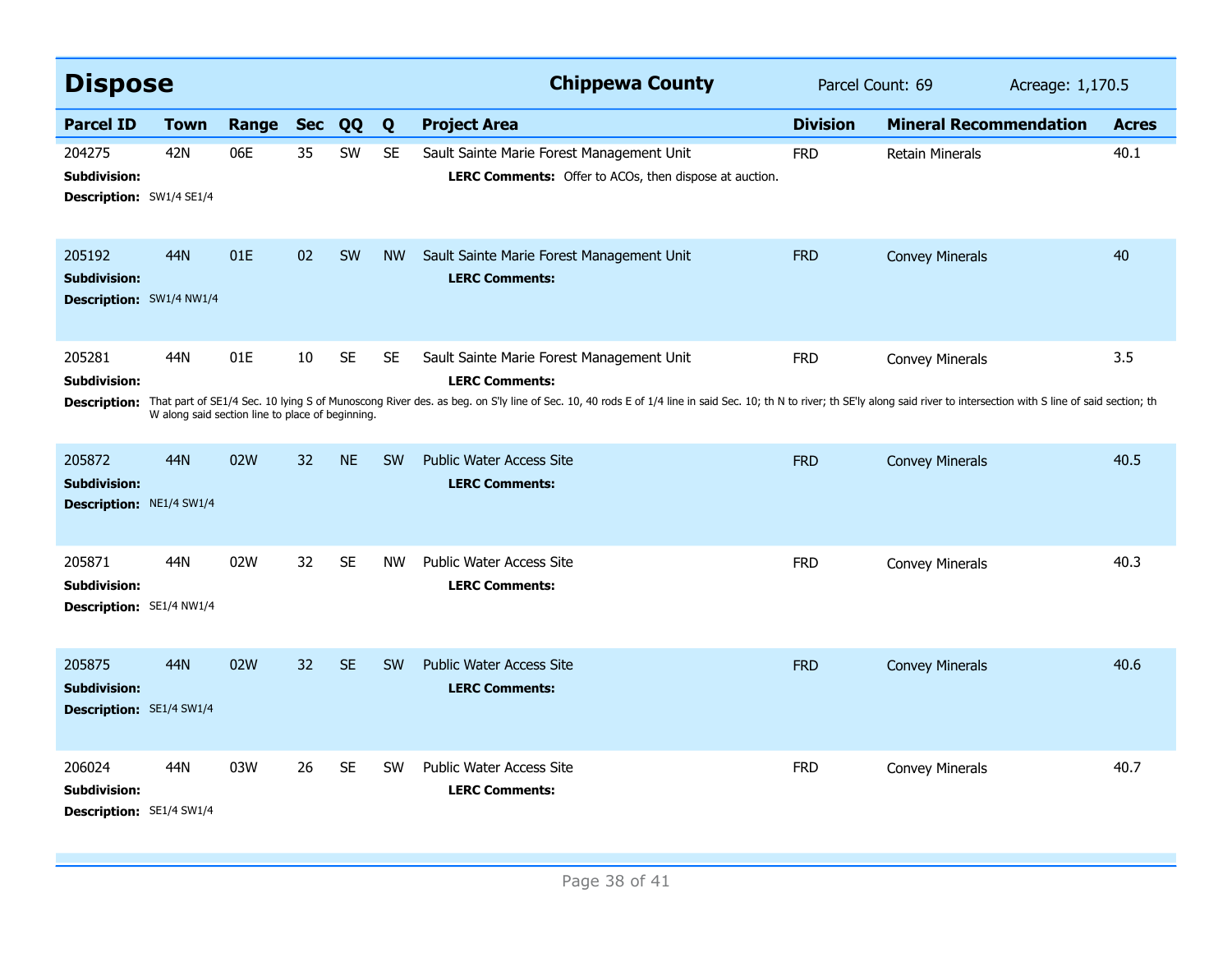| <b>Dispose</b>                                                    |                                                                                                                                                                                                                                                                                                                                                                                                                                                                                                                                                                                      |       |            |           |           | <b>Chippewa County</b>                                                                                                                                                                                                                                                                                                                                                                                             | Parcel Count: 69 |                               | Acreage: 1,170.5 |              |  |  |
|-------------------------------------------------------------------|--------------------------------------------------------------------------------------------------------------------------------------------------------------------------------------------------------------------------------------------------------------------------------------------------------------------------------------------------------------------------------------------------------------------------------------------------------------------------------------------------------------------------------------------------------------------------------------|-------|------------|-----------|-----------|--------------------------------------------------------------------------------------------------------------------------------------------------------------------------------------------------------------------------------------------------------------------------------------------------------------------------------------------------------------------------------------------------------------------|------------------|-------------------------------|------------------|--------------|--|--|
| <b>Parcel ID</b>                                                  | <b>Town</b>                                                                                                                                                                                                                                                                                                                                                                                                                                                                                                                                                                          | Range | <b>Sec</b> | QQ        | Q         | <b>Project Area</b>                                                                                                                                                                                                                                                                                                                                                                                                | <b>Division</b>  | <b>Mineral Recommendation</b> |                  | <b>Acres</b> |  |  |
| 206023<br><b>Subdivision:</b><br>Description: SW1/4 SW1/4         | 44N                                                                                                                                                                                                                                                                                                                                                                                                                                                                                                                                                                                  | 03W   | 26         | <b>SW</b> | <b>SW</b> | <b>Public Water Access Site</b><br><b>LERC Comments:</b>                                                                                                                                                                                                                                                                                                                                                           | <b>FRD</b>       | <b>Convey Minerals</b>        |                  | 40.8         |  |  |
| 206934<br>Subdivision:                                            | 44N                                                                                                                                                                                                                                                                                                                                                                                                                                                                                                                                                                                  | 06W   | 27         | NW.       | <b>SW</b> | <b>Public Water Access Site</b><br><b>LERC Comments:</b>                                                                                                                                                                                                                                                                                                                                                           | <b>PRD</b>       | <b>Convey Minerals</b>        |                  | 0.8          |  |  |
| <b>Description:</b>                                               | That part of Government Lot Four (4) described as commencing at the West quarter (1/4) corner of said Section Twenty-seven (27), thence South in the West line of said Section Twenty-seven (27) one hundred<br>(100) feet to the point of beginning; thence South one hundred eighty (180) feet, thence East one hundred forty-five (145) feet more or less to shore of Carp Lake, thence North along shore, one hundred eighty<br>(180) feet more or less to a point East of point of beginning, thence West one hundred forty-five (145) feet more or less to point of beginning. |       |            |           |           |                                                                                                                                                                                                                                                                                                                                                                                                                    |                  |                               |                  |              |  |  |
| 207891<br><b>Subdivision:</b>                                     | <b>45N</b>                                                                                                                                                                                                                                                                                                                                                                                                                                                                                                                                                                           | 02E   | 25         | <b>SW</b> | <b>SE</b> | Sault Sainte Marie Forest Management Unit<br><b>LERC Comments:</b>                                                                                                                                                                                                                                                                                                                                                 | <b>FRD</b>       | <b>Retain Minerals</b>        |                  | 31.8         |  |  |
| <b>Description:</b> West 30 acres of Lot 4                        |                                                                                                                                                                                                                                                                                                                                                                                                                                                                                                                                                                                      |       |            |           |           |                                                                                                                                                                                                                                                                                                                                                                                                                    |                  |                               |                  |              |  |  |
| 208106<br><b>Subdivision:</b>                                     | 45N                                                                                                                                                                                                                                                                                                                                                                                                                                                                                                                                                                                  | 02W   | 16         | <b>NE</b> | <b>SE</b> | <b>Public Water Access Site</b><br><b>LERC Comments:</b>                                                                                                                                                                                                                                                                                                                                                           | <b>FRD</b>       | <b>Convey Minerals</b>        |                  | 36.3         |  |  |
| <b>Description:</b> NE1/4 of SE1/4 except that part North of road |                                                                                                                                                                                                                                                                                                                                                                                                                                                                                                                                                                                      |       |            |           |           |                                                                                                                                                                                                                                                                                                                                                                                                                    |                  |                               |                  |              |  |  |
| 208147<br><b>Subdivision:</b>                                     | <b>45N</b>                                                                                                                                                                                                                                                                                                                                                                                                                                                                                                                                                                           | 02W   | 23         | <b>SW</b> | <b>SE</b> | Sault Sainte Marie Forest Management Unit<br><b>LERC Comments:</b>                                                                                                                                                                                                                                                                                                                                                 | <b>FRD</b>       | <b>Convey Minerals</b>        |                  | 0.6          |  |  |
| <b>Description:</b>                                               |                                                                                                                                                                                                                                                                                                                                                                                                                                                                                                                                                                                      |       |            |           |           | Beginning at a point 485 ft. N and 167ft. W of the SE corner of the SW1/4 of SE1/4, Sec. 23, T45N, R2W, th W 134 ft, th N to the intersection with the S line of the r/w of the M.St.Paul and S.S.M.Railroad, th NE<br>along said r/w to intersection with a line running parallel with and 167 ft W of the E line of said SW1/4 SE1/4, Sec.23,T45N,R2W, th S in said last mentioned line to a place of beginning. |                  |                               |                  |              |  |  |
| 2036175<br><b>Subdivision:</b>                                    | 45N                                                                                                                                                                                                                                                                                                                                                                                                                                                                                                                                                                                  | 02W   | 26         | <b>NE</b> | <b>NE</b> | Sault Sainte Marie Forest Management Unit<br><b>LERC Comments:</b>                                                                                                                                                                                                                                                                                                                                                 | <b>FRD</b>       | <b>Convey Minerals</b>        |                  | 2.6          |  |  |
|                                                                   |                                                                                                                                                                                                                                                                                                                                                                                                                                                                                                                                                                                      |       |            |           |           | Description: NE1/4 NE1/4 EXCEPT that part of the NE 1/4 of the NE 1/4 of Section 26 lying South and East of the I-75 corridor.                                                                                                                                                                                                                                                                                     |                  |                               |                  |              |  |  |
| 2036176<br><b>Subdivision:</b>                                    | <b>45N</b>                                                                                                                                                                                                                                                                                                                                                                                                                                                                                                                                                                           | 02W   | 26         | <b>NW</b> | <b>NE</b> | Sault Sainte Marie Forest Management Unit<br><b>LERC Comments:</b>                                                                                                                                                                                                                                                                                                                                                 | <b>FRD</b>       | <b>Convey Minerals</b>        |                  | 23.2         |  |  |
|                                                                   |                                                                                                                                                                                                                                                                                                                                                                                                                                                                                                                                                                                      |       |            |           |           | Description: NW1/4 of the NE1/4, EXCEPT that part lying N and W of a line drawn parallel to and 10 rods SE'ly of US highway #2; EXCEPTING ALSO the N 10 rods of the NW1/4 NE1/4 lying E of a line running parallel to and<br>10 rods SE'ly of US #2; AND ALSO EXCEPT that part of the NW 1/4 of the NE 1/4 of Section 26 lying South and East of the I-75 corridor.                                                |                  |                               |                  |              |  |  |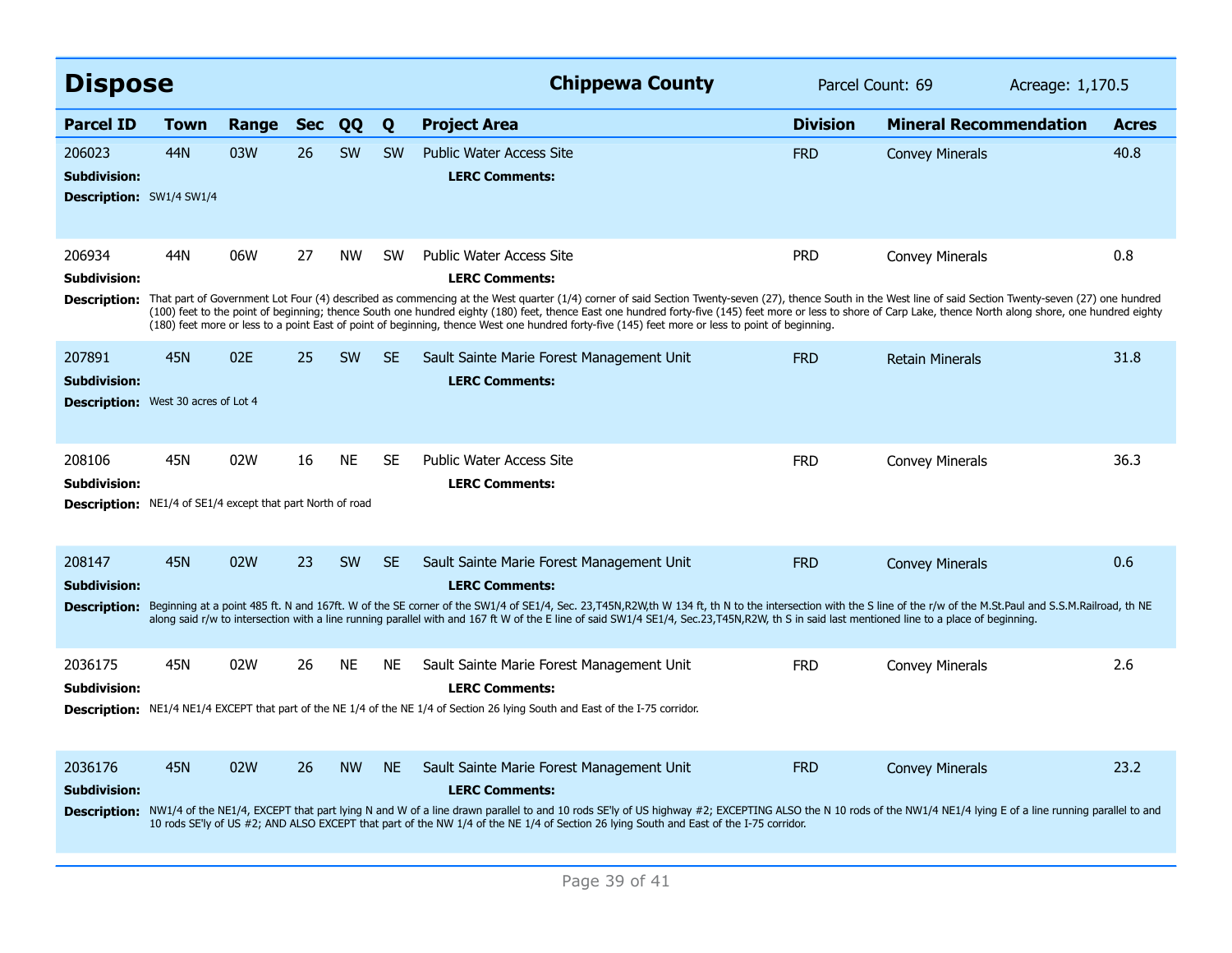| <b>Dispose</b>                                                                                            |             |       |            |           |           | <b>Chippewa County</b>                                                                                                                                                                                                                                         | Parcel Count: 69 |                               | Acreage: 1,170.5 |              |
|-----------------------------------------------------------------------------------------------------------|-------------|-------|------------|-----------|-----------|----------------------------------------------------------------------------------------------------------------------------------------------------------------------------------------------------------------------------------------------------------------|------------------|-------------------------------|------------------|--------------|
| <b>Parcel ID</b>                                                                                          | <b>Town</b> | Range | <b>Sec</b> | QQ        | Q         | <b>Project Area</b>                                                                                                                                                                                                                                            | <b>Division</b>  | <b>Mineral Recommendation</b> |                  | <b>Acres</b> |
| 208516<br><b>Subdivision:</b><br>Description: SW1/4 SW1/4                                                 | 45N         | 03W   | 26         | SW        | SW        | Sault Sainte Marie Forest Management Unit<br>LERC Comments: Offer to USFS first and consider option to PUD to them to keep in public ownership if possible. Otherwise                                                                                          | <b>FRD</b>       | <b>Convey Minerals</b>        |                  | 39.8         |
| 208517<br><b>Subdivision:</b><br><b>Description: SE1/4 SW1/4</b>                                          | <b>45N</b>  | 03W   | 26         | <b>SE</b> | <b>SW</b> | Sault Sainte Marie Forest Management Unit<br>LERC Comments: Offer to USFS first and consider option to PUD to them to keep in public ownership if possible. Otherwise                                                                                          | <b>FRD</b>       | <b>Convey Minerals</b>        |                  | 39.7         |
| 208605<br><b>Subdivision:</b><br><b>Description: NE1/4 NW1/4</b>                                          | <b>45N</b>  | 03W   | 35         | <b>NE</b> | <b>NW</b> | Sault Sainte Marie Forest Management Unit<br>LERC Comments: Offer to USFS first and consider option to PUD to them to keep in public ownership if possible. Otherwise                                                                                          | <b>FRD</b>       | <b>Convey Minerals</b>        |                  | 40.4         |
| 1083380<br><b>Subdivision:</b> SUPERVISOR'S PLAT NO. 1 OF BRUCE TOWNSHIP<br><b>Description: LOT 6</b>     | 46N         | 02E   | 30         | <b>NW</b> | <b>NW</b> | Sault Sainte Marie Forest Management Unit<br><b>LERC Comments:</b>                                                                                                                                                                                             | <b>FRD</b>       | <b>Convey Minerals</b>        |                  | 0.7          |
| 209859<br><b>Subdivision:</b><br><b>Description:</b>                                                      | 46N         | 02W   | 04         | <b>NW</b> | <b>SW</b> | Public Water Access Site<br><b>LERC Comments:</b><br>Part of NW1/4 of SW1/4 Beg. at a pt. 716 ft. S & 25 ft. W of NE Cor. Then running S 82° W 2551/2 ft. Then S 5° E 95 ft. Then N 82° E 238 ft. Then N 95 ft. par. to & 25 ft W of E line sd. NW1/4 of SW1/4 | <b>FRD</b>       | <b>Convey Minerals</b>        |                  | 0.5          |
| 211005<br><b>Subdivision:</b><br><b>Description:</b> NE1/4 of the SW1/4, excluding D. S. S. and A. RR ROW | 46N         | 06W   | 22         | <b>NE</b> | <b>SW</b> | <b>Hiawatha National Forest</b><br><b>LERC Comments:</b>                                                                                                                                                                                                       | <b>FRD</b>       | <b>Convey Minerals</b>        |                  | 40           |
| 211483<br><b>Subdivision:</b><br>Description: S1/2 of S1/2 of NE1/4 of NW1/4 exc R/W of Ry. Co.           | 47N         | 01W   | 22         | NE        | <b>NW</b> | Sault Sainte Marie Forest Management Unit<br><b>LERC Comments:</b> Retain portion west of railroad                                                                                                                                                             | <b>FRD</b>       | <b>Convey Minerals</b>        |                  | 9.1          |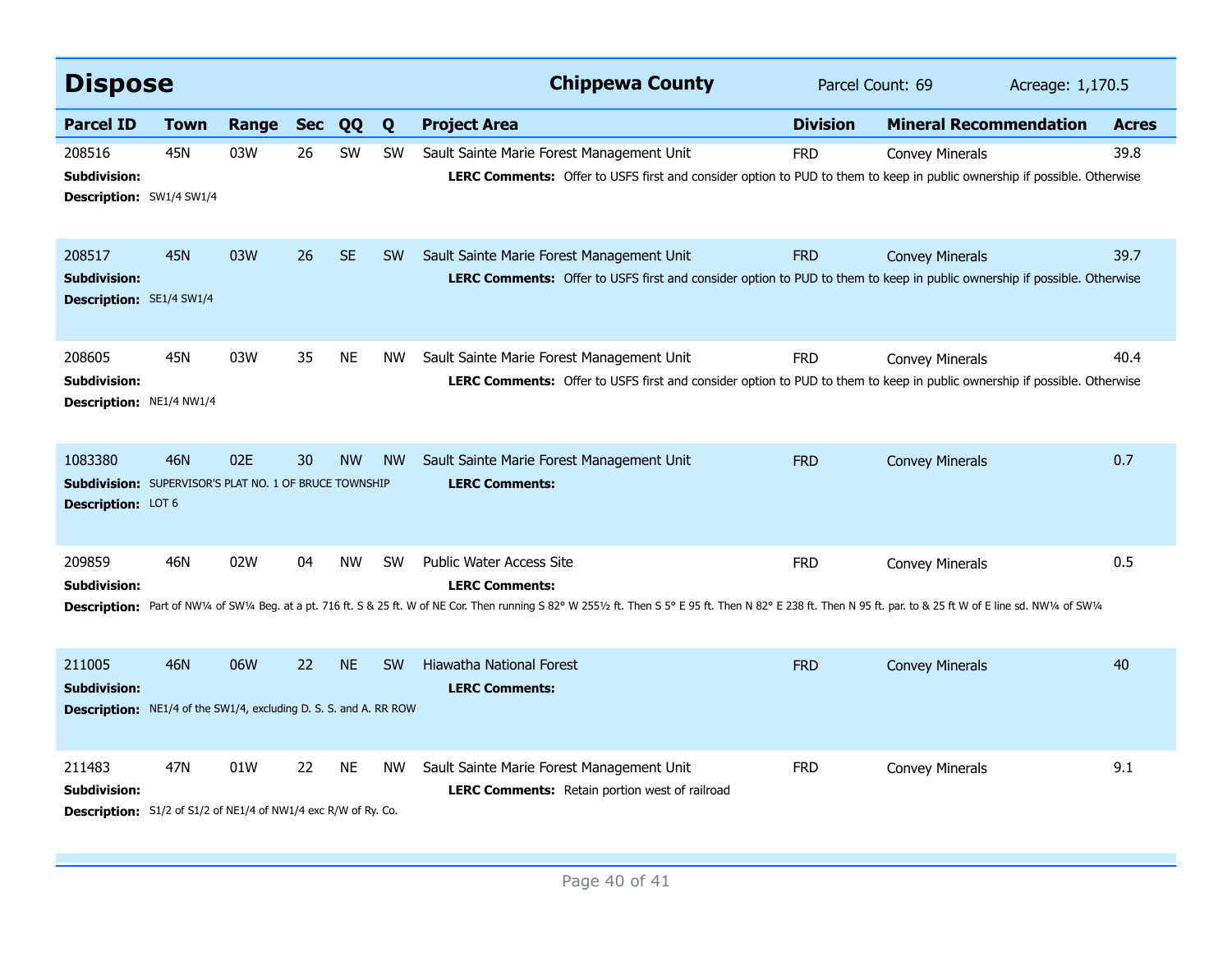| <b>Dispose</b>                                                                        |             |       |            |           |           | <b>Chippewa County</b>                                                                                                                                                                                                                                                                                                                                                                                        | Parcel Count: 69 |                               |  | Acreage: 1,170.5 |  |
|---------------------------------------------------------------------------------------|-------------|-------|------------|-----------|-----------|---------------------------------------------------------------------------------------------------------------------------------------------------------------------------------------------------------------------------------------------------------------------------------------------------------------------------------------------------------------------------------------------------------------|------------------|-------------------------------|--|------------------|--|
| <b>Parcel ID</b>                                                                      | <b>Town</b> | Range | <b>Sec</b> | QQ        | Q         | <b>Project Area</b>                                                                                                                                                                                                                                                                                                                                                                                           | <b>Division</b>  | <b>Mineral Recommendation</b> |  | <b>Acres</b>     |  |
| 211670<br><b>Subdivision:</b>                                                         | <b>47N</b>  | 02E   | 21         | <b>SE</b> | <b>NE</b> | Sault Sainte Marie Forest Management Unit<br><b>LERC Comments:</b><br>Description: Part of Gov't Lot 2 beg 964 ft E of NW corner of Gov't Lot 2, thence E 310 ft to shore of Lake George, thence SWIy along shore 200 ft, thence W parallel to N line of said lot 300 ft, thence N 200 ft, thence W                                                                                                           | <b>PRD</b>       | <b>Convey Minerals</b>        |  | 0.5              |  |
| 211796<br><b>Subdivision:</b><br><b>Description:</b>                                  | 47N         | 04W   | 13         | <b>SE</b> | <b>SE</b> | Sault Sainte Marie Forest Management Unit<br><b>LERC Comments:</b><br>Fractional Section 13 except, Beginning at the Southeast corner said Section, thence North on the East line thereof 230 feet, thence West 164 feet, thence South 30 feet, thence West 80 feet, thence South 50<br>feet, thence West 80 feet, thence South 150 feet to the South line of said Section, thence East 324 feet to beginning |                  |                               |  | 2.5              |  |
| 212848<br><b>Subdivision:</b><br>Description: SW1/4 NW1/4                             | <b>49N</b>  | 06W   | 33         | <b>SW</b> | <b>NW</b> | Newberry Forest Management Unit<br><b>LERC Comments:</b>                                                                                                                                                                                                                                                                                                                                                      | <b>FRD</b>       | <b>Convey Minerals</b>        |  | 40               |  |
| 212864<br><b>Subdivision:</b><br><b>Description:</b>                                  | 49N         | 06W   | 34         | <b>NW</b> | <b>SE</b> | Newberry Forest Management Unit<br><b>LERC Comments:</b><br>North 300 feet South 820 feet East 1,000 feet of Lot 2, excluding East 800 feet                                                                                                                                                                                                                                                                   | <b>FRD</b>       | <b>Convey Minerals</b>        |  | 1.4              |  |
| 212925<br><b>Subdivision:</b><br><b>Description:</b> SW1/4 of SE1/4 of NE1/4 of SE1/4 | <b>49N</b>  | 07W   | 06         | <b>NE</b> | <b>SE</b> | Tahquamenon Falls State Park<br><b>LERC Comments:</b>                                                                                                                                                                                                                                                                                                                                                         | <b>PRD</b>       | <b>Convey Minerals</b>        |  | 2.5              |  |
| 213405<br>Subdivision:<br>Description: East 30 rods NE1/4 NE1/4                       | 50N         | 06W   | 02         | <b>NE</b> | <b>NE</b> | Newberry Forest Management Unit<br><b>LERC Comments:</b> If necessary, issue a quit claim deed to clear up the title and remove from our records.                                                                                                                                                                                                                                                             | <b>FRD</b>       | <b>Convey Minerals</b>        |  | 14.9             |  |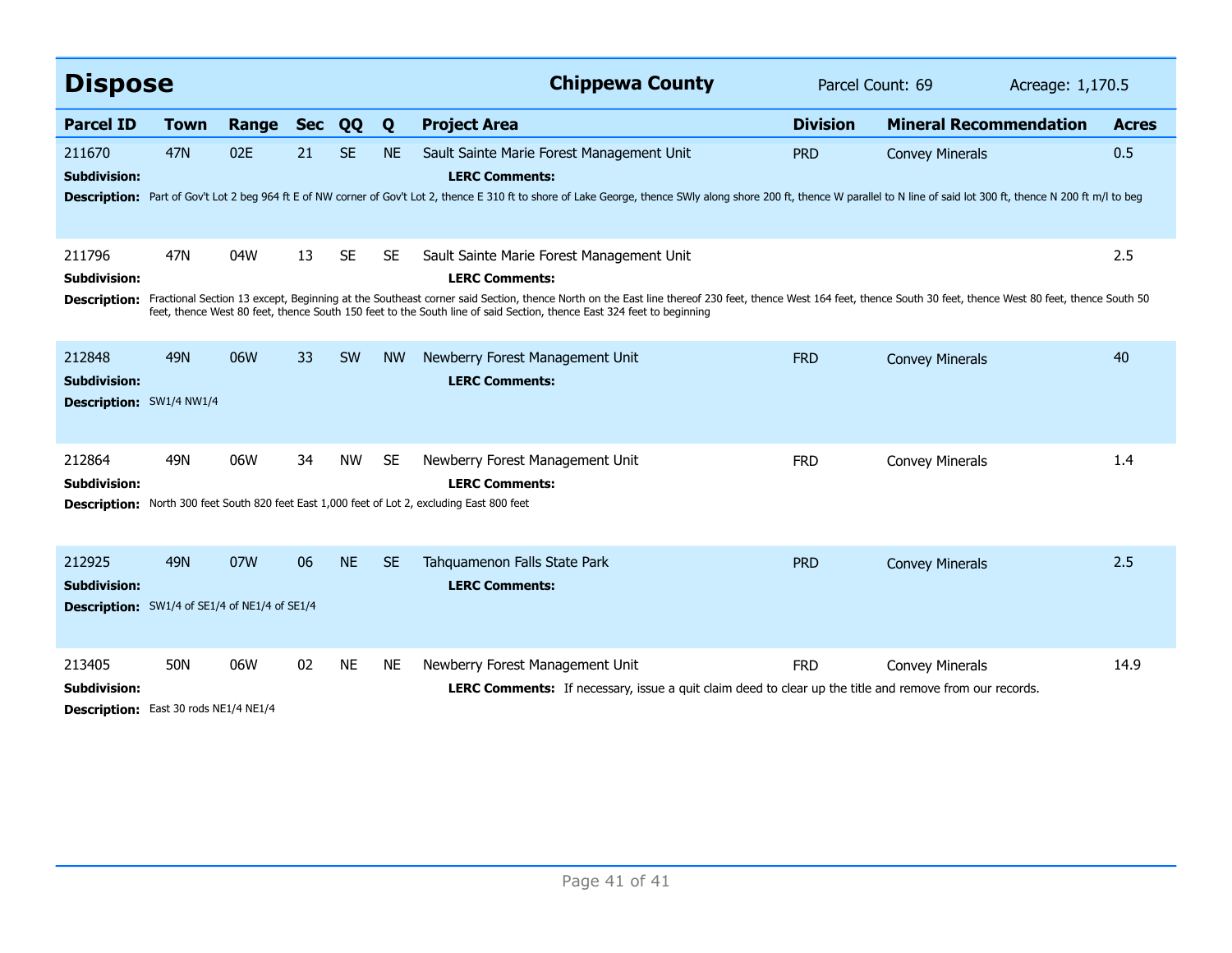## State Land Review Parcels Report Dickinson County

Michigan Department of Natural Resources

| <b>Review Decision</b>       | <b>Parcel</b><br><b>Count</b> | <b>Approximate</b><br><b>Acres</b> |
|------------------------------|-------------------------------|------------------------------------|
| Retain                       | 123                           | 3,710.2                            |
| Alternate Conservation Owner |                               | 39.2                               |
| Exchange                     |                               | 163.2                              |
| <b>Dispose</b>               | 19                            | 235.6                              |



07/09/2021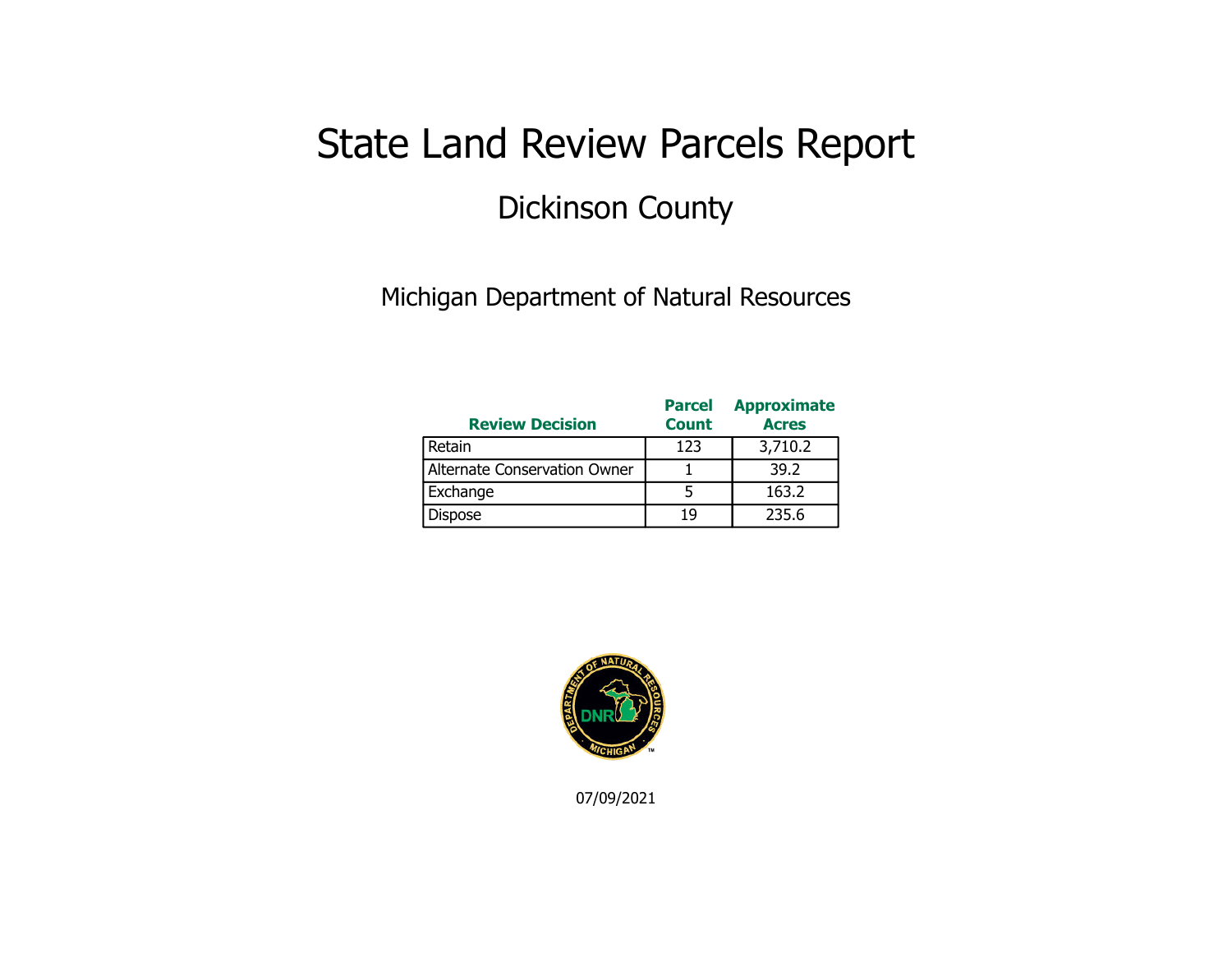| <b>Retain</b>                                                                                                                            |             |                |  | <b>Dickinson County</b>                                                                                                                                                                            | Parcel Count: 123 | Acreage: 3,710.2              |              |
|------------------------------------------------------------------------------------------------------------------------------------------|-------------|----------------|--|----------------------------------------------------------------------------------------------------------------------------------------------------------------------------------------------------|-------------------|-------------------------------|--------------|
| <b>Parcel ID</b>                                                                                                                         | <b>Town</b> | Range Sec QQ Q |  | <b>Project Area</b>                                                                                                                                                                                | <b>Division</b>   | <b>Mineral Recommendation</b> | <b>Acres</b> |
| 370748<br><b>Subdivision:</b> John E. Anderson's Fifth Addition<br>Description: Block: 07, Lot 2 to 5 and SW1/2 of vacated adj. alley.   |             |                |  | Norway Field Office<br><b>LERC Comments:</b>                                                                                                                                                       | <b>FRD</b>        |                               | 0.5          |
| 370749<br><b>Subdivision:</b> John E. Anderson's Fifth Addition<br><b>Description:</b> Block: 07, Lot 9 and SW1/2 of vacated adj. alley  |             |                |  | Norway Field Office<br><b>LERC Comments:</b>                                                                                                                                                       | <b>FRD</b>        |                               | 0.1          |
| 370750<br>Subdivision: John E. Anderson's Fifth Addition<br><b>Description:</b> Block: 07, Lot 6 to 8 and SW1/2 of vacated adj. alley.   |             |                |  | Norway Field Office<br><b>LERC Comments:</b>                                                                                                                                                       | <b>FRD</b>        |                               | 0.4          |
| 370752<br><b>Subdivision:</b> John E. Anderson's Fifth Addition                                                                          |             |                |  | Norway Field Office<br><b>LERC Comments:</b><br><b>Description:</b> Block: 07, Lot 10 and SW1/2 of vacated adj. alley and NW1/2 adj. vacated Cleveland Street.                                     | <b>FRD</b>        |                               | 0.2          |
| 370753<br>Subdivision: John E. Anderson's Fifth Addition                                                                                 |             |                |  | Norway Field Office<br><b>LERC Comments:</b><br>Description: Block: 07, Lot 11 and NE1/2 of vacated adj. alley and NW1/2 vacated adj. Cleveland Street, and SW1/2 of vacated adj. Chevrolet Street | <b>FRD</b>        |                               | 0.3          |
| 370755<br><b>Subdivision:</b> John E. Anderson's Fifth Addition                                                                          |             |                |  | Norway Field Office<br><b>LERC Comments:</b><br>Description: Block: 07, Lot 12 to 18 and NE1/2 of vacated adj. alley and SW1/2 adj. vacated Cleveland Street.                                      | <b>FRD</b>        |                               | 1.4          |
| 370756<br>Subdivision: John E. Anderson's Fifth Addition<br><b>Description:</b> Block: 08, Lot 7 and NW1/2 adj vacated Cleveland Street. |             |                |  | Norway Field Office<br><b>LERC Comments:</b>                                                                                                                                                       | <b>FRD</b>        |                               | 0.2          |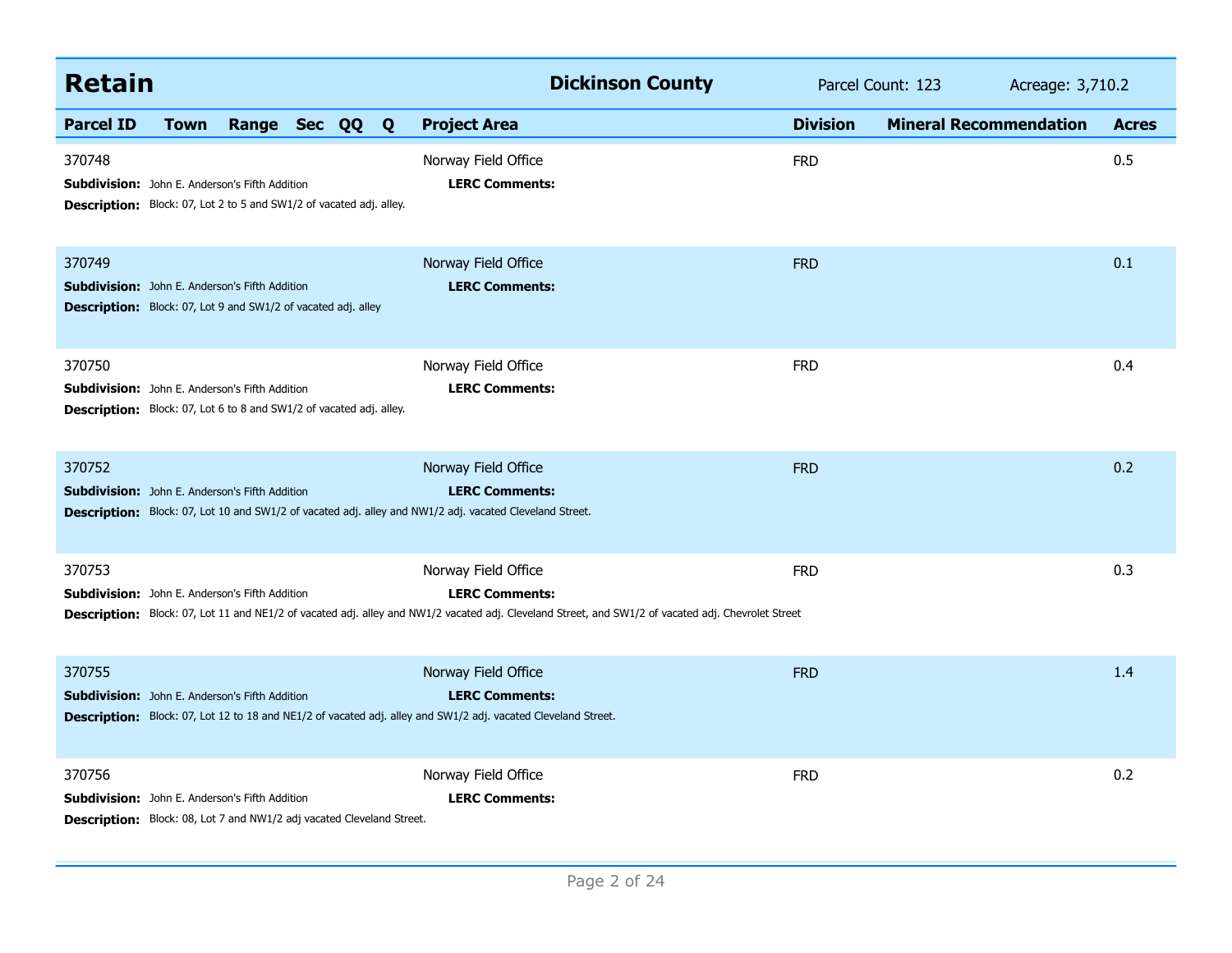| <b>Retain</b>                                                                             |                                                                                                                                                                                                                                                                                                           |              |    |           |           | <b>Dickinson County</b>                                                                                                                                                                                                                                                                                                                                                                                                 | Parcel Count: 123<br>Acreage: 3,710.2 |                               |  |              |
|-------------------------------------------------------------------------------------------|-----------------------------------------------------------------------------------------------------------------------------------------------------------------------------------------------------------------------------------------------------------------------------------------------------------|--------------|----|-----------|-----------|-------------------------------------------------------------------------------------------------------------------------------------------------------------------------------------------------------------------------------------------------------------------------------------------------------------------------------------------------------------------------------------------------------------------------|---------------------------------------|-------------------------------|--|--------------|
| <b>Parcel ID</b>                                                                          | <b>Town</b>                                                                                                                                                                                                                                                                                               | Range Sec QQ |    |           | Q         | <b>Project Area</b>                                                                                                                                                                                                                                                                                                                                                                                                     | <b>Division</b>                       | <b>Mineral Recommendation</b> |  | <b>Acres</b> |
| 1106929<br><b>Subdivision:</b> John E. Anderson's Fifth Addition                          |                                                                                                                                                                                                                                                                                                           |              |    |           |           | Norway Field Office<br><b>LERC Comments:</b><br>Description: NW'ly 20 feet of abandoned Cleveland Street extending NE'ly from Highway US 2 and adjacent to Blocks Seven and Eight to the N'ly line of alley in Block 8 extended E'ly                                                                                                                                                                                    | <b>FRD</b>                            |                               |  | 0.2          |
| 370747                                                                                    | 0.3<br>Norway Field Office<br><b>FRD</b><br><b>LERC Comments:</b><br><b>Subdivision:</b> John E. Anderson's Fifth Addition<br>Description: Block: 07, Lot 1 and SW1/2 of vacated adj. alley.<br><b>28W</b><br><b>NE</b><br>39N<br>29<br><b>NW</b><br>Hamilton Lake Public Water Access Site<br><b>PRD</b> |              |    |           |           |                                                                                                                                                                                                                                                                                                                                                                                                                         |                                       |                               |  |              |
| 35637<br><b>Subdivision:</b>                                                              |                                                                                                                                                                                                                                                                                                           |              |    |           |           | <b>LERC Comments:</b><br>Description: A parcel of land in NE1/4 NW1/4 desc as being the W 250 ft of E 680 ft, and lying North of Co Hy running diagonally in a NE'ly and SW'ly dir across said NE1/4 NW1/4.                                                                                                                                                                                                             |                                       |                               |  | 2.9          |
| 370866<br><b>Subdivision:</b>                                                             | 39N                                                                                                                                                                                                                                                                                                       | 29W          | 08 | <b>SW</b> | NW        | Norway Field Office<br><b>LERC Comments:</b>                                                                                                                                                                                                                                                                                                                                                                            | <b>FRD</b>                            |                               |  | 0.4          |
| <b>Description:</b>                                                                       | R29W, Section 8)                                                                                                                                                                                                                                                                                          |              |    |           |           | All that part of the Northeast quarter of the Southwest quarter of the Northwest quarter (NE/14 SW1/4 NW1/4) lying Northeasterly of US-2 Highway as now located EXCEPT Beginning at the Northeast corner of<br>Southwest quarter of the Northwest quarter (SW1/4 NW1/4), thence South 89d 27' 33" West 145.50 feet, South 48d 57' 27" East 108.80 feet, North 41d 02' 33" East 96.57 feet to point of beginning. (T39N, |                                       |                               |  |              |
| 2040871<br><b>Subdivision:</b>                                                            | 39N                                                                                                                                                                                                                                                                                                       | <b>29W</b>   | 19 | <b>NW</b> | <b>SE</b> | Menominee River State Recreation Area<br><b>LERC Comments:</b>                                                                                                                                                                                                                                                                                                                                                          | <b>PRD</b>                            |                               |  | 10.3         |
|                                                                                           |                                                                                                                                                                                                                                                                                                           |              |    |           |           | Description: The West 500 feet of Government Lot 1 EXCEPT the North 300 feet of said West 500 feet of Government Lot 1                                                                                                                                                                                                                                                                                                  |                                       |                               |  |              |
| 35730<br><b>Subdivision:</b>                                                              | 39N                                                                                                                                                                                                                                                                                                       | 29W          | 23 | <b>SW</b> | <b>SW</b> | Norway City Public Water Access Site<br><b>LERC Comments:</b>                                                                                                                                                                                                                                                                                                                                                           | <b>PRD</b>                            |                               |  | 1            |
|                                                                                           |                                                                                                                                                                                                                                                                                                           |              |    |           |           | Description: All that part of SW1/4 SW1/4 bounded as foll: Beg at a point in N boundary line 248 ft E of NW cor of said SW1/4 SW1/4, th W 248 ft to said NW corner, th S 241.8 ft along W line of said SW1/4 SW1/4, th<br>deflecting left 115d25' 182 feet in a NE'ly dir, th deflecting left 35d58' 175ft in a NE'ly dir to the pt of beg.                                                                             |                                       |                               |  |              |
| 2022382<br><b>Subdivision:</b><br><b>Description:</b> Island in Menominee River (CCN 001) | 39N                                                                                                                                                                                                                                                                                                       | 30W          | 07 | <b>SE</b> | SW        | Islands<br><b>LERC Comments:</b>                                                                                                                                                                                                                                                                                                                                                                                        | <b>PRD</b>                            |                               |  | 1.5          |
|                                                                                           |                                                                                                                                                                                                                                                                                                           |              |    |           |           |                                                                                                                                                                                                                                                                                                                                                                                                                         |                                       |                               |  |              |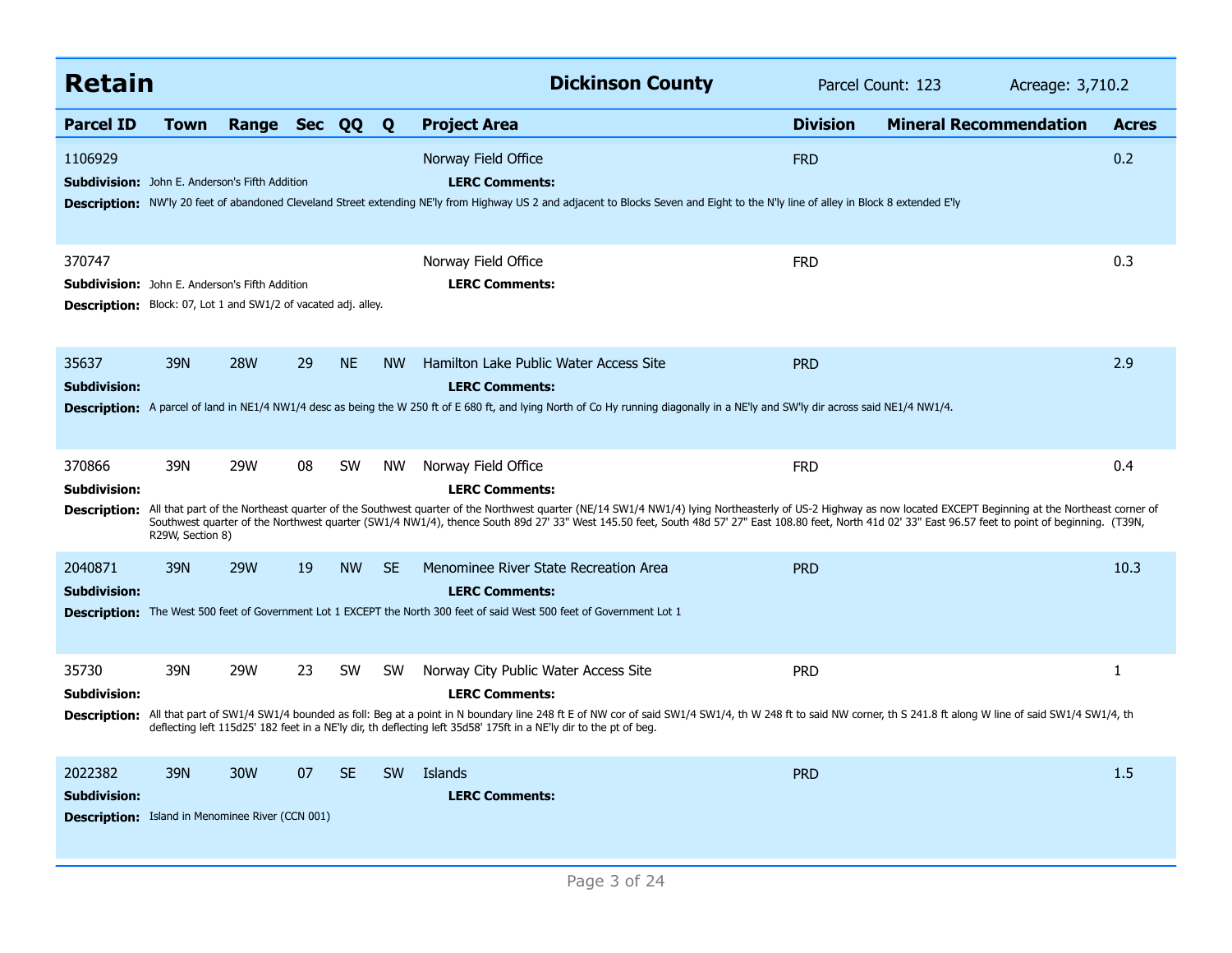| <b>Retain</b>                                                                             |             |           |    |           |           | <b>Dickinson County</b>                                                                                                                                                                                                                                                                                                                                                                                                                                                                                                                                                                                                                                                                                               | Parcel Count: 123<br>Acreage: 3,710.2 |                               |              |
|-------------------------------------------------------------------------------------------|-------------|-----------|----|-----------|-----------|-----------------------------------------------------------------------------------------------------------------------------------------------------------------------------------------------------------------------------------------------------------------------------------------------------------------------------------------------------------------------------------------------------------------------------------------------------------------------------------------------------------------------------------------------------------------------------------------------------------------------------------------------------------------------------------------------------------------------|---------------------------------------|-------------------------------|--------------|
| <b>Parcel ID</b>                                                                          | <b>Town</b> | Range Sec |    | QQ        | Q         | <b>Project Area</b>                                                                                                                                                                                                                                                                                                                                                                                                                                                                                                                                                                                                                                                                                                   | <b>Division</b>                       | <b>Mineral Recommendation</b> | <b>Acres</b> |
| 2022383<br><b>Subdivision:</b><br><b>Description:</b> Island in Menominee River (CCN 002) | 39N         | 30W       | 07 | <b>SE</b> | <b>SW</b> | Islands<br><b>LERC Comments:</b>                                                                                                                                                                                                                                                                                                                                                                                                                                                                                                                                                                                                                                                                                      | <b>PRD</b>                            |                               | 0.1          |
| 2040872<br><b>Subdivision:</b><br><b>Description:</b> Government Lot 1                    | 39N         | 30W       | 24 | <b>NW</b> | <b>SW</b> | Menominee River State Recreation Area<br><b>LERC Comments:</b>                                                                                                                                                                                                                                                                                                                                                                                                                                                                                                                                                                                                                                                        | <b>PRD</b>                            |                               | 36.7         |
| 2040873<br><b>Subdivision:</b><br>Description: Government Lot 2                           | 39N         | 30W       | 24 | <b>NE</b> | <b>SW</b> | Menominee River State Recreation Area<br><b>LERC Comments:</b>                                                                                                                                                                                                                                                                                                                                                                                                                                                                                                                                                                                                                                                        | <b>PRD</b>                            |                               | 41.1         |
| 2040875<br><b>Subdivision:</b>                                                            | 39N         | 30W       | 24 | <b>NE</b> | <b>SE</b> | Menominee River State Recreation Area<br><b>LERC Comments:</b><br>Description: Government Lot 4 EXCEPT that part of Government Lot 4 starting at a found 1 inch rod marking the corner common to Sections 18 and 19, T39N, R29W, and Section 13 and 24, T39N, R30W; thence South<br>01°00'34" East on the line between Sections 19 and 24 for a distance of 1312.35 feet to the North 1/16th corner between Sections 19 and 24 and the point of beginning for describing the following parcel; thence<br>continue South 01°00'34" East on the line between Sections 19 and 24 for a distance of 300.00 feet; thence South 89°05'54" West for a distance of 1359.13 feet to the East 1/16th line of Section 24; thence | <b>PRD</b>                            |                               | 37.8         |
| 2040874<br><b>Subdivision:</b><br><b>Description:</b> Government Lot 3                    | 39N         | 30W       | 24 | <b>NW</b> | <b>SE</b> | Menominee River State Recreation Area<br><b>LERC Comments:</b>                                                                                                                                                                                                                                                                                                                                                                                                                                                                                                                                                                                                                                                        | <b>PRD</b>                            |                               | 39.6         |
| 2022387<br><b>Subdivision:</b><br><b>Description:</b> Island in Menominee River (CCN 005) | 39N         | 31W       | 02 | SW        | <b>SW</b> | Islands<br><b>LERC Comments:</b>                                                                                                                                                                                                                                                                                                                                                                                                                                                                                                                                                                                                                                                                                      | <b>PRD</b>                            |                               | 0.5          |
| 2022388<br><b>Subdivision:</b><br><b>Description:</b> Island in Menominee River (CCN 006) | 39N         | 31W       | 11 | <b>NE</b> | <b>NW</b> | Islands<br><b>LERC Comments:</b>                                                                                                                                                                                                                                                                                                                                                                                                                                                                                                                                                                                                                                                                                      | <b>PRD</b>                            |                               | 0.7          |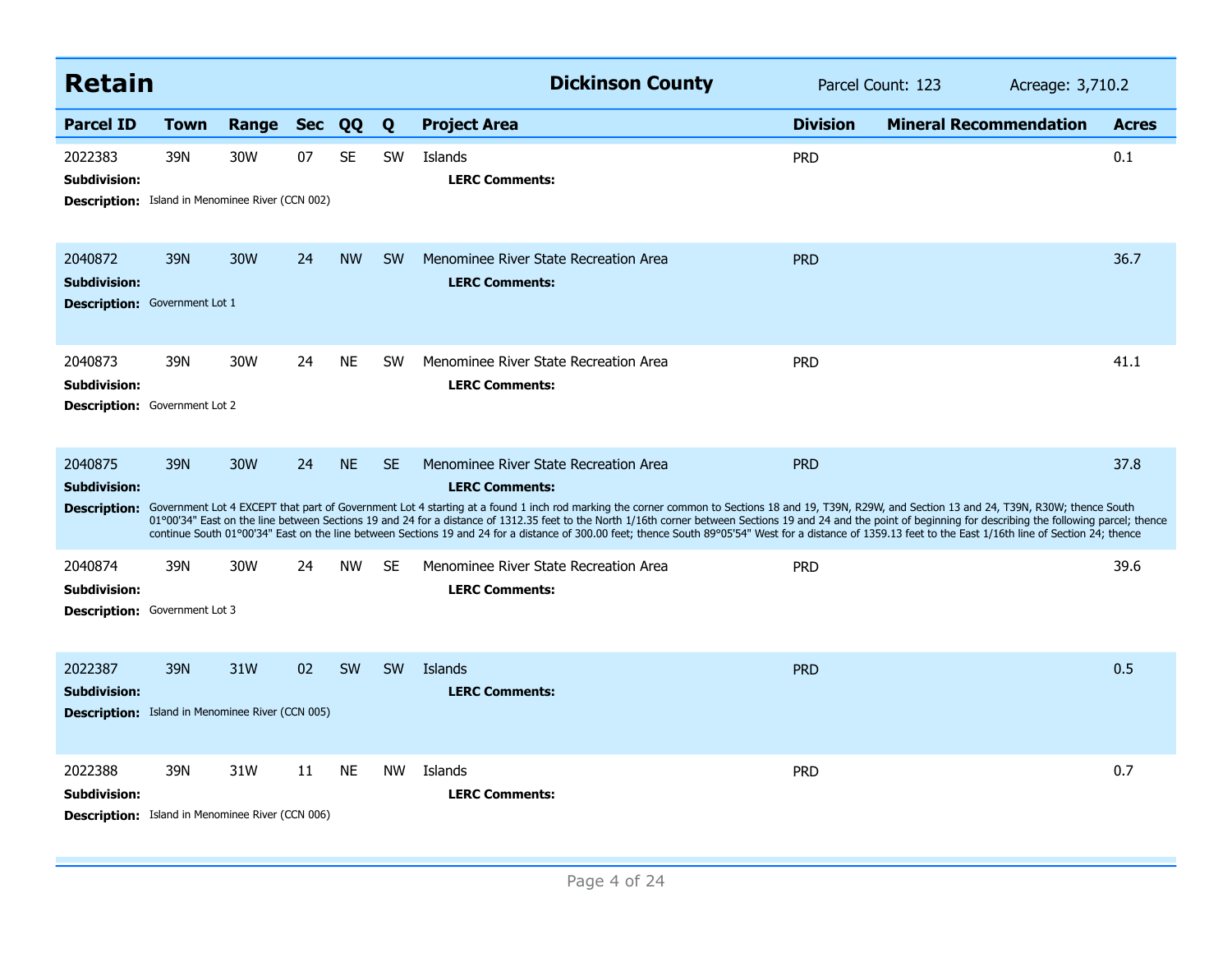| <b>Retain</b>                                                                             |             |            |            |           |           | <b>Dickinson County</b>                                                                                                                                               | Parcel Count: 123 | Acreage: 3,710.2              |              |
|-------------------------------------------------------------------------------------------|-------------|------------|------------|-----------|-----------|-----------------------------------------------------------------------------------------------------------------------------------------------------------------------|-------------------|-------------------------------|--------------|
| <b>Parcel ID</b>                                                                          | <b>Town</b> | Range      | <b>Sec</b> | QQ        | Q         | <b>Project Area</b>                                                                                                                                                   | <b>Division</b>   | <b>Mineral Recommendation</b> | <b>Acres</b> |
| 35806<br><b>Subdivision:</b><br><b>Description: SE1/4 SW1/4</b>                           | <b>40N</b>  | <b>28W</b> | 04         | <b>SE</b> | <b>SW</b> | Crystal Falls Forest Management Unit<br><b>LERC Comments:</b>                                                                                                         | <b>FRD</b>        |                               | 40.5         |
| 35805<br><b>Subdivision:</b><br><b>Description: NE1/4 SW1/4</b>                           | 40N         | 28W        | 04         | <b>NE</b> | <b>SW</b> | Crystal Falls Forest Management Unit<br><b>LERC Comments:</b>                                                                                                         | <b>FRD</b>        |                               | 40.3         |
| 35804<br><b>Subdivision:</b><br>Description: SE1/4 NW1/4                                  | <b>40N</b>  | <b>28W</b> | 04         | <b>SE</b> | <b>NW</b> | Crystal Falls Forest Management Unit<br><b>LERC Comments:</b>                                                                                                         | <b>FRD</b>        |                               | 40.2         |
| 36718<br><b>Subdivision:</b><br>Description: S 208 ft of W 208 ft of NW1/4 NW1/4          | 40N         | 30W        | 13         | <b>NW</b> | <b>NW</b> | Crystal Falls Forest Management Unit<br>LERC Comments: Parcel provides access to an easement held by the State that provides public access to Pine Creek for fishing. | <b>PRD</b>        |                               | 1            |
| 36724<br><b>Subdivision:</b><br><b>Description:</b> E 33 ft of S 208 ft of NE1/4 of NE1/4 | <b>40N</b>  | 30W        | 14         | <b>NE</b> | <b>NE</b> | Crystal Falls Forest Management Unit<br>LERC Comments: Parcel provides access to an easement held by the State that provides public access to Pine Creek for fishing. | <b>PRD</b>        |                               | 0.2          |
| 36797<br><b>Subdivision:</b><br>Description: Gov't Lot 1                                  | 40N         | 31W        | 14         | <b>SE</b> | <b>SE</b> | Menominee River Public Water Access Site<br><b>LERC Comments:</b>                                                                                                     | <b>PRD</b>        |                               | 22.4         |
| 36801<br><b>Subdivision:</b><br><b>Description:</b> Gov't Lot 1                           | <b>40N</b>  | 31W        | 23         | <b>NW</b> | <b>NE</b> | Menominee River Public Water Access Site<br><b>LERC Comments:</b>                                                                                                     | <b>PRD</b>        |                               | 68.4         |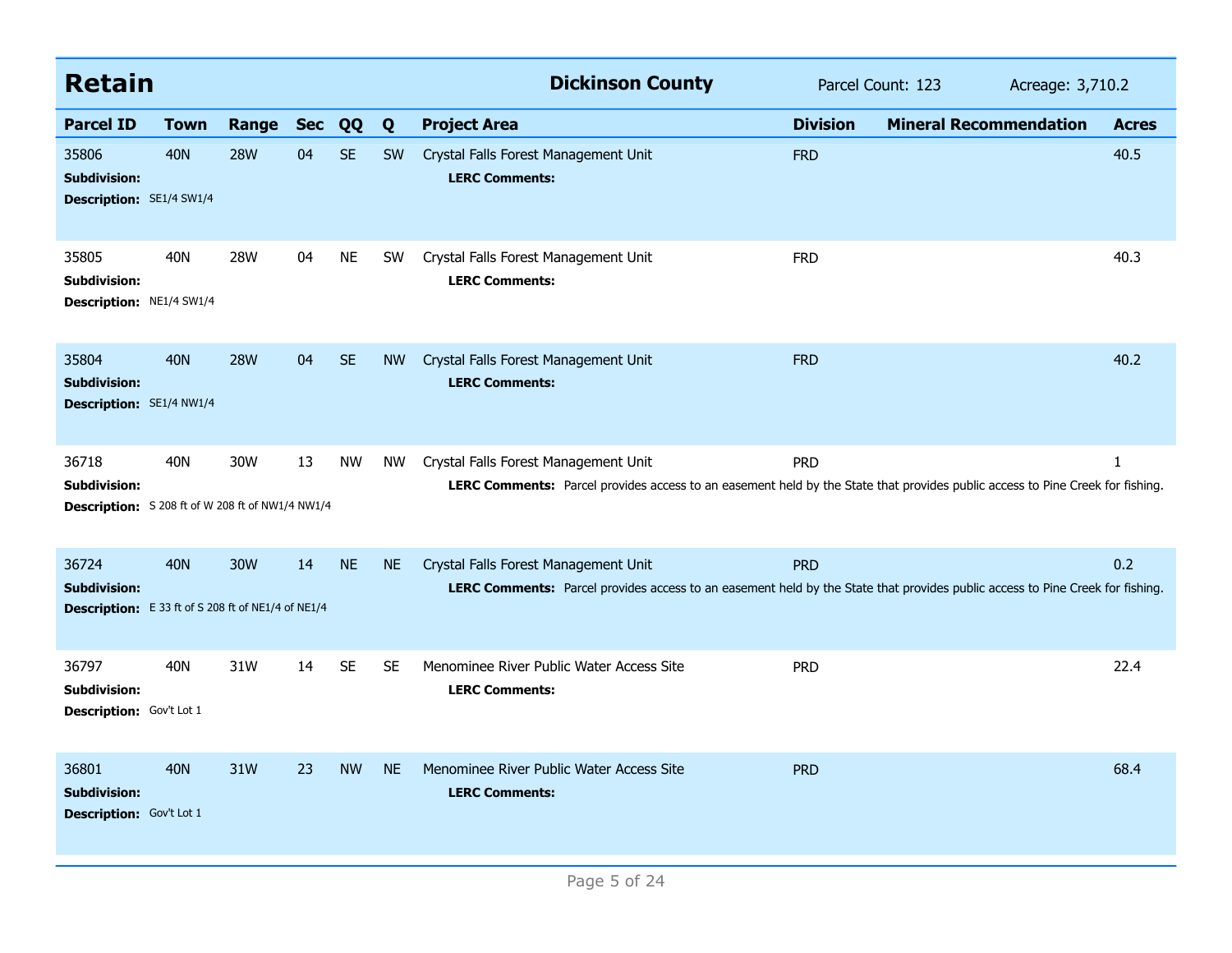| <b>Retain</b>                                                                                          |                                |            |            |           |           | <b>Dickinson County</b>                                                                                                                                                                                                                                                                                                                                                                                                                                                                                                                                                                                                                                                                                                   |                 | Parcel Count: 123<br>Acreage: 3,710.2 |              |
|--------------------------------------------------------------------------------------------------------|--------------------------------|------------|------------|-----------|-----------|---------------------------------------------------------------------------------------------------------------------------------------------------------------------------------------------------------------------------------------------------------------------------------------------------------------------------------------------------------------------------------------------------------------------------------------------------------------------------------------------------------------------------------------------------------------------------------------------------------------------------------------------------------------------------------------------------------------------------|-----------------|---------------------------------------|--------------|
| <b>Parcel ID</b>                                                                                       | <b>Town</b>                    | Range      | <b>Sec</b> | QQ        | Q         | <b>Project Area</b>                                                                                                                                                                                                                                                                                                                                                                                                                                                                                                                                                                                                                                                                                                       | <b>Division</b> | <b>Mineral Recommendation</b>         | <b>Acres</b> |
| 2031794<br><b>Subdivision:</b>                                                                         | 40N                            | 31W        | 23         | <b>NE</b> | <b>NE</b> | Menominee River Public Water Access Site<br><b>LERC Comments:</b><br>Description: Commencing at the Northeast Section corner of Section 23; thence S 00°00'00" E 208.13 feet along the East line of said Section to a capped iron pin on the Northwesterly Right-of-Way line of Pine Mountain Road<br>(a 66-foot Right-of-Way); thence S 35°03'36" W 688.31 feet along said Northwesterly Right-of-Way line to a capped iron pipe, said point being the POINT OF BEGINNING; thence continuing along said<br>Northwesterly Right-of-Way line S 35°03'36" W 523.81 feet; thence leaving said Northwesterly Right-of-Way line N 00°18'47" E 580.44 feet; thence S 71°37'24" E 100.00 feet; thence S 61°48'43" E 100.00 feet; | <b>PRD</b>      |                                       | 2.1          |
| 2031850<br><b>Subdivision:</b>                                                                         | <b>40N</b>                     | 31W        | 23         | <b>NE</b> | <b>NE</b> | Menominee River Public Water Access Site<br><b>LERC Comments:</b><br>Description: The West 1/2 of the NE1/4 of the NE1/4 EXCEPT the East 64.29 feet AND EXCEPT that part lying within the following description: Commencing at the NE corner of Section 23; thence S 89°03'03" W along the<br>North line of said Section 689.88 feet to a capped iron pin and the Point of Beginning; thence continuing along the North line S 89°03'03" W 150.00 feet; thence S 00°18'47" W 592.92 feet; thence S 86°13'06" E<br>86.14 feet; thence S 83°22'34" E 64.39 feet; thence N 00°18'47" E 608.50 feet to a capped iron pin on the North line of Section 23 and the Point of Beginning.                                          | <b>PRD</b>      |                                       | 16.4         |
| 2031848<br><b>Subdivision:</b><br><b>Description:</b>                                                  | 40N                            | 31W        | 23         | <b>NE</b> | <b>NE</b> | <b>Public Water Access Site</b><br><b>LERC Comments:</b><br>The East 64.29 feet of the West 1/2 of the NE 1/4 of the NE1/4 EXCEPT that part of the East 64.29 feet of the West 1/2 of the NE 1/4 of the NE 1/4 ving within the following description: Commencing at the NE<br>Section corner of Section 23; thence S 89°03'03" W along the North line of said Section 689.88 feet to a capped iron pin and the Point of Beginning; thence continuing along the North line S 89°03'03" W 150.00<br>feet; thence S 00°18'47" W 592.92 feet; thence S 86°13'06" E 86.14 feet; thence S 83°22'34" E 64.39 feet; thence N 00°18'47" E 608.50 feet to a capped iron pin on the North line of Section 23 and the Point of        | <b>PRD</b>      |                                       | 0.4          |
| 36865<br><b>Subdivision:</b><br>Description: Part of SE1/4 NE1/4 lying South and East of Highway M-69. | 41N                            | <b>27W</b> | 07         | <b>SE</b> | <b>NE</b> | <b>Public Water Access Site</b><br><b>LERC Comments:</b>                                                                                                                                                                                                                                                                                                                                                                                                                                                                                                                                                                                                                                                                  | <b>PRD</b>      |                                       | 4.4          |
| 36972<br><b>Subdivision:</b>                                                                           | 41N                            | 27W        | 19         | <b>NE</b> | <b>NW</b> | <b>Public Water Access Site</b><br><b>LERC Comments:</b><br>Description: A parcel of land in NE1/4 NW1/4 lying S'ly of a line drawn 100 ft N'ly of, parallel with and adjacent to the N'ly bank of Crew Creek.                                                                                                                                                                                                                                                                                                                                                                                                                                                                                                            | <b>PRD</b>      |                                       | 4.8          |
| 37259<br><b>Subdivision:</b>                                                                           | 41N<br>the point of beginning. | <b>28W</b> | 12         | <b>NE</b> | <b>SW</b> | Crystal Falls Forest Management Unit<br><b>LERC Comments:</b><br>Description: A parcel of land descibed as commencing at th NE cor of the NE1/4 of SW1/4, thence S 5 rods; SW'ly 81 rods to a point 43 rods South of NW corner of the NE1/4 of SW1/4, thence NOrth 5 rods; thence NE'ly to                                                                                                                                                                                                                                                                                                                                                                                                                                | <b>PRD</b>      |                                       | 2.5          |
| 37348<br>Subdivision:<br>Description: SE1/4 NE1/4                                                      | 41N                            | <b>28W</b> | 26         | <b>SE</b> | <b>NE</b> | Crystal Falls Forest Management Unit<br><b>LERC Comments:</b>                                                                                                                                                                                                                                                                                                                                                                                                                                                                                                                                                                                                                                                             | <b>FRD</b>      |                                       | 39.6         |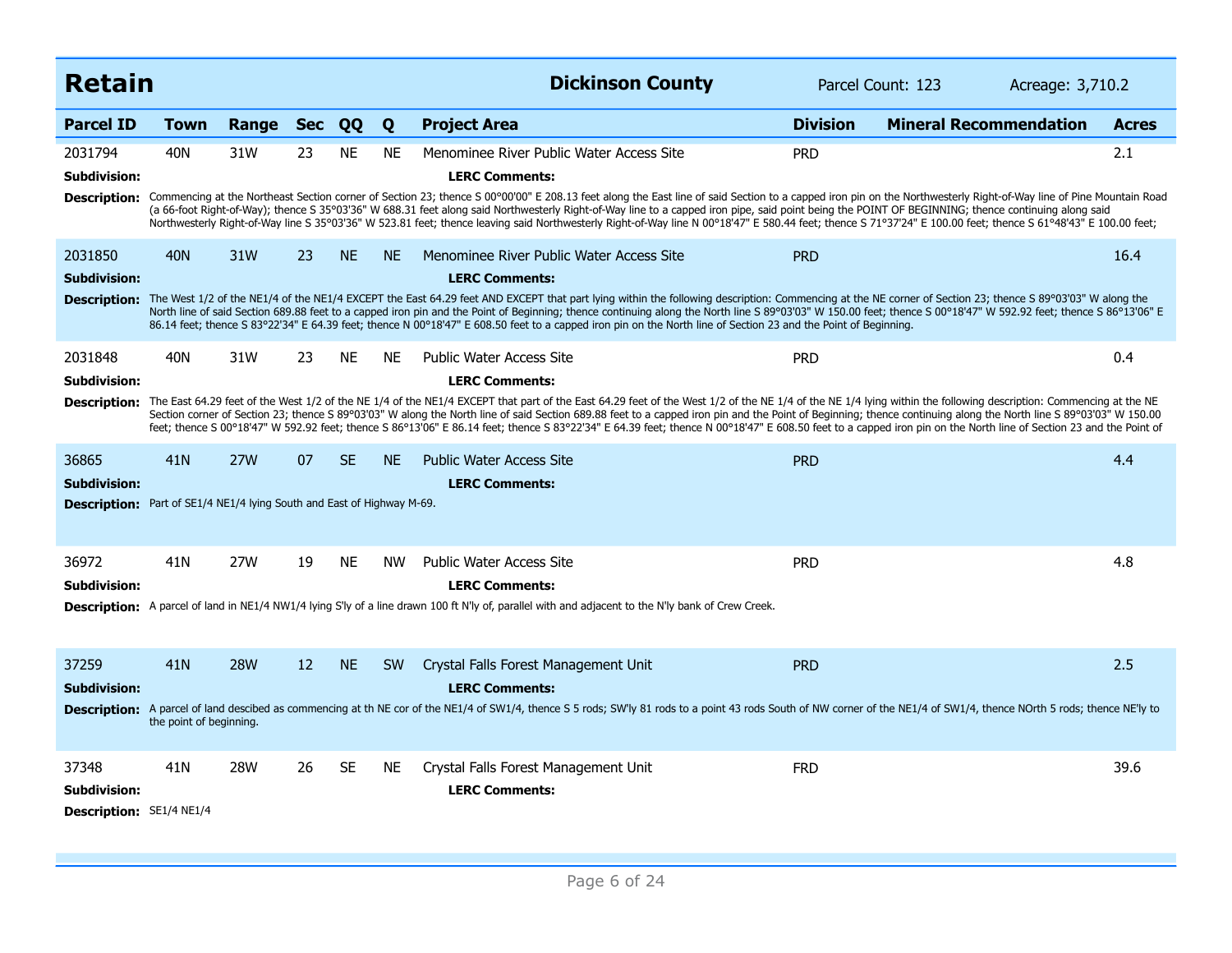| <b>Retain</b>                                            |                 |            |            |           |           | <b>Dickinson County</b>                                       | Parcel Count: 123 | Acreage: 3,710.2              |              |
|----------------------------------------------------------|-----------------|------------|------------|-----------|-----------|---------------------------------------------------------------|-------------------|-------------------------------|--------------|
| <b>Parcel ID</b>                                         | <b>Town</b>     | Range      | <b>Sec</b> | QQ        | Q         | <b>Project Area</b>                                           | <b>Division</b>   | <b>Mineral Recommendation</b> | <b>Acres</b> |
| 37345<br><b>Subdivision:</b><br>Description: NE1/4 NE1/4 | 41N             | <b>28W</b> | 26         | <b>NE</b> | <b>NE</b> | Crystal Falls Forest Management Unit<br><b>LERC Comments:</b> | <b>FRD</b>        |                               | 39.6         |
| 37346<br><b>Subdivision:</b><br>Description: NW1/4 NE1/4 | 41N             | <b>28W</b> | 26         | <b>NW</b> | NE.       | Crystal Falls Forest Management Unit<br><b>LERC Comments:</b> | <b>FRD</b>        |                               | 39.5         |
| 37349<br><b>Subdivision:</b><br>Description: NE1/4 NW1/4 | 41N             | <b>28W</b> | 26         | <b>NE</b> | <b>NW</b> | Crystal Falls Forest Management Unit<br><b>LERC Comments:</b> | <b>FRD</b>        |                               | 39.5         |
| 37347<br><b>Subdivision:</b><br>Description: SW1/4 NE1/4 | 41N             | <b>28W</b> | 26         | SW        | <b>NE</b> | Crystal Falls Forest Management Unit<br><b>LERC Comments:</b> | <b>FRD</b>        |                               | 39.6         |
| 37352<br><b>Subdivision:</b><br>Description: NE1/4 SE1/4 | 41 <sub>N</sub> | <b>28W</b> | 26         | <b>NE</b> | <b>SE</b> | Crystal Falls Forest Management Unit<br><b>LERC Comments:</b> | <b>FRD</b>        |                               | 39.7         |
| 37353<br><b>Subdivision:</b><br>Description: SE1/4 SE1/4 | 41N             | <b>28W</b> | 26         | <b>SE</b> | <b>SE</b> | Crystal Falls Forest Management Unit<br><b>LERC Comments:</b> | <b>FRD</b>        |                               | 39.7         |
| 37366<br><b>Subdivision:</b><br>Description: NW1/4 SW1/4 | 41N             | <b>28W</b> | 28         | <b>NW</b> | <b>SW</b> | Crystal Falls Forest Management Unit<br><b>LERC Comments:</b> | <b>FRD</b>        |                               | 39.8         |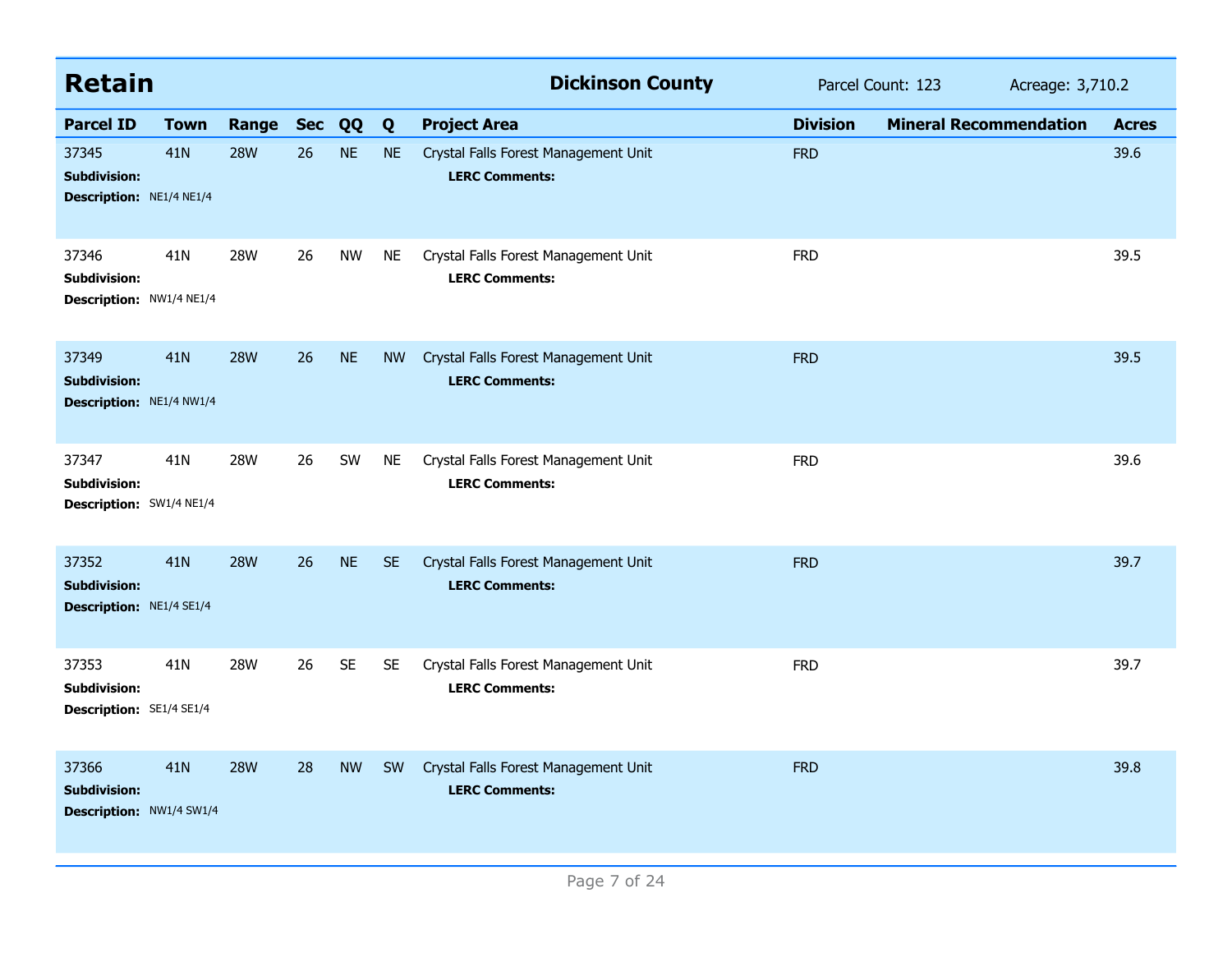| <b>Retain</b>                                                   |                 |            |            |           |           | <b>Dickinson County</b>                                       | Parcel Count: 123 |                               | Acreage: 3,710.2 |  |
|-----------------------------------------------------------------|-----------------|------------|------------|-----------|-----------|---------------------------------------------------------------|-------------------|-------------------------------|------------------|--|
| <b>Parcel ID</b>                                                | <b>Town</b>     | Range      | <b>Sec</b> | QQ        | Q         | <b>Project Area</b>                                           | <b>Division</b>   | <b>Mineral Recommendation</b> | <b>Acres</b>     |  |
| 37367<br><b>Subdivision:</b><br>Description: SW1/4 SW1/4        | 41N             | <b>28W</b> | 28         | SW        | SW        | Crystal Falls Forest Management Unit<br><b>LERC Comments:</b> | <b>FRD</b>        |                               | 41.4             |  |
| 37377<br><b>Subdivision:</b><br>Description: NE1/4 SE1/4        | 41 <sub>N</sub> | <b>28W</b> | 29         | <b>NE</b> | <b>SE</b> | Crystal Falls Forest Management Unit<br><b>LERC Comments:</b> | <b>FRD</b>        |                               | 40               |  |
| 37704<br><b>Subdivision:</b><br><b>Description: SW1/4 SW1/4</b> | 41N             | 29W        | 19         | SW        | <b>SW</b> | Crystal Falls Forest Management Unit<br><b>LERC Comments:</b> | <b>FRD</b>        |                               | 41.1             |  |
| 37705<br><b>Subdivision:</b><br><b>Description: SE1/4 SW1/4</b> | <b>41N</b>      | <b>29W</b> | 19         | <b>SE</b> | <b>SW</b> | Crystal Falls Forest Management Unit<br><b>LERC Comments:</b> | <b>FRD</b>        |                               | 39.3             |  |
| 38291<br>Subdivision:<br>Description: SE1/4 NE1/4               | 42N             | 27W        | 13         | <b>SE</b> | <b>NE</b> | Crystal Falls Forest Management Unit<br><b>LERC Comments:</b> | <b>FRD</b>        |                               | 39.8             |  |
| 38296<br><b>Subdivision:</b><br>Description: NW1/4 SW1/4        | <b>42N</b>      | <b>27W</b> | 13         | <b>NW</b> | SW        | Crystal Falls Forest Management Unit<br><b>LERC Comments:</b> | <b>FRD</b>        |                               | 40.1             |  |
| 38299<br><b>Subdivision:</b><br>Description: NW1/4 SE1/4        | 42N             | 27W        | 13         | <b>NW</b> | <b>SE</b> | Crystal Falls Forest Management Unit<br><b>LERC Comments:</b> | <b>FRD</b>        |                               | 40               |  |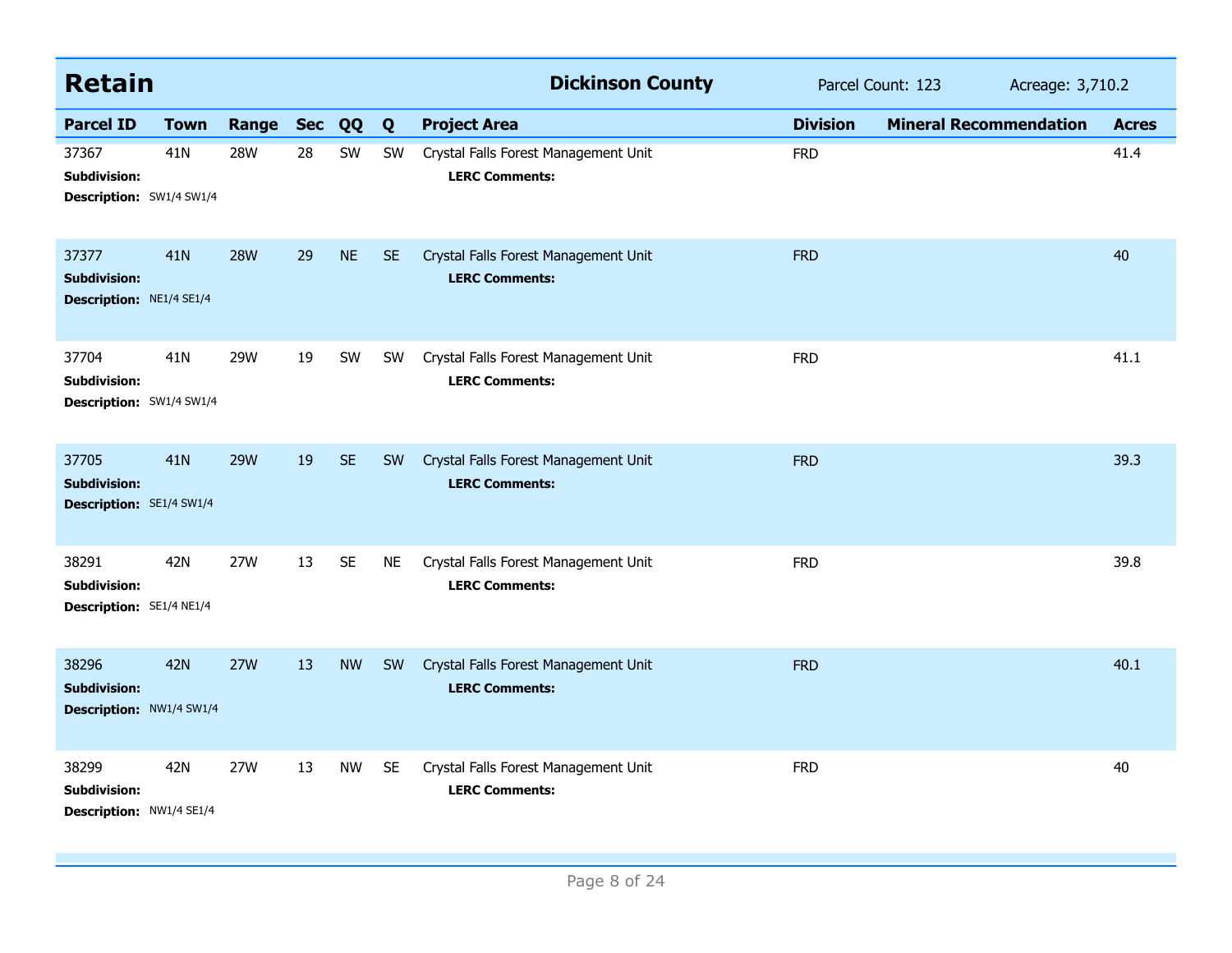| <b>Retain</b>                                                   |             |            |            |           |           | <b>Dickinson County</b>                                                          | Parcel Count: 123<br>Acreage: 3,710.2 |                               |              |  |
|-----------------------------------------------------------------|-------------|------------|------------|-----------|-----------|----------------------------------------------------------------------------------|---------------------------------------|-------------------------------|--------------|--|
| <b>Parcel ID</b>                                                | <b>Town</b> | Range      | <b>Sec</b> | QQ        | Q         | <b>Project Area</b>                                                              | <b>Division</b>                       | <b>Mineral Recommendation</b> | <b>Acres</b> |  |
| 38295<br><b>Subdivision:</b><br><b>Description: NE1/4 SW1/4</b> | <b>42N</b>  | <b>27W</b> | 13         | <b>NE</b> | <b>SW</b> | Crystal Falls Forest Management Unit<br><b>LERC Comments:</b>                    | <b>FRD</b>                            |                               | 40.1         |  |
| 38298<br><b>Subdivision:</b><br>Description: NE1/4 SE1/4        | 42N         | 27W        | 13         | <b>NE</b> | <b>SE</b> | Crystal Falls Forest Management Unit<br><b>LERC Comments:</b>                    | <b>FRD</b>                            |                               | 40           |  |
| 38301<br><b>Subdivision:</b><br>Description: SE1/4 SE1/4        | 42N         | <b>27W</b> | 13         | <b>SE</b> | <b>SE</b> | Crystal Falls Forest Management Unit<br><b>LERC Comments:</b>                    | <b>FRD</b>                            |                               | 40.3         |  |
| 38297<br><b>Subdivision:</b><br>Description: SE1/4 SW1/4        | 42N         | 27W        | 13         | <b>SE</b> | <b>SW</b> | Crystal Falls Forest Management Unit<br><b>LERC Comments:</b>                    | <b>FRD</b>                            |                               | 40.3         |  |
| 38300<br><b>Subdivision:</b><br>Description: SW1/4 SE1/4        | <b>42N</b>  | <b>27W</b> | 13         | SW        | <b>SE</b> | Crystal Falls Forest Management Unit<br><b>LERC Comments:</b>                    | <b>FRD</b>                            |                               | 40.3         |  |
| 38571<br><b>Subdivision:</b><br>Description: NW1/4 NW1/4        | 42N         | <b>28W</b> | 04         | <b>NW</b> | NW        | Crystal Falls Forest Management Unit<br>LERC Comments: Located within mapped DWC | <b>FRD</b>                            |                               | 41.5         |  |
| 38626<br><b>Subdivision:</b><br>Description: SW1/4 NE1/4        | <b>42N</b>  | <b>28W</b> | 08         | SW        | <b>NE</b> | Crystal Falls Forest Management Unit<br>LERC Comments: Located within mapped DWC | <b>FRD</b>                            |                               | 40           |  |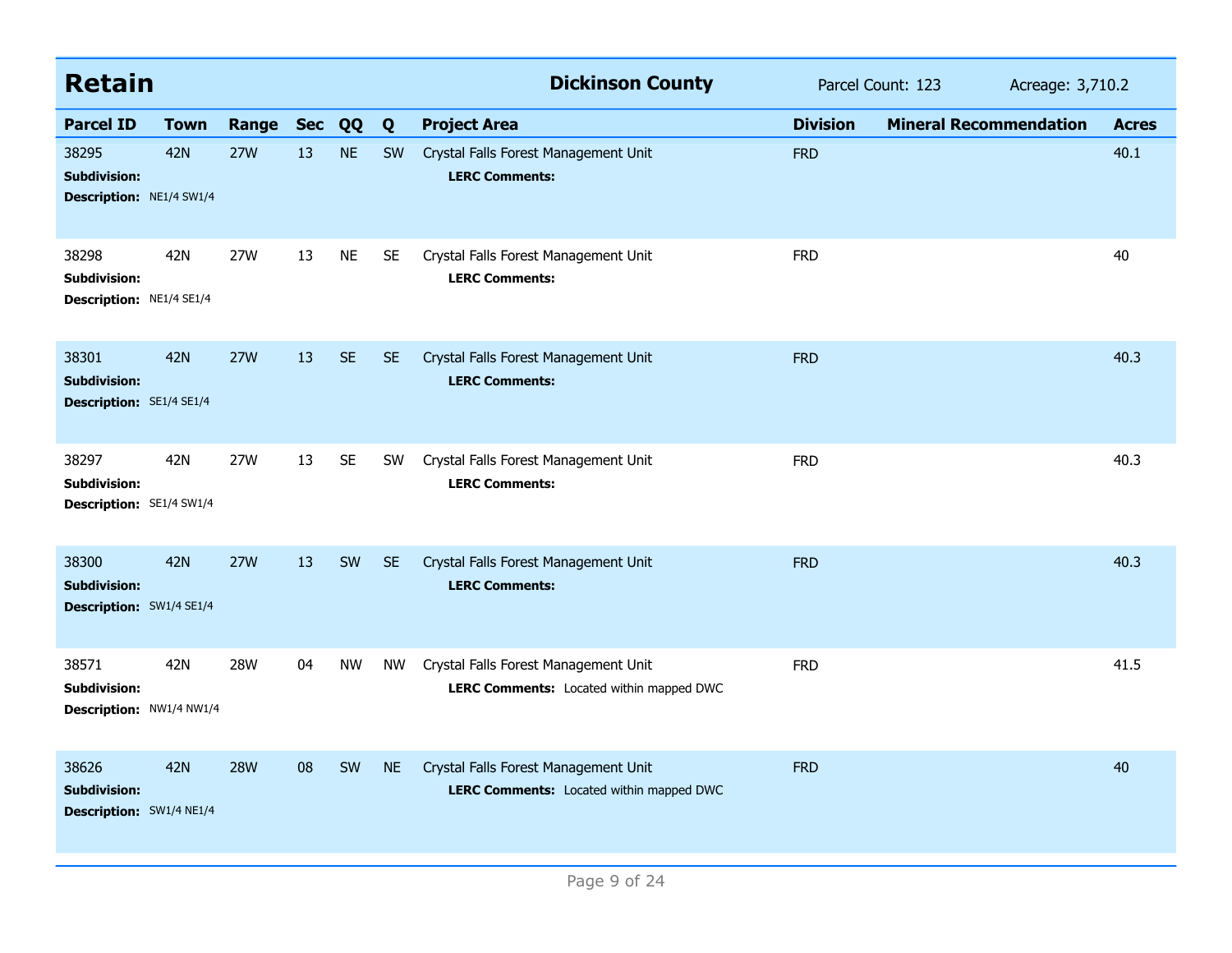| <b>Retain</b>                                                   |             |            |            |           |           | <b>Dickinson County</b>                                                          | Parcel Count: 123<br>Acreage: 3,710.2 |                               |              |
|-----------------------------------------------------------------|-------------|------------|------------|-----------|-----------|----------------------------------------------------------------------------------|---------------------------------------|-------------------------------|--------------|
| <b>Parcel ID</b>                                                | <b>Town</b> | Range      | <b>Sec</b> | QQ        | Q         | <b>Project Area</b>                                                              | <b>Division</b>                       | <b>Mineral Recommendation</b> | <b>Acres</b> |
| 38633<br>Subdivision:<br>Description: NE1/4 NW1/4               | 42N         | <b>28W</b> | 09         | <b>NE</b> | <b>NW</b> | Crystal Falls Forest Management Unit<br>LERC Comments: Located within mapped DWC | <b>FRD</b>                            |                               | 40.5         |
| 38673<br><b>Subdivision:</b><br>Description: NE1/4 NW1/4        | <b>42N</b>  | <b>28W</b> | 12         | <b>NE</b> | <b>NW</b> | Crystal Falls Forest Management Unit<br>LERC Comments: Located within mapped DWC | <b>FRD</b>                            |                               | 40.9         |
| 38835<br><b>Subdivision:</b><br><b>Description: SW1/4 SW1/4</b> | 42N         | <b>28W</b> | 21         | SW        | <b>SW</b> | Crystal Falls Forest Management Unit<br><b>LERC Comments:</b>                    | <b>FRD</b>                            |                               | 40.3         |
| 38836<br><b>Subdivision:</b><br>Description: SE1/4 SW1/4        | <b>42N</b>  | <b>28W</b> | 21         | <b>SE</b> | <b>SW</b> | Crystal Falls Forest Management Unit<br><b>LERC Comments:</b>                    | <b>FRD</b>                            |                               | 40.3         |
| 38837<br><b>Subdivision:</b><br>Description: SW1/4 SE1/4        | 42N         | <b>28W</b> | 21         | SW        | <b>SE</b> | Crystal Falls Forest Management Unit<br><b>LERC Comments:</b>                    | <b>FRD</b>                            |                               | 40.4         |
| 38838<br><b>Subdivision:</b><br><b>Description: SE1/4 SE1/4</b> | <b>42N</b>  | <b>28W</b> | 21         | <b>SE</b> | <b>SE</b> | Crystal Falls Forest Management Unit<br><b>LERC Comments:</b>                    | <b>FRD</b>                            |                               | 40.5         |
| 39265<br><b>Subdivision:</b><br>Description: SE1/4 NW1/4        | 42N         | 29W        | 21         | <b>SE</b> | <b>NW</b> | Crystal Falls Forest Management Unit<br><b>LERC Comments:</b>                    | <b>FRD</b>                            |                               | 40.1         |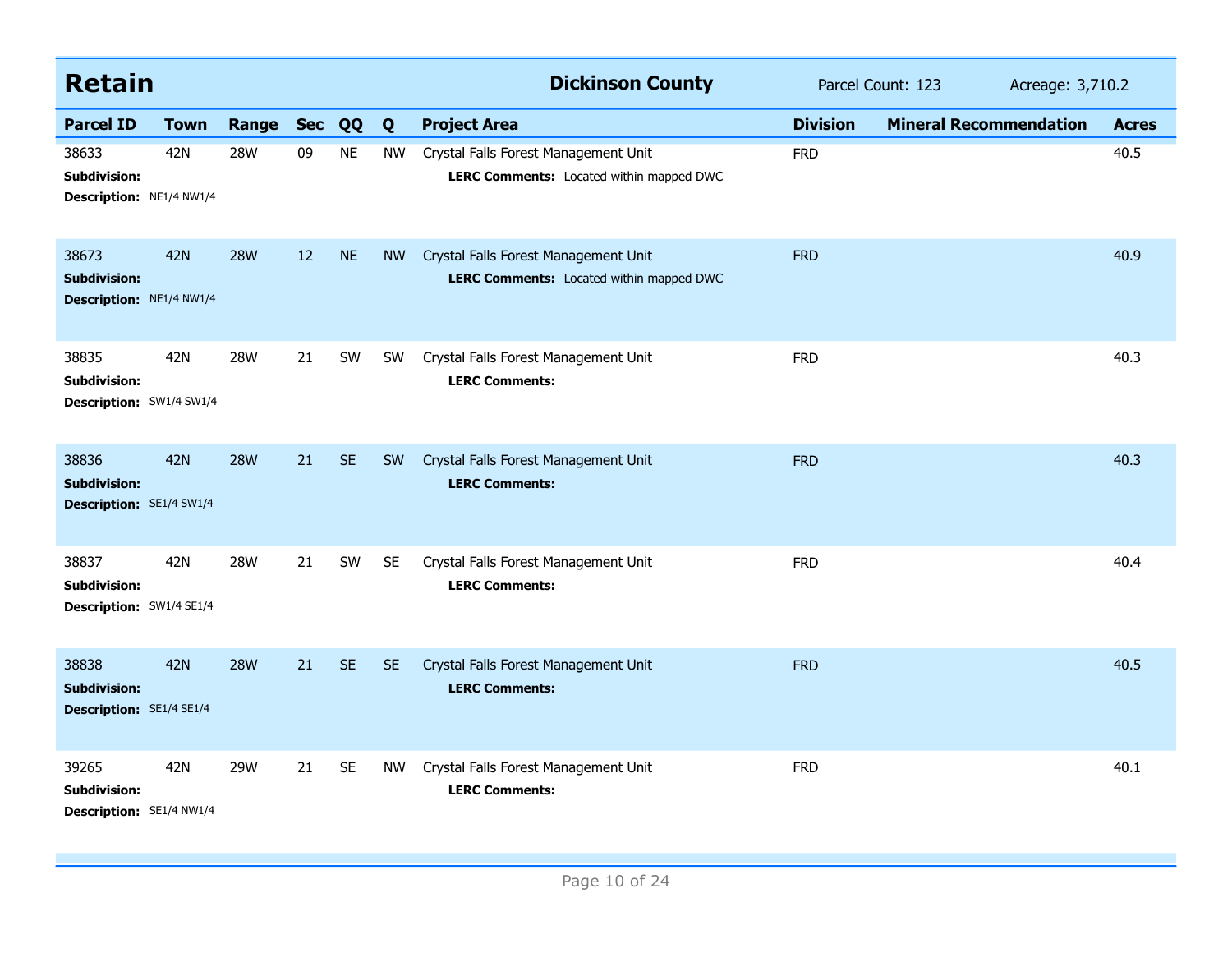| <b>Retain</b>                                                   |                                        |            |            |           |           | <b>Dickinson County</b>                                       |                 | Parcel Count: 123             | Acreage: 3,710.2 |  |
|-----------------------------------------------------------------|----------------------------------------|------------|------------|-----------|-----------|---------------------------------------------------------------|-----------------|-------------------------------|------------------|--|
| <b>Parcel ID</b>                                                | <b>Town</b>                            | Range      | <b>Sec</b> | QQ        | Q         | <b>Project Area</b>                                           | <b>Division</b> | <b>Mineral Recommendation</b> | <b>Acres</b>     |  |
| 39262<br><b>Subdivision:</b><br><b>Description:</b> SW1/4 NE1/4 | <b>42N</b>                             | <b>29W</b> | 21         | SW        | <b>NE</b> | Crystal Falls Forest Management Unit<br><b>LERC Comments:</b> | <b>FRD</b>      |                               | 40               |  |
| 39266<br>Subdivision:<br>Description: NE1/4 SW1/4               | 42N                                    | 29W        | 21         | <b>NE</b> | <b>SW</b> | Crystal Falls Forest Management Unit<br><b>LERC Comments:</b> | <b>FRD</b>      |                               | 40.2             |  |
| 39264<br><b>Subdivision:</b>                                    | <b>42N</b><br>Description: NW1/4 NW1/4 | <b>29W</b> | 21         | <b>NW</b> | <b>NW</b> | Crystal Falls Forest Management Unit<br><b>LERC Comments:</b> | <b>FRD</b>      |                               | 40.2             |  |
| 39263<br><b>Subdivision:</b><br>Description: NE1/4 NW1/4        | 42N                                    | <b>29W</b> | 21         | <b>NE</b> | NW        | Crystal Falls Forest Management Unit<br><b>LERC Comments:</b> | <b>FRD</b>      |                               | 40               |  |
| 39267<br><b>Subdivision:</b><br>Description: Sw1/4 SW1/4        | <b>42N</b>                             | <b>29W</b> | 21         | SW        | <b>SW</b> | Crystal Falls Forest Management Unit<br><b>LERC Comments:</b> | <b>FRD</b>      |                               | 40               |  |
| 39268<br><b>Subdivision:</b><br>Description: SE1/4 SW1/4        | 42N                                    | 29W        | 21         | <b>SE</b> | SW        | Crystal Falls Forest Management Unit<br><b>LERC Comments:</b> | <b>FRD</b>      |                               | 39.9             |  |
| 39270<br><b>Subdivision:</b><br>Description: SW1/4 SE1/4        | <b>42N</b>                             | <b>29W</b> | 21         | SW        | <b>SE</b> | Crystal Falls Forest Management Unit<br><b>LERC Comments:</b> | <b>FRD</b>      |                               | 40.1             |  |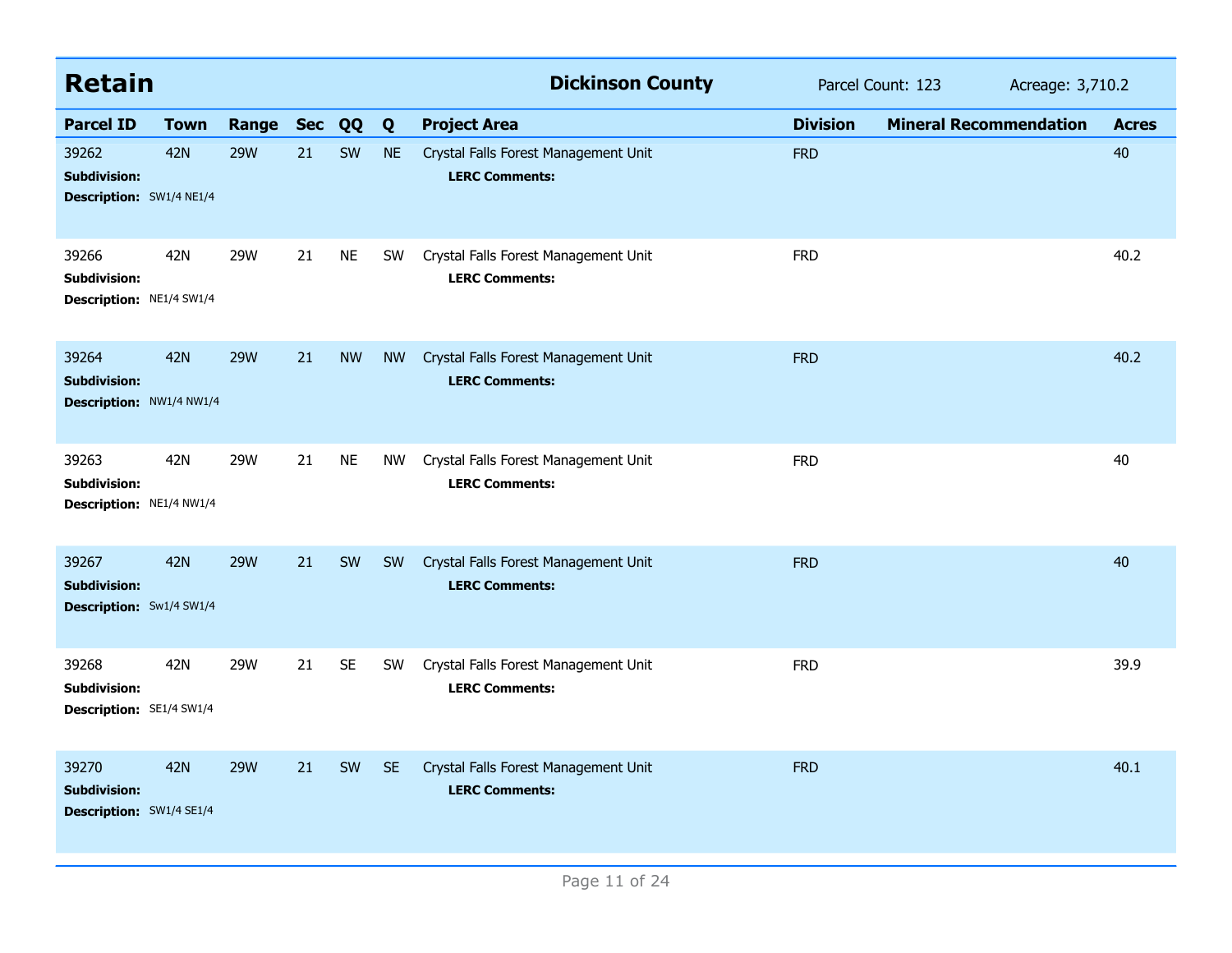| <b>Retain</b>                                                    |             |            |            |           |           | <b>Dickinson County</b>                                                                                                                                                                                                                                                                                                                                                                                                                                                                                                                                                                                                                                                                                                              | Parcel Count: 123 | Acreage: 3,710.2              |              |
|------------------------------------------------------------------|-------------|------------|------------|-----------|-----------|--------------------------------------------------------------------------------------------------------------------------------------------------------------------------------------------------------------------------------------------------------------------------------------------------------------------------------------------------------------------------------------------------------------------------------------------------------------------------------------------------------------------------------------------------------------------------------------------------------------------------------------------------------------------------------------------------------------------------------------|-------------------|-------------------------------|--------------|
| <b>Parcel ID</b>                                                 | <b>Town</b> | Range      | <b>Sec</b> | QQ        | Q         | <b>Project Area</b>                                                                                                                                                                                                                                                                                                                                                                                                                                                                                                                                                                                                                                                                                                                  | <b>Division</b>   | <b>Mineral Recommendation</b> | <b>Acres</b> |
| 39355<br><b>Subdivision:</b>                                     | 42N         | 29W        | 27         | <b>NE</b> | <b>SE</b> | Crystal Falls Forest Management Unit<br><b>LERC Comments:</b><br>Description: All that part of a parcel of land described as: beginning at a point on the West line of NE1/4 SE1/4, Sec. 27 which is 597 feet North of the SW corner of said NE1/4 SE1/4 on the centerline of County roak<br>(Graysville Road); thence running SE'ly along said centerline 150 feet; thence South 297 feet; thence NW'ly 150 feet; thence North 297 feet to the point of beginning which lies SW'ly of (measured at right angles)<br>and parallel to a line described as: Beginning at a point which is N 0d 17'59" E a distance of 1357.15 ft from the SE corner of said Sec 27; th N 67d 43'10" W a distance of 1600 ft toto a point of ending.    | <b>FRD</b>        |                               | 1            |
| 39356<br>Subdivision:                                            | 42N         | <b>29W</b> | 27         | <b>NE</b> | SE.       | Crystal Falls Forest Management Unit<br><b>LERC Comments:</b><br>Description: All that of a parcel of land desc as: Beg at a point 597 ft N to Co Road and S 68d E a distance of 150 ft from the SW corner of NE1/4 SE1/4 SZ1, T42N, R29W, th S 209 ft; th S 68d E a distance of 209 fth N 209<br>to CO road (Graysville Rd) th N 68d W a distance of 209 ft along said County road to point of beg. which liew SW'ly of a line 75 ft SW'ly of (measured at right angles) and parallel to a liline described as: Beg at a<br>point which is N 0d 17'59" E a distance of 1357.15 ft from the SE corner of Sec. 27; th N 67d43'10" W a distance of 1600 feet to a point of ending                                                      | <b>FRD</b>        |                               | 0.9          |
| 39369<br>Subdivision:<br>Description: NE1/4 SW1/4 exc 100 ft r/w | 42N         | 29W        | 28         | <b>NE</b> | <b>SW</b> | Crystal Falls Forest Management Unit<br><b>LERC Comments:</b>                                                                                                                                                                                                                                                                                                                                                                                                                                                                                                                                                                                                                                                                        | <b>FRD</b>        |                               | 39.4         |
| 39372<br>Subdivision:<br>Description: NW1/4 SW1/4 exc 100 ft r/w | 42N         | <b>29W</b> | 28         | <b>NW</b> | <b>SW</b> | Crystal Falls Forest Management Unit<br><b>LERC Comments:</b>                                                                                                                                                                                                                                                                                                                                                                                                                                                                                                                                                                                                                                                                        | <b>FRD</b>        |                               | 39.1         |
| 39376<br>Subdivision:<br>Description: NW1/4 SE1/4 exc 100 ft r/w | 42N         | 29W        | 28         | <b>NW</b> | SE.       | Crystal Falls Forest Management Unit<br><b>LERC Comments:</b>                                                                                                                                                                                                                                                                                                                                                                                                                                                                                                                                                                                                                                                                        | <b>FRD</b>        |                               | 40.1         |
| 39366<br><b>Subdivision:</b><br>Description: NE1/4 NW1/4         | 42N         | <b>29W</b> | 28         | <b>NE</b> | <b>NW</b> | Crystal Falls Forest Management Unit<br><b>LERC Comments:</b>                                                                                                                                                                                                                                                                                                                                                                                                                                                                                                                                                                                                                                                                        | <b>FRD</b>        |                               | 41.4         |
| 1115064<br>Subdivision:                                          | 42N         | 29W        | 29         | <b>SW</b> | <b>NW</b> | Crystal Falls Forest Management Unit<br><b>LERC Comments:</b><br>Description: SW1/4 NW1/4 excluding all that part of the following parcel lying South of the North 1/8 line; beginning at the intersection of the West line of said Section 29 with the centerline of State Highway M-69, thenc<br>South along the West line of said Section 29, 430 feet; thence South 75 degrees East, 205 feet; thence South 54 degrees 30 minutes East, 176 feet; thence South 74 degrees 30 minutes East, 375 feet; thence<br>South 59 degrees East 632 feet, more or less, to the East line of the West 1/2 of the NW 1/4 of said Section 29; thence North 1 degree 30 minutes East, 334 feet along said East line to said centerline of State | <b>FRD</b>        |                               | 39.6         |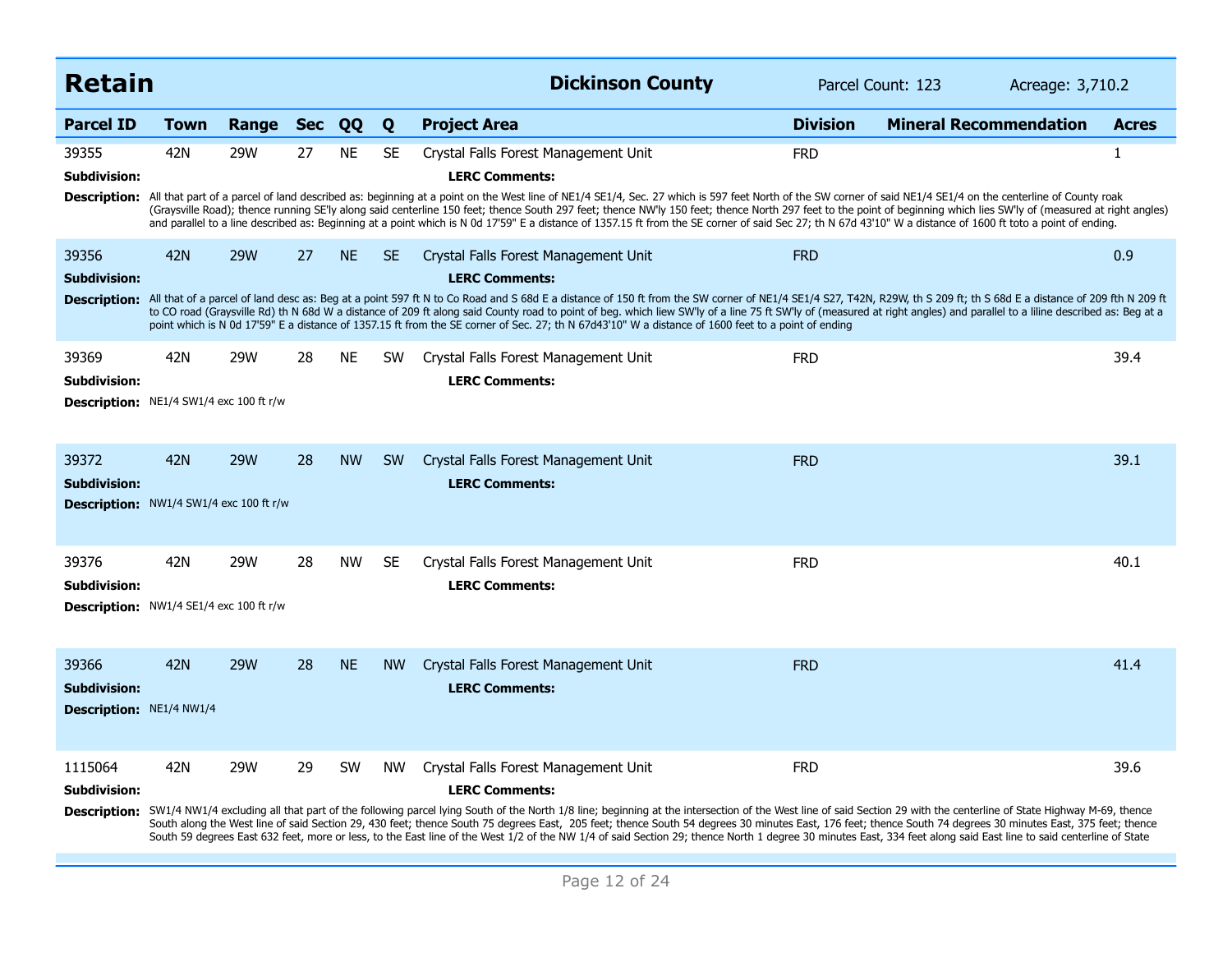| <b>Retain</b>                                                                                                         |             |            |            |           |           | <b>Dickinson County</b>                                       | Parcel Count: 123<br>Acreage: 3,710.2 |                               |              |
|-----------------------------------------------------------------------------------------------------------------------|-------------|------------|------------|-----------|-----------|---------------------------------------------------------------|---------------------------------------|-------------------------------|--------------|
| <b>Parcel ID</b>                                                                                                      | <b>Town</b> | Range      | <b>Sec</b> | QQ        | Q         | <b>Project Area</b>                                           | <b>Division</b>                       | <b>Mineral Recommendation</b> | <b>Acres</b> |
| 2033869<br><b>Subdivision:</b><br><b>Description:</b> NW1/4 of the NW1/4 Except that part North of M-69               | <b>42N</b>  | <b>29W</b> | 30         | <b>NW</b> | <b>NW</b> | <b>Public Water Access Site</b><br><b>LERC Comments:</b>      | <b>PRD</b>                            |                               | 30.2         |
| 2033940<br><b>Subdivision:</b><br><b>Description:</b> NE1/4 of the NE1/4 EXCEPT all that part lying Northerly of M-69 | 42N         | 29W        | 30         | <b>NE</b> | NE        | Crystal Falls Forest Management Unit<br><b>LERC Comments:</b> | <b>FRD</b>                            |                               | 35.8         |
| 39478<br><b>Subdivision:</b><br>Description: NW1/4 SE1/4                                                              | <b>42N</b>  | 30W        | 08         | <b>NW</b> | <b>SE</b> | <b>Public Water Access Site</b><br><b>LERC Comments:</b>      | <b>FRD</b>                            |                               | 39.9         |
| 39480<br><b>Subdivision:</b><br>Description: SE1/4 SE1/4                                                              | 42N         | 30W        | 08         | <b>SE</b> | <b>SE</b> | Public Water Access Site<br><b>LERC Comments:</b>             | <b>FRD</b>                            |                               | 39.9         |
| 39479<br><b>Subdivision:</b><br>Description: SW1/4 SE1/4                                                              | <b>42N</b>  | 30W        | 08         | <b>SW</b> | <b>SE</b> | <b>Public Water Access Site</b><br><b>LERC Comments:</b>      | <b>FRD</b>                            |                               | 39.9         |
| 39669<br><b>Subdivision:</b><br>Description: SW1/4 NE1/4                                                              | 42N         | 30W        | 25         | SW        | <b>NE</b> | Public Water Access Site<br><b>LERC Comments:</b>             | <b>PRD</b>                            |                               | 40.2         |
| 39676<br><b>Subdivision:</b><br>Description: NW1/4 SE1/4                                                              | <b>42N</b>  | <b>30W</b> | 25         | <b>NW</b> | <b>SE</b> | <b>Public Water Access Site</b><br><b>LERC Comments:</b>      | <b>PRD</b>                            |                               | 40.2         |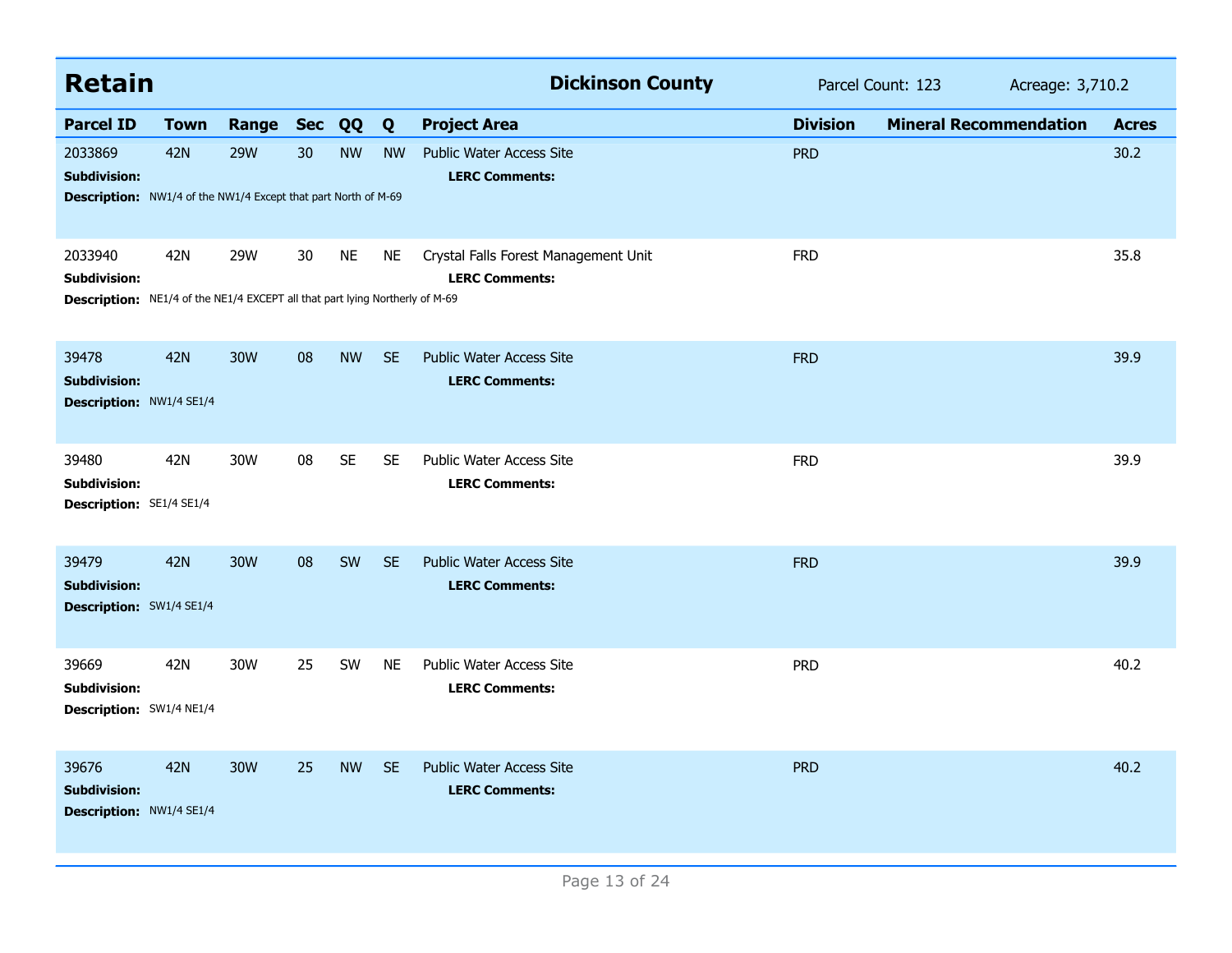| <b>Retain</b>                                                                        |             |            |            |           |           | <b>Dickinson County</b>                                                                                                                                                        | Parcel Count: 123<br>Acreage: 3,710.2 |                               |  |              |
|--------------------------------------------------------------------------------------|-------------|------------|------------|-----------|-----------|--------------------------------------------------------------------------------------------------------------------------------------------------------------------------------|---------------------------------------|-------------------------------|--|--------------|
| <b>Parcel ID</b>                                                                     | <b>Town</b> | Range      | <b>Sec</b> | QQ        | Q         | <b>Project Area</b>                                                                                                                                                            | <b>Division</b>                       | <b>Mineral Recommendation</b> |  | <b>Acres</b> |
| 39670<br><b>Subdivision:</b><br>Description: SE1/4 NE1/4                             | 42N         | 30W        | 25         | <b>SE</b> | <b>NE</b> | Public Water Access Site<br><b>LERC Comments:</b>                                                                                                                              | <b>PRD</b>                            |                               |  | 40.1         |
| 39731<br><b>Subdivision:</b><br>Description: S1/2 N1/2 NE1/4 lying E of Cm & St P RR | <b>42N</b>  | 30W        | 33         | <b>NW</b> | <b>NE</b> | <b>Public Water Access Site</b><br><b>LERC Comments:</b>                                                                                                                       | <b>PRD</b>                            |                               |  | 17           |
| 39755<br>Subdivision:<br>Description: SW1/4 SW1/4                                    | 42N         | 30W        | 35         | SW        | SW        | Crystal Falls Forest Management Unit<br><b>LERC Comments:</b>                                                                                                                  | <b>FRD</b>                            |                               |  | 40.9         |
| 2034027<br><b>Subdivision:</b>                                                       | <b>43N</b>  | <b>27W</b> | 27         | <b>SE</b> | <b>SE</b> | Crystal Falls Forest Management Unit<br><b>LERC Comments:</b><br><b>Description:</b> That part of the S 1/2 of the SE 1/4 lying Southerly of the centerline of County Road 426 | <b>FRD</b>                            |                               |  | 17.2         |
| 40567<br><b>Subdivision:</b><br>Description: SE1/4 SW1/4                             | 43N         | <b>28W</b> | 27         | <b>SE</b> | <b>SW</b> | Crystal Falls Forest Management Unit<br>LERC Comments: Located within mapped DWC                                                                                               | <b>FRD</b>                            |                               |  | 41           |
| 40566<br><b>Subdivision:</b><br>Description: SW1/4 NE1/4                             | <b>43N</b>  | <b>28W</b> | 27         | SW        | <b>NE</b> | Crystal Falls Forest Management Unit<br><b>LERC Comments:</b>                                                                                                                  | <b>FRD</b>                            |                               |  | 40.5         |
| 41226<br><b>Subdivision:</b><br>Description: SW1/4 SW1/4                             | 43N         | 30W        | 12         | SW        | <b>SW</b> | Crystal Falls Forest Management Unit<br><b>LERC Comments:</b>                                                                                                                  | <b>FRD</b>                            |                               |  | 39.9         |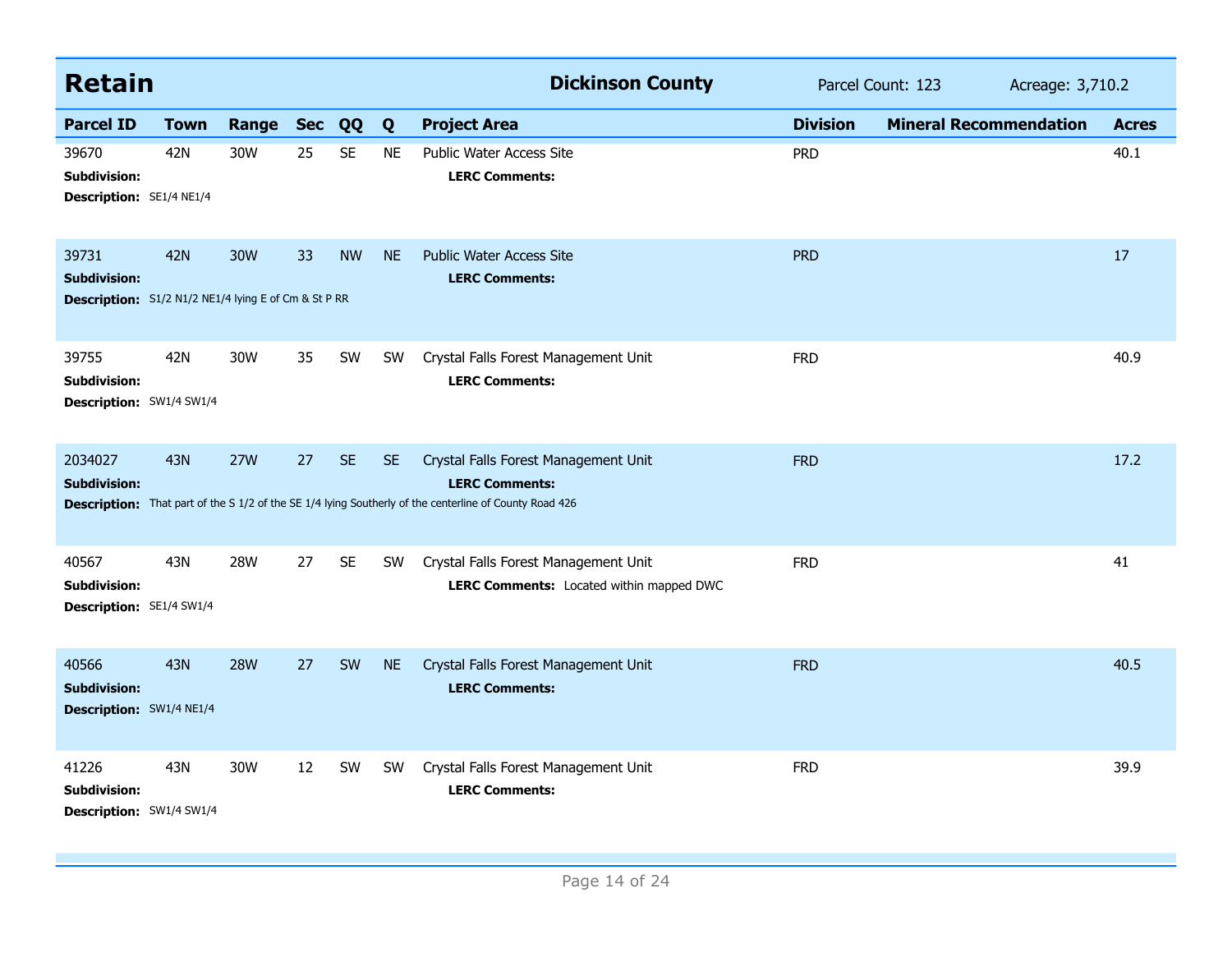| <b>Retain</b>                                                   |             |            |            |           |           | <b>Dickinson County</b>                                       |                 | Parcel Count: 123             | Acreage: 3,710.2 |  |
|-----------------------------------------------------------------|-------------|------------|------------|-----------|-----------|---------------------------------------------------------------|-----------------|-------------------------------|------------------|--|
| <b>Parcel ID</b>                                                | <b>Town</b> | Range      | <b>Sec</b> | QQ        | Q         | <b>Project Area</b>                                           | <b>Division</b> | <b>Mineral Recommendation</b> | <b>Acres</b>     |  |
| 41227<br><b>Subdivision:</b><br>Description: SE1/4 SW1/4        | 43N         | <b>30W</b> | 12         | <b>SE</b> | <b>SW</b> | Crystal Falls Forest Management Unit<br><b>LERC Comments:</b> | <b>FRD</b>      |                               | 40.1             |  |
| 41225<br>Subdivision:<br>Description: NE1/4 SW1/4               | 43N         | 30W        | 12         | <b>NE</b> | <b>SW</b> | Crystal Falls Forest Management Unit<br><b>LERC Comments:</b> | <b>FRD</b>      |                               | 40               |  |
| 41223<br><b>Subdivision:</b><br>Description: SW1/4 NE1/4        | 43N         | 30W        | 12         | SW        | <b>NE</b> | Crystal Falls Forest Management Unit<br><b>LERC Comments:</b> | <b>FRD</b>      |                               | 40.1             |  |
| 41224<br><b>Subdivision:</b><br>Description: SE1/4 NE1/4        | 43N         | 30W        | 12         | <b>SE</b> | NE        | Crystal Falls Forest Management Unit<br><b>LERC Comments:</b> | <b>FRD</b>      |                               | 40.1             |  |
| 41221<br><b>Subdivision:</b><br>Description: NE1/4 NE1/4        | 43N         | <b>30W</b> | 12         | <b>NE</b> | <b>NE</b> | Crystal Falls Forest Management Unit<br><b>LERC Comments:</b> | <b>FRD</b>      |                               | 40.2             |  |
| 41222<br><b>Subdivision:</b><br>Description: NW1/4 NE1/4        | 43N         | 30W        | 12         | <b>NW</b> | <b>NE</b> | Crystal Falls Forest Management Unit<br><b>LERC Comments:</b> | <b>FRD</b>      |                               | 40.2             |  |
| 41228<br><b>Subdivision:</b><br><b>Description: SW1/4 SE1/4</b> | <b>43N</b>  | 30W        | 12         | SW        | <b>SE</b> | Crystal Falls Forest Management Unit<br><b>LERC Comments:</b> | <b>FRD</b>      |                               | 40.1             |  |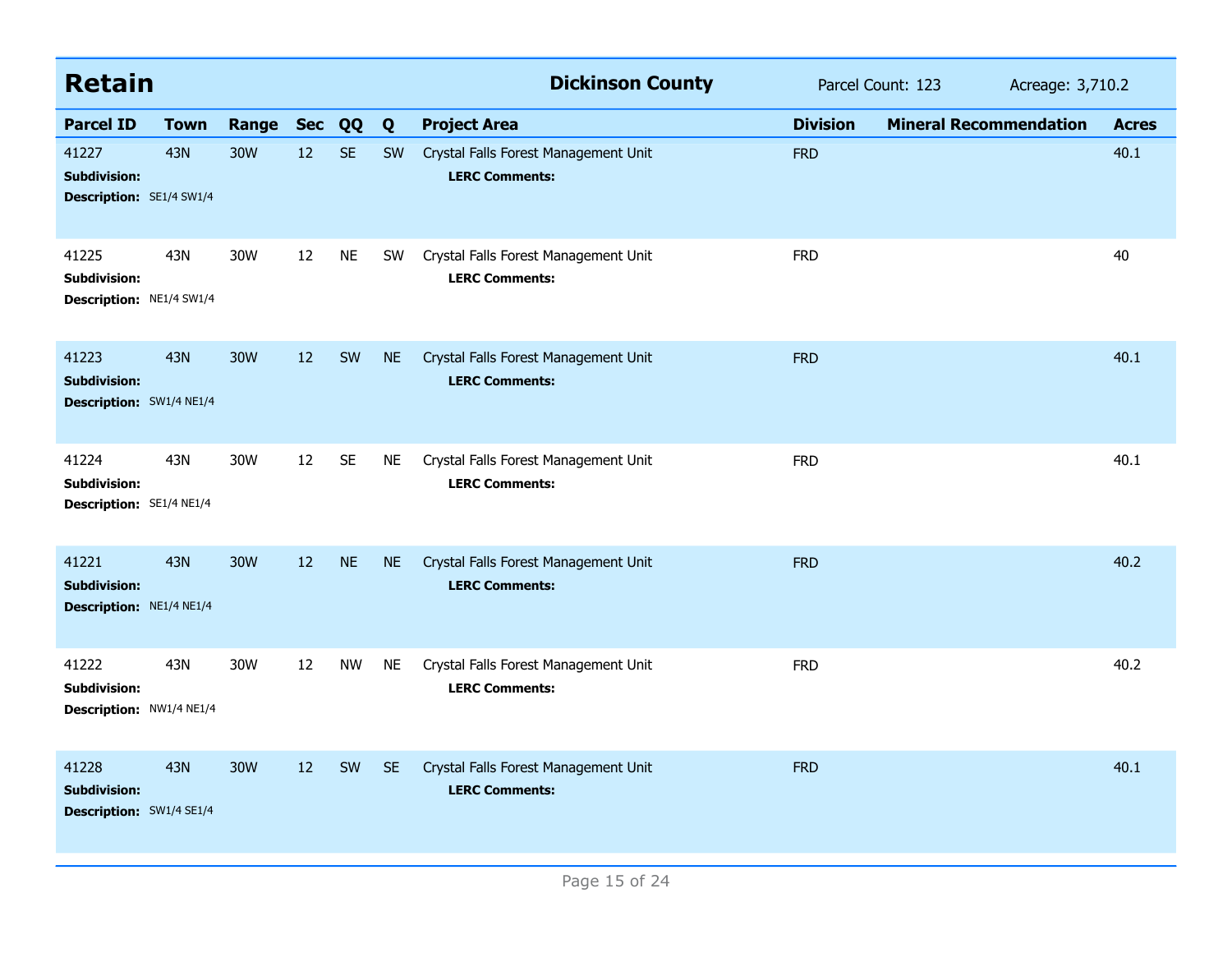| <b>Retain</b>                                               |             |           |    |           |           | <b>Dickinson County</b>                                       |                 | Parcel Count: 123<br>Acreage: 3,710.2 |              |  |
|-------------------------------------------------------------|-------------|-----------|----|-----------|-----------|---------------------------------------------------------------|-----------------|---------------------------------------|--------------|--|
| <b>Parcel ID</b>                                            | <b>Town</b> | Range Sec |    | QQ        | Q         | <b>Project Area</b>                                           | <b>Division</b> | <b>Mineral Recommendation</b>         | <b>Acres</b> |  |
| 41229<br>Subdivision:<br>Description: SE1/4 SE1/4           | 43N         | 30W       | 12 | <b>SE</b> | <b>SE</b> | Crystal Falls Forest Management Unit<br><b>LERC Comments:</b> | <b>FRD</b>      |                                       | 40.1         |  |
| 41252<br><b>Subdivision:</b><br>Description: NE1/4 NE1/4    | <b>43N</b>  | 30W       | 16 | <b>NE</b> | <b>NE</b> | <b>Public Water Access Site</b><br><b>LERC Comments:</b>      | <b>PRD</b>      |                                       | 40.7         |  |
| 41255<br><b>Subdivision:</b><br>Description: NE1/4 NW1/4    | 43N         | 30W       | 16 | <b>NE</b> | <b>NW</b> | <b>Public Water Access Site</b><br><b>LERC Comments:</b>      | <b>PRD</b>      |                                       | 40.9         |  |
| 41253<br><b>Subdivision:</b><br>Description: NW1/4 NE1/4    | <b>43N</b>  | 30W       | 16 | <b>NW</b> | <b>NE</b> | <b>Public Water Access Site</b><br><b>LERC Comments:</b>      | <b>PRD</b>      |                                       | 40.8         |  |
| 41313<br><b>Subdivision:</b><br>Description: NE1/4 SW1/4    | 43N         | 30W       | 22 | <b>NE</b> | SW        | Crystal Falls Forest Management Unit<br><b>LERC Comments:</b> | <b>FRD</b>      |                                       | 40.2         |  |
| 41314<br><b>Subdivision:</b><br>Description: NW1/4 SW1/4    | <b>43N</b>  | 30W       | 22 | <b>NW</b> | SW        | Crystal Falls Forest Management Unit<br><b>LERC Comments:</b> | <b>FRD</b>      |                                       | 40.1         |  |
| 41318<br><b>Subdivision:</b><br>Description: NW1/4 of SE1/4 | 43N         | 30W       | 22 | <b>NW</b> | <b>SE</b> | Crystal Falls Forest Management Unit<br><b>LERC Comments:</b> | <b>FRD</b>      |                                       | 40.3         |  |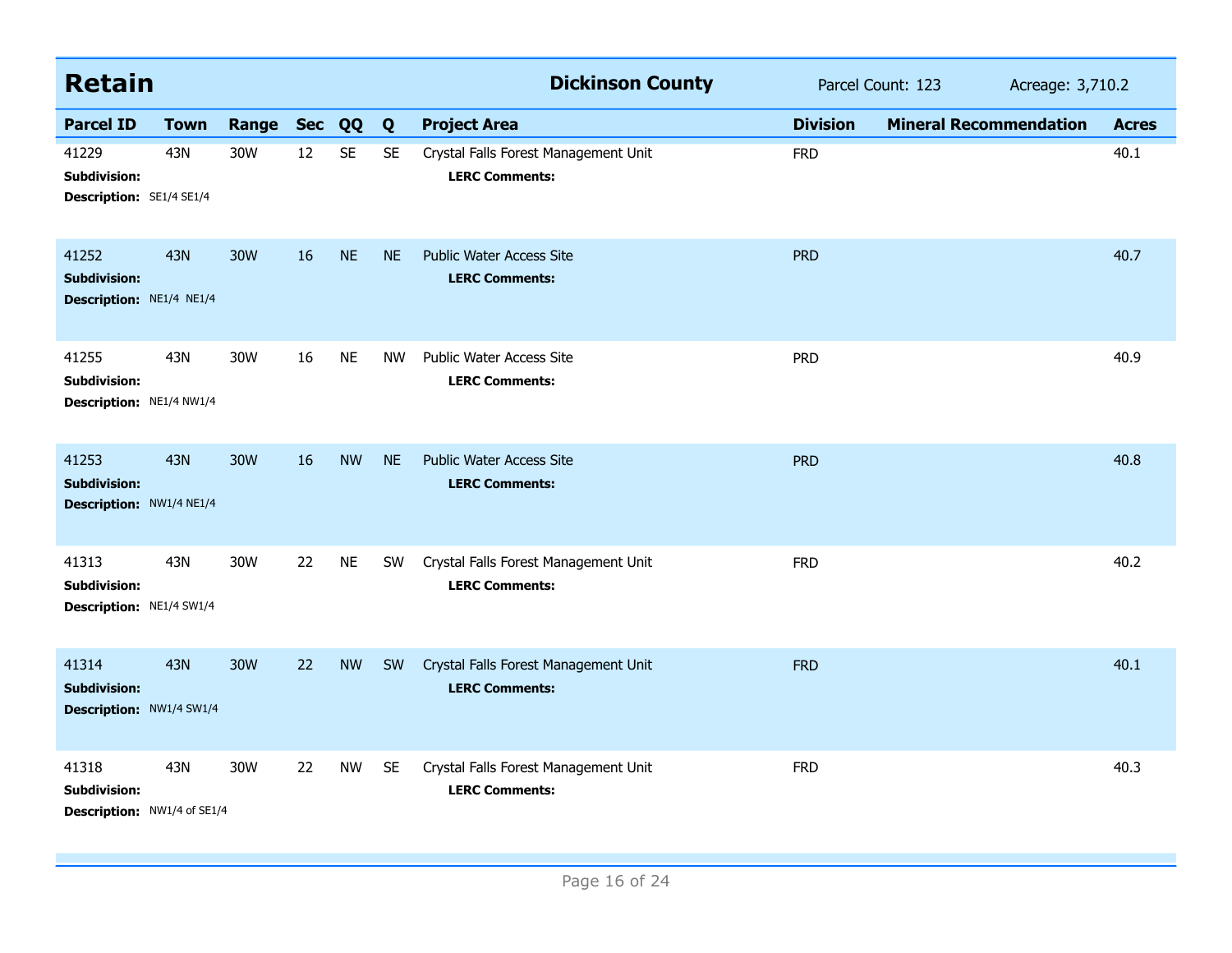| <b>Retain</b>                                                                                       |             |       |            |           |           | <b>Dickinson County</b>                                                                                                                                                                                                                                                                                                                                                                                                                                                                                                                                                                                                                                                                                    | Parcel Count: 123 | Acreage: 3,710.2              |              |
|-----------------------------------------------------------------------------------------------------|-------------|-------|------------|-----------|-----------|------------------------------------------------------------------------------------------------------------------------------------------------------------------------------------------------------------------------------------------------------------------------------------------------------------------------------------------------------------------------------------------------------------------------------------------------------------------------------------------------------------------------------------------------------------------------------------------------------------------------------------------------------------------------------------------------------------|-------------------|-------------------------------|--------------|
| <b>Parcel ID</b>                                                                                    | <b>Town</b> | Range | <b>Sec</b> | QQ        | Q         | <b>Project Area</b>                                                                                                                                                                                                                                                                                                                                                                                                                                                                                                                                                                                                                                                                                        | <b>Division</b>   | <b>Mineral Recommendation</b> | <b>Acres</b> |
| 41319<br><b>Subdivision:</b><br><b>Description:</b> SW1/4 of SE1/4                                  | <b>43N</b>  | 30W   | 22         | SW        | <b>SE</b> | Crystal Falls Forest Management Unit<br><b>LERC Comments:</b>                                                                                                                                                                                                                                                                                                                                                                                                                                                                                                                                                                                                                                              | <b>FRD</b>        |                               | 40.3         |
| 41316<br><b>Subdivision:</b><br>Description: SE1/4 SW1/4                                            | 43N         | 30W   | 22         | <b>SE</b> | <b>SW</b> | Crystal Falls Forest Management Unit<br><b>LERC Comments:</b>                                                                                                                                                                                                                                                                                                                                                                                                                                                                                                                                                                                                                                              | <b>FRD</b>        |                               | 40.2         |
| 1122483<br><b>Subdivision:</b><br><b>Description:</b> Part of Govt Lot 8 in NE1/4 SE1/4 SE of River | 44N         | 30W   | 10         | <b>NE</b> | <b>SE</b> | Crystal Falls Forest Management Unit<br><b>LERC Comments:</b>                                                                                                                                                                                                                                                                                                                                                                                                                                                                                                                                                                                                                                              | <b>FRD</b>        |                               | 11.4         |
| 2022386<br><b>Subdivision:</b><br>Description: Island in Silver Lake (CCN 004)                      | 44N         | 30W   | 14         | <b>NE</b> | <b>SE</b> | Islands<br><b>LERC Comments:</b>                                                                                                                                                                                                                                                                                                                                                                                                                                                                                                                                                                                                                                                                           | <b>PRD</b>        |                               | 1.2          |
| 2022385<br><b>Subdivision:</b><br><b>Description:</b> Island in Silver Lake (CCN 003)               | 44N         | 30W   | 14         | SE.       | <b>SE</b> | Islands<br><b>LERC Comments:</b>                                                                                                                                                                                                                                                                                                                                                                                                                                                                                                                                                                                                                                                                           | <b>PRD</b>        |                               | 0.3          |
| 2042001<br><b>Subdivision:</b><br><b>Description:</b>                                               | 44N         | 30W   | 21         | <b>NE</b> | <b>SW</b> | Crystal Falls Forest Management Unit<br><b>LERC Comments:</b><br>Government Lot 6 EXCEPT that part of Government Lot 5 lying in the following described parcel: A parcel of land within the upland riparian interest area of Government Lots 5 and 6 in Section 21, said parcel<br>being on the North side of and abutting the shoreline of Long Lake and more particularly described as follows: Commencing at the Section corner common to Sections 20, 21, 28 & 29, said Section corner being<br>monumented with a Wisconsin-Michigan Power Company concrete monument, thence along the Section line between Sections 20 & 21 N 01°06'57"E, 1307.01 feet to the South 1/16 corner between Sections 20 & | <b>FRD</b>        |                               | 40.3         |
| 43208<br><b>Subdivision:</b><br><b>Description:</b> Lot 4                                           | 44N         | 30W   | 21         | <b>NE</b> | <b>SE</b> | Crystal Falls Forest Management Unit<br><b>LERC Comments:</b>                                                                                                                                                                                                                                                                                                                                                                                                                                                                                                                                                                                                                                              | <b>FRD</b>        |                               | 32.8         |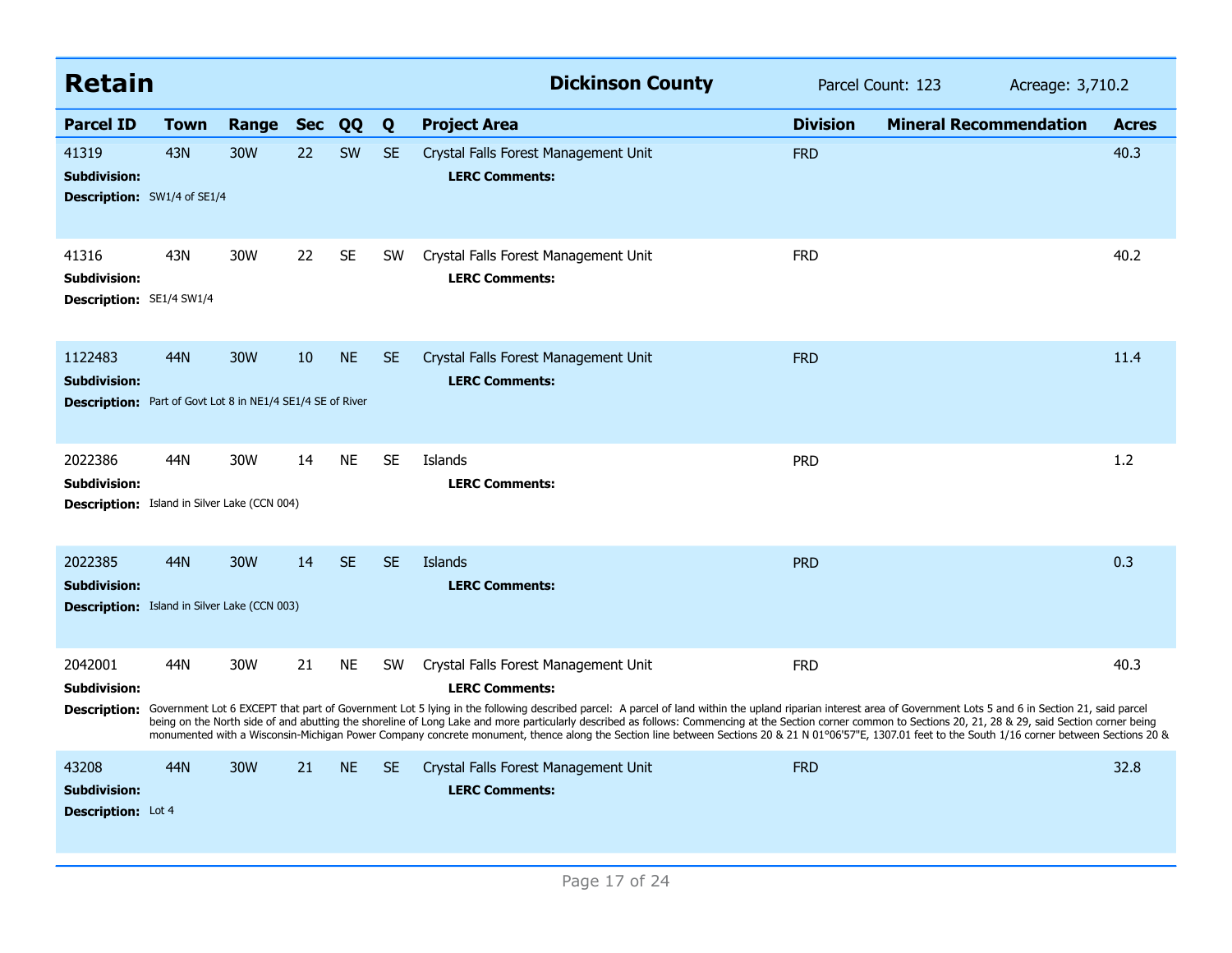| <b>Retain</b>                                                   |             |       |            |           |           | <b>Dickinson County</b>                                                                                                                                                                                                                                                                                                                                                                                                                                                                                                                                                                                                                                                                                    |                 | Parcel Count: 123             | Acreage: 3,710.2 |
|-----------------------------------------------------------------|-------------|-------|------------|-----------|-----------|------------------------------------------------------------------------------------------------------------------------------------------------------------------------------------------------------------------------------------------------------------------------------------------------------------------------------------------------------------------------------------------------------------------------------------------------------------------------------------------------------------------------------------------------------------------------------------------------------------------------------------------------------------------------------------------------------------|-----------------|-------------------------------|------------------|
| <b>Parcel ID</b>                                                | <b>Town</b> | Range | <b>Sec</b> | QQ        | Q         | <b>Project Area</b>                                                                                                                                                                                                                                                                                                                                                                                                                                                                                                                                                                                                                                                                                        | <b>Division</b> | <b>Mineral Recommendation</b> | <b>Acres</b>     |
| 2041999<br><b>Subdivision:</b><br><b>Description:</b>           | 44N         | 30W   | 21         | <b>NW</b> | <b>SE</b> | Crystal Falls Forest Management Unit<br><b>LERC Comments:</b><br>Government Lot 5 EXCEPT that part of Government Lot 5 lying in the following described parcel: A parcel of land within the upland riparian interest area of Government Lots 5 and 6 in Section 21, said parcel<br>being on the North side of and abutting the shoreline of Long Lake and more particularly described as follows: Commencing at the Section corner common to Sections 20, 21, 28 & 29, said Section corner being<br>monumented with a Wisconsin-Michigan Power Company concrete monument, thence along the Section line between Sections 20 & 21 N 01°06'57"E, 1307.01 feet to the South 1/16 corner between Sections 20 & | <b>FRD</b>      |                               | 40.2             |
| 43207<br><b>Subdivision:</b><br><b>Description: NW1/4 SW1/4</b> | 44N         | 30W   | 21         | <b>NW</b> | <b>SW</b> | Crystal Falls Forest Management Unit<br><b>LERC Comments:</b>                                                                                                                                                                                                                                                                                                                                                                                                                                                                                                                                                                                                                                              | <b>FRD</b>      |                               | 40               |
| 43219<br><b>Subdivision:</b><br><b>Description: NE1/4 SW1/4</b> | 44N         | 30W   | 22         | <b>NE</b> | <b>SW</b> | Crystal Falls Forest Management Unit<br><b>LERC Comments:</b>                                                                                                                                                                                                                                                                                                                                                                                                                                                                                                                                                                                                                                              | <b>FRD</b>      |                               | 39.9             |
| 43222<br><b>Subdivision:</b><br><b>Description:</b> SE1/4 SW1/4 | 44N         | 30W   | 22         | <b>SE</b> | <b>SW</b> | Crystal Falls Forest Management Unit<br><b>LERC Comments:</b>                                                                                                                                                                                                                                                                                                                                                                                                                                                                                                                                                                                                                                              | <b>FRD</b>      |                               | 40               |
| 43223<br>Subdivision:<br><b>Description: NW1/4 SE1/4</b>        | 44N         | 30W   | 22         | <b>NW</b> | <b>SE</b> | Crystal Falls Forest Management Unit<br><b>LERC Comments:</b>                                                                                                                                                                                                                                                                                                                                                                                                                                                                                                                                                                                                                                              | <b>FRD</b>      |                               | 39.9             |
| 43224<br><b>Subdivision:</b><br><b>Description: SW1/4 SE1/4</b> | 44N         | 30W   | 22         | <b>SW</b> | <b>SE</b> | Crystal Falls Forest Management Unit<br><b>LERC Comments:</b>                                                                                                                                                                                                                                                                                                                                                                                                                                                                                                                                                                                                                                              | <b>FRD</b>      |                               | 40               |
| 43213<br><b>Subdivision:</b><br>Description: SE1/4 NE1/4        | 44N         | 30W   | 22         | <b>SE</b> | NE.       | Crystal Falls Forest Management Unit<br><b>LERC Comments:</b>                                                                                                                                                                                                                                                                                                                                                                                                                                                                                                                                                                                                                                              | <b>FRD</b>      |                               | 39.9             |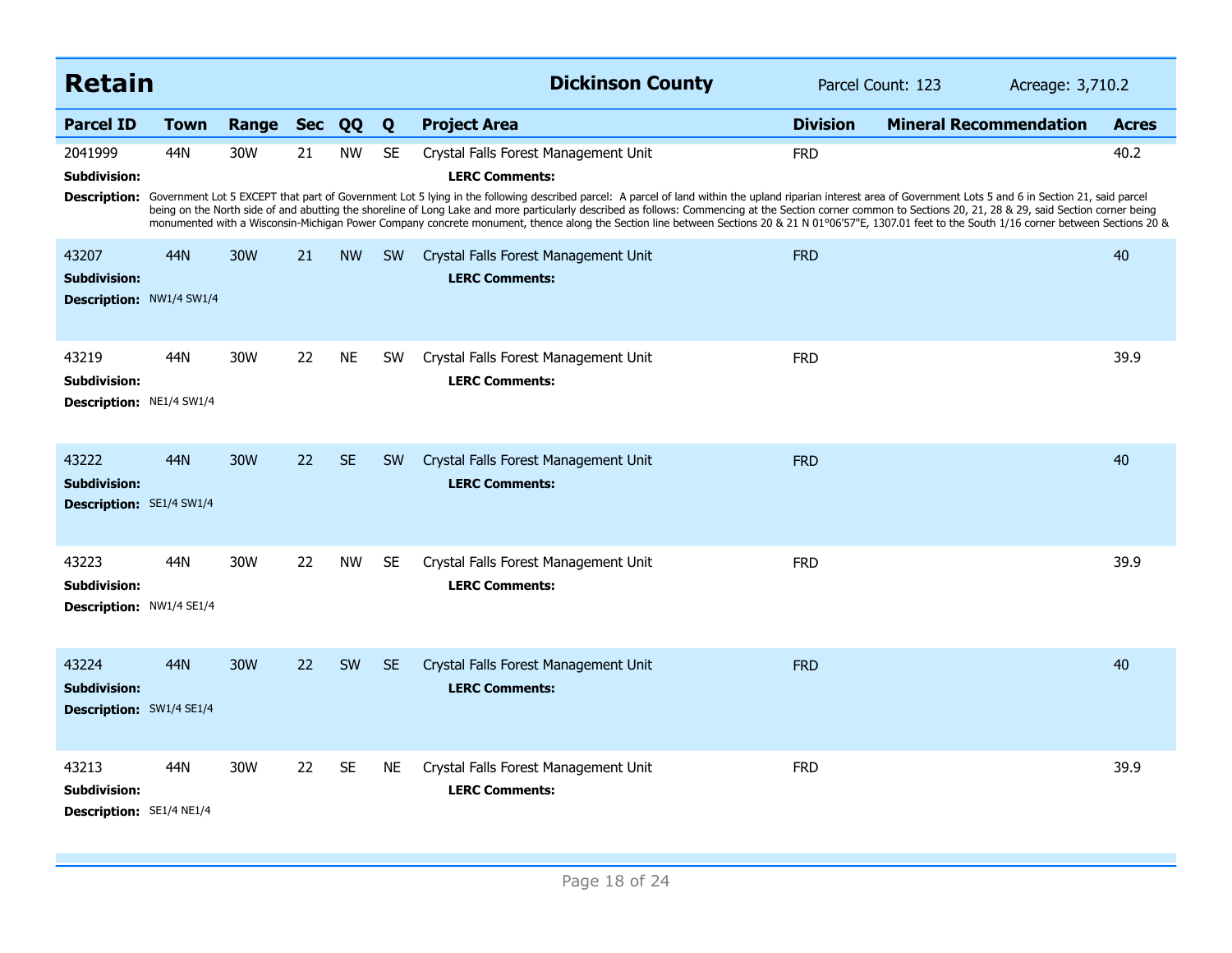| <b>Retain</b>                                            |                  |       |            |           |           | <b>Dickinson County</b>                                                                                                                                                                                                                                                     | Parcel Count: 123<br>Acreage: 3,710.2 |                               |  |              |
|----------------------------------------------------------|------------------|-------|------------|-----------|-----------|-----------------------------------------------------------------------------------------------------------------------------------------------------------------------------------------------------------------------------------------------------------------------------|---------------------------------------|-------------------------------|--|--------------|
| <b>Parcel ID</b>                                         | Town             | Range | <b>Sec</b> | QQ        | Q         | <b>Project Area</b>                                                                                                                                                                                                                                                         | <b>Division</b>                       | <b>Mineral Recommendation</b> |  | <b>Acres</b> |
| 43210<br><b>Subdivision:</b><br>Description: NE1/4 NE1/4 | 44N              | 30W   | 22         | <b>NE</b> | <b>NE</b> | Crystal Falls Forest Management Unit<br><b>LERC Comments:</b>                                                                                                                                                                                                               | <b>FRD</b>                            |                               |  | 39.9         |
| 43212<br><b>Subdivision:</b><br>Description: SW1/4 NE1/4 | 44N              | 30W   | 22         | SW        | <b>NE</b> | Crystal Falls Forest Management Unit<br><b>LERC Comments:</b>                                                                                                                                                                                                               | <b>FRD</b>                            |                               |  | 39.9         |
| 1093392<br><b>Subdivision:</b><br><b>Description:</b>    | 44N<br>Railroad) | 30W   | 22         | <b>NW</b> | <b>SW</b> | Crystal Falls Forest Management Unit<br><b>LERC Comments:</b><br>N 660 feet of Gov't Lot 2, also all that part of Gov't Lot 2 currently used and occupied by the easement right of way of the Escanaba and Lake Superior Railroad (formerly Chicago, Milwaukee And St. Paul | <b>FRD</b>                            |                               |  | 11           |
| 43226<br><b>Subdivision:</b><br>Description: SW1/4 NW1/4 | 44N              | 30W   | 23         | SW        | <b>NW</b> | Crystal Falls Forest Management Unit<br><b>LERC Comments:</b>                                                                                                                                                                                                               | <b>FRD</b>                            |                               |  | 40.5         |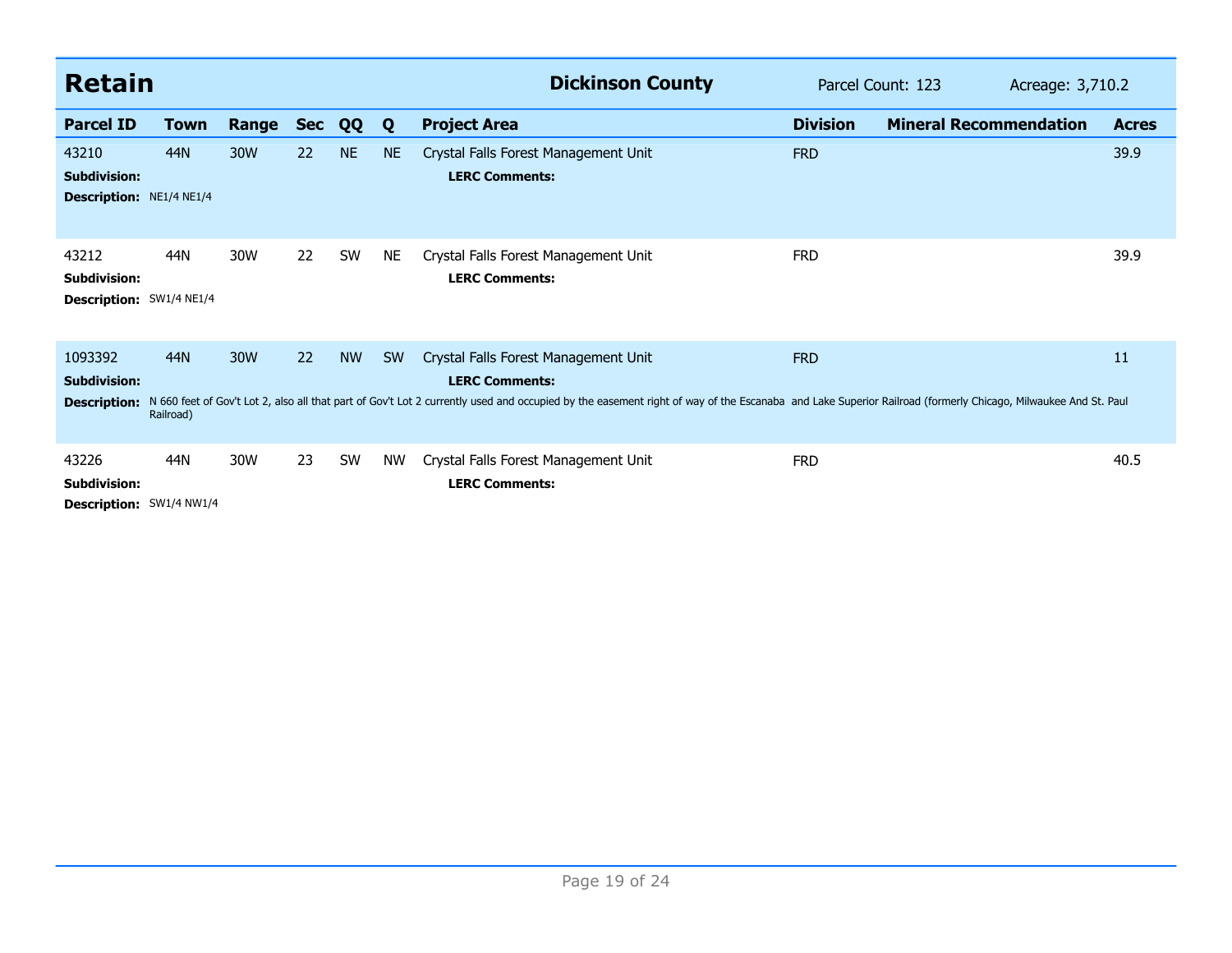| <b>Alternate Conservation Owner</b> |             |              |    |           |              | <b>Dickinson County</b>                                                             | Parcel Count: 1 | Acreage: 39.2                 |              |
|-------------------------------------|-------------|--------------|----|-----------|--------------|-------------------------------------------------------------------------------------|-----------------|-------------------------------|--------------|
| <b>Parcel ID</b>                    | <b>Town</b> | Range Sec QQ |    |           | $\mathbf{o}$ | <b>Project Area</b>                                                                 | <b>Division</b> | <b>Mineral Recommendation</b> | <b>Acres</b> |
| 38473                               | 42N         | 27W          | 29 | <b>SW</b> | <b>SE</b>    | Crystal Falls Forest Management Unit                                                | <b>FRD</b>      | Convey Minerals               | 39.2         |
| <b>Subdivision:</b>                 |             |              |    |           |              | <b>LERC Comments:</b> Discuss options for County ownership through exchange or PUD. |                 |                               |              |
| <b>Description: SW1/4 SE1/4</b>     |             |              |    |           |              |                                                                                     |                 |                               |              |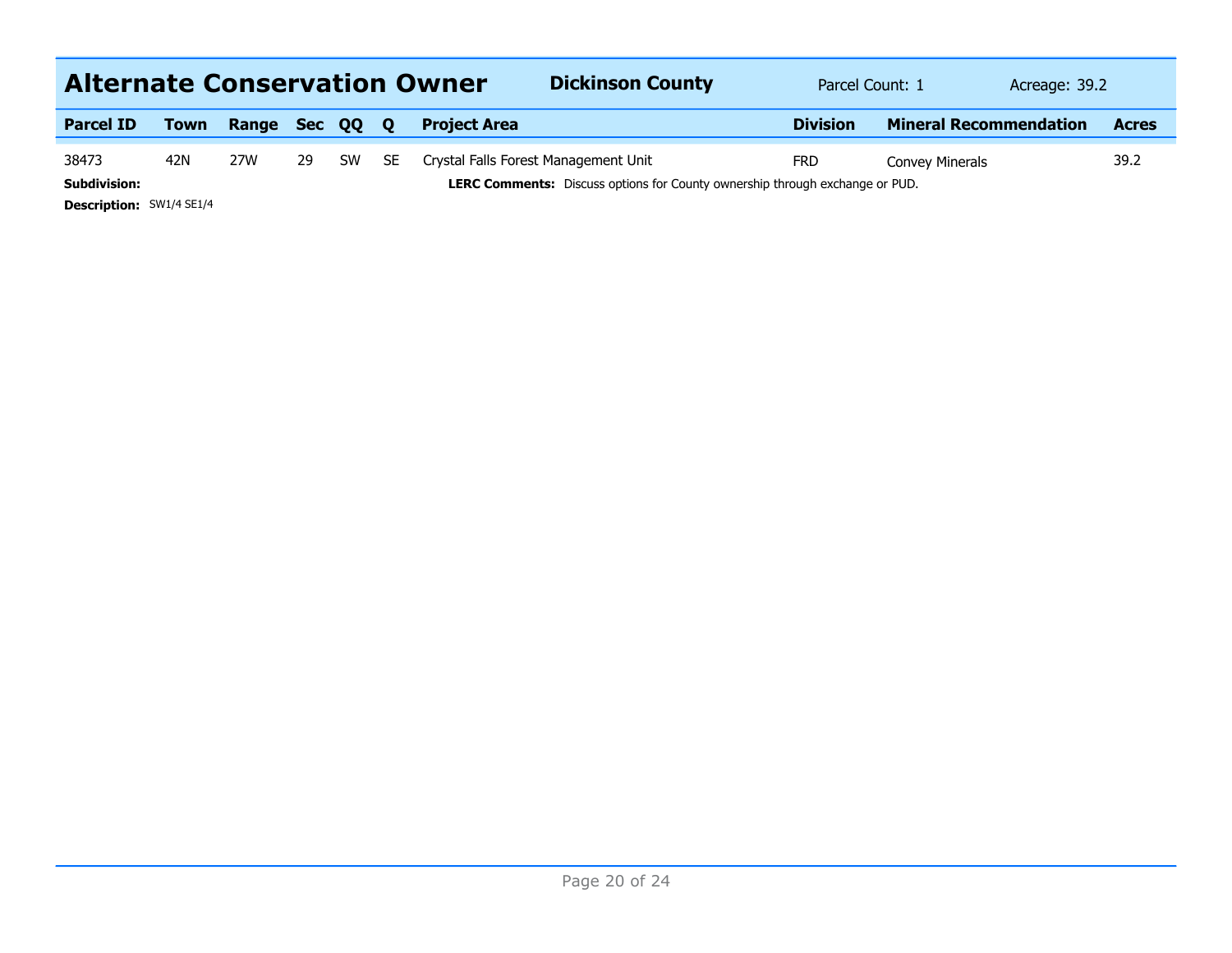| <b>Exchange</b>                                                                                                   |             |       |            |           |           | <b>Dickinson County</b>                                                                               | Parcel Count: 5 |                               | Acreage: 163.2 |              |
|-------------------------------------------------------------------------------------------------------------------|-------------|-------|------------|-----------|-----------|-------------------------------------------------------------------------------------------------------|-----------------|-------------------------------|----------------|--------------|
| <b>Parcel ID</b>                                                                                                  | <b>Town</b> | Range | <b>Sec</b> | QQ        | Q         | <b>Project Area</b>                                                                                   | <b>Division</b> | <b>Mineral Recommendation</b> |                | <b>Acres</b> |
| 39657<br><b>Subdivision:</b><br>Description: NW1/4 NW1/4                                                          | 42N         | 30W   | 24         | <b>NW</b> | <b>NW</b> | <b>Public Water Access Site</b><br><b>LERC Comments:</b>                                              | <b>PRD</b>      | <b>Convey Minerals</b>        |                | 40.6         |
| 39682<br><b>Subdivision:</b><br>Description: NW1/4 NW1/4                                                          | <b>42N</b>  | 30W   | 26         | <b>NW</b> | <b>NW</b> | <b>Public Water Access Site</b><br><b>LERC Comments:</b>                                              | <b>PRD</b>      | <b>Convey Minerals</b>        |                | 40.2         |
| 40967<br><b>Subdivision:</b><br>Description: NE1/4 SW1/4                                                          | 43N         | 29W   | 25         | <b>NE</b> | <b>SW</b> | Crystal Falls Forest Management Unit<br><b>LERC Comments:</b>                                         | <b>FRD</b>      | <b>Convey Minerals</b>        |                | 40.4         |
| 43191<br><b>Subdivision:</b><br>Description: NW1/4 NW1/4                                                          | <b>44N</b>  | 30W   | 18         | <b>NW</b> | <b>NW</b> | <b>Public Water Access Site</b><br><b>LERC Comments:</b> Exchange for something within DWC or retain. | <b>PRD</b>      | <b>Convey Minerals</b>        |                | 39           |
| 43194<br><b>Subdivision:</b><br><b>Description:</b> A strip of land in SW1/4 of NW1/4 100 ft wide off the N side. | 44N         | 30W   | 18         | SW        | <b>NW</b> | <b>Public Water Access Site</b><br><b>LERC Comments:</b> Exchange for something within DWC or retain. | <b>PRD</b>      | <b>Convey Minerals</b>        |                | 3            |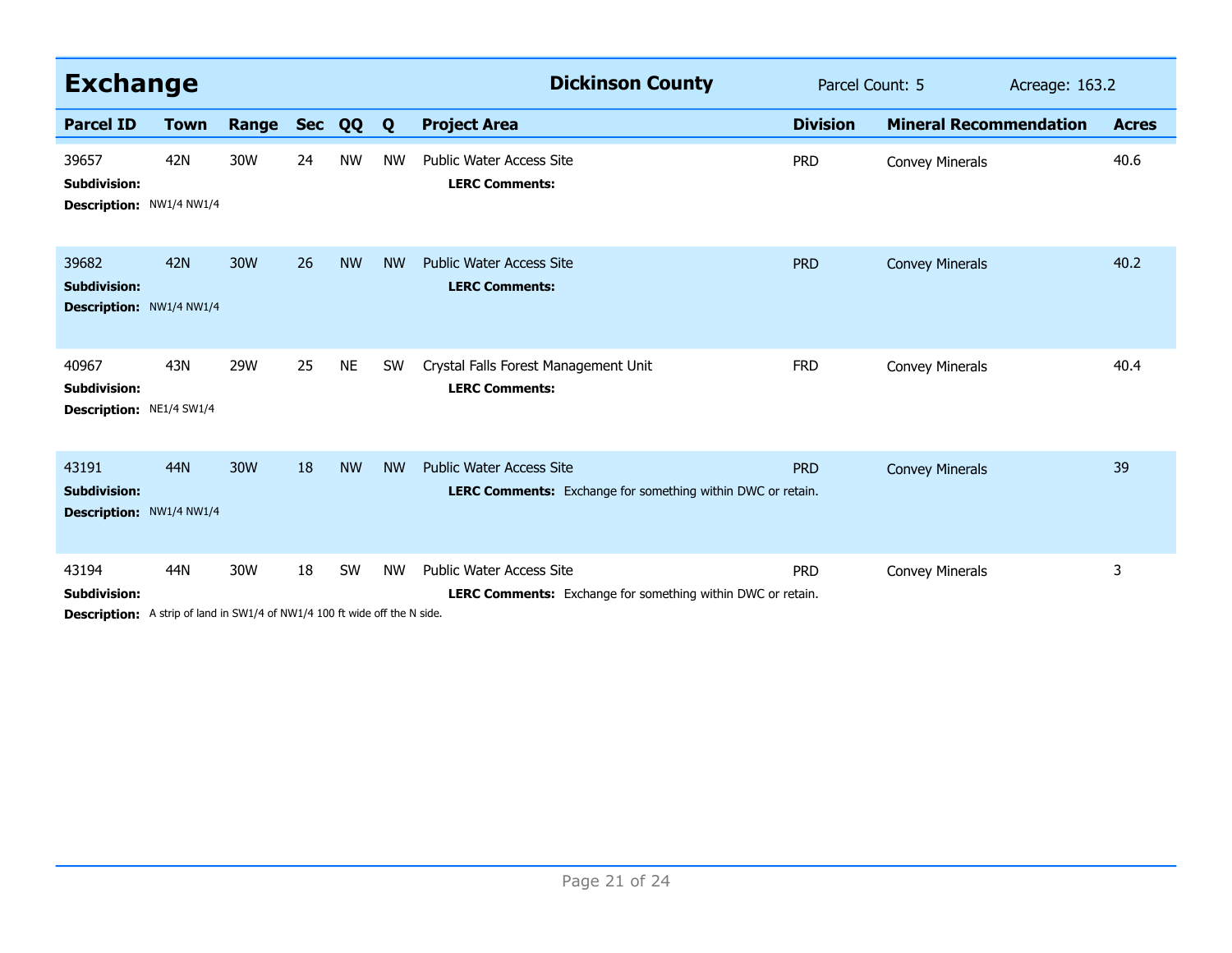| <b>Dispose</b>                                                                                                |             |                |    |           |           | <b>Dickinson County</b>                                                                                                                                                         | Parcel Count: 19 |                               | Acreage: 235.6 |              |
|---------------------------------------------------------------------------------------------------------------|-------------|----------------|----|-----------|-----------|---------------------------------------------------------------------------------------------------------------------------------------------------------------------------------|------------------|-------------------------------|----------------|--------------|
| <b>Parcel ID</b>                                                                                              | <b>Town</b> | Range Sec QQ Q |    |           |           | <b>Project Area</b>                                                                                                                                                             | <b>Division</b>  | <b>Mineral Recommendation</b> |                | <b>Acres</b> |
| 364787<br><b>Subdivision:</b> Armstrong's First Addition<br><b>Description:</b> Entire Block 1 Not Subdivided |             |                |    |           |           | <b>LERC Comments:</b>                                                                                                                                                           | <b>FRD</b>       | Convey Minerals               |                | $\pmb{0}$    |
| 365063<br><b>Subdivision:</b> Kimberly's Fourth Addition<br><b>Description: Block 15: Lot 8</b>               |             |                |    |           |           | <b>LERC Comments:</b>                                                                                                                                                           | <b>FRD</b>       | <b>Convey Minerals</b>        |                | 0.3          |
| 35705<br><b>Subdivision:</b>                                                                                  | 39N         | 29W            | 13 | <b>NW</b> | <b>NE</b> | Public Water Access Site<br><b>LERC Comments:</b><br>Description: Part of th NW1/4 of NE1/4, described as a strip of land 100 ft wide lying on each side of the Sturgeon River. | <b>PRD</b>       | <b>Convey Minerals</b>        |                | 3.5          |
| 371381<br><b>Subdivision: VILLAGE OF VULCAN</b><br>Description: Lot 135 and 136 North of U.S. 2               | 39N         | <b>29W</b>     | 14 | <b>NW</b> | <b>NW</b> | Undedicated<br><b>LERC Comments:</b>                                                                                                                                            | <b>FRD</b>       | <b>Convey Minerals</b>        |                | 0.1          |
| 371003<br><b>Subdivision: VILLAGE OF QUINNESEC</b><br>Description: Block 15: Lots 7, 8                        | 39N         | 31W            | 01 | <b>SW</b> | <b>SW</b> | <b>Field Administration</b><br><b>LERC Comments:</b>                                                                                                                            | <b>FRD</b>       | <b>Convey Minerals</b>        |                | 0.3          |
| 35987<br><b>Subdivision:</b><br>Description: NW1/4 NW1/4                                                      | <b>40N</b>  | <b>28W</b>     | 23 | <b>NW</b> | <b>NW</b> | Crystal Falls Forest Management Unit<br><b>LERC Comments:</b>                                                                                                                   | <b>FRD</b>       | <b>Convey Minerals</b>        |                | 40.1         |
| 36155<br><b>Subdivision:</b><br><b>Description: SE1/4 SE1/4</b>                                               | <b>40N</b>  | <b>28W</b>     | 35 | <b>SE</b> | <b>SE</b> | Crystal Falls Forest Management Unit<br><b>LERC Comments:</b>                                                                                                                   | <b>FRD</b>       | Convey Minerals               |                | 40           |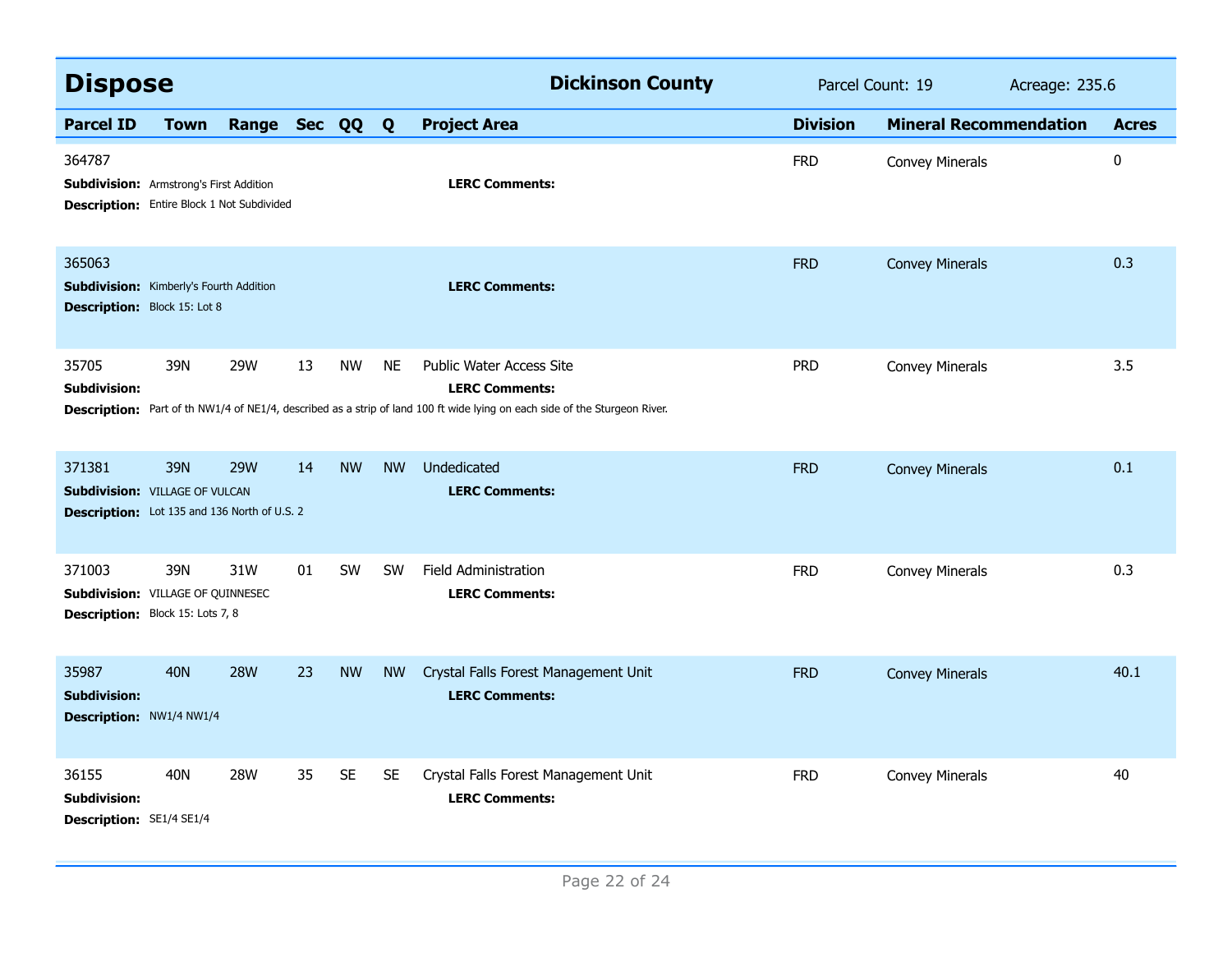| <b>Dispose</b>                                                                                   |             |            |            |           |           | <b>Dickinson County</b>                                                                                                                                                                                                    | Parcel Count: 19 |                               | Acreage: 235.6 |              |
|--------------------------------------------------------------------------------------------------|-------------|------------|------------|-----------|-----------|----------------------------------------------------------------------------------------------------------------------------------------------------------------------------------------------------------------------------|------------------|-------------------------------|----------------|--------------|
| <b>Parcel ID</b>                                                                                 | <b>Town</b> | Range      | <b>Sec</b> | QQ        | Q         | <b>Project Area</b>                                                                                                                                                                                                        | <b>Division</b>  | <b>Mineral Recommendation</b> |                | <b>Acres</b> |
| 36658<br><b>Subdivision:</b><br><b>Description: SE1/4 SW1/4</b>                                  | <b>40N</b>  | 30W        | 04         | <b>SE</b> | <b>SW</b> | Crystal Falls Forest Management Unit<br><b>LERC Comments:</b>                                                                                                                                                              | <b>FRD</b>       | <b>Convey Minerals</b>        |                | 39.2         |
| 365492<br><b>Subdivision:</b> Lumberman's Mining Co's Second Addn.<br>Description: LOT 99        | 40N         | 31W        | 25         | <b>SE</b> | <b>SW</b> | Undedicated<br><b>LERC Comments:</b>                                                                                                                                                                                       | <b>FRD</b>       | Convey Minerals               |                | 0.2          |
| 365496<br><b>Subdivision:</b> Lumberman's Mining Co's Second Addn.<br>Description: Lots 119, 120 | 40N         | 31W        | 25         | <b>SE</b> | <b>SW</b> | Undedicated<br><b>LERC Comments:</b>                                                                                                                                                                                       | <b>FRD</b>       | <b>Convey Minerals</b>        |                | 0.3          |
| 366097<br><b>Subdivision:</b> Danielson's First Addition<br>Description: Block: 03, LOT 3        | 40N         | 31W        | 35         | <b>SE</b> | <b>SW</b> | Undedicated<br><b>LERC Comments:</b>                                                                                                                                                                                       | <b>FRD</b>       | <b>Convey Minerals</b>        |                | 0.1          |
| 365276<br><b>Subdivision: Lawndale Plat</b><br>Description: Block: 29, LOT 12, 13, 14            | 40N         | 31W        | 36         | <b>SE</b> | <b>NW</b> | Undedicated<br><b>LERC Comments:</b>                                                                                                                                                                                       | <b>FRD</b>       | <b>Convey Minerals</b>        |                | 0.3          |
| 2039588<br>Subdivision: Lawndale Plat<br>Description: Block 48, Lots 4, 5                        | 40N         | 31W        | 36         | SW        | <b>NW</b> | Undedicated<br><b>LERC Comments:</b>                                                                                                                                                                                       | <b>FRD</b>       | Convey Minerals               |                | 0.2          |
| 36862<br><b>Subdivision:</b>                                                                     | 41N         | <b>27W</b> | 05         | <b>SE</b> | <b>SW</b> | Crystal Falls Forest Management Unit<br><b>LERC Comments:</b><br>Description: A parcel of land in th SE1/4 of SW1/4 lying W'ly of a line drawn 100 ft E'ly of, parallel with and adjacent to the E'ly bank of Brown Creek. | <b>PRD</b>       | <b>Convey Minerals</b>        |                | 4.3          |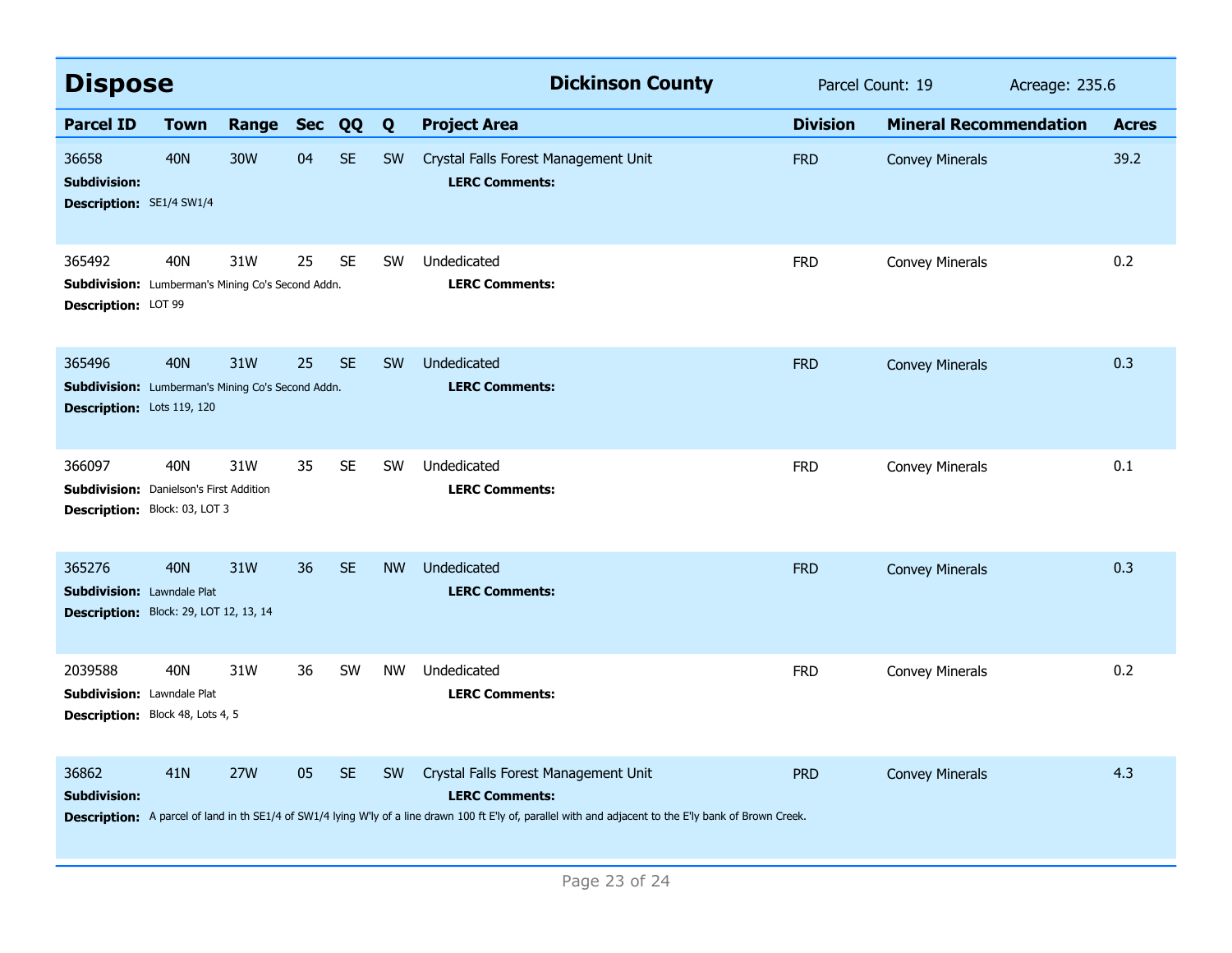| <b>Dispose</b>                                                                                             |                 |            |                 |           |           | <b>Dickinson County</b>                                                                                                                                                                                                                                                                                                                                                                                                                                                                                                                                                                                                                                                                                                                                                                                                               | Parcel Count: 19 |                               | Acreage: 235.6 |              |
|------------------------------------------------------------------------------------------------------------|-----------------|------------|-----------------|-----------|-----------|---------------------------------------------------------------------------------------------------------------------------------------------------------------------------------------------------------------------------------------------------------------------------------------------------------------------------------------------------------------------------------------------------------------------------------------------------------------------------------------------------------------------------------------------------------------------------------------------------------------------------------------------------------------------------------------------------------------------------------------------------------------------------------------------------------------------------------------|------------------|-------------------------------|----------------|--------------|
| <b>Parcel ID</b>                                                                                           | <b>Town</b>     | Range      | <b>Sec</b>      | QQ        | Q         | <b>Project Area</b>                                                                                                                                                                                                                                                                                                                                                                                                                                                                                                                                                                                                                                                                                                                                                                                                                   | <b>Division</b>  | <b>Mineral Recommendation</b> |                | <b>Acres</b> |
| 36879<br><b>Subdivision:</b><br><b>Description:</b>                                                        | 41 <sub>N</sub> | <b>27W</b> | 09              | <b>NE</b> | <b>SW</b> | Crystal Falls Forest Management Unit<br><b>LERC Comments:</b> Review to confirm ownership. If state-owned, retain trail and riparian ownership and divest of the remainder.<br>NE1/4 of SW1/4 except beg at the 1/8 post which is 80 rods W of center of sd Sec., th S 458 ft along the W 1/8 line to C & NW Ry r/w, th in an E'ly direction along the N side of sd r/w a distance of 891<br>ft to a point, th N 106 ft to S line of State Hwy #69, th 886 ft W along the S line of sd hwy to sd N 1/4 line of said Sec; W alq 1/4 line 271 ft to 1/8 post the place of beg. and exceptiing the following: Beginning<br>18 rods S of NE corner, th N 81d W 171/2 rods, th S 17 rods, th S 73d E 18 rods to E line of sd forty, th N to point of beginning and that part of ME1/4 of SW1/4 lying S of ald M-69 excepting the followig, | <b>PRD</b>       | <b>Convey Minerals</b>        |                | 26.2         |
| 37106<br><b>Subdivision:</b><br>Description: NW1/4 NE1/4                                                   | 41N             | <b>27W</b> | 30 <sup>°</sup> | <b>NW</b> | <b>NE</b> | Crystal Falls Forest Management Unit<br><b>LERC Comments:</b>                                                                                                                                                                                                                                                                                                                                                                                                                                                                                                                                                                                                                                                                                                                                                                         | <b>FRD</b>       | <b>Convey Minerals</b>        |                | 39.9         |
| 364720<br><b>Subdivision:</b> Burton Hansons Subdivision<br><b>Description:</b> Block: 01, LOT 10, 7, 8, 9 | 43N             | 30W        | 08              | <b>NW</b> | <b>NW</b> | Undedicated<br><b>LERC Comments:</b>                                                                                                                                                                                                                                                                                                                                                                                                                                                                                                                                                                                                                                                                                                                                                                                                  | <b>FRD</b>       | <b>Convey Minerals</b>        |                | 0.3          |
| 370723<br><b>Subdivision:</b> Newell's First Addition to Village of Channing<br><b>Description: LOT 1</b>  | 43N             | 30W        | 08              | <b>NW</b> | <b>SW</b> | Undedicated<br><b>LERC Comments:</b>                                                                                                                                                                                                                                                                                                                                                                                                                                                                                                                                                                                                                                                                                                                                                                                                  | <b>FRD</b>       | <b>Convey Minerals</b>        |                | 0.1          |
| 43173<br>Subdivision:<br><b>Description:</b> Lot 4                                                         | 44N             | 30W        | 16              | <b>NW</b> | <b>NW</b> | Crystal Falls Forest Management Unit<br><b>LERC Comments:</b>                                                                                                                                                                                                                                                                                                                                                                                                                                                                                                                                                                                                                                                                                                                                                                         | <b>FRD</b>       | <b>Convey Minerals</b>        |                | 40.2         |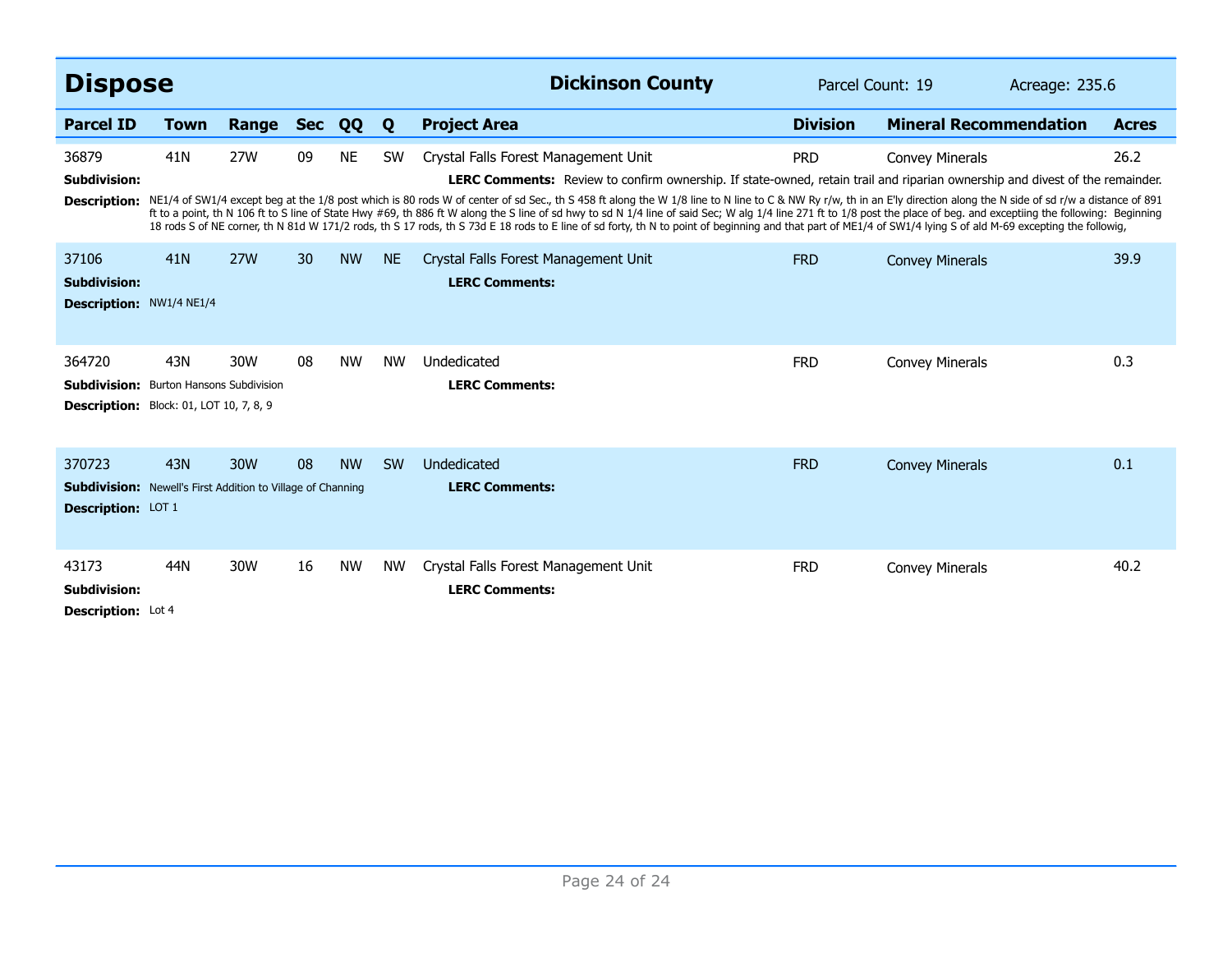## State Land Review Parcels Report Gogebic County

Michigan Department of Natural Resources

| <b>Review Decision</b>       | <b>Parcel</b><br><b>Count</b> | <b>Approximate</b><br><b>Acres</b> |
|------------------------------|-------------------------------|------------------------------------|
| Retain                       |                               | 85.1                               |
| Alternate Conservation Owner |                               |                                    |
| Exchange                     |                               |                                    |
| Dispose                      |                               | ናና 1                               |



07/09/2021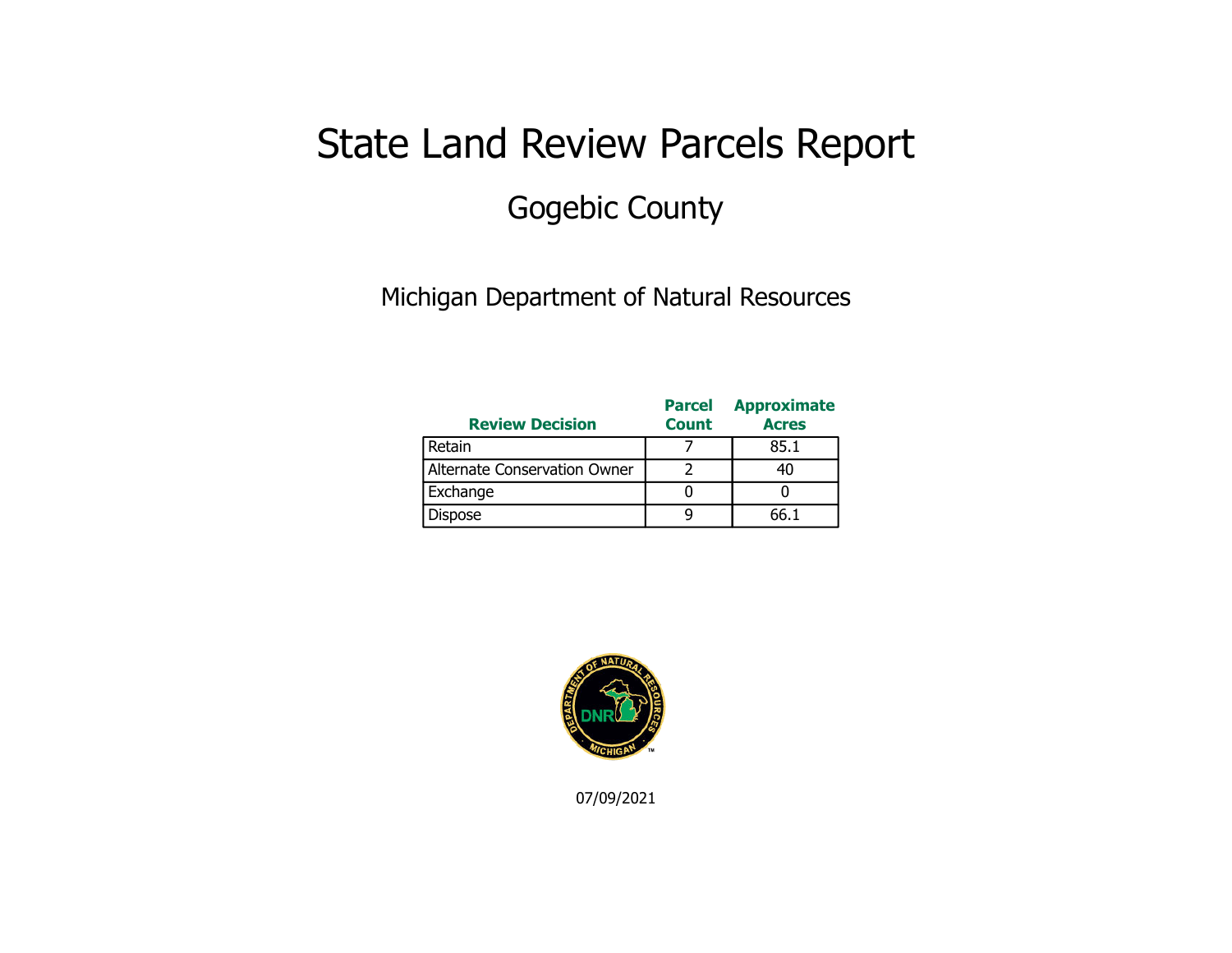| <b>Retain</b>                                                                       |            |                |    |           |           | <b>Gogebic County</b>                                                                                                                                                                                                                                                                                                                                                                                                                                                                                                                                                                                                                                                                                                                                           | Parcel Count: 7 | Acreage: 85.1                 |              |
|-------------------------------------------------------------------------------------|------------|----------------|----|-----------|-----------|-----------------------------------------------------------------------------------------------------------------------------------------------------------------------------------------------------------------------------------------------------------------------------------------------------------------------------------------------------------------------------------------------------------------------------------------------------------------------------------------------------------------------------------------------------------------------------------------------------------------------------------------------------------------------------------------------------------------------------------------------------------------|-----------------|-------------------------------|--------------|
| <b>Parcel ID</b>                                                                    | Town       | Range Sec QQ Q |    |           |           | <b>Project Area</b>                                                                                                                                                                                                                                                                                                                                                                                                                                                                                                                                                                                                                                                                                                                                             | <b>Division</b> | <b>Mineral Recommendation</b> | <b>Acres</b> |
| 375288<br><b>Subdivision:</b> Supervisor's Plat No. 2                               |            |                |    |           |           | Oman Creek Public Water Access Site<br><b>LERC Comments:</b><br>Description: All of Lots 1 and 2 and that part of Lots 3 to 6, incl., N'ly of line comm 5 ft E of SW cor of Lot 3, N 65d E to Lake shore                                                                                                                                                                                                                                                                                                                                                                                                                                                                                                                                                        | <b>PRD</b>      |                               | 0.5          |
| 254747<br><b>Subdivision:</b>                                                       | 44N        | 39W            | 36 | <b>SE</b> | <b>SE</b> | Lac Vieux Desert Public Water Access Site<br><b>LERC Comments:</b><br>Description: A piece lying in the SE1/4 SE1/4, Sec 36, T44N,R39W, and Govt Lot 1, Sec 1, T43N, R39W described as follows: To determine the point of beginning, start at the SE cor of Sec 36 and proceed N along the Sec line<br>306 ft to 1 inch iron shaft, th W 596.4 ft, th S 73d35' W 3.7 ft, th S parallel with E line of said Sec 36 434.9 feet to a pt on the shore of LacVieux Desert for pt of beg, th N 434.9 ft, th N 73d35' E 3.7 ft, th E 196.4<br>ft, thence S parallel with E lineof said Sec 36, 401 feet, thence SW'ly 212 feet more or less along shore of Lac Vieux Desert to point of beginning, including full riparian rights. Being Lots 5 and 6, Block 1, of the | <b>PRD</b>      |                               | 2.2          |
| 255188<br><b>Subdivision:</b><br><b>Description:</b> N 200 ft of S 260 ft of Lot 1. | 45N        | 41W            | 33 | SE        | <b>SW</b> | <b>Ottawa National Forest</b><br><b>LERC Comments:</b>                                                                                                                                                                                                                                                                                                                                                                                                                                                                                                                                                                                                                                                                                                          | <b>PRD</b>      |                               | 5.6          |
| 2044665<br><b>Subdivision:</b><br><b>Description:</b>                               | <b>47N</b> | <b>42W</b>     | 14 | <b>SW</b> | <b>NW</b> | Lake Gogebic Public Water Access Site<br><b>LERC Comments:</b><br>Government Lot 1 EXCEPT hat part of Government Lot 1 described as commencing at the East Quarter Corner of Section 14; thence along the East-West Quarter line of Section 14, N 87°43'44" W a distance of<br>3982.59 feet to the Southeast corner of Government Lot 1; thence along the South line of Government Lot 1 N 87°43'44 W a distance of 448.98 feet to a point on the Westerly right-of-way line of East Shore<br>Road, being the Point of Beginning; thence continuing along the South line of Government Lot 1 N 87°43'44" W a distance of 742 feet, more or less, to the Easterly shoreline of Lake Gogebic; thence Northerly                                                    | <b>PRD</b>      |                               | 34.7         |
| 256733<br><b>Subdivision:</b><br>Description: NW1/4 NW1/4                           | 47N        | 42W            | 14 | <b>NW</b> | <b>NW</b> | Lake Gogebic Public Water Access Site<br><b>LERC Comments:</b>                                                                                                                                                                                                                                                                                                                                                                                                                                                                                                                                                                                                                                                                                                  | <b>PRD</b>      |                               | 41.2         |
| 258623<br><b>Subdivision:</b>                                                       | 49N        | <b>48W</b>     | 29 | <b>SW</b> | <b>SE</b> | Oman Creek Public Water Access Site<br><b>LERC Comments:</b><br>Description: All that part of frl Sec 29, lying E of a line 739 ft E of S 1/4 post and W of Oman Creek                                                                                                                                                                                                                                                                                                                                                                                                                                                                                                                                                                                          | <b>PRD</b>      |                               | 0.2          |
| 258624<br>Subdivision:                                                              | 49N        | <b>48W</b>     | 29 | <b>SW</b> | <b>SE</b> | Oman Creek Public Water Access Site<br><b>LERC Comments:</b><br><b>Description:</b> All that part of Frl Sec 29, E of Omans Creek and W of Supervisor's Plat #2                                                                                                                                                                                                                                                                                                                                                                                                                                                                                                                                                                                                 | <b>PRD</b>      |                               | 0.7          |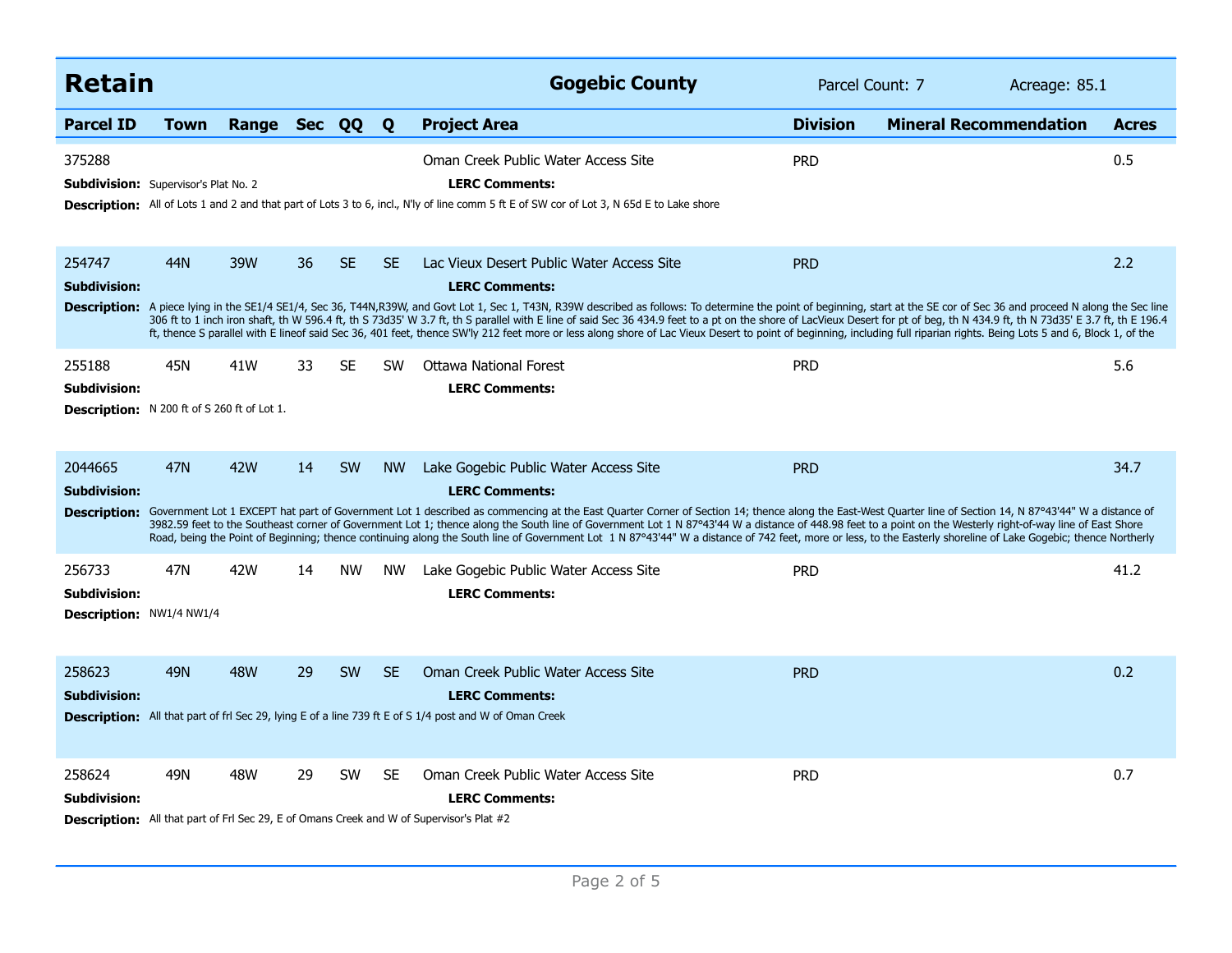| <b>Alternate Conservation Owner</b><br><b>Gogebic County</b><br>Parcel Count: 2<br>Acreage: 40 |      |       |            |    |              |                                                        |                 |                               |  |              |  |  |
|------------------------------------------------------------------------------------------------|------|-------|------------|----|--------------|--------------------------------------------------------|-----------------|-------------------------------|--|--------------|--|--|
| <b>Parcel ID</b>                                                                               | Town | Range | <b>Sec</b> | QQ | $\mathbf{Q}$ | <b>Project Area</b>                                    | <b>Division</b> | <b>Mineral Recommendation</b> |  | <b>Acres</b> |  |  |
| 255089<br><b>Subdivision:</b><br>Description: U1/2 NE1/4 SE1/4                                 |      |       |            |    |              | Ottawa National Forest<br><b>LERC Comments:</b>        | <b>FRD</b>      | <b>Convey Minerals</b>        |  | 20           |  |  |
| 255090<br><b>Subdivision:</b><br><b>Description:</b> Undivided 1/2 interestin NE1/4 of SE1/4   |      |       |            |    |              | <b>Ottawa National Forest</b><br><b>LERC Comments:</b> | <b>FRD</b>      | <b>Convey Minerals</b>        |  | 20           |  |  |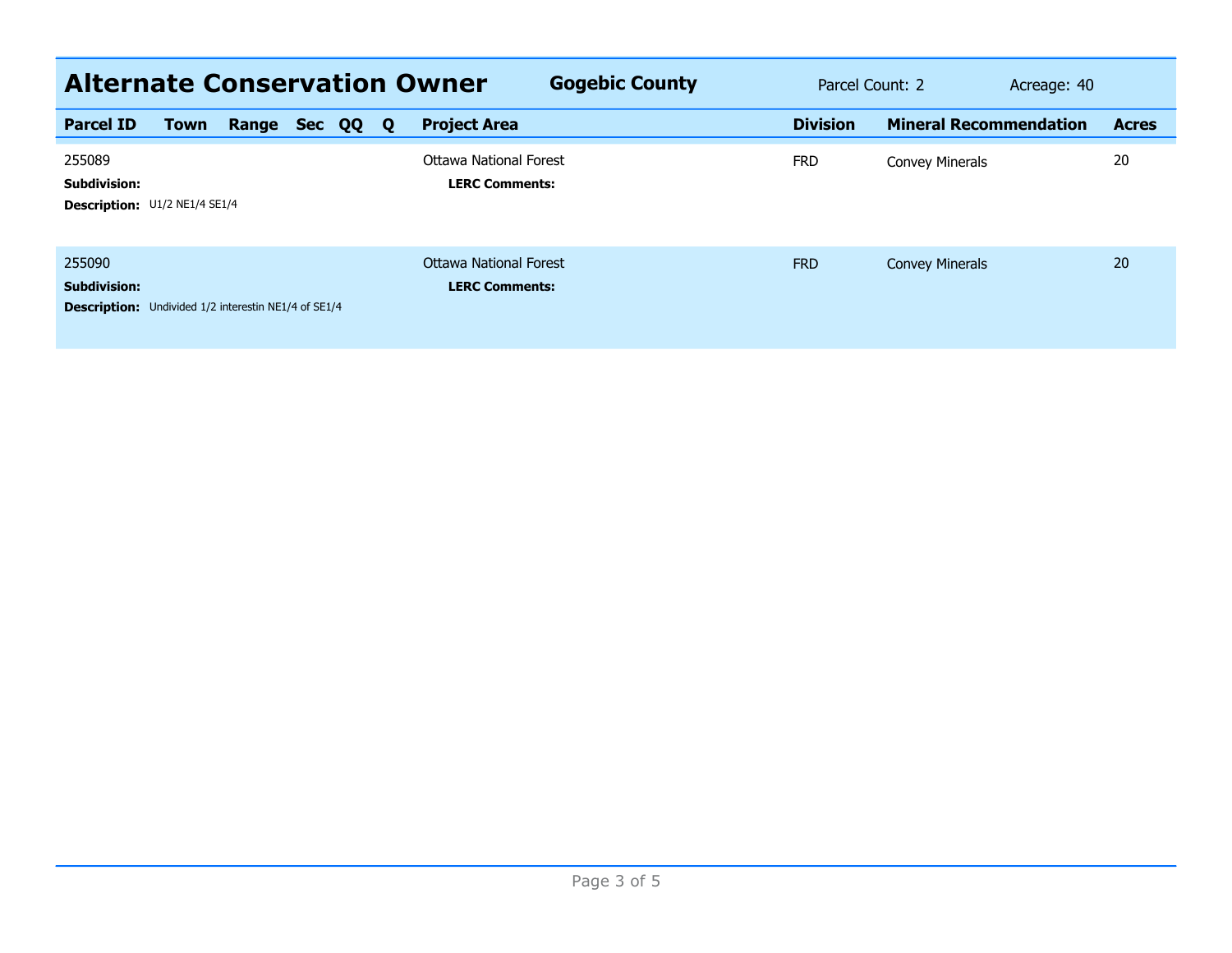| <b>Dispose</b>                                                                                                           |            |                |    |           |           | <b>Gogebic County</b>                                                                                                                                                                                                                                                                                        | Parcel Count: 9 |                               | Acreage: 66.1 |              |
|--------------------------------------------------------------------------------------------------------------------------|------------|----------------|----|-----------|-----------|--------------------------------------------------------------------------------------------------------------------------------------------------------------------------------------------------------------------------------------------------------------------------------------------------------------|-----------------|-------------------------------|---------------|--------------|
| <b>Parcel ID</b>                                                                                                         | Town       | Range Sec QQ Q |    |           |           | <b>Project Area</b>                                                                                                                                                                                                                                                                                          | <b>Division</b> | <b>Mineral Recommendation</b> |               | <b>Acres</b> |
| 1042679<br><b>Subdivision: Reid's Addition</b><br>Description: W 56.8 feet of Lot 9 Blk 6                                |            |                |    |           |           | <b>LERC Comments:</b>                                                                                                                                                                                                                                                                                        | <b>FRD</b>      | <b>Convey Minerals</b>        |               | 0            |
| 374700<br><b>Subdivision: Reid's Addition</b><br><b>Description:</b> Block 04: Lot 2                                     |            |                |    |           |           | <b>LERC Comments:</b>                                                                                                                                                                                                                                                                                        | <b>PRD</b>      | <b>Convey Minerals</b>        |               | 1.2          |
| 373274<br><b>Subdivision:</b> Original Plat of Ironwood<br><b>Description:</b> Block: 10, North 1/2 of Lot 3             |            |                |    |           |           | <b>LERC Comments:</b>                                                                                                                                                                                                                                                                                        | <b>FRD</b>      | <b>Convey Minerals</b>        |               | 0            |
| 254621<br><b>Subdivision:</b><br>Description: S1/2 SE1/4 NW1/4                                                           | 44N        | 39W            | 20 | <b>SE</b> | <b>NW</b> | Duck Lake Public Water Access Site<br>LERC Comments: Dispose of land east of Duck Lake Road. Retain state ownership west of road.                                                                                                                                                                            | <b>PRD</b>      | No Minerals Ownership         |               | 19.9         |
| 254915<br><b>Subdivision:</b>                                                                                            | 45N        | 39W            | 13 | <b>SW</b> | <b>SE</b> | Ontonagon River Public Water Access Site<br><b>LERC Comments:</b> Retain portion north of road.<br>Description: SW1/4 SE1/4 sub to easement to Chicago and Northwestern RR Co and county highway road r/w EXCEPT 100 foot Chicago and North Western Transportation Company right-of-way. See Parcel 2034518. | <b>PRD</b>      | No Minerals Ownership         |               | 35           |
| 255006<br><b>Subdivision:</b><br><b>Description:</b> N 100' of S 450' of E 336' of NW1/4 of NW1/4 lyg W of Duck Creek    | <b>45N</b> | 39W            | 27 | <b>NW</b> | <b>NW</b> | <b>Ottawa National Forest</b><br><b>LERC Comments:</b>                                                                                                                                                                                                                                                       | <b>FRD</b>      | <b>Convey Minerals</b>        |               | 0.3          |
| 255009<br><b>Subdivision:</b><br><b>Description:</b> That part of S1/2 of NW1/4 SW1/4, lying E of C & NW Railway Co.r/w. | 45N        | 39W            | 27 | <b>NW</b> | <b>SW</b> | <b>Ottawa National Forest</b><br><b>LERC Comments:</b>                                                                                                                                                                                                                                                       | <b>FRD</b>      | <b>Convey Minerals</b>        |               | 5.7          |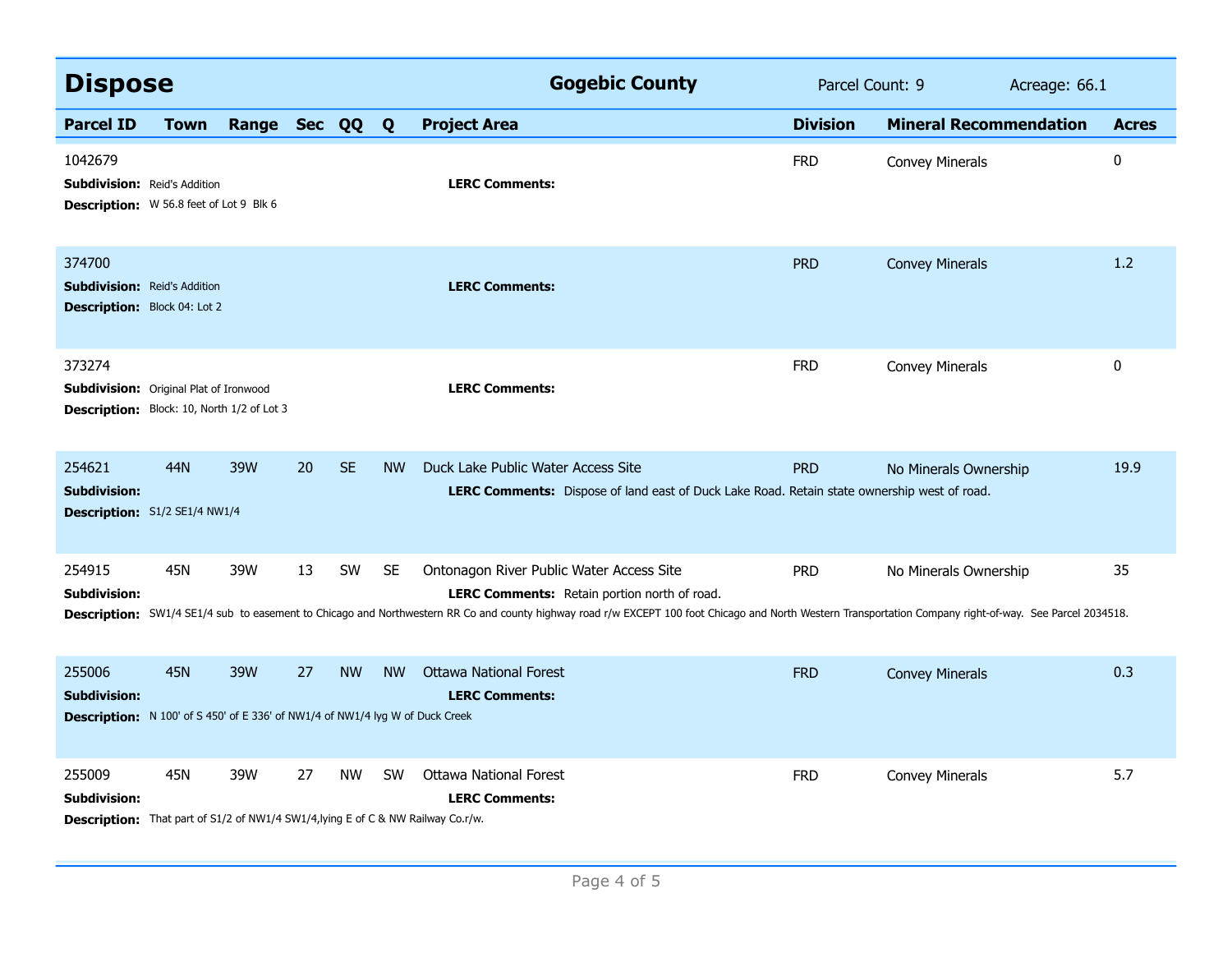| <b>Dispose</b>                                                                          |             |       |            |           |             | <b>Gogebic County</b>                                         | Parcel Count: 9 |                               | Acreage: 66.1 |              |
|-----------------------------------------------------------------------------------------|-------------|-------|------------|-----------|-------------|---------------------------------------------------------------|-----------------|-------------------------------|---------------|--------------|
| <b>Parcel ID</b>                                                                        | <b>Town</b> | Range | <b>Sec</b> | QQ        | $\mathbf 0$ | <b>Project Area</b>                                           | <b>Division</b> | <b>Mineral Recommendation</b> |               | <b>Acres</b> |
| 255034<br><b>Subdivision:</b><br><b>Description:</b> N 66 ft of W 660 ft of NE1/4 NW1/4 | <b>45N</b>  | 40W   | 05         | <b>NE</b> | <b>NW</b>   | Beaton Lake Public Water Access Site<br><b>LERC Comments:</b> | <b>PRD</b>      | <b>Convey Minerals</b>        |               |              |
| 374948<br><b>Subdivision:</b>                                                           | 47N         | 47W   | 27         | <b>SE</b> | <b>NW</b>   | Undedicated<br><b>LERC Comments:</b>                          | <b>PRD</b>      | Convey Minerals               |               | 3            |

**Description:** Part of Government Lot 4 lying South of C & NW Soo Line Railway right of way except Hovey Addition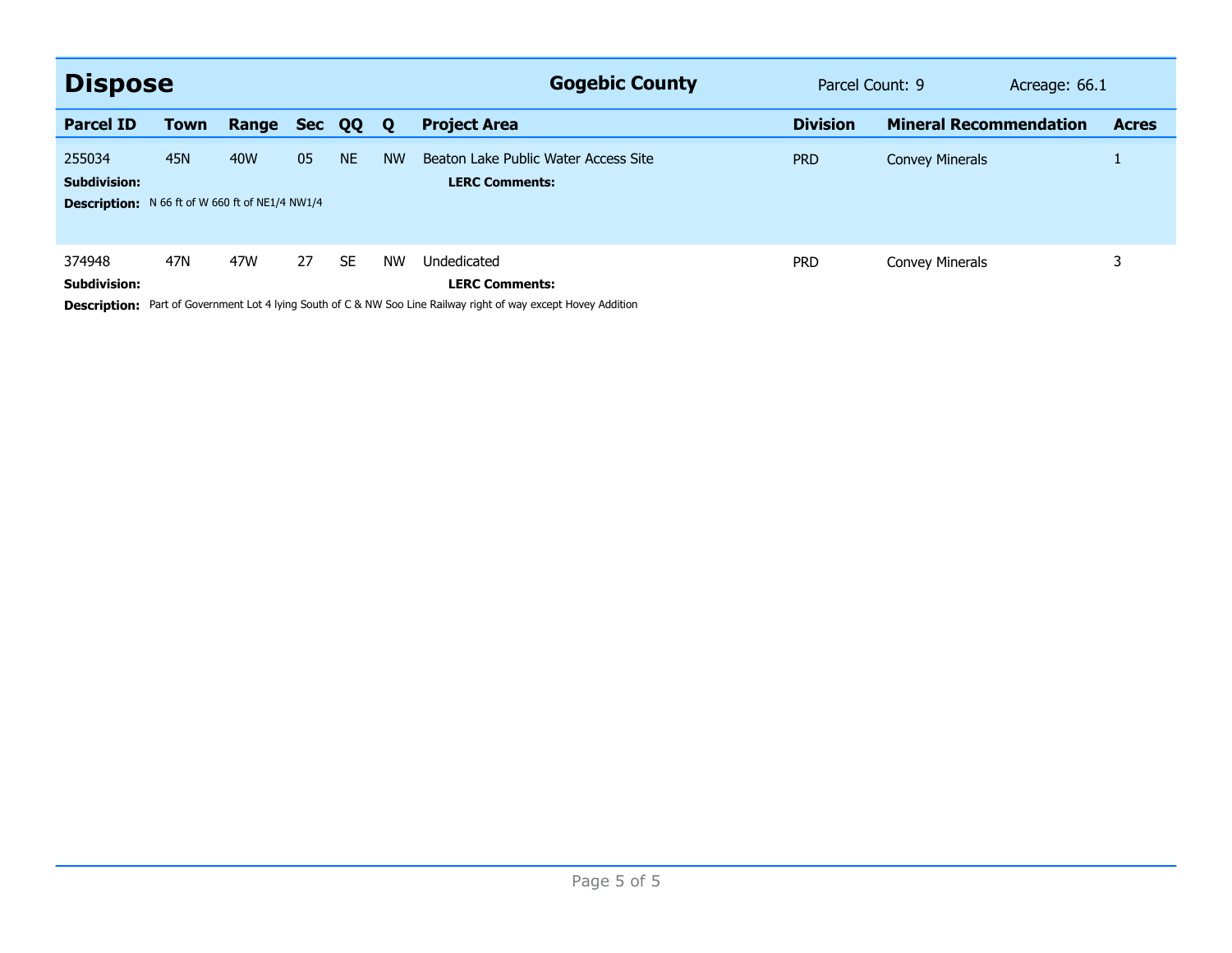## State Land Review Parcels Report Leelanau County

Michigan Department of Natural Resources

| <b>Review Decision</b>       | <b>Parcel</b><br><b>Count</b> | <b>Approximate</b><br><b>Acres</b> |
|------------------------------|-------------------------------|------------------------------------|
| Retain                       | 31                            | 792.2                              |
| Alternate Conservation Owner |                               | 0.1                                |
| Exchange                     |                               |                                    |
| <b>Dispose</b>               |                               |                                    |



07/09/2021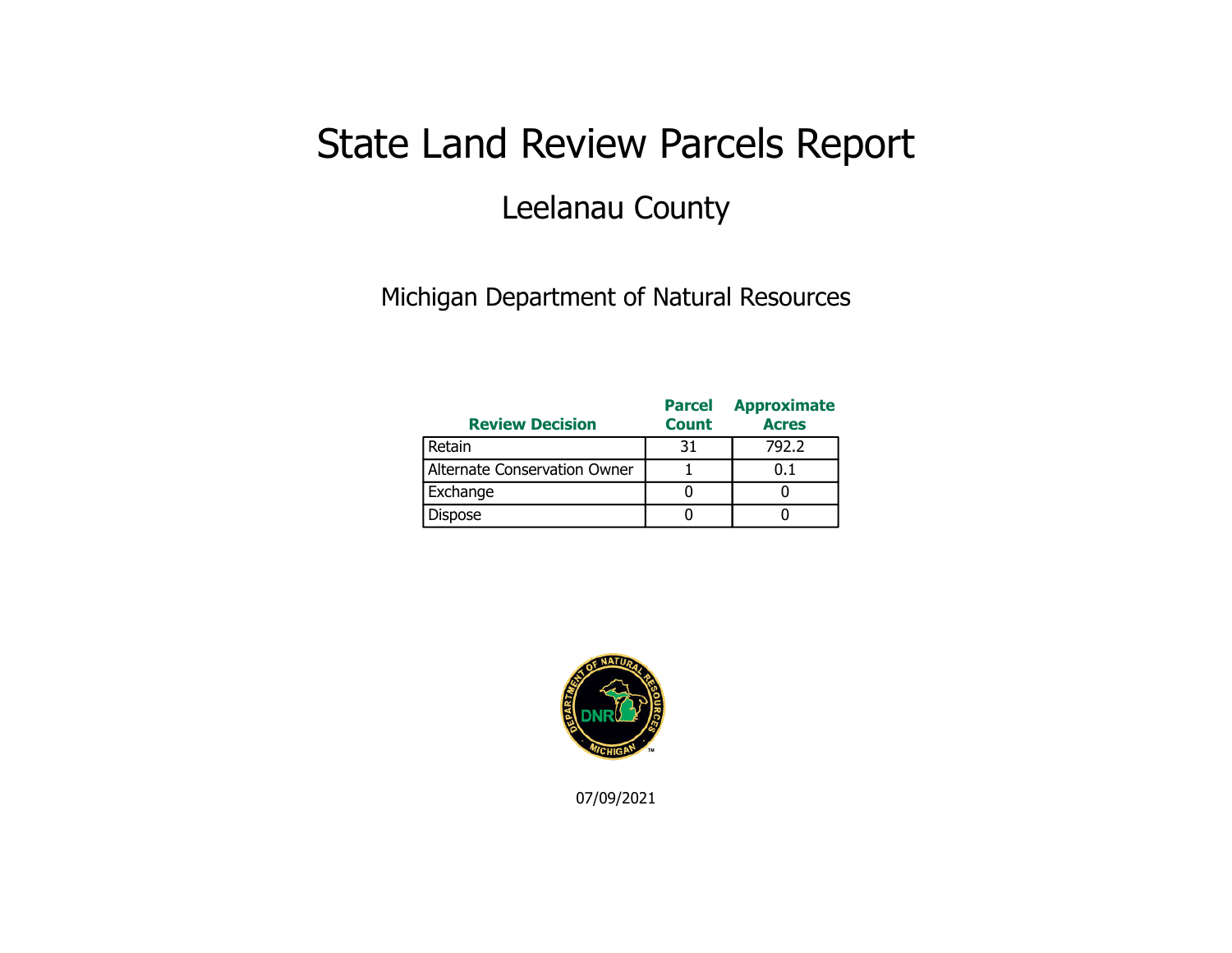| <b>Retain</b>                                                                                       |            |              |    |           |           | <b>Leelanau County</b>                                                                                                                                                                                                                                                                                                                                                                                                                                                                                                                                                                                                                                                                                                                     | Parcel Count: 31<br>Acreage: 792.2 |                               |              |
|-----------------------------------------------------------------------------------------------------|------------|--------------|----|-----------|-----------|--------------------------------------------------------------------------------------------------------------------------------------------------------------------------------------------------------------------------------------------------------------------------------------------------------------------------------------------------------------------------------------------------------------------------------------------------------------------------------------------------------------------------------------------------------------------------------------------------------------------------------------------------------------------------------------------------------------------------------------------|------------------------------------|-------------------------------|--------------|
| <b>Parcel ID</b>                                                                                    | Town       | Range Sec QQ |    |           | Q         | <b>Project Area</b>                                                                                                                                                                                                                                                                                                                                                                                                                                                                                                                                                                                                                                                                                                                        | <b>Division</b>                    | <b>Mineral Recommendation</b> | <b>Acres</b> |
| 316406<br><b>Subdivision:</b> Patrick Hawkins Plat of Bonnie Banks Sub<br><b>Description: LOT 2</b> |            |              |    |           |           | Grand Traverse Bay Public Water Access Site<br><b>LERC Comments:</b>                                                                                                                                                                                                                                                                                                                                                                                                                                                                                                                                                                                                                                                                       | <b>PRD</b>                         |                               | 2.5          |
| 1080273<br><b>Subdivision:</b>                                                                      |            |              |    |           |           | Undedicated<br><b>LERC Comments:</b><br>Description: A parcel of unpatented Lake Michigan bottomland opposite, adjacent and contiguous to Sec 14, Govn. Lot 1 desc as comm at the North 1/4 corner of sd Sec th N 89D39'23" E 485.96 feet (Record S 25D16' W<br>93.82 ft) th S 61D15' W 61.37 ft; th N 74D 08' W 93.12 ft; th S 70D44' W 170.00 ft; th S 29D28' W 224.85 ft; th S 08D32' W 159.60 ft to the pt of beg; th S 28D27' W 95.98 ft; th S 25D10'30" W 158.37 ft; th S<br>65D42'32" E 212.86 ft; th N 10D 50' E 33.00 ft; th N 33D50' E 178.00 ft; th N 54D03'34" W 230.03 ft to the pt of beg. con. 1.15 acres more or less.                                                                                                     | <b>PRD</b>                         |                               | 1.2          |
| 16723<br>Subdivision:                                                                               | 28N        | 11W          | 28 | NE.       | <b>SE</b> | Cedar Lake Public Water Access Site<br><b>LERC Comments:</b><br>Description: A part of Govt Lot 3 beg at a point in center of Hy (old M-22) which is 396.1 ft E and 2050 lks N of the S1/4 post of Sec 28, Th W along center of said Hy 150 ft, th N to shore of Cedar Lake, th E'lyalong shor<br>Cedar Lake to a point directly N of point of beg, th S 314 ft m/l to pt of beg                                                                                                                                                                                                                                                                                                                                                           | <b>PRD</b>                         |                               | 1.6          |
| 16790<br><b>Subdivision:</b><br><b>Description:</b> SW1/4 SW1/4 Subject to RR                       | <b>28N</b> | 12W          | 15 | <b>SW</b> | <b>SW</b> | Traverse City Forest Management Unit<br><b>LERC Comments:</b>                                                                                                                                                                                                                                                                                                                                                                                                                                                                                                                                                                                                                                                                              | <b>FRD</b>                         |                               | 40.5         |
| 2046934<br><b>Subdivision:</b>                                                                      | <b>28N</b> | 12W          | 21 | SW        | <b>NW</b> | Traverse City Forest Management Unit<br><b>LERC Comments:</b><br>Description: Part of the Northwest 1/4 of Section 21, town 28 North, Range 12 West, beginning at the West 1/4 corner of said Section; thence North 01°12'02" East along the West line of said section, 1338.92 feet to the Nor<br>1/8 line of said section; thence North 89°48'46" East, 1378.89 feet; thence South 45°31'56" West, 67.88 feet; thence South 01°15'06" West, 1295.75 feet to the East-West 1/4 line; thence South 89°59'16" West<br>along said 1/4 line 406.11 feet; thence North 03°06'26" West, 369 feet to said 1/4 line; thence South 89°59'16" West along said 1/4 line, 474.22 feet to Point of Beginning; Except commencing at the West 1/4 corner | <b>FRD</b>                         |                               | 35.8         |
| 16928<br><b>Subdivision:</b><br>Description: NE1/4 NE1/4                                            | <b>28N</b> | 13W          | 25 | <b>NE</b> | <b>NE</b> | Traverse City Forest Management Unit<br><b>LERC Comments:</b>                                                                                                                                                                                                                                                                                                                                                                                                                                                                                                                                                                                                                                                                              | <b>FRD</b>                         |                               | 39.9         |
| 16929<br>Subdivision:<br>Description: NW1/4 NE1/4                                                   | 28N        | 13W          | 25 | <b>NW</b> | <b>NE</b> | Traverse City Forest Management Unit<br><b>LERC Comments:</b>                                                                                                                                                                                                                                                                                                                                                                                                                                                                                                                                                                                                                                                                              | <b>FRD</b>                         |                               | 39.3         |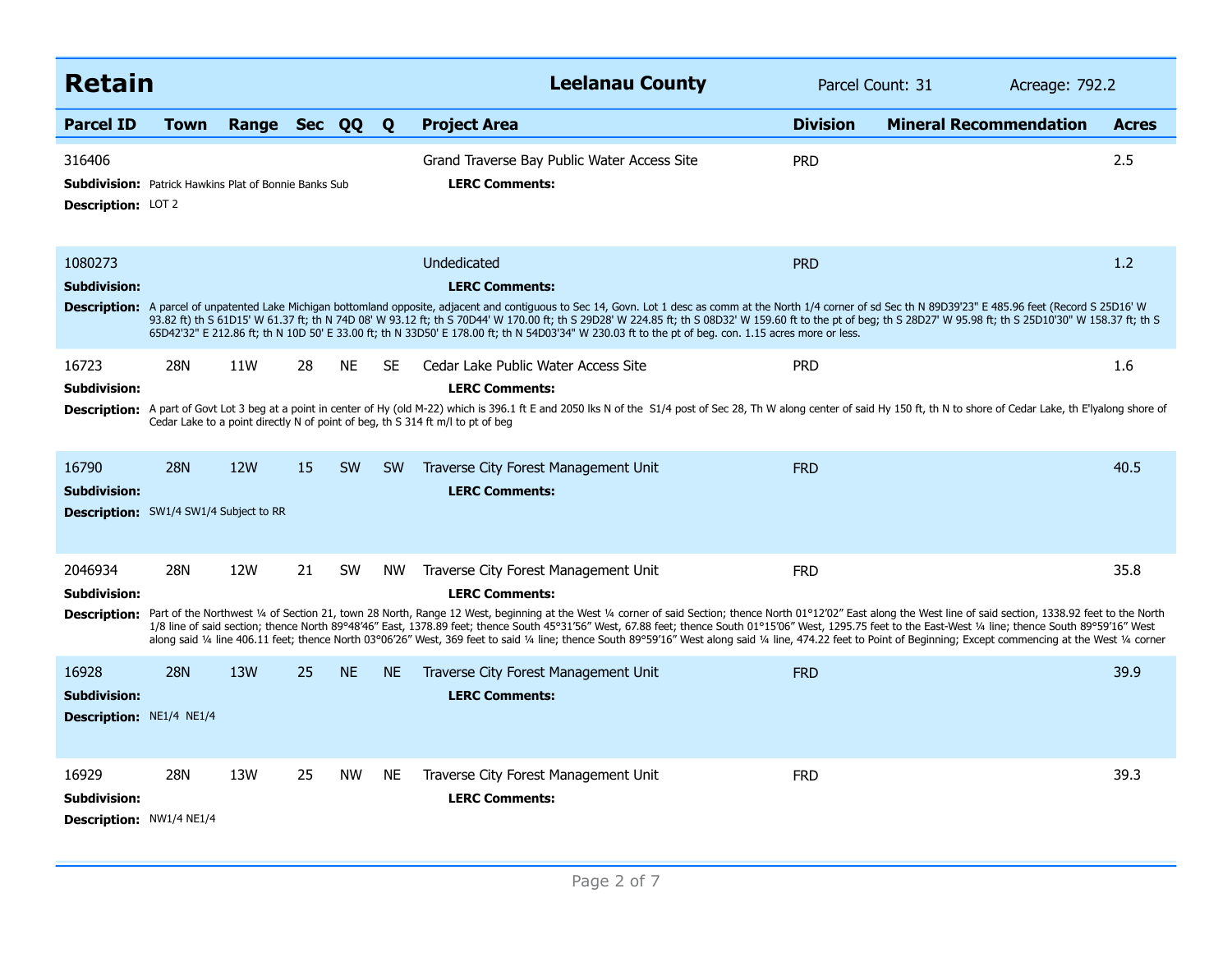| <b>Retain</b>                                                                           |             |                 |            |           |           | <b>Leelanau County</b>                                                                                                                                  | Parcel Count: 31<br>Acreage: 792.2 |                               |                |
|-----------------------------------------------------------------------------------------|-------------|-----------------|------------|-----------|-----------|---------------------------------------------------------------------------------------------------------------------------------------------------------|------------------------------------|-------------------------------|----------------|
| <b>Parcel ID</b>                                                                        | <b>Town</b> | Range           | <b>Sec</b> | QQ        | Q         | <b>Project Area</b>                                                                                                                                     | <b>Division</b>                    | <b>Mineral Recommendation</b> | <b>Acres</b>   |
| 16930<br><b>Subdivision:</b><br>Description: SW1/4 NE1/4                                | <b>28N</b>  | 13W             | 25         | SW        | <b>NE</b> | Traverse City Forest Management Unit<br><b>LERC Comments:</b>                                                                                           | <b>FRD</b>                         |                               | 39.9           |
| 16931<br><b>Subdivision:</b><br>Description: SE1/4 NE1/4                                | 28N         | 13W             | 25         | <b>SE</b> | <b>NE</b> | Traverse City Forest Management Unit<br><b>LERC Comments:</b>                                                                                           | <b>FRD</b>                         |                               | 40             |
| 16939<br><b>Subdivision:</b>                                                            | <b>28N</b>  | 13W             | 29         | <b>SE</b> | <b>SW</b> | Armstrong Lake Public Water Access Site<br><b>LERC Comments:</b><br>Description: West 200 feet of SE1/4 SW1/4 lying South of Co Road as now established | <b>PRD</b>                         |                               | 4.4            |
| 316505<br><b>Subdivision: THOROGOOD'S PLAT</b><br>Description: LOT 10                   | 28N         | 14W             | 04         | <b>NE</b> | <b>NE</b> | Glenn Lake Public Water Access Site<br><b>LERC Comments:</b>                                                                                            | <b>PRD</b>                         |                               | 0.7            |
| 316506<br><b>Subdivision: THOROGOOD'S PLAT</b><br>Description: LOT 11                   | <b>28N</b>  | 14 <sub>W</sub> | 04         | <b>NE</b> | <b>NE</b> | Glenn Lake Public Water Access Site<br><b>LERC Comments:</b>                                                                                            | <b>PRD</b>                         |                               | 0.7            |
| 316508<br>Subdivision: THOROGOOD'S PLAT<br>Description: LOT 13                          | <b>28N</b>  | 14W             | 04         | <b>NE</b> | <b>NE</b> | Glenn Lake Public Water Access Site<br><b>LERC Comments:</b>                                                                                            | <b>PRD</b>                         |                               | 0.7            |
| 17110<br><b>Subdivision:</b><br><b>Description:</b> N 16 rds of W 20 rds of NW1/4 NW1/4 | <b>29N</b>  | 11W             | 31         | <b>NW</b> | <b>NW</b> | Lake Leelanau Public Water Access Site<br><b>LERC Comments:</b>                                                                                         | <b>PRD</b>                         |                               | $\overline{2}$ |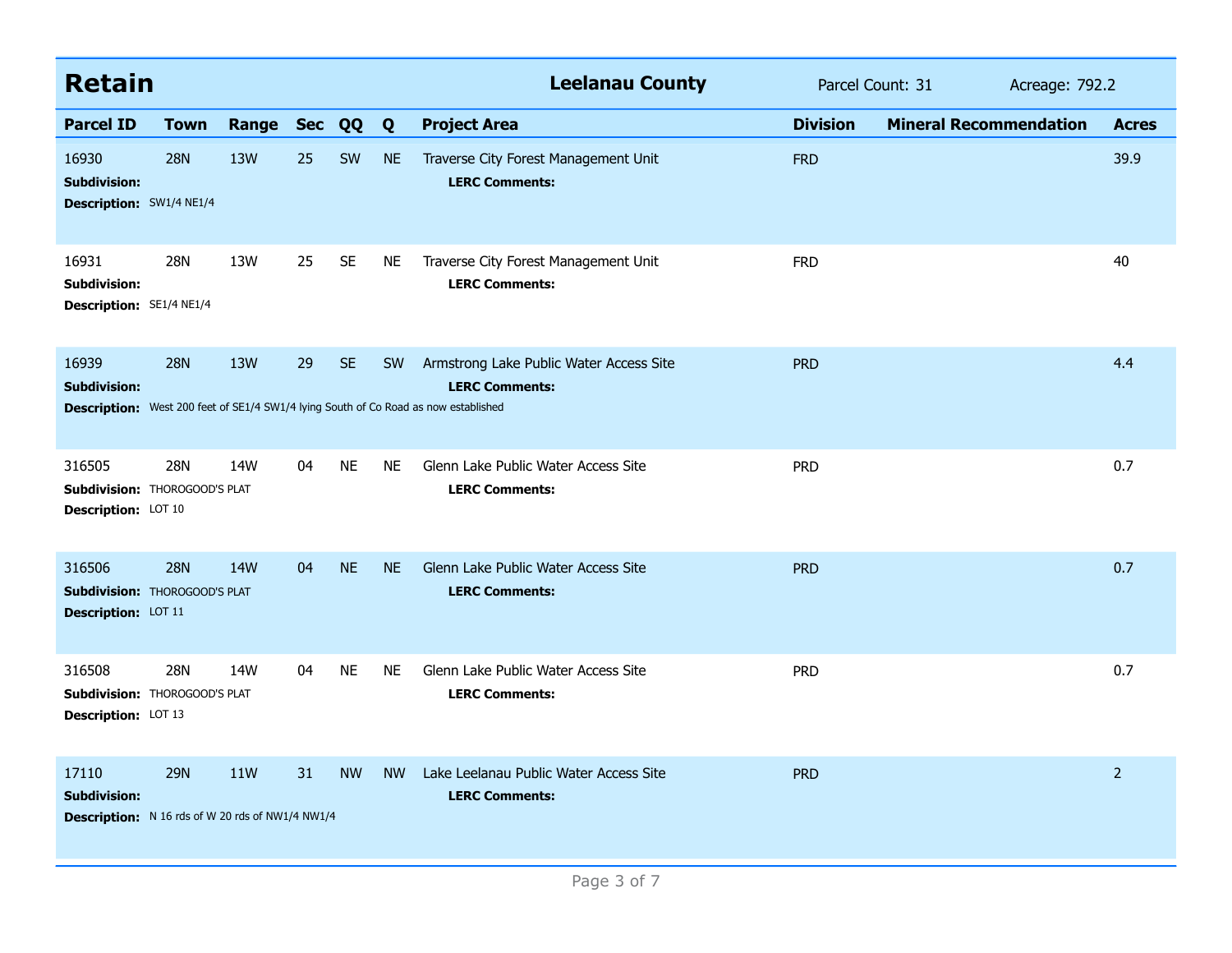| <b>Retain</b>                                                                                                              |                                                             |                 |            |           |           | <b>Leelanau County</b>                                                                                                                                                                                                                                                                                                                                                                                                                                                                                                                                                                                                                                                                                                                                     | Parcel Count: 31 | Acreage: 792.2                |              |
|----------------------------------------------------------------------------------------------------------------------------|-------------------------------------------------------------|-----------------|------------|-----------|-----------|------------------------------------------------------------------------------------------------------------------------------------------------------------------------------------------------------------------------------------------------------------------------------------------------------------------------------------------------------------------------------------------------------------------------------------------------------------------------------------------------------------------------------------------------------------------------------------------------------------------------------------------------------------------------------------------------------------------------------------------------------------|------------------|-------------------------------|--------------|
| <b>Parcel ID</b>                                                                                                           | Town                                                        | Range           | <b>Sec</b> | QQ        | Q         | <b>Project Area</b>                                                                                                                                                                                                                                                                                                                                                                                                                                                                                                                                                                                                                                                                                                                                        | <b>Division</b>  | <b>Mineral Recommendation</b> | <b>Acres</b> |
| 17123<br><b>Subdivision:</b>                                                                                               | 29N                                                         | 12W             | 14         | <b>SE</b> | <b>NW</b> | Lake Leelanau Public Water Access Site<br><b>LERC Comments:</b><br>Description: A parcel of land lying south of a line 48 feet north of and parallel to most southerly side of the following parcel: Part of Govt Lot 2 beginning ata point located as follows: Beginning at NW cor of S1/2 NW1/4<br>th E on N line of said S1/2 NW1/4 2573.7 ft; th S 12d42' W 500 ft; th S 5d03' W 100.13 ft to pt of beg; th E 216 ft to shore of Lake Leelanau; th S 4d08' E along shore 400 ft; th W 216ft; th N 4d W 366.72 ft; th<br>N 86d41' W 477.10 ft; th N 29d03' W 186.20 ft; th N 79d28' W 349.00 ft to E line of County Road 643; th N 13d35' E along said County Road 33.05 ft; th S 79d28' E 362.80 ft; th S 29d03' E 183.60 ft; th S 29d03' E 183.60 ft; | <b>PRD</b>       |                               | 0.3          |
| 17284<br><b>Subdivision:</b>                                                                                               | 30N                                                         | <b>12W</b>      | 25         | <b>NE</b> | <b>NW</b> | Lake Leelanau Public Water Access Site<br><b>LERC Comments:</b><br>Description: Part of Govt Lot 1 beg at a pt S 0d08'30" W 127.68 ft from SE cor of Govt Lot 1 of Sec. 24, T30N,R12W, th S 0d08'30" W 212.90 ft to the center of annold road to the SW, th S 65d40" W 429.21 ft alg thec/l of<br>said road to the shore of the Narrows of Lake Leelanau, th N 19d35' W 215.42 ft alg said shore, th N 68d15' E 508.54 ft m/l to the place of beg, and including all riparian rights on Lake Leelanau incident thereof.                                                                                                                                                                                                                                    | <b>PRD</b>       |                               | 5.1          |
| 2035979<br>Subdivision:                                                                                                    | 32N                                                         | 10W             | 05         | <b>NW</b> | <b>SW</b> | Leelanau State Park<br><b>LERC Comments:</b><br>Description: Part of fractional Section 5, described as: Commencing at the Southwest corner of said Section; thence North on the West line of said Section 880 feet to the Point of Beginning; thence North on said West line<br>its intersection with Grand Traverse Bay; thence Southeasterly along the shore of Grand Traverse Bay to a point directly East of the Point of Beginning; thence West to the Point of Beginning. SUBJECT TO AND<br>TOGETHER WITH a 2 rod right of way described as beginning at the SW corner of Section 5; thence East 1 rod; thence North parallel to the Section line a distance of 80 rods; thence West 2 rods; thence South                                           | <b>PRD</b>       |                               | 49.8         |
| 17390<br><b>Subdivision:</b>                                                                                               | 32N<br>of S boundary line                                   | 10 <sub>W</sub> | 06         | <b>NE</b> | <b>SE</b> | Leelanau State Park<br><b>LERC Comments:</b><br>Description: Lot 2 (Frl NE1/4 SE1/4) & Lots 3 (Frl NW1/4 SE1/4) both being in Sec. 6 saving & reserving to the USA from same that portion lying in the vicinity of Grand Traverse Lighthouse lying West of a N'ly S'ly line ha<br>a length of approx 790 ft more or less located at right angles to the S boundary and intersecting the south boundary line at a point 900 ft E'ly (measured on the South line) from stone meander post at W'ly end                                                                                                                                                                                                                                                        | <b>PRD</b>       |                               | 25.1         |
| 2041993<br><b>Subdivision:</b><br><b>Description:</b> North 1/2 of the North 1/2 of the Northwest 1/4 of the Northeast 1/4 | 32N                                                         | 10W             | 07         | <b>NW</b> | <b>NE</b> | Leelanau State Park<br><b>LERC Comments:</b>                                                                                                                                                                                                                                                                                                                                                                                                                                                                                                                                                                                                                                                                                                               | <b>PRD</b>       |                               | 10.1         |
| 2041952<br><b>Subdivision:</b>                                                                                             | 32N                                                         | 10W             | 07         | <b>NE</b> | <b>NE</b> | Leelanau State Park<br><b>LERC Comments:</b><br><b>Description:</b> South 1/2 of the North 1/2 of the Northwest 1/4 of the Northeast 1/4 AND the West 1 acre of the North 1/2 of the Northeast 1/4 of the Northeast 1/4                                                                                                                                                                                                                                                                                                                                                                                                                                                                                                                                    | <b>PRD</b>       |                               | 11.1         |
| 2047299<br><b>Subdivision:</b>                                                                                             | 32N<br>southeasterly of the centerline of Woolsey Lake Road | 11W             | 24         | <b>NE</b> | <b>SE</b> | Leelanau State Park<br><b>LERC Comments:</b><br>Description: East 20 acres of Government Lot 4, except a parcel commencing at the intersection of the Woolsey Lake Road and the E line of Section 24, T32N, R11W, thence W 2 rods, thence N 50 rods, thence W 13 rods,<br>thence N 20d W to shore of Mud Lake, thence NE'ly along the shore of said lake to the intersection of said shore line with the E line of said Section 24, thence S to place of beginning, also except that part                                                                                                                                                                                                                                                                  | <b>PRD</b>       |                               | 19           |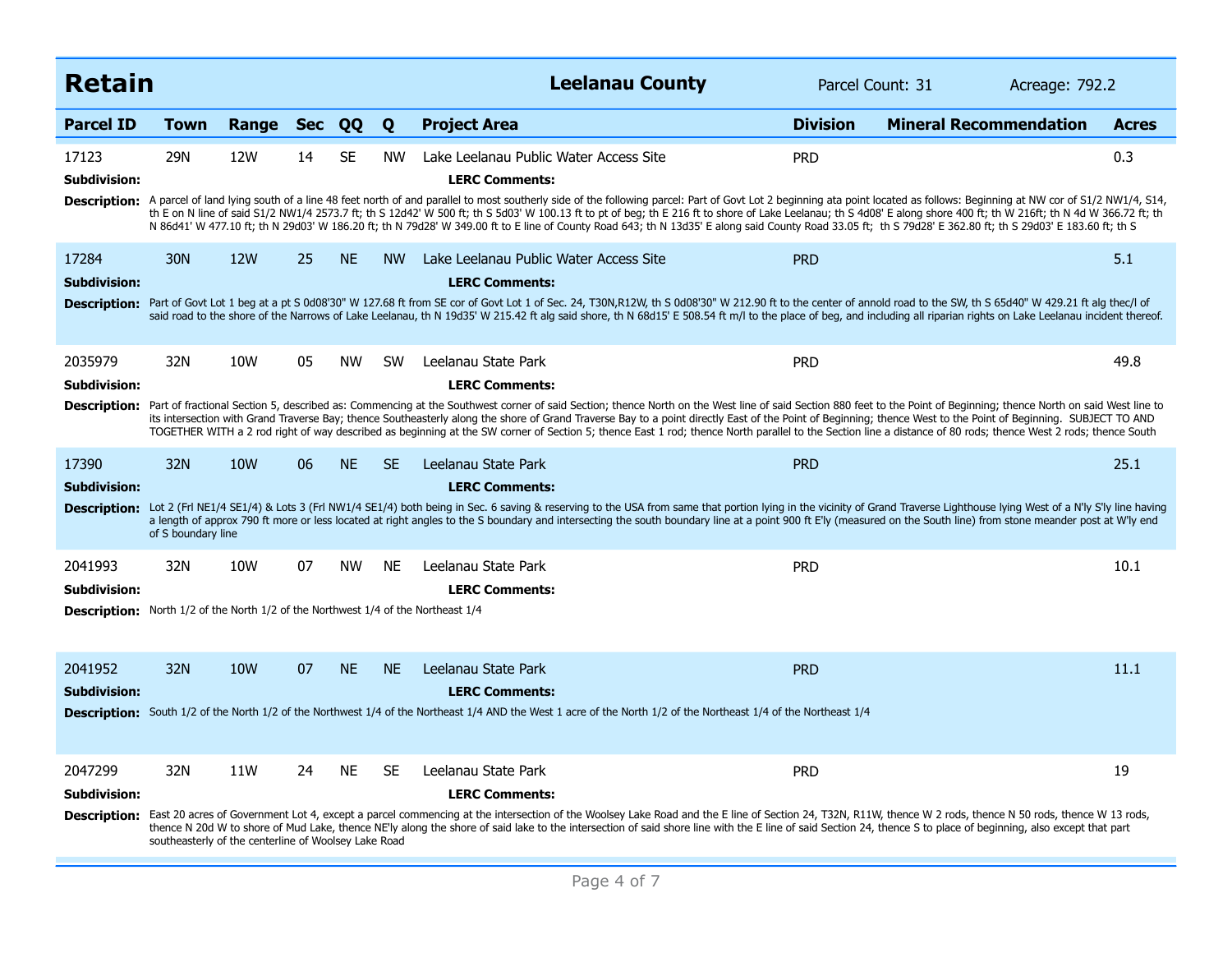| <b>Retain</b>                                                   |                                         |            |            |           |           | <b>Leelanau County</b>                                        |                 | Parcel Count: 31              | Acreage: 792.2 |  |
|-----------------------------------------------------------------|-----------------------------------------|------------|------------|-----------|-----------|---------------------------------------------------------------|-----------------|-------------------------------|----------------|--|
| <b>Parcel ID</b>                                                | <b>Town</b>                             | Range      | <b>Sec</b> | QQ        | Q         | <b>Project Area</b>                                           | <b>Division</b> | <b>Mineral Recommendation</b> | <b>Acres</b>   |  |
| 17443<br><b>Subdivision:</b><br><b>Description:</b> SW1/4 SW1/4 | 34N                                     | 13W        | 04         | SW        | <b>SW</b> | Beaver Island Wildlife Research Area<br><b>LERC Comments:</b> | <b>WLD</b>      |                               | 40             |  |
| 17450<br><b>Subdivision:</b><br>Description: SE1/4 SE1/4        | 34N                                     | 13W        | 05         | <b>SE</b> | <b>SE</b> | Beaver Island Wildlife Research Area<br><b>LERC Comments:</b> | <b>WLD</b>      |                               | 39.9           |  |
| 17445<br><b>Subdivision:</b><br>Description: NW1/4 NE1/4        | 34N                                     | 13W        | 05         | <b>NW</b> | <b>NE</b> | Beaver Island Wildlife Research Area<br><b>LERC Comments:</b> | <b>WLD</b>      |                               | 40.3           |  |
| 17444<br><b>Subdivision:</b><br>Description: NE1/4 NE1/4        | 34N                                     | 13W        | 05         | <b>NE</b> | <b>NE</b> | Beaver Island Wildlife Research Area<br><b>LERC Comments:</b> | <b>WLD</b>      |                               | 40.4           |  |
| 17446<br><b>Subdivision:</b><br>Description: SW1/4 NE1/4        | 34N                                     | 13W        | 05         | SW        | <b>NE</b> | Beaver Island Wildlife Research Area<br><b>LERC Comments:</b> | <b>WLD</b>      |                               | 39.9           |  |
| 17447<br><b>Subdivision:</b><br>Description: SE1/4 NE1/4        | 34N                                     | 13W        | 05         | <b>SE</b> | <b>NE</b> | Beaver Island Wildlife Research Area<br><b>LERC Comments:</b> | <b>WLD</b>      |                               | 39.9           |  |
| 17449<br><b>Subdivision:</b>                                    | 34N<br>Description: Lot 3 (SW1/4 SE1/4) | <b>13W</b> | 05         | SW        | <b>SE</b> | Beaver Island Wildlife Research Area<br><b>LERC Comments:</b> | <b>WLD</b>      |                               | 38.1           |  |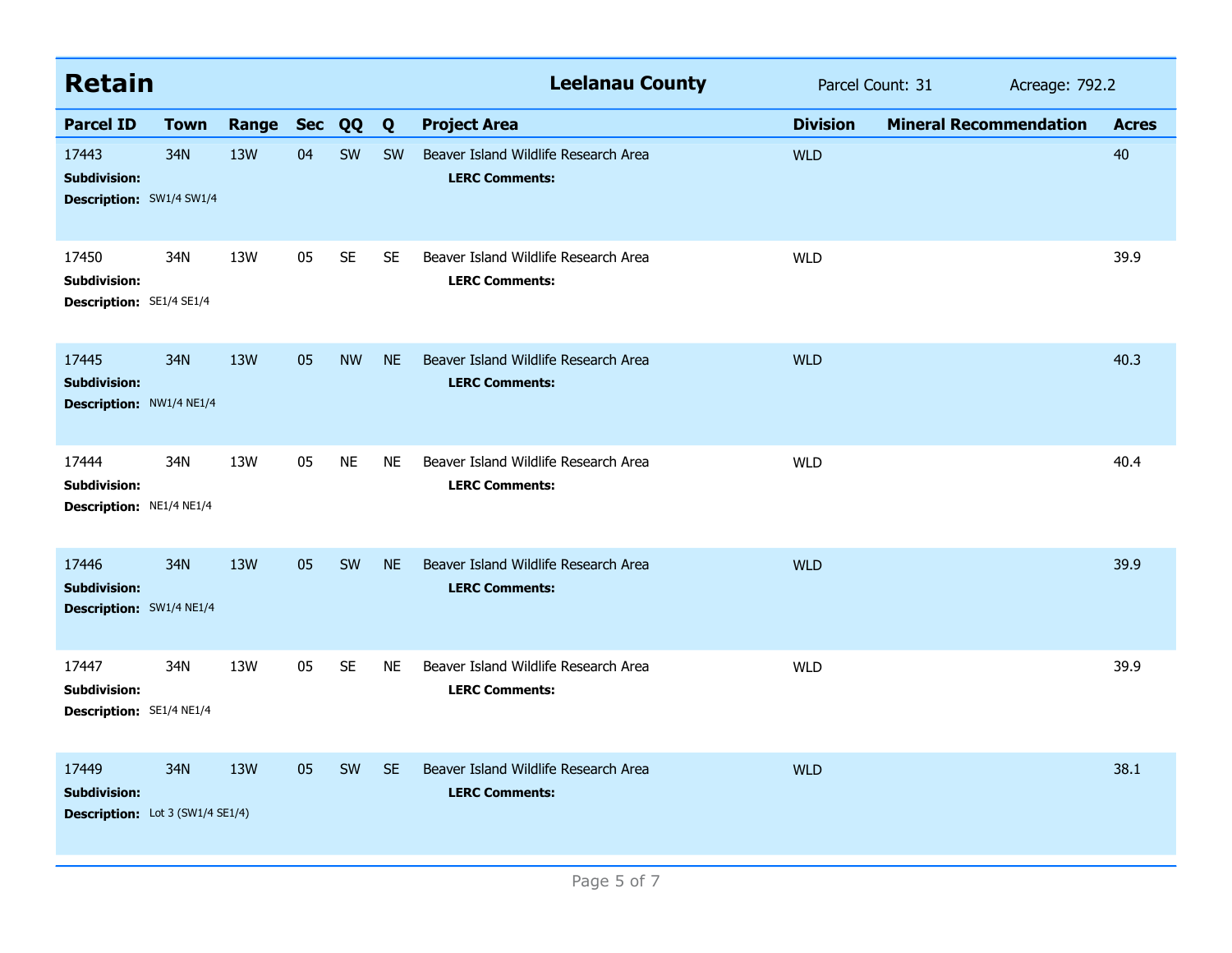| <b>Retain</b>                                                         |             |       |            |           |           | <b>Leelanau County</b>                                        | Parcel Count: 31 | Acreage: 792.2                |  |              |
|-----------------------------------------------------------------------|-------------|-------|------------|-----------|-----------|---------------------------------------------------------------|------------------|-------------------------------|--|--------------|
| <b>Parcel ID</b>                                                      | <b>Town</b> | Range | <b>Sec</b> | QQ        | Q         | <b>Project Area</b>                                           | <b>Division</b>  | <b>Mineral Recommendation</b> |  | <b>Acres</b> |
| 17448<br><b>Subdivision:</b><br><b>Description:</b> Lot 2 (SW frl1/4) | 34N         | 13W   | 05         | <b>NE</b> | SW        | Beaver Island Wildlife Research Area<br><b>LERC Comments:</b> | <b>WLD</b>       |                               |  | 34.5         |
| 17457<br><b>Subdivision:</b><br><b>Description:</b> Govt Lot 4        | 34N         | 13W   | 16         | <b>NE</b> | <b>SE</b> | Beaver Island Wildlife Research Area<br><b>LERC Comments:</b> | <b>WLD</b>       |                               |  | 61.5         |
| 17458<br><b>Subdivision:</b><br><b>Description:</b> Govt Lot 3        | 34N         | 13W   | 16         | <b>NW</b> | <b>SE</b> | Beaver Island Wildlife Research Area<br><b>LERC Comments:</b> | <b>WLD</b>       |                               |  | 48           |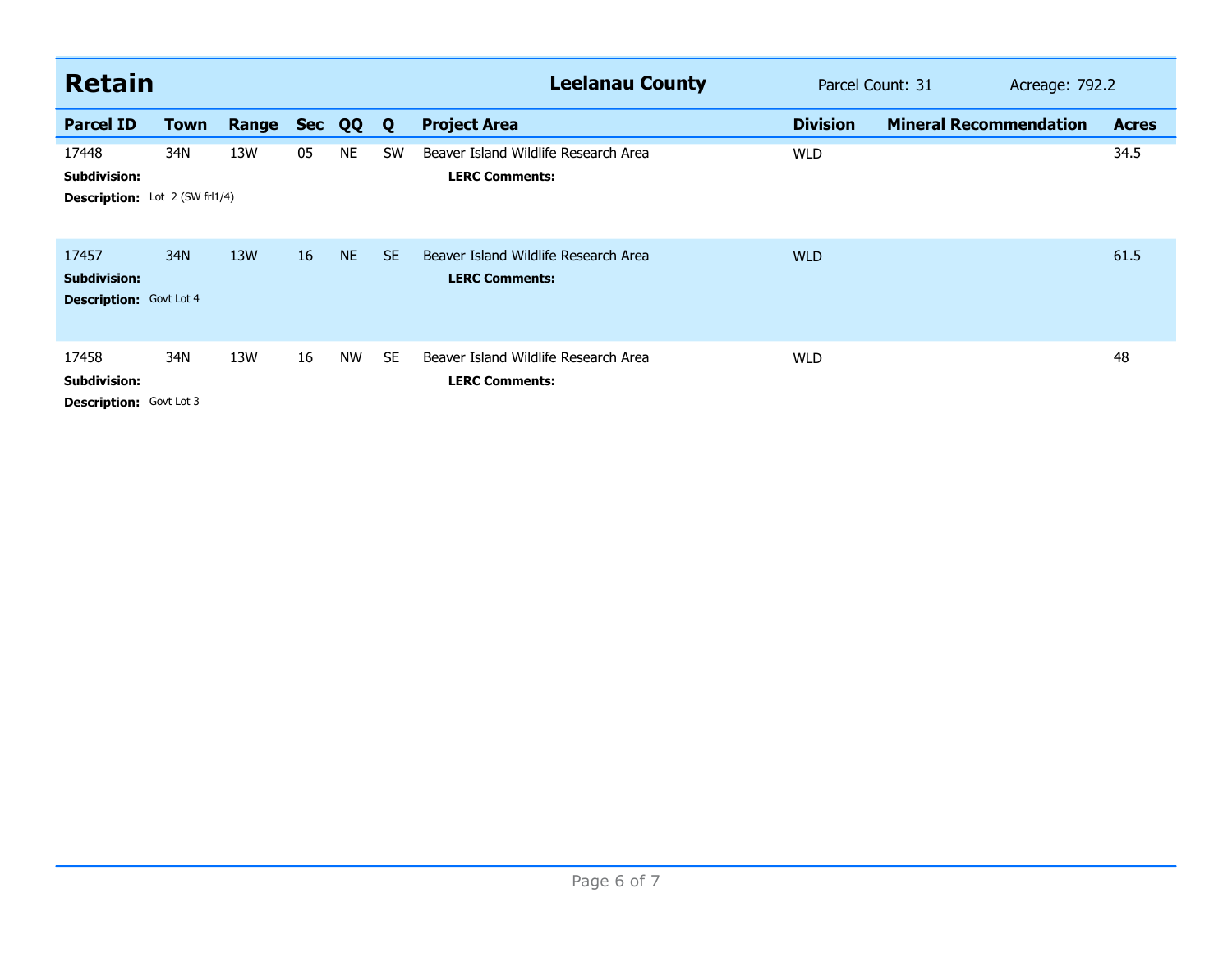| <b>Alternate Conservation Owner</b> |             |                |     |           |           | <b>Leelanau County</b>                                        | Parcel Count: 1 | Acreage: 0.1                  |              |
|-------------------------------------|-------------|----------------|-----|-----------|-----------|---------------------------------------------------------------|-----------------|-------------------------------|--------------|
| <b>Parcel ID</b>                    | <b>Town</b> | Range Sec QQ Q |     |           |           | <b>Project Area</b>                                           | <b>Division</b> | <b>Mineral Recommendation</b> | <b>Acres</b> |
| 17459<br><b>Subdivision:</b>        | 34N         | 13W            | -21 | <b>NW</b> | <b>NE</b> | Beaver Island Wildlife Research Area<br><b>LERC Comments:</b> | <b>WLD</b>      | <b>Retain Minerals</b>        | 0.1          |

Description: A parcel of land situated on the Southern tip of South Fox Island in Lake Michigan more particularly desc as frl Sec. 21, com at the SE cor of Lot 3; th W'ly alg the S li of Lot 3 a distance of 645 ft, m/l; th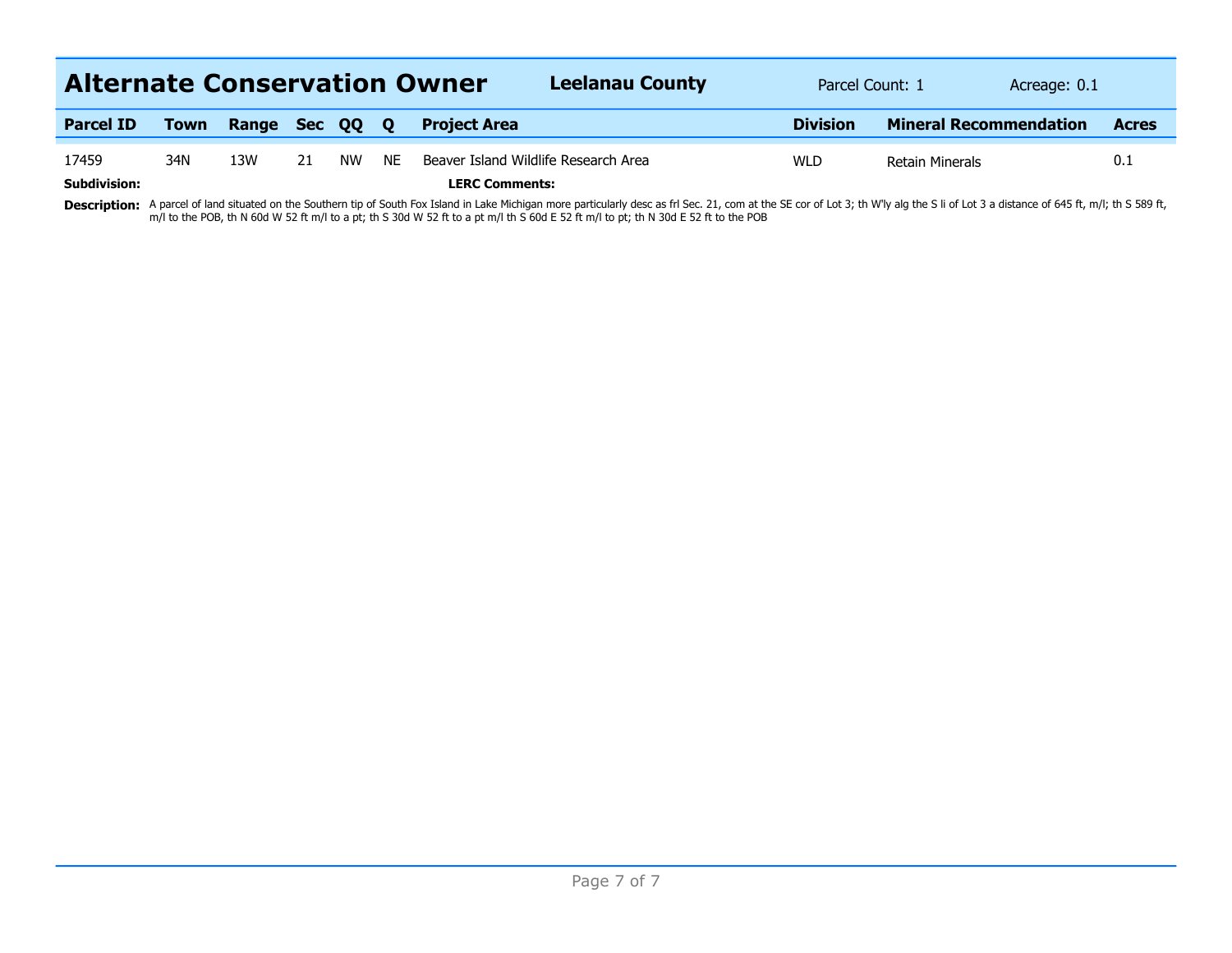## State Land Review Parcels Report St Joseph County

Michigan Department of Natural Resources

| <b>Review Decision</b>       | <b>Parcel</b><br><b>Count</b> | <b>Approximate</b><br><b>Acres</b> |
|------------------------------|-------------------------------|------------------------------------|
| Retain                       | 25                            | 409.9                              |
| Alternate Conservation Owner |                               |                                    |
| Exchange                     |                               |                                    |
| <b>Dispose</b>               |                               | RJ 1                               |



07/09/2021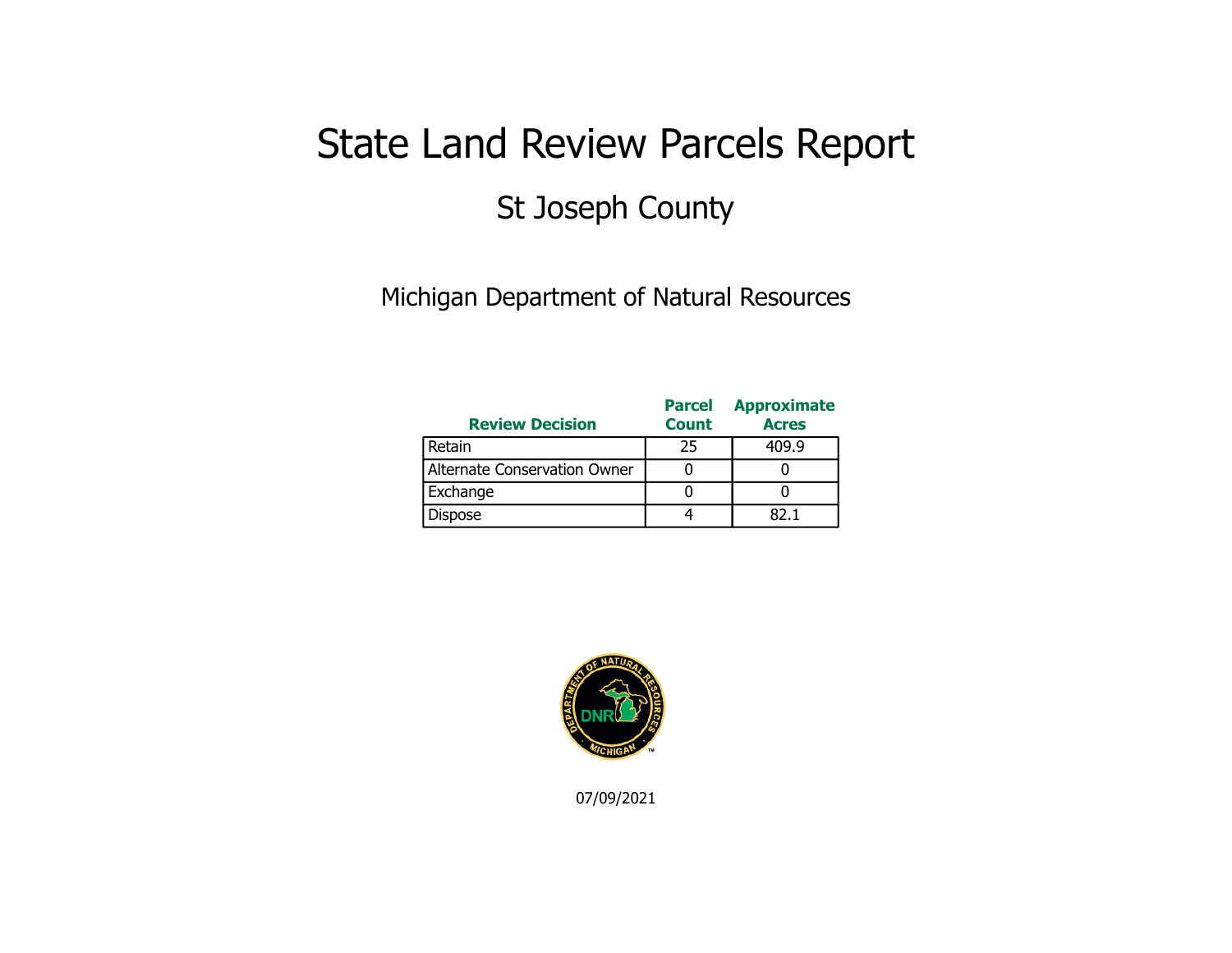| <b>Retain</b>                                                                                                                       |             |                |    |           |           | <b>St Joseph County</b>                                              | Parcel Count: 25 |                               | Acreage: 409.9 |  |
|-------------------------------------------------------------------------------------------------------------------------------------|-------------|----------------|----|-----------|-----------|----------------------------------------------------------------------|------------------|-------------------------------|----------------|--|
| <b>Parcel ID</b>                                                                                                                    | <b>Town</b> | Range Sec QQ Q |    |           |           | <b>Project Area</b>                                                  | <b>Division</b>  | <b>Mineral Recommendation</b> | <b>Acres</b>   |  |
| 319250<br><b>Subdivision:</b> Anderson's Addn to Colon<br>Description: LOT 1                                                        |             |                |    |           |           | Sturgeon Lake Public Water Access Site<br><b>LERC Comments:</b>      | <b>PRD</b>       |                               | 0.8            |  |
| 319586<br><b>Subdivision:</b> Bert Van Tricht Subdivision<br><b>Description:</b> LOT 49, 50, 51, 52                                 |             |                |    |           |           | Long Lake Public Water Access Site<br><b>LERC Comments:</b>          | <b>PRD</b>       |                               | 0.5            |  |
| 319590<br>Subdivision: Virginia Park Beach<br><b>Description:</b> LOT 23, 24, 25, 26, 27                                            |             |                |    |           |           | Clear Lake Public Water Access Site<br><b>LERC Comments:</b>         | <b>PRD</b>       |                               | 0.5            |  |
| 319372<br><b>Subdivision:</b> Marantette's Resurvey of the Village of Mendon<br><b>Description:</b> Block: 14, LOT 10, 11, 12, 8, 9 |             |                |    |           |           | Saint Joseph River Public Water Access Site<br><b>LERC Comments:</b> | <b>PRD</b>       |                               | $\mathbf{1}$   |  |
| 319587<br><b>Subdivision:</b> Bert Van Tricht Subdivision<br>Description: LOT 53, 54, 55                                            |             |                |    |           |           | Long Lake Public Water Access Site<br><b>LERC Comments:</b>          | <b>PRD</b>       |                               | 0.6            |  |
| 2022670<br><b>Subdivision:</b><br><b>Description:</b> Island in St. Joseph River (CCN 001)                                          | 05S         | 09W            | 29 | SW        | <b>SE</b> | Islands<br><b>LERC Comments:</b>                                     | <b>PRD</b>       |                               | 0.2            |  |
| 2022671<br><b>Subdivision:</b><br><b>Description:</b> Island in St. Joseph River (CCN 002)                                          | 05S         | 09W            | 30 | <b>NE</b> | <b>SW</b> | Islands<br><b>LERC Comments:</b>                                     | <b>PRD</b>       |                               | 0.7            |  |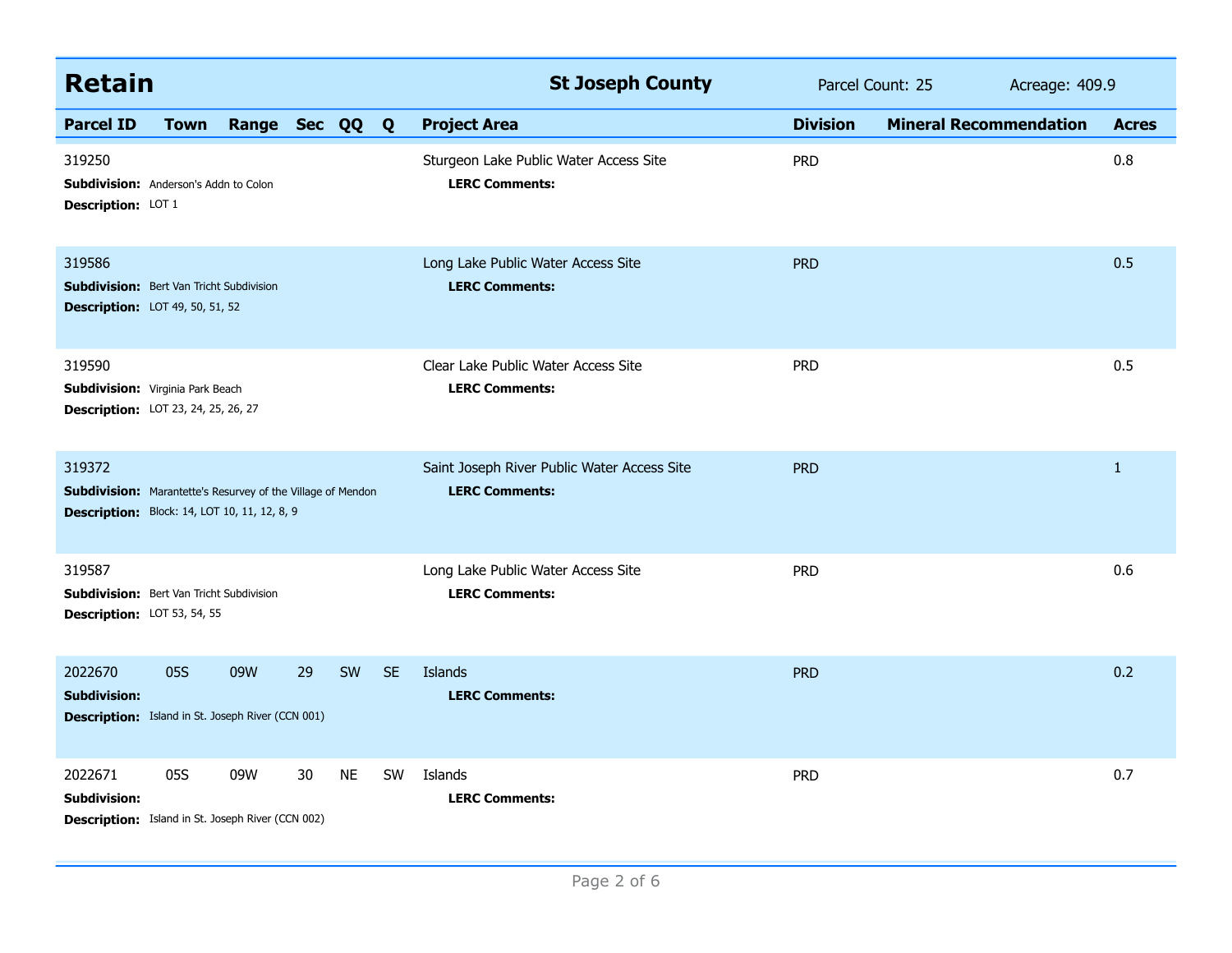| <b>Retain</b>                                                                              |             |              |                 |           |           | <b>St Joseph County</b>                             | Parcel Count: 25 |                               | Acreage: 409.9 |  |
|--------------------------------------------------------------------------------------------|-------------|--------------|-----------------|-----------|-----------|-----------------------------------------------------|------------------|-------------------------------|----------------|--|
| <b>Parcel ID</b>                                                                           | <b>Town</b> | Range Sec QQ |                 |           | Q         | <b>Project Area</b>                                 | <b>Division</b>  | <b>Mineral Recommendation</b> | <b>Acres</b>   |  |
| 2022672<br><b>Subdivision:</b><br><b>Description:</b> Island in St. Joseph River (CCN 003) | 05S         | <b>10W</b>   | 25              | SW        | <b>NE</b> | Islands<br><b>LERC Comments:</b>                    | <b>PRD</b>       |                               | 0.8            |  |
| 2022673<br><b>Subdivision:</b><br>Description: Island in St. Joseph River (CCN 004)        | 05S         | 10W          | 27              | <b>NW</b> | <b>SE</b> | Islands<br><b>LERC Comments:</b>                    | <b>PRD</b>       |                               | 0.1            |  |
| 63010<br><b>Subdivision:</b><br>Description: NW1/4 NW1/4                                   | 06S         | 09W          | 05              | <b>NW</b> | <b>NW</b> | Leidy Lake State Game Area<br><b>LERC Comments:</b> | <b>WLD</b>       |                               | 42.1           |  |
| 63011<br><b>Subdivision:</b><br>Description: SW1/4 NW1/4                                   | 06S         | 09W          | 05              | SW        | <b>NW</b> | Leidy Lake State Game Area<br><b>LERC Comments:</b> | <b>WLD</b>       |                               | 40.2           |  |
| 63012<br><b>Subdivision:</b><br>Description: E 271/2 A of NE1/4                            | 06S         | 09W          | 06              | <b>NE</b> | <b>NE</b> | Leidy Lake State Game Area<br><b>LERC Comments:</b> | <b>WLD</b>       |                               | 56.1           |  |
| 2022674<br><b>Subdivision:</b><br>Description: Island in St. Joseph River (CCN 005)        | 06S         | 11W          | 19              | SW        | <b>SE</b> | Islands<br><b>LERC Comments:</b>                    | <b>PRD</b>       |                               | 0.2            |  |
| 2022675<br><b>Subdivision:</b><br><b>Description:</b> Island in St. Joseph River (CCN 006) | 06S         | 11W          | 30 <sup>°</sup> | SW        | SW        | Islands<br><b>LERC Comments:</b>                    | <b>PRD</b>       |                               | 0.8            |  |
| Page 3 of 6                                                                                |             |              |                 |           |           |                                                     |                  |                               |                |  |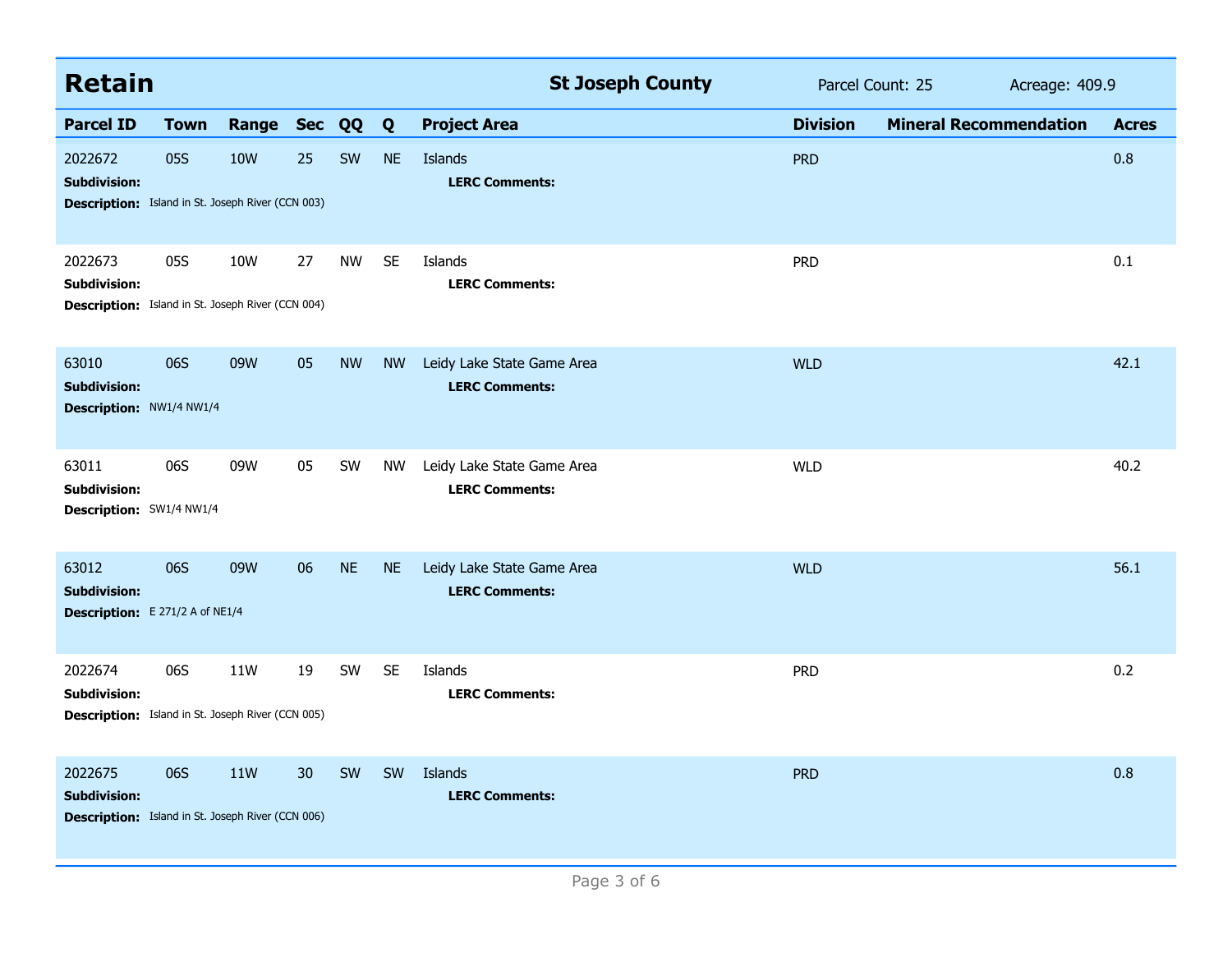| <b>Retain</b>                                                                        |            |            |            |           |           | <b>St Joseph County</b>                                                                                                                                                                                                                                                                                                                                                                                                                                                                                                                                                                                                                                                                                                                            | Parcel Count: 25<br>Acreage: 409.9 |                               |                |
|--------------------------------------------------------------------------------------|------------|------------|------------|-----------|-----------|----------------------------------------------------------------------------------------------------------------------------------------------------------------------------------------------------------------------------------------------------------------------------------------------------------------------------------------------------------------------------------------------------------------------------------------------------------------------------------------------------------------------------------------------------------------------------------------------------------------------------------------------------------------------------------------------------------------------------------------------------|------------------------------------|-------------------------------|----------------|
| <b>Parcel ID</b>                                                                     | Town       | Range      | <b>Sec</b> | QQ        | Q         | <b>Project Area</b>                                                                                                                                                                                                                                                                                                                                                                                                                                                                                                                                                                                                                                                                                                                                | <b>Division</b>                    | <b>Mineral Recommendation</b> | <b>Acres</b>   |
| 63048<br>Subdivision:                                                                | 06S        | 12W        | 36         | <b>NE</b> | <b>SW</b> | Fabius Lake State Game Area<br><b>LERC Comments:</b><br>Description: All that part of the North 57.23 acres of the Southwest fractional quarter (SWfrl1/4) of Section 36, Town 6 South, Range 12 West, lying East of HIghway U.S. 131                                                                                                                                                                                                                                                                                                                                                                                                                                                                                                              | <b>WLD</b>                         |                               | 112.7          |
| 63047<br><b>Subdivision:</b>                                                         | 06S<br>131 | <b>12W</b> | 36         | <b>SE</b> | <b>NW</b> | Fabius Lake State Game Area<br><b>LERC Comments:</b><br>Description: All that part of the South 82.77 acres of land off the South side of the Northwest fractional quarter (NWfrl1/4) of Section 36, Town 6 South, Range 12 West, lying East of HIghway U.S. 131 of NW frl 1/4 E of U.                                                                                                                                                                                                                                                                                                                                                                                                                                                             | <b>WLD</b>                         |                               | 64.9           |
| 63049<br><b>Subdivision:</b><br>Description: That pt of NW1/4 lying W of cen of Hwy. | 07S        | 09W        | 30         | <b>NW</b> | <b>NW</b> | <b>Public Water Access Site</b><br><b>LERC Comments:</b>                                                                                                                                                                                                                                                                                                                                                                                                                                                                                                                                                                                                                                                                                           | <b>PRD</b>                         |                               | 4.5            |
| 63124<br><b>Subdivision:</b><br><b>Description: NW1/4 SW1/4</b>                      | 07S        | <b>12W</b> | 18         | <b>NW</b> | <b>SW</b> | Three Rivers State Game Area<br><b>LERC Comments:</b>                                                                                                                                                                                                                                                                                                                                                                                                                                                                                                                                                                                                                                                                                              | <b>WLD</b>                         |                               | 42.1           |
| 63125<br><b>Subdivision:</b><br><b>Description:</b> SW1/4 SW1/4 ex S 10 acres        | 07S        | 12W        | 18         | <b>SW</b> | <b>SW</b> | Three Rivers State Game Area<br><b>LERC Comments:</b>                                                                                                                                                                                                                                                                                                                                                                                                                                                                                                                                                                                                                                                                                              | <b>WLD</b>                         |                               | 32.9           |
| 63140<br><b>Subdivision:</b>                                                         | 07S        | <b>12W</b> | 19         | <b>SE</b> | <b>NW</b> | Three Rivers State Game Area<br><b>LERC Comments:</b><br>Description: Part of SE1/4 NW1/4 described (1) Comm at iron pipe (former location of willow tree) located N 47d58'45" W 407.45 ft from center of said Sec 19 th N 17d00' W 283.80 ft to an iron pipe, th S 65d30' W 276.81 ft<br>to an iron pipe th continuing S 65d30' W 248.77 ft to an iron pipe (NW cor of Saw Mill yard) th S 72.92 ft to an iron pipe, th N 87d31'45" E 230.06 ft to an iron bar, th S 68d41'30" E 79.65 ft to an iron bar, th S<br>36d49'30" E 129.44 ft to an iron bar at North line of County Road, thence N 51d39'45" E 228.73 feet to point of commencing. 2.61 acres more or less (2) Commencing at an iron pipe (found by commencingat                       | <b>WLD</b>                         |                               | 4.1            |
| 63157<br>Subdivision:                                                                | 08S        | 11W        | 02         | <b>NE</b> | <b>SW</b> | Klinger Lake Public Water Access Site<br><b>LERC Comments:</b><br>Description: Comm at NW corner of Sec. 2, th E along the N line of said Frl 1/4 636 ft, th at right angles S 861.1 ft to center of road, th S 24d24' E 1069 ft to point of beginning, th S 65d36' W 20 ft, th S 24d24' E 575 f<br>65d36' W 180 ft, th S 24d24' E 366 ft, m/l, to the shore of Klinger Lake, th NE'ly along shore of lake to a point S 24d24' E of point of beginning, th N 24d 24' W 925 ft, m/l to ppoint of beginning. - (1.90 Acres)<br>Also a perpetual easement for hwy purposes over the following described lands: comm at the NW corner of Sec. 2, th E along the N line of said Frl quarter 636 ft, th at right angles S 861.1 ft to point of beginning | <b>PRD</b>                         |                               | $\overline{2}$ |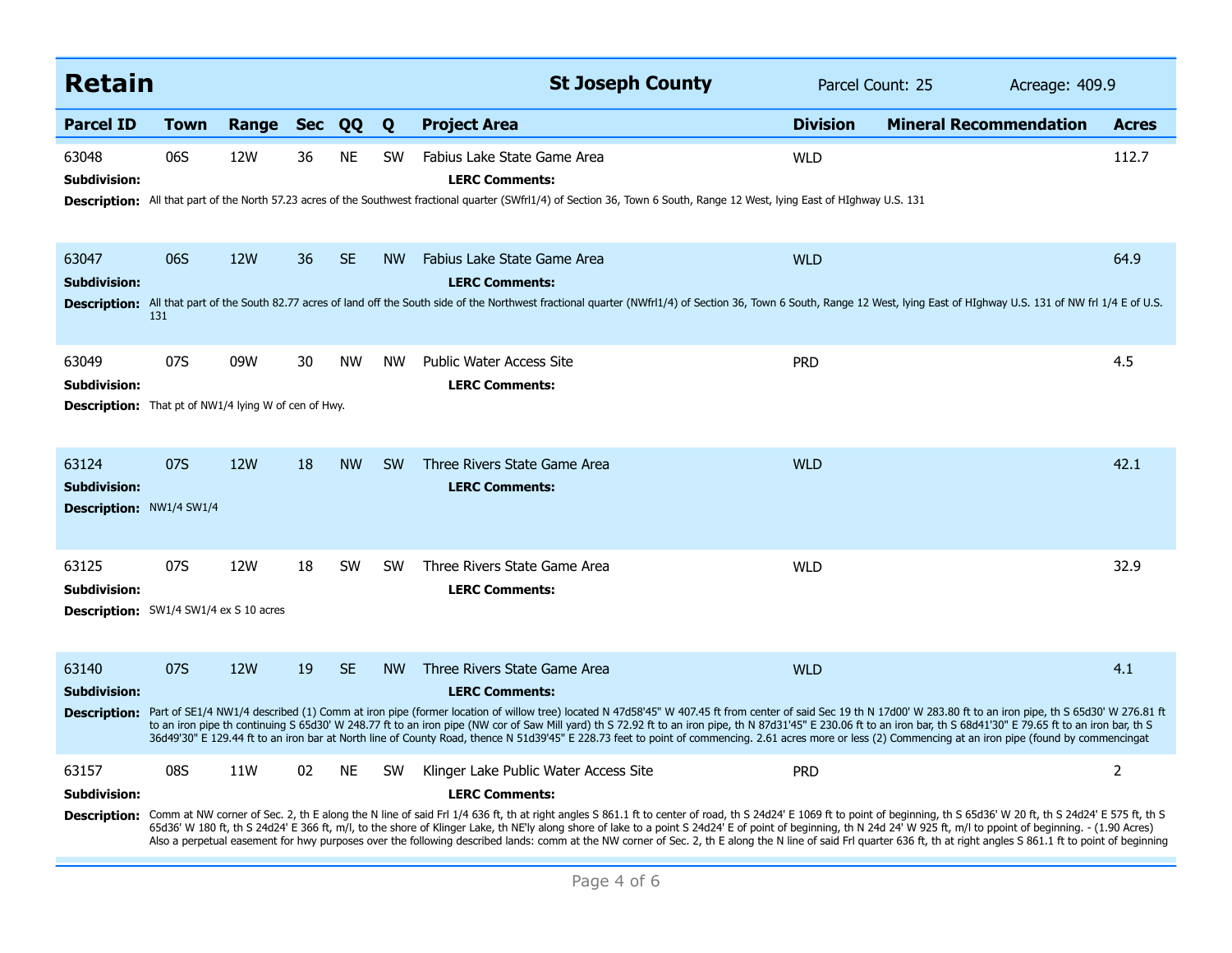| <b>Retain</b>                                                                              |             |            |            |           |           | <b>St Joseph County</b>          | Parcel Count: 25<br>Acreage: 409.9 |                               |              |
|--------------------------------------------------------------------------------------------|-------------|------------|------------|-----------|-----------|----------------------------------|------------------------------------|-------------------------------|--------------|
| <b>Parcel ID</b>                                                                           | <b>Town</b> | Range      | <b>Sec</b> | QQ        | Q         | <b>Project Area</b>              | <b>Division</b>                    | <b>Mineral Recommendation</b> | <b>Acres</b> |
| 2022676<br><b>Subdivision:</b><br><b>Description:</b> Island in Pigeon River (CCN 007)     | <b>08S</b>  | <b>11W</b> | 17         | <b>SE</b> | <b>NE</b> | Islands<br><b>LERC Comments:</b> | <b>PRD</b>                         |                               | 0.6          |
| 2022677<br><b>Subdivision:</b><br><b>Description:</b> Island in Pigeon River (CCN 008)     | 08S         | 11W        | 22         | <b>NW</b> | <b>NW</b> | Islands<br><b>LERC Comments:</b> | <b>PRD</b>                         |                               | 0.2          |
| 2022344<br><b>Subdivision:</b><br><b>Description:</b> Island in St. Joseph River (CCN 008) | <b>08S</b>  | 13W        | 14         | SW        | SE.       | Islands<br><b>LERC Comments:</b> | <b>PRD</b>                         |                               | 0.9          |
| 2022345<br><b>Subdivision:</b><br>Description: Island in St. Joseph River (CCN 009)        | 08S         | 13W        | 23         | <b>NW</b> | <b>NE</b> | Islands<br><b>LERC Comments:</b> | <b>PRD</b>                         |                               | 0.4          |